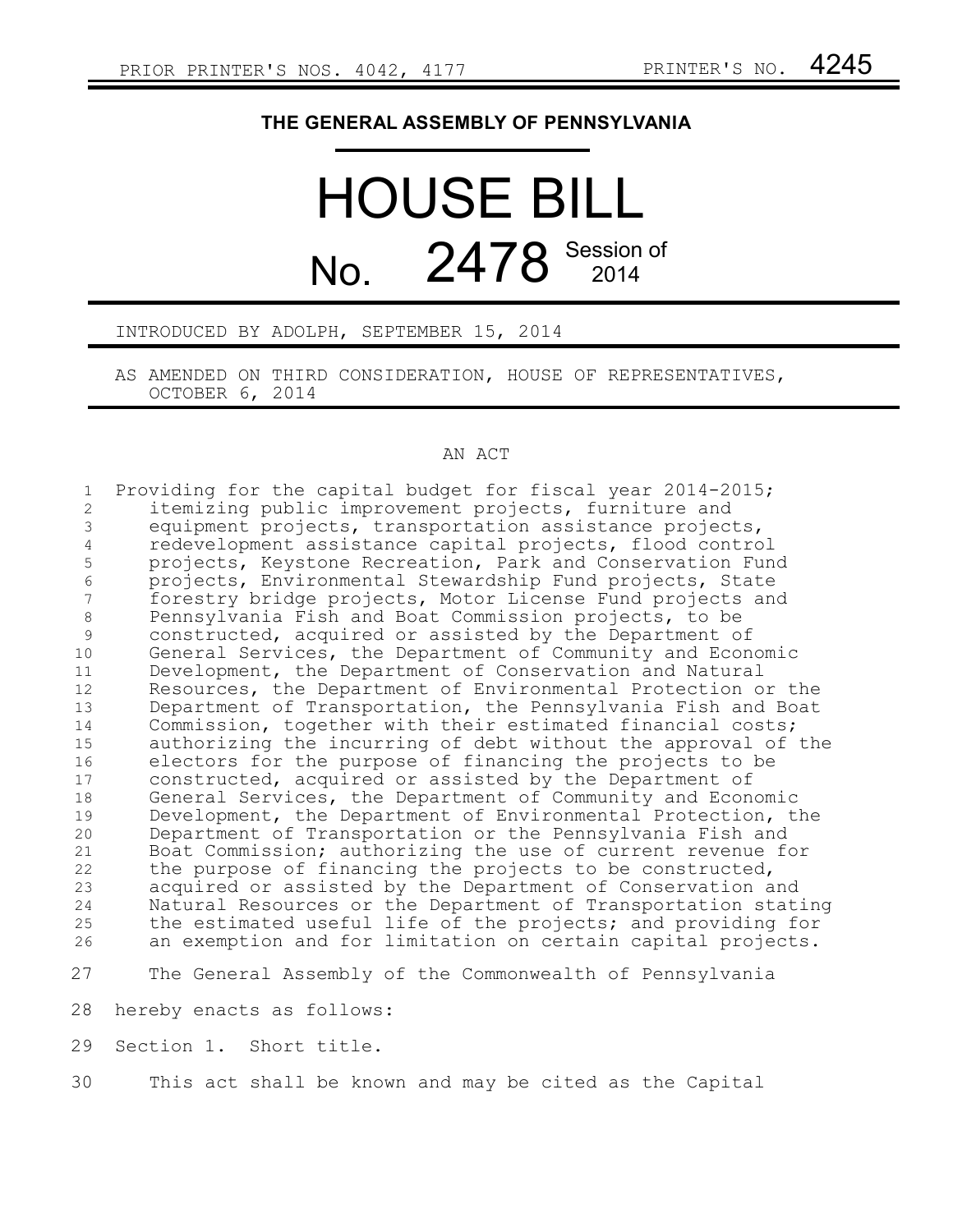Budget Project Itemization Act of 2014-2015. 1

Section 2. Total authorizations. 2

(a) Public improvements.--The total authorization for the additional capital projects in the category of public improvement projects itemized in section 3 and to be acquired or constructed by the Department of General Services, its successors or assigns, and to be financed by the incurring of debt shall be \$949,966,000. 3 4 5 6 7 8

(b) Furniture and equipment.--The total authorization for the additional capital projects in the category of public improvement projects consisting of the acquisition of original movable furniture and equipment to complete public improvement projects itemized in section 4 and to be acquired by the Department of General Services, its successors or assigns, and to be financed by the incurring of debt shall be \$19,600,000. (c) Transportation assistance.--The total authorization for the capital projects in the category of transportation assistance projects itemized in section 5 with respect to which an interest is to be acquired in or constructed by the Department of Transportation, its successors or assigns, and to be financed by the incurring of debt shall be \$554,771,000. 9 10 11 12 13 14 15 16 17 18 19 20 21

(d) Redevelopment assistance.--The total authorization for the capital projects in the category of redevelopment assistance capital projects itemized in section 6 for capital grants by the Department of Community and Economic Development, its successors or assigns, and to be financed by the incurring of debt, shall be \$1,512,030,000 \$1,517,805,000. 22 23 24 25 26 27

(e) Flood control.--The total authorization for the capital projects in the category of flood control projects itemized in section 7 and to be constructed by the Department of 28 29 30

20140HB2478PN4245 - 2 -

**<--**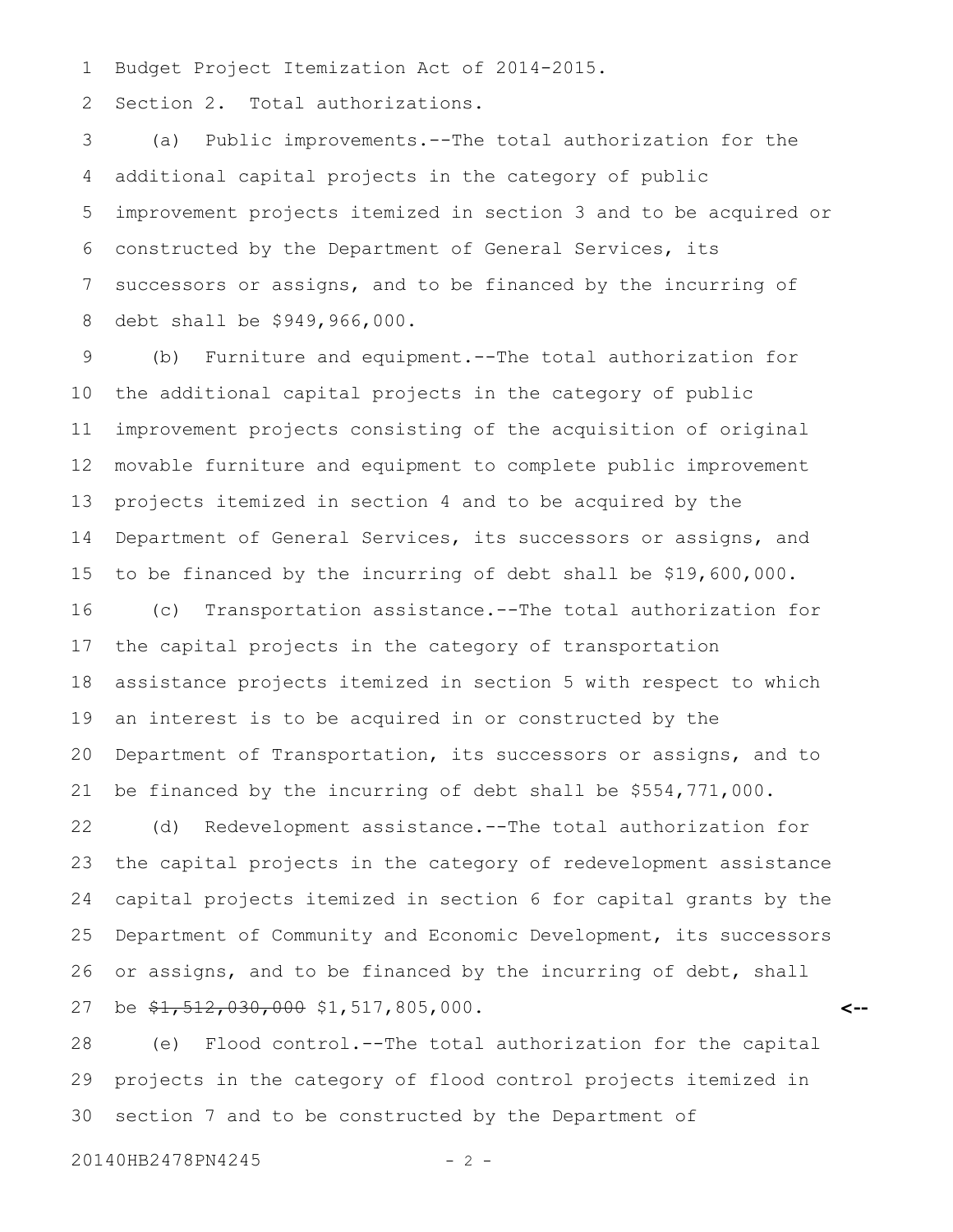Environmental Protection, its successors or assigns, and to be financed by the incurring of debt, shall be  $$62,502,000-$ \$62,727,000. 1 2 3

**<--**

**<--**

(f) Keystone Recreation, Park and Conservation Fund.--The total authorization for the capital projects in the category of public improvement projects itemized in section 8 and to be constructed by the Department of Conservation and Natural Resources, its successors or assigns, and to be financed from current revenues in the Keystone Recreation, Park and Conservation Fund shall be \$24,040,000. 4 5 6 7 8 9 10

(g) Environmental Stewardship Fund current revenue projects.--The total authorization for the capital projects in the category of public improvement projects itemized in section 9 to be acquired or developed by the Department of Conservation and Natural Resources and to be financed by current revenues of the Environmental Stewardship Fund under executive authorization shall be \$13,840,000. 11 12 13 14 15 16 17

(h) State forestry bridge projects.--The total authorization for the capital projects itemized in section 10 to be constructed by the Department of Conservation and Natural Resources, its successors or assigns, and to be financed by oil company franchise tax revenues under 75 Pa.C.S. § 9502(a)(2)(iv) (relating to imposition of tax) shall be \$9,060,000. 18 19 20 21 22 23

(i) Motor License Fund current revenue projects.--The total authorization for the capital projects in the category of public improvement projects itemized in section 11 to be acquired or developed by the Department of Transportation and to be financed by current revenues of the Motor License Fund pursuant to executive authorization shall be \$407,500,000. 24 25 26 27 28 29

(j) Fish Fund and Boat Fund projects.--The total 30

20140HB2478PN4245 - 3 -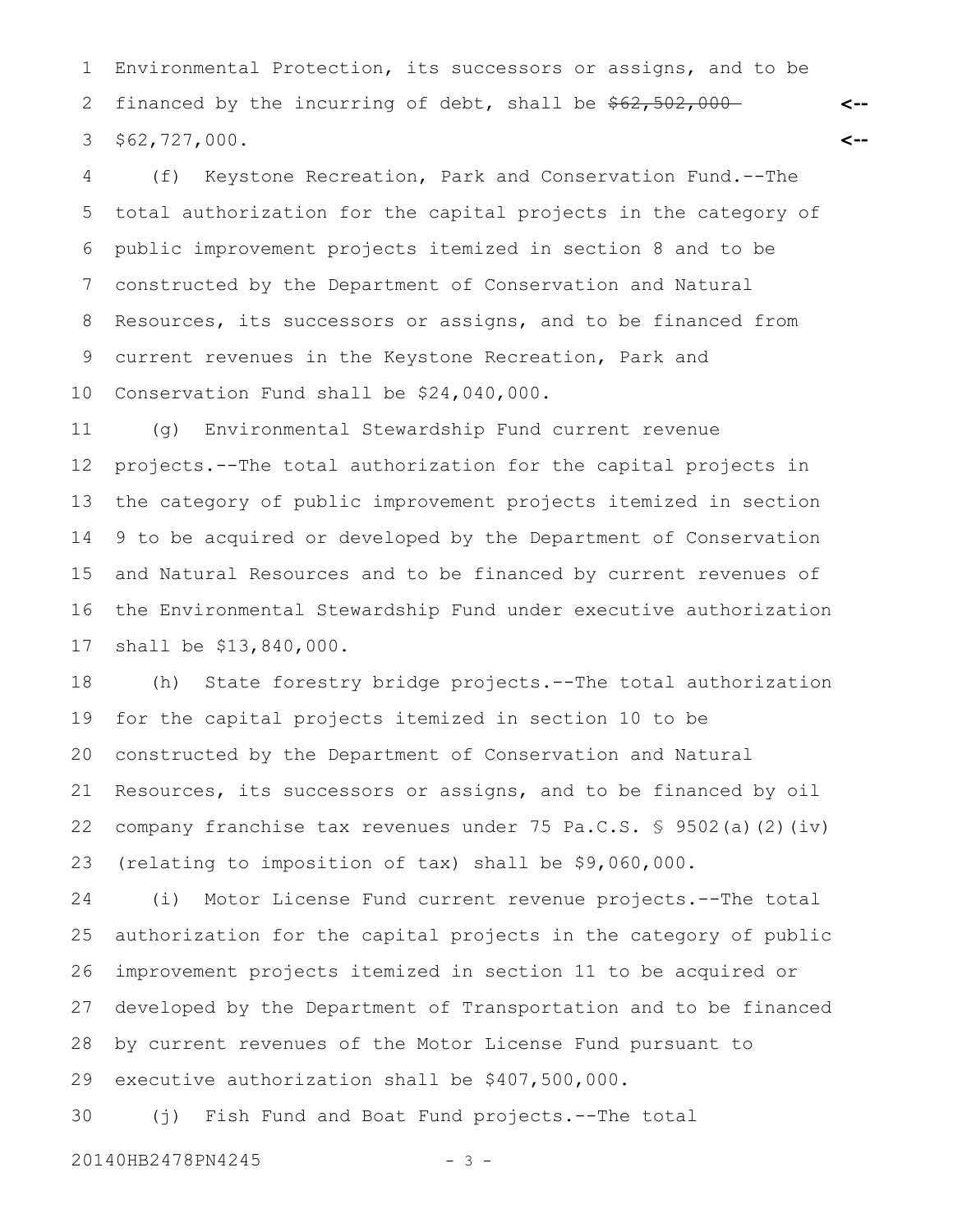improvement projects itemized in section 11.1 to be acquired or developed by the Pennsylvania Fish and Boat Commission and to be financed by the incurring of debt or by current revenues of the Fish Fund and the Boat Fund pursuant to executive authorization shall be \$15,093,000. Section 3. Itemization of public improvement capital projects. Additional capital projects in the category of public improvement projects to be constructed or acquired by the Department of General Services, its successors or assigns, and to be financed by the incurring of debt, are hereby itemized, together with their respective estimated financial costs, as follows: Project Total Project Allocation (1) Department of Agriculture (i) Farm Show Complex (A) Provide for maintenance and upgrades to various sections of the Farm Show Complex facilities and grounds Project Allocation 14,000,000 (Base Project Allocation - \$12,600,000) (Design & Contingencies - \$1,400,000) (2) Department of Conservation and Natural Resources (i) Bald Eagle State Forest (A) Breach and remove Stony Run Dam Project Allocation 3,000,000 (Base Project Allocation - \$3,000,000) 20140HB2478PN4245 - 4 -2 3 4 5 6 7 8 9 10 11 12 13 14 15 16 17 18 19 20 21 22 23 24 25 26 27 28 29 30

authorization for the capital projects in the category of public

1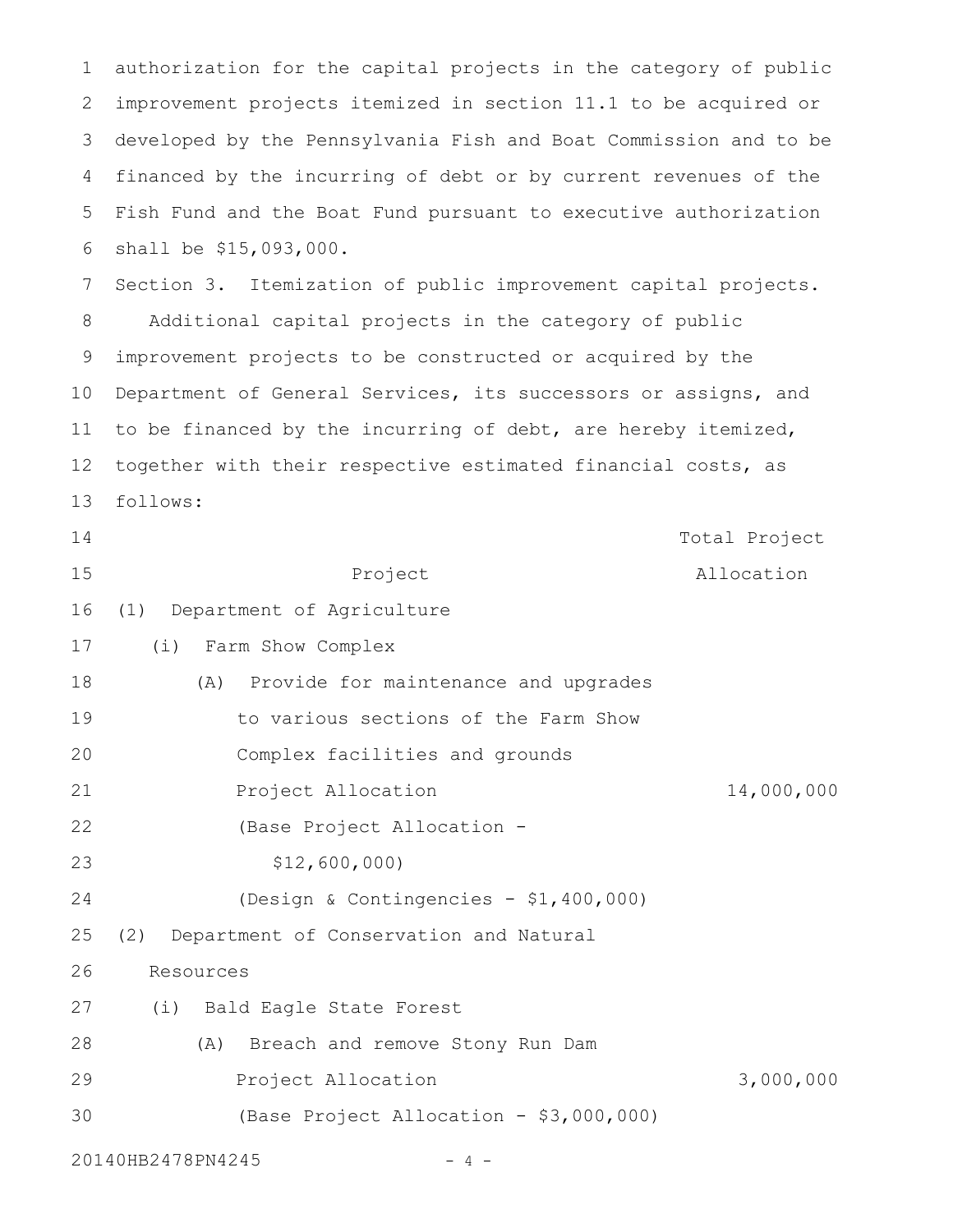| 1  | Cowans Gap State Park<br>(iii)              |            |
|----|---------------------------------------------|------------|
| 2  | Construct a new park office and<br>(A)      |            |
| 3  | visitor center                              |            |
| 4  | Project Allocation                          | 6,000,000  |
| 5  | (Base Project Allocation - \$6,000,000)     |            |
| 6  | Delaware Canal State Park<br>(iii)          |            |
| 7  | Rehabilitate the historic canal<br>(A)      |            |
| 8  | structure and various public                |            |
| 9  | facilities                                  |            |
| 10 | Project Allocation                          | 28,000,000 |
| 11 | (Base Project Allocation -                  |            |
| 12 | \$28,000,000                                |            |
| 13 | (iv) Division of Forest Fire Protection,    |            |
| 14 | Luzerne County                              |            |
| 15 | (A) Rebuild Hazleton Air Operations         |            |
| 16 | Building, including site improvements       |            |
| 17 | Project Allocation                          | 3,000,000  |
| 18 | (Base Project Allocation - \$3,000,000)     |            |
| 19 | Elk State Forest<br>$(\triangledown)$       |            |
| 20 | (A) Replace Brooks Run Forest Maintenance   |            |
| 21 | Headquarters and storage building           |            |
| 22 | Project Allocation                          | 3,500,000  |
| 23 | (Base Project Allocation - \$3,500,000)     |            |
| 24 | Replace Hicks Run Forest Maintenance<br>(B) |            |
| 25 | Headquarters                                |            |
| 26 | Project Allocation                          | 3,000,000  |
| 27 | (Base Project Allocation - \$3,000,000)     |            |
| 28 | Lackawanna State Forest<br>(vi)             |            |
| 29 | Breach and remove Edgerton Dam<br>(A)       |            |
| 30 | Project Allocation                          | 2,500,000  |
|    |                                             |            |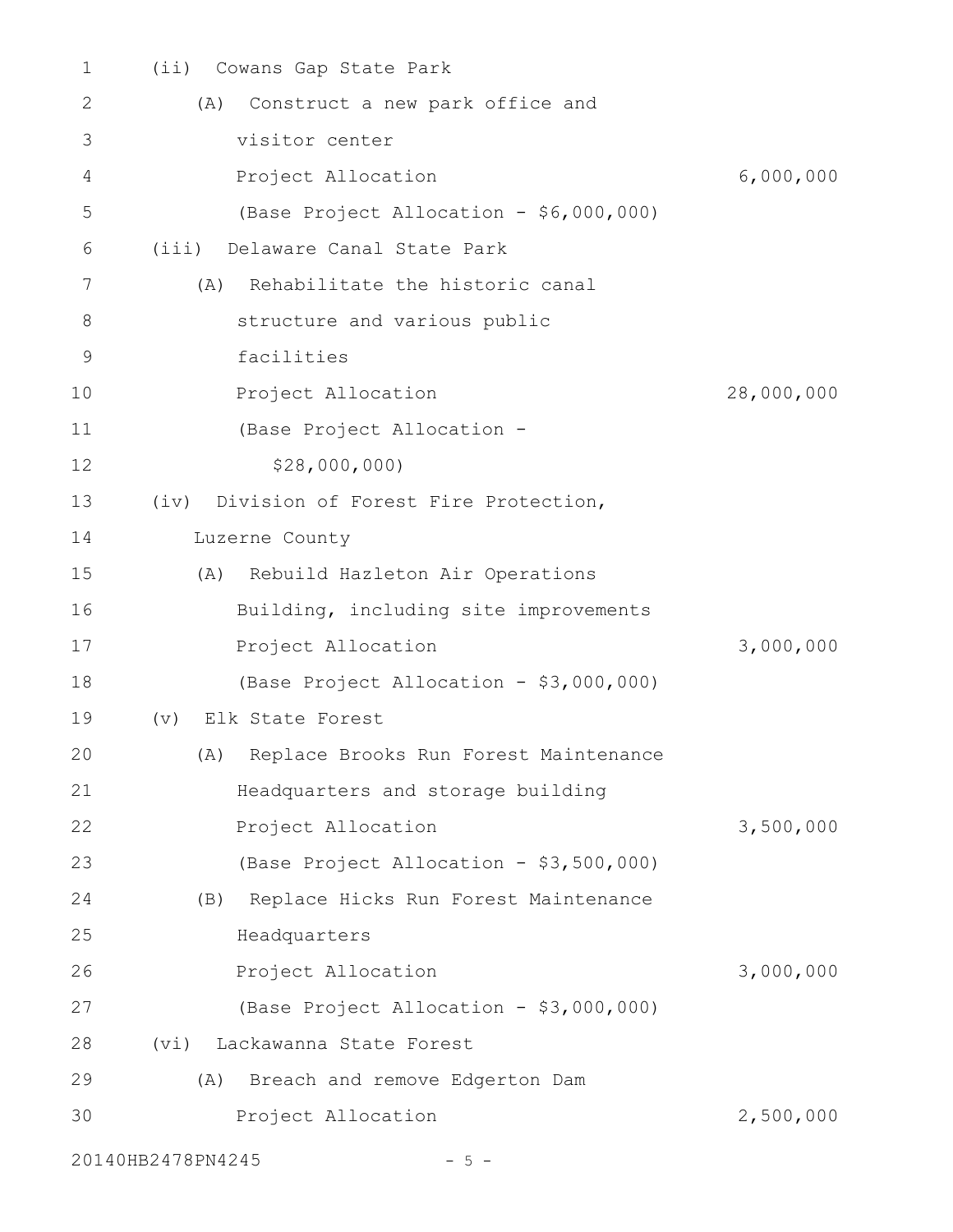| 1              | (Base Project Allocation - \$2,500,000)      |            |
|----------------|----------------------------------------------|------------|
| 2              | Michaux State Forest<br>(vii)                |            |
| 3              | Construct resource management center<br>(A)  |            |
| 4              | and storage building                         |            |
| 5              | Project Allocation                           | 8,000,000  |
| 6              | (Base Project Allocation - \$8,000,000)      |            |
| $\overline{7}$ | (viii) Shikellamy State Park                 |            |
| 8              | (A) Rehabilitate marina building and main    |            |
| 9              | marina area                                  |            |
| 10             | Project Allocation                           | 3,000,000  |
| 11             | (Base Project Allocation - \$3,000,000)      |            |
| 12             | (ix) Sproul State Forest                     |            |
| 13             | Replace Snow Shoe Forest Maintenance<br>(A)  |            |
| 14             | Headquarters                                 |            |
| 15             | Project Allocation                           | 3,000,000  |
| 16             | (Base Project Allocation - \$3,000,000)      |            |
| 17             | Tiadaghton State Forest<br>(x)               |            |
| 18             | Construct Hepburn Street Fishway<br>(A)      |            |
| 19             | Project Allocation                           | 10,000,000 |
| 20             | (Base Project Allocation -                   |            |
| 21             | \$10,000,000                                 |            |
| 22             | (xi)<br>Washington Crossing Historic Park    |            |
| 23             | Construction and infrastructure<br>(A)       |            |
| 24             | improvements to comply with State Park       |            |
| 25             | standards                                    |            |
| 26             | Project Allocation                           | 5,000,000  |
| 27             | (Base Project Allocation - \$5,000,000)      |            |
| 28             | (3)<br>Department of Corrections             |            |
| 29             | (i) State Correctional Institution at Albion |            |
| 30             | Replace all institutional cameras and<br>(A) |            |
|                | 20140HB2478PN4245<br>$-6-$                   |            |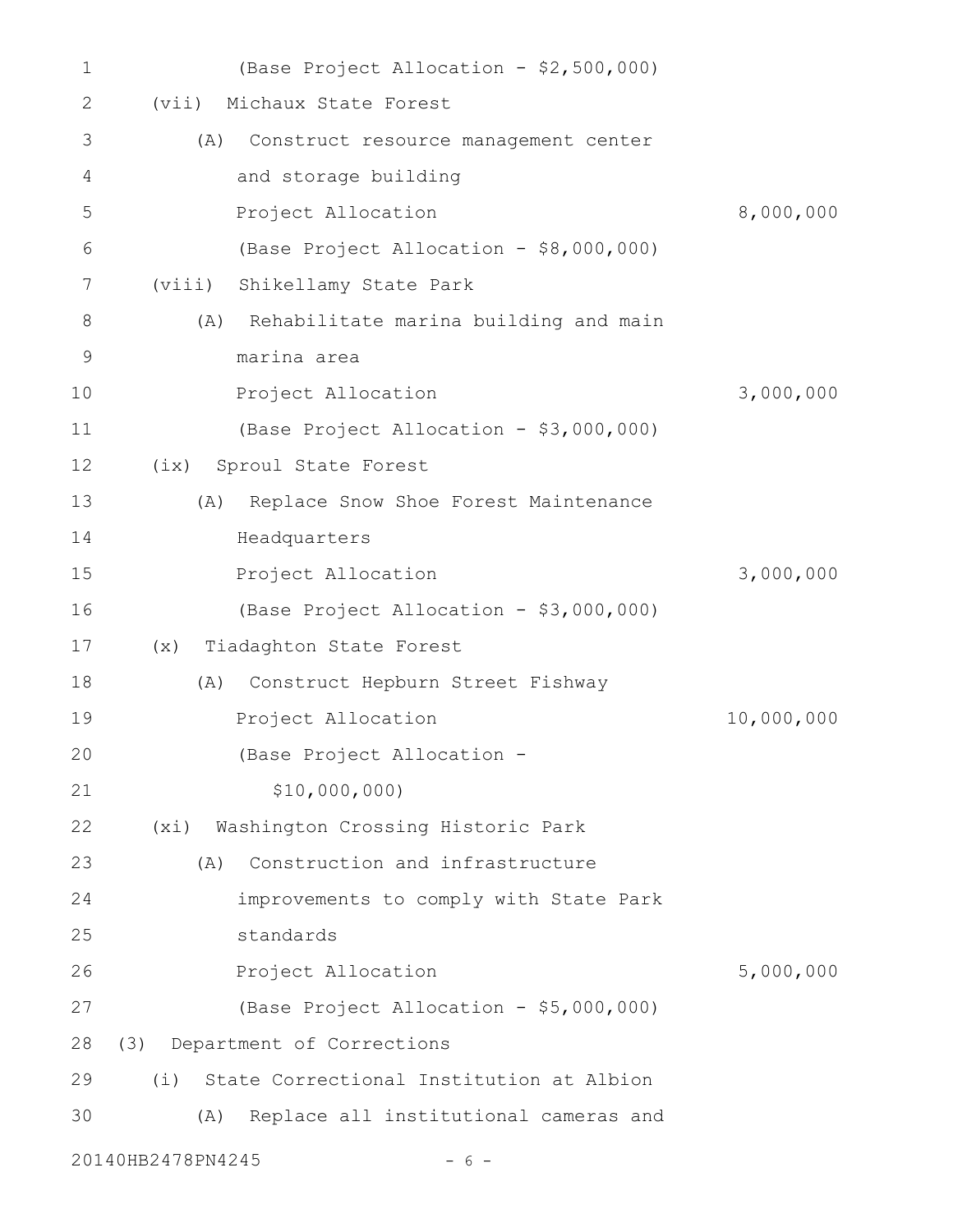| 1              | system components and add cameras            |            |
|----------------|----------------------------------------------|------------|
| $\mathbf{2}$   | Project Allocation                           | 1,875,000  |
| 3              | (Base Project Allocation - \$1,500,000)      |            |
| $\overline{4}$ | (Design & Contingencies - \$375,000)         |            |
| 5              | Renovate or replace the institution's<br>(B) |            |
| 6              | chilled water system, including              |            |
| 7              | chillers, cooling towers and other           |            |
| 8              | system components                            |            |
| $\mathsf 9$    | Project Allocation                           | 1,875,000  |
| 10             | (Base Project Allocation - \$1,500,000)      |            |
| 11             | (Design & Contingencies - \$375,000)         |            |
| 12             | State Correctional Institution at<br>$(i$ i) |            |
| 13             | Cambridge Springs                            |            |
| 14             | (A) Replace current fire alarm system        |            |
| 15             | Project Allocation                           | 1,250,000  |
| 16             | (Base Project Allocation - \$1,000,000)      |            |
| 17             | (Design & Contingencies - \$250,000)         |            |
| 18             | (iii) State Correctional Institution at Camp |            |
| 19             | Hill                                         |            |
| 20             | (A) Install new gravity flow sewer lines     |            |
| 21             | and remove pumping systems                   |            |
| 22             | Project Allocation                           | 931,000    |
| 23             | (Base Project Allocation - \$745,000)        |            |
| 24             | (Design & Contingencies - \$186,000)         |            |
| 25             | Construct replacement water<br>(B)           |            |
| 26             | purification plant                           |            |
| 27             | Project Allocation                           | 12,750,000 |
| 28             | (Base Project Allocation -                   |            |
| 29             | \$10, 200, 000)                              |            |
| 30             | (Design & Contingencies - \$2,550,000)       |            |
|                |                                              |            |

20140HB2478PN4245 - 7 -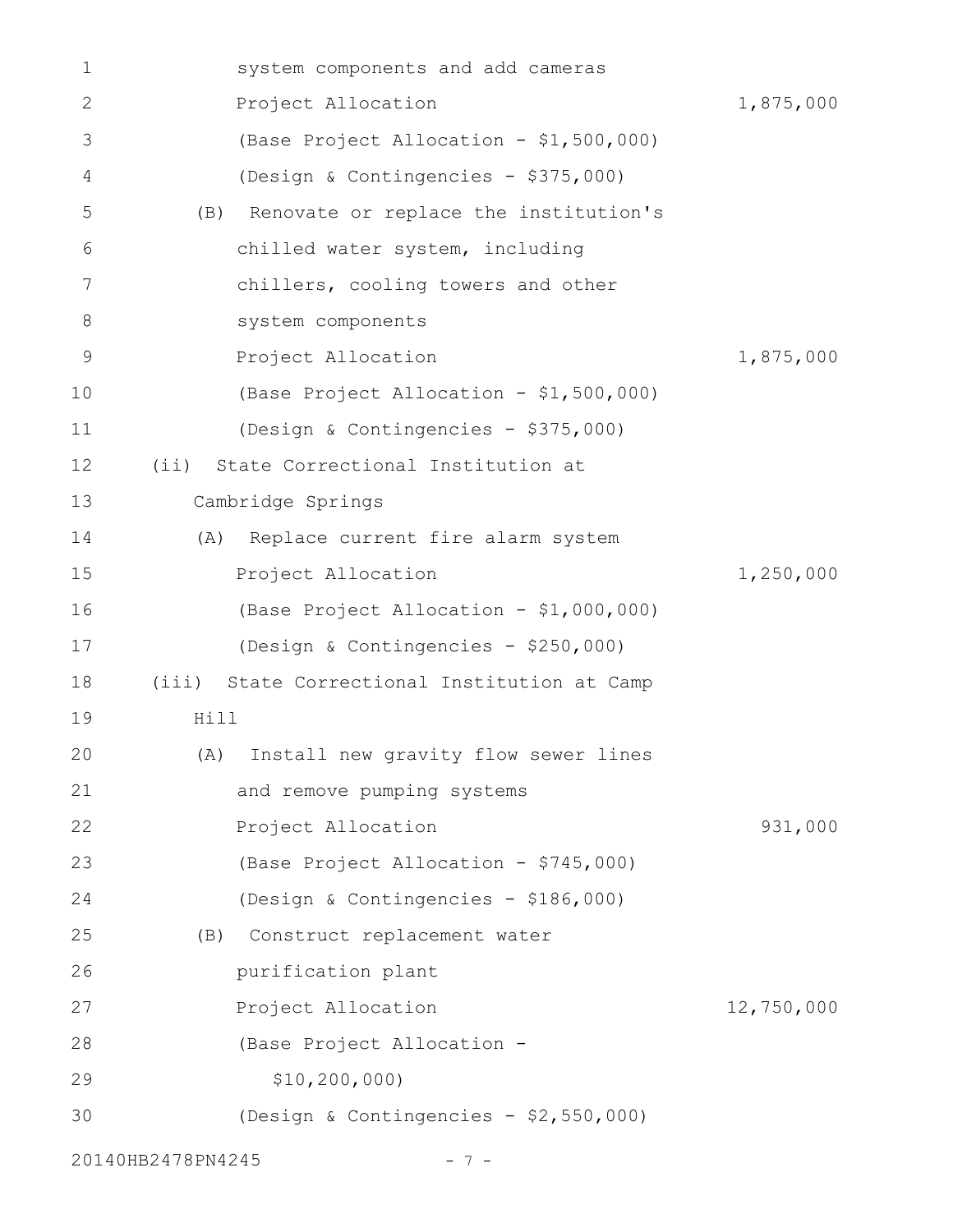| 1           | (iv)              | State Correctional Institution at Forest    |            |
|-------------|-------------------|---------------------------------------------|------------|
| 2           | (A)               | Renovate and paint the institution's        |            |
| 3           |                   | water tower                                 |            |
| 4           |                   | Project Allocation                          | 575,000    |
| 5           |                   | (Base Project Allocation - \$460,000)       |            |
| 6           |                   | (Design & Contingencies - \$115,000)        |            |
| 7           | (B)               | Replace power inverter systems in           |            |
| 8           |                   | various buildings                           |            |
| $\mathsf 9$ |                   | Project Allocation                          | 875,000    |
| 10          |                   | (Base Project Allocation - \$700,000)       |            |
| 11          |                   | (Design & Contingencies - \$175,000)        |            |
| 12          | $(\triangledown)$ | State Correctional Institution at Muncy     |            |
| 13          | (A)               | Replace automatic temperature               |            |
| 14          |                   | controls for heating and air                |            |
| 15          |                   | conditioning systems in various             |            |
| 16          |                   | buildings                                   |            |
| 17          |                   | Project Allocation                          | 750,000    |
| 18          |                   | (Base Project Allocation - \$600,000)       |            |
| 19          |                   | (Design & Contingencies - \$150,000)        |            |
| 20          | (B)               | Construct new diagnostic                    |            |
| 21          |                   | classification center equipped with         |            |
| 22          |                   | inmate cells, a medical section,            |            |
| 23          |                   | psychology group area and feeding           |            |
| 24          |                   | areas                                       |            |
| 25          |                   | Project Allocation                          | 27,500,000 |
| 26          |                   | (Base Project Allocation -                  |            |
| 27          |                   | \$22,000,000                                |            |
| 28          |                   | (Design & Contingencies - \$5,500,000)      |            |
| 29          |                   | (vi) State Correctional Institution at Pine |            |
| 30          | Grove             |                                             |            |

20140HB2478PN4245 - 8 -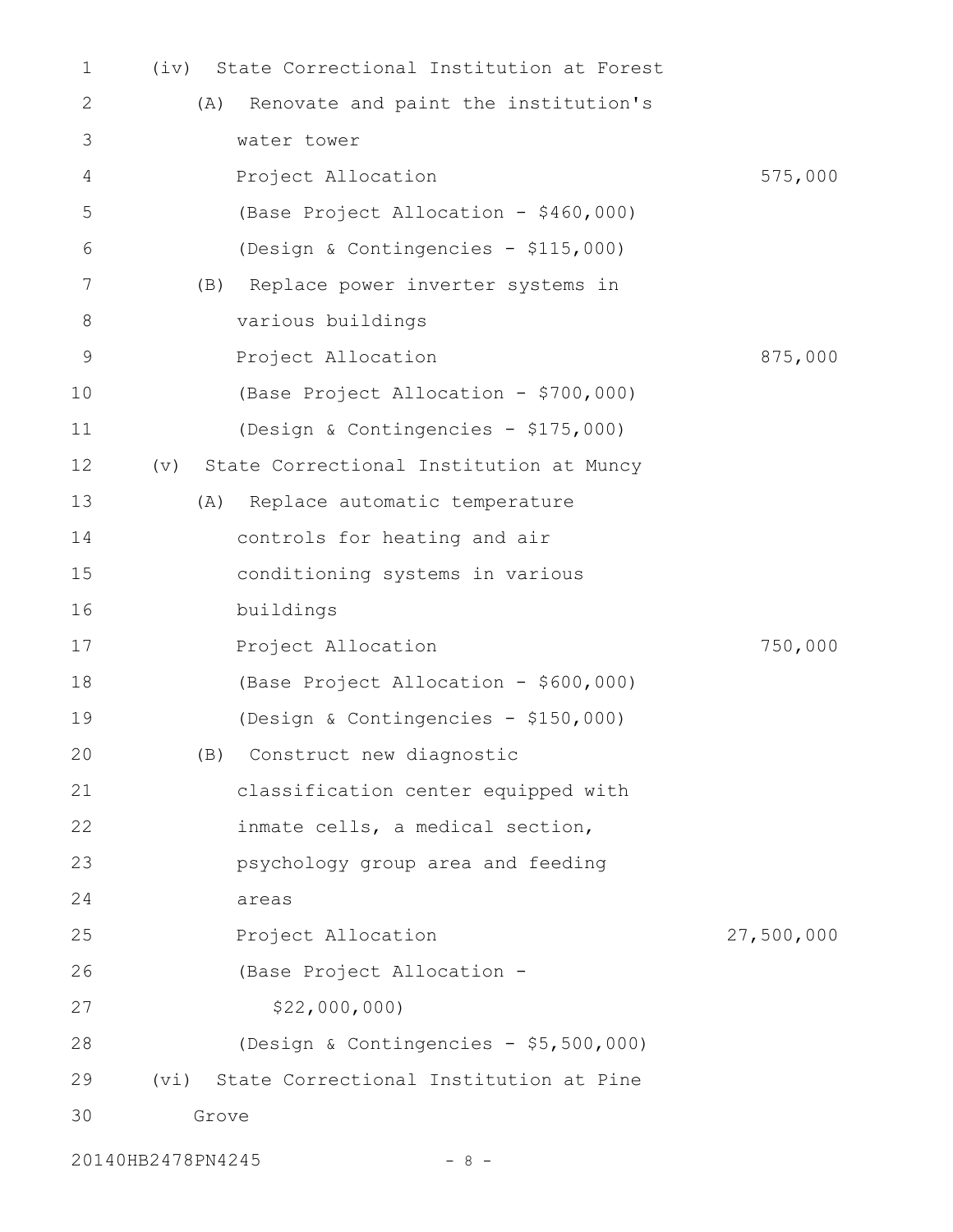| $\mathbf 1$    | Provide for additional cameras and<br>(A)    |            |
|----------------|----------------------------------------------|------------|
| $\mathbf{2}$   | equipment                                    |            |
| 3              | Project Allocation                           | 475,000    |
| $\overline{4}$ | (Base Project Allocation - \$380,000)        |            |
| 5              | (Design & Contingencies - \$95,000)          |            |
| 6              | State Correctional Institution at<br>(vii)   |            |
| 7              | Waymart                                      |            |
| 8              | Replace HVAC system in C Block and<br>(A)    |            |
| 9              | install independent controls                 |            |
| 10             | Project Allocation                           | 3,750,000  |
| 11             | (Base Project Allocation - \$3,000,000)      |            |
| 12             | (Design & Contingencies - \$750,000)         |            |
| 13             | Replace HVAC system in Building No.1<br>(B)  |            |
| 14             | and install independent controls             |            |
| 15             | Project Allocation                           | 2,500,000  |
| 16             | (Base Project Allocation - \$2,000,000)      |            |
| 17             | (Design & Contingencies - \$500,000)         |            |
| 18             | Department of Education<br>(4)               |            |
| 19             | Community College of Allegheny County<br>(i) |            |
| 20             | (A) Infrastructure, renovation and           |            |
| 21             | related costs to advance the KINBER          |            |
| 22             | connectivity project at West Hills           |            |
| 23             | Center                                       |            |
| 24             | Project Allocation                           | 250,000    |
| 25             | (Base Project Allocation - \$250,000)        |            |
| 26             | Construction, renovation and other<br>(B)    |            |
| 27             | related costs for Community College of       |            |
| 28             | Allegheny County Ridge Avenue                |            |
| 29             | Revitalization                               |            |
| 30             | Project Allocation                           | 11,300,000 |
|                |                                              |            |

20140HB2478PN4245 - 9 -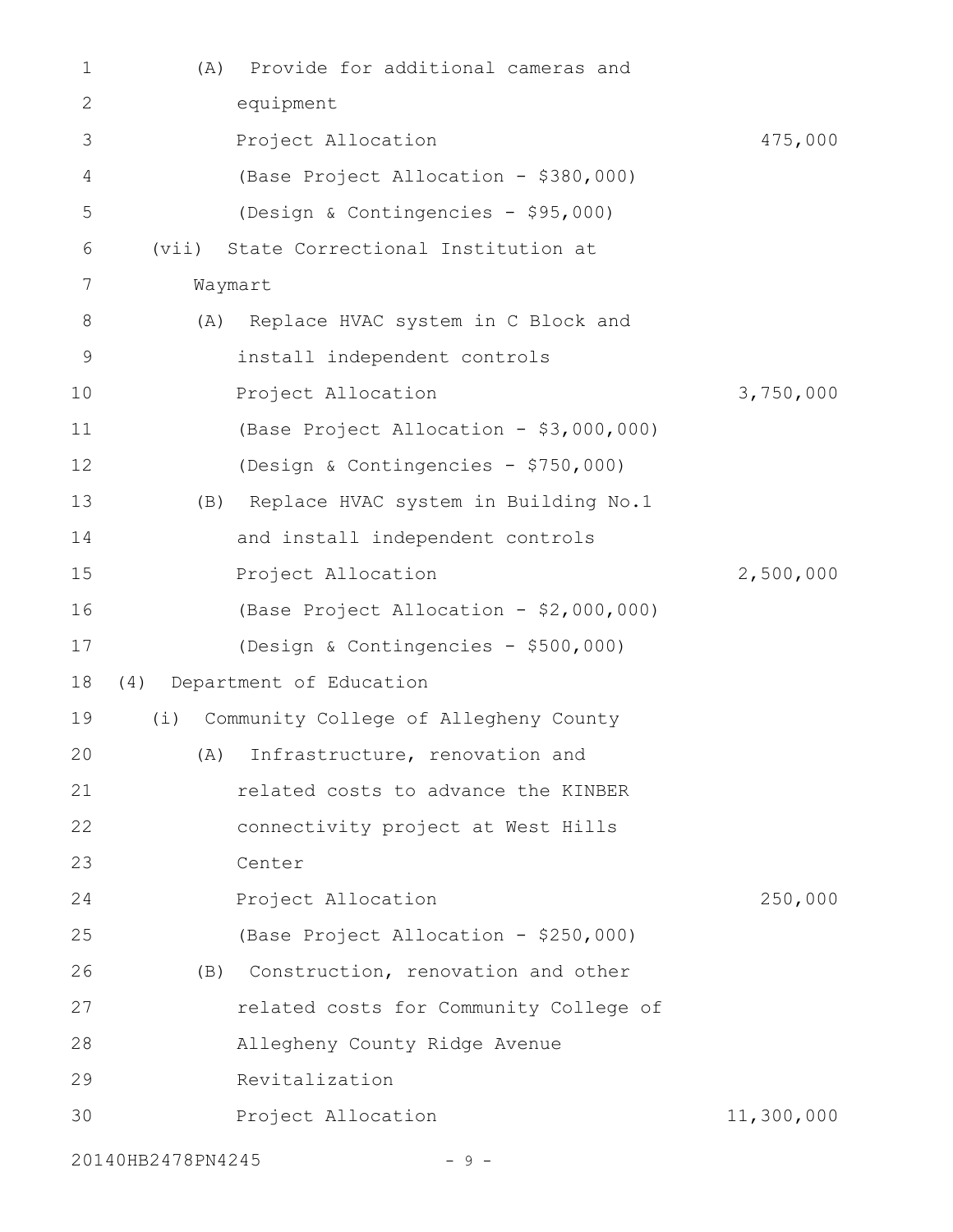| $\mathbf 1$ |     | (Base Project Allocation -             |         |
|-------------|-----|----------------------------------------|---------|
| 2           |     | \$11,300,000                           |         |
| 3           | (C) | Construction, infrastructure,          |         |
| 4           |     | renovation, redevelopment and other    |         |
| 5           |     | related costs for electrical and       |         |
| 6           |     | network operations safety upgrades at  |         |
| 7           |     | the Community College of Allegheny     |         |
| 8           |     | County Boyce campus and Office of      |         |
| 9           |     | College Services                       |         |
| 10          |     | Project Allocation                     | 350,000 |
| 11          |     | (Base Project Allocation - \$350,000)  |         |
| 12          | (D) | Construction, infrastructure,          |         |
| 13          |     | renovation and other related costs to  |         |
| 14          |     | replace roofs and decks of library     |         |
| 15          |     | building at the Allegheny North Shore  |         |
| 16          |     | campus and to replace the building     |         |
| 17          |     | decks and drains at South Campus for   |         |
| 18          |     | buildings C and D                      |         |
| 19          |     | Project Allocation                     | 350,000 |
| 20          |     | (Base Project Allocation - \$350,000)  |         |
| 21          | (E) | Construction, infrastructure,          |         |
| 22          |     | renovation, redevelopment and other    |         |
| 23          |     | related costs to enhance facilities    |         |
| 24          |     | and upgrade information technology     |         |
| 25          |     | infrastructure at Community College of |         |
| 26          |     | Allegheny County's Boyce Campus        |         |
| 27          |     | Project Allocation                     | 125,000 |
| 28          |     | (Base Project Allocation - \$125,000)  |         |
| 29          | (F) | Construction, infrastructure,          |         |
| 30          |     | renovation, redevelopment and other    |         |
|             |     |                                        |         |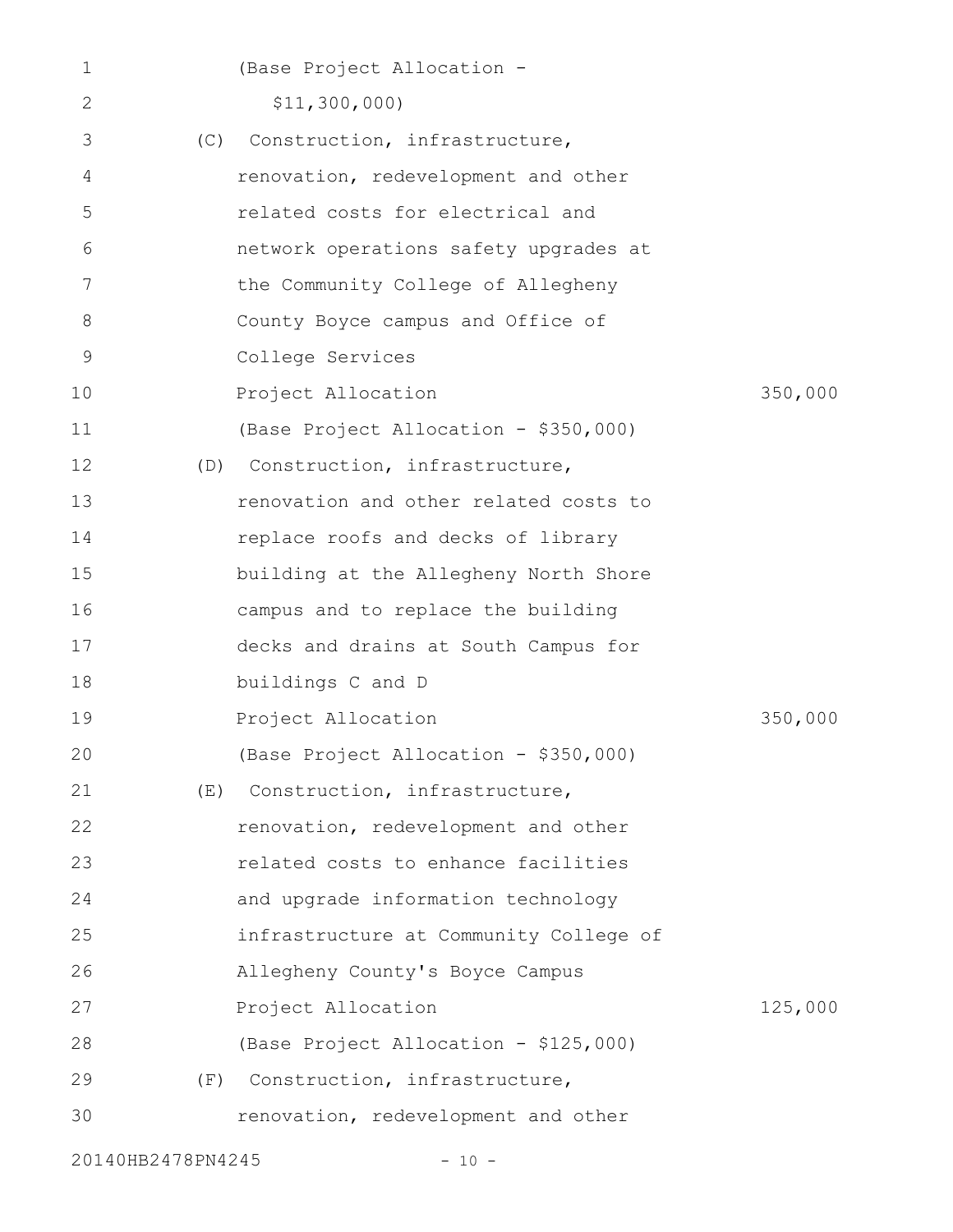| 1            | related costs for science labs at the       |            |
|--------------|---------------------------------------------|------------|
| $\mathbf{2}$ | Community College of Allegheny County       |            |
| 3            | Boyce and South campuses                    |            |
| 4            | Project Allocation                          | 2,700,000  |
| 5            | (Base Project Allocation - \$2,700,000)     |            |
| 6            | Lehigh Carbon Community College<br>$(i$ i)  |            |
| 7            | Construction and related costs to<br>(A)    |            |
| 8            | construct and equip a veterinary            |            |
| 9            | teaching hospital                           |            |
| 10           | Project Allocation                          | 1,000,000  |
| 11           | (Base Project Allocation - \$1,000,000)     |            |
| 12           | (iii) Lincoln University                    |            |
| 13           | Renovate the Manuel Rivero Gymnasium<br>(A) |            |
| 14           | Project Allocation                          | 30,000,000 |
| 15           | (Base Project Allocation -                  |            |
| 16           | \$24,000,000                                |            |
| 17           | (Design & Contingencies - \$6,000,000)      |            |
| 18           | Northampton Community College<br>(iv)       |            |
| 19           | Construction, infrastructure,<br>(A)        |            |
| 20           | renovation and related costs for the        |            |
| 21           | building of an addition to the current      |            |
| 22           | automotive technology training              |            |
| 23           | facility in Bethlehem Township              |            |
| 24           | Project Allocation                          | 1,400,000  |
| 25           | (Base Project Allocation - \$1,400,000)     |            |
| 26           | (B) Construction, infrastructure and        |            |
| 27           | related costs for the renovation of         |            |
| 28           | Hartzell Technology Hall in Bethlehem       |            |
| 29           | Township                                    |            |
| 30           | Project Allocation                          | 1,000,000  |
|              | 20140HB2478PN4245<br>$-11 -$                |            |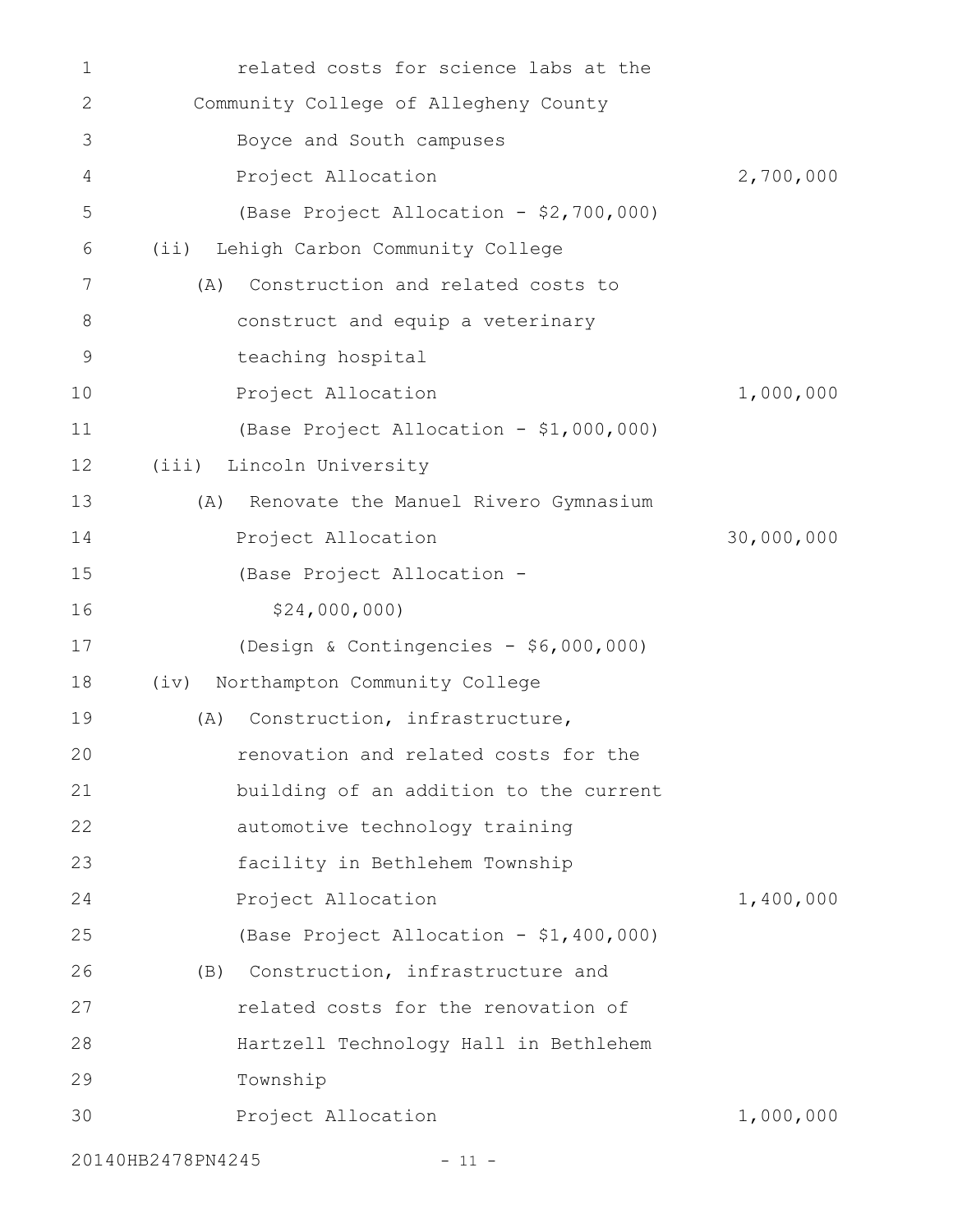| 1  |                   | (Base Project Allocation - \$1,000,000) |            |
|----|-------------------|-----------------------------------------|------------|
| 2  | (C)               | Construction, infrastructure and        |            |
| 3  |                   | related costs to construct a            |            |
| 4  |                   | conference center linked to the         |            |
| 5  |                   | Hartzell Technology Hall and the        |            |
| 6  |                   | Culinary school in Bethlehem Township   |            |
| 7  |                   | Project Allocation                      | 2,000,000  |
| 8  |                   | (Base Project Allocation - \$2,000,000) |            |
| 9  | (D)               | Construction, infrastructure and        |            |
| 10 |                   | related costs for a shell building to   |            |
| 11 |                   | support lineworker training and fall    |            |
| 12 |                   | protection training in Bethlehem        |            |
| 13 |                   | Township                                |            |
| 14 |                   | Project Allocation                      | 1,300,000  |
| 15 |                   | (Base Project Allocation - \$1,300,000) |            |
| 16 | $(\triangledown)$ | The Pennsylvania State University       |            |
| 17 | (A)               | Rehabilitate the Hosler Building        |            |
| 18 |                   | Project Allocation                      | 42,000,000 |
| 19 |                   | (Base Project Allocation -              |            |
| 20 |                   | \$35,000,000                            |            |
| 21 |                   | (Design & Contingencies - \$7,000,000)  |            |
| 22 | (B)               | Construction, infrastructure,           |            |
| 23 |                   | redevelopment, renovation and related   |            |
| 24 |                   | costs for pedestrian safety, public     |            |
| 25 |                   | improvements, campus security upgrades  |            |
| 26 |                   | and flood control improvements at Penn  |            |
| 27 |                   | State Hershey Medical Center            |            |
| 28 |                   | Project Allocation                      | 25,000,000 |
| 29 |                   | (Base Project Allocation -              |            |
| 30 |                   | \$25,000,000                            |            |
|    |                   |                                         |            |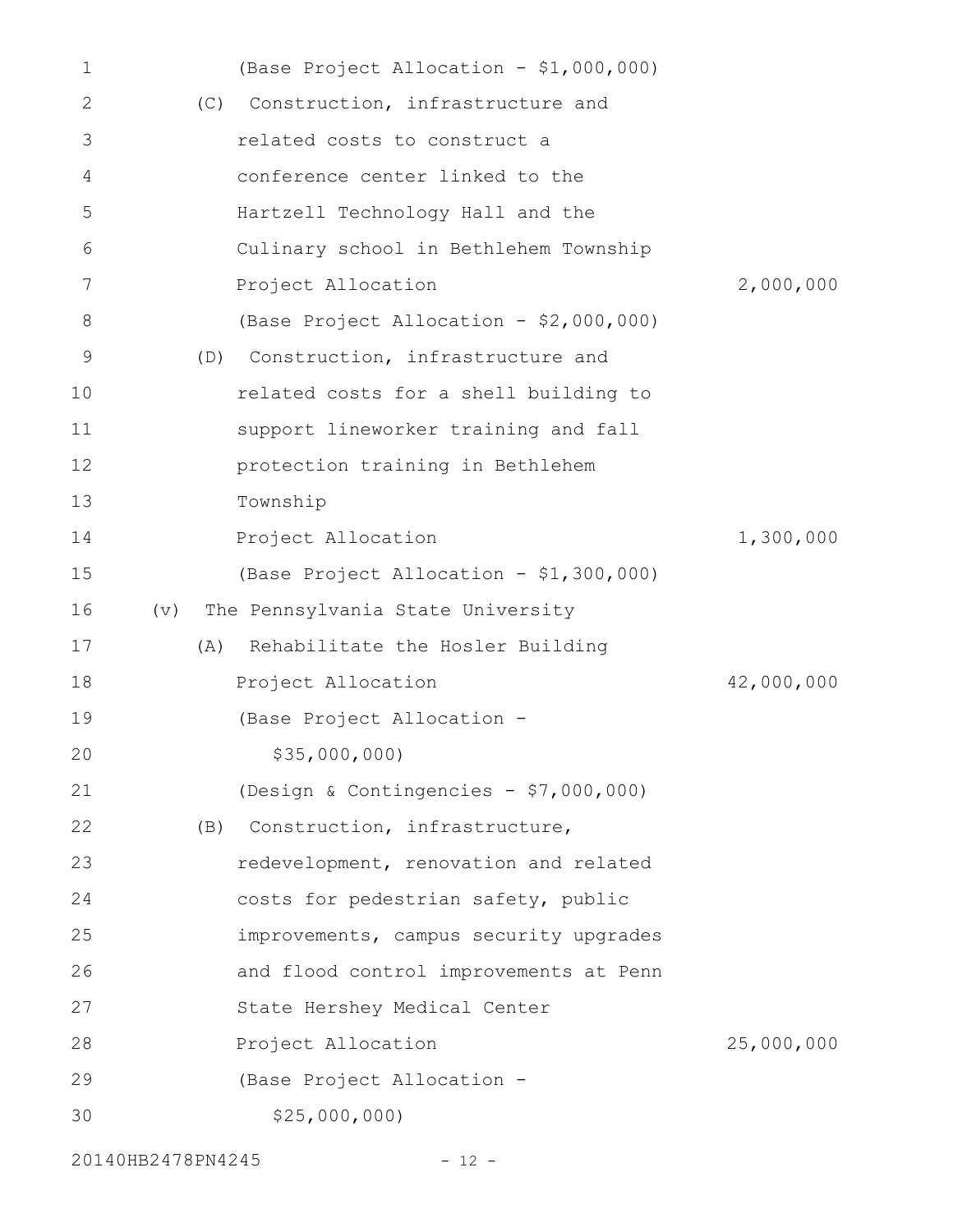| $\mathbf 1$ | Construction, acquisition,<br>(C)               |            |
|-------------|-------------------------------------------------|------------|
| 2           | redevelopment, renovation and related           |            |
| 3           | costs for student pedestrian safety,            |            |
| 4           | infrastructure improvements, campus             |            |
| 5           | security upgrades and flood control             |            |
| 6           | improvements to Pennsylvania State              |            |
| 7           | University Harrisburg Campus                    |            |
| 8           | Project Allocation                              | 20,000,000 |
| 9           | (Base Project Allocation -                      |            |
| 10          | \$20,000,000                                    |            |
| 11          | Temple University<br>(vi)                       |            |
| 12          | Purchase the old William Penn High<br>(A)       |            |
| 13          | School property for future growth               |            |
| 14          | Project Allocation                              | 10,000,000 |
| 15          | (Base Project Allocation - \$5,000,000)         |            |
| 16          | (Land Allocation - \$4,000,000)                 |            |
| 17          | (Design & Contingencies - \$1,000,000)          |            |
| 18          | Thaddeus Stevens College of Technology<br>(vii) |            |
| 19          | Expand the technology center to meet<br>(A)     |            |
| 20          | current and future demands                      |            |
| 21          | Project Allocation                              | 5,000,000  |
| 22          | (Base Project Allocation - \$4,400,000)         |            |
| 23          | (Design & Contingencies - \$600,000)            |            |
| 24          | (viii) University of Pittsburgh                 |            |
| 25          | (A) Provide for continued maintenance and       |            |
| 26          | upgrades on all campuses                        |            |
| 27          | Project Allocation                              | 20,000,000 |
| 28          | (Base Project Allocation -                      |            |
| 29          | \$16,000,000)                                   |            |
| 30          | (Design & Contingencies - $$4,000,000$ )        |            |
|             | 20140HB2478PN4245<br>$-13 -$                    |            |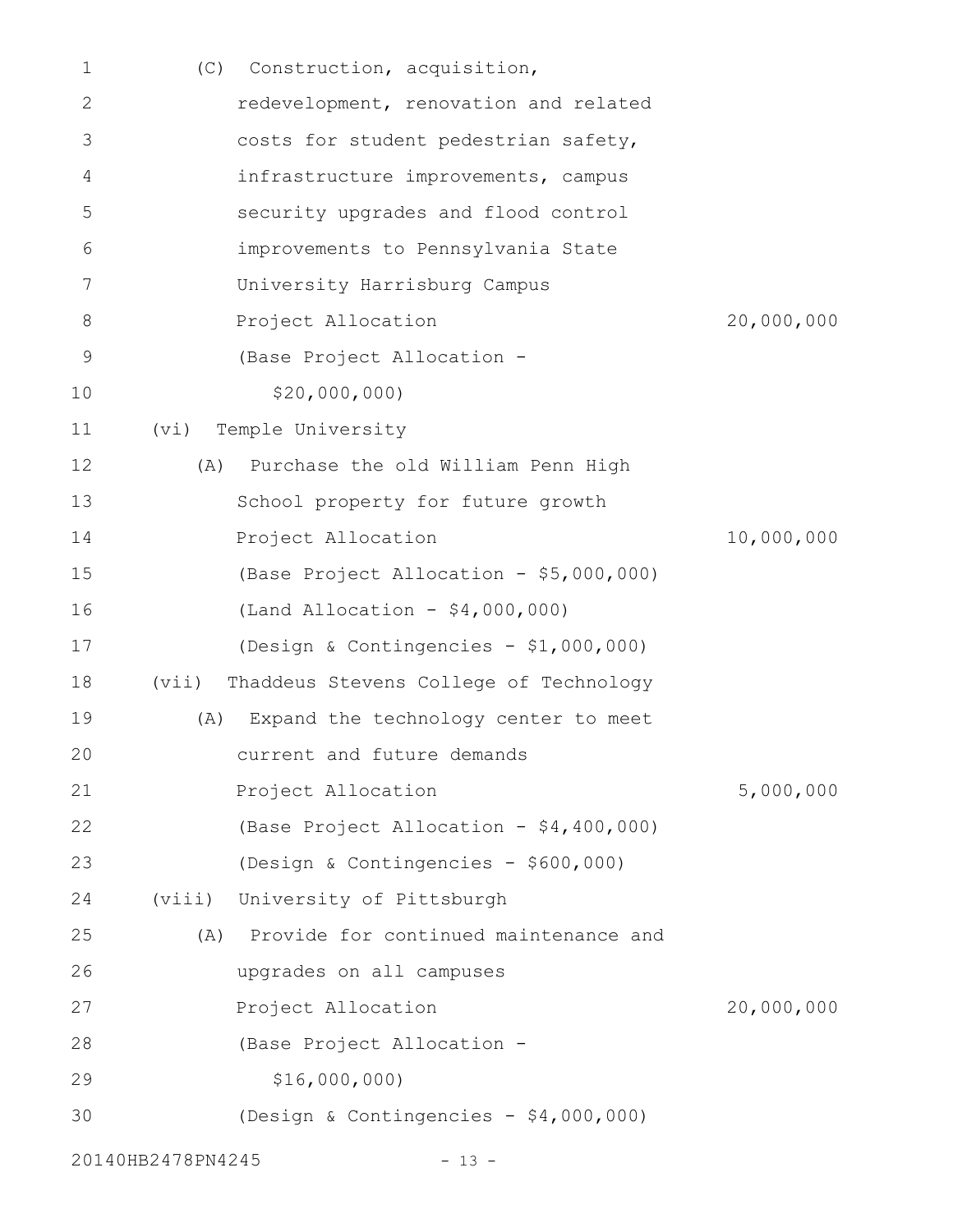| 1                 | (B) | Construction, infrastructure,          |            |
|-------------------|-----|----------------------------------------|------------|
| 2                 |     | redevelopment and other related costs  |            |
| 3                 |     | for Hillman Library renovation         |            |
| 4                 |     | Project Allocation                     | 15,000,000 |
| 5                 |     | (Base Project Allocation -             |            |
| 6                 |     | \$15,000,000                           |            |
| 7                 | (C) | Construction, infrastructure,          |            |
| 8                 |     | redevelopment, renovation and other    |            |
| 9                 |     | related costs for Schenley Quadrangle  |            |
| 10                |     | Project Allocation                     | 20,000,000 |
| 11                |     | (Base Project Allocation -             |            |
| 12                |     | \$20,000,000                           |            |
| 13                | (D) | Construction, infrastructure,          |            |
| 14                |     | redevelopment, renovation and other    |            |
| 15                |     | related costs for new building         |            |
| 16                |     | Project Allocation                     | 50,000,000 |
| 17                |     | (Base Project Allocation -             |            |
| 18                |     | \$50,000,000)                          |            |
| 19                | (E) | Construction, infrastructure,          |            |
| 20                |     | redevelopment, renovation and other    |            |
| 21                |     | related costs for deferred maintenance |            |
| 22                |     | Project Allocation                     | 20,000,000 |
| 23                |     | (Base Project Allocation -             |            |
| 24                |     | \$20,000,000                           |            |
| 25                | (F) | Construction, infrastructure,          |            |
| 26                |     | redevelopment, renovation and other    |            |
| 27                |     | related costs for energy conservation  |            |
| 28                |     | initiatives                            |            |
| 29                |     | Project Allocation                     | 10,000,000 |
| 30                |     | (Base Project Allocation -             |            |
| 20140HB2478PN4245 |     | $-14 -$                                |            |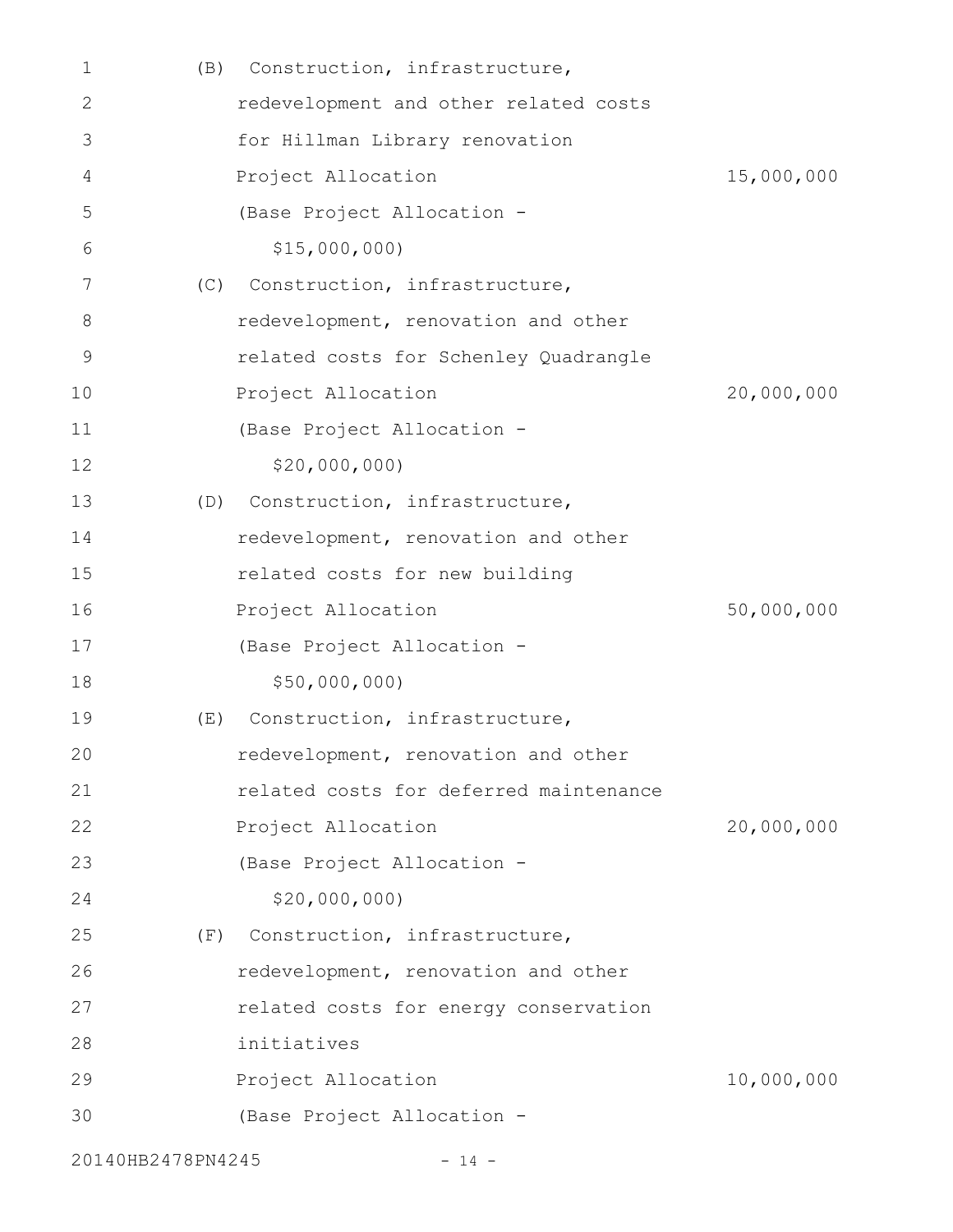| 1  |         | \$10,000,000)                                |            |
|----|---------|----------------------------------------------|------------|
| 2  | (G)     | Construction, infrastructure,                |            |
| 3  |         | redevelopment, renovation and other          |            |
| 4  |         | related costs for Clapp, Langley and         |            |
| 5  |         | Crawford Complex                             |            |
| 6  |         | Project Allocation                           | 25,000,000 |
| 7  |         | (Base Project Allocation -                   |            |
| 8  |         | \$25,000,000                                 |            |
| 9  | (H)     | University of Pittsburgh, Bradford           |            |
| 10 |         | Campus renovation and infrastructure         |            |
| 11 |         | upgrades to Hanley Library                   |            |
| 12 |         | Project Allocation                           | 25,000,000 |
| 13 |         | (Base Project Allocation -                   |            |
| 14 |         | \$25,000,000                                 |            |
| 15 |         | (5) Pennsylvania Emergency Management Agency |            |
| 16 | (i)     | State Fire Academy                           |            |
| 17 | (A)     | Demolition and removal of existing           |            |
| 18 |         | facility where necessary and expand          |            |
| 19 |         | facility, including training space for       |            |
| 20 |         | unconventional gas drilling, props and       |            |
| 21 |         | gear parking and a memorial to fallen        |            |
| 22 |         |                                              |            |
|    |         | firefighters                                 |            |
| 23 |         | Project Allocation                           | 10,000,000 |
| 24 |         | (Base Project Allocation - \$9,000,000)      |            |
| 25 |         | $(Land$ Allocation - \$500,000)              |            |
| 26 |         | (Design & Contingencies - \$500,000)         |            |
| 27 | $(i$ i) | Western Area office building                 |            |
| 28 | (A)     | Demolish current facility and                |            |
| 29 |         | construct new facility to meet current       |            |
| 30 |         | needs                                        |            |

20140HB2478PN4245 - 15 -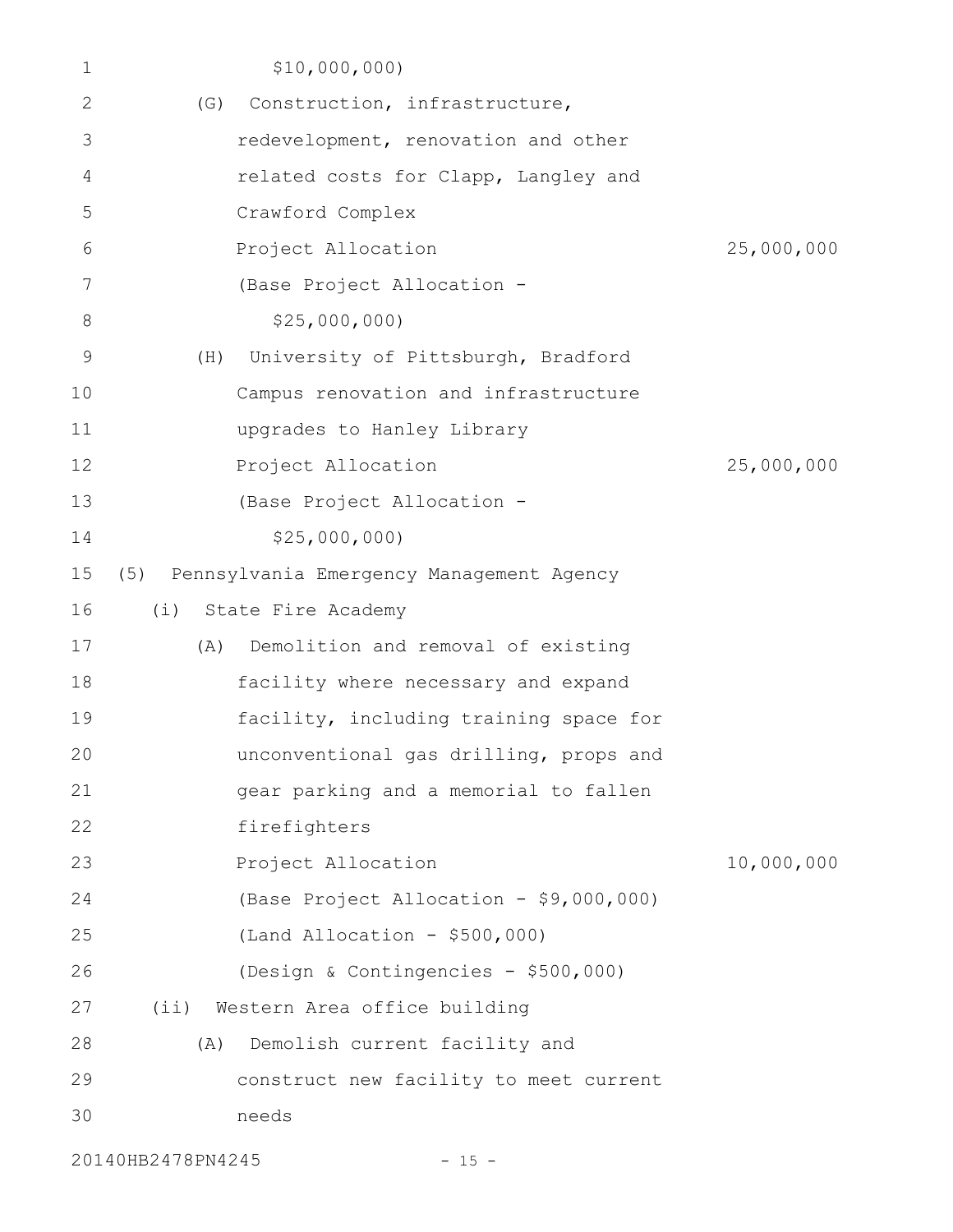| 1            | Project Allocation                            | 3,350,000 |
|--------------|-----------------------------------------------|-----------|
| $\mathbf{2}$ | (Base Project Allocation - \$3,000,000)       |           |
| 3            | (Design & Contingencies - \$350,000)          |           |
| 4            | Department of Environmental Protection<br>(6) |           |
| 5            | Bradford County<br>(i)                        |           |
| 6            | Provide additional funding for DGS<br>(A)     |           |
| 7            | Project 181-26                                |           |
| 8            | Project Allocation                            | 1,875,000 |
| 9            | (Base Project Allocation - \$1,500,000)       |           |
| 10           | (Design & Contingencies - \$375,000)          |           |
| 11           | (i)<br>Butler County                          |           |
| 12           | (A) Provide additional funding for DGS        |           |
| 13           | Project 183-21                                |           |
| 14           | Project Allocation                            | 3,125,000 |
| 15           | (Base Project Allocation - \$2,500,000)       |           |
| 16           | (Design & Contingencies - \$625,000)          |           |
| 17           | Clearfield County<br>(iii)                    |           |
| 18           | Provide additional funding for DGS<br>(A)     |           |
| 19           | Project 182-14                                |           |
| 20           | Project Allocation                            | 3,125,000 |
| 21           | (Base Project Allocation - \$2,500,000)       |           |
| 22           | (Design & Contingencies - \$625,000)          |           |
| 23           | (B) Provide additional funding for DGS        |           |
| 24           | Project 182-22                                |           |
| 25           | Project Allocation                            | 1,875,000 |
| 26           | (Base Project Allocation - \$1,500,000)       |           |
| 27           | (Design & Contingencies - \$375,000)          |           |
| 28           | (C) Provide additional funding for Orrs       |           |
| 29           | Run flood protection                          |           |
| 30           | Project Allocation                            | 1,875,000 |
|              | 20140HB2478PN4245<br>$-16 -$                  |           |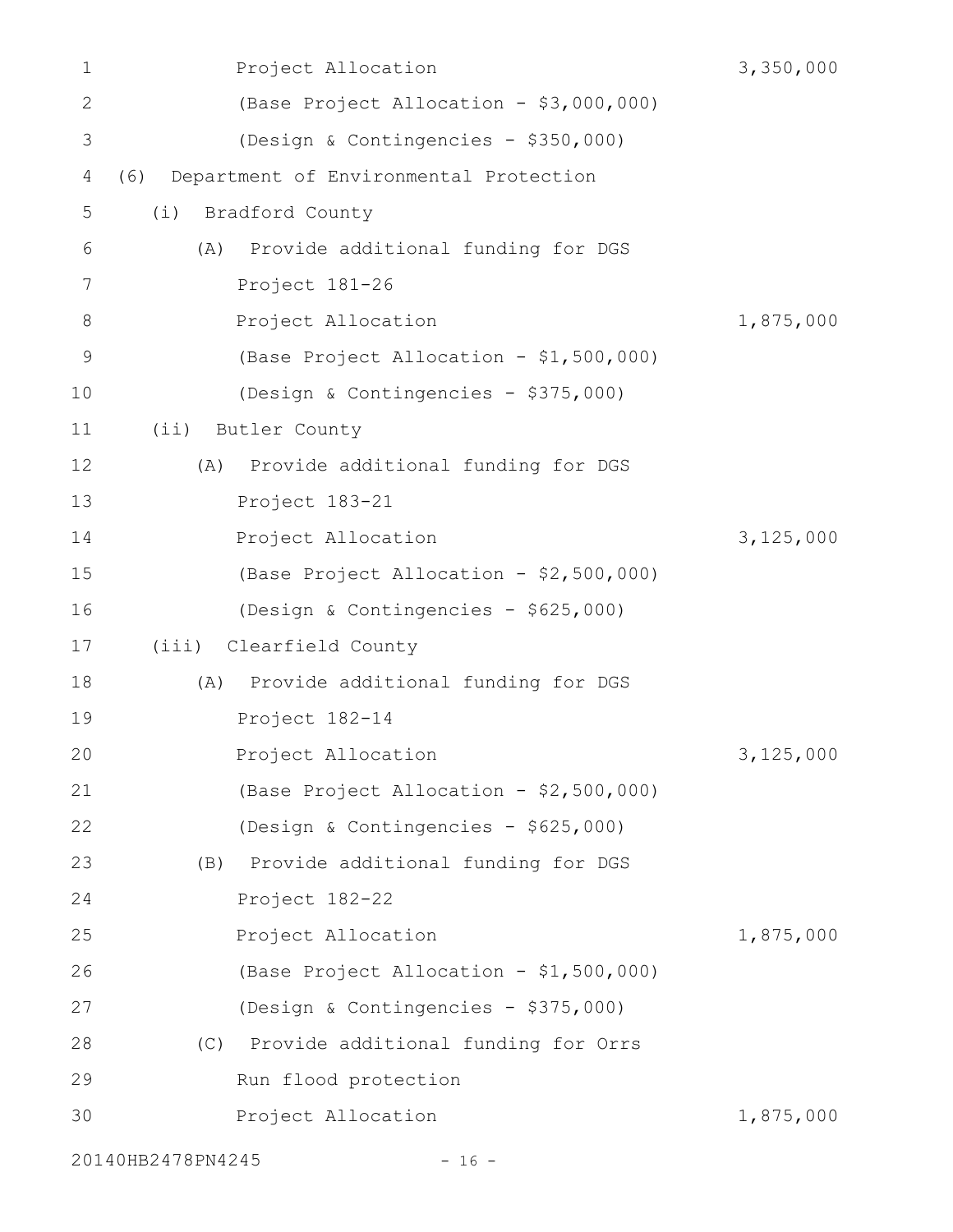| 1            | (Base Project Allocation - \$1,500,000)   |           |
|--------------|-------------------------------------------|-----------|
| $\mathbf{2}$ | (Design & Contingencies - \$375,000)      |           |
| 3            | Lycoming County<br>(iv)                   |           |
| 4            | Provide additional funding for<br>(A)     |           |
| 5            | Loyalsock Creek flood protection          |           |
| 6            | Project Allocation                        | 6,250,000 |
| 7            | (Base Project Allocation - \$5,000,000)   |           |
| 8            | (Design & Contingencies - \$1,250,000)    |           |
| 9            | Luzerne County<br>(v)                     |           |
| 10           | Provide additional funding for DGS<br>(A) |           |
| 11           | Project 181-20                            |           |
| 12           | Project Allocation                        | 600,000   |
| 13           | (Base Project Allocation - \$500,000)     |           |
| 14           | (Design & Contingencies - \$100,000)      |           |
| 15           | (B) Provide flood protection for the town |           |
| 16           | of Duryea, including rehabilitating       |           |
| 17           | the levee as well as watershed and        |           |
| 18           | channel improvements                      |           |
| 19           | Project Allocation                        | 4,000,000 |
| 20           | (Base Project Allocation - \$3,200,000)   |           |
| 21           | (Design & Contingencies - \$800,000)      |           |
| 22           | McKean County<br>(vi)                     |           |
| 23           | Provide additional funding for DGS<br>(A) |           |
| 24           | Project 182-10                            |           |
| 25           | Project Allocation                        | 6,875,000 |
| 26           | (Base Project Allocation - \$5,500,000)   |           |
| 27           | (Design & Contingencies - \$1,375,000)    |           |
| 28           | (vii) Northumberland County               |           |
| 29           | Provide additional funding for DGS<br>(A) |           |
| 30           | Project 182-19                            |           |
|              | 20140HB2478PN4245<br>$-17 -$              |           |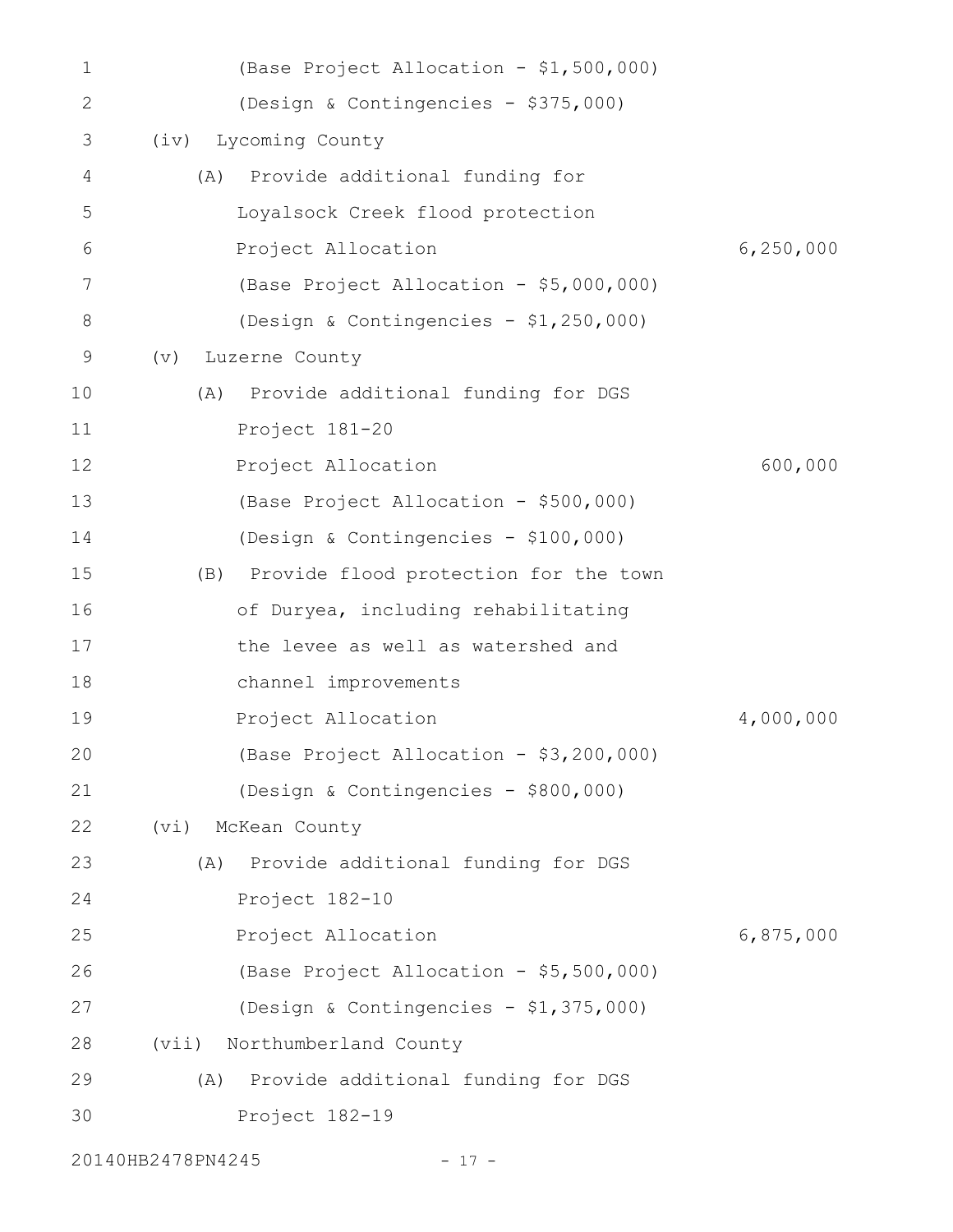| 1            |                   | Project Allocation                      | 1,875,000   |
|--------------|-------------------|-----------------------------------------|-------------|
| $\mathbf{2}$ |                   | (Base Project Allocation - \$1,500,000) |             |
| 3            |                   | (Design & Contingencies - \$375,000)    |             |
| 4            | (viii)            | Tioga County                            |             |
| 5            | (A)               | Provide additional funding for Camp     |             |
| 6            |                   | Brook flood protection                  |             |
| 7            |                   | Project Allocation                      | 6, 250, 000 |
| 8            |                   | (Base Project Allocation - \$5,000,000) |             |
| $\mathsf 9$  |                   | (Design & Contingencies - \$1,250,000)  |             |
| 10           | (7)               | Department of General Services          |             |
| 11           | (i)               | Dauphin County                          |             |
| 12           |                   | (A) Provide additional funding for DGS  |             |
| 13           |                   | Project 948-81, Capitol Complex         |             |
| 14           |                   | rehabilitation                          |             |
| 15           |                   | Project Allocation                      | 5,000,000   |
| 16           |                   | (Base Project Allocation - \$4,000,000) |             |
| 17           |                   | (Design & Contingencies - \$1,000,000)  |             |
| 18           | (B)               | Repair spalling concrete tunnel         |             |
| 19           |                   | ceilings in the steam tunnels leading   |             |
| 20           |                   | from the North Office Building to the   |             |
| 21           |                   | South Office Building and the Central   |             |
| 22           |                   | Plant                                   |             |
| 23           |                   | Project Allocation                      | 2,200,000   |
| 24           |                   | (Base Project Allocation - \$2,000,000) |             |
| 25           |                   | (Design & Contingencies - \$200,000)    |             |
| 26           |                   | (C) Replace existing interior lighting  |             |
| 27           |                   | control system at the Keystone          |             |
| 28           |                   | Building                                |             |
| 29           |                   | Project Allocation                      | 385,000     |
| 30           |                   | (Base Project Allocation - \$350,000)   |             |
|              | 20140HB2478PN4245 | $-18 -$                                 |             |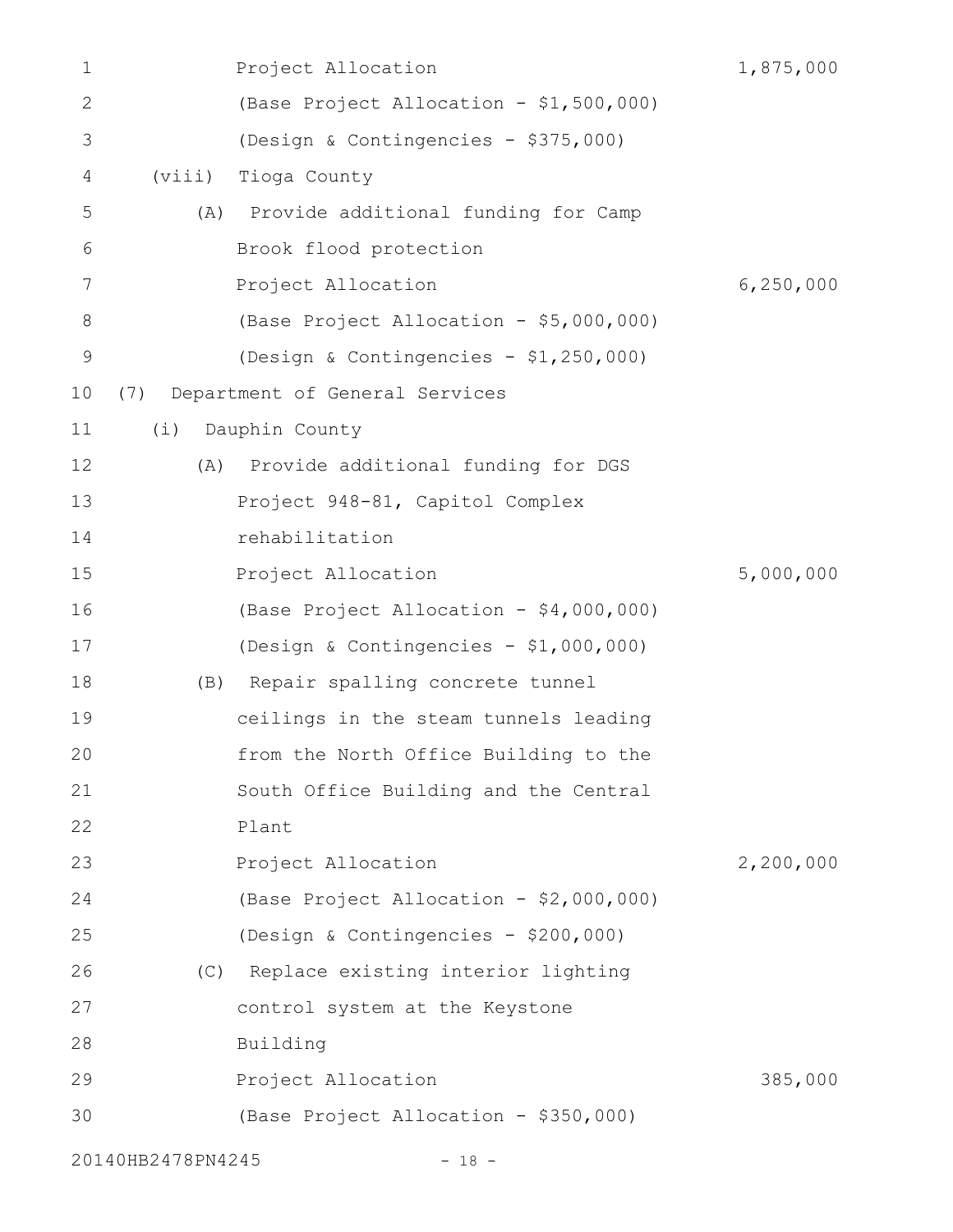| 1            |          | (Design & Contingencies - \$35,000)     |           |
|--------------|----------|-----------------------------------------|-----------|
| $\mathbf{2}$ |          | (D) Replace four generators located at  |           |
| 3            |          | the P2 level of the East Wing of the    |           |
| 4            |          | Capitol Complex                         |           |
| 5            |          | Project Allocation                      | 2,200,000 |
| 6            |          | (Base Project Allocation - \$2,000,000) |           |
| 7            |          | (Design & Contingencies - \$200,000)    |           |
| 8            | (E)      | Renovate boiler 3 at the DGS Annex      |           |
| 9            |          | Central Plant                           |           |
| 10           |          | Project Allocation                      | 650,000   |
| 11           |          | (Base Project Allocation - \$550,000)   |           |
| 12           |          | (Design & Contingencies - \$100,000)    |           |
| 13           | (F)      | Renovations and repairs to the          |           |
| 14           |          | Arsenal Building                        |           |
| 15           |          | Project Allocation                      | 4,000,000 |
| 16           |          | (Base Project Allocation - \$4,000,000) |           |
| 17           | (G)      | Life/Safety upgrades at Labor and       |           |
| 18           |          | Industry Building                       |           |
| 19           |          | Project Allocation                      | 2,000,000 |
| 20           |          | (Base Project Allocation - \$2,000,000) |           |
| 21           | (H)      | Life/Safety upgrades at Health and      |           |
| 22           |          | Welfare Building                        |           |
| 23           |          | Project Allocation                      | 2,000,000 |
| 24           |          | (Base Project Allocation - \$2,000,000) |           |
| 25           | $(\bot)$ | Interior renovations within the East    |           |
| 26           |          | Wing Building                           |           |
| 27           |          | Project Allocation                      | 2,000,000 |
| 28           |          | (Base Project Allocation - \$2,000,000) |           |
| 29           |          | (J) Additional funding to renovate      |           |
| 30           |          | elevators in the Finance Building       |           |
|              |          |                                         |           |

20140HB2478PN4245 - 19 -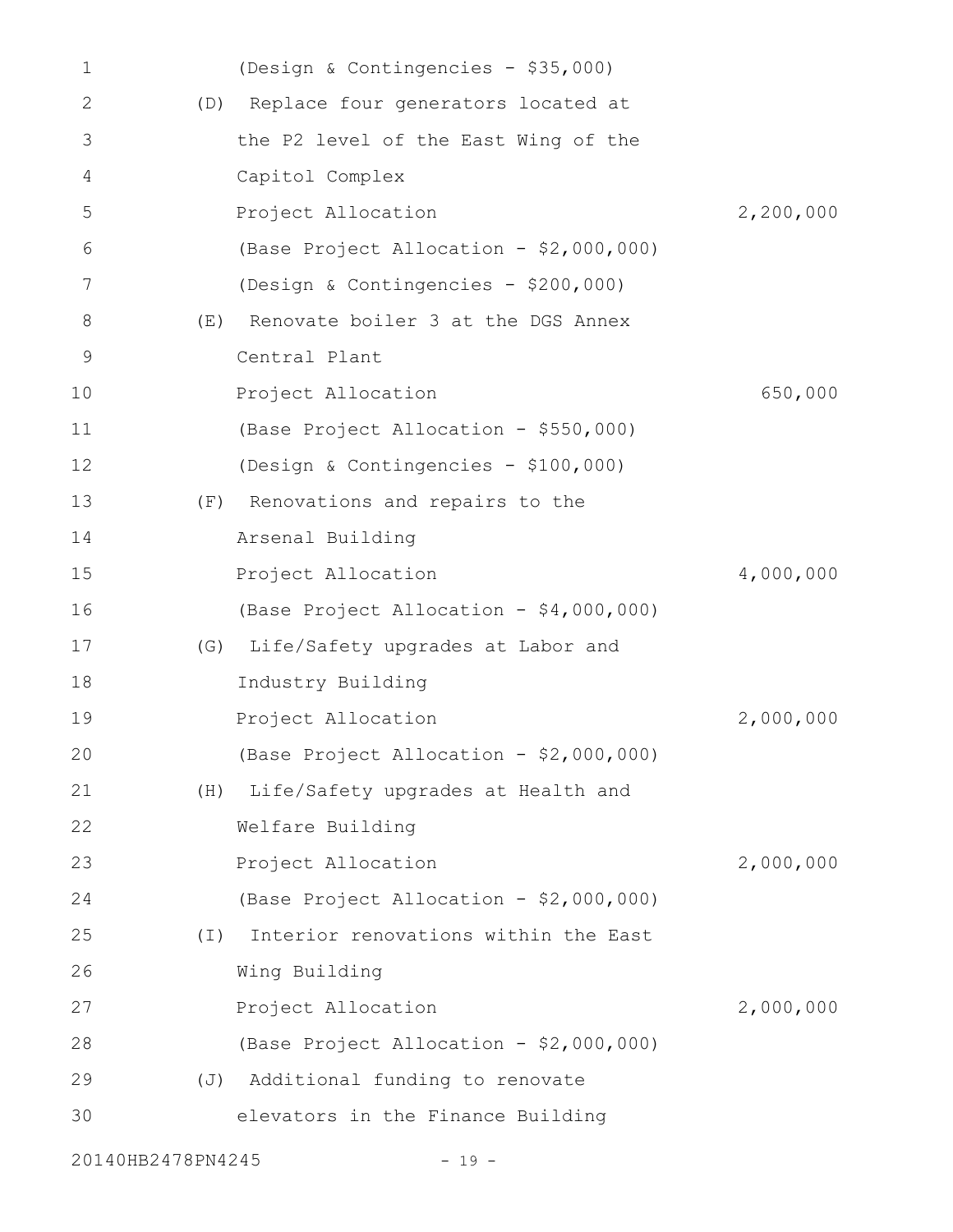| 1            | including motors and remodeling                    |            |
|--------------|----------------------------------------------------|------------|
| $\mathbf{2}$ | Project Allocation                                 | 1,200,000  |
| 3            | (Base Project Allocation - \$1,200,000)            |            |
| 4            | Additional funding to renovate<br>(K)              |            |
| 5            | elevators in the Forum Building                    |            |
| 6            | including motors and remodeling                    |            |
| 7            | Project Allocation                                 | 1,200,000  |
| $8\,$        | (Base Project Allocation - \$1,200,000)            |            |
| 9            | Pennsylvania Historical and Museum<br>(8)          |            |
| 10           | Commission                                         |            |
| 11           | (i) State Archives Building                        |            |
| 12           | (A) Acquire and renovate off-site                  |            |
| 13           | building and renovate current site                 |            |
| 14           | Project Allocation                                 | 30,000,000 |
| 15           | (Base Project Allocation -                         |            |
| 16           | \$30,000,000)                                      |            |
| 17           | Department of Military and Veterans Affairs<br>(9) |            |
| 18           | (i)<br>Southwestern Veterans Center, Allegheny     |            |
| 19           | County                                             |            |
| 20           | (A) Additional funding to rehabilitate             |            |
| 21           | the Southwestern Veterans Center,                  |            |
| 22           | including life safety and regulatory               |            |
| 23           | deficiencies                                       |            |
| 24           | Project Allocation                                 | 4,000,000  |
| 25           | (Base Project Allocation - \$4,000,000)            |            |
| 26           | (ii) Berks Readiness Center, Berks County          |            |
| 27           | Provide for acquisition of land for<br>(A)         |            |
| 28           | new readiness center in Berks County               |            |
| 29           | Project Allocation                                 | 2,000,000  |
| 30           | (Land Allocation - \$2,000,000)                    |            |
|              | 20140HB2478PN4245<br>$-20 -$                       |            |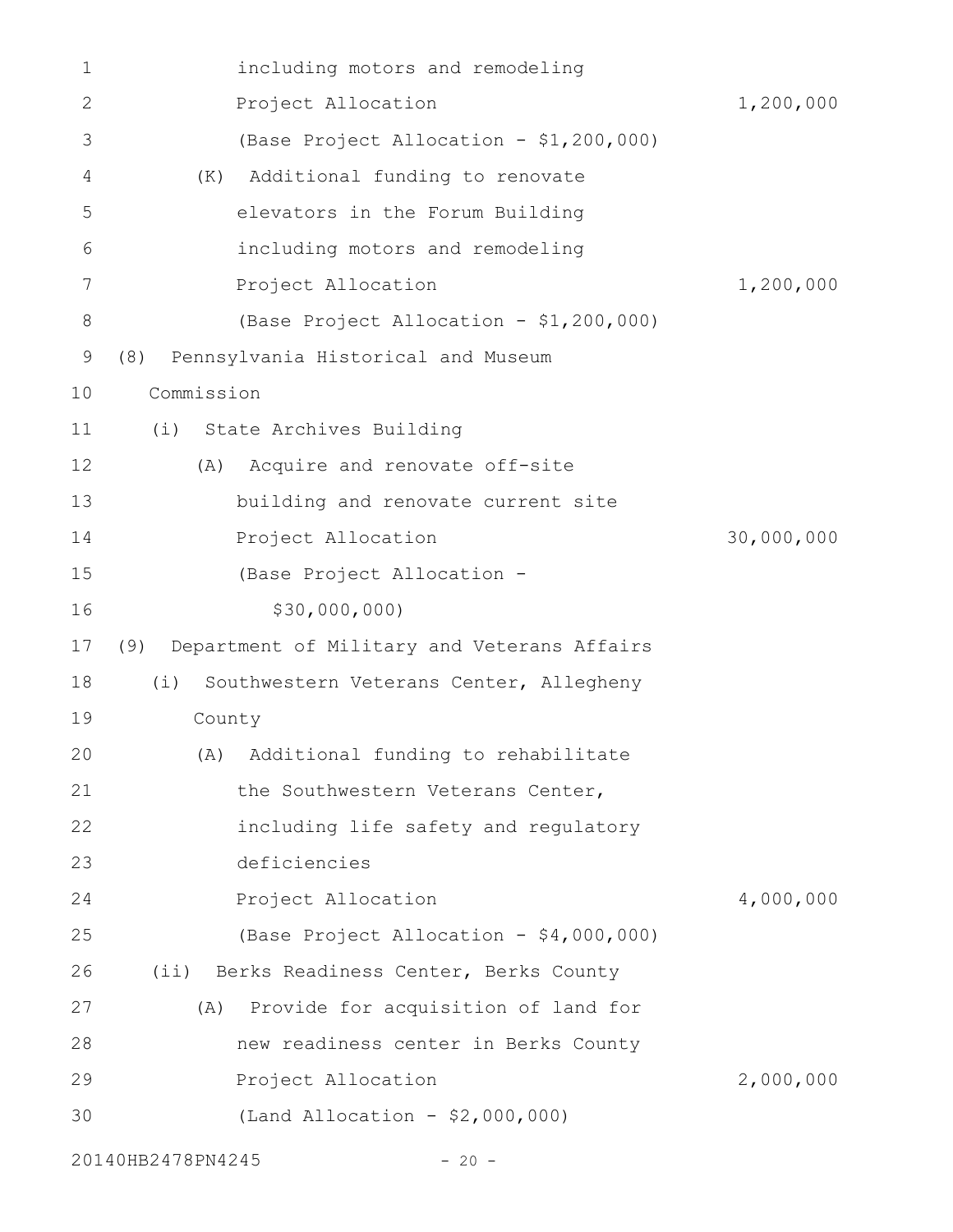| 1  | (iii) Hollidaysburg Veterans Home, Blair                   |           |
|----|------------------------------------------------------------|-----------|
| 2  | County                                                     |           |
| 3  | Additional funding to rehabilitate<br>(A)                  |           |
| 4  | the Hollidaysburg Veterans Home,                           |           |
| 5  | including life safety and regulatory                       |           |
| 6  | deficiencies                                               |           |
| 7  | Project Allocation                                         | 4,000,000 |
| 8  | (Base Project Allocation - \$4,000,000)                    |           |
| 9  | Bucks Readiness Center, Bucks County<br>(iv)               |           |
| 10 | Provide for acquisition of land for<br>(A)                 |           |
| 11 | new readiness center in Bucks County                       |           |
| 12 | Project Allocation                                         | 3,500,000 |
| 13 | (Land Allocation - \$3,500,000)                            |           |
| 14 | $(\triangledown)$<br>Southeastern Veterans Center, Chester |           |
| 15 | County                                                     |           |
| 16 | Additional funding to rehabilitate<br>(A)                  |           |
| 17 | the Southeastern Veterans Center,                          |           |
| 18 | including life safety and regulatory                       |           |
| 19 | deficiencies                                               |           |
| 20 | Project Allocation                                         | 4,000,000 |
| 21 | (Base Project Allocation - \$4,000,000)                    |           |
| 22 | Pennsylvania Soldiers' and Sailors'<br>(vi)                |           |
| 23 | Home, Erie County                                          |           |
| 24 | (A) Additional funding to rehabilitate                     |           |
| 25 | the Pennsylvania Soldiers' and                             |           |
| 26 | Sailors' Home, including life safety                       |           |
| 27 | and regulatory deficiencies                                |           |
| 28 | Project Allocation                                         | 4,000,000 |
| 29 | (Base Project Allocation - \$4,000,000)                    |           |
| 30 | (vii) Gino J. Merli Veterans Center,                       |           |
|    |                                                            |           |

20140HB2478PN4245 - 21 -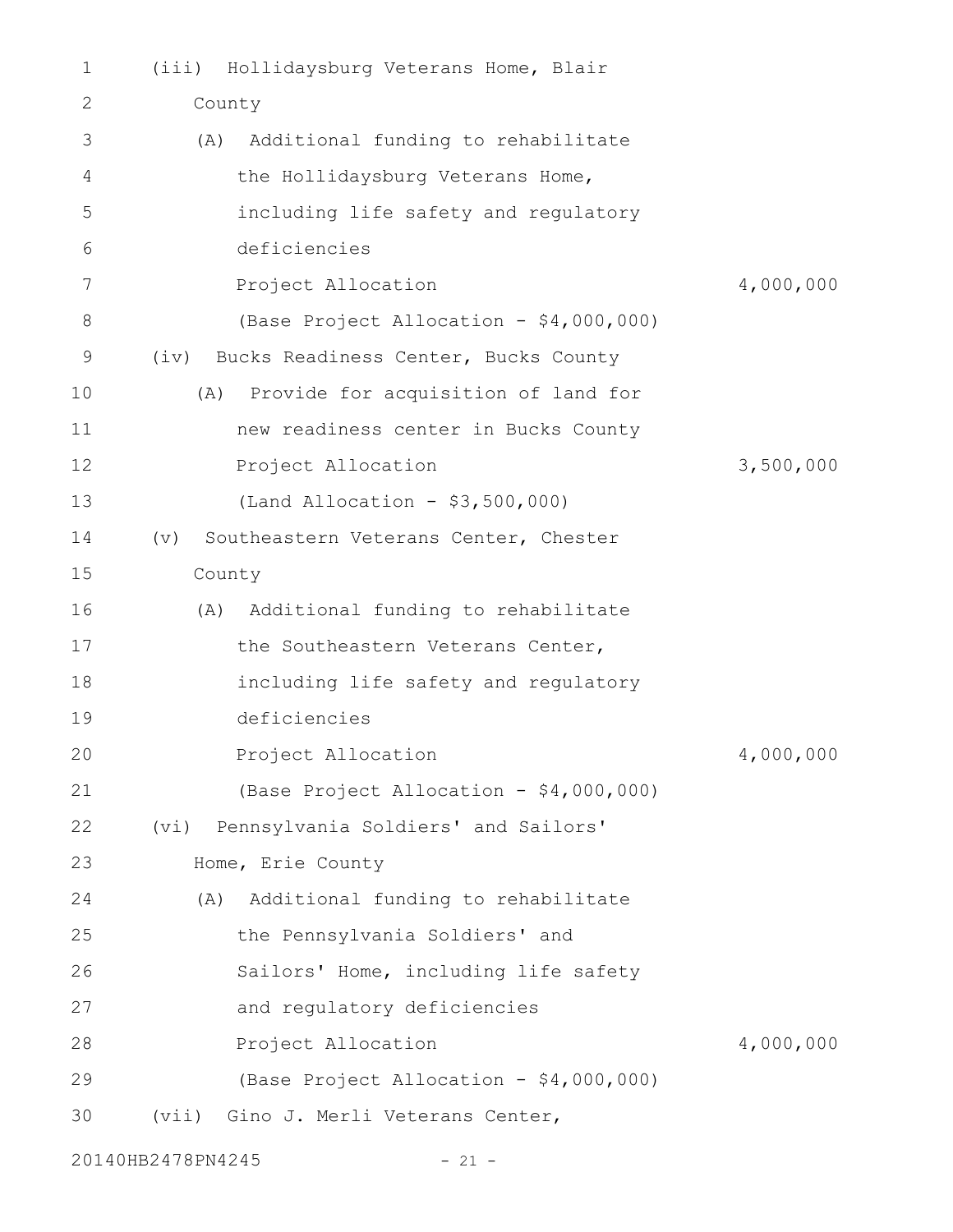| $\mathbf 1$       |      | Lackawanna County                            |           |
|-------------------|------|----------------------------------------------|-----------|
| 2                 | (A)  | Additional funding to rehabilitate           |           |
| 3                 |      | Gino J. Merli Veterans Center,               |           |
| 4                 |      | including life safety and regulatory         |           |
| 5                 |      | deficiencies                                 |           |
| 6                 |      | Project Allocation                           | 4,000,000 |
| 7                 |      | (Base Project Allocation - \$4,000,000)      |           |
| 8                 |      | (viii) Pennsylvania Veterans Memorial - Fort |           |
| 9                 |      | Indiantown Gap Veterans Cemetery, Lebanon    |           |
| 10                |      | County                                       |           |
| 11                |      | (A) Rehabilitate the Pennsylvania            |           |
| 12                |      | Veterans' Memorial located at Fort           |           |
| 13                |      | Indiantown Gap Veterans' Cemetery            |           |
| 14                |      | Project Allocation                           | 3,600,000 |
| 15                |      | (Base Project Allocation - \$3,600,000)      |           |
| 16                | (ix) | Susquehanna Valley Community Education       |           |
| 17                |      | Project, Northumberland County               |           |
| 18                | (A)  | Construction, infrastructure,                |           |
| 19                |      | acquisition of equipment, renovation         |           |
| 20                |      | and related costs to establish a             |           |
| 21                |      | Pennsylvania community college in            |           |
| 22                |      | Northumberland County                        |           |
| 23                |      | Project Allocation                           | 1,500,000 |
| 24                |      | (Base Project Allocation - \$1,500,000)      |           |
| 25                | (x)  | Delaware Valley Veterans Home,               |           |
| 26                |      | Philadelphia County                          |           |
| 27                | (A)  | Additional funding to rehabilitate           |           |
| 28                |      | the Delaware Valley Veterans Home,           |           |
| 29                |      | including life safety and regulatory         |           |
| 30                |      | deficiencies                                 |           |
| 20140HB2478PN4245 |      | - 22 -                                       |           |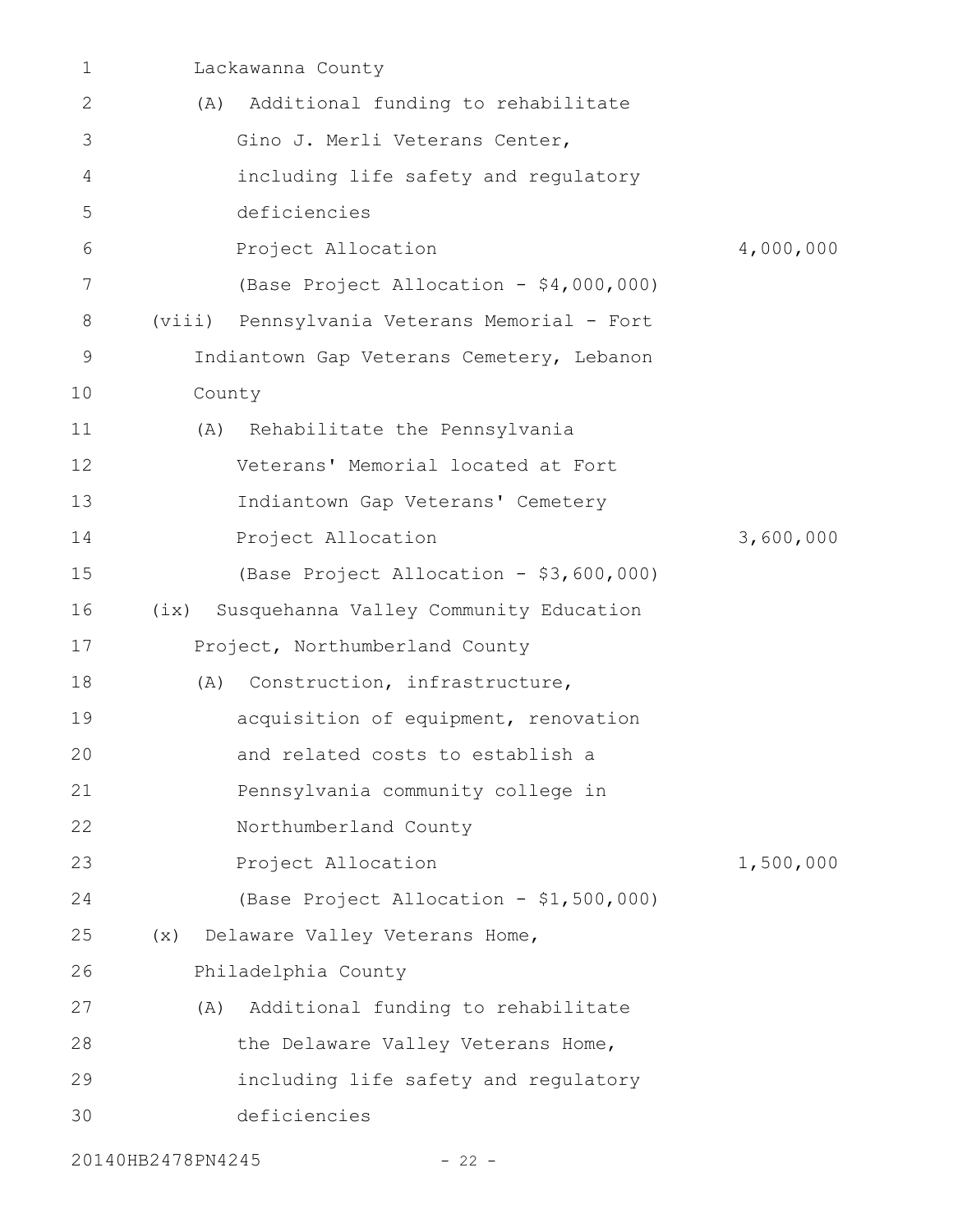| 1            | Project Allocation                               | 4,000,000 |
|--------------|--------------------------------------------------|-----------|
| $\mathbf{2}$ | (Base Project Allocation - \$4,000,000)          |           |
| 3            | Eastern Central Readiness Center,<br>(xi)        |           |
| 4            | various counties                                 |           |
| 5            | (A) Provide for acquisition of land for          |           |
| 6            | new readiness center in Carbon County            |           |
| 7            | or Schuylkill County                             |           |
| 8            | Project Allocation                               | 2,000,000 |
| 9            | (Land Allocation - \$2,000,000)                  |           |
| 10           | (xii)<br>East North East Readiness Center,       |           |
| 11           | various counties                                 |           |
| 12           | (A) Provide for acquisition of land for          |           |
| 13           | new readiness center in Lehigh County            |           |
| 14           | or Northampton County                            |           |
| 15           | Project Allocation                               | 3,000,000 |
| 16           | (Land Allocation - \$3,000,000)                  |           |
| 17           | Northeastern Readiness Center, various<br>(xiii) |           |
| 18           | counties                                         |           |
| 19           | (A) Provide for acquisition of land for          |           |
| 20           | new readiness center in Bradford                 |           |
| 21           | County, Luzerne County or Wyoming                |           |
| 22           | County                                           |           |
| 23           | Project Allocation                               | 2,000,000 |
| 24           | (Land Allocation - \$2,000,000)                  |           |
| 25           | Western Readiness Center, various<br>(xiv)       |           |
| 26           | counties                                         |           |
| 27           | (A) Provide for acquisition of land for          |           |
| 28           | new readiness center in Allegheny                |           |
| 29           | County, Armstrong County or Butler               |           |
| 30           | County                                           |           |
|              |                                                  |           |

20140HB2478PN4245 - 23 -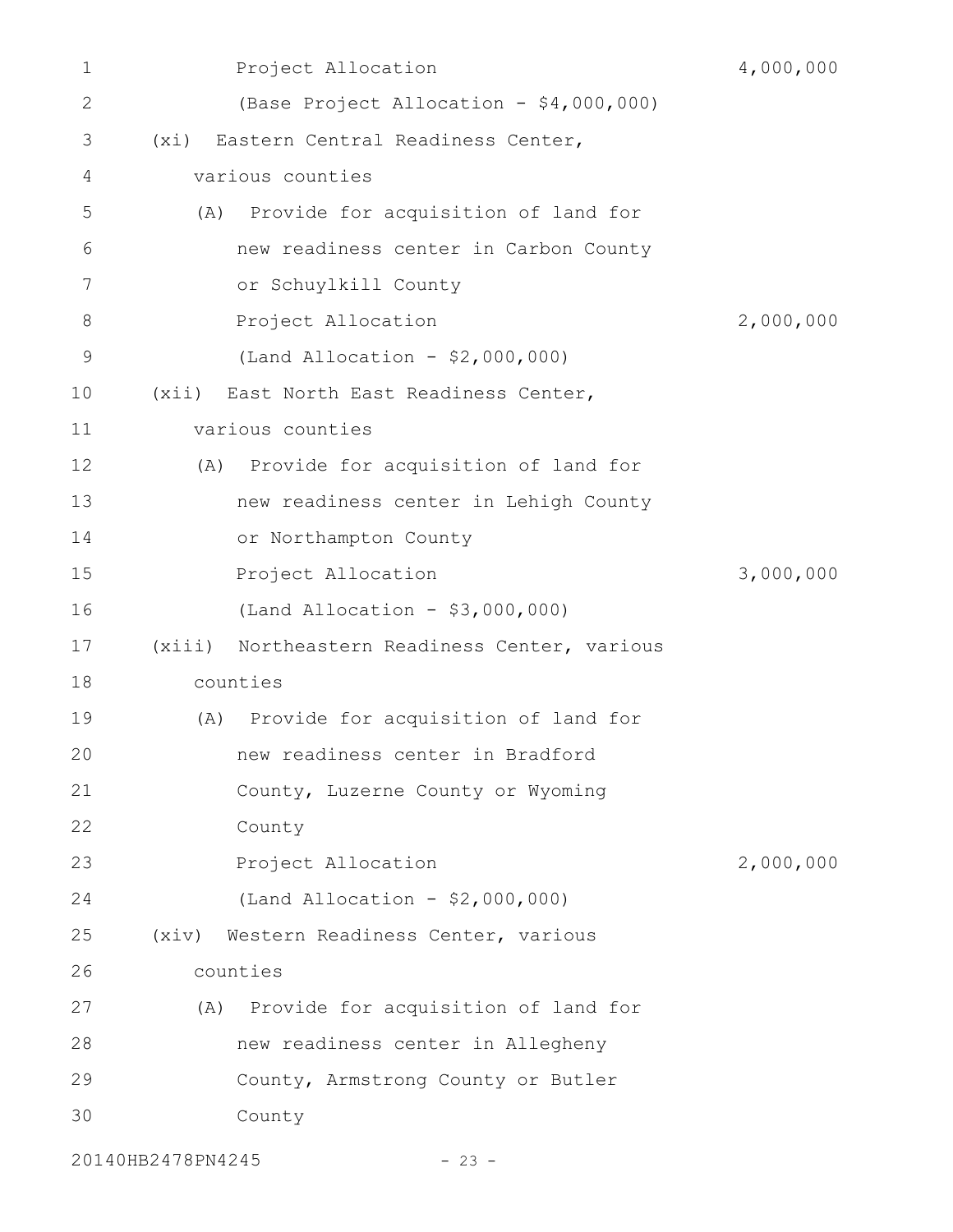| 1            | Project Allocation                               | 2,000,000 |
|--------------|--------------------------------------------------|-----------|
| $\mathbf{2}$ | (Land Allocation - $$2,000,000)$                 |           |
| 3            | West Northwest Readiness Center, various<br>(xv) |           |
| 4            | counties                                         |           |
| 5            | (A) Provide for acquisition of land for          |           |
| 6            | new readiness center in Lawrence                 |           |
| 7            | County or Mercer County                          |           |
| 8            | Project Allocation                               | 2,000,000 |
| $\mathsf 9$  | (Land Allocation - \$2,000,000)                  |           |
| 10           | (10)<br>Department of Public Welfare             |           |
| 11           | (i) Clarks Summit State Hospital                 |           |
| 12           | Install new water line from<br>(A)               |           |
| 13           | chlorination building to two                     |           |
| 14           | reservoirs                                       |           |
| 15           | Project Allocation                               | 1,800,000 |
| 16           | (Base Project Allocation - \$1,440,000)          |           |
| 17           | (Design & Contingencies - \$360,000)             |           |
| 18           | Upgrade current wastewater treatment<br>(B)      |           |
| 19           | plan                                             |           |
| 20           | Project Allocation                               | 5,000,000 |
| 21           | (Base Project Allocation - \$4,000,000)          |           |
| 22           | (Design & Contingencies - \$1,000,000)           |           |
| 23           | (i)<br>Ebensburg Center                          |           |
| 24           | Replace water lines throughout<br>(A)            |           |
| 25           | facility                                         |           |
| 26           | Project Allocation                               | 1,500,000 |
| 27           | (Base Project Allocation - \$1,200,000)          |           |
| 28           | (Design & Contingencies - \$300,000)             |           |
| 29           | Install automatic electrical main<br>(B)         |           |
| 30           | switching system to existing                     |           |
|              | 20140HB2478PN4245<br>$-24 -$                     |           |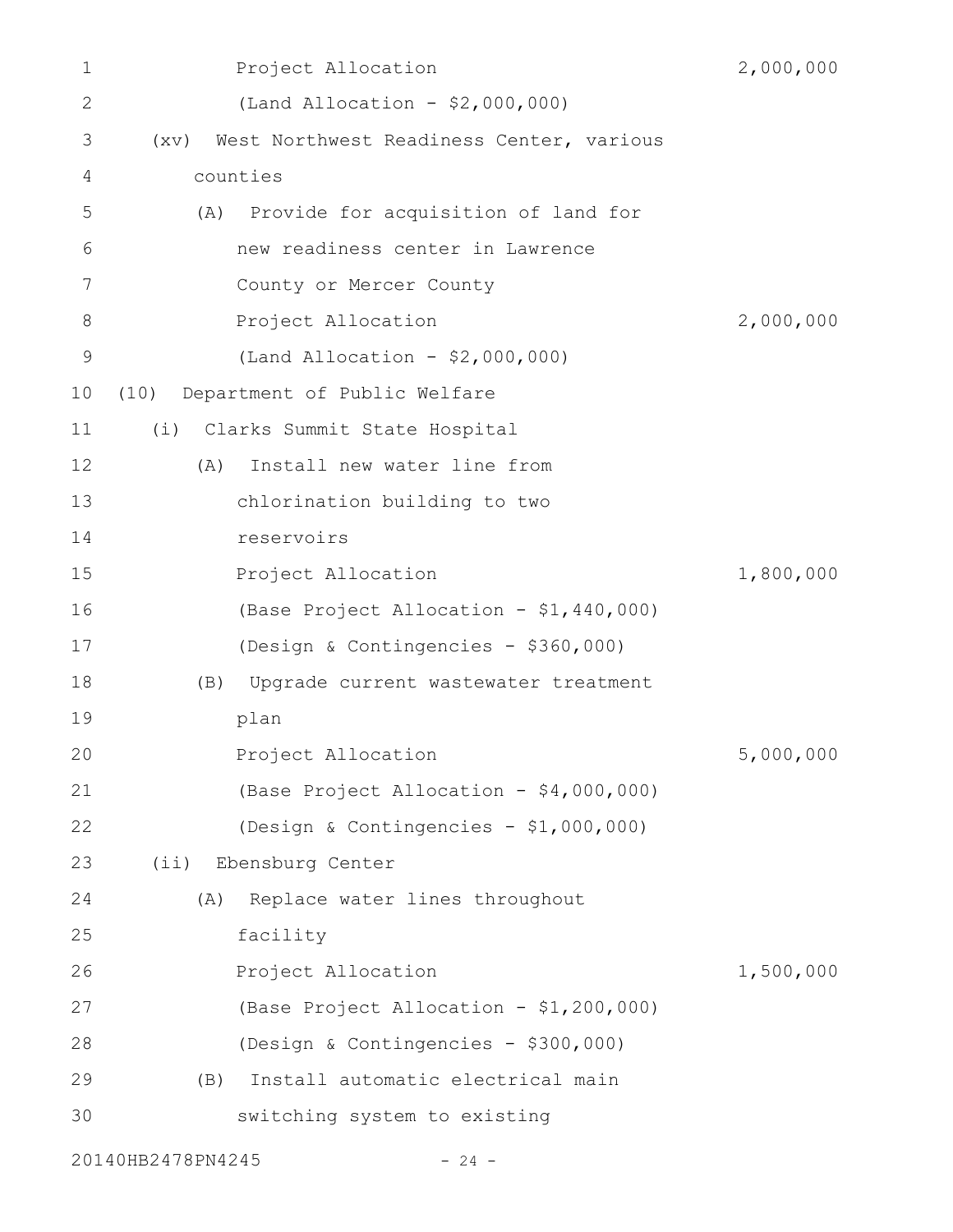| 1             | facility's back-up generator system          |           |
|---------------|----------------------------------------------|-----------|
| $\mathbf{2}$  | Project Allocation                           | 2,000,000 |
| 3             | (Base Project Allocation - \$1,600,000)      |           |
| 4             | (Design & Contingencies - \$400,000)         |           |
| 5             | (iii) Loysville Youth Development Center     |           |
| 6             | Replace existing fixtures and shutoff<br>(A) |           |
| 7             | valves and add new hydrants throughout       |           |
| $8\,$         | campus                                       |           |
| $\mathcal{G}$ | Project Allocation                           | 700,000   |
| 10            | (Base Project Allocation - \$560,000)        |           |
| 11            | (Design & Contingencies - \$140,000)         |           |
| 12            | North Central Secure Treatment Unit<br>(iv)  |           |
| 13            | Replace flat rubber roof at facility<br>(A)  |           |
| 14            | Project Allocation                           | 500,000   |
| 15            | (Base Project Allocation - \$400,000)        |           |
| 16            | (Design & Contingencies - \$100,000)         |           |
| 17            | Polk Center<br>$(\triangledown)$             |           |
| 18            | Replace elevators and controls in<br>(A)     |           |
| 19            | residential buildings                        |           |
| 20            | Project Allocation                           | 800,000   |
| 21            | (Base Project Allocation - \$640,000)        |           |
| 22            | (Design & Contingencies - \$160,000)         |           |
| 23            | (vi) Selinsgrove Center                      |           |
| 24            | Replace elevators and controls<br>(A)        |           |
| 25            | throughout facility                          |           |
| 26            | Project Allocation                           | 500,000   |
| 27            | (Base Project Allocation - \$400,000)        |           |
| 28            | (Design & Contingencies - \$100,000)         |           |
| 29            | (vii) South Mountain Secure Treatment Unit   |           |
| 30            | Refurbish existing gymnasium shell,<br>(A)   |           |
|               | 20140HB2478PN4245<br>$-25 -$                 |           |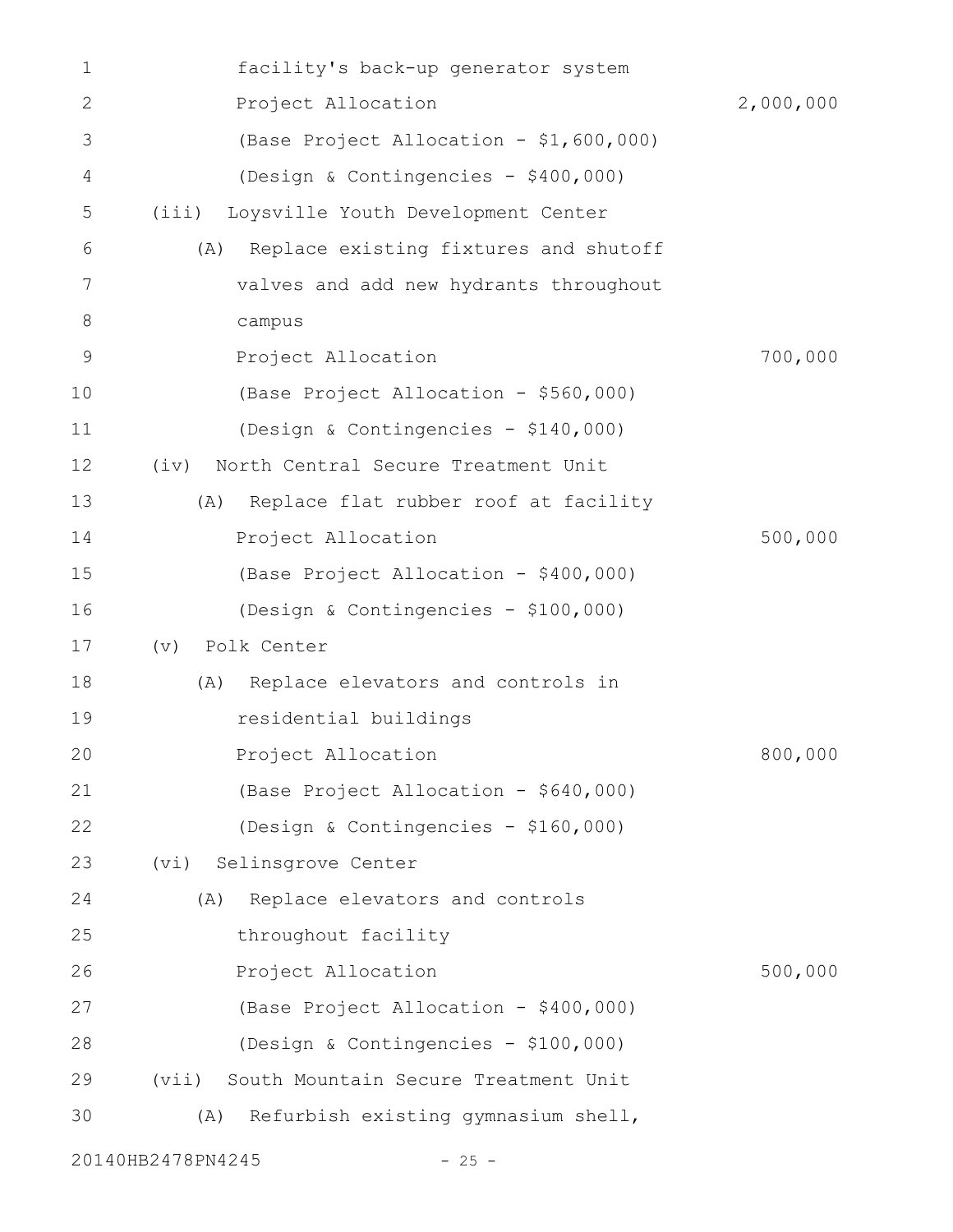| 1           | including HVAC and infrastructure          |           |
|-------------|--------------------------------------------|-----------|
| 2           | Project Allocation                         | 500,000   |
| 3           | (Base Project Allocation - \$400,000)      |           |
| 4           | (Design & Contingencies - \$100,000)       |           |
| 5           | Replace current electrical<br>(B)          |           |
| 6           | distribution equipment, including          |           |
| 7           | panels, substations and switches           |           |
| 8           | Project Allocation                         | 4,000,000 |
| $\mathsf 9$ | (Base Project Allocation - \$3,200,000)    |           |
| 10          | (Design & Contingencies - \$800,000)       |           |
| 11          | (viii)<br>Torrance State Hospital          |           |
| 12          | Replace water filtration system and<br>(A) |           |
| 13          | water treatment facility                   |           |
| 14          | Project Allocation                         | 6,000,000 |
| 15          | (Base Project Allocation - \$4,800,000)    |           |
| 16          | (Design & Contingencies - \$1,200,000)     |           |
| 17          | (ix) Warren State Hospital                 |           |
| 18          | Install HVAC<br>(A)                        |           |
| 19          | Project Allocation                         | 6,000,000 |
| 20          | (Base Project Allocation - \$4,800,000)    |           |
| 21          | (Design & Contingencies - \$1,200,000)     |           |
| 22          | (x)<br>Wernersville State Hospital         |           |
| 23          | Replace roofs on various buildings<br>(A)  |           |
| 24          | Project Allocation                         | 2,500,000 |
| 25          | (Base Project Allocation - \$2,000,000)    |           |
| 26          | (Design & Contingencies - \$500,000)       |           |
| 27          | (xi) White Haven Center                    |           |
| 28          | Replace single-pane windows with<br>(A)    |           |
| 29          | energy-efficient windows on various        |           |
| 30          | buildings                                  |           |
|             | 20140HB2478PN4245<br>$-26 -$               |           |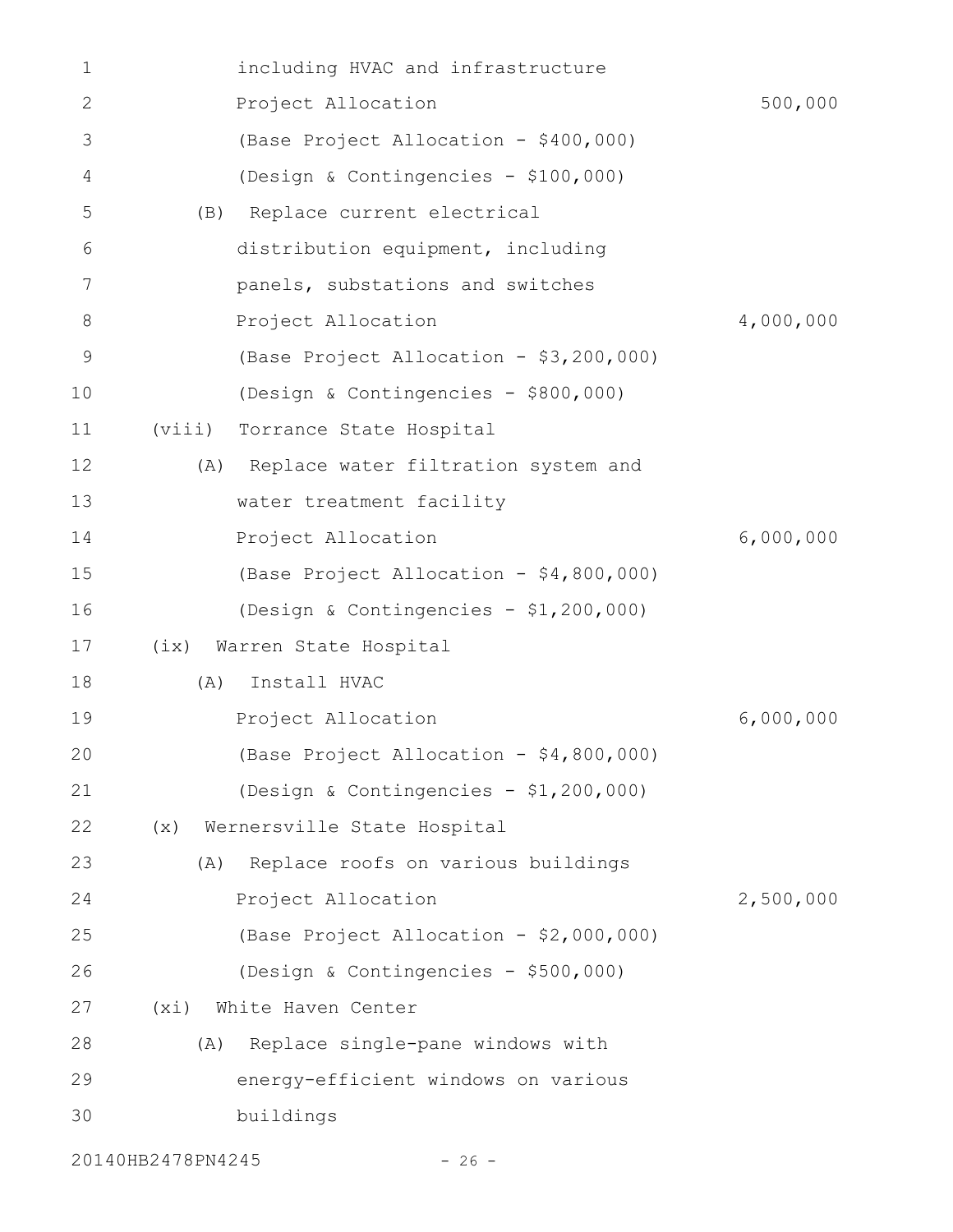| 1  | Project Allocation                              | 2,500,000  |
|----|-------------------------------------------------|------------|
| 2  | (Base Project Allocation - \$2,000,000)         |            |
| 3  | (Design & Contingencies - \$500,000)            |            |
| 4  | Pennsylvania State Police<br>(11)               |            |
| 5  | Reading Headquarters, Berks County<br>(i)       |            |
| 6  | Design and construct new headquarters<br>(A)    |            |
| 7  | facility                                        |            |
| 8  | Project Allocation                              | 11,450,000 |
| 9  | (Base Project Allocation - \$8,500,000)         |            |
| 10 | (Land Allocation - \$1,000,000)                 |            |
| 11 | (Design & Contingencies - \$1,950,000)          |            |
| 12 | Lancaster Headquarters, Lancaster County<br>(i) |            |
| 13 | Design and construct new headquarters<br>(A)    |            |
| 14 | facility                                        |            |
| 15 | Project Allocation                              | 15,325,000 |
| 16 | (Base Project Allocation -                      |            |
| 17 | \$12, 225, 000)                                 |            |
| 18 | (Land Allocation - $$1,000,000)$                |            |
| 19 | (Design & Contingencies - \$2,100,000)          |            |
|    | 20 (12) State System of Higher Education        |            |
| 21 | Bloomsburg University<br>(i)                    |            |
| 22 | Renovate and provide additional funds<br>(A)    |            |
| 23 | for McCormick Center                            |            |
| 24 | Project Allocation                              | 2,500,000  |
| 25 | (Base Project Allocation - \$2,500,000)         |            |
| 26 | (ii) California University                      |            |
| 27 | Construct and provide additional<br>(A)         |            |
| 28 | funds for science building                      |            |
| 29 | Project Allocation                              | 45,000,000 |
| 30 | (Base Project Allocation -                      |            |
|    | 20140HB2478PN4245<br>$-27 -$                    |            |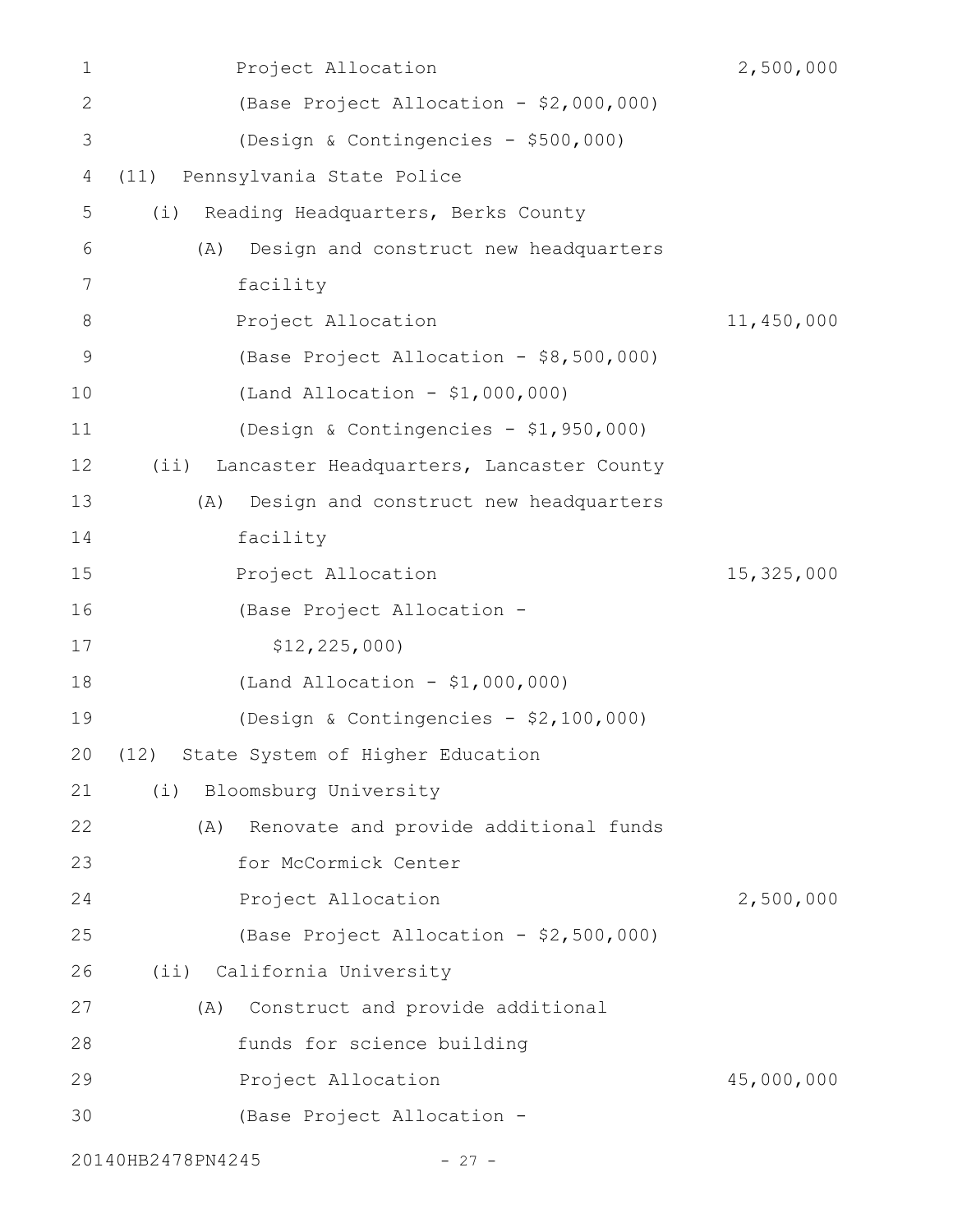| 1  | \$45,000,000                             |            |
|----|------------------------------------------|------------|
| 2  | Renovate Morgan Hall<br>(B)              |            |
| 3  | Project Allocation                       | 15,000,000 |
| 4  | (Base Project Allocation -               |            |
| 5  | \$15,000,000                             |            |
| 6  | Edinboro University<br>(iii)             |            |
| 7  | Renovate B.F. Library, including<br>(A)  |            |
| 8  | addition                                 |            |
| 9  | Project Allocation                       | 30,000,000 |
| 10 | (Base Project Allocation -               |            |
| 11 | \$30,000,000)                            |            |
| 12 | Indiana University<br>(iv)               |            |
| 13 | Demolish Foster Hall<br>(A)              |            |
| 14 | Project Allocation                       | 3,000,000  |
| 15 | (Base Project Allocation - \$3,000,000)  |            |
| 16 | Lock Haven University<br>(v)             |            |
| 17 | Renovate Robinson Learning Center<br>(A) |            |
| 18 | Project Allocation                       | 20,000,000 |
| 19 | (Base Project Allocation -               |            |
| 20 | \$20,000,000)                            |            |
| 21 | Renovate Stevenson Library<br>(B)        |            |
| 22 | Project Allocation                       | 25,000,000 |
| 23 | (Base Project Allocation -               |            |
| 24 | \$25,000,000                             |            |
| 25 | (vi)<br>Millersville University          |            |
| 26 | Construct new academic building<br>(A)   |            |
| 27 | Project Allocation                       | 25,000,000 |
| 28 | (Base Project Allocation -               |            |
| 29 | \$25,000,000                             |            |
| 30 | Shippensburg University<br>(vii)         |            |
|    |                                          |            |

20140HB2478PN4245 - 28 -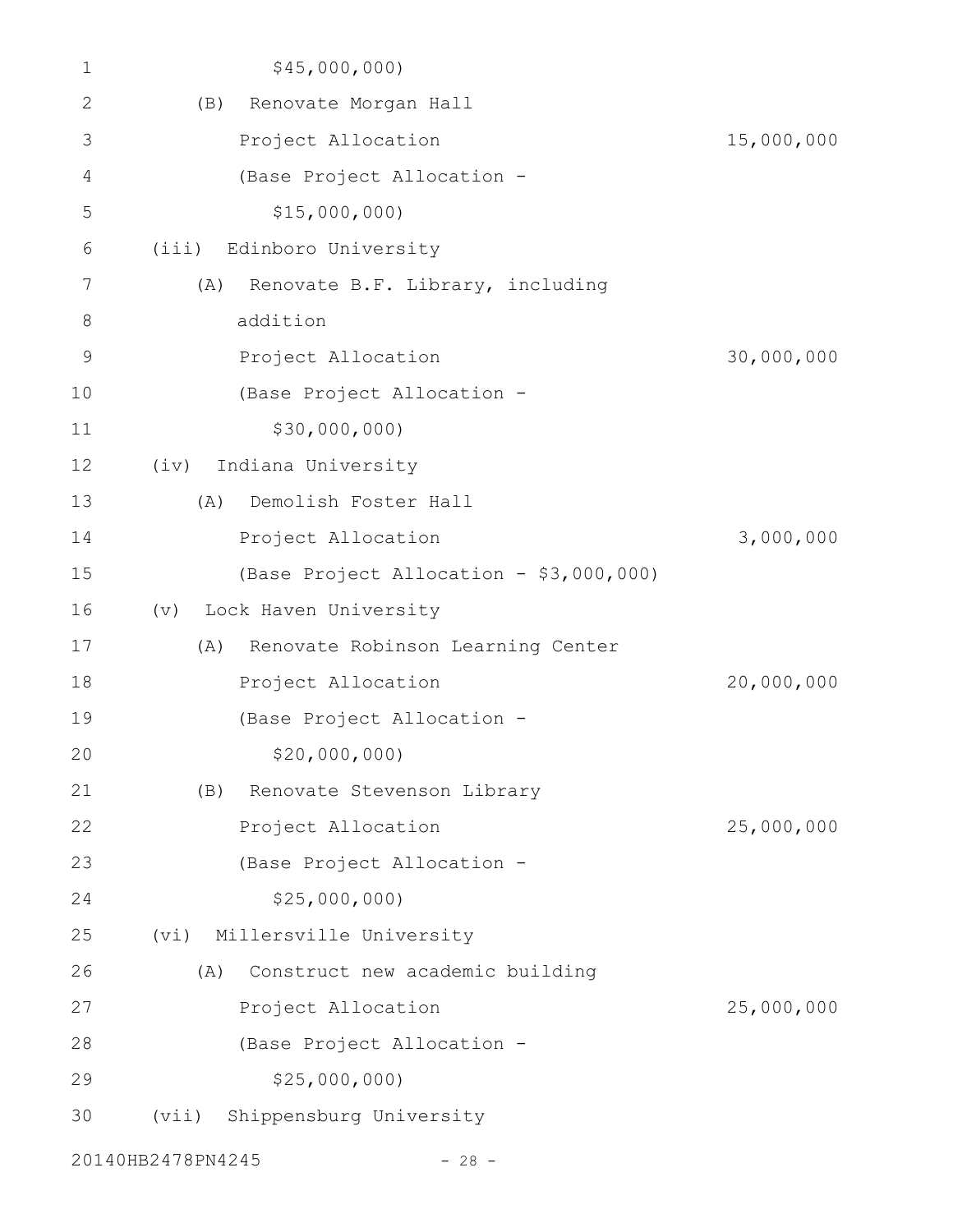| 1  | (A)               | Renovate and provide additional funds                         |            |
|----|-------------------|---------------------------------------------------------------|------------|
| 2  |                   | for Franklin Science Center                                   |            |
| 3  |                   | Project Allocation                                            | 35,000,000 |
| 4  |                   | (Base Project Allocation -                                    |            |
| 5  |                   | \$35,000,000                                                  |            |
| 6  | (viii)            | Slippery Rock University                                      |            |
| 7  | (A)               | Renovate and provide additional funds                         |            |
| 8  |                   | for Student Success Center                                    |            |
| 9  |                   | Project Allocation                                            | 3,000,000  |
| 10 |                   | (Base Project Allocation - \$3,000,000)                       |            |
| 11 | (B)               | Construct Industrial Safety                                   |            |
| 12 |                   | Laboratory Building                                           |            |
| 13 |                   | Project Allocation                                            | 15,000,000 |
| 14 |                   | (Base Project Allocation -                                    |            |
| 15 |                   | \$15,000,000                                                  |            |
| 16 |                   | (ix) West Chester University                                  |            |
| 17 | (A)               | Renovate and provide additional funds                         |            |
| 18 |                   | for Lawrence Hall                                             |            |
| 19 |                   | Project Allocation                                            | 20,000,000 |
| 20 |                   | (Base Project Allocation -                                    |            |
| 21 |                   | \$20,000,000                                                  |            |
| 22 | (B)               | Construct and provide additional                              |            |
| 23 |                   | funds for South Campus Athletics                              |            |
| 24 |                   | Facility                                                      |            |
| 25 |                   | Project Allocation                                            | 15,000,000 |
| 26 |                   | (Base Project Allocation -                                    |            |
| 27 |                   | \$15,000,000                                                  |            |
| 28 |                   | Section 4. Itemization of furniture and equipment projects.   |            |
| 29 |                   | Additional capital projects in the category of public         |            |
| 30 |                   | improvement projects consisting of the acquisition of movable |            |
|    | 20140HB2478PN4245 | $-29 -$                                                       |            |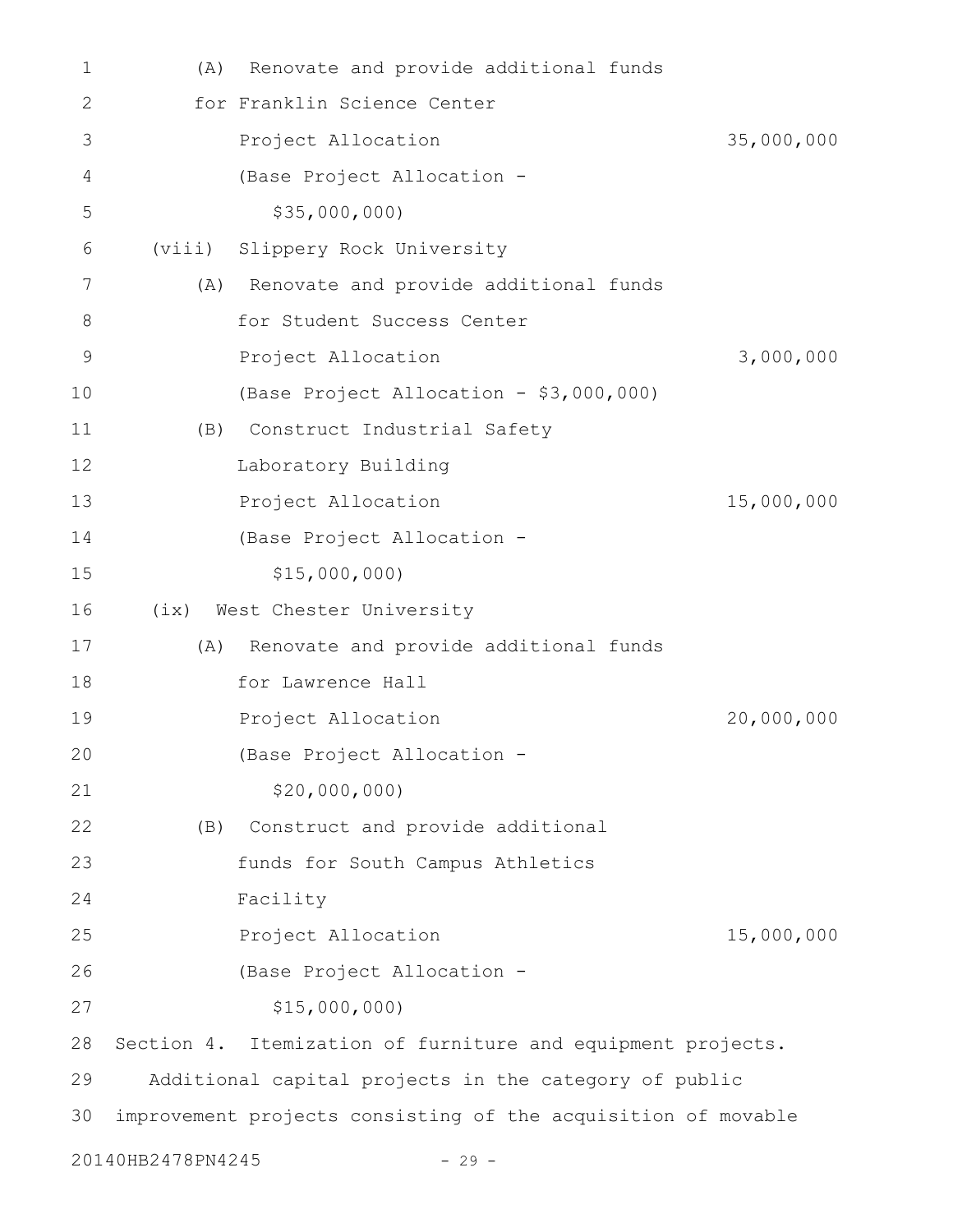| $\mathbf 1$    | furniture and equipment to complete public improvement projects |               |
|----------------|-----------------------------------------------------------------|---------------|
| 2              | and to be purchased by the Department of General Services, its  |               |
| 3              | successors or assigns, and to be financed by the incurring of   |               |
| 4              | debt are hereby itemized, together with their estimated         |               |
| 5              | financial cost, as follows:                                     |               |
| 6              |                                                                 | Total Project |
| $\overline{7}$ | Project                                                         | Allocation    |
| 8              | Department of Education<br>(1)                                  |               |
| 9              | University of Pittsburgh<br>(i)                                 |               |
| 10             | Provide original furniture and<br>(A)                           |               |
| 11             | equipment to deferred maintenance                               |               |
| 12             | Phase VIII                                                      |               |
| 13             | Project Allocation                                              | 1,600,000     |
| 14             | (Base Project Allocation - \$1,600,000)                         |               |
| 15             | State System of Higher Education<br>(2)                         |               |
| 16             | (i)<br>Edinboro University                                      |               |
| 17             | Provide original furniture and<br>(A)                           |               |
| 18             | equipment for B.F. Library addition                             |               |
| 19             | and renovation                                                  |               |
| 20             | Project Allocation                                              | 2,000,000     |
| 21             | (Base Project Allocation - \$2,000,000)                         |               |
| 22             | (ii) Kutztown University                                        |               |
| 23             | Provide original furniture and<br>(A)                           |               |
| 24             | equipment for DeFrancesco Education                             |               |
| 25             | Building renovation                                             |               |
| 26             | Project Allocation                                              | 1,000,000     |
| 27             | (Base Project Allocation - \$1,000,000)                         |               |
| 28             | (iii) Shippensburg University                                   |               |
| 29             | (A) Provide original furniture and                              |               |
| 30             | equipment for Franklin Science Center                           |               |
|                | 20140HB2478PN4245<br>$-30 -$                                    |               |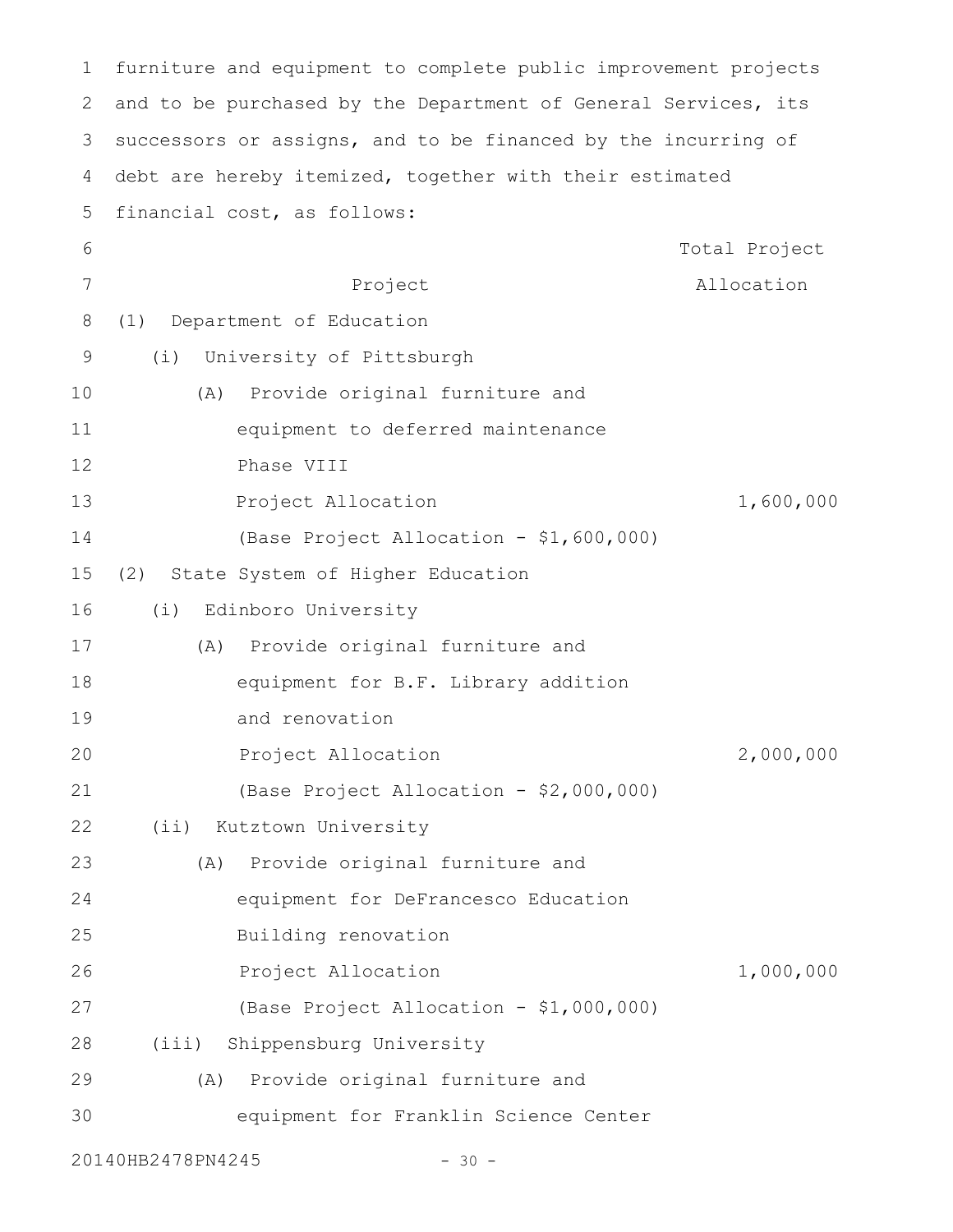| 1            | renovation                                                         |               |
|--------------|--------------------------------------------------------------------|---------------|
| $\mathbf{2}$ | Project Allocation                                                 | 9,000,000     |
| 3            | (Base Project Allocation - \$9,000,000)                            |               |
| 4            | Slippery Rock University<br>(iv)                                   |               |
| 5            | Provide original furniture and<br>(A)                              |               |
| 6            | equipment for Industrial Safety                                    |               |
| 7            | Laboratory Building                                                |               |
| $8\,$        | Project Allocation                                                 | 2,000,000     |
| $\mathsf 9$  | (Base Project Allocation - \$2,000,000)                            |               |
| 10           | West Chester University<br>$(\triangledown)$                       |               |
| 11           | Provide original furniture and<br>(A)                              |               |
| 12           | equipment for Sturzebecker Health                                  |               |
| 13           | Science Center addition                                            |               |
| 14           | Project Allocation                                                 | 4,000,000     |
| 15           | (Base Project Allocation - \$4,000,000)                            |               |
| 16           | Section 5. Itemization of transportation assistance projects.      |               |
| 17           | Mass transit.--Additional capital projects in the<br>(a)           |               |
| 18           | category of transportation assistance projects for mass transit    |               |
| 19           | in which an interest is to be acquired or constructed by the       |               |
|              | 20 Department of Transportation, its successors or assigns, and to |               |
| 21           | be financed by the incurring of debt are hereby itemized,          |               |
| 22           | together with their estimated financial costs, as follows:         |               |
| 23           |                                                                    | Total Project |
| 24           | Project                                                            | Allocation    |
| 25           | Beaver County Transportation Authority<br>(1)                      |               |
| 26           | Construct CNG fueling station and<br>(A)                           |               |
| 27           | renovate maintenance facility                                      |               |
| 28           | Project Allocation                                                 | 574,000       |
| 29           | (Base Project Allocation - \$517,000)                              |               |
| 30           | (Design & Contingencies - \$57,000)                                |               |
|              | 20140HB2478PN4245<br>$-31 -$                                       |               |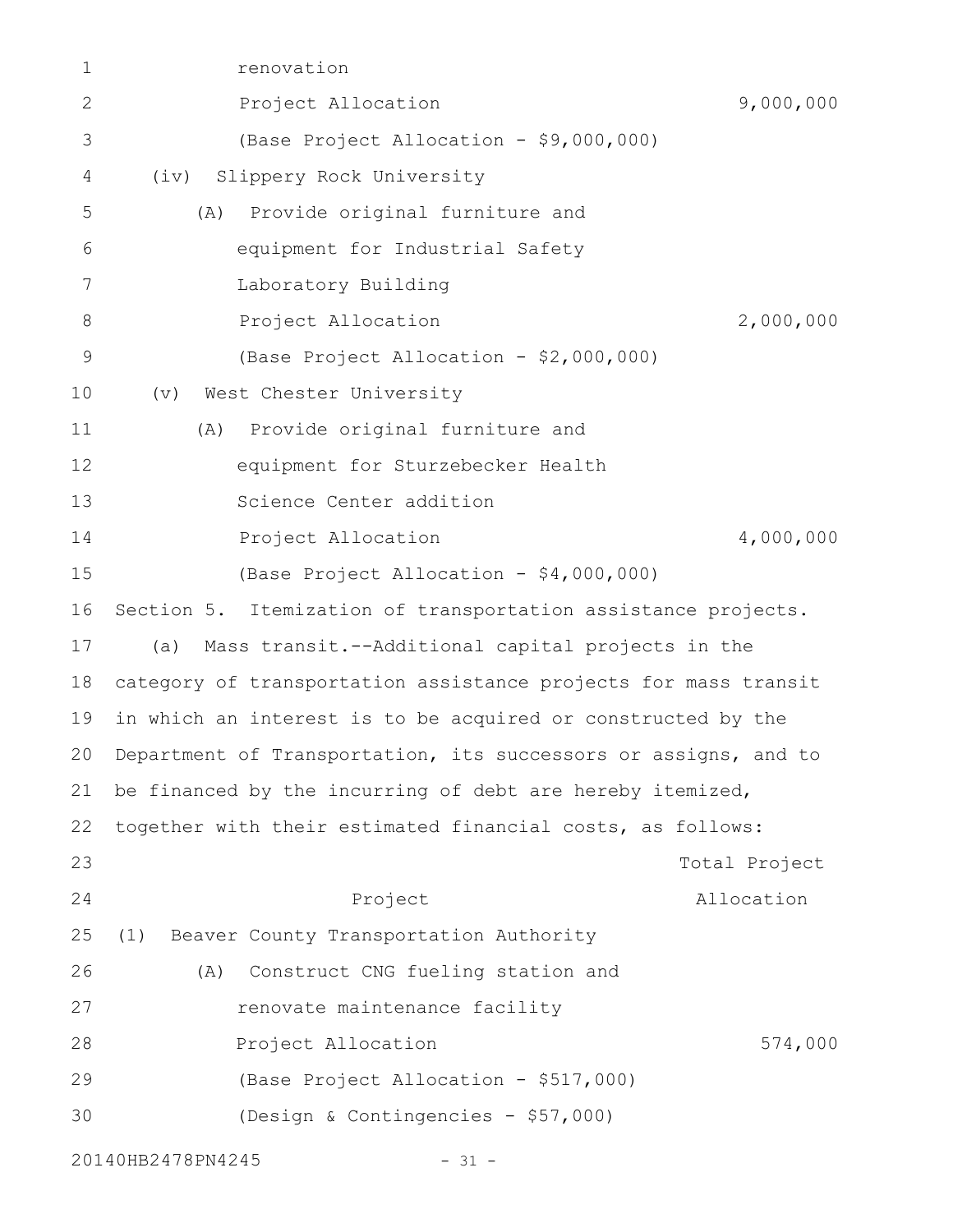| 1  | (2) | Berks Area Reading Transportation Authority |           |
|----|-----|---------------------------------------------|-----------|
| 2  |     | Replace buses that have exceeded<br>(A)     |           |
| 3  |     | their useful life                           |           |
| 4  |     | Project Allocation                          | 850,000   |
| 5  |     | (Base Project Allocation - \$850,000)       |           |
| 6  | (3) | Butler Transit Authority                    |           |
| 7  |     | Provide funding for purchase of new<br>(A)  |           |
| 8  |     | or used buses                               |           |
| 9  |     | Project Allocation                          | 779,000   |
| 10 |     | (Base Project Allocation - \$779,000)       |           |
| 11 | (4) | Cambria County Transit Authority            |           |
| 12 |     | Rehabilitate facilities and other<br>(A)    |           |
| 13 |     | miscellaneous improvements                  |           |
| 14 |     | Project Allocation                          | 581,000   |
| 15 |     | (Base Project Allocation - \$523,000)       |           |
| 16 |     | (Design & Contingencies - \$58,000)         |           |
| 17 | (5) | Centre Area Transportation Authority        |           |
| 18 |     | Replace buses that have exceeded<br>(A)     |           |
| 19 |     | their useful life                           |           |
| 20 |     | Project Allocation                          | 1,379,000 |
| 21 |     | (Base Project Allocation - \$1,379,000)     |           |
| 22 |     | (6) County of Lackawanna Transit System     |           |
| 23 |     | Replace buses that have exceeded<br>(A)     |           |
| 24 |     | their useful life                           |           |
| 25 |     | Project Allocation                          | 726,000   |
| 26 |     | (Base Project Allocation - \$726,000)       |           |
| 27 |     | (7) Hazleton Public Transit                 |           |
| 28 |     | Replace buses that have exceeded<br>(A)     |           |
| 29 |     | their useful life                           |           |
| 30 |     | Project Allocation                          | 87,000    |
|    |     | 20140HB2478PN4245<br>$-32 -$                |           |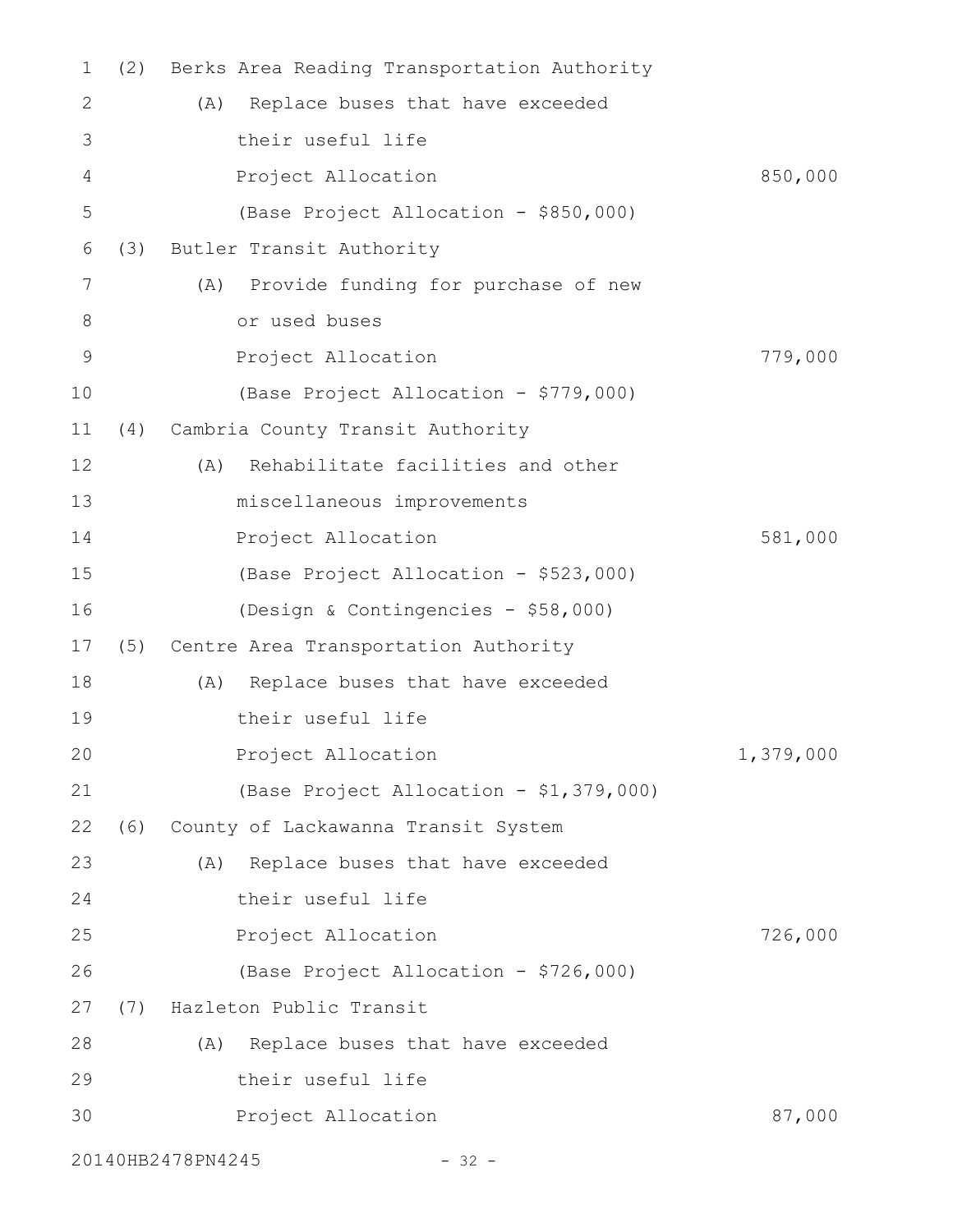| 1           |                   | (Base Project Allocation - \$87,000)    |           |
|-------------|-------------------|-----------------------------------------|-----------|
| 2           | (8)               | Lehigh and Northampton Transportation   |           |
| 3           | Authority         |                                         |           |
| 4           | (A)               | Acquisition and other related costs     |           |
| 5           |                   | for the purchase of transit buses       |           |
| 6           |                   | Project Allocation                      | 698,000   |
| 7           |                   | (Base Project Allocation - \$698,000)   |           |
| $8\,$       | (B)               | Acquisition and other related costs     |           |
| $\mathsf 9$ |                   | for the purchase of minibuses           |           |
| 10          |                   | Project Allocation                      | 281,000   |
| 11          |                   | (Base Project Allocation - \$281,000)   |           |
| 12          | (9)               | Lycoming County                         |           |
| 13          |                   | (A) Purchase compressed natural gas     |           |
| 14          |                   | vehicles                                |           |
| 15          |                   | Project Allocation                      | 3,500,000 |
| 16          |                   | (Base Project Allocation - \$3,500,000) |           |
| 17          | (10)              | Mid Mon Valley                          |           |
| 18          |                   | (A) Replace buses that have exceeded    |           |
| 19          |                   | their useful life                       |           |
| 20          |                   | Project Allocation                      | 395,000   |
| 21          |                   | (Base Project Allocation - \$395,000)   |           |
| 22          | (11)              | Monroe County Transit Authority         |           |
| 23          |                   | (A) Design and construct park and ride  |           |
| 24          |                   | lot for MCTA customers                  |           |
| 25          |                   | Project Allocation                      | 387,000   |
| 26          |                   | (Base Project Allocation - \$348,000)   |           |
| 27          |                   | (Design & Contingencies - \$39,000)     |           |
| 28          |                   | (B) Construct new maintenance facility  |           |
| 29          |                   | building                                |           |
| 30          |                   | Project Allocation                      | 581,000   |
|             | 20140HB2478PN4245 | $-33 -$                                 |           |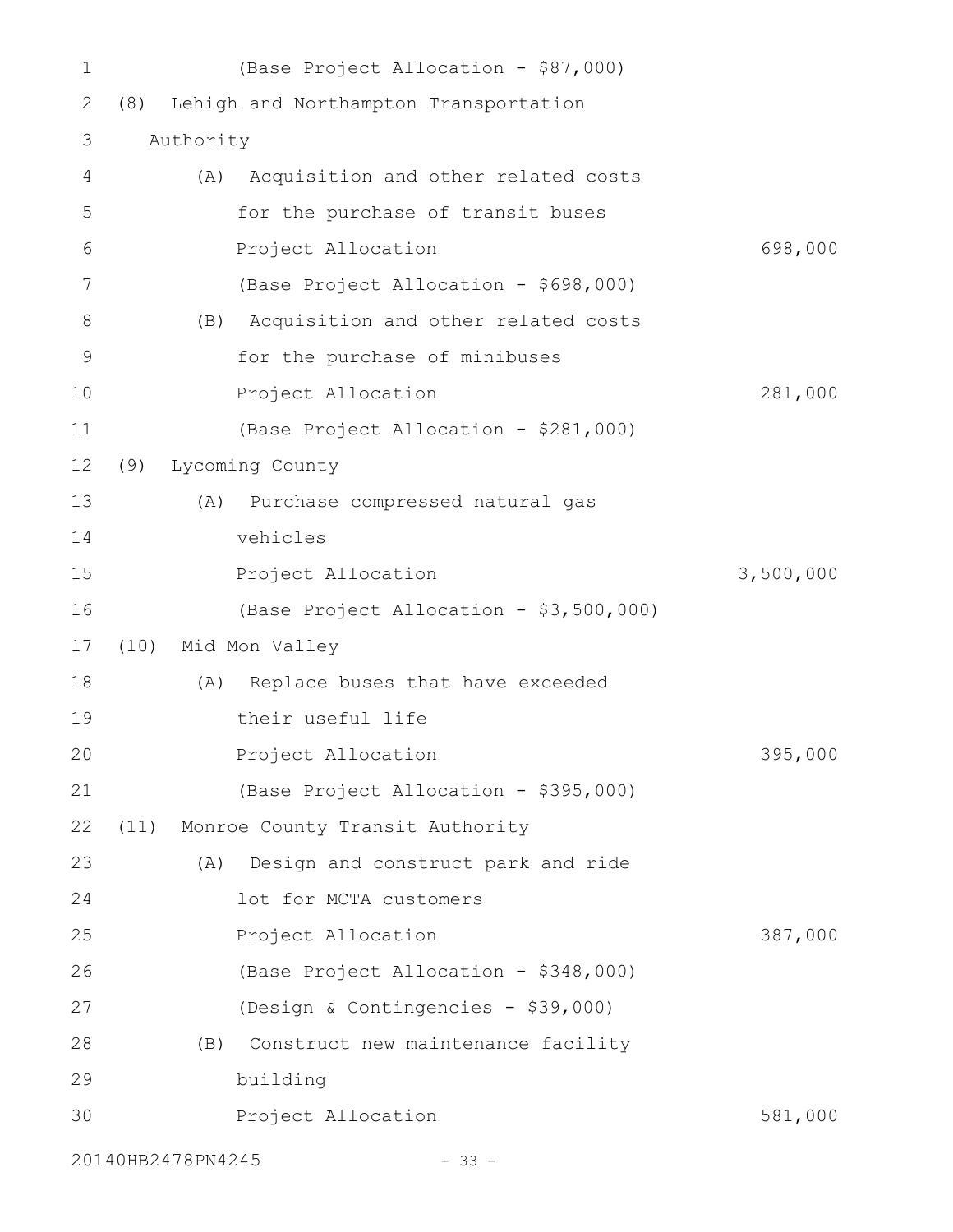| 1            |                   |     | (Base Project Allocation - \$523,000)   |            |
|--------------|-------------------|-----|-----------------------------------------|------------|
| $\mathbf{2}$ |                   |     | (Design & Contingencies - \$58,000)     |            |
| 3            | (12)              |     | Port Authority of Allegheny County      |            |
| 4            |                   | (A) | Expand bus system, including            |            |
| 5            |                   |     | construction, technology updates and    |            |
| 6            |                   |     | vehicle acquisition for Bus Rapid       |            |
| 7            |                   |     | Transit Program                         |            |
| 8            |                   |     | Project Allocation                      | 49,582,000 |
| 9            |                   |     | (Base Project Allocation -              |            |
| 10           |                   |     | \$44,624,000                            |            |
| 11           |                   |     | (Design & Contingencies - \$4,958,000)  |            |
| 12           |                   |     | (B) Replace major components of bus and |            |
| 13           |                   |     | fixed guideway system as part of        |            |
| 14           |                   |     | Section 5307 Program                    |            |
| 15           |                   |     | Project Allocation                      | 4,723,000  |
| 16           |                   |     | (Base Project Allocation - \$4,251,000) |            |
| 17           |                   |     | (Design & Contingencies - \$472,000)    |            |
| 18           |                   | (C) | Replace buses and rehabilitate          |            |
| 19           |                   |     | various facilities and infrastructure   |            |
| 20           |                   |     | as part of Bus and Bus Facilities       |            |
| 21           |                   |     | Program                                 |            |
| 22           |                   |     | Project Allocation                      | 697,000    |
| 23           |                   |     | (Base Project Allocation - \$627,000)   |            |
| 24           |                   |     | (Design & Contingencies - \$70,000)     |            |
| 25           |                   |     | (D) Rehabilitate or replace existing    |            |
| 26           |                   |     | facilities and infrastructure as part   |            |
| 27           |                   |     | of Federal grant program                |            |
| 28           |                   |     | Project Allocation                      | 6,484,000  |
| 29           |                   |     | (Base Project Allocation - \$5,836,000) |            |
| 30           |                   |     | (Design & Contingencies - \$648,000)    |            |
|              | 20140HB2478PN4245 |     | $-34 -$                                 |            |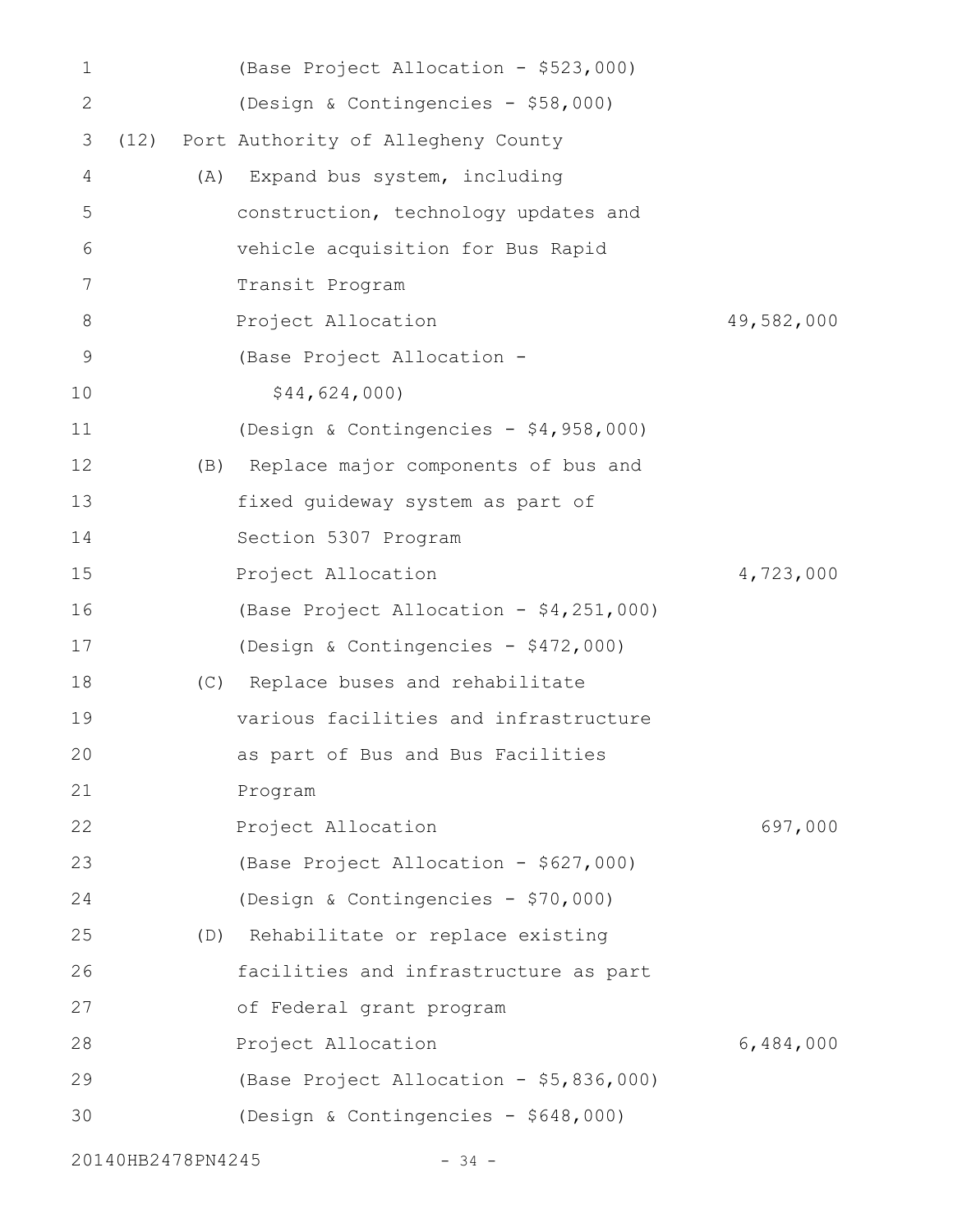| 1  | (E)               | Purchase 70 replacement buses as part     |            |
|----|-------------------|-------------------------------------------|------------|
| 2  |                   | of Section 5307 Flex Funds Program        |            |
| 3  |                   | Project Allocation                        | 1,836,000  |
| 4  |                   | (Base Project Allocation - \$1,652,000)   |            |
| 5  |                   | (Design & Contingencies - \$184,000)      |            |
| 6  | (F)               | Provide for capital improvements to       |            |
| 7  |                   | stations, signals, track and buildings    |            |
| 8  |                   | as part of Infrastructure Safety          |            |
| 9  |                   | Renewal Program                           |            |
| 10 |                   | Project Allocation                        | 14,516,000 |
| 11 |                   | (Base Project Allocation -                |            |
| 12 |                   | \$13,064,000                              |            |
| 13 |                   | (Design & Contingencies - \$1,452,000)    |            |
| 14 |                   | (G) Provide for overhaul of rolling stock |            |
| 15 |                   | as part of Vehicle Overhaul Program       |            |
| 16 |                   | Project Allocation                        | 3,387,000  |
| 17 |                   | (Base Project Allocation - \$3,048,000)   |            |
| 18 |                   | (Design & Contingencies - \$339,000)      |            |
| 19 | (H)               | Construction, infrastructure,             |            |
| 20 |                   | redevelopment and other related costs     |            |
| 21 |                   | for East Busway extension                 |            |
| 22 |                   | Project Allocation                        | 3,867,000  |
| 23 |                   | (Base Project Allocation - \$3,867,000)   |            |
| 24 |                   | (13) River Valley Transit                 |            |
| 25 | (A)               | Expand River Transit Center to            |            |
| 26 |                   | accommodate needs                         |            |
| 27 |                   | Project Allocation                        | 968,000    |
| 28 |                   | (Base Project Allocation - \$871,000)     |            |
| 29 |                   | (Design & Contingencies - \$97,000)       |            |
| 30 | (B)               | Construct CNG fueling station and         |            |
|    | 20140HB2478PN4245 | $-35 -$                                   |            |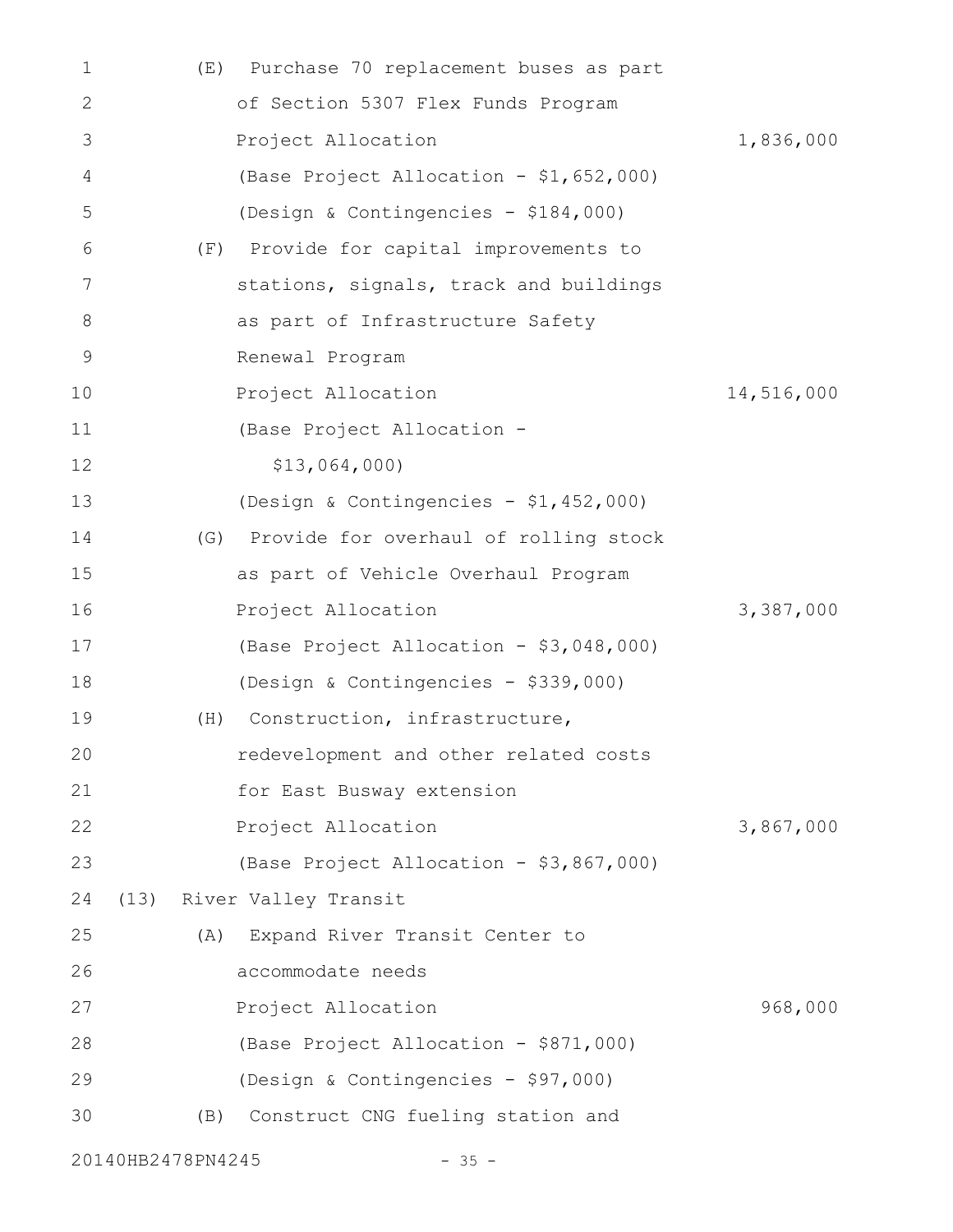| $\mathbf 1$ |           | renovate the maintenance facility to     |            |
|-------------|-----------|------------------------------------------|------------|
| 2           |           | accommodate CNG vehicles                 |            |
| 3           |           | Project Allocation                       | 731,000    |
| 4           |           | (Base Project Allocation - \$658,000)    |            |
| 5           |           | (Design & Contingencies - \$73,000)      |            |
| 6           |           | (C) Replace rolling stock that has met   |            |
| 7           |           | its useful life                          |            |
| 8           |           | Project Allocation                       | 484,000    |
| 9           |           | (Base Project Allocation - \$484,000)    |            |
| 10          | (14)      | Schuylkill Transportation System         |            |
| 11          | (A)       | Expand existing facility to              |            |
| 12          |           | accommodate current and future needs     |            |
| 13          |           | Project Allocation                       | 581,000    |
| 14          |           | (Base Project Allocation - \$523,000)    |            |
| 15          |           | (Design & Contingencies - \$58,000)      |            |
| 16          | (15)      | Southeastern Pennsylvania Transportation |            |
| 17          | Authority |                                          |            |
| 18          | (A)       | Replace buses and rehabilitate           |            |
| 19          |           | various facilities as part of            |            |
| 20          |           | Urbanized Area Formula Program           |            |
| 21          |           | Project Allocation                       | 47,613,000 |
| 22          |           | (Base Project Allocation -               |            |
| 23          |           | \$42,852,000                             |            |
| 24          |           | (Design & Contingencies - \$4,761,000)   |            |
| 25          |           | (B) Rehabilitate or replace various      |            |
| 26          |           | facilities and infrastructure as part    |            |
| 27          |           | of State of Good Repair Program          |            |
| 28          |           | Project Allocation                       | 51,097,000 |
| 29          |           | (Base Project Allocation -               |            |
| 30          |           | \$45, 987, 000)                          |            |
|             |           |                                          |            |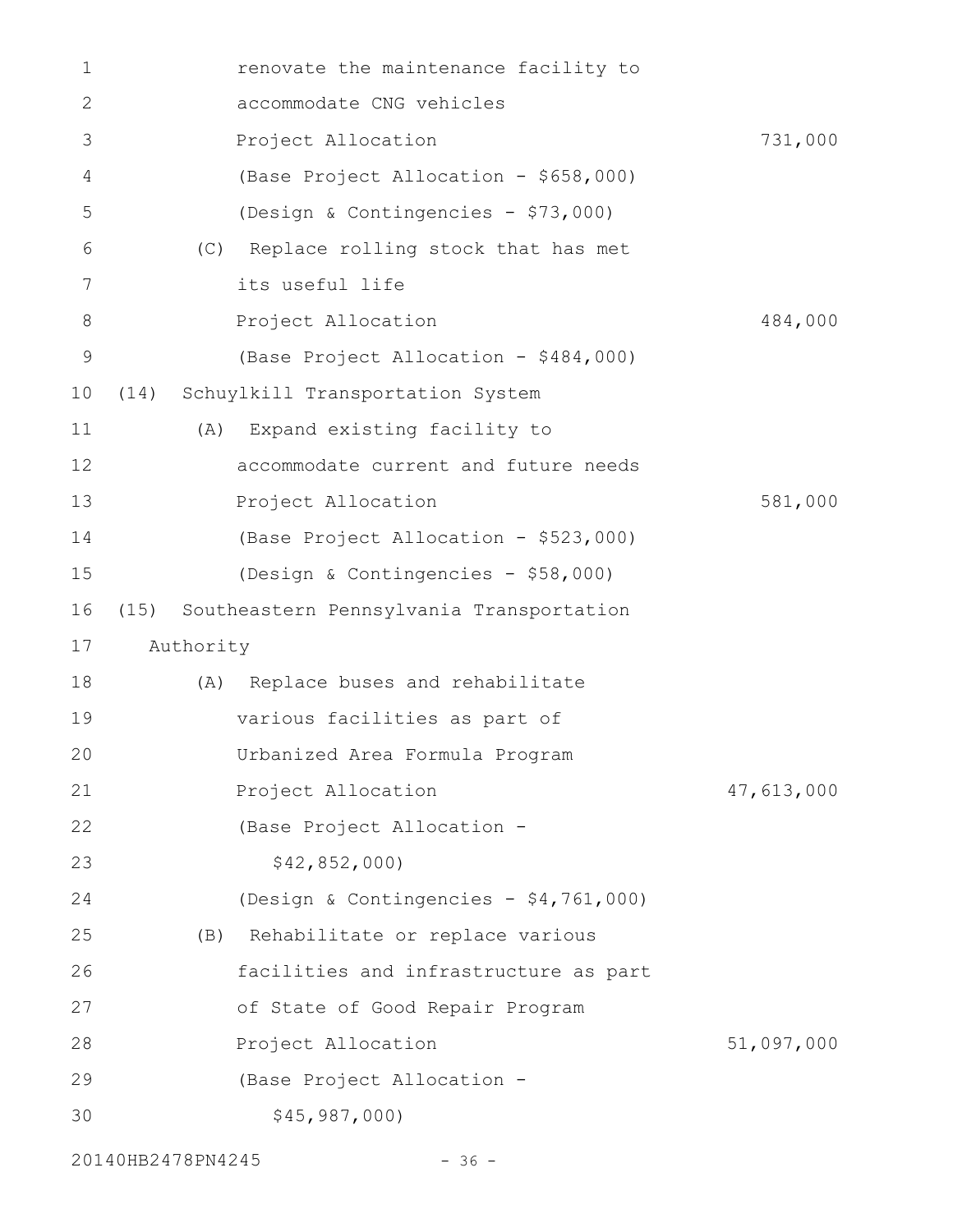| 1                 |     | (Design & Contingencies - \$5,110,000)  |            |
|-------------------|-----|-----------------------------------------|------------|
| 2                 |     | (C) Replace buses and rehabilitate      |            |
| 3                 |     | various facilities and infrastructure   |            |
| 4                 |     | as part of Bus and Bus Facilities       |            |
| 5                 |     | Program                                 |            |
| 6                 |     | Project Allocation                      | 3,484,000  |
| 7                 |     | (Base Project Allocation - \$3,136,000) |            |
| 8                 |     | (Design & Contingencies - \$348,000)    |            |
| 9                 |     | (D) Repair or rehabilitate various      |            |
| 10                |     | facilities and infrastructure as part   |            |
| 11                |     | of Bus Purchase Flex Program            |            |
| 12                |     | Project Allocation                      | 8,266,000  |
| 13                |     | (Base Project Allocation - \$7,439,000) |            |
| 14                |     | (Design & Contingencies - \$827,000)    |            |
| 15                |     | (E) Rehabilitate or replace existing    |            |
| 16                |     | facilities and infrastructure as part   |            |
| 17                |     | of Federal grant program                |            |
| 18                |     | Project Allocation                      | 5,807,000  |
| 19                |     | (Base Project Allocation - \$5,226,000) |            |
| 20                |     | (Design & Contingencies - \$581,000)    |            |
| 21                | (F) | Restore transit and railroad            |            |
| 22                |     | infrastructure, including maintenance   |            |
| 23                |     | support facilities, as part of          |            |
| 24                |     | Infrastructure Safety Renewal Program   |            |
| 25                |     | Project Allocation                      | 69,678,000 |
| 26                |     | (Base Project Allocation -              |            |
| 27                |     | \$62, 710, 000)                         |            |
| 28                |     | (Design & Contingencies - \$6,968,000)  |            |
| 29                |     | (G) Rehabilitate or replace various     |            |
| 30                |     | facilities and infrastructure as part   |            |
| 20140HB2478PN4245 |     | $-37 -$                                 |            |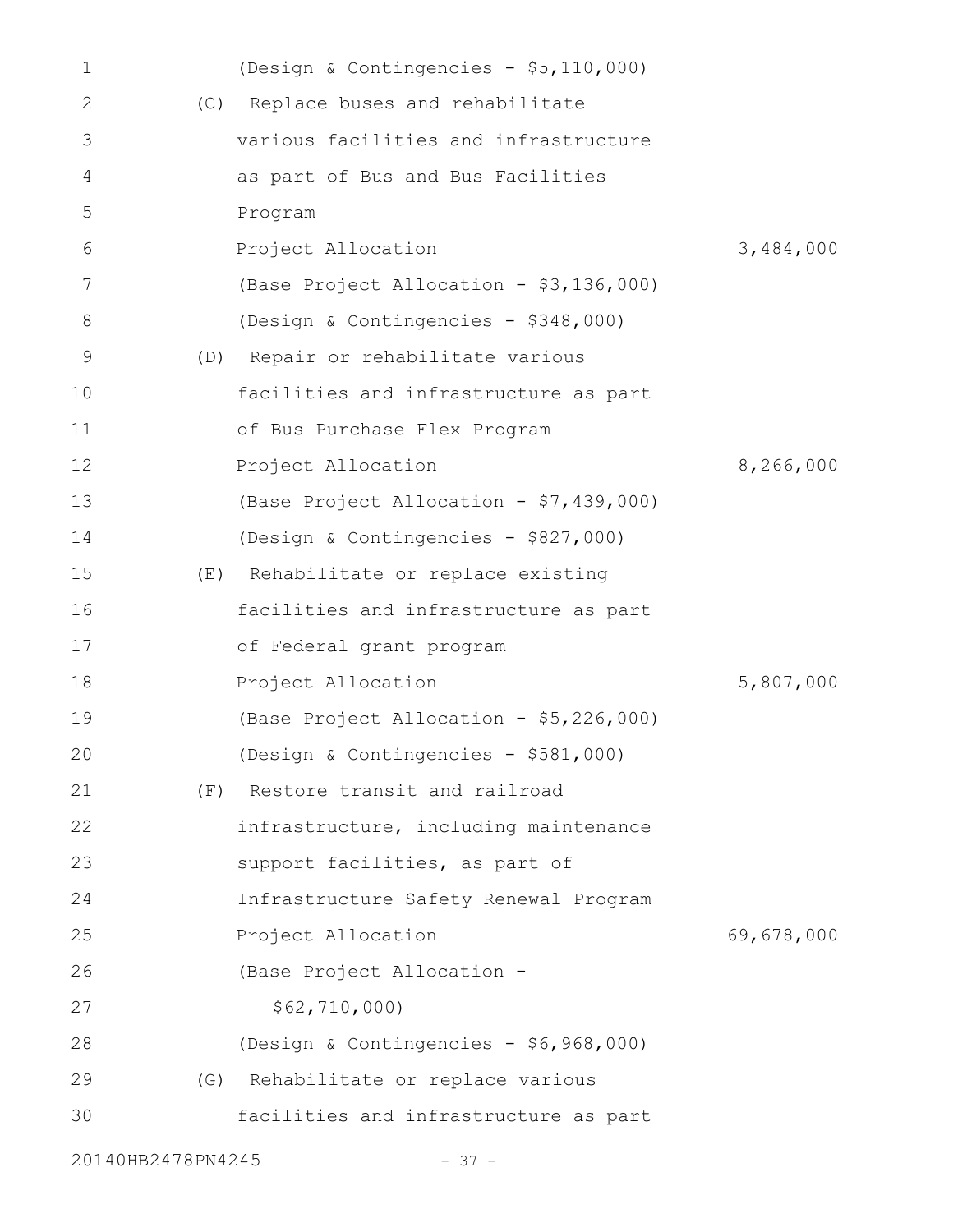| 1             | of State of Good Repair Program                                  |
|---------------|------------------------------------------------------------------|
| 2             | 19,356,000<br>Project Allocation                                 |
| 3             | (Base Project Allocation -                                       |
| 4             | \$17,420,000                                                     |
| 5             | (Design & Contingencies - \$1,936,000)                           |
| 6             | Replace existing assets as part of<br>(H)                        |
| 7             | Vehicle Overhaul Program                                         |
| 8             | 55, 162, 000<br>Project Allocation                               |
| $\mathcal{G}$ | (Base Project Allocation -                                       |
| 10            | \$49,646,000                                                     |
| 11            | (Design & Contingencies - \$5,516,000)                           |
| 12            | (16) Westmoreland County Transportation                          |
| 13            | Authority                                                        |
| 14            | (A)<br>Purchase property and construct park                      |
| 15            | and ride lot for MCTA customers                                  |
| 16            | 581,000<br>Project Allocation                                    |
| 17            | (Land Allocation - $$145,000$ )                                  |
| 18            | (Design & Contingencies - \$436,000)                             |
| 19            | (17) York Adams Transportation Authority                         |
| 20            | (A) Replacement of rolling stock                                 |
| 21            | Project Allocation<br>892,000                                    |
| 22            | (Base Project Allocation - \$892,000)                            |
| 23            | Rural and intercity rail.--Additional capital projects<br>(b)    |
| 24            | in the category of transportation assistance projects for rural  |
| 25            | and intercity rail service projects to be constructed or with    |
| 26            | respect to which an interest is to be acquired by the Department |
| 27            | of Transportation, its successors or assigns and to be financed  |
| 28            | by the incurring of debt are hereby itemized, together with      |
| 29            | their respective estimated financial costs, as follows:          |
| 30            | Total Project                                                    |
|               |                                                                  |

20140HB2478PN4245 - 38 -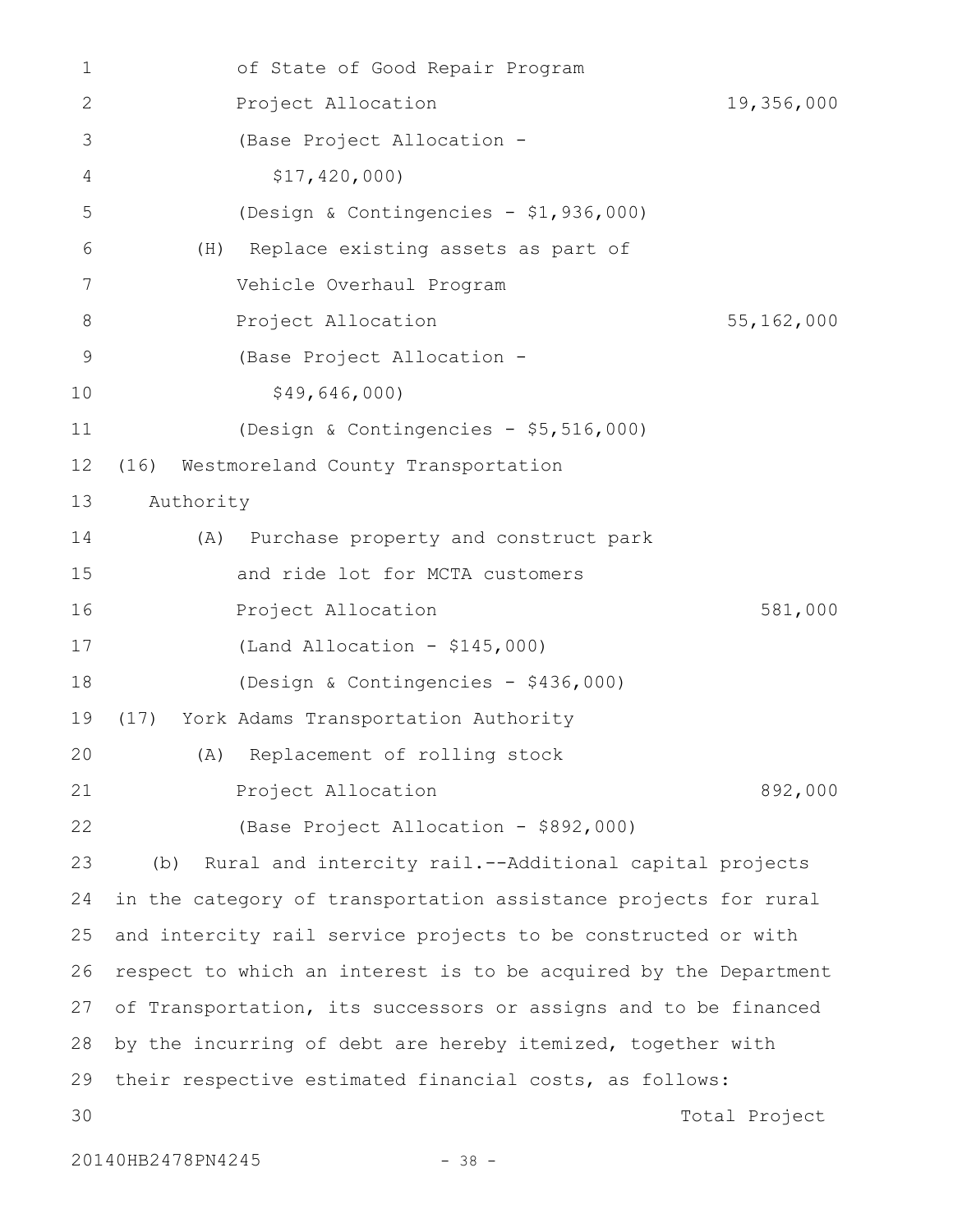| $\mathbf 1$ | Project                               | Allocation |
|-------------|---------------------------------------|------------|
| 2           | (1) Allegheny County                  |            |
| 3           | City of Pittsburgh<br>(i)             |            |
| 4           | Acquisition, construction,<br>(A)     |            |
| 5           | infrastructure, redevelopment,        |            |
| 6           | renovation, abatement of hazardous    |            |
| 7           | materials and other related costs for |            |
| 8           | improvements to the rail line near    |            |
| 9           | Bakery Square                         |            |
| 10          | Project Allocation                    | 20,000,000 |
| 11          | (Base Project Allocation -            |            |
| 12          | \$20,000,000                          |            |
| 13          | (i)<br>Dormont Borough                |            |
| 14          | Construction, infrastructure,<br>(A)  |            |
| 15          | redevelopment and other related costs |            |
| 16          | for improvements along the Port       |            |
| 17          | Authority's Light Rail Transit Line   |            |
| 18          | Project Allocation                    | 12,000,000 |
| 19          | (Base Project Allocation -            |            |
| 20          | \$12,000,000                          |            |
| 21          | (iii) Wimerding Borough               |            |
| 22          | Acquisition, construction,<br>(A)     |            |
| 23          | infrastructure, redevelopment,        |            |
| 24          | renovation, abatement of hazardous    |            |
| 25          | materials and other related costs for |            |
| 26          | improving a rail line along Allegheny |            |
| 27          | Petroleum facility                    |            |
| 28          | Project Allocation                    | 20,000,000 |
| 29          | (Base Project Allocation -            |            |
| 30          | \$20,000,000                          |            |
|             |                                       |            |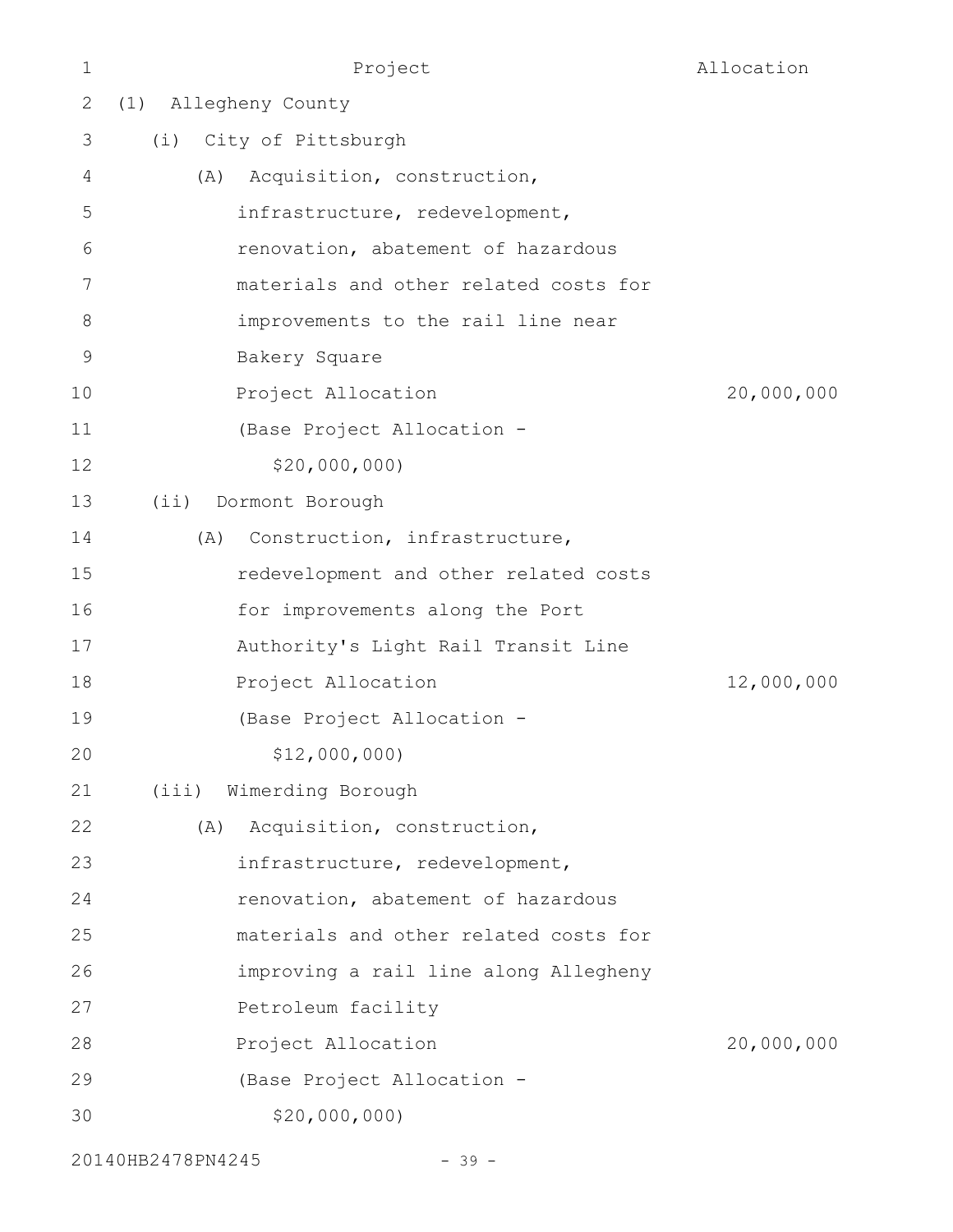| $\mathbf 1$     | (2)               | Beaver County                            |            |
|-----------------|-------------------|------------------------------------------|------------|
| 2               | (i)               | Ambridge Borough                         |            |
| 3               | (A)               | Acquisition, construction,               |            |
| 4               |                   | infrastructure, redevelopment,           |            |
| 5               |                   | renovation, abatement of hazardous       |            |
| 6               |                   | materials and other related costs for    |            |
| $\overline{7}$  |                   | improving a rail line along Allegheny    |            |
| $8\,$           |                   | Petroleum facility                       |            |
| $\mathcal{G}$   |                   | Project Allocation                       | 10,000,000 |
| 10              |                   | (Base Project Allocation -               |            |
| 11              |                   | \$10,000,000)                            |            |
| 12 <sup>°</sup> | (3)               | Blair County                             |            |
| 13              | (i)               | Everett Railroad Company                 |            |
| 14              | (A)               | Rehabilitate rail infrastructure,        |            |
| 15              |                   | including, engineering, project          |            |
| 16              |                   | management, rail, ties, ballast and      |            |
| 17              |                   | other related materials                  |            |
| 18              |                   | Project Allocation                       | 1,500,000  |
| 19              |                   | (Base Project Allocation - \$1,500,000)  |            |
| 20              | (4)               | Bradford County                          |            |
| 21              |                   | (i) Wyalusing Borough APPALACHIAN REALTY |            |
| 22              |                   | HOLDINGS                                 |            |
| 23              | (A)               | Construct a rail transload and           |            |
| 24              |                   | material storage facility, including     |            |
| 25              |                   | land acquisition, site preparation,      |            |
| 26              |                   | engineering, permitting, rail, ties,     |            |
| 27              |                   | ballast, storage tracks, switches,       |            |
| 28              |                   | transload equipment, install truck       |            |
| 29              |                   | scale and construct a                    |            |
| 30              |                   | loading/unloading area                   |            |
|                 | 20140HB2478PN4245 | $40 -$                                   |            |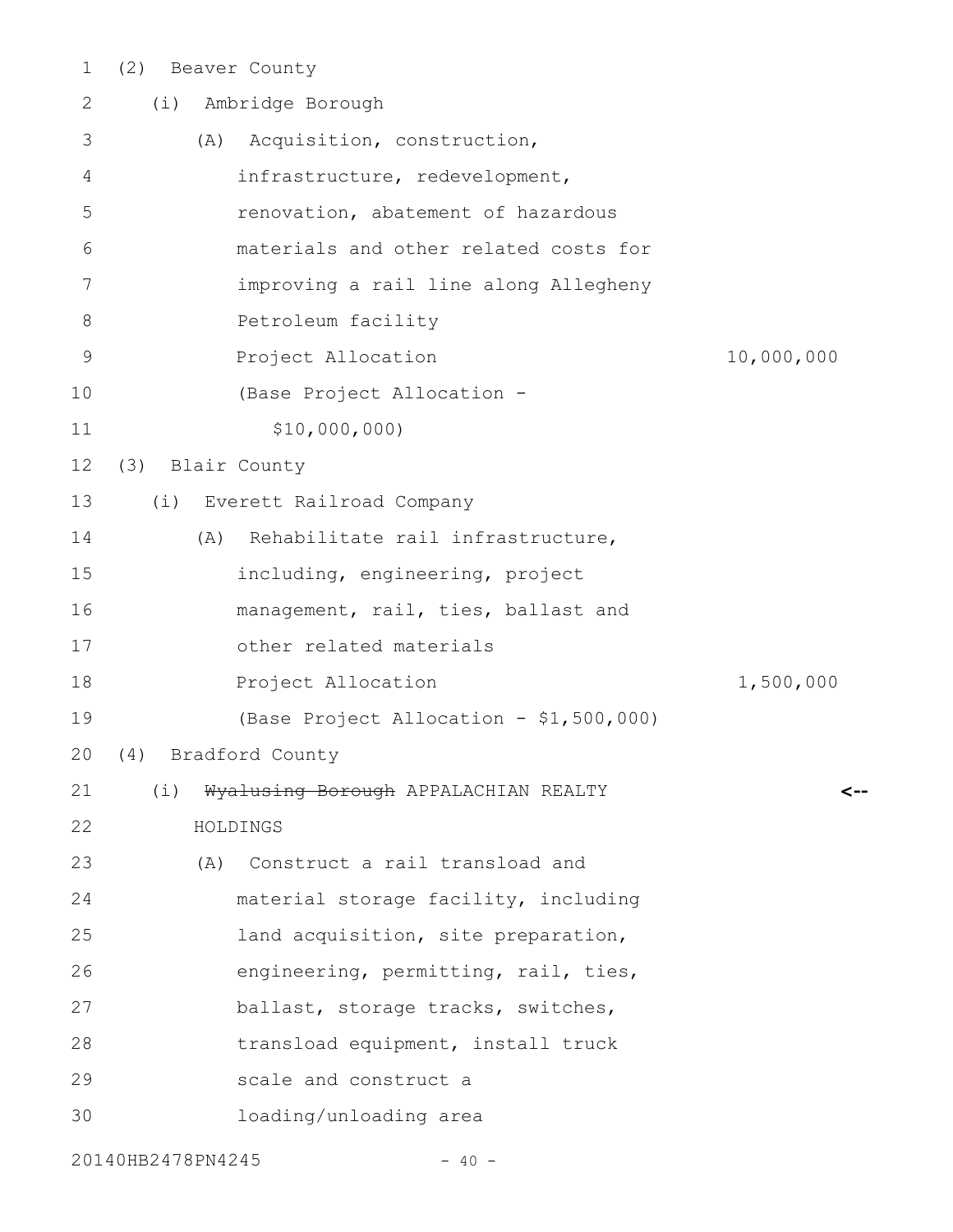| 1           | Project Allocation                        | 1,800,000  |
|-------------|-------------------------------------------|------------|
| 2           | (Base Project Allocation - \$1,800,000)   |            |
| 3           | Chester County<br>(5)                     |            |
| 4           | Brandywine Valley Railroad<br>(i)         |            |
| 5           | Repair bridges, rehabilitate rail<br>(A)  |            |
| 6           | infrastructure and improve freight        |            |
| 7           | yards, including engineering,             |            |
| $\,8\,$     | drainage, rail, ties, ballast,            |            |
| $\mathsf 9$ | switches and all rail-related             |            |
| 10          | materials necessary for project           |            |
| 11          | completion                                |            |
| 12          | Project Allocation                        | 2,500,000  |
| 13          | (Base Project Allocation - \$2,500,000)   |            |
| 14          | Clinton County<br>(6)                     |            |
| 15          | (i) City of Lock Haven                    |            |
| 16          | Construction, renovation and other<br>(A) |            |
| 17          | related costs to reconstruct a rail       |            |
| 18          | line including a new access road,         |            |
| 19          | sidings and facility improvements         |            |
| 20          | Project Allocation                        | 1,540,000  |
| 21          | (Base Project Allocation - \$1,540,000)   |            |
| 22          | (7) Dauphin County                        |            |
| 23          | (i)<br>Swatara Township                   |            |
| 24          | Acquisition, construction,<br>(A)         |            |
| 25          | redevelopment, renovation and related     |            |
| 26          | costs for Norfolk Southern Railroad       |            |
| 27          | upgrades and improvements to              |            |
| 28          | infrastructure within proximity to        |            |
| 29          | Rutherford Rail Yard                      |            |
| 30          | Project Allocation                        | 50,000,000 |
|             |                                           |            |

20140HB2478PN4245 - 41 -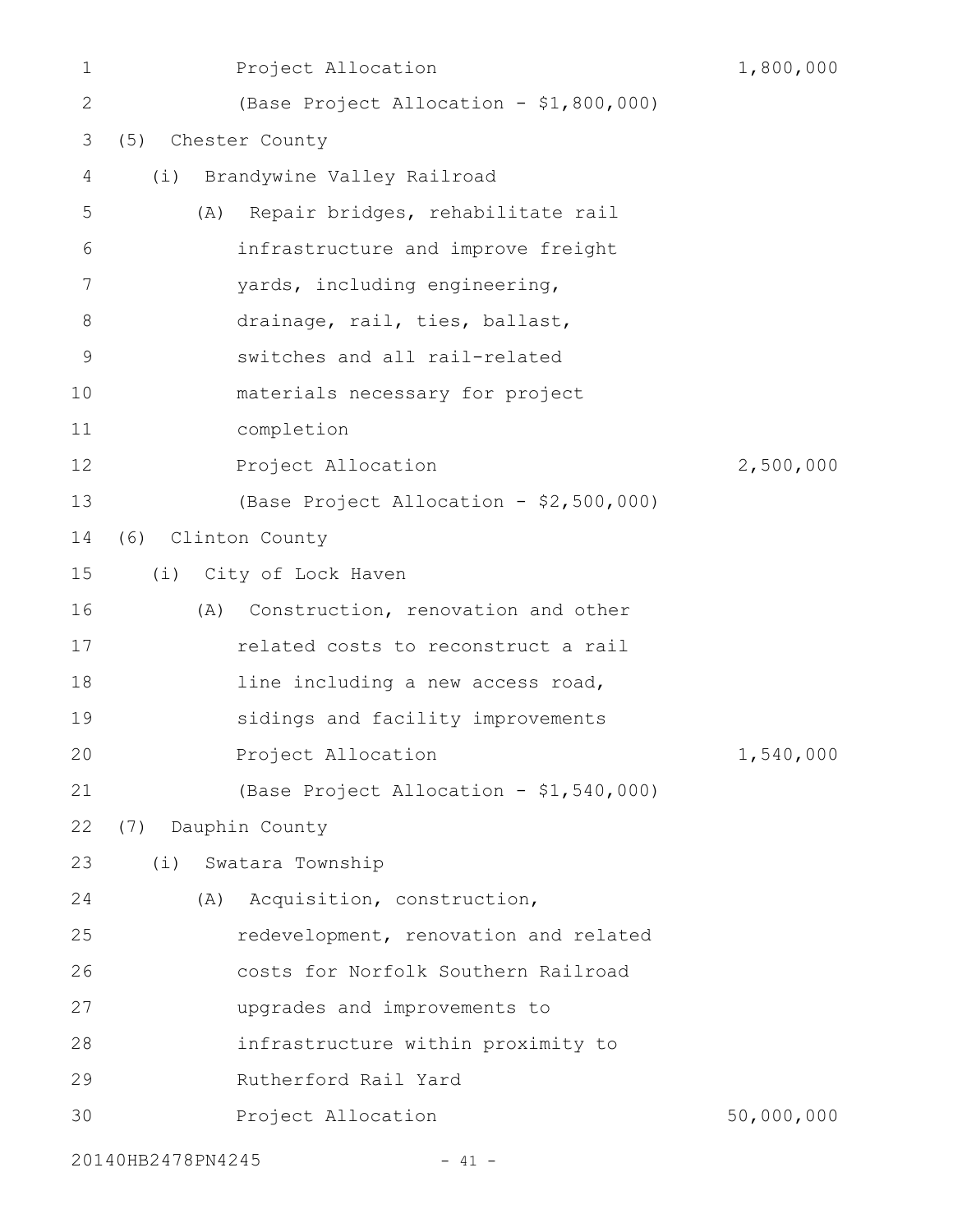| 1  | (Base Project Allocation -                    |            |
|----|-----------------------------------------------|------------|
| 2  | \$50,000,000)                                 |            |
| 3  | (8)<br>Fayette County                         |            |
| 4  | County projects CUDD PUMPING SERVICES<br>(i)  |            |
| 5  | INCORPORATED                                  |            |
| 6  | Rehabilitate, reconfigure existing<br>(A)     |            |
| 7  | infrastructure and construct                  |            |
| 8  | additional track for car storage and          |            |
| 9  | unloading materials in Fayette County,        |            |
| 10 | including engineering, site                   |            |
| 11 | preparation, rail, ties, ballast and          |            |
| 12 | other rail-related materials                  |            |
| 13 | Project Allocation                            | 2,800,000  |
| 14 | (Base Project Allocation - \$2,800,000)       |            |
| 15 | (9)<br>Lawrence County                        |            |
| 16 | Bessemer Borough and Mahoning Township<br>(i) |            |
| 17 | Construction, acquisition,<br>(A)             |            |
| 18 | infrastructure, redevelopment,                |            |
| 19 | abatement of hazardous materials,             |            |
| 20 | renovation, rehabilitation and other          |            |
| 21 | related costs for the installation of         |            |
| 22 | rail lines                                    |            |
| 23 | Project Allocation                            | 10,000,000 |
| 24 | (Base Project Allocation -                    |            |
| 25 | \$10,000,000)                                 |            |
| 26 | $(i$ i)<br>Ellwood City Borough               |            |
| 27 | Construction, infrastructure,<br>(A)          |            |
| 28 | renovation, rehabilitation and other          |            |
| 29 | related costs for a railroad underpass        |            |
| 30 | Project Allocation                            | 500,000    |
|    | 20140HB2478PN4245<br>$-42 -$                  |            |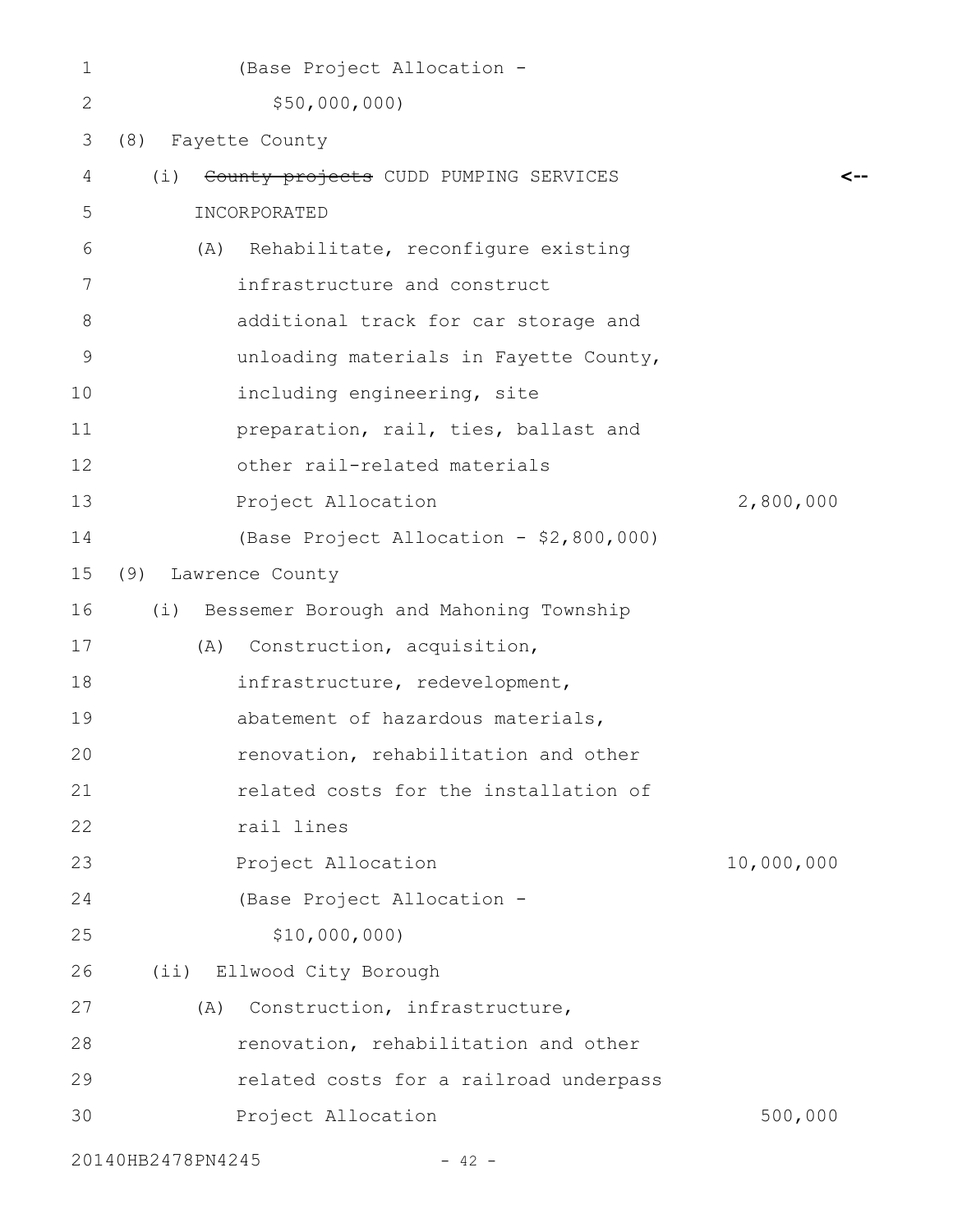| $\mathbf 1$ | (Base Project Allocation - \$500,000)   |            |
|-------------|-----------------------------------------|------------|
| 2           | City of New Castle<br>(iii)             |            |
| 3           | Construction, acquisition,<br>(A)       |            |
| 4           | infrastructure, redevelopment,          |            |
| 5           | abatement of hazardous materials,       |            |
| 6           | renovation, rehabilitation and other    |            |
| 7           | related costs for the installation of   |            |
| 8           | rail lines                              |            |
| 9           | Project Allocation                      | 5,000,000  |
| 10          | (Base Project Allocation - \$5,000,000) |            |
| 11          | Neshannock Township<br>(iv)             |            |
| 12          | Construction, acquisition,<br>(A)       |            |
| 13          | infrastructure and other related costs  |            |
| 14          | for the installation of rail lines at   |            |
| 15          | Millennium Technology Park              |            |
| 16          | Project Allocation                      | 15,000,000 |
| 17          | (Base Project Allocation -              |            |
| 18          | \$15,000,000                            |            |
| 19          | New Beaver Borough<br>$(\triangledown)$ |            |
| 20          | (A) Construction, acquisition,          |            |
| 21          | infrastructure, redevelopment,          |            |
| 22          | abatement of hazardous materials,       |            |
| 23          | renovation, rehabilitation and other    |            |
| 24          | related costs for the installation of   |            |
| 25          | rail lines at New Beaver Commercial     |            |
| 26          | Park                                    |            |
| 27          | Project Allocation                      | 3,000,000  |
| 28          | (Base Project Allocation - \$3,000,000) |            |
| 29          | (10) Luzerne County                     |            |
| 30          | (i) County projects MEDLEY INVESTMENTS  | <--        |
|             |                                         |            |

20140HB2478PN4245 - 43 -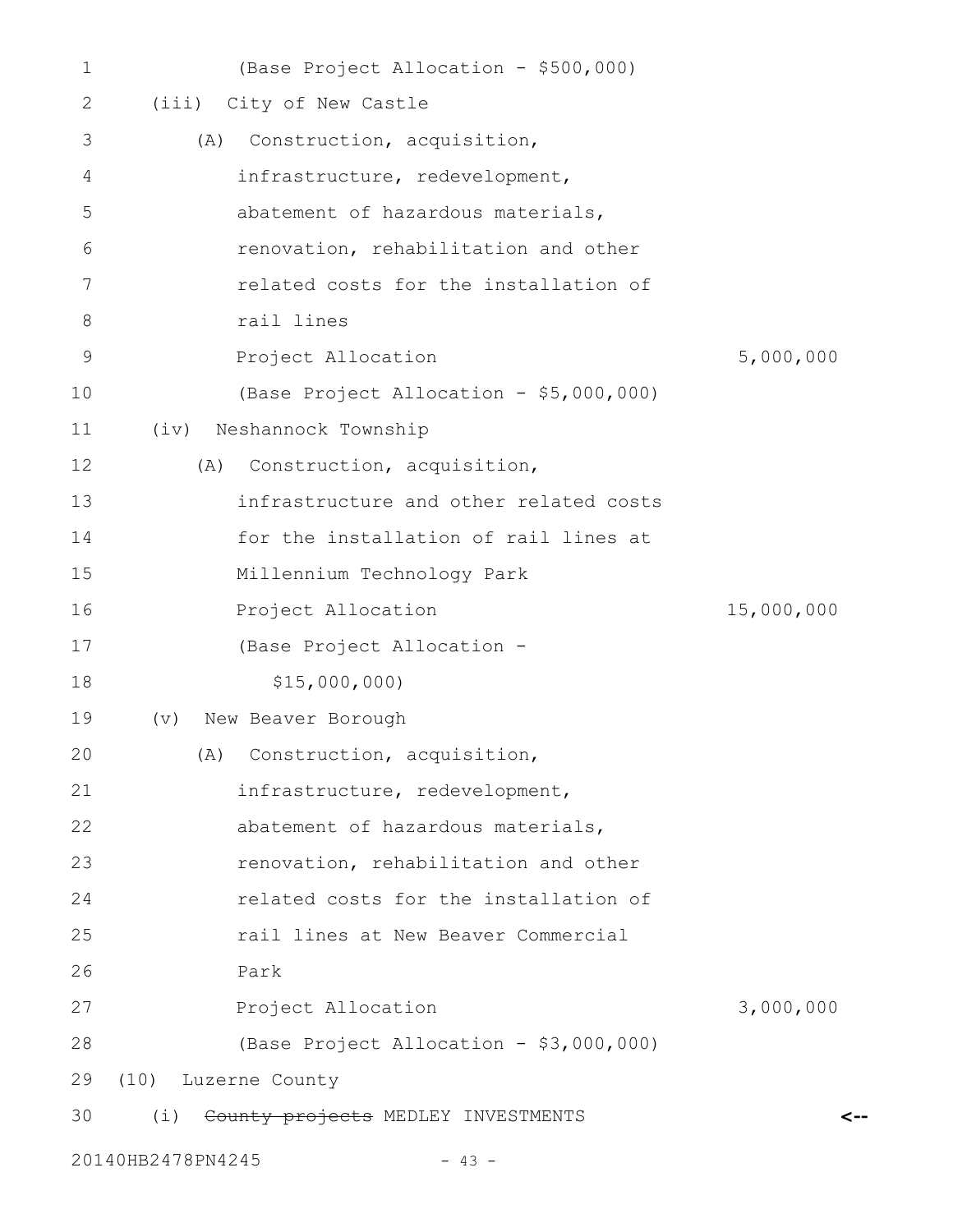| 1  | Extend rail service to recycling<br>(A) |         |           |
|----|-----------------------------------------|---------|-----------|
| 2  | facility and expand transload           |         |           |
| 3  | operation in Luzerne County, including  |         |           |
| 4  | land acquisition, site preparation,     |         |           |
| 5  | engineering, permitting, rail, ties,    |         |           |
| 6  | ballast, storage tracks, switches,      |         |           |
| 7  | transload equipment, paving and         |         |           |
| 8  | construct an enclosed storage area      |         |           |
| 9  | Project Allocation                      |         | 1,000,000 |
| 10 | (Base Project Allocation - \$1,000,000) |         |           |
| 11 | Mercer County<br>(11)                   |         |           |
| 12 | (i) City of Farrell                     |         |           |
| 13 | Construction, infrastructure,<br>(A)    |         |           |
| 14 | renovation, rehabilitation and other    |         |           |
| 15 | related costs for a car thawing system  |         |           |
| 16 | and related facilities                  |         |           |
| 17 | Project Allocation                      |         | 3,500,000 |
| 18 | (Base Project Allocation - \$3,500,000) |         |           |
| 19 | (ii) City of Sharon                     |         |           |
| 20 | (A) Construction, infrastructure,       |         |           |
| 21 | renovation, rehabilitation and other    |         |           |
| 22 | related costs for rail facility         |         |           |
| 23 | Project Allocation                      |         | 1,050,000 |
| 24 | (Base Project Allocation - \$1,050,000) |         |           |
| 25 | Sharpsville Borough<br>(iii)            |         |           |
| 26 | Construction, infrastructure and<br>(A) |         |           |
| 27 | other related costs for transload       |         |           |
| 28 | railroad siding facility                |         |           |
| 29 | Project Allocation                      |         | 7,000,000 |
| 30 | (Base Project Allocation - \$7,000,000) |         |           |
|    | 20140HB2478PN4245                       | $-44 -$ |           |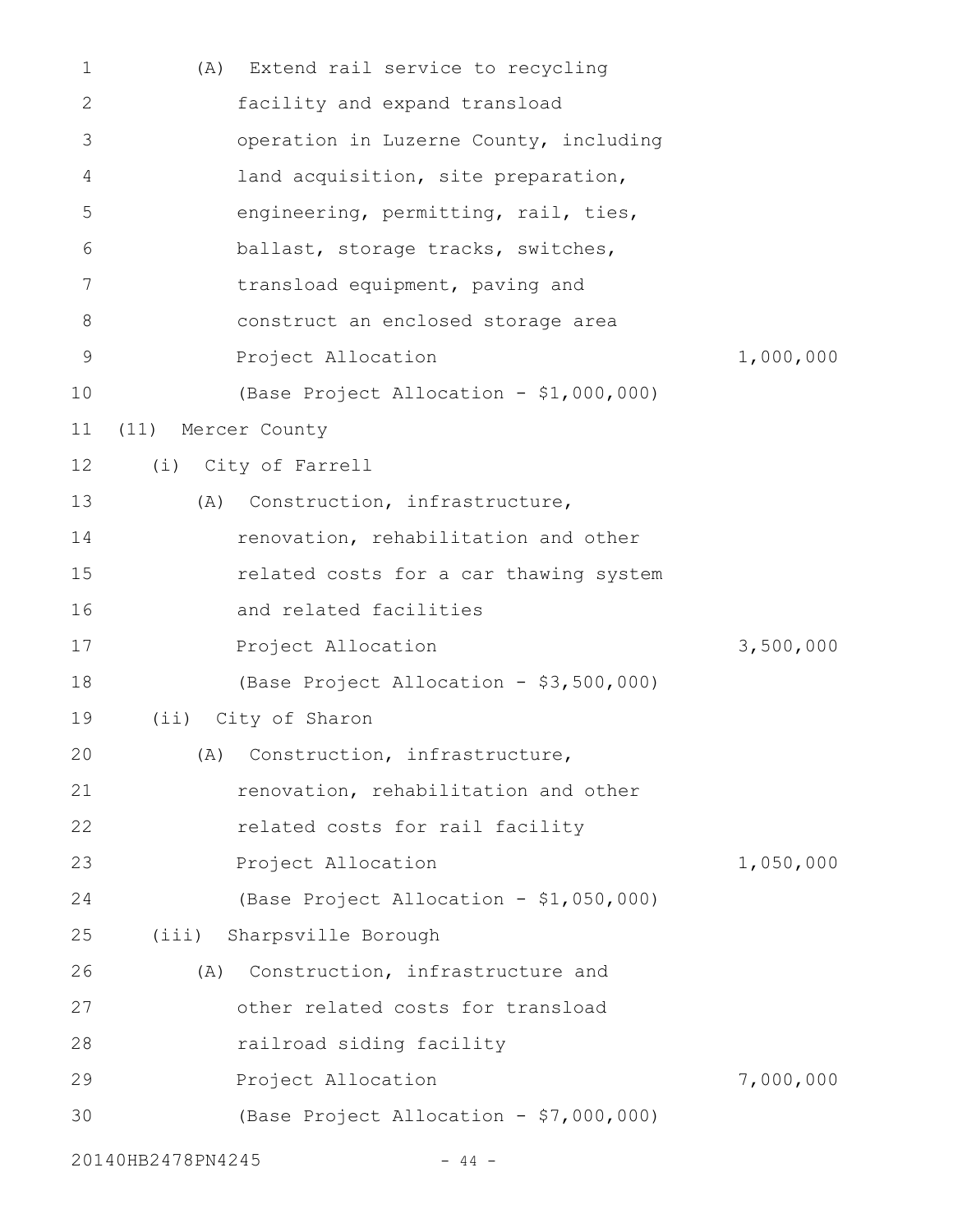| $\mathbf 1$   | (12) Monroe County |                                         |           |
|---------------|--------------------|-----------------------------------------|-----------|
| 2             |                    | (i) East Stroudsburg Borough            |           |
| 3             | (A)                | Construction and related costs for      |           |
| 4             |                    | replacement of a railroad bridge        |           |
| 5             |                    | Project Allocation                      | 1,200,000 |
| 6             |                    | (Base Project Allocation - \$1,200,000) |           |
| 7             | (13)               | Montgomery County                       |           |
| 8             | (i)                | Upper Merion and Plymouth Railroad      |           |
| $\mathcal{G}$ | (A)                | Construct new storage tracks,           |           |
| 10            |                    | rehabilitate bridges and rail           |           |
| 11            |                    | infrastructure and upgrade tracks       |           |
| 12            |                    | within Plymouth Yard, including land    |           |
| 13            |                    | acquisition, site preparation,          |           |
| 14            |                    | engineering, permitting, drainage,      |           |
| 15            |                    | rail, ties ballast, switches and all    |           |
| 16            |                    | rail-related materials necessary for    |           |
| 17            |                    | project completion                      |           |
| 18            |                    | Project Allocation                      | 2,000,000 |
| 19            |                    | (Base Project Allocation - \$2,000,000) |           |
|               |                    | 20 (14) Northumberland County           |           |
| 21            |                    | (i) Boyd Station, LLC                   |           |
| 22            | (A)                | Expand existing infrastructure to       |           |
| 23            |                    | increase capacity in transloading and   |           |
| 24            |                    | processing of agricultural commodities  |           |
| 25            |                    | in Northumberland County, including     |           |
| 26            |                    | site preparation, engineering,          |           |
| 27            |                    | permitting, grading, rail ties,         |           |
| 28            |                    | ballast, switches and construction of   |           |
| 29            |                    | transloading equipment and additional   |           |
| 30            |                    | storage units                           |           |
|               |                    |                                         |           |

20140HB2478PN4245 - 45 -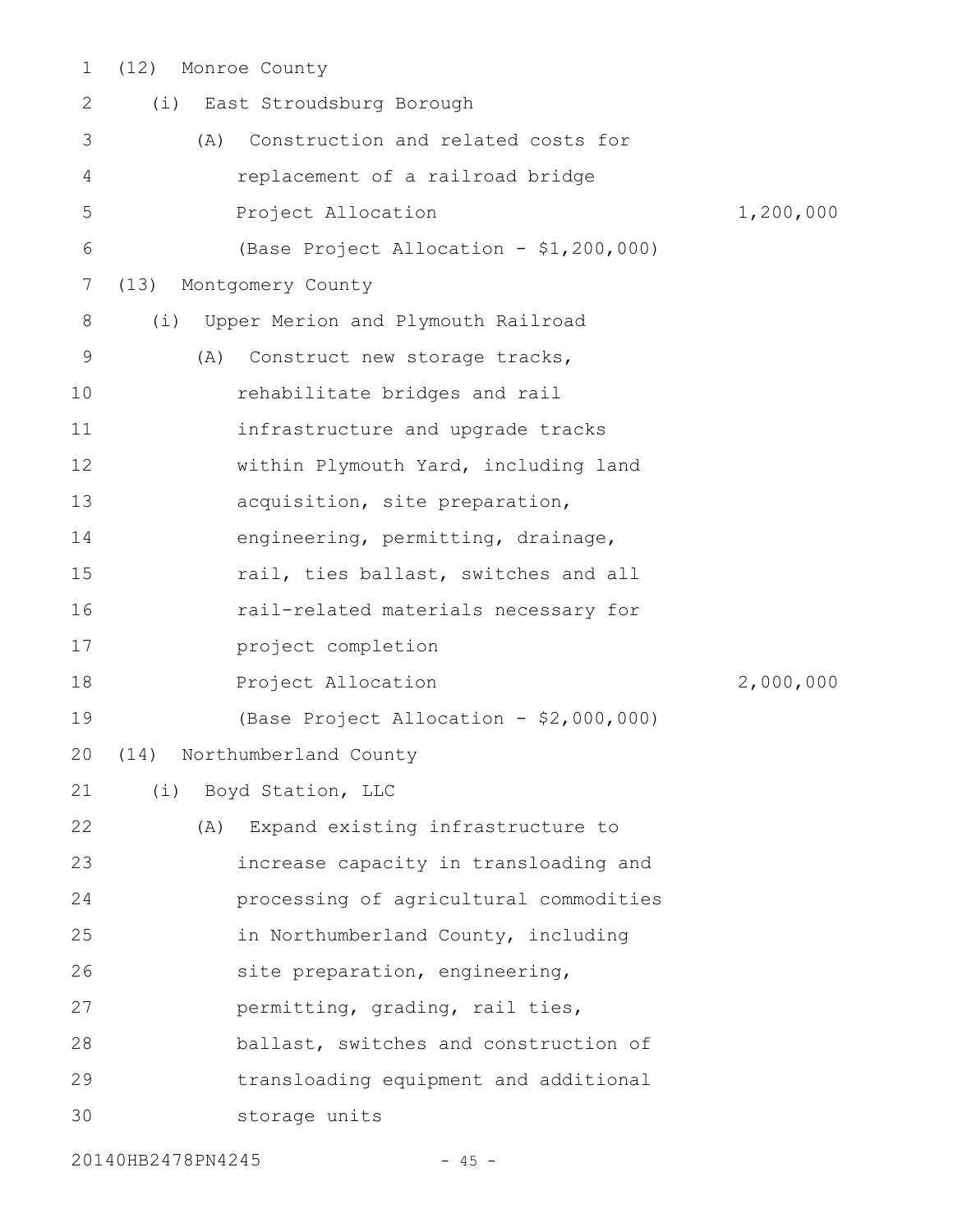| 1            | Project Allocation                          | 4,000,000 |
|--------------|---------------------------------------------|-----------|
| $\mathbf{2}$ | (Base Project Allocation - \$4,000,000)     |           |
| 3            | (15)<br>SEDA-COG Joint Rail Authority       |           |
| 4            | Blair, Centre, Columbia and Lycoming<br>(i) |           |
| 5            | Counties                                    |           |
| 6            | Upgrade 22 railroad bridges in<br>(A)       |           |
| 7            | central Pennsylvania to ensure safe         |           |
| 8            | and efficient rail freight service          |           |
| 9            | Project Allocation                          | 1,911,000 |
| 10           | (Base Project Allocation - \$1,911,000)     |           |
| 11           | (i <sub>i</sub> )<br>Columbia County        |           |
| 12           | Reconstruct railroad roadbed and<br>(A)     |           |
| 13           | related track and construct and             |           |
| 14           | improve drainage facilities to protect      |           |
| 15           | railroad from flood damage                  |           |
| 16           | Project Allocation                          | 1,470,000 |
| 17           | (Base Project Allocation - \$1,470,000)     |           |
| 18           | Lycoming County<br>(iii)                    |           |
| 19           | Purchase industrial property in<br>(A)      |           |
| 20           | Clinton Township, Lycoming County and       |           |
| 21           | rehabilitate and construct yard track       |           |
| 22           | and related facilities                      |           |
| 23           | Project Allocation                          | 1,750,000 |
| 24           | (Base Project Allocation - \$1,750,000)     |           |
| 25           | (iv) Mifflin County                         |           |
| 26           | Rehabilitate and construct yard<br>(A)      |           |
| 27           | tracks and related site development in      |           |
| 28           | North Yards                                 |           |
| 29           | Project Allocation                          | 1,750,000 |
| 30           | (Base Project Allocation - \$1,750,000)     |           |
|              | 20140HB2478PN4245<br>$-46 -$                |           |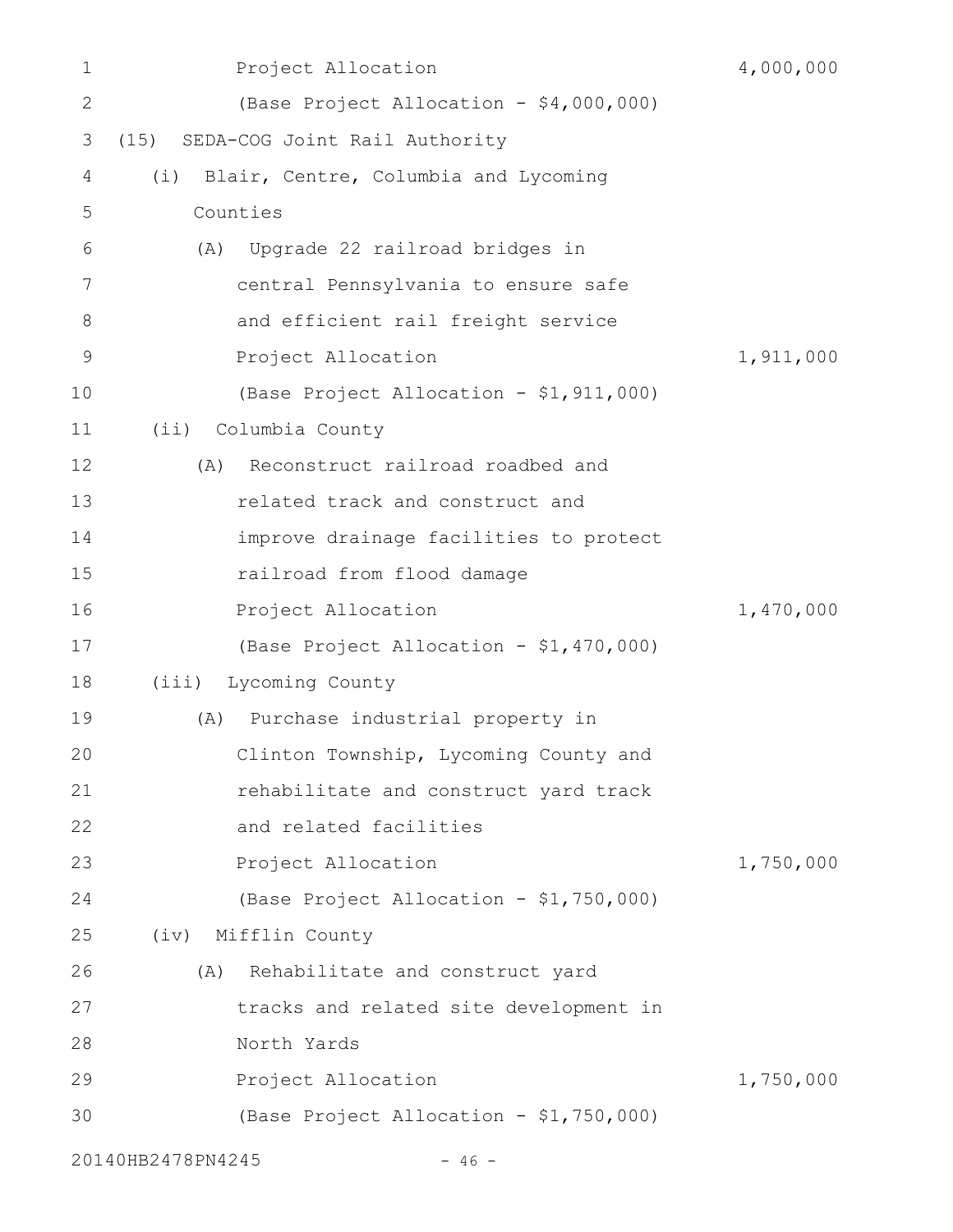| $\mathbf 1$ | Reconstruct railroad roadbed and<br>(B)      |           |
|-------------|----------------------------------------------|-----------|
| 2           |                                              |           |
| 3           | track and improve subgrade and drainage on   |           |
| 4           | Mifflin County Industrial Park rail          |           |
| 5           | spur                                         |           |
| 6           | Project Allocation                           | 1,050,000 |
| 7           | (Base Project Allocation - \$1,050,000)      |           |
| 8           | (16)<br>York County                          |           |
| 9           | (i)<br>City of York                          |           |
| 10          | (A) Acquisition, construction,               |           |
| 11          | infrastructure, redevelopment,               |           |
| 12          | renovation and other related costs for       |           |
| 13          | Continental Square renovation project        |           |
| 14          | Project Allocation                           | 3,500,000 |
| 15          | (Base Project Allocation - \$3,500,000)      |           |
| 16          | Multiple Counties<br>(17)                    |           |
| 17          | (i) Blair, Centre, Clinton, Columbia,        |           |
| 18          | Lycoming, Montour, Mifflin and               |           |
| 19          | Northumberland Counties                      |           |
| 20          | (A) Construction, renovation and other       |           |
| 21          | related costs to upgrade and construct       |           |
| 22          | twenty-two railroad bridges on short         |           |
| 23          | line railroads                               |           |
| 24          | Project Allocation                           | 1,900,000 |
| 25          | (Base Project Allocation - \$1,900,000)      |           |
| 26          | (ii) Clinton, Columbia, Lycoming and Montour |           |
| 27          | Counties                                     |           |
| 28          | Construction, renovation and other<br>(A)    |           |
| 29          | related costs to construct, expand and       |           |
| 30          | rehabilitate railroad tracks and             |           |
|             | 20140HB2478PN4245<br>$-47 -$                 |           |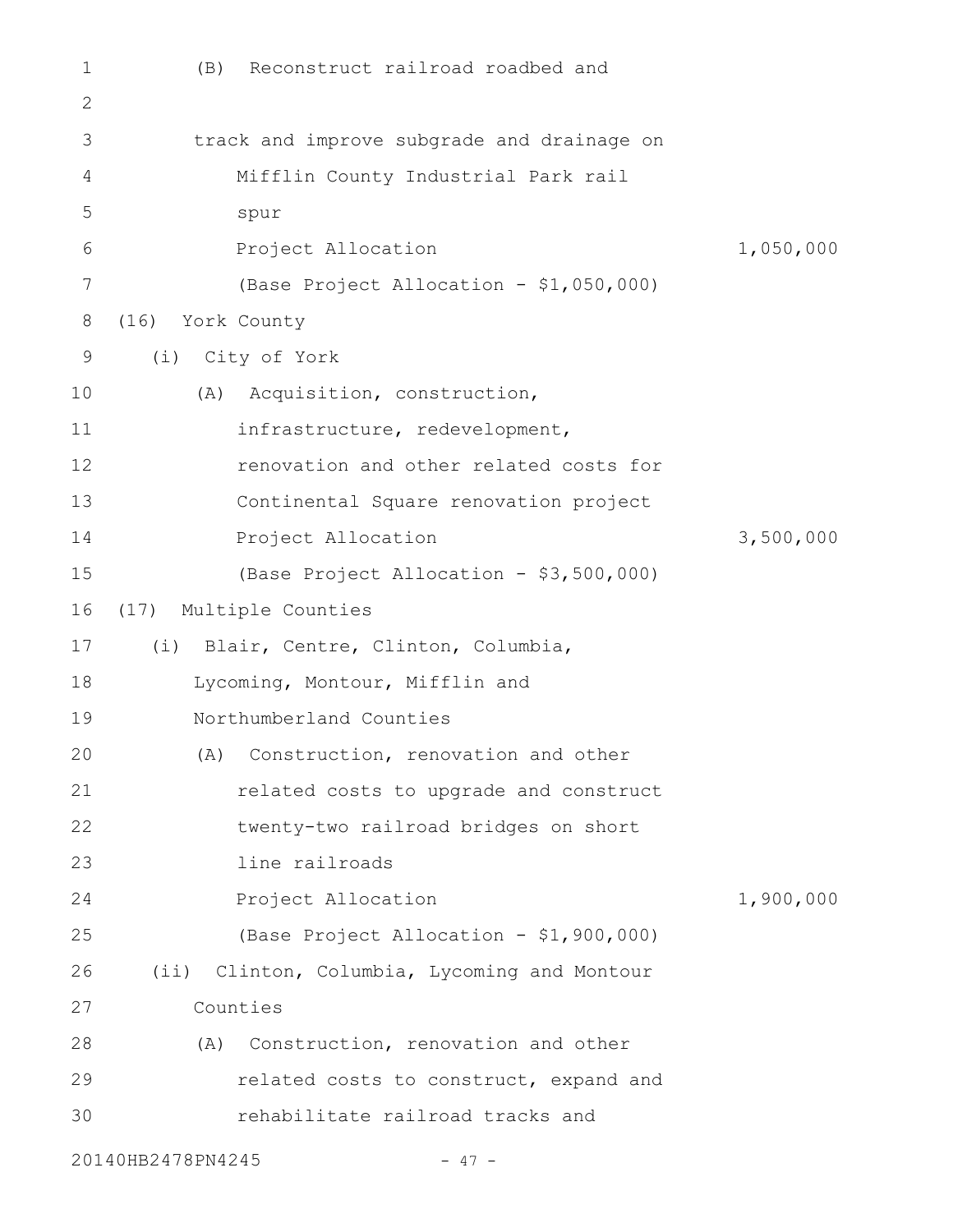| 1            | sidings                                                          |               |
|--------------|------------------------------------------------------------------|---------------|
| $\mathbf{2}$ | Project Allocation                                               | 2,340,000     |
| 3            | (Base Project Allocation - \$2,340,000)                          |               |
| 4            | Air transportation.--Additional capital projects in the<br>(C)   |               |
| 5            | category of transportation assistance projects for air           |               |
| 6            | transportation service to which an interest is to be acquired by |               |
| 7            | the Department of Transportation, its successors or assigns and  |               |
| 8            | to be financed by the incurring of debt are hereby itemized,     |               |
| 9            | together with their respective estimated financial costs, as     |               |
| 10           | follows:                                                         |               |
| 11           |                                                                  | Total Project |
| 12           | Project                                                          | Allocation    |
| 13           | (1)<br>Adams County                                              |               |
| 14           | Cumberland Township<br>(i)                                       |               |
| 15           | Rehabilitation of existing aviation<br>(A)                       |               |
| 16           | facilities and construction of new                               |               |
| 17           | hangars, taxiways and airport related                            |               |
| 18           | buildings at Gettysburg Regional                                 |               |
| 19           | Airport                                                          |               |
| 20           | Project Allocation                                               | 700,000       |
| 21           | (Base Project Allocation - \$700,000)                            |               |
| 22           | Dauphin County<br>(2)                                            |               |
| 23           | Susquehanna Area Regional Airport<br>(i)                         |               |
| 24           | Authority                                                        |               |
| 25           | Rehabilitation of existing aviation<br>(A)                       |               |
| 26           | facilities and construction,                                     |               |
| 27           | infrastructure and related costs of                              |               |
| 28           | new hangars, taxiways and airport                                |               |
| 29           | related buildings at Harrisburg                                  |               |
| 30           | International Airport                                            |               |
|              | 20140HB2478PN4245<br>$-48 -$                                     |               |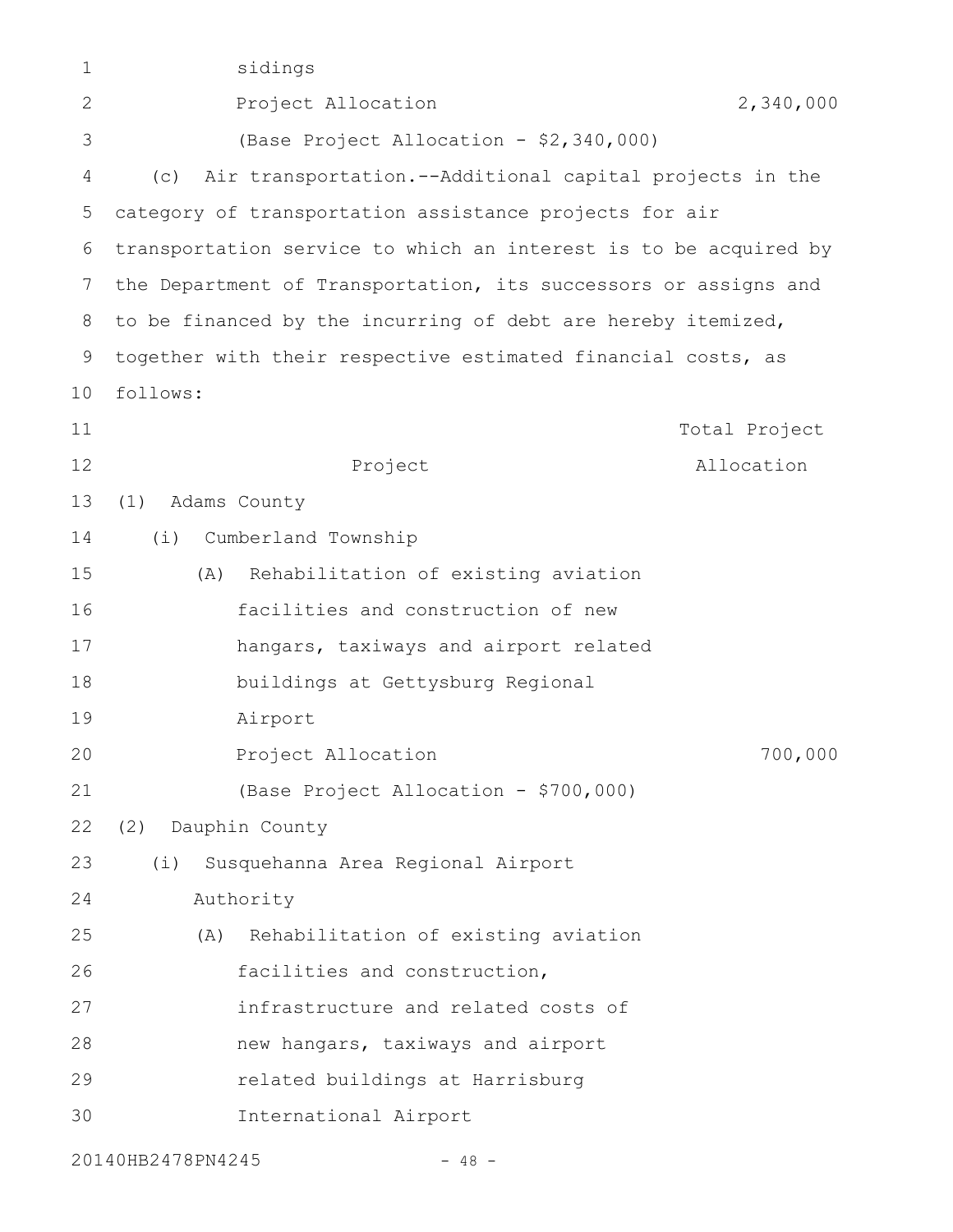| 1            |                    | Project Allocation                                               | 1,000,000 |
|--------------|--------------------|------------------------------------------------------------------|-----------|
| $\mathbf{2}$ |                    | (Base Project Allocation - \$1,000,000)                          |           |
| 3            | (3)                | Franklin County                                                  |           |
| 4            | (i)                | Susquehanna Area Regional Airport                                |           |
| 5            | Authority          |                                                                  |           |
| 6            | (A)                | Rehabilitation of existing aviation                              |           |
| 7            |                    | facilities and construction of new                               |           |
| 8            |                    | hangars, taxiways and airport related                            |           |
| 9            |                    | buildings at Franklin County Regional                            |           |
| 10           |                    | Airport in Greene Township                                       |           |
| 11           |                    | Project Allocation                                               | 700,000   |
| 12           |                    | (Base Project Allocation - \$700,000)                            |           |
| 13           | York County<br>(4) |                                                                  |           |
| 14           | (i)                | Susquehanna Area Regional Airport                                |           |
| 15           | Authority          |                                                                  |           |
| 16           | (A)                | Rehabilitation of existing aviation                              |           |
| 17           |                    | facilities and construction of new                               |           |
| 18           |                    | hangars, taxiways and airport related                            |           |
| 19           |                    | buildings at Capital City Airport                                |           |
| 20           |                    | Project Allocation                                               | 700,000   |
| 21           |                    | (Base Project Allocation - \$700,000)                            |           |
| 22           |                    | Section 6. Itemization of redevelopment assistance projects.     |           |
| 23           | (a)                | Additional capital projects in the category of                   |           |
| 24           |                    | redevelopment assistance projects for capital grants by the      |           |
| 25           |                    | Department of Community and Economic Development, its successors |           |
| 26           |                    | or assigns, authorized under the provisions of the act of May    |           |
| 27           |                    | 20, 1949 (P.L.1633, No.493), known as the Housing and            |           |
| 28           |                    | Redevelopment Assistance Law, and redevelopment assistance       |           |
| 29           |                    | capital projects and to be financed by the incurring of debt,    |           |
| 30           |                    | are hereby itemized, together with their estimated financial     |           |
|              | 20140HB2478PN4245  | $-49 -$                                                          |           |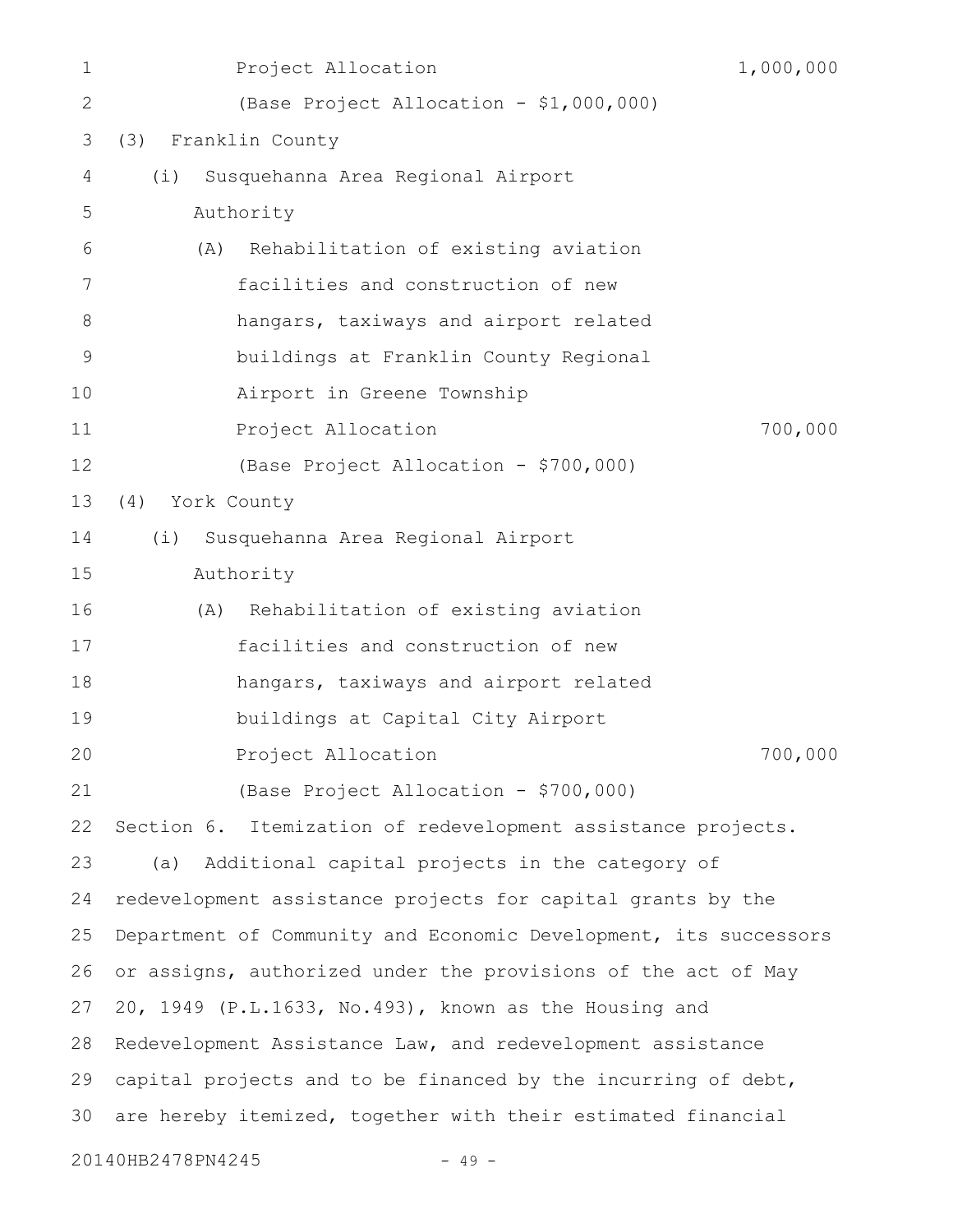| $\mathbf 1$    | costs, as follows:                      |               |
|----------------|-----------------------------------------|---------------|
| 2              |                                         | Total Project |
| 3              | Project                                 | Allocation    |
| 4              | Adams County<br>(1)                     |               |
| 5              | County projects<br>(i)                  |               |
| 6              | Infrastructure, construction,<br>(A)    |               |
| $\overline{7}$ | equipment and other related costs to    |               |
| 8              | Knouse Foods, Incorporated for          |               |
| $\mathsf 9$    | economic development                    |               |
| 10             | Project Allocation                      | 4,000,000     |
| 11             | (Base Project Allocation - \$4,000,000) |               |
| 12             | (iii)<br>Cumberland Township            |               |
| 13             | Construction, infrastructure,<br>(A)    |               |
| 14             | acquisition and related costs for an    |               |
| 15             | economic development project at         |               |
| 16             | Gettysburg Regional Airport             |               |
| 17             | Project Allocation                      | 5,000,000     |
| 18             | (Base Project Allocation - \$5,000,000) |               |
| 19             | (2)<br>Allegheny County                 |               |
| 20             | (i) County projects                     |               |
| 21             | Construction, infrastructure,<br>(A)    |               |
| 22             | redevelopment, renovation and other     |               |
| 23             | related costs for the Sewickley Campus  |               |
| 24             | Intermediate Care Facility in           |               |
| 25             | Sewickley Township and Ohio Borough     |               |
| 26             | Project Allocation                      | 1,000,000     |
| 27             | (Base Project Allocation - \$1,000,000) |               |
| 28             | (ii) City of Pittsburgh                 |               |
| 29             | Construction, infrastructure,<br>(A)    |               |
| 30             | renovation and other related costs for  |               |
|                | 20140HB2478PN4245<br>$-50 -$            |               |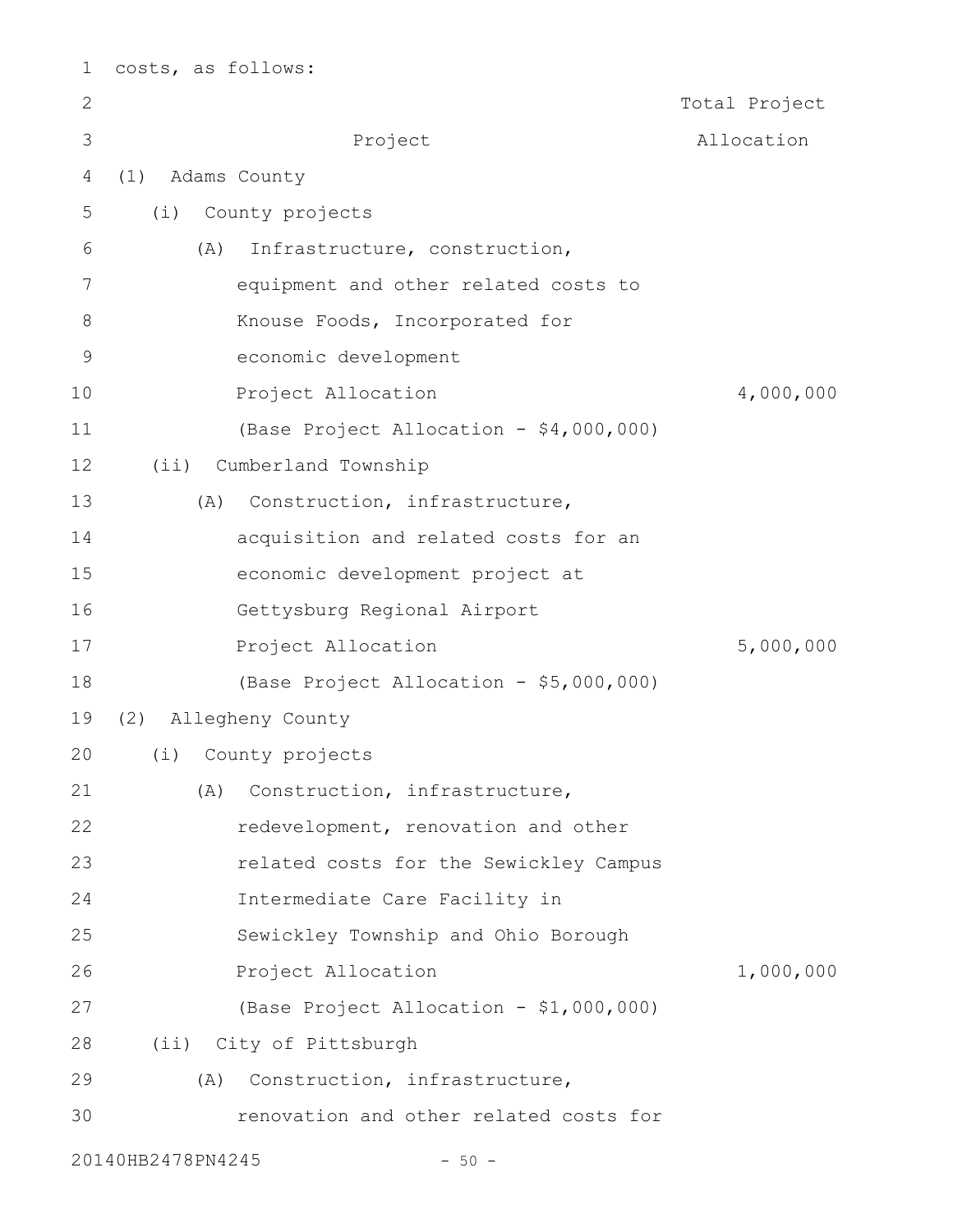| 1                 |     | the Allegheny County Courthouse         |            |
|-------------------|-----|-----------------------------------------|------------|
| $\mathbf{2}$      |     | Project Allocation                      | 20,000,000 |
| 3                 |     | (Base Project Allocation -              |            |
| 4                 |     | \$20,000,000                            |            |
| 5                 | (B) | Construction, infrastructure,           |            |
| 6                 |     | renovation, rehabilitation and other    |            |
| 7                 |     | related costs for the City-County       |            |
| 8                 |     | Building                                |            |
| 9                 |     | Project Allocation                      | 2,600,000  |
| 10                |     | (Base Project Allocation - \$2,600,000) |            |
| 11                | (C) | Construction, acquisition,              |            |
| 12                |     | infrastructure and other related costs  |            |
| 13                |     | for a renovation project at Duquesne    |            |
| 14                |     | University                              |            |
| 15                |     | Project Allocation                      | 20,000,000 |
| 16                |     | (Base Project Allocation -              |            |
| 17                |     | \$20,000,000                            |            |
| 18                | (D) | Construction, acquisition,              |            |
| 19                |     | infrastructure and other related costs  |            |
| 20                |     | for an educational complex              |            |
| 21                |     | Project Allocation                      | 5,500,000  |
| 22                |     | (Base Project Allocation - \$5,500,000) |            |
| 23                |     | (E) Construction, infrastructure,       |            |
| 24                |     | renovation, rehabilitation and other    |            |
| 25                |     | related costs for the John P. Robin     |            |
| 26                |     | Civic Building                          |            |
| 27                |     | Project Allocation                      | 1,000,000  |
| 28                |     | (Base Project Allocation - \$1,000,000) |            |
| 29                | (F) | Construction, infrastructure,           |            |
| 30                |     | renovation, rehabilitation and other    |            |
| 20140HB2478PN4245 |     | $-51 -$                                 |            |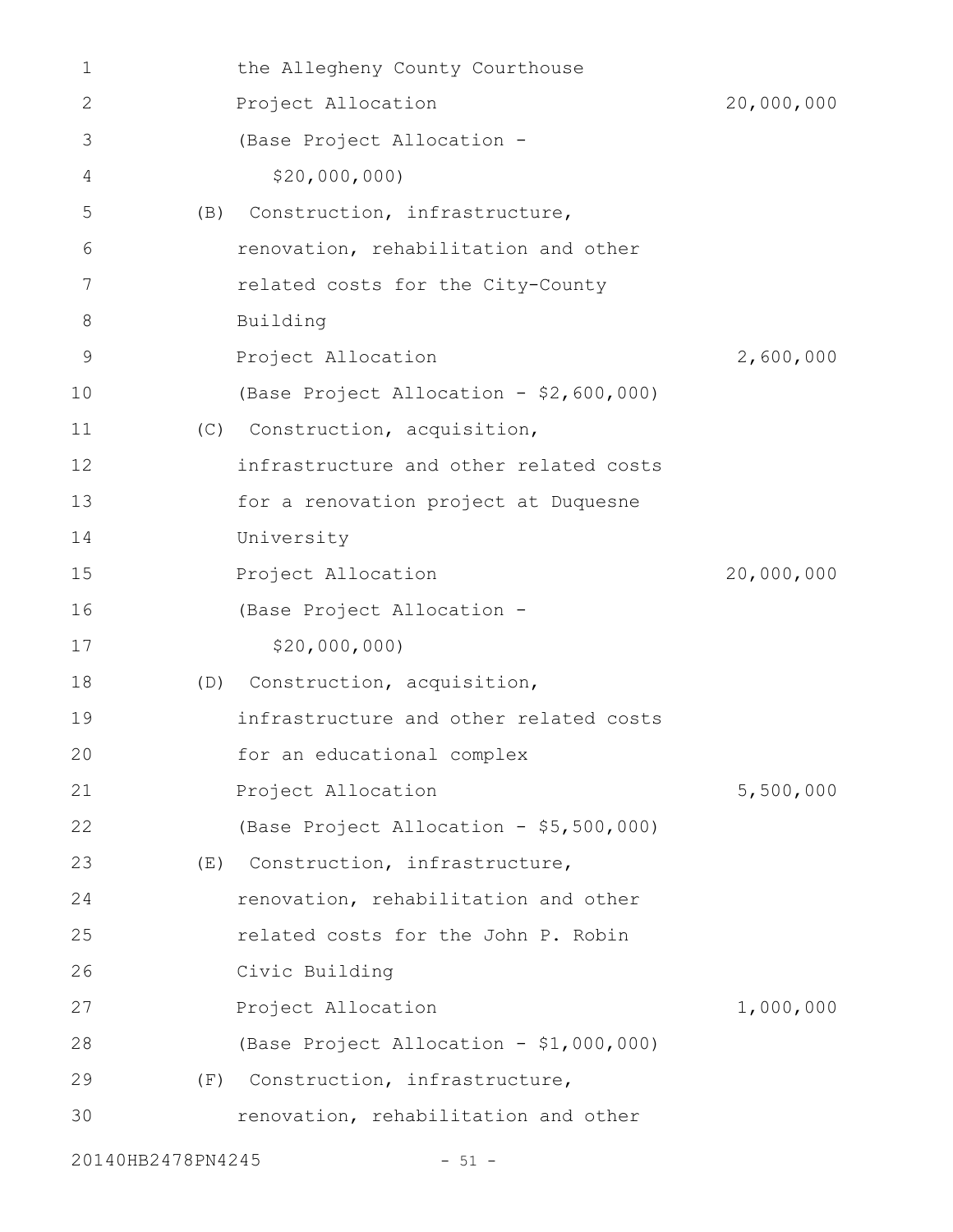| 1                 |          | related costs for the Municipal Courts  |            |
|-------------------|----------|-----------------------------------------|------------|
| 2                 |          | Building                                |            |
| 3                 |          | Project Allocation                      | 1,000,000  |
| 4                 |          | (Base Project Allocation - \$1,000,000) |            |
| 5                 | (G)      | Construction, infrastructure,           |            |
| 6                 |          | redevelopment and other related costs   |            |
| 7                 |          | for a parking facility on the North     |            |
| 8                 |          | Side of Pittsburgh                      |            |
| 9                 |          | Project Allocation                      | 7,000,000  |
| 10                |          | (Base Project Allocation - \$7,000,000) |            |
| 11                | (H)      | Construction, acquisition,              |            |
| 12                |          | infrastructure, renovation,             |            |
| 13                |          | rehabilitation and other related costs  |            |
| 14                |          | for a public safety training facility   |            |
| 15                |          | Project Allocation                      | 2,500,000  |
| 16                |          | (Base Project Allocation - \$2,500,000) |            |
| 17                | $(\top)$ | Construction, redevelopment,            |            |
| 18                |          | renovation, rehabilitation and other    |            |
| 19                |          | related costs for the Union Trust       |            |
| 20                |          | Building project                        |            |
| 21                |          | Project Allocation                      | 10,000,000 |
| 22                |          | (Base Project Allocation -              |            |
| 23                |          | \$10,000,000)                           |            |
| 24                |          | (J) Acquisition, construction,          |            |
| 25                |          | infrastructure, redevelopment,          |            |
| 26                |          | renovation, abatement of hazardous      |            |
| 27                |          | materials and other related costs for   |            |
| 28                |          | development of the Provident Charter    |            |
| 29                |          | School                                  |            |
| 30                |          | Project Allocation                      | 2,000,000  |
| 20140HB2478PN4245 |          | $-52 -$                                 |            |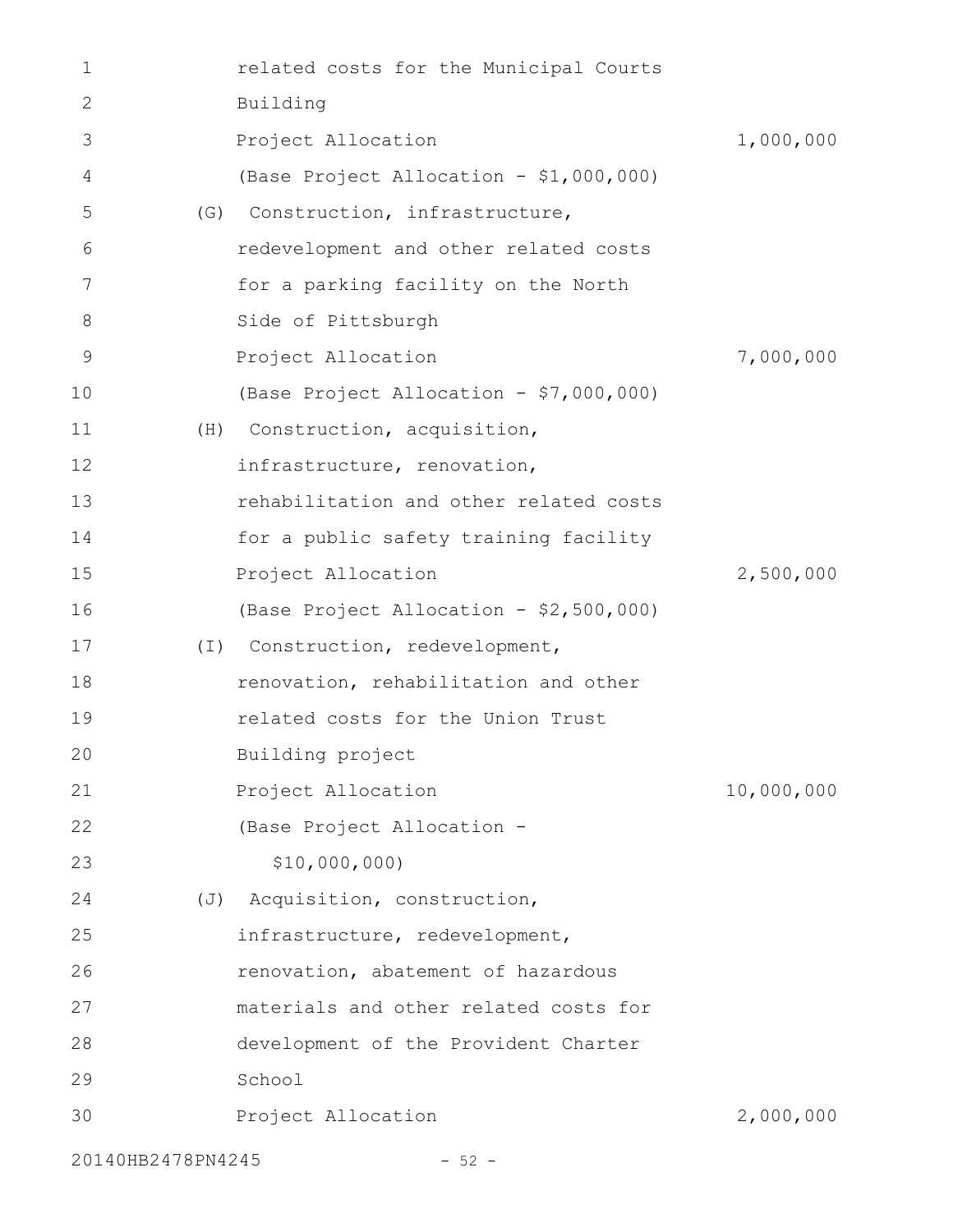| 1  | (Base Project Allocation - \$2,000,000) |            |
|----|-----------------------------------------|------------|
| 2  | Acquisition, construction,<br>(K)       |            |
| 3  | infrastructure, redevelopment,          |            |
| 4  | renovation, abatement of hazardous      |            |
| 5  | materials and other related costs for   |            |
| 6  | expansion of Bakery Square, including   |            |
| 7  | construction and improvements to the    |            |
| 8  | rail line                               |            |
| 9  | Project Allocation                      | 20,000,000 |
| 10 | (Base Project Allocation -              |            |
| 11 | \$20,000,000                            |            |
| 12 | (L) Acquisition, construction,          |            |
| 13 | infrastructure, redevelopment,          |            |
| 14 | renovation, abatement of hazardous      |            |
| 15 | materials and other related costs for   |            |
| 16 | an economic development project         |            |
| 17 | Project Allocation                      | 15,000,000 |
| 18 | (Base Project Allocation -              |            |
| 19 | \$15,000,000                            |            |
| 20 | (iii) Green Tree Borough                |            |
| 21 | Construction, infrastructure,<br>(A)    |            |
| 22 | renovation and other related costs for  |            |
| 23 | sidewalk improvement project            |            |
| 24 | Project Allocation                      | 1,000,000  |
| 25 | (Base Project Allocation - \$1,000,000) |            |
| 26 | (iv)<br>Monroeville Borough             |            |
| 27 | Acquisition, infrastructure,<br>(A)     |            |
| 28 | renovation and other related costs for  |            |
| 29 | Pittsburgh Supercomputing Center        |            |
| 30 | Project Allocation                      | 550,000    |
|    | 20140HB2478PN4245<br>$-53 -$            |            |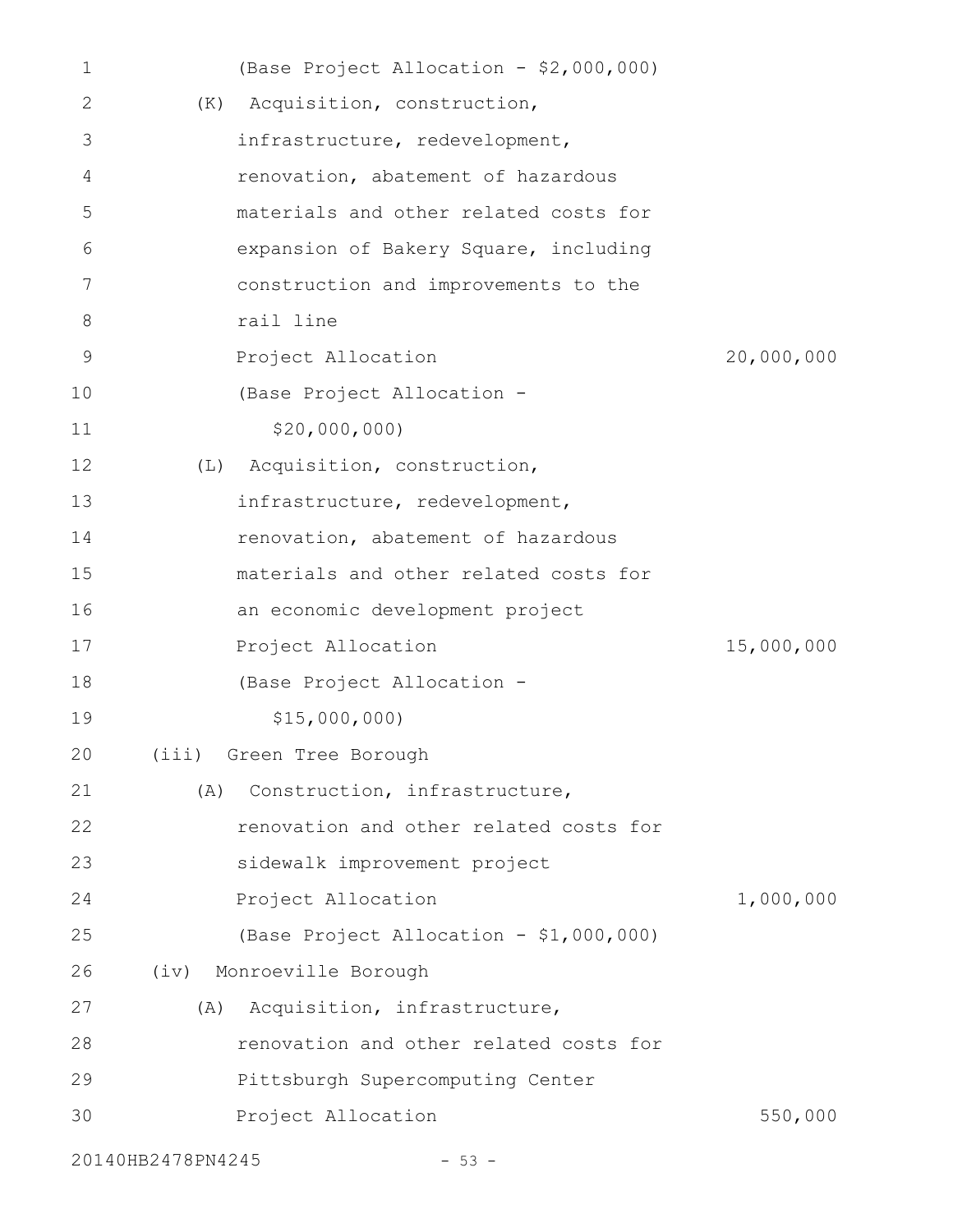| 1  |                      | (Base Project Allocation - \$550,000)   |            |
|----|----------------------|-----------------------------------------|------------|
| 2  | (v)                  | O'Hara Township                         |            |
| 3  | (A)                  | Construction, infrastructure and        |            |
| 4  |                      | related costs for a community center    |            |
| 5  |                      | building                                |            |
| 6  |                      | Project Allocation                      | 1,000,000  |
| 7  |                      | (Base Project Allocation - \$1,000,000) |            |
| 8  | (vi)                 | Sewickley Borough                       |            |
| 9  | (A)                  | Construction, land acquisition,         |            |
| 10 |                      | infrastructure and other costs related  |            |
| 11 |                      | to an office building and parking       |            |
| 12 | garage               |                                         |            |
| 13 |                      | Project Allocation                      | 3,000,000  |
| 14 |                      | (Base Project Allocation - \$3,000,000) |            |
| 15 | (vii)                | Wimerding Borough                       |            |
| 16 | (A)                  | Acquisition, construction,              |            |
| 17 |                      | infrastructure, redevelopment,          |            |
| 18 |                      | renovation, abatement of hazardous      |            |
| 19 |                      | materials and other related costs for   |            |
| 20 |                      | expansion of the Allegheny Petroleum    |            |
| 21 |                      | headquarters, including improving a     |            |
| 22 |                      | rail line                               |            |
| 23 |                      | Project Allocation                      | 20,000,000 |
| 24 |                      | (Base Project Allocation -              |            |
| 25 |                      | \$20,000,000)                           |            |
| 26 | (3)                  | Armstrong County (Reserved)             |            |
| 27 | Beaver County<br>(4) |                                         |            |
| 28 | (i) County projects  |                                         |            |
| 29 | (A)                  | Acquisition, construction,              |            |
| 30 |                      | renovation, infrastructure,             |            |
|    | 20140HB2478PN4245    | $-54 -$                                 |            |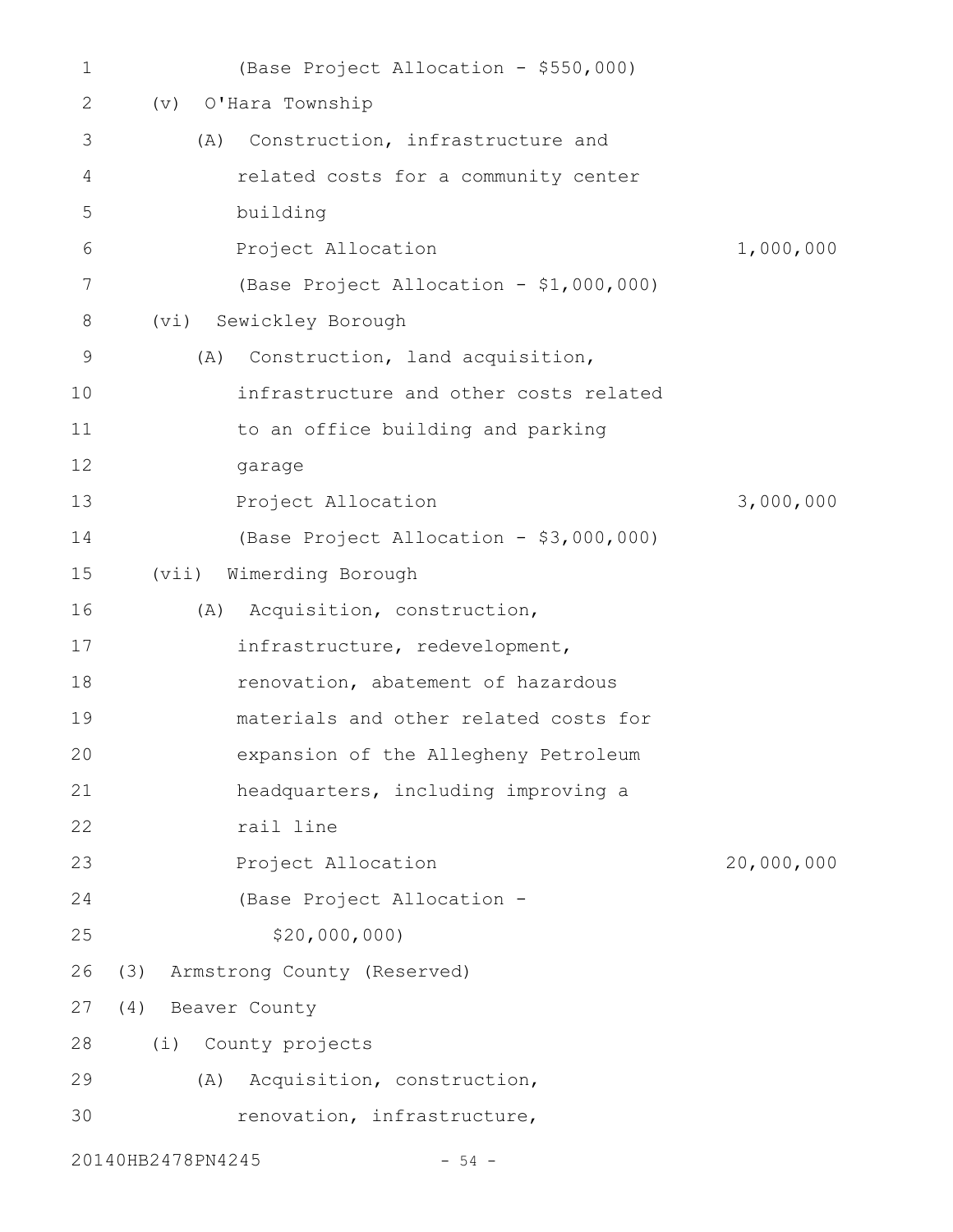| $\mathbf{1}$      |     | redevelopment, abatement of hazardous   |           |
|-------------------|-----|-----------------------------------------|-----------|
| 2                 |     | materials and other related costs for   |           |
| 3                 |     | Ambridge Harmony Redevelopment Project  |           |
| $\overline{4}$    |     | Project Allocation                      | 6,000,000 |
| 5                 |     | (Base Project Allocation - \$6,000,000) |           |
| 6                 |     | (B) Acquisition, construction,          |           |
| 7                 |     | renovation, infrastructure,             |           |
| 8                 |     | redevelopment, abatement of hazardous   |           |
| 9                 |     | materials and other related costs for   |           |
| 10                |     | industrial site improvements and        |           |
| 11                |     | cleanup in Koppel Borough and Big       |           |
| 12                |     | Beaver Borough                          |           |
| 13                |     | Project Allocation                      | 5,000,000 |
| 14                |     | (Base Project Allocation - \$5,000,000) |           |
| 15                |     | (C) Acquisition, construction,          |           |
| 16                |     | renovation, infrastructure,             |           |
| 17                |     | redevelopment, abatement of hazardous   |           |
| 18                |     | materials and other related costs for   |           |
| 19                |     | blight removal                          |           |
| 20                |     | Project Allocation                      | 7,500,000 |
| 21                |     | (Base Project Allocation - \$7,500,000) |           |
| 22                |     | (ii) City of Beaver Falls               |           |
| 23                | (A) | Construction, acquisition,              |           |
| 24                |     | infrastructure, abatement of hazardous  |           |
| 25                |     | materials, renovation, rehabilitation   |           |
| 26                |     | and other related costs of a community  |           |
| 27                |     | center and public plaza                 |           |
| 28                |     | Project Allocation                      | 5,000,000 |
| 29                |     | (Base Project Allocation - \$5,000,000) |           |
| 30                | (B) | Construction, acquisition,              |           |
| 20140HB2478PN4245 |     | $-55 -$                                 |           |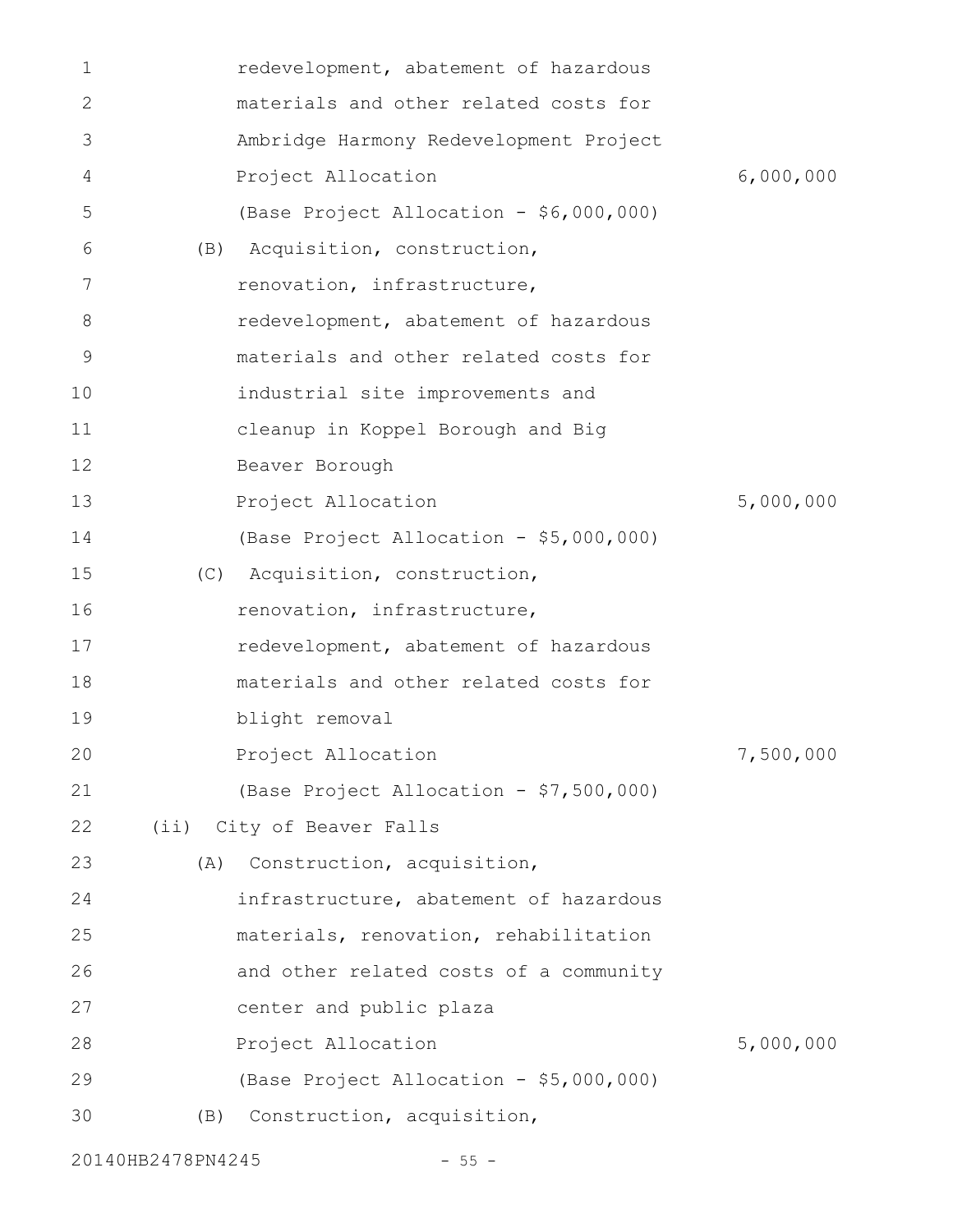| 1  |     | infrastructure, redevelopment,          |           |
|----|-----|-----------------------------------------|-----------|
| 2  |     | abatement of hazardous materials,       |           |
| 3  |     | renovation, rehabilitation and other    |           |
| 4  |     | related costs for a mixed use building  |           |
| 5  |     | project                                 |           |
| 6  |     | Project Allocation                      | 2,500,000 |
| 7  |     | (Base Project Allocation - \$2,500,000) |           |
| 8  | (C) | Construction, acquisition,              |           |
| 9  |     | infrastructure, redevelopment,          |           |
| 10 |     | renovation, rehabilitation, site        |           |
| 11 |     | development and other related costs of  |           |
| 12 |     | the revitalization of the business      |           |
| 13 |     | district of Beaver Falls                |           |
| 14 |     | Project Allocation                      | 5,000,000 |
| 15 |     | (Base Project Allocation - \$5,000,000) |           |
| 16 |     | (D) Construction, acquisition,          |           |
| 17 |     | infrastructure, redevelopment,          |           |
| 18 |     | renovation, rehabilitation, site        |           |
| 19 |     | development and other related costs of  |           |
| 20 |     | the master plan for the Beaver Falls    |           |
| 21 |     | park systems                            |           |
| 22 |     | Project Allocation                      | 500,000   |
| 23 |     | (Base Project Allocation - \$500,000)   |           |
| 24 | (E) | Construction, acquisition,              |           |
| 25 |     | infrastructure, redevelopment,          |           |
| 26 |     | renovation, rehabilitation, site        |           |
| 27 |     | development and other related costs of  |           |
| 28 |     | the Beaver Falls Riverfront             |           |
| 29 |     | Development                             |           |
| 30 |     | Project Allocation                      | 5,000,000 |
|    |     |                                         |           |

20140HB2478PN4245 - 56 -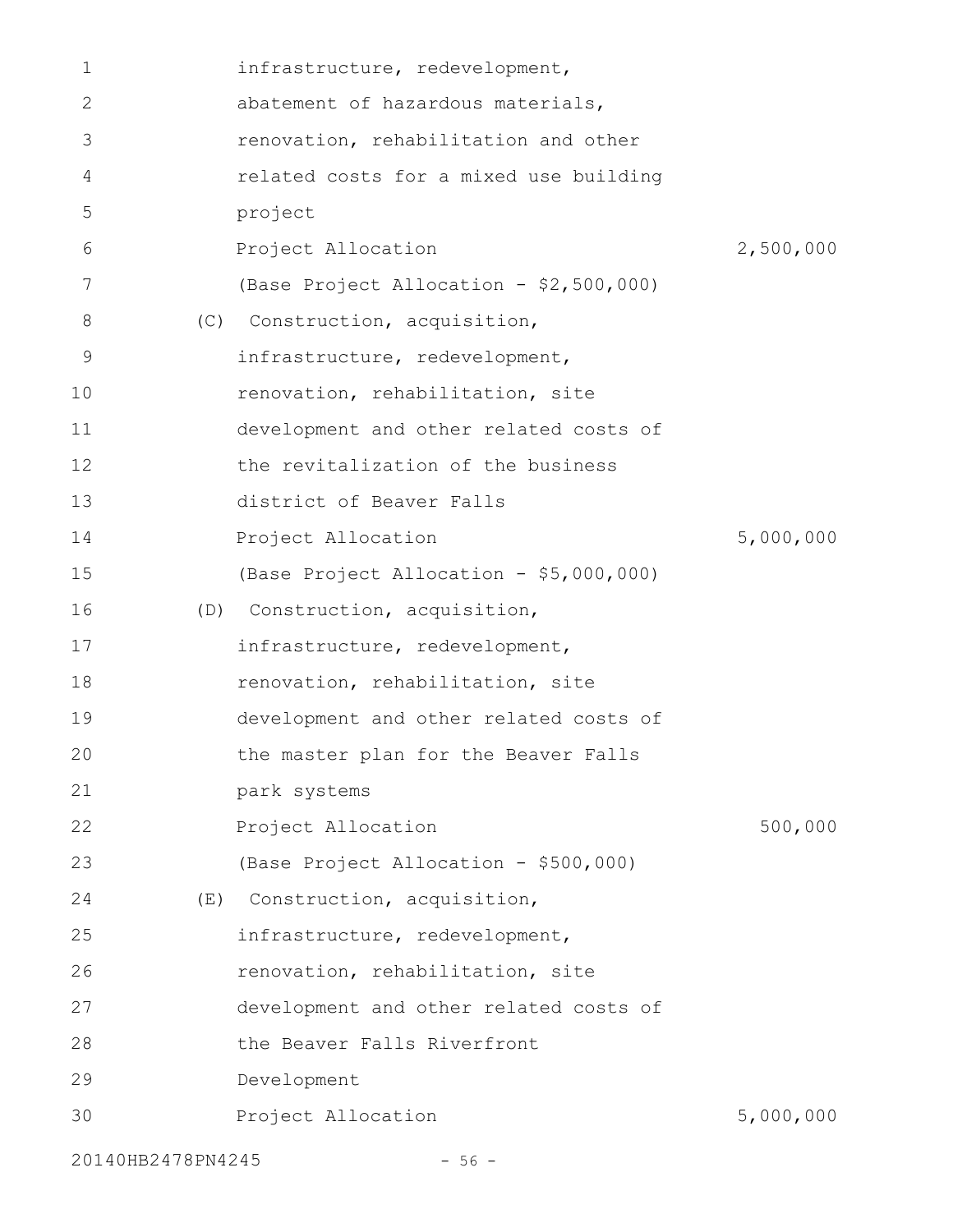| 1           |                   | (Base Project Allocation - \$5,000,000) |            |
|-------------|-------------------|-----------------------------------------|------------|
| 2           | (i.i.1)           | Ambridge Borough                        |            |
| 3           | (A)               | Acquisition, construction,              |            |
| 4           |                   | infrastructure, redevelopment,          |            |
| 5           |                   | renovation, abatement of hazardous      |            |
| 6           |                   | materials and other related costs for   |            |
| 7           |                   | expansion of the Allegheny Petroleum    |            |
| 8           |                   | facility, including improving a rail    |            |
| $\mathsf 9$ |                   | line                                    |            |
| 10          |                   | Project Allocation                      | 10,000,000 |
| 11          |                   | (Base Project Allocation -              |            |
| 12          |                   | \$10,000,000                            |            |
| 13          | (iii)             | Baden Borough                           |            |
| 14          | (A)               | Acquisition, construction,              |            |
| 15          |                   | renovation, infrastructure,             |            |
| 16          |                   | redevelopment, abatement of hazardous   |            |
| 17          |                   | materials and other related costs for   |            |
| 18          |                   | Baden Development Project               |            |
| 19          |                   | Project Allocation                      | 5,000,000  |
| 20          |                   | (Base Project Allocation - \$5,000,000) |            |
| 21          | (iv)              | Center Township                         |            |
| 22          | (A)               | Acquisition, construction,              |            |
| 23          |                   | renovation, infrastructure,             |            |
| 24          |                   | redevelopment and other related costs   |            |
| 25          |                   | for Center Township development areas   |            |
| 26          |                   | Project Allocation                      | 10,000,000 |
| 27          |                   | (Base Project Allocation -              |            |
| 28          |                   | \$10,000,000                            |            |
| 29          | $(\triangledown)$ | Hopewell Township                       |            |
| 30          |                   | (A) Acquisition, construction,          |            |
|             | 20140HB2478PN4245 | $-57 -$                                 |            |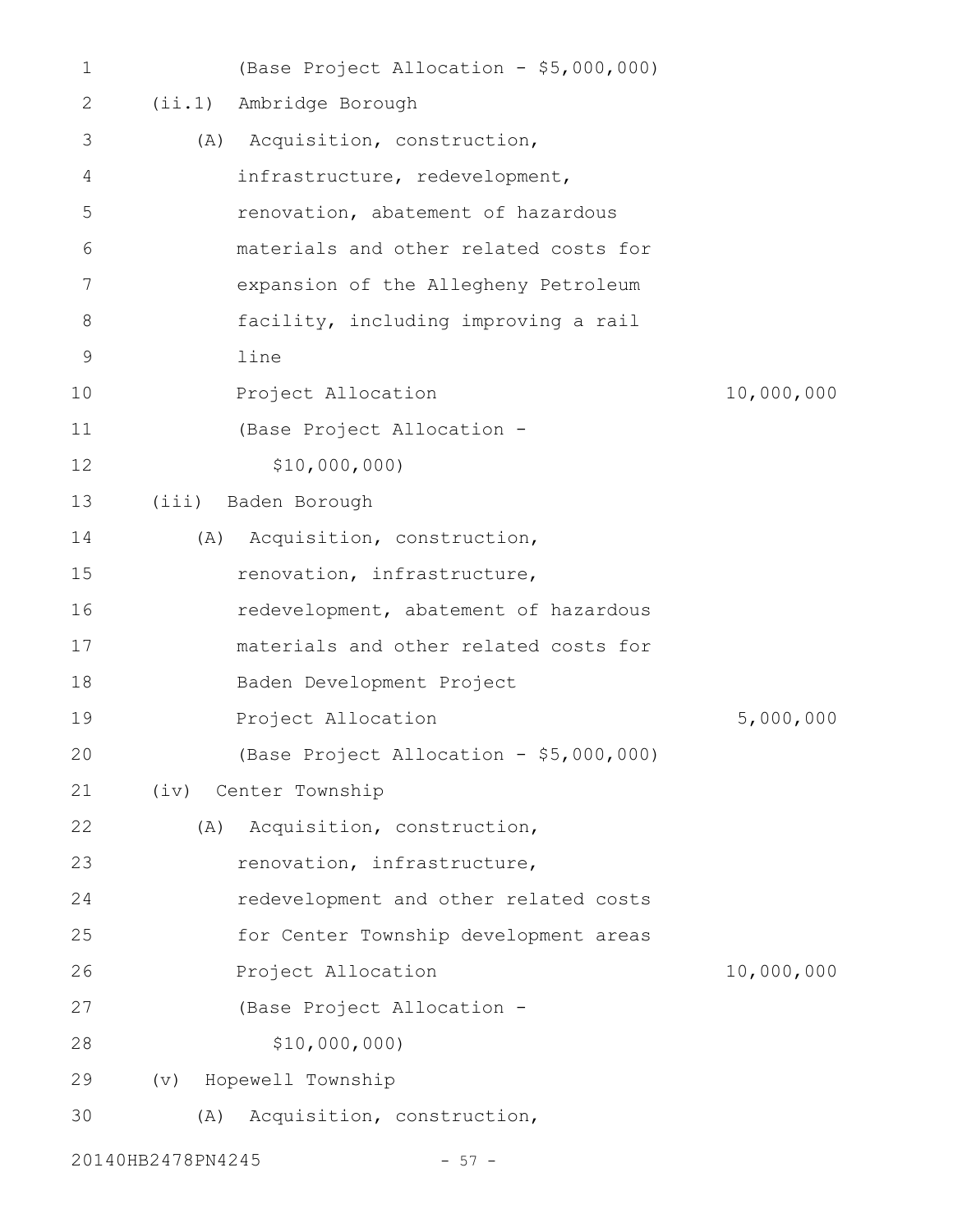| 1              |                   | renovation, infrastructure,             |            |
|----------------|-------------------|-----------------------------------------|------------|
| 2              |                   | redevelopment and other related costs   |            |
| 3              |                   | for Hopewell Development Area           |            |
| 4              |                   | Project Allocation                      | 10,000,000 |
| 5              |                   | (Base Project Allocation -              |            |
| 6              |                   | \$10,000,000)                           |            |
| $\overline{7}$ | (vi)              | Midland Borough                         |            |
| 8              | (A)               | Acquisition, construction,              |            |
| 9              |                   | renovation, infrastructure,             |            |
| 10             |                   | redevelopment, abatement of hazardous   |            |
| 11             |                   | materials and other related costs for   |            |
| 12             |                   | industrial site improvements and        |            |
| 13             |                   | cleanup                                 |            |
| 14             |                   | Project Allocation                      | 5,000,000  |
| 15             |                   | (Base Project Allocation - \$5,000,000) |            |
| 16             | (vii)             | Monaca Borough                          |            |
| 17             | (A)               | Acquisition, construction,              |            |
| 18             |                   | renovation, infrastructure,             |            |
| 19             |                   | redevelopment, abatement of hazardous   |            |
| 20             |                   | materials and other related costs for   |            |
| 21             |                   | industrial site improvements and        |            |
| 22             |                   | cleanup                                 |            |
| 23             |                   | Project Allocation                      | 10,000,000 |
| 24             |                   | (Base Project Allocation -              |            |
| 25             |                   | \$10,000,000)                           |            |
| 26             |                   | (viii) North NEW Sewickley Township     | <--        |
| 27             |                   | (A) Acquisition, construction,          |            |
| 28             |                   | renovation, infrastructure,             |            |
| 29             |                   | redevelopment, abatement of hazardous   |            |
| 30             |                   | materials and other related costs for   |            |
|                | 20140HB2478PN4245 | $-58 -$                                 |            |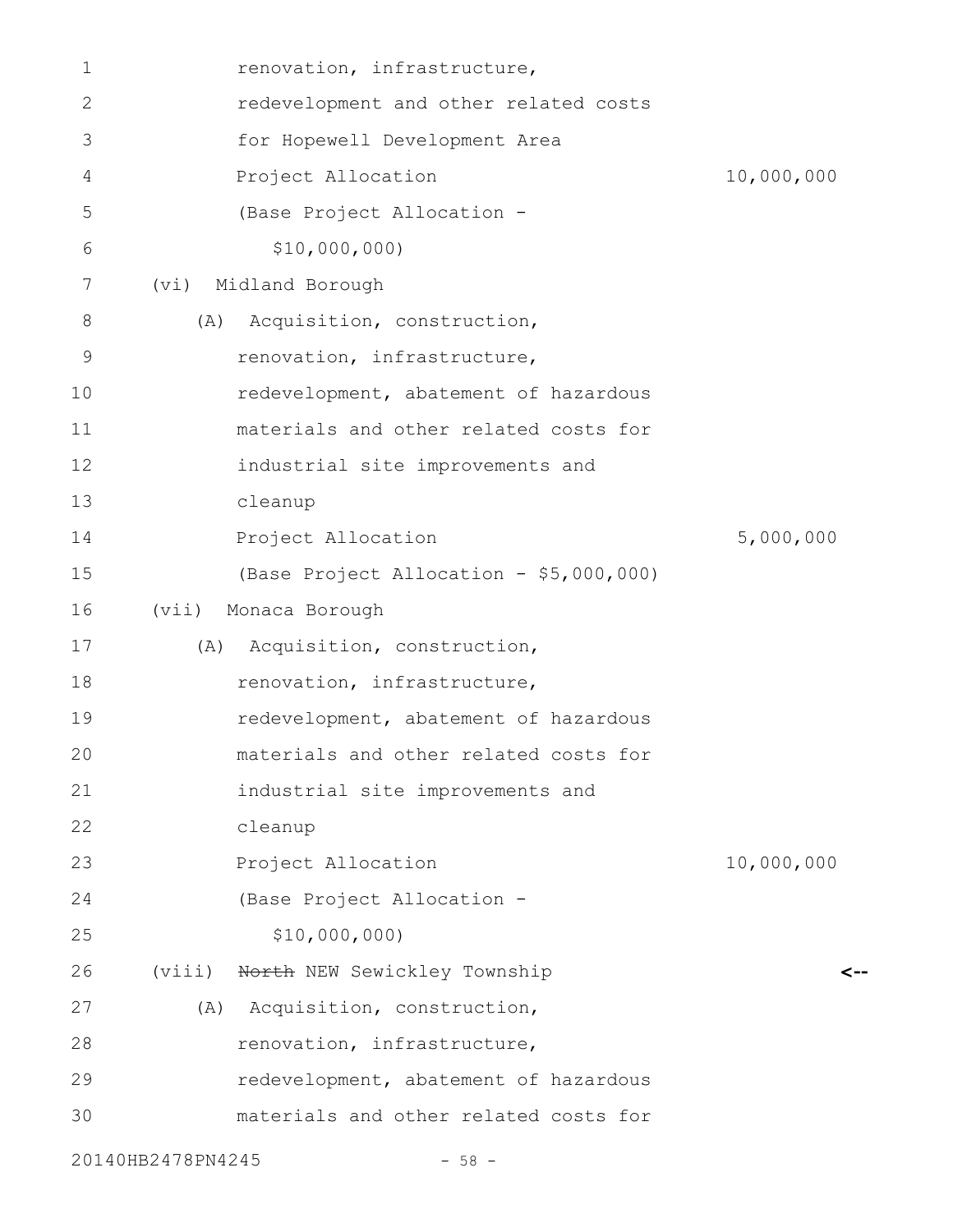| $\mathbf 1$   | New Sewickley Development Project       |           |
|---------------|-----------------------------------------|-----------|
| $\mathbf{2}$  | Project Allocation                      | 5,000,000 |
| 3             | (Base Project Allocation - \$5,000,000) |           |
| 4             | (VIII.1) NORTH SEWICKLEY TOWNSHIP       | <--       |
| 5             | (B) (A) Construction, acquisition,      |           |
| 6             | infrastructure and other related costs  |           |
| 7             | for a hotel project                     |           |
| 8             | Project Allocation                      | 5,000,000 |
| $\mathcal{G}$ | (Base Project Allocation - \$5,000,000) |           |
| 10            | (ix) Potter Township                    |           |
| 11            | (A) Acquisition, construction,          |           |
| 12            | renovation, infrastructure,             |           |
| 13            | redevelopment, abatement of hazardous   |           |
| 14            | materials and other related costs for   |           |
| 15            | industrial site improvements and        |           |
| 16            | cleanup                                 |           |
| 17            | Project Allocation                      | 5,000,000 |
| 18            | (Base Project Allocation - \$5,000,000) |           |
| 19            | Rochester Borough<br>(x)                |           |
| 20            | (A) Acquisition, construction,          |           |
| 21            | renovation, infrastructure, abatement   |           |
| 22            | of hazardous materials and other        |           |
| 23            | related costs for Rochester Area        |           |
| 24            | riverfront                              |           |
| 25            | Project Allocation                      | 3,000,000 |
| 26            | (Base Project Allocation - \$3,000,000) |           |
| 27            | (5)<br>Bedford County (Reserved)        |           |
| 28            | (6) Berks County                        |           |
| 29            | County projects (Reserved)<br>(i)       |           |
| 30            | (ii) City of Reading                    |           |
|               | 20140HB2478PN4245<br>$-59 -$            |           |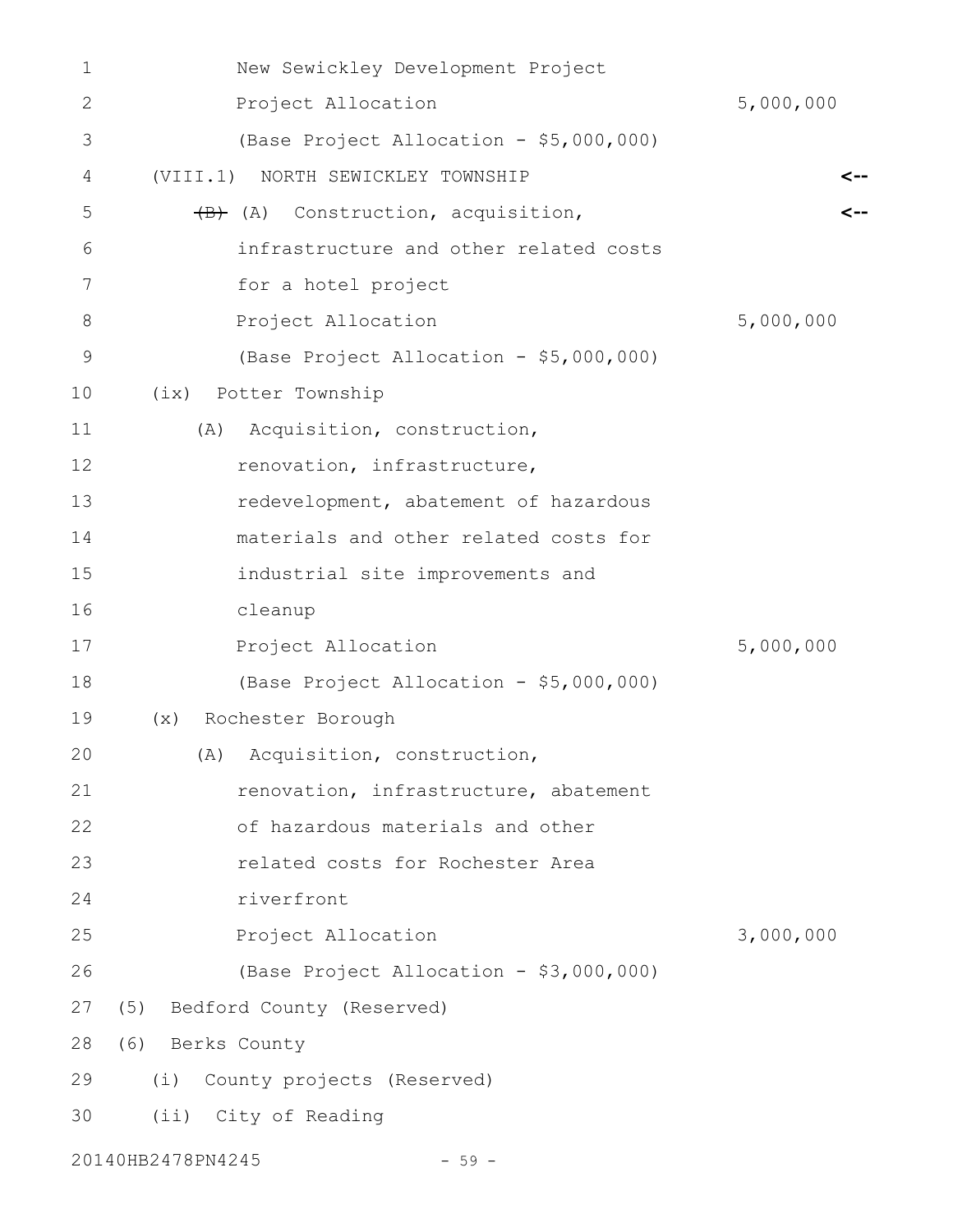| 1           | (A)  | Construction, infrastructure,           |            |
|-------------|------|-----------------------------------------|------------|
| 2           |      | redevelopment, renovation, abatement    |            |
| 3           |      | of hazardous materials and other        |            |
| 4           |      | related costs for redevelopment at 35   |            |
| 5           |      | North 6th Street                        |            |
| 6           |      | Project Allocation                      | 5,500,000  |
| 7           |      | (Base Project Allocation - \$5,500,000) |            |
| 8           | (B)  | Construction, infrastructure,           |            |
| $\mathsf 9$ |      | redevelopment, renovation, abatement    |            |
| 10          |      | of hazardous materials and other        |            |
| 11          |      | related costs for the expansion of a    |            |
| 12          |      | parking garage                          |            |
| 13          |      | Project Allocation                      | 3,400,000  |
| 14          |      | (Base Project Allocation - \$3,400,000) |            |
| 15          |      | (iii) West Reading Borough              |            |
| 16          |      | (A) Acquisition, construction,          |            |
| 17          |      | infrastructure, redevelopment,          |            |
| 18          |      | demolition and other related costs for  |            |
| 19          |      | a public parking facility               |            |
| 20          |      | Project Allocation                      | 5,000,000  |
| 21          |      | (Base Project Allocation - \$5,000,000) |            |
| 22          | (iv) | Wyomissing Borough                      |            |
| 23          | (A)  | Acquisition, construction,              |            |
| 24          |      | demolition, infrastructure              |            |
| 25          |      | improvements and revitalization of a    |            |
| 26          |      | development site                        |            |
| 27          |      | Project Allocation                      | 12,000,000 |
| 28          |      | (Base Project Allocation -              |            |
| 29          |      | \$12,000,000                            |            |
| 30          |      | (7) Blair County (Reserved)             |            |
|             |      |                                         |            |

20140HB2478PN4245 - 60 -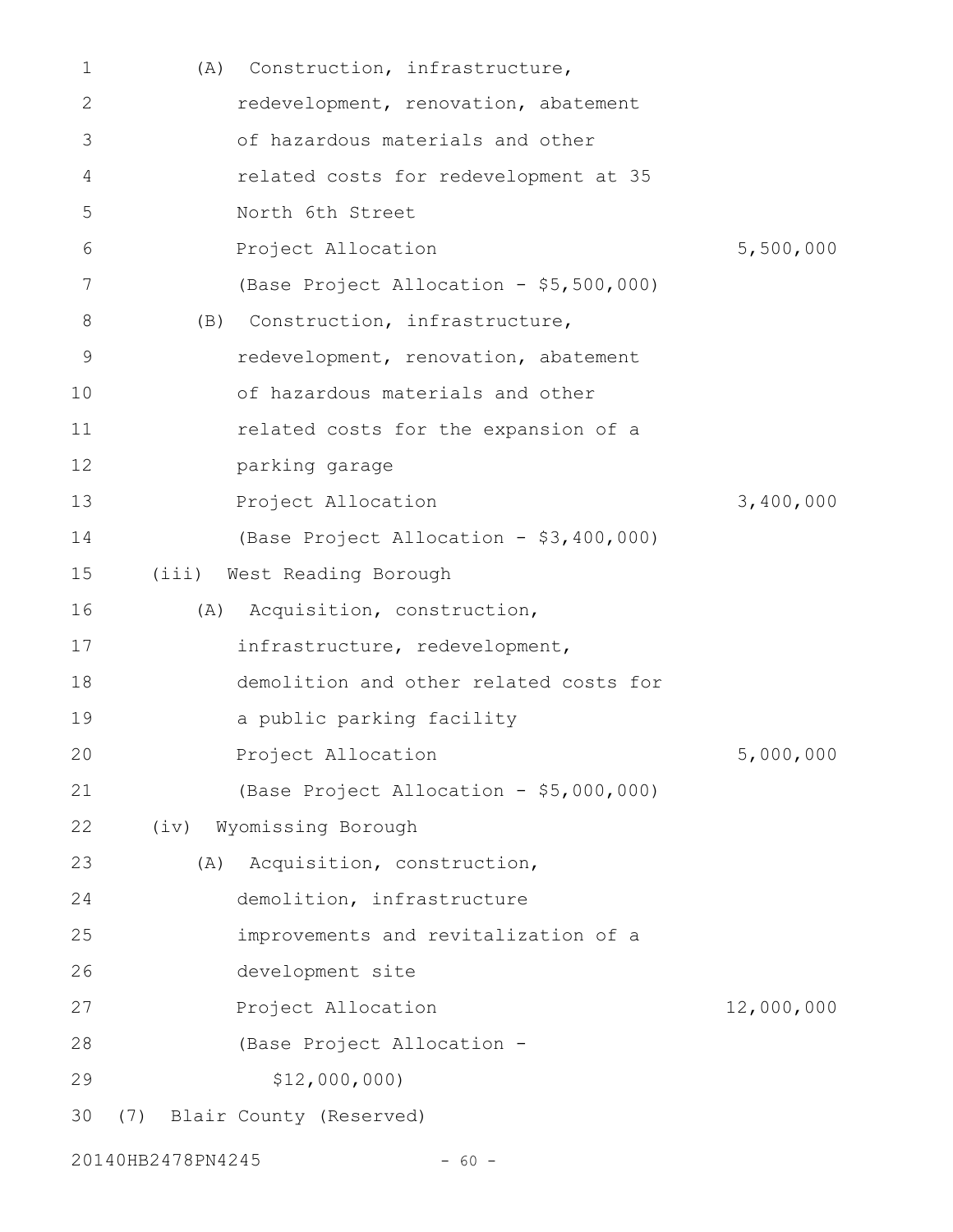| $\mathbf 1$     | (8)<br>Bradford County                  |           |
|-----------------|-----------------------------------------|-----------|
| 2               | County projects (Reserved)<br>(i)       |           |
| 3               | (ii) Towanda Borough                    |           |
| 4               | Construction, infrastructure and<br>(A) |           |
| 5               | related costs of a cogeneration         |           |
| 6               | project for Global Tungsten and         |           |
| $7\phantom{.0}$ | Powders Corporation                     |           |
| 8               | Project Allocation                      | 5,000,000 |
| $\mathcal{G}$   | (Base Project Allocation - \$5,000,000) |           |
| 10              | (iii)<br>Wyalusing Borough              |           |
| 11              | Construction, infrastructure and<br>(A) |           |
| 12              | related costs to provide natural gas    |           |
| 13              | distribution to Wyalusing Borough       |           |
| 14              | Project Allocation                      | 1,000,000 |
| 15              | (Base Project Allocation - \$1,000,000) |           |
| 16              | (9)<br>Bucks County                     |           |
| 17              | County projects<br>(i)                  |           |
| 18              | Construction, infrastructure and<br>(A) |           |
| 19              | related costs for a First Tee indoor    |           |
| 20              | instructional facility                  |           |
| 21              | Project Allocation                      | 500,000   |
| 22              | (Base Project Allocation - \$500,000)   |           |
| 23              | (ii) Bensalem Township                  |           |
| 24              | Construction, infrastructure,<br>(A)    |           |
| 25              | renovation and related costs for the    |           |
| 26              | conversion of a building into a         |           |
| 27              | community sports and recreation         |           |
| 28              | facility and a community theater        |           |
| 29              | Project Allocation                      | 2,000,000 |
| 30              | (Base Project Allocation - \$2,000,000) |           |
|                 |                                         |           |

20140HB2478PN4245 - 61 -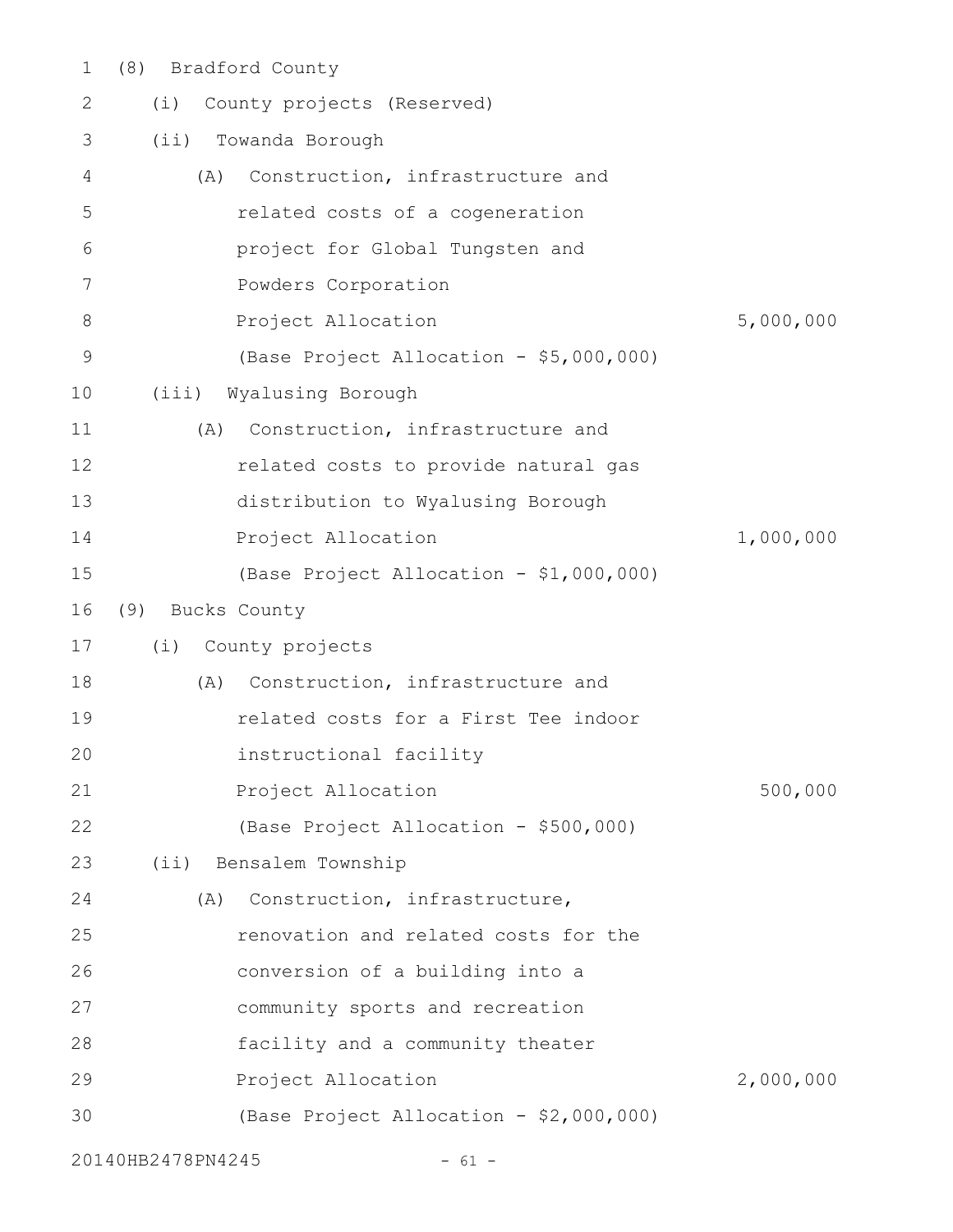| 1                 | (iii)             |     | Buckingham Township                     |           |
|-------------------|-------------------|-----|-----------------------------------------|-----------|
| 2                 |                   | (A) | Construction, infrastructure and        |           |
| 3                 |                   |     | related costs for the renovation and    |           |
| 4                 |                   |     | expansion of the Bucks County           |           |
| 5                 |                   |     | Biotechnology Center                    |           |
| 6                 |                   |     | Project Allocation                      | 4,500,000 |
| 7                 |                   |     | (Base Project Allocation - \$4,500,000) |           |
| 8                 | (iv)              |     | Doylestown Township                     |           |
| 9                 |                   | (A) | Construction, infrastructure and        |           |
| 10                |                   |     | related costs for renovation and        |           |
| 11                |                   |     | expansion of the Richard A. Reif Heart  |           |
| 12                |                   |     | Institute at Doylestown Hospital        |           |
| 13                |                   |     | Project Allocation                      | 2,500,000 |
| 14                |                   |     | (Base Project Allocation - \$2,500,000) |           |
| 15                | $(\triangledown)$ |     | Lower Makefield Township                |           |
| 16                |                   | (A) | Construction, infrastructure and        |           |
| 17                |                   |     | other related costs for a pedestrian    |           |
| 18                |                   |     | overpass                                |           |
| 19                |                   |     | Project Allocation                      | 1,250,000 |
| 20                |                   |     | (Base Project Allocation - \$1,250,000) |           |
| 21                |                   | (B) | Construction, infrastructure and        |           |
| 22                |                   |     | other related costs for a community     |           |
| 23                |                   |     | center                                  |           |
| 24                |                   |     | Project Allocation                      | 1,000,000 |
| 25                |                   |     | (Base Project Allocation - \$1,000,000) |           |
| 26                |                   |     | (vi) Morrisville Borough                |           |
| 27                |                   | (A) | Construction, infrastructure,           |           |
| 28                |                   |     | redevelopment, renovation and other     |           |
| 29                |                   |     | related costs for improvements to       |           |
| 30                |                   |     | facilities at Williamson Park           |           |
| 20140HB2478PN4245 |                   |     | $-62 -$                                 |           |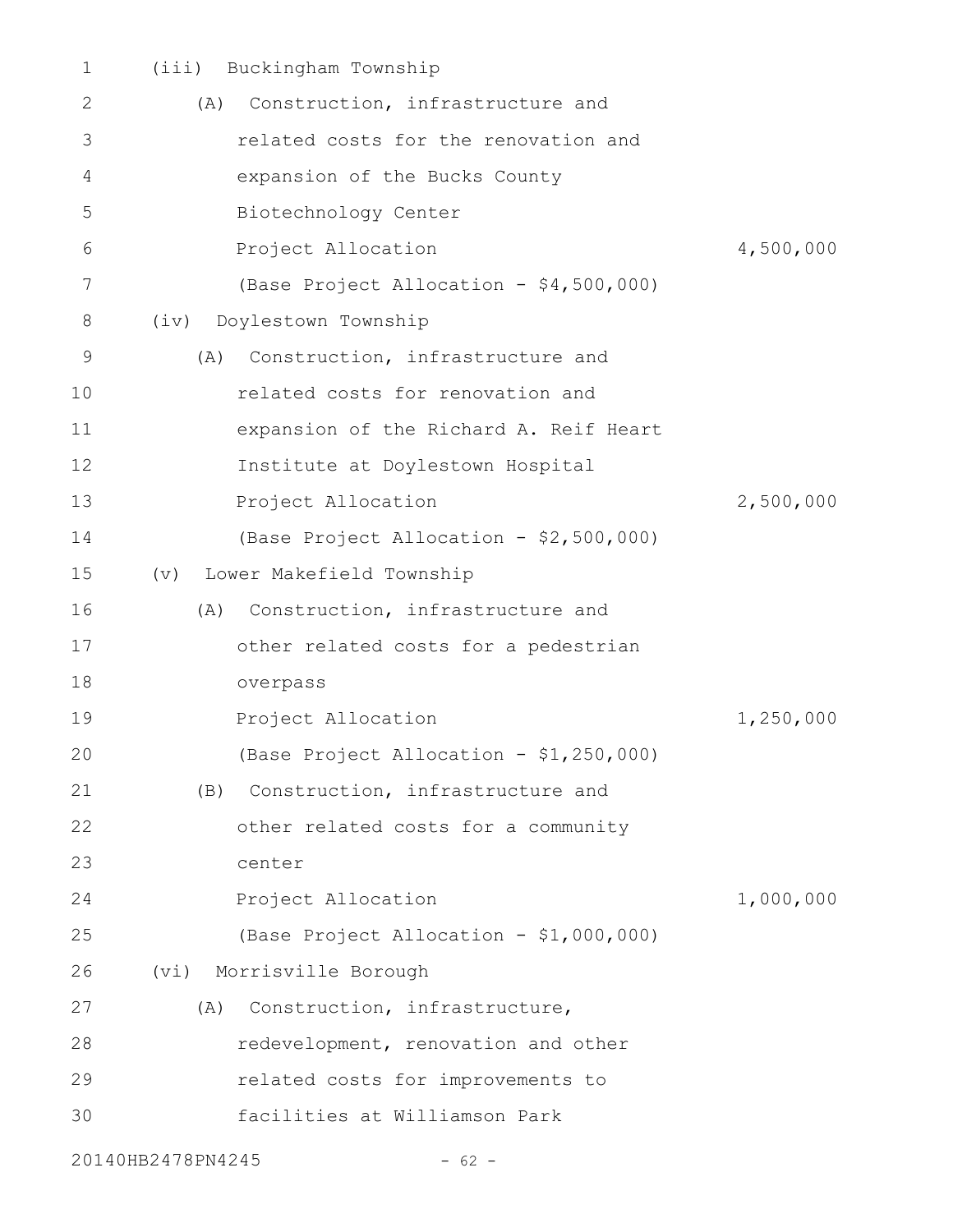| $\mathbf 1$ | Project Allocation                      | 1,000,000  |
|-------------|-----------------------------------------|------------|
| 2           | (Base Project Allocation - \$1,000,000) |            |
| 3           | New Hope Borough<br>(vii)               |            |
| 4           | Construction, infrastructure and<br>(A) |            |
| 5           | related costs for the redevelopment of  |            |
| 6           | the former Odette's site                |            |
| 7           | Project Allocation                      | 10,000,000 |
| 8           | (Base Project Allocation -              |            |
| 9           | \$10,000,000                            |            |
| 10          | (viii)<br>Newtown Township              |            |
| 11          | Construction, infrastructure and<br>(A) |            |
| 12          | other related costs for a community     |            |
| 13          | center                                  |            |
| 14          | Project Allocation                      | 2,000,000  |
| 15          | (Base Project Allocation - \$2,000,000) |            |
| 16          | Northampton Township<br>(ix)            |            |
| 17          | Construction, infrastructure and<br>(A) |            |
| 18          | related costs for a police station      |            |
| 19          | Project Allocation                      | 2,500,000  |
| 20          | (Base Project Allocation - \$2,500,000) |            |
| 21          | (x) Yardley Borough                     | <--        |
| 22          | (A) Renovation and other related costs- |            |
| 23          | for the Brock Creek Embankment Repair-  |            |
| 24          | Project                                 |            |
| 25          | Project Allocation                      | 200,000    |
| 26          | (Base Project Allocation - \$200,000)   |            |
| 27          | (B) Construction, renovation and other- |            |
| 28          | related costs for the Brock Creek       |            |
| 29          | Discharge Project                       |            |
| 30          | Project Allocation                      | 25,000     |
|             |                                         |            |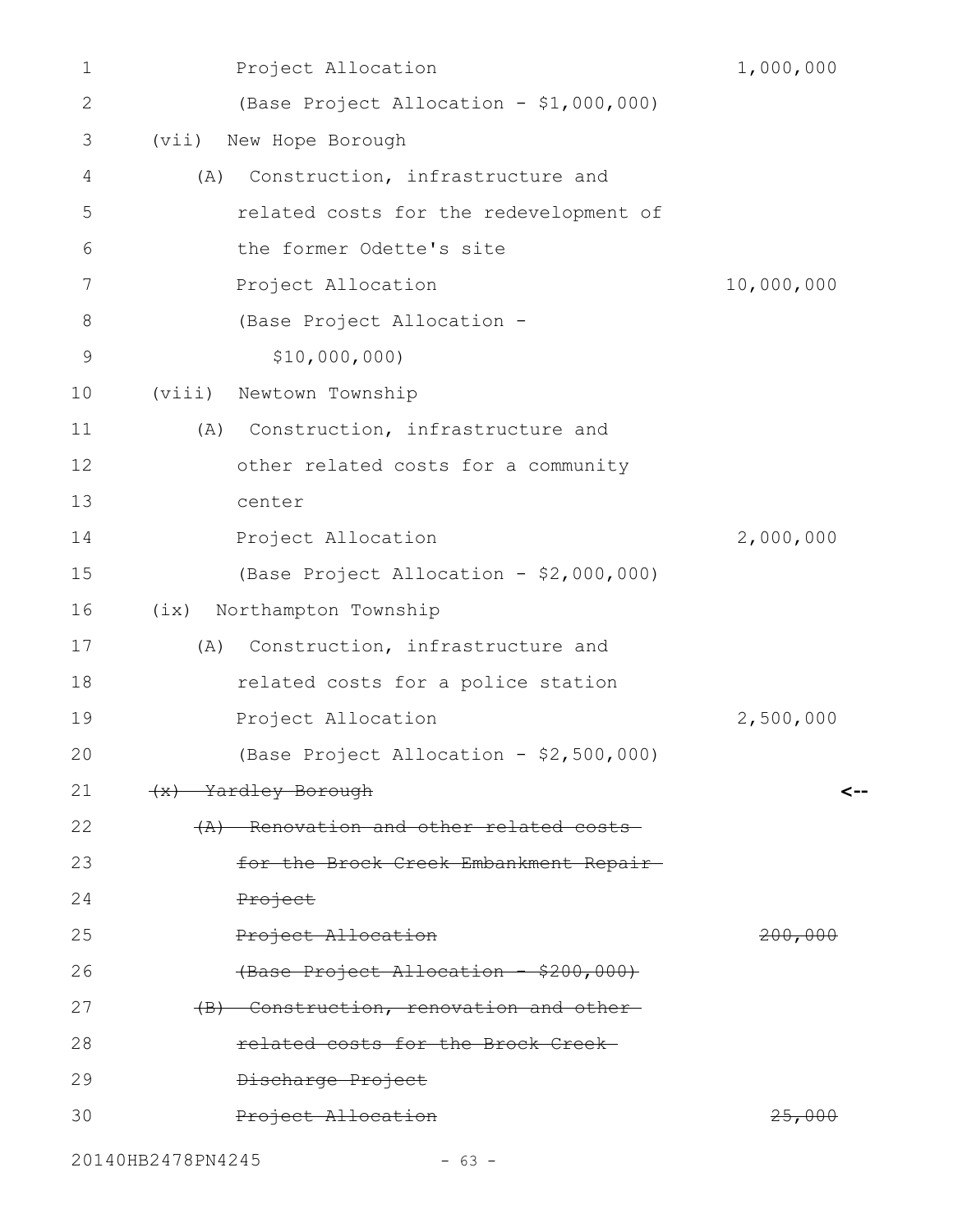| 1  | (Base Project Allocation - \$25,000)      |           |
|----|-------------------------------------------|-----------|
| 2  | (10) Butler County (Reserved)             |           |
| 3  | COUNTY PROJECTS (RESERVED)<br>$(\top)$    |           |
| 4  | (II) SLIPPERY ROCK BOROUGH                |           |
| 5  | ACQUISITION, CONSTRUCTION, INFRASTRUCTURE |           |
| 6  | AND OTHER RELATED COSTS FOR THE           |           |
| 7  | SLIPPERY ROCK COMMUNITY LIBRARY           |           |
| 8  | PROJECT ALLOCATION                        | 500,000   |
| 9  | (BASE PROJECT ALLOCATION - \$500,000)     |           |
| 10 | (11) Cambria County (Reserved)            |           |
| 11 | (12) Cameron County (Reserved)            |           |
| 12 | (13) Carbon County (Reserved)             |           |
| 13 | (14) Centre County (Reserved)             |           |
| 14 | (15) Chester County                       |           |
| 15 | (i) County projects (Reserved)            |           |
| 16 | (ii) City of Coatesville                  |           |
| 17 | (A) Construction, infrastructure and      |           |
| 18 | related costs for the renovation of       |           |
| 19 | the Graystone Mansion                     |           |
| 20 | Project Allocation                        | 500,000   |
| 21 | (Base Project Allocation - \$500,000)     |           |
| 22 | Construction, redevelopment and<br>(B)    |           |
| 23 | related costs to the expansion and        |           |
| 24 | renovation of the New Tripoli fire        |           |
| 25 | station                                   |           |
| 26 | Project Allocation                        | 5,000,000 |
| 27 | (Base Project Allocation - \$5,000,000)   |           |
| 28 | Construction, infrastructure and<br>(C)   |           |
| 29 | related costs for a commercial office     |           |
| 30 | building                                  |           |

20140HB2478PN4245 - 64 -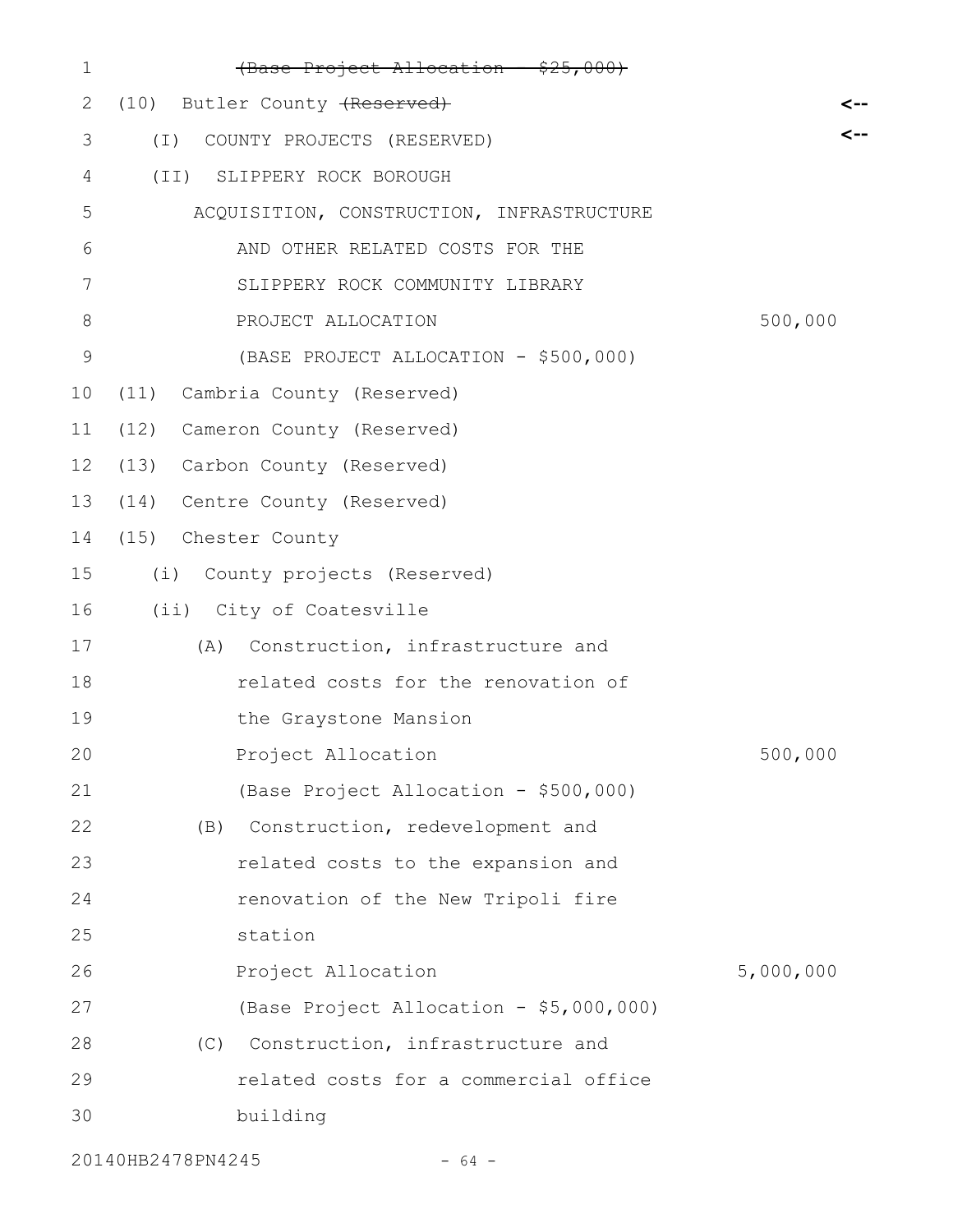| 1            | Project Allocation                           | 5,000,000 |
|--------------|----------------------------------------------|-----------|
| $\mathbf{2}$ | (Base Project Allocation - \$5,000,000)      |           |
| 3            | (iii)<br>Willistown Township                 |           |
| 4            | Construction, acquisition and related<br>(A) |           |
| 5            | costs for two addiction rehabilitation       |           |
| 6            | and counseling residential facilities        |           |
| 7            | and offices                                  |           |
| 8            | Project Allocation                           |           |
| 9            |                                              | 8,500,000 |
| 10           | (Base Project Allocation - \$8,500,000)      |           |
| 11           | Clarion County (Reserved)<br>(16)            |           |
| 12           | (17) Clearfield County (Reserved)            |           |
| 13           | (18) Clinton County (Reserved)               |           |
| 14           | (19)<br>Columbia County                      |           |
| 15           | (i)<br>County projects (Reserved)            |           |
| 16           | (ii) Briar Creek Borough                     |           |
| 17           | For costs associated with the<br>(A)         |           |
| 18           | renovation of a community pool and           |           |
| 19           | park                                         |           |
| 20           | Project Allocation                           | 500,000   |
| 21           | (Base Project Allocation - \$500,000)        |           |
| 22           | (20)<br>Crawford County (Reserved)           |           |
| 23           | (21)<br>Cumberland County                    |           |
| 24           | (i)<br>County projects                       |           |
| 25           | Land acquisition, infrastructure<br>(A)      |           |
| 26           | improvements, demolition, site               |           |
| 27           | improvement, renovation, addition,           |           |
| 28           | utility expansion, construction,             |           |
| 29           | purchase of medically necessary              |           |
| 30           | fixtures and other related costs for         |           |
|              | 20140HB2478PN4245<br>$-65 -$                 |           |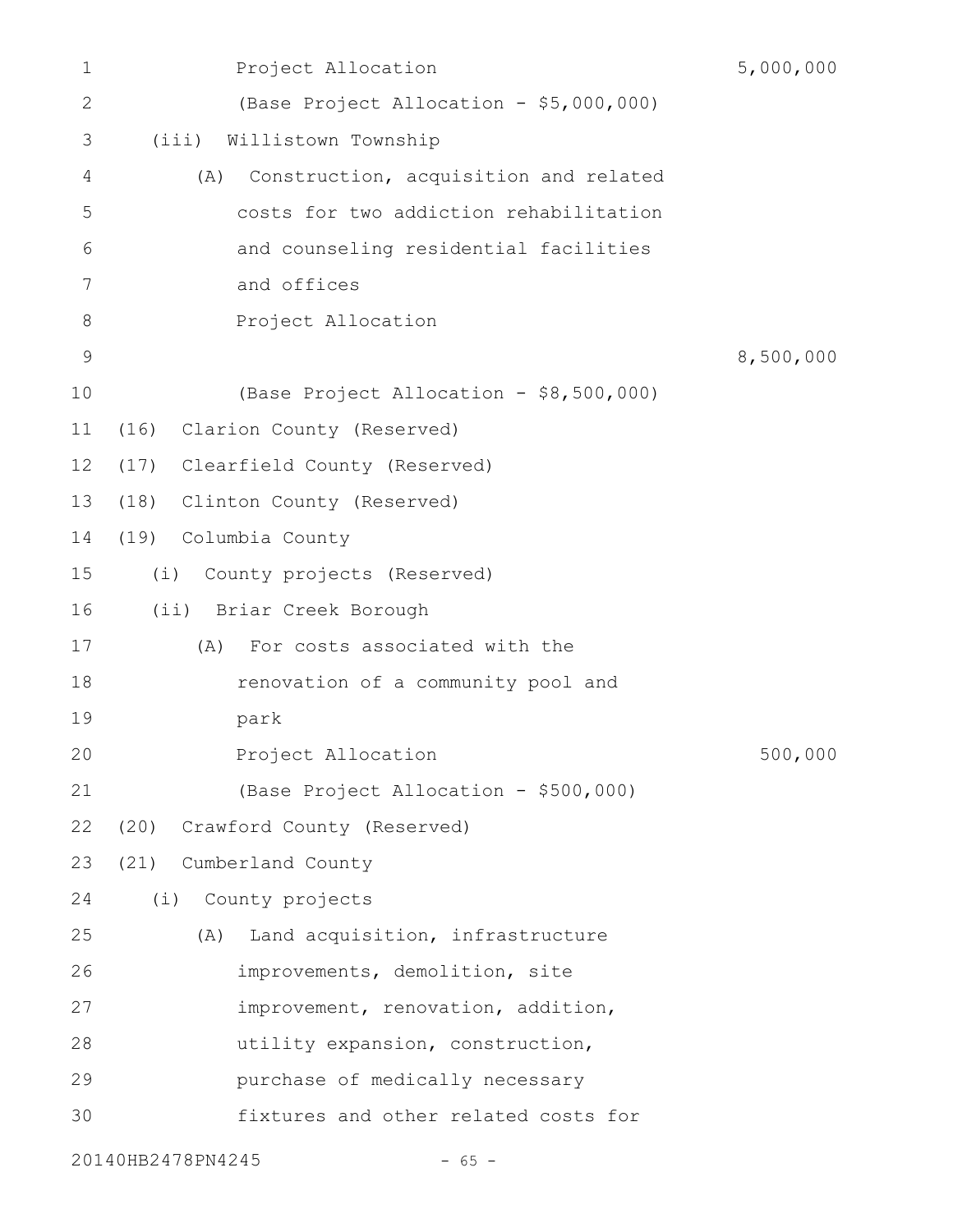| 1            | facilities of the Holy Spirit Health    |            |
|--------------|-----------------------------------------|------------|
| $\mathbf{2}$ | System                                  |            |
| 3            | Project Allocation                      | 10,000,000 |
| 4            | (Base Project Allocation -              |            |
| 5            | \$10,000,000)                           |            |
| 6            | East Pennsboro Township<br>(i)          |            |
| 7            | Construction, infrastructure,<br>(A)    |            |
| 8            | redevelopment and related costs for     |            |
| 9            | the Summerdale mixed-use development    |            |
| 10           | project, Cumberland County Industrial   |            |
| 11           | Development Authority                   |            |
| 12           | Project Allocation                      | 15,000,000 |
| 13           | (Base Project Allocation -              |            |
| 14           | \$15,000,000                            |            |
| 15           | (iii) South Middleton Township          |            |
| 16           | Acquisition, construction,<br>(A)       |            |
| 17           | infrastructure, redevelopment,          |            |
| 18           | renovation and related costs for a      |            |
| 19           | planned development consisting of a     |            |
| 20           | mix of residential units, retail and    |            |
| 21           | light industrial uses                   |            |
| 22           | Project Allocation                      | 3,000,000  |
| 23           | (Base Project Allocation - \$3,000,000) |            |
| 24           | (22)<br>Dauphin County                  |            |
| 25           | County projects<br>(i)                  |            |
| 26           | Land acquisition, infrastructure<br>(A) |            |
| 27           | improvements, demolition, site          |            |
| 28           | improvement, renovation, addition,      |            |
| 29           | utility expansion, construction,        |            |
| 30           | purchase of medically necessary         |            |
|              | 20140HB2478PN4245<br>$-66 -$            |            |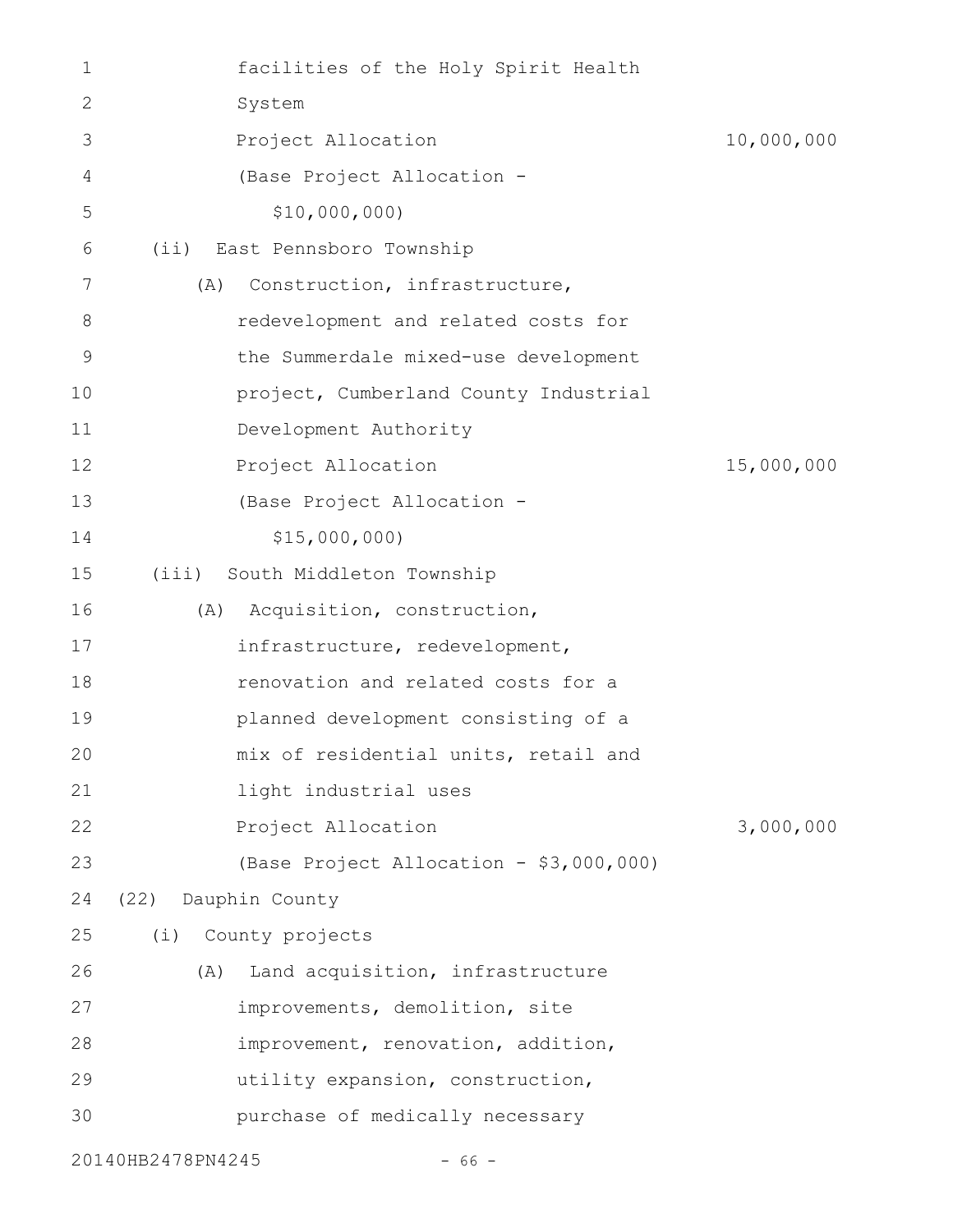| 1            | fixtures and other related costs for    |            |
|--------------|-----------------------------------------|------------|
| $\mathbf{2}$ | facilities of the Holy Spirit Health    |            |
| 3            | System                                  |            |
| 4            | Project Allocation                      | 10,000,000 |
| 5            | (Base Project Allocation -              |            |
| 6            | \$10,000,000)                           |            |
| 7            | Acquisition, construction,<br>(B)       |            |
| 8            | redevelopment and related costs for a   |            |
| 9            | public park                             |            |
| 10           | Project Allocation                      | 500,000    |
| 11           | (Base Project Allocation - \$500,000)   |            |
| 12           | (ii) City of Harrisburg                 |            |
| 13           | Construction, infrastructure,<br>(A)    |            |
| 14           | redevelopment, renovation,              |            |
| 15           | rehabilitation and other related costs  |            |
| 16           | for a soccer and multipurpose sports    |            |
| 17           | and recreation complex at City Island   |            |
| 18           | Project Allocation                      | 7,000,000  |
| 19           | (Base Project Allocation - \$7,000,000) |            |
| 20           | (B) Construction, acquisition,          |            |
| 21           | infrastructure, redevelopment,          |            |
| 22           | renovation, rehabilitation and other    |            |
| 23           | related costs of a senior residential   |            |
| 24           | and care center                         |            |
| 25           | Project Allocation                      | 10,000,000 |
| 26           | (Base Project Allocation -              |            |
| 27           | \$10,000,000)                           |            |
| 28           | (C) Construction, acquisition,          |            |
| 29           | infrastructure, redevelopment,          |            |
| 30           | renovation, rehabilitation and other    |            |
|              | 20140HB2478PN4245<br>$-67 -$            |            |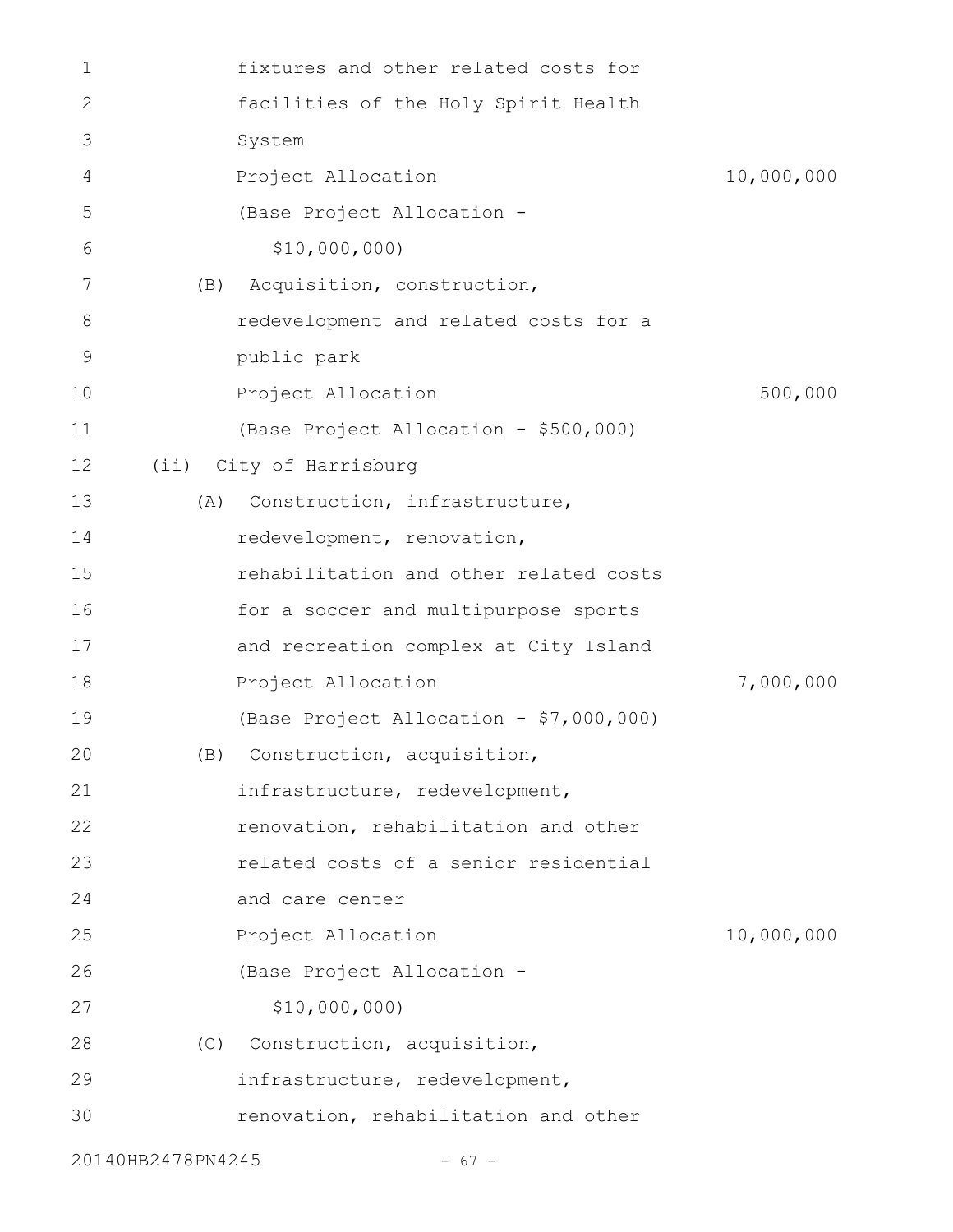| 1  |                   | related costs for blight elimination    |           |
|----|-------------------|-----------------------------------------|-----------|
| 2  |                   | in the City of Harrisburg downtown      |           |
| 3  |                   | business district                       |           |
| 4  |                   | Project Allocation                      | 5,000,000 |
| 5  |                   | (Base Project Allocation - \$5,000,000) |           |
| 6  | (D)               | Construction, infrastructure,           |           |
| 7  |                   | redevelopment, renovation,              |           |
| 8  |                   | rehabilitation and other related costs  |           |
| 9  |                   | for the Strawberry Square Complex       |           |
| 10 |                   | Project Allocation                      | 1,000,000 |
| 11 |                   | (Base Project Allocation - \$1,000,000) |           |
| 12 | (E)               | Construction, infrastructure,           |           |
| 13 |                   | renovation and related costs for        |           |
| 14 |                   | necessary improvements to Harrisburg    |           |
| 15 |                   | University                              |           |
| 16 |                   | Project Allocation                      | 1,600,000 |
| 17 |                   | (Base Project Allocation - \$1,600,000) |           |
| 18 | (iii)             | Hummelstown Borough                     |           |
| 19 | (A)               | Construction, infrastructure,           |           |
| 20 |                   | redevelopment, renovation and related   |           |
| 21 |                   | costs for pedestrian safety and         |           |
| 22 |                   | streetscape improvements                |           |
| 23 |                   | Project Allocation                      | 5,000,000 |
| 24 |                   | (Base Project Allocation - \$5,000,000) |           |
| 25 | (iv)              | Middletown Borough                      |           |
| 26 | (A)               | Construction, infrastructure,           |           |
| 27 |                   | redevelopment, renovation and related   |           |
| 28 |                   | costs for pedestrian safety             |           |
| 29 |                   | improvements and restoration,           |           |
| 30 |                   | revitalization of historical buildings  |           |
|    | 20140HB2478PN4245 | $-68 -$                                 |           |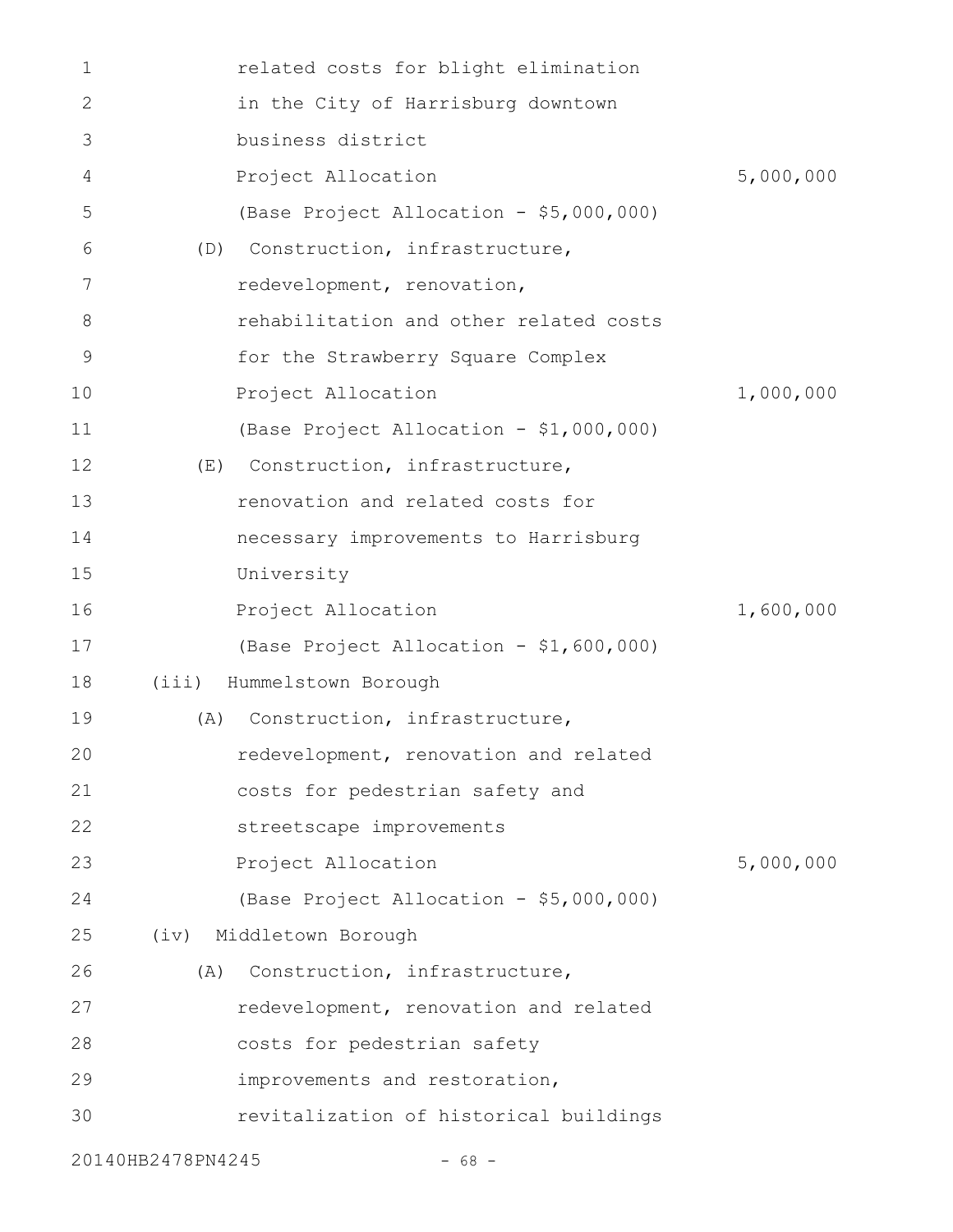| 1           |     | in Middletown Borough Industrial and     |            |
|-------------|-----|------------------------------------------|------------|
| 2           |     | Commercial Development Authority         |            |
| 3           |     | Project Allocation                       | 15,000,000 |
| 4           |     | (Base Project Allocation -               |            |
| 5           |     | \$15,000,000                             |            |
| 6           | (v) | Derry Township Industrial and Commercial |            |
| 7           |     | Development Authority                    |            |
| 8           |     | Acquisition, construction,<br>(A)        |            |
| $\mathsf 9$ |     | infrastructure, redevelopment,           |            |
| 10          |     | renovation and related costs for an      |            |
| 11          |     | urban downtown revitalization project    |            |
| 12          |     | Project Allocation                       | 30,000,000 |
| 13          |     | (Base Project Allocation -               |            |
| 14          |     | \$30,000,000)                            |            |
| 15          |     | Construction, infrastructure,<br>(B)     |            |
| 16          |     | redevelopment, renovation and related    |            |
| 17          |     | costs to bring a historical facility     |            |
| 18          |     | up to current building codes and ADA     |            |
| 19          |     | requirements                             |            |
| 20          |     | Project Allocation                       | 10,000,000 |
| 21          |     | (Base Project Allocation -               |            |
| 22          |     | \$10,000,000)                            |            |
| 23          |     | (C) Construction, infrastructure,        |            |
| 24          |     | redevelopment, renovation and related    |            |
| 25          |     | costs for upgrades to existing           |            |
| 26          |     | township recreational site, including    |            |
| 27          |     | ADA upgrades to existing buildings and   |            |
| 28          |     | facilities and improvements to           |            |
| 29          |     | existing sports fields                   |            |
| 30          |     | Project Allocation                       | 5,000,000  |
|             |     |                                          |            |

20140HB2478PN4245 - 69 -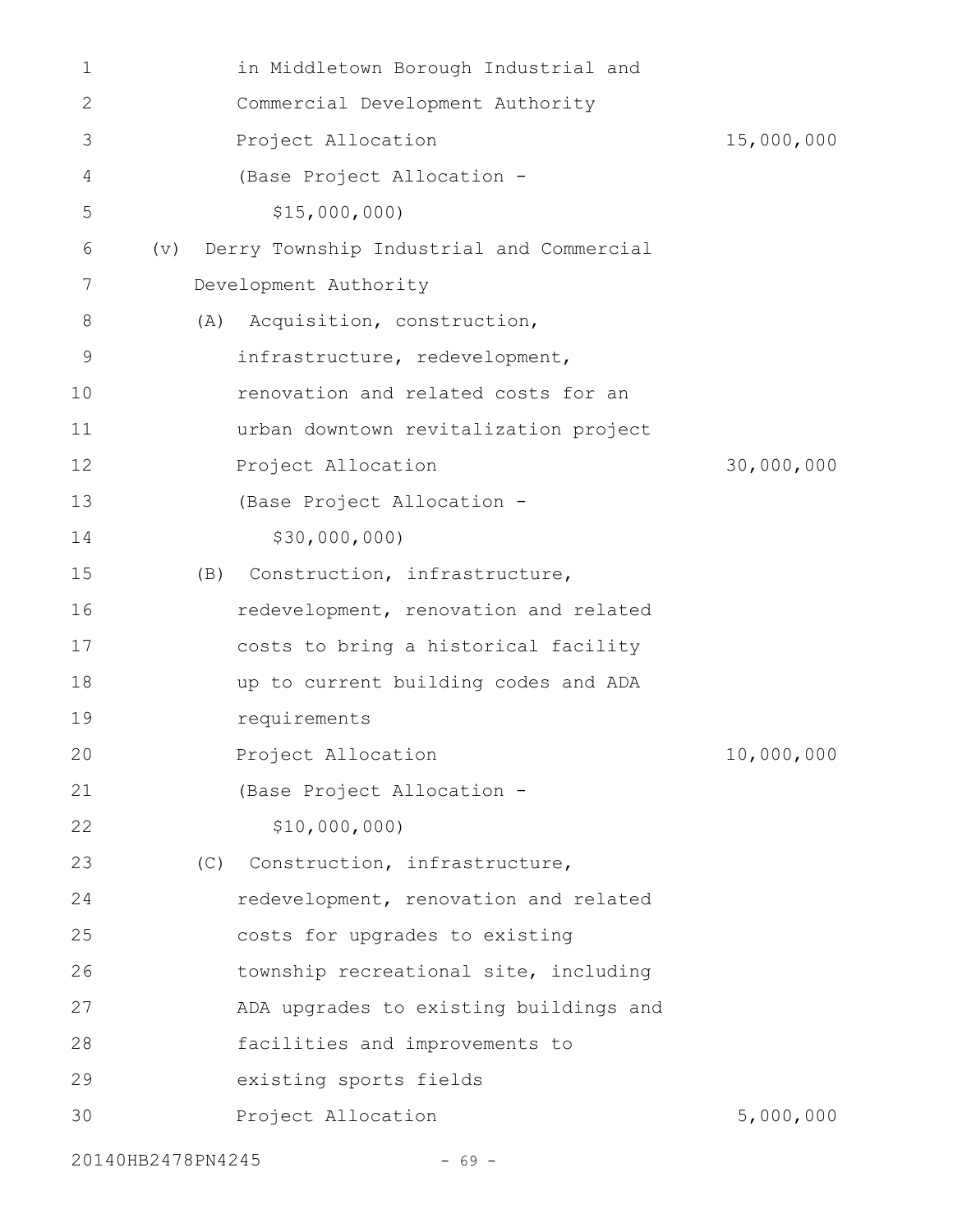| 1  |      | (Base Project Allocation - \$5,000,000) |            |
|----|------|-----------------------------------------|------------|
| 2  |      | (D) Acquisition, construction,          |            |
| 3  |      | infrastructure and related costs for a  |            |
| 4  |      | regional economic development project   |            |
| 5  |      | Project Allocation                      | 50,000,000 |
| 6  |      | (Base Project Allocation -              |            |
| 7  |      | \$50,000,000                            |            |
| 8  | (E)  | Construction, infrastructure,           |            |
| 9  |      | redevelopment, renovation and related   |            |
| 10 |      | costs for pedestrian safety, public     |            |
| 11 |      | improvements, campus security upgrades  |            |
| 12 |      | and flood control improvements at Penn  |            |
| 13 |      | State Hershey Medical Center            |            |
| 14 |      | Project Allocation                      | 25,000,000 |
| 15 |      | (Base Project Allocation -              |            |
| 16 |      | \$25,000,000                            |            |
| 17 | (vi) | Lower Swatara Township                  |            |
| 18 | (A)  | Acquisition, construction,              |            |
| 19 |      | infrastructure and related costs for    |            |
| 20 |      | an economic development project at      |            |
| 21 |      | Harrisburg International Airport        |            |
| 22 |      | Project Allocation                      | 5,000,000  |
| 23 |      | (Base Project Allocation - \$5,000,000) |            |
| 24 |      | (B) Construction, acquisition,          |            |
| 25 |      | redevelopment, renovation and related   |            |
| 26 |      | costs for student pedestrian safety,    |            |
| 27 |      | infrastructure improvements, campus     |            |
| 28 |      | security upgrades and flood control     |            |
| 29 |      | improvements at Pennsylvania State      |            |
| 30 |      | University Harrisburg Campus            |            |
|    |      |                                         |            |

20140HB2478PN4245 - 70 -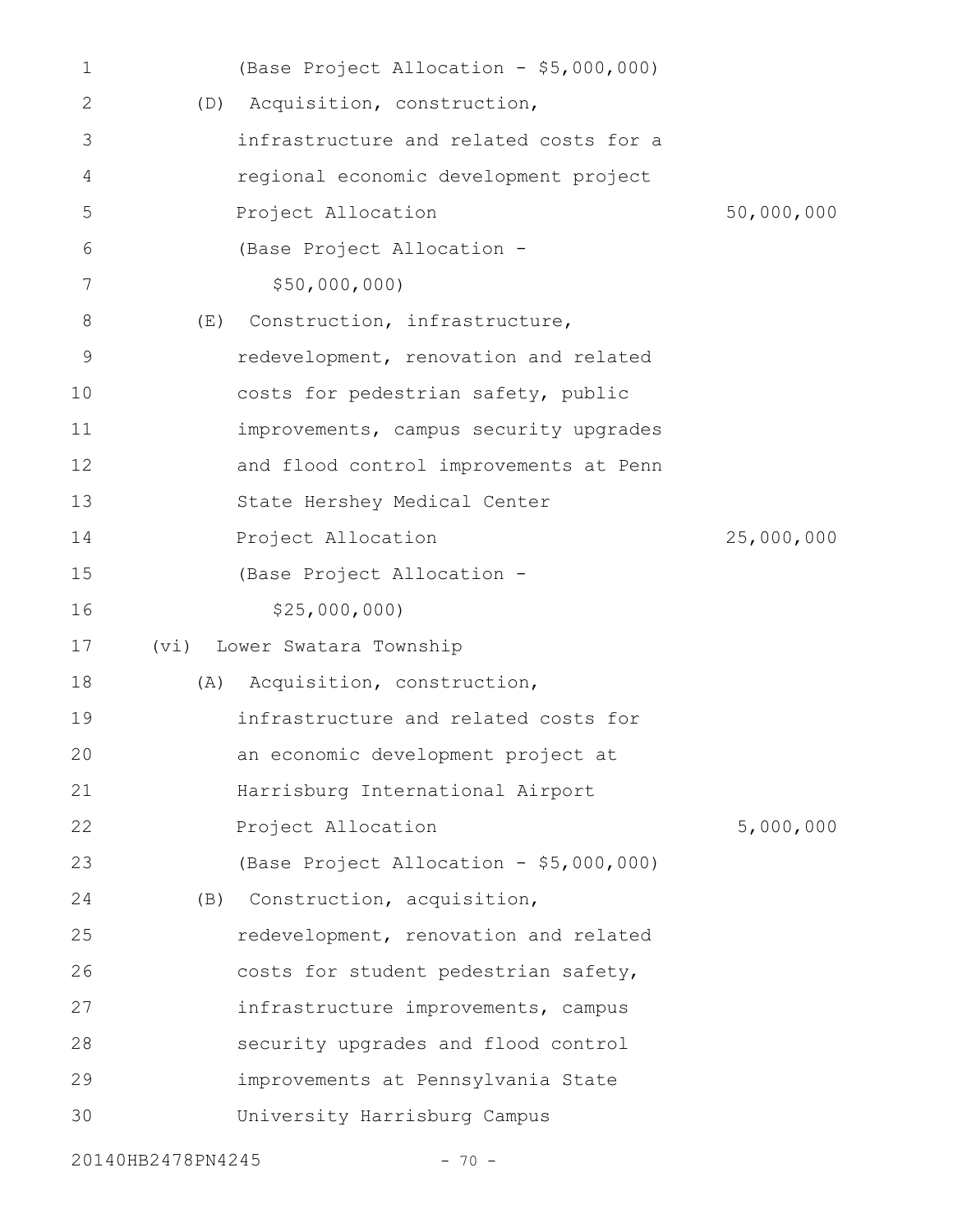| 1           | Project Allocation                      | 20,000,000 |
|-------------|-----------------------------------------|------------|
| 2           | (Base Project Allocation -              |            |
| 3           | \$20,000,000)                           |            |
| 4           | Swatara Township<br>(vii)               |            |
| 5           | Acquisition, construction,<br>(A)       |            |
| 6           | redevelopment, renovation and related   |            |
| 7           | costs for Norfolk Southern Railroad     |            |
| $8\,$       | upgrades and improvements to            |            |
| $\mathsf 9$ | infrastructure within proximity to      |            |
| 10          | Rutherford Rail Yard                    |            |
| 11          | Project Allocation                      | 50,000,000 |
| 12          | (Base Project Allocation -              |            |
| 13          | \$50,000,000)                           |            |
| 14          | (23)<br>Delaware County                 |            |
| 15          | (i)<br>County projects                  |            |
| 16          | Construction, infrastructure,<br>(A)    |            |
| 17          | redevelopment and related costs for     |            |
| 18          | infrastructure improvements,            |            |
| 19          | rehabilitation, renovation and other    |            |
| 20          | capital projects                        |            |
| 21          | Project Allocation                      | 20,000,000 |
| 22          | (Base Project Allocation -              |            |
| 23          | \$20,000,000                            |            |
| 24          | (B) Acquisition, construction,          |            |
| 25          | infrastructure and related costs for    |            |
| 26          | the establishment of an economic        |            |
| 27          | development incubator, Delaware County  |            |
| 28          | Redevelopment Authority                 |            |
| 29          | Project Allocation                      | 4,000,000  |
| 30          | (Base Project Allocation - \$4,000,000) |            |
|             | 20140HB2478PN4245<br>$-71 -$            |            |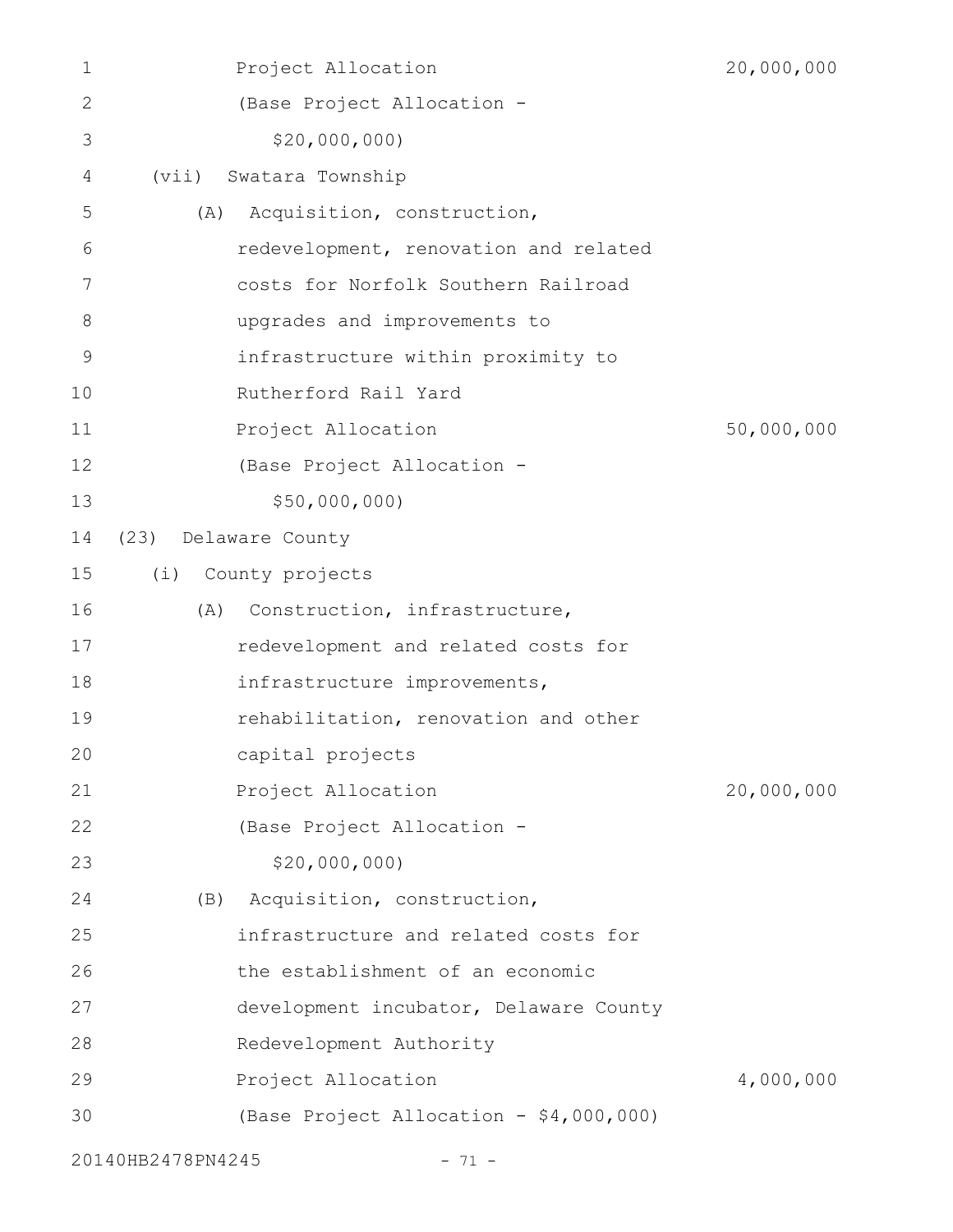| 1  | Acquisition, construction,<br>(C)       |            |
|----|-----------------------------------------|------------|
| 2  | infrastructure and related costs for    |            |
| 3  | an economic development project,        |            |
| 4  | Delaware County Redevelopment           |            |
| 5  | Authority                               |            |
| 6  | Project Allocation                      | 10,000,000 |
| 7  | (Base Project Allocation -              |            |
| 8  | \$10,000,000)                           |            |
| 9  | Neumann University campus and<br>(D)    |            |
| 10 | community improvements                  |            |
| 11 | Project Allocation                      | 2,750,000  |
| 12 | (Base Project Allocation - \$2,750,000) |            |
| 13 | $(i$ i)<br>Chester Heights Borough      |            |
| 14 | Construction, infrastructure and<br>(A) |            |
| 15 | related costs for the expansion of      |            |
| 16 | Wawa, Incorporated's Red Roof facility  |            |
| 17 | Project Allocation                      | 10,000,000 |
| 18 | (Base Project Allocation -              |            |
| 19 | \$10,000,000)                           |            |
| 20 | (B) Construction, infrastructure,       |            |
| 21 | redevelopment and related costs for     |            |
| 22 | renovation and expansion of an          |            |
| 23 | existing building that serves as the    |            |
| 24 | fire station and borough hall           |            |
| 25 | Project Allocation                      | 500,000    |
| 26 | (Base Project Allocation - \$500,000)   |            |
| 27 | (iii) Darby Borough                     |            |
| 28 | Construction, renovation,<br>(A)        |            |
| 29 | infrastructure, redevelopment and       |            |
| 30 | other related costs for Darby Free      |            |
|    | 20140HB2478PN4245<br>$-72 -$            |            |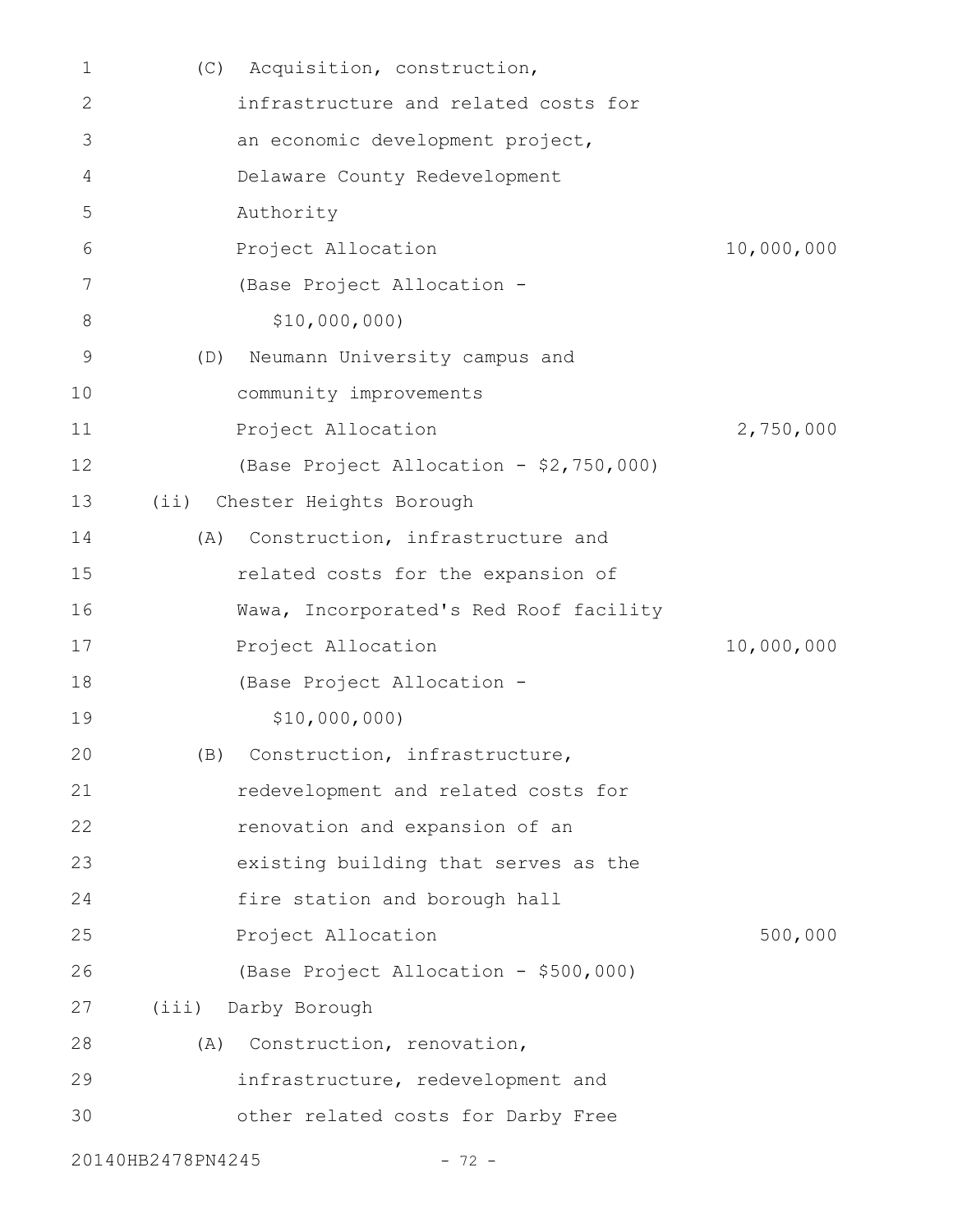| 1                 |      | Library                                 |           |
|-------------------|------|-----------------------------------------|-----------|
| 2                 |      | Project Allocation                      | 500,000   |
| 3                 |      | (Base Project Allocation - \$500,000)   |           |
| 4                 | (B)  | Construction, infrastructure,           |           |
| 5                 |      | renovation, redevelopment and other     |           |
| 6                 |      | related costs for upgrades for Darby    |           |
| 7                 |      | Library Company                         |           |
| 8                 |      | Project Allocation                      | 500,000   |
| $\mathsf 9$       |      | (Base Project Allocation - \$500,000)   |           |
| 10                | (iv) | Marple Township                         |           |
| 11                | (A)  | Construction, infrastructure and        |           |
| 12                |      | related costs for a new municipal       |           |
| 13                |      | police station and magisterial          |           |
| 14                |      | district court                          |           |
| 15                |      | Project Allocation                      | 4,100,000 |
| 16                |      | (Base Project Allocation - \$4,100,000) |           |
| 17                | (B)  | Construction, infrastructure and        |           |
| 18                |      | related costs for expansion and         |           |
| 19                |      | renovations to the Marple Township      |           |
| 20                |      | municipal complex and Marple Public     |           |
| 21                |      | Library                                 |           |
| 22                |      | Project Allocation                      | 654,000   |
| 23                |      | (Base Project Allocation - \$654,000)   |           |
| 24                | (v)  | Morton Borough                          |           |
| 25                | (A)  | Renovation and related costs for        |           |
| 26                |      | Morton Borough Municipal Complex        |           |
| 27                |      | Project Allocation                      | 500,000   |
| 28                |      | (Base Project Allocation - \$500,000)   |           |
| 29                | (vi) | Newtown Township                        |           |
| 30                | (A)  | Construction, infrastructure,           |           |
| 20140HB2478PN4245 |      | $-73 -$                                 |           |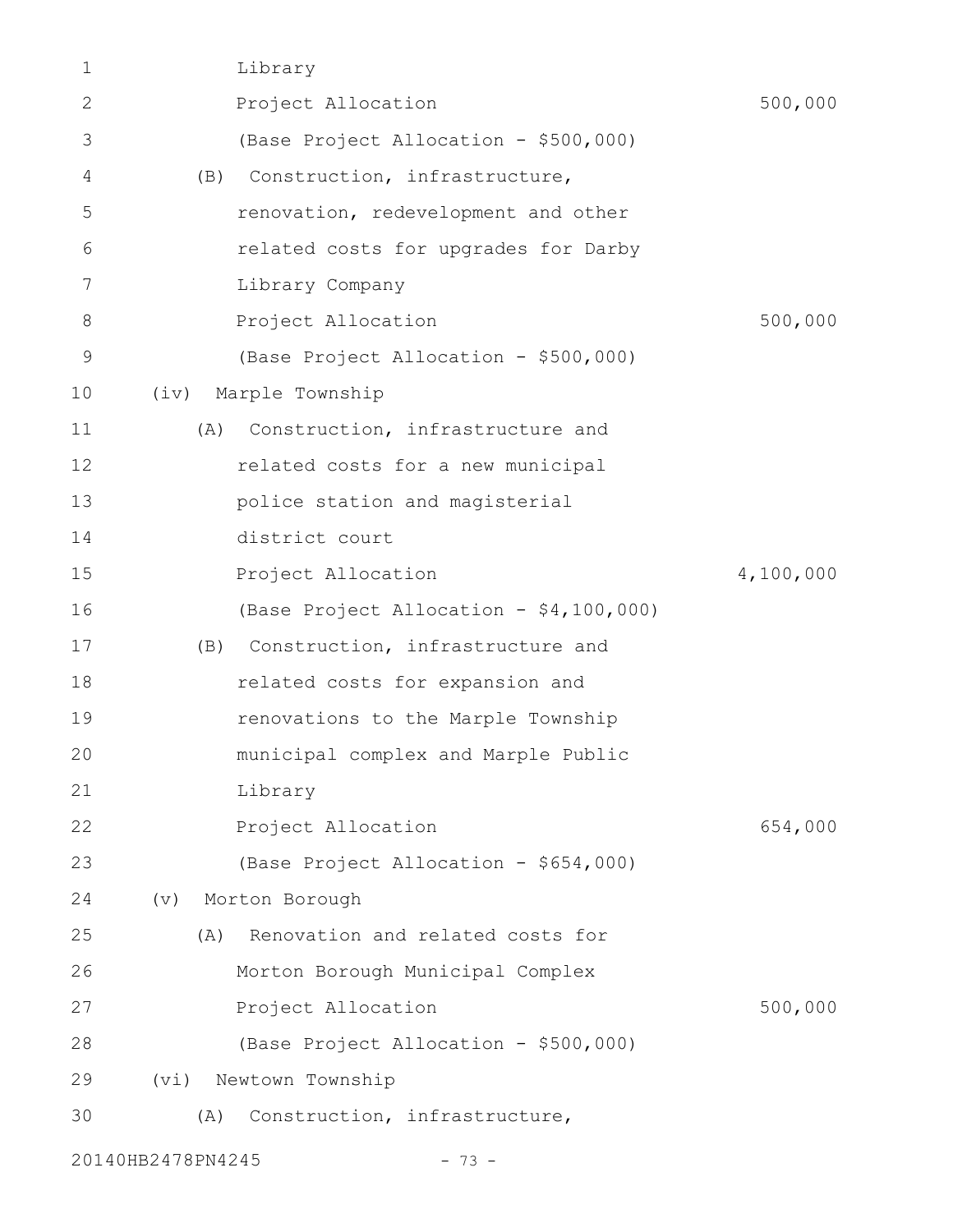| 1  |        | redevelopment, renovation, site          |            |
|----|--------|------------------------------------------|------------|
| 2  |        | preparation and related costs to         |            |
| 3  |        | expand existing Melmark plant            |            |
| 4  |        | Project Allocation                       | 10,000,000 |
| 5  |        | (Base Project Allocation -               |            |
| 6  |        | \$10,000,000                             |            |
| 7  | (vii)  | Radnor Township                          |            |
| 8  | (A)    | Construction, infrastructure and         |            |
| 9  |        | related costs for updates and            |            |
| 10 |        | improvements to a township park          |            |
| 11 |        | Project Allocation                       | 900,000    |
| 12 |        | (Base Project Allocation - \$900,000)    |            |
| 13 |        | (B) Renovation, construction and related |            |
| 14 |        | costs for the expansion of the           |            |
| 15 |        | Memorial Library of Radnor Township      |            |
| 16 |        | Project Allocation                       | 3,900,000  |
| 17 |        | (Base Project Allocation - \$3,900,000)  |            |
| 18 | (C)    | Construction, infrastructure,            |            |
| 19 |        | redevelopment, renovation and related    |            |
| 20 |        | costs for a new educational facility     |            |
| 21 |        | on the campus of Villanova University    |            |
| 22 |        | for Academy of Notre Dame de Namur       |            |
| 23 |        | Project Allocation                       | 5,000,000  |
| 24 |        | (Base Project Allocation - \$5,000,000)  |            |
| 25 | (viii) | Springfield Township                     |            |
| 26 | (A)    | Construction, infrastructure,            |            |
| 27 |        | renovation and related costs for the     |            |
| 28 |        | redevelopment of township public         |            |
| 29 |        | safety and public recreational           |            |
| 30 |        | facilities                               |            |
|    |        |                                          |            |

20140HB2478PN4245 - 74 -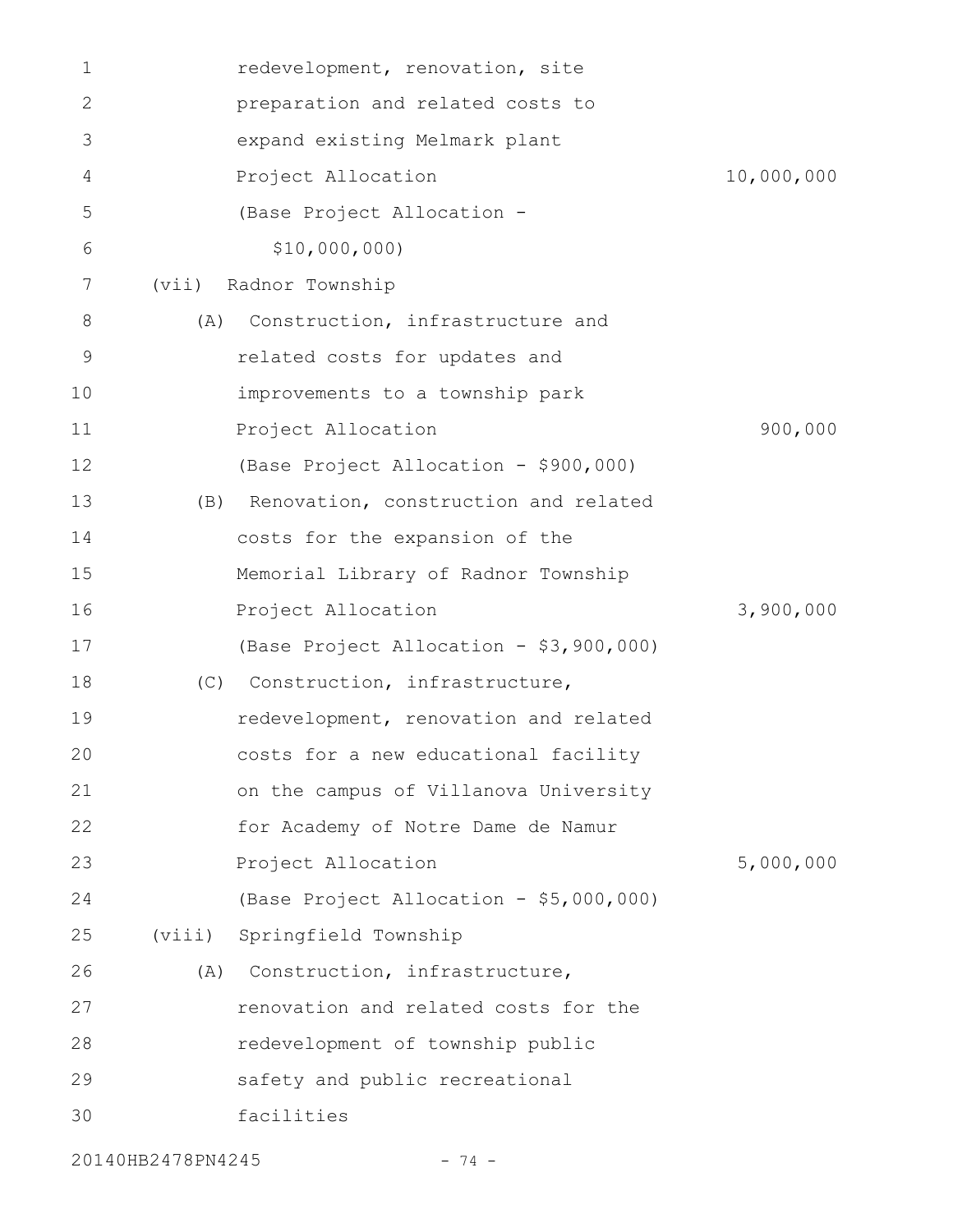| $\mathbf 1$  | Project Allocation                          | 2,500,000 |
|--------------|---------------------------------------------|-----------|
| $\mathbf{2}$ | (Base Project Allocation - \$2,500,000)     |           |
| 3            | Elk County (Reserved)<br>(24)               |           |
| 4            | (25)<br>Erie County                         |           |
| 5            | County projects (Reserved)<br>(i)           |           |
| 6            | (ii) Harborcreek Township                   |           |
| 7            | Construction, renovation and related<br>(A) |           |
| 8            | costs for the renovation and expansion      |           |
| 9            | of the municipal building                   |           |
| 10           | Project Allocation                          | 1,500,000 |
| 11           | (Base Project Allocation - \$1,500,000)     |           |
| 12           | (26) Fayette County (Reserved)              |           |
| 13           | (27) Forest County (Reserved)               |           |
| 14           | (28) Franklin County                        |           |
| 15           | (i) County projects (Reserved)              |           |
| 16           | (ii) Antrim Township                        |           |
| 17           | Acquisition, construction,<br>(A)           |           |
| 18           | infrastructure and other related costs      |           |
| 19           | for a new tissue paper manufacturing        |           |
| 20           | and distribution operation                  |           |
| 21           | Project Allocation                          | 5,000,000 |
| 22           | Base Project Allocation - \$5,000,000)      |           |
| 23           | (iii) Greene Township                       |           |
| 24           | Construction, infrastructure,<br>(A)        |           |
| 25           | acquisition and related costs for an        |           |
| 26           | economic development project at             |           |
| 27           | Franklin County Regional Airport            |           |
| 28           | Project Allocation                          | 5,000,000 |
| 29           | (Base Project Allocation - \$5,000,000)     |           |
| 30           | Fulton County (Reserved)<br>(29)            |           |
|              |                                             |           |

20140HB2478PN4245 - 75 -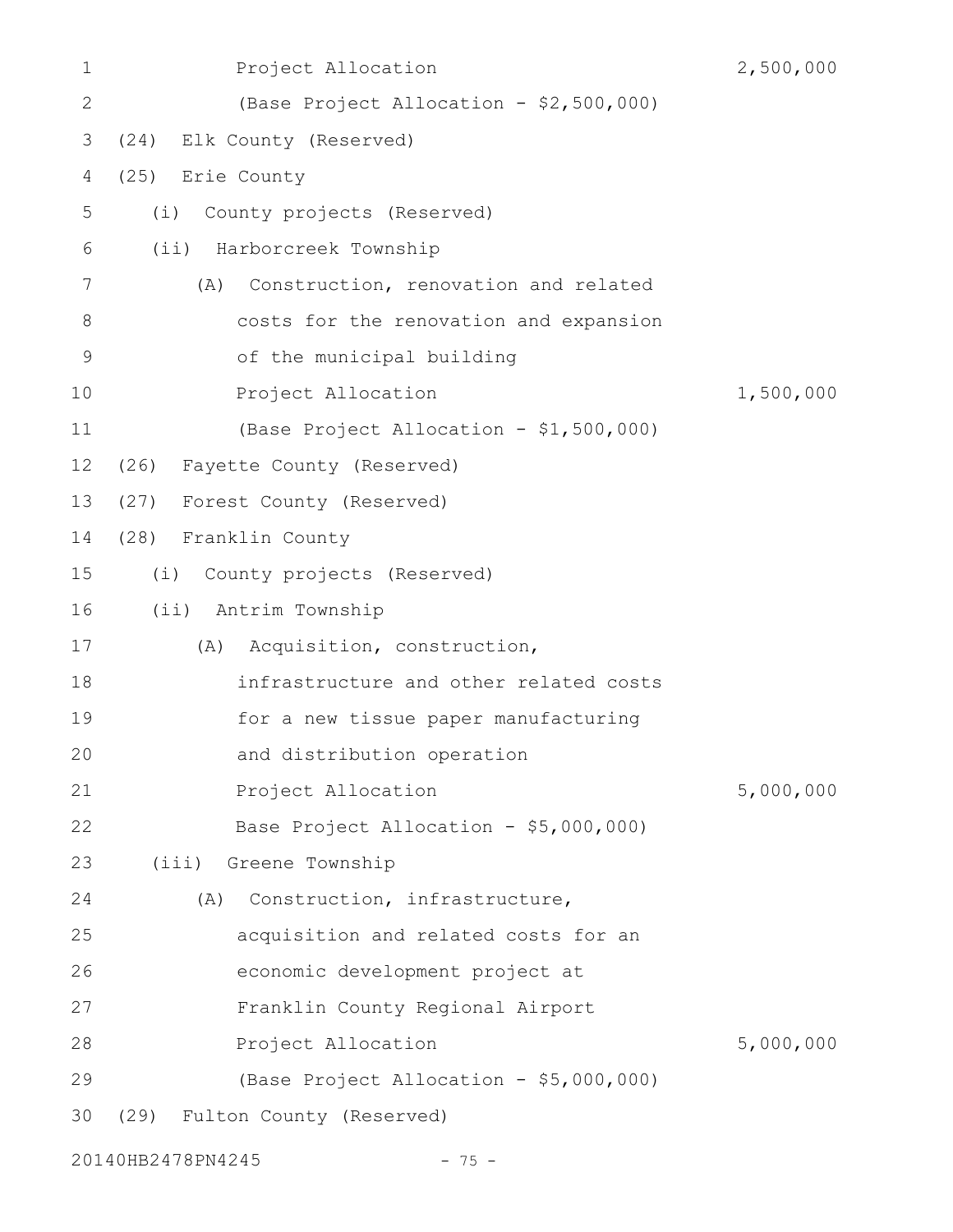| $\mathbf{1}$  | (30) Greene County (Reserved)              |           |
|---------------|--------------------------------------------|-----------|
| 2             | (31)<br>Huntingdon County (Reserved)       |           |
| 3             | (32)<br>Indiana County (Reserved)          |           |
| 4             | (33) Jefferson County (Reserved)           | <--       |
| 5             | (I) CLEARFIELD JEFFERSON COUNTIES REGIONAL |           |
| 6             | AIRPORT AUTHORITY                          |           |
| 7             | (A) DEVELOPMENT, INFRASTRUCTURE AND OTHER  | <--       |
| 8             | IMPROVEMENTS RELATED TO THE DUBOIS         |           |
| $\mathcal{G}$ | REGIONAL AIRPORT AND DUBOIS REGIONAL       |           |
| 10            | AIRPORT AIR COMMERCE PARK                  |           |
| 11            | PROJECT ALLOCATION                         | 2,000,000 |
| 12            | (BASE PROJECT ALLOCATION - \$2,000,000)    |           |
| 13            | (34) Juniata County (Reserved)             |           |
| 14            | (35) Lackawanna County                     |           |
| 15            | (i) County projects (Reserved)             |           |
| 16            | (ii) Moscow Borough                        |           |
| 17            | (A) Construction, acquisition,             |           |
| 18            | infrastructure, redevelopment,             |           |
| 19            | abatement of hazardous materials,          |           |
| 20            | renovation, rehabilitation and other       |           |
| 21            | related costs for an economic              |           |
| 22            | development project                        |           |
| 23            | Project Allocation                         | 2,500,000 |
| 24            | (Base Project Allocation - \$2,500,000)    |           |
| 25            | (36) Lancaster County                      |           |
| 26            | (i) County projects (Reserved)             |           |
| 27            | (ii) City of Lancaster                     |           |
| 28            | Construction, infrastructure and<br>(A)    |           |
| 29            | other related costs for library            |           |
| 30            | expansion project                          |           |
|               | 20140HB2478PN4245<br>$-76 -$               |           |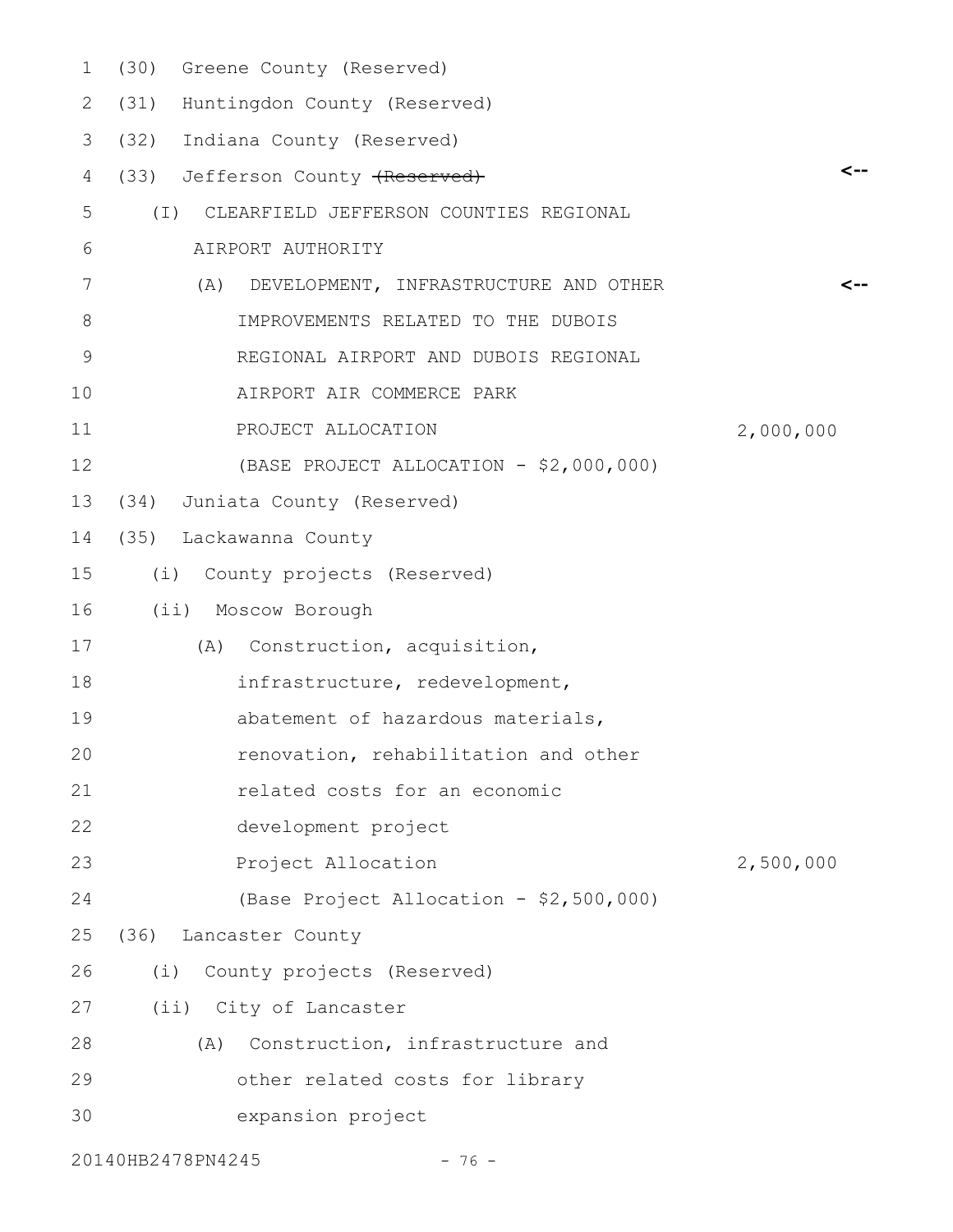| 1  |     | Project Allocation                      | 5,000,000  |
|----|-----|-----------------------------------------|------------|
| 2  |     | (Base Project Allocation - \$5,000,000) |            |
| 3  | (B) | Construction, infrastructure,           |            |
| 4  |     | redevelopment and other related costs   |            |
| 5  |     | for development of downtown             |            |
| 6  |     | Project Allocation                      | 15,000,000 |
| 7  |     | (Base Project Allocation -              |            |
| 8  |     | \$15,000,000                            |            |
| 9  | (C) | Construction, infrastructure,           |            |
| 10 |     | redevelopment and other related costs   |            |
| 11 |     | for development of central market       |            |
| 12 |     | district                                |            |
| 13 |     | Project Allocation                      | 10,000,000 |
| 14 |     | (Base Project Allocation -              |            |
| 15 |     | \$10,000,000)                           |            |
| 16 |     | (D) Acquisition, construction,          |            |
| 17 |     | infrastructure, redevelopment and       |            |
| 18 |     | other related costs for revitalization  |            |
| 19 |     | initiatives in northwestern area        |            |
| 20 |     | Project Allocation                      | 15,000,000 |
| 21 |     | (Base Project Allocation -              |            |
| 22 |     | \$15,000,000                            |            |
| 23 | (E) | Acquisition, construction,              |            |
| 24 |     | infrastructure, redevelopment and       |            |
| 25 |     | other related costs for revitalization  |            |
| 26 |     | initiatives in northeastern area        |            |
| 27 |     | Project Allocation                      | 10,000,000 |
| 28 |     | (Base Project Allocation -              |            |
| 29 |     | \$10,000,000                            |            |
| 30 | (F) | Acquisition, construction,              |            |
|    |     |                                         |            |

20140HB2478PN4245 - 77 -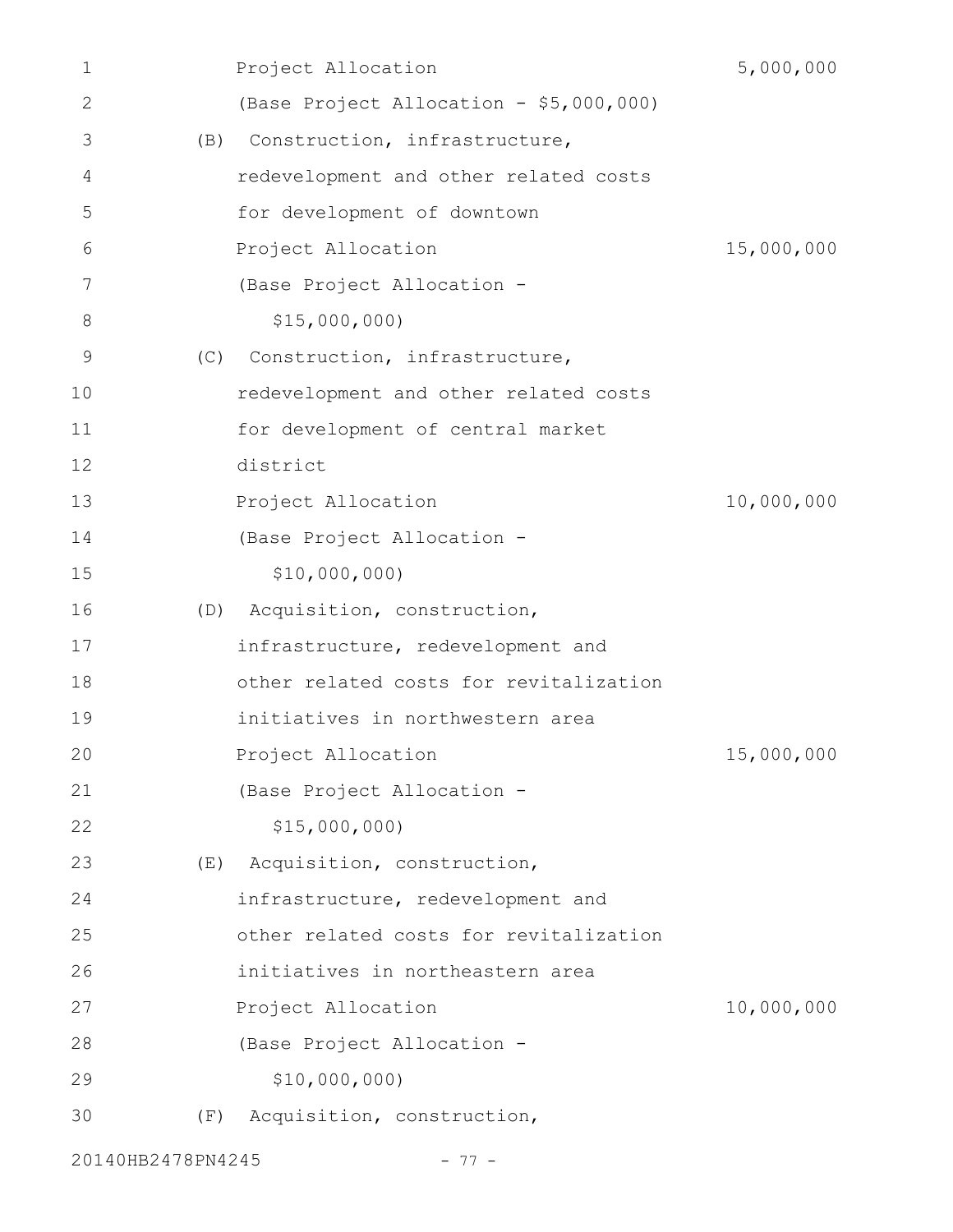| 1            | infrastructure, redevelopment and       |           |
|--------------|-----------------------------------------|-----------|
| $\mathbf{2}$ | other related costs for revitalization  |           |
| 3            | initiatives in southwestern area        |           |
| 4            | Project Allocation                      | 7,000,000 |
| 5            | (Base Project Allocation - \$7,000,000) |           |
| 6            | Columbia Borough<br>(iii)               |           |
| 7            | Construction, infrastructure,<br>(A)    |           |
| 8            | redevelopment, renovation and related   |           |
| 9            | costs for the Columbia Market House     |           |
| 10           | Project Allocation                      | 500,000   |
| 11           | (Base Project Allocation - \$500,000)   |           |
| 12           | (iv) East Lampeter Township             |           |
| 13           | Construction, infrastructure,<br>(A)    |           |
| 14           | renovation and related costs for the    |           |
| 15           | development of a recreational area      |           |
| 16           | Project Allocation                      | 1,000,000 |
| 17           | (Base Project Allocation - \$1,000,000) |           |
| 18           | Construction, infrastructure,<br>(B)    |           |
| 19           | acquisition, renovation and related     |           |
| 20           | costs for the redevelopment of the      |           |
| 21           | Lancaster Host property                 |           |
| 22           | Project Allocation                      | 2,500,000 |
| 23           | (Base Project Allocation - \$2,500,000) |           |
| 24           | Lititz Borough<br>$(\triangledown)$     |           |
| 25           | Construction, infrastructure,<br>(A)    |           |
| 26           | acquisition, redevelopment and related  |           |
| 27           | costs for constructing a                |           |
| 28           | multistructure mixed use development    |           |
| 29           | Project Allocation                      | 8,000,000 |
| 30           | (Base Project Allocation - \$8,000,000) |           |
|              | 20140HB2478PN4245<br>$-78 -$            |           |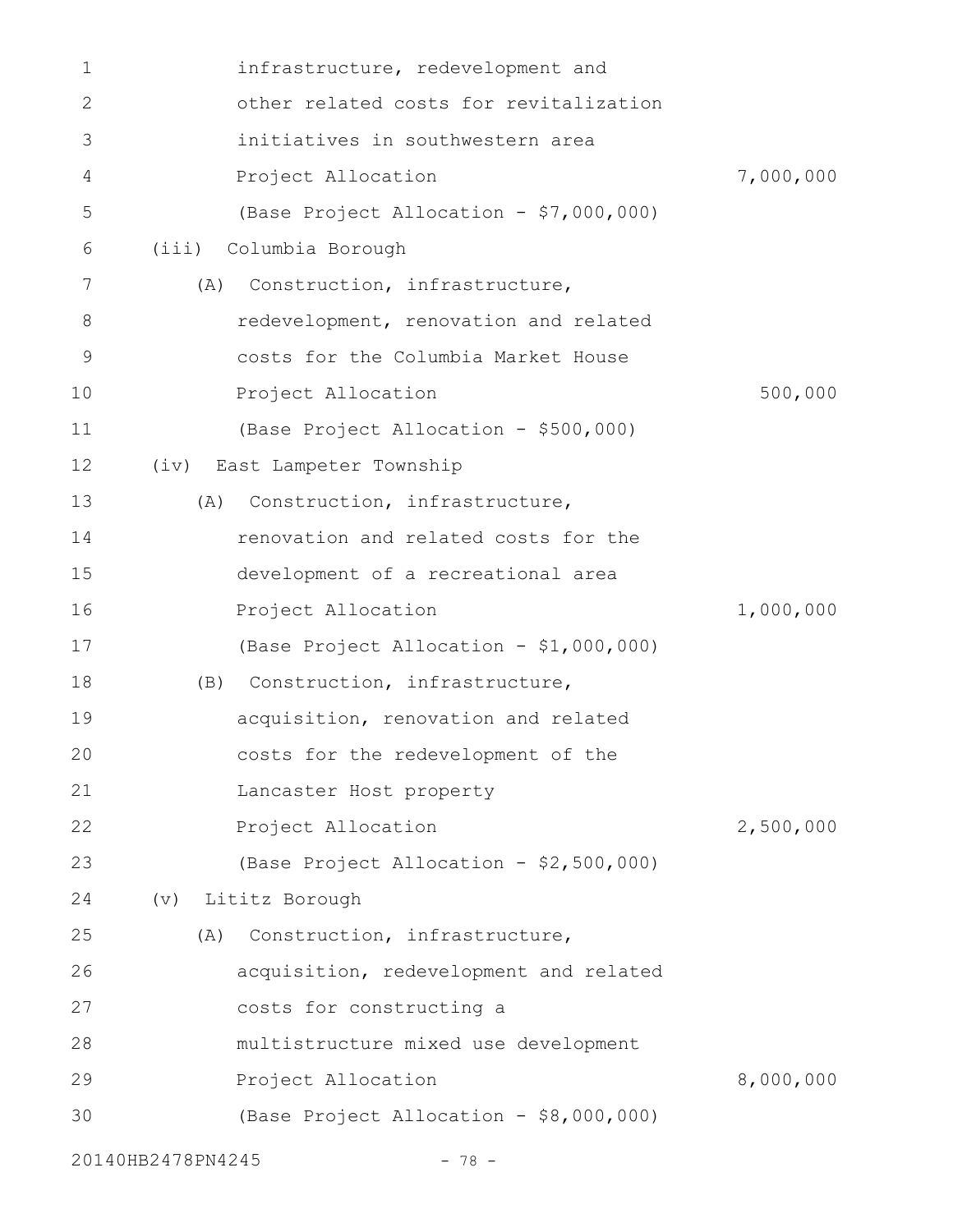| 1            | (vi)              | Manheim Borough                         |            |
|--------------|-------------------|-----------------------------------------|------------|
| $\mathbf{2}$ | (A)               | Construction, infrastructure and        |            |
| 3            |                   | related costs for a police department   |            |
| 4            |                   | building                                |            |
| 5            |                   | Project Allocation                      | 1,500,000  |
| 6            |                   | (Base Project Allocation - \$1,500,000) |            |
| 7            | (B)               | Construction, infrastructure,           |            |
| 8            |                   | renovation and related costs for        |            |
| 9            |                   | expansion and other changes to the      |            |
| 10           |                   | Alumax Mill Products plant and          |            |
| 11           |                   | property                                |            |
| 12           |                   | Project Allocation                      | 1,000,000  |
| 13           |                   | (Base Project Allocation - \$1,000,000) |            |
| 14           | (vii)             | Strasburg Township                      |            |
| 15           |                   | (A) Acquisition, construction,          |            |
| 16           |                   | infrastructure and other related costs  |            |
| 17           |                   | for Strasburg Rail Road redevelopment   |            |
| 18           |                   | and rehabilitation projects             |            |
| 19           |                   | Project Allocation                      | 10,500,000 |
| 20           |                   | (Base Project Allocation                |            |
| 21           |                   | \$10,500,000                            |            |
| 22           |                   | (viii) West Lampeter Township           |            |
| 23           | (A)               | Construction, redevelopment,            |            |
| 24           |                   | renovation and related costs for        |            |
| 25           |                   | upgrades and improvements to Village    |            |
| 26           |                   | Park                                    |            |
| 27           |                   | Project Allocation                      | 1,500,000  |
| 28           |                   | (Base Project Allocation - \$1,500,000) |            |
| 29           | (37)              | Lawrence County                         |            |
| 30           |                   | (i) County projects                     |            |
|              | 20140HB2478PN4245 | $-79-$                                  |            |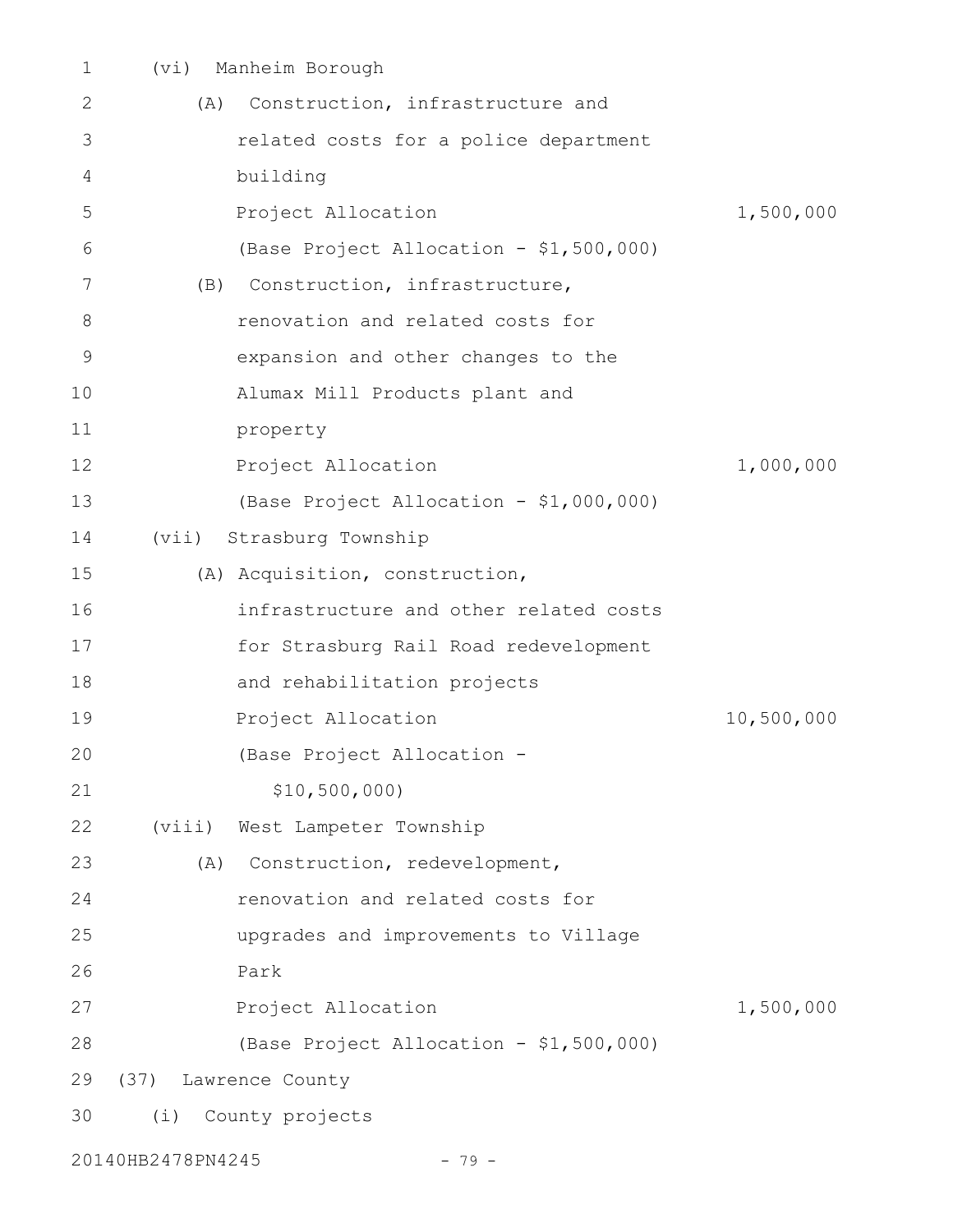| 1                 | (A) | Construction, acquisition,              |            |
|-------------------|-----|-----------------------------------------|------------|
| 2                 |     | infrastructure, redevelopment,          |            |
| 3                 |     | abatement of hazardous materials,       |            |
| 4                 |     | renovation, rehabilitation and other    |            |
| 5                 |     | related costs for the development of a  |            |
| 6                 |     | former cement plant in Bessemer         |            |
| 7                 |     | Borough and Mahoning Township           |            |
| $8\,$             |     | Project Allocation                      | 10,000,000 |
| 9                 |     | (Base Project Allocation -              |            |
| 10                |     | \$10,000,000)                           |            |
| 11                | (B) | Construction, acquisition,              |            |
| 12                |     | infrastructure, redevelopment,          |            |
| 13                |     | abatement of hazardous materials,       |            |
| 14                |     | renovation, rehabilitation and other    |            |
| 15                |     | related costs to assist in the          |            |
| 16                |     | development of the equine industry      |            |
| 17                |     | Project Allocation                      | 5,000,000  |
| 18                |     | (Base Project Allocation - \$5,000,000) |            |
| 19                | (C) | Construction, acquisition,              |            |
| 20                |     | infrastructure, redevelopment,          |            |
| 21                |     | abatement of hazardous materials,       |            |
| 22                |     | renovation, rehabilitation and other    |            |
| 23                |     | related costs to assist with the        |            |
| 24                |     | removal of blight                       |            |
| 25                |     | Project Allocation                      | 7,250,000  |
| 26                |     | (Base Project Allocation - \$7,250,000) |            |
| 27                |     | (D) Construction, acquisition,          |            |
| 28                |     | infrastructure, redevelopment,          |            |
| 29                |     | abatement of hazardous materials,       |            |
| 30                |     | renovation, rehabilitation and other    |            |
| 20140HB2478PN4245 |     | $-80 -$                                 |            |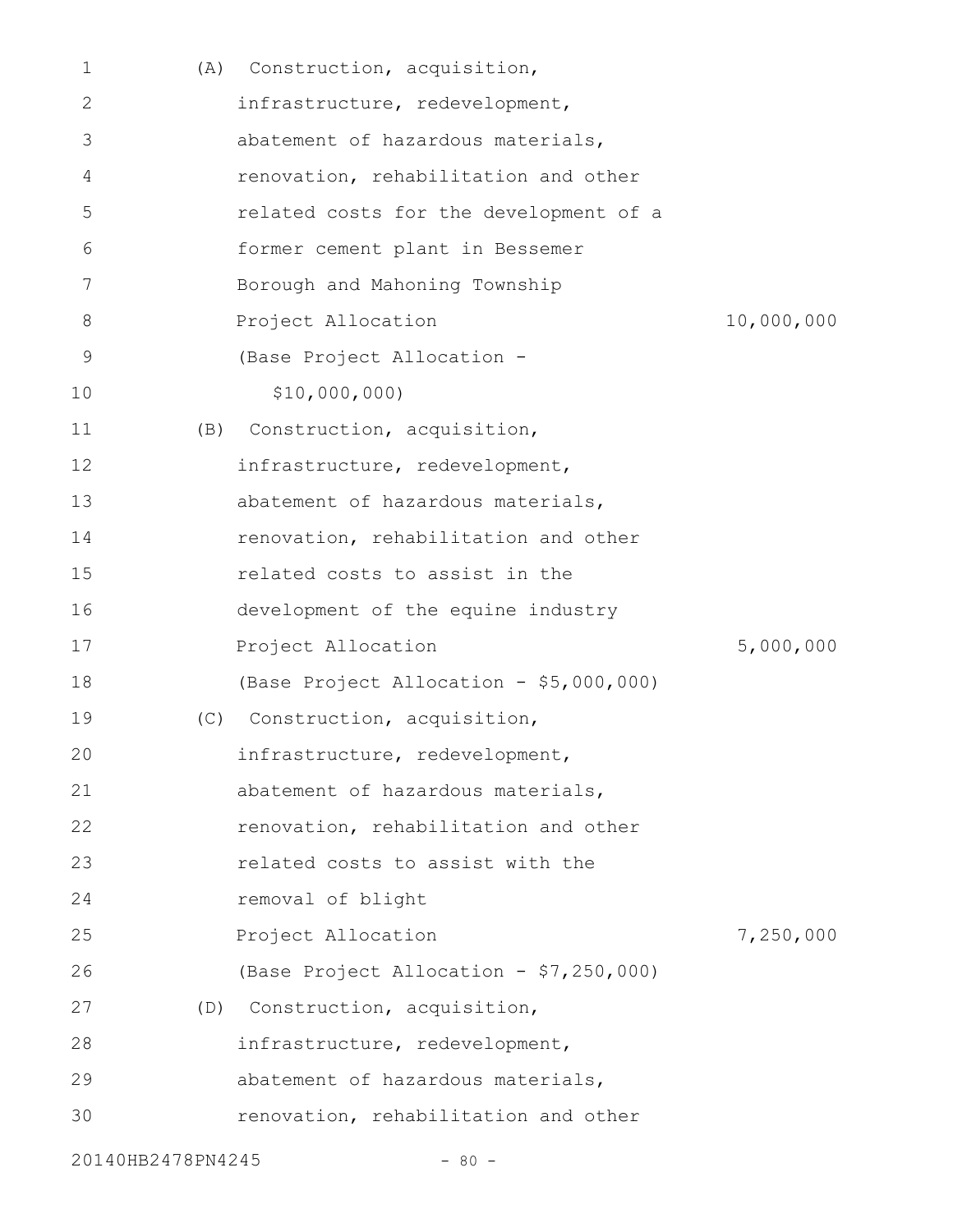| 1                 |     | related costs for the redevelopment of  |            |
|-------------------|-----|-----------------------------------------|------------|
| $\mathbf{2}$      |     | the I-376 industrial/commercial         |            |
| 3                 |     | corridor                                |            |
| 4                 |     | Project Allocation                      | 12,500,000 |
| 5                 |     | (Base Project Allocation -              |            |
| 6                 |     | \$12,500,000                            |            |
| 7                 | (E) | Construction, acquisition,              |            |
| 8                 |     | infrastructure, redevelopment,          |            |
| 9                 |     | abatement of hazardous materials,       |            |
| 10                |     | renovation, rehabilitation and other    |            |
| 11                |     | related costs for the development of    |            |
| 12                |     | the Route 18 industrial/commercial      |            |
| 13                |     | corridor                                |            |
| 14                |     | Project Allocation                      | 12,500,000 |
| 15                |     | (Base Project Allocation -              |            |
| 16                |     | \$12,500,000                            |            |
| 17                | (E) | Construction, acquisition,              |            |
| 18                |     | infrastructure, redevelopment,          |            |
| 19                |     | abatement of hazardous materials,       |            |
| 20                |     | renovation, rehabilitation and other    |            |
| 21                |     | related costs for the development of    |            |
| 22                |     | Route 65 industrial/commercial          |            |
| 23                |     | corridor                                |            |
| 24                |     | Project Allocation                      | 5,000,000  |
| 25                |     | (Base Project Allocation - \$5,000,000) |            |
| 26                |     | (G) Construction, acquisition,          |            |
| 27                |     | infrastructure, redevelopment,          |            |
| 28                |     | abatement of hazardous materials,       |            |
| 29                |     | renovation, rehabilitation and other    |            |
| 30                |     | related costs for the development of    |            |
| 20140HB2478PN4245 |     | $-81 -$                                 |            |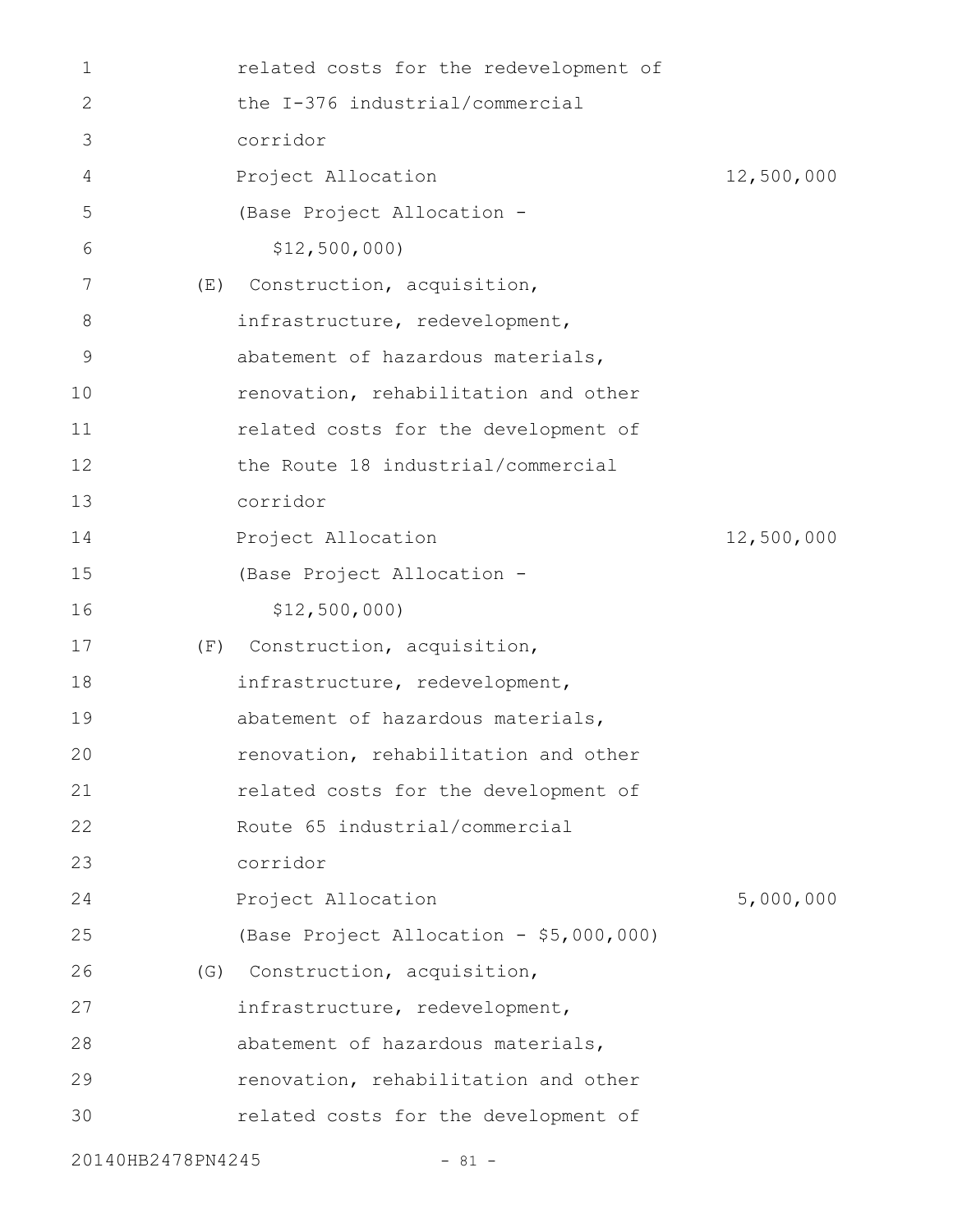| 1            |                   | Route 422 industrial/commercial         |            |
|--------------|-------------------|-----------------------------------------|------------|
| $\mathbf{2}$ |                   | corridor                                |            |
| 3            |                   | Project Allocation                      | 12,500,000 |
| 4            |                   | (Base Project Allocation -              |            |
| 5            |                   | \$12,500,000                            |            |
| 6            |                   | (ii) City of New Castle                 |            |
| 7            | (A)               | Construction, infrastructure,           |            |
| 8            |                   | redevelopment, abatement of hazardous   |            |
| 9            |                   | materials for a compressed natural gas  |            |
| 10           |                   | filling station for the needs of        |            |
| 11           |                   | public and nonpublic vehicle fleets     |            |
| 12           |                   | Project Allocation                      | 1,000,000  |
| 13           |                   | (Base Project Allocation - \$1,000,000) |            |
| 14           | (B)               | Construction, infrastructure,           |            |
| 15           |                   | redevelopment, renovation,              |            |
| 16           |                   | rehabilitation and other related costs  |            |
| 17           |                   | for the YMCA                            |            |
| 18           |                   | Project Allocation                      | 1,000,000  |
| 19           |                   | (Base Project Allocation - \$1,000,000) |            |
| 20           |                   | (C) Construction, acquisition,          |            |
| 21           |                   | infrastructure, redevelopment,          |            |
| 22           |                   | abatement of hazardous materials,       |            |
| 23           |                   | renovation, rehabilitation and other    |            |
| 24           |                   | related costs for the redevelopment of  |            |
| 25           |                   | commercial sites                        |            |
| 26           |                   | Project Allocation                      | 10,000,000 |
| 27           |                   | (Base Project Allocation -              |            |
| 28           |                   | \$10,000,000)                           |            |
| 29           | (D)               | Construction, acquisition,              |            |
| 30           |                   | infrastructure, redevelopment,          |            |
|              | 20140HB2478PN4245 | $-82 -$                                 |            |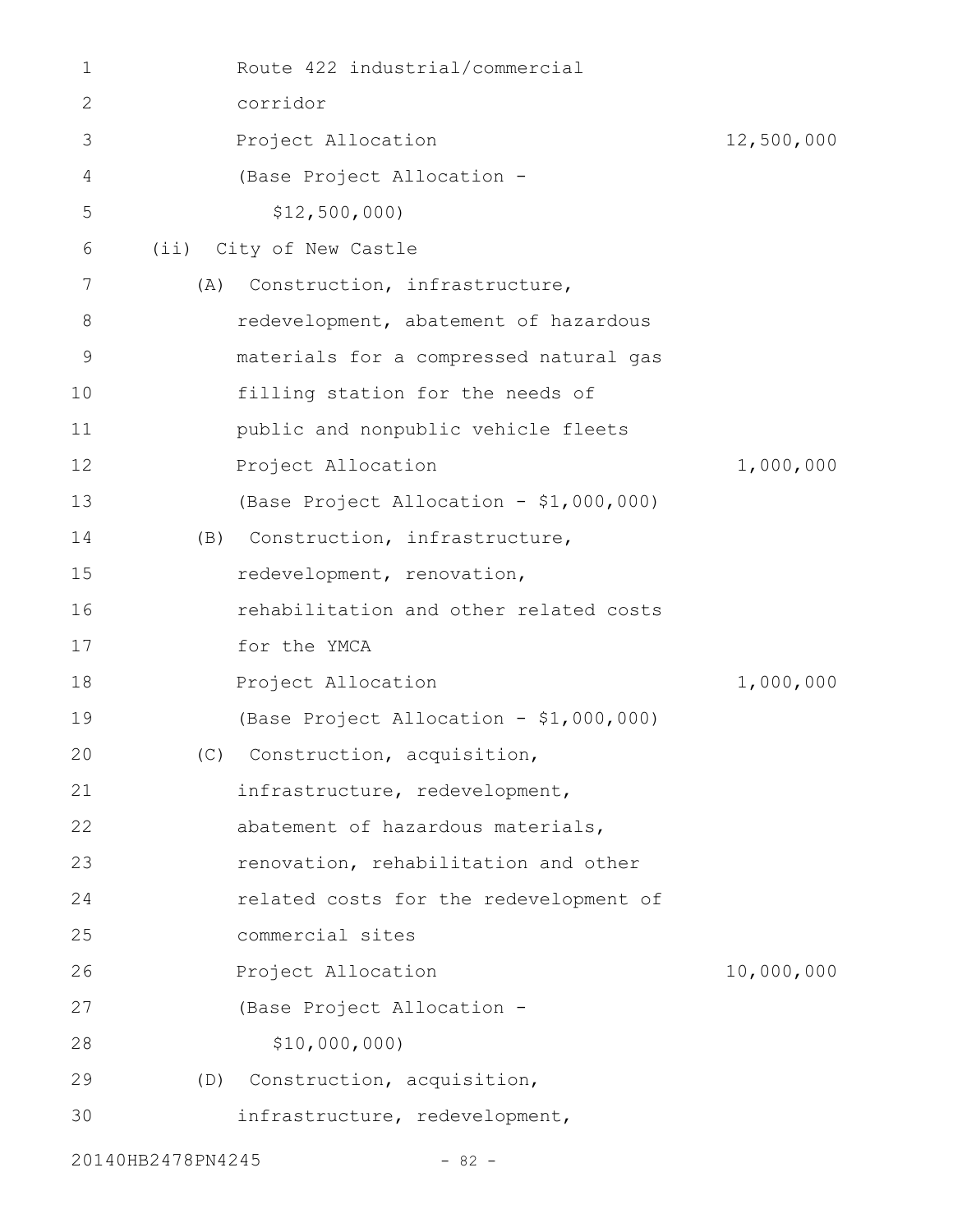| 1           | abatement of hazardous materials,          |            |
|-------------|--------------------------------------------|------------|
| 2           | renovation, rehabilitation and other       |            |
| 3           | related costs for a heavy industrial       |            |
| 4           | facility                                   |            |
| 5           | Project Allocation                         | 5,000,000  |
| 6           | (Base Project Allocation - \$5,000,000)    |            |
| 7           | Hickory Township<br>(iii)                  |            |
| 8           | Construction, acquisition,<br>(A)          |            |
| $\mathsf 9$ | infrastructure and other related costs     |            |
| 10          | to construct a 911 Emergency and           |            |
| 11          | Training Center                            |            |
| 12          | Project Allocation                         | 10,000,000 |
| 13          | (Base Project Allocation -                 |            |
| 14          | \$10,000,000)                              |            |
| 15          | (iv) Neshannock Township                   |            |
| 16          | Construction, acquisition,<br>(A)          |            |
| 17          | infrastructure and other related costs for |            |
| 18          | the development of the Millennium          |            |
| 19          | Technology Park                            |            |
| 20          | Project Allocation                         | 15,000,000 |
| 21          | (Base Project Allocation -                 |            |
| 22          | \$15,000,000                               |            |
| 23          | New Beaver Borough<br>$(\triangledown)$    |            |
| 24          | Construction, acquisition,<br>(A)          |            |
| 25          | infrastructure, redevelopment,             |            |
| 26          | abatement of hazardous materials,          |            |
| 27          | renovation, rehabilitation and other       |            |
| 28          | related costs for the redevelopment of     |            |
| 29          | a business park                            |            |
| 30          | Project Allocation                         | 3,000,000  |
|             | 20140HB2478PN4245<br>$-83 -$               |            |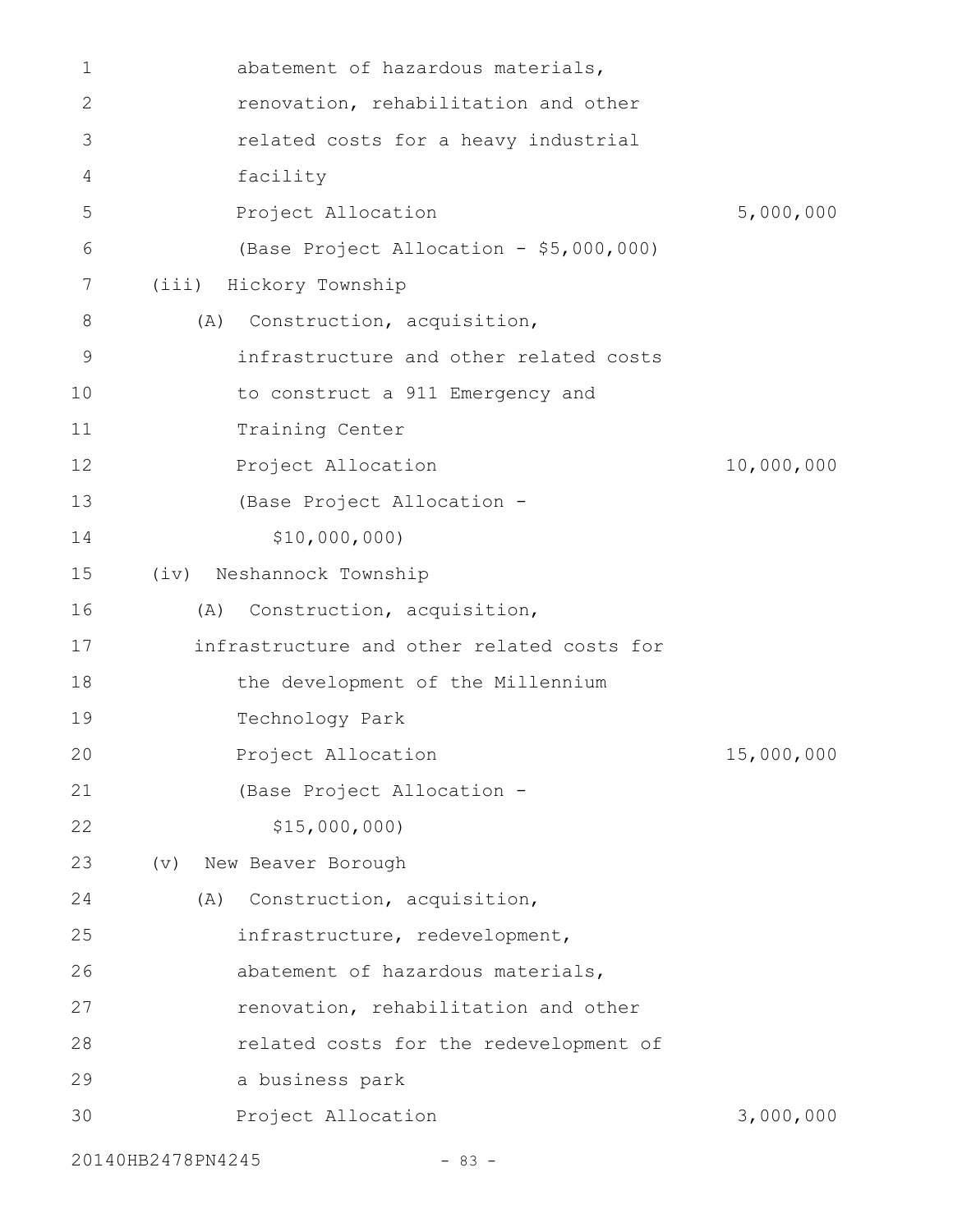| 1           |                   | (Base Project Allocation - \$3,000,000) |           |
|-------------|-------------------|-----------------------------------------|-----------|
| 2           | (38)              | Lebanon County                          |           |
| 3           | (i)               | County projects                         |           |
| 4           | (A)               | Acquisition, construction,              |           |
| 5           |                   | infrastructure and related costs for    |           |
| 6           |                   | new or renovated health care related    |           |
| 7           |                   | capital facilities or equipment at      |           |
| $8\,$       |                   | various locations within the county     |           |
| $\mathsf 9$ |                   | for Good Samaritan Hospital and any     |           |
| 10          |                   | successor                               |           |
| 11          |                   | Project Allocation                      | 5,000,000 |
| 12          |                   | (Base Project Allocation - \$5,000,000) |           |
| 13          |                   | (ii) Palmyra Borough                    |           |
| 14          | (A)               | Construction, infrastructure and        |           |
| 15          |                   | related costs of a new fire station     |           |
| 16          |                   | for the Palmyra Fire Department         |           |
| 17          |                   | Project Allocation                      | 2,000,000 |
| 18          |                   | (Base Project Allocation - \$2,000,000) |           |
| 19          | (39)              | Lehigh County                           |           |
| 20          |                   | (i) County projects (Reserved)          |           |
| 21          |                   | (ii) City of Allentown                  |           |
| 22          | (A)               | Construction, renovation,               |           |
| 23          |                   | infrastructure, redevelopment,          |           |
| 24          |                   | abatement of hazardous materials and    |           |
| 25          |                   | other related costs for Pool Science    |           |
| 26          |                   | Center                                  |           |
| 27          |                   | Project Allocation                      | 1,000,000 |
| 28          |                   | (Base Project Allocation - \$1,000,000) |           |
| 29          | (B)               | Construction, infrastructure,           |           |
| 30          |                   | renovation and other related costs for  |           |
|             | 20140HB2478PN4245 | $-84 -$                                 |           |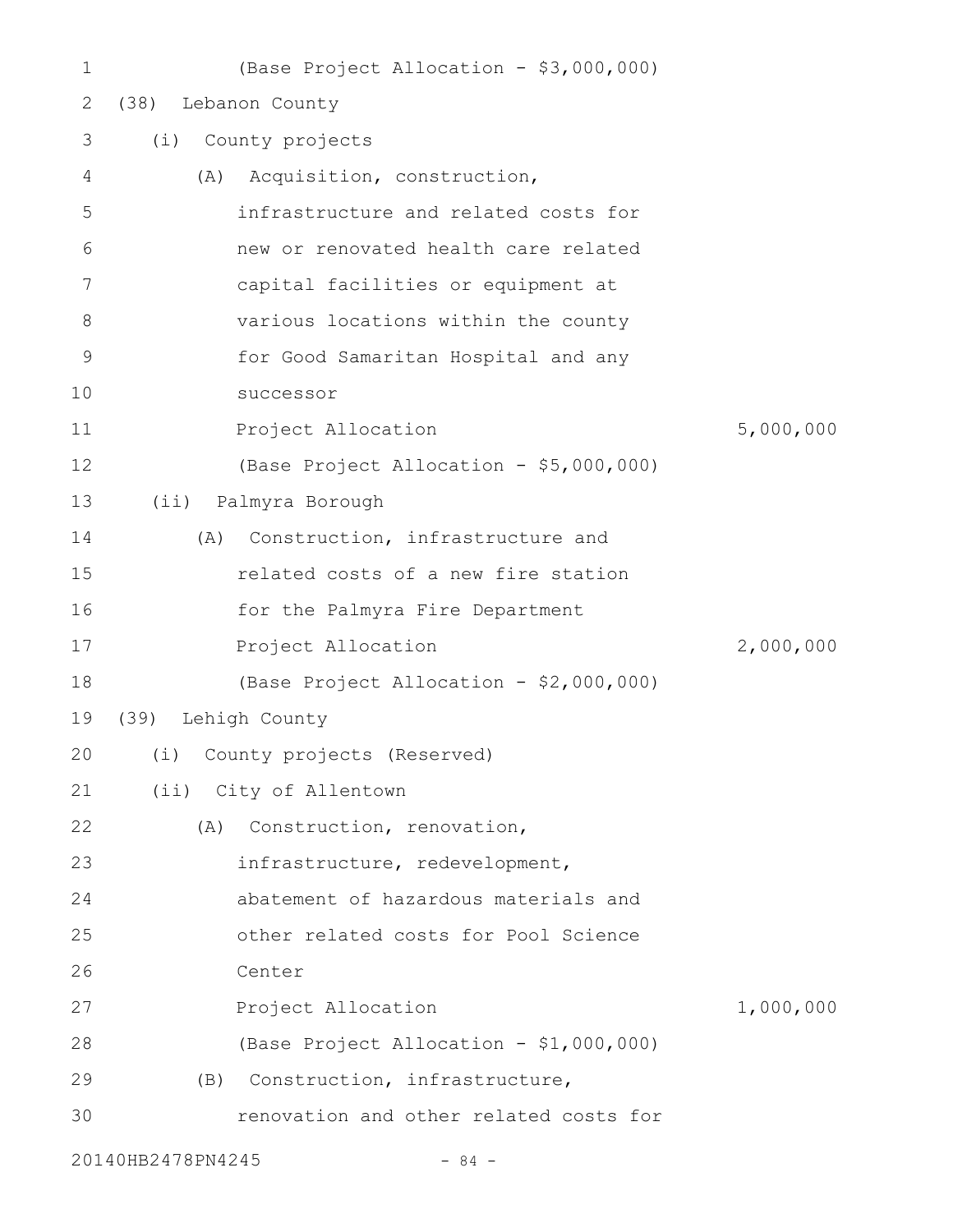| 1                 |     | expansion of Early Head Start-          |           |
|-------------------|-----|-----------------------------------------|-----------|
| 2                 |     | SafeStart program                       |           |
| 3                 |     | Project Allocation                      | 500,000   |
| 4                 |     | (Base Project Allocation - \$500,000)   |           |
| 5                 | (C) | Construction, infrastructure,           |           |
| 6                 |     | redevelopment, renovation and other     |           |
| 7                 |     | related costs for the Phoebe Allentown  |           |
| 8                 |     | Health Care Center                      |           |
| 9                 |     | Project Allocation                      | 2,500,000 |
| 10                |     | (Base Project Allocation - \$2,500,000) |           |
| 11                | (D) | Construction, renovation,               |           |
| 12                |     | rehabilitation and other related costs  |           |
| 13                |     | for a YMCA and YWCA facility            |           |
| 14                |     | Project Allocation                      | 752,000   |
| 15                |     | (Base Project Allocation - \$752,000)   |           |
| 16                |     | (E) Construction, renovation,           |           |
| 17                |     | infrastructure, redevelopment,          |           |
| 18                |     | abatement of hazardous materials and    |           |
| 19                |     | other related costs for Cedar Crest     |           |
| 20                |     | College redevelopment projects          |           |
| 21                |     | Project Allocation                      | 2,000,000 |
| 22                |     | (Base Project Allocation - \$2,000,000) |           |
| 23                | (F) | Construction, infrastructure,           |           |
| 24                |     | redevelopment, abatement of hazardous   |           |
| 25                |     | materials and other related costs at a  |           |
| 26                |     | former incinerator site                 |           |
| 27                |     | Project Allocation                      | 3,000,000 |
| 28                |     | (Base Project Allocation - \$3,000,000) |           |
| 29                | (G) | Construction, infrastructure,           |           |
| 30                |     | redevelopment, abatement of hazardous   |           |
| 20140HB2478PN4245 |     | $-85 -$                                 |           |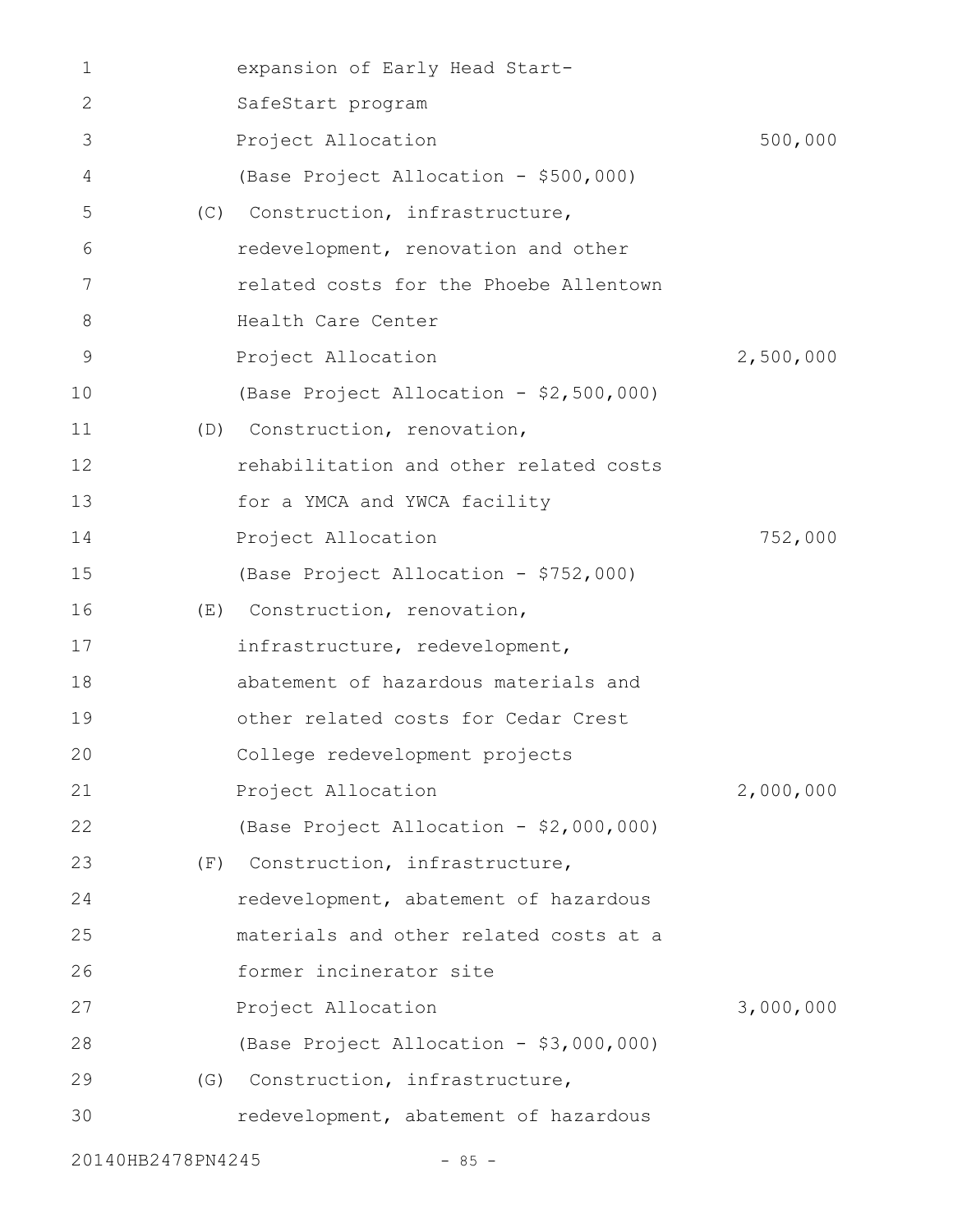| 1                 |                | materials, renovation, rehabilitation   |            |
|-------------------|----------------|-----------------------------------------|------------|
| 2                 |                | and other related costs for a former    |            |
| 3                 |                | manufacturing site                      |            |
| 4                 |                | Project Allocation                      | 5,000,000  |
| 5                 |                | (Base Project Allocation - \$5,000,000) |            |
| 6                 | (H)            | Acquisition, construction,              |            |
| 7                 |                | infrastructure, redevelopment and       |            |
| 8                 |                | other related costs of a multiuse       |            |
| 9                 |                | residential, commercial and parking     |            |
| 10                |                | facility                                |            |
| 11                |                | Project Allocation                      | 5,000,000  |
| 12                |                | (Base Project Allocation - \$5,000,000) |            |
| 13                | $(\top)$       | Construction, renovation                |            |
| 14                |                | rehabilitation and other related costs  |            |
| 15                |                | of a mixed use development located in   |            |
| 16                |                | or near a former silk mill building     |            |
| 17                |                | Project Allocation                      | 4,000,000  |
| 18                |                | (Base Project Allocation - \$4,000,000) |            |
| 19                | $(\mathbb{J})$ | Acquisition, construction,              |            |
| 20                |                | infrastructure, renovation and other    |            |
| 21                |                | related costs for a manufacturing and   |            |
| 22                |                | industrial multitenant park             |            |
| 23                |                | Project Allocation                      | 20,000,000 |
| 24                |                | (Base Project Allocation -              |            |
| 25                |                | \$20,000,000)                           |            |
| 26                |                | (K) Renovation and other related costs  |            |
| 27                |                | for improvements to the former Lucent   |            |
| 28                |                | SemiConductor office building           |            |
| 29                |                | Project Allocation                      | 5,000,000  |
| 30                |                | (Base Project Allocation - \$5,000,000) |            |
| 20140HB2478PN4245 |                | $-86 -$                                 |            |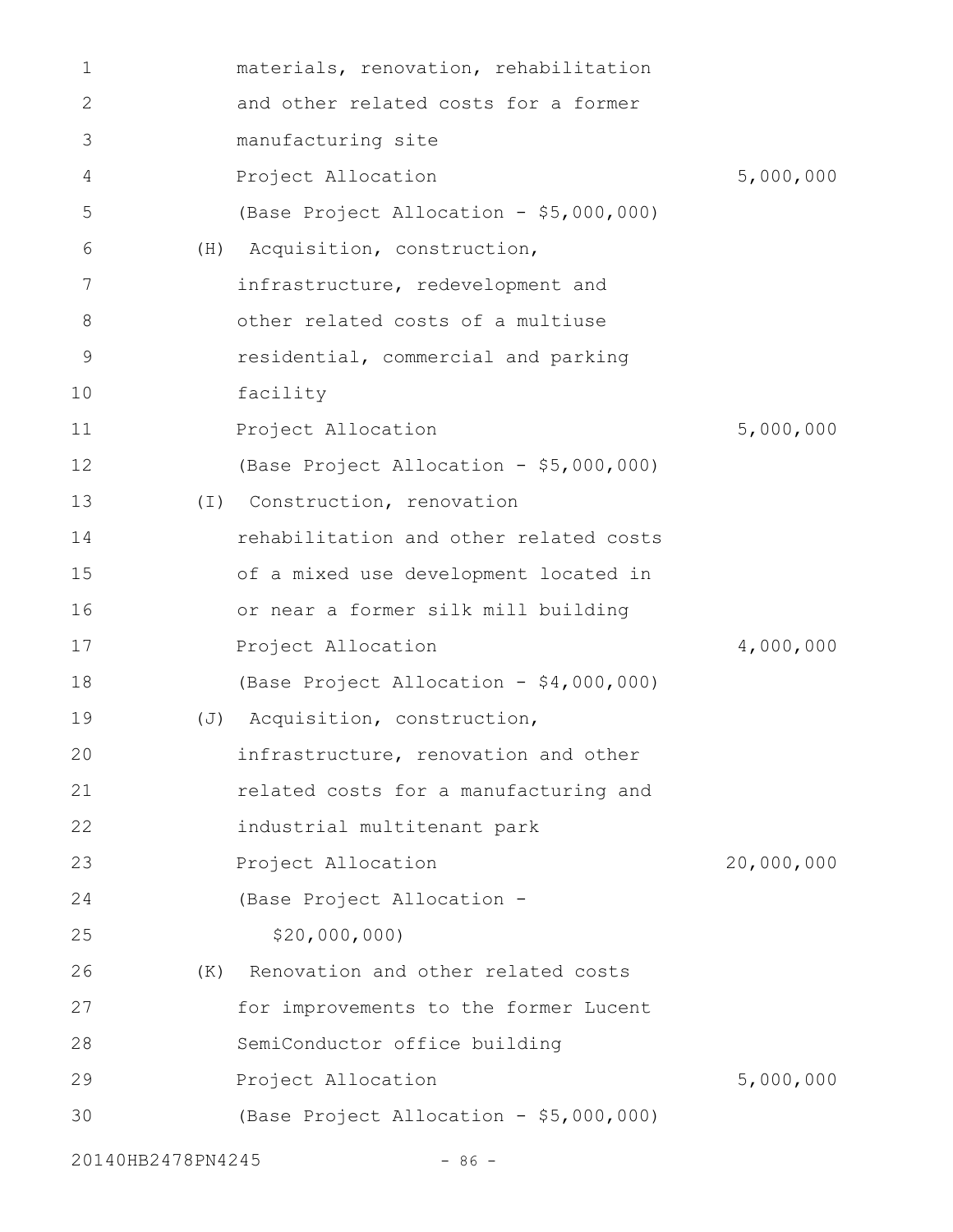| 1  | (L)               | Construction, infrastructure and        |           |
|----|-------------------|-----------------------------------------|-----------|
| 2  |                   | other related costs for a mixed use     |           |
| 3  |                   | residential cottage development         |           |
| 4  |                   | Project Allocation                      | 3,000,000 |
| 5  |                   | (Base Project Allocation - \$3,000,000) |           |
| 6  | (M)               | Construction, redevelopment,            |           |
| 7  |                   | renovation and other related costs for  |           |
| 8  |                   | America On Wheels Museum                |           |
| 9  |                   | Project Allocation                      | 500,000   |
| 10 |                   | (Base Project Allocation - \$500,000)   |           |
| 11 | (N)               | Construction, infrastructure,           |           |
| 12 |                   | renovation and other related costs for  |           |
| 13 |                   | Allentown Art Museum                    |           |
| 14 |                   | Project Allocation                      | 5,000,000 |
| 15 |                   | (Base Project Allocation - \$5,000,000) |           |
| 16 |                   | (iii) Heidelberg Township               |           |
| 17 | (A)               | Construction, infrastructure and        |           |
| 18 |                   | related costs for a new municipal       |           |
| 19 |                   | facility service center                 |           |
| 20 |                   | Project Allocation                      | 600,000   |
| 21 |                   | (Base Project Allocation - \$600,000)   |           |
| 22 | (iv)              | Lynn Township                           |           |
| 23 | (A)               | Construction, redevelopment and         |           |
| 24 |                   | related costs for the expansion and     |           |
| 25 |                   | renovation of the New Tripoli fire      |           |
| 26 |                   | station                                 |           |
| 27 |                   | Project Allocation                      | 855,000   |
| 28 |                   | (Base Project Allocation - \$855,000)   |           |
| 29 | $(\triangledown)$ | Upper Macungie Township                 |           |
| 30 | (A)               | Acquisition, construction and related   |           |
|    | 20140HB2478PN4245 | $-87 -$                                 |           |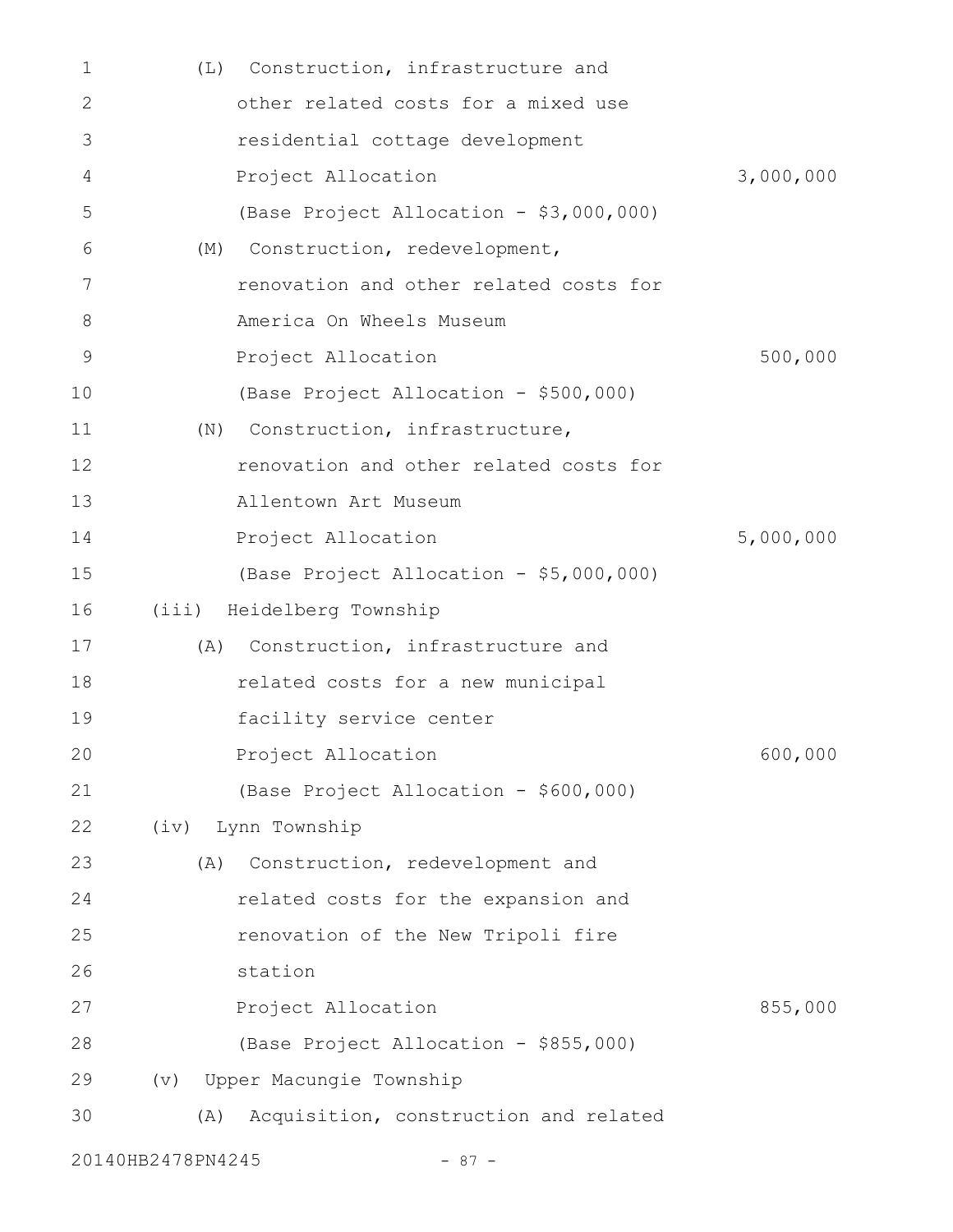| 1                 | costs to purchase land and construct a  |           |
|-------------------|-----------------------------------------|-----------|
| 2                 | truck inspection/weigh station for      |           |
| 3                 | area police use                         |           |
| 4                 | Project Allocation                      | 500,000   |
| 5                 | (Base Project Allocation - \$500,000)   |           |
| 6                 | Construct parking, sidewalks,<br>(B)    |           |
| 7                 | landscaping and intersection            |           |
| 8                 | improvement on Hamilton Boulevard and   |           |
| 9                 | Trexlertown Road                        |           |
| 10                | Project Allocation                      | 500,000   |
| 11                | (Base Project Allocation - \$500,000)   |           |
| 12                | (C)<br>Acquisition, construction,       |           |
| 13                | infrastructure and related costs for a  |           |
| 14                | new Parkland Community Library          |           |
| 15                | building                                |           |
| 16                | Project Allocation                      | 1,000,000 |
| 17                | (Base Project Allocation - \$1,000,000) |           |
| 18                | Construction, acquisition,<br>(D)       |           |
| 19                | infrastructure and related costs for    |           |
| 20                | the West End Gateway Park and Ride      |           |
| 21                | facility                                |           |
| 22                | Project Allocation                      | 500,000   |
| 23                | (Base Project Allocation - \$500,000)   |           |
| 24                | (40) Luzerne County                     |           |
| 25                | (i) County projects (Reserved)          |           |
| 26                | (ii) City of Pittston                   | <--       |
| 27                | $(A)$ Construction, acquisition,        |           |
| 28                | infrastructure, redevelopment,-         |           |
| 29                | abatement of hazardous materials,       |           |
| 30                | renovation, rehabilitation and other-   |           |
| 20140HB2478PN4245 | $-88 -$                                 |           |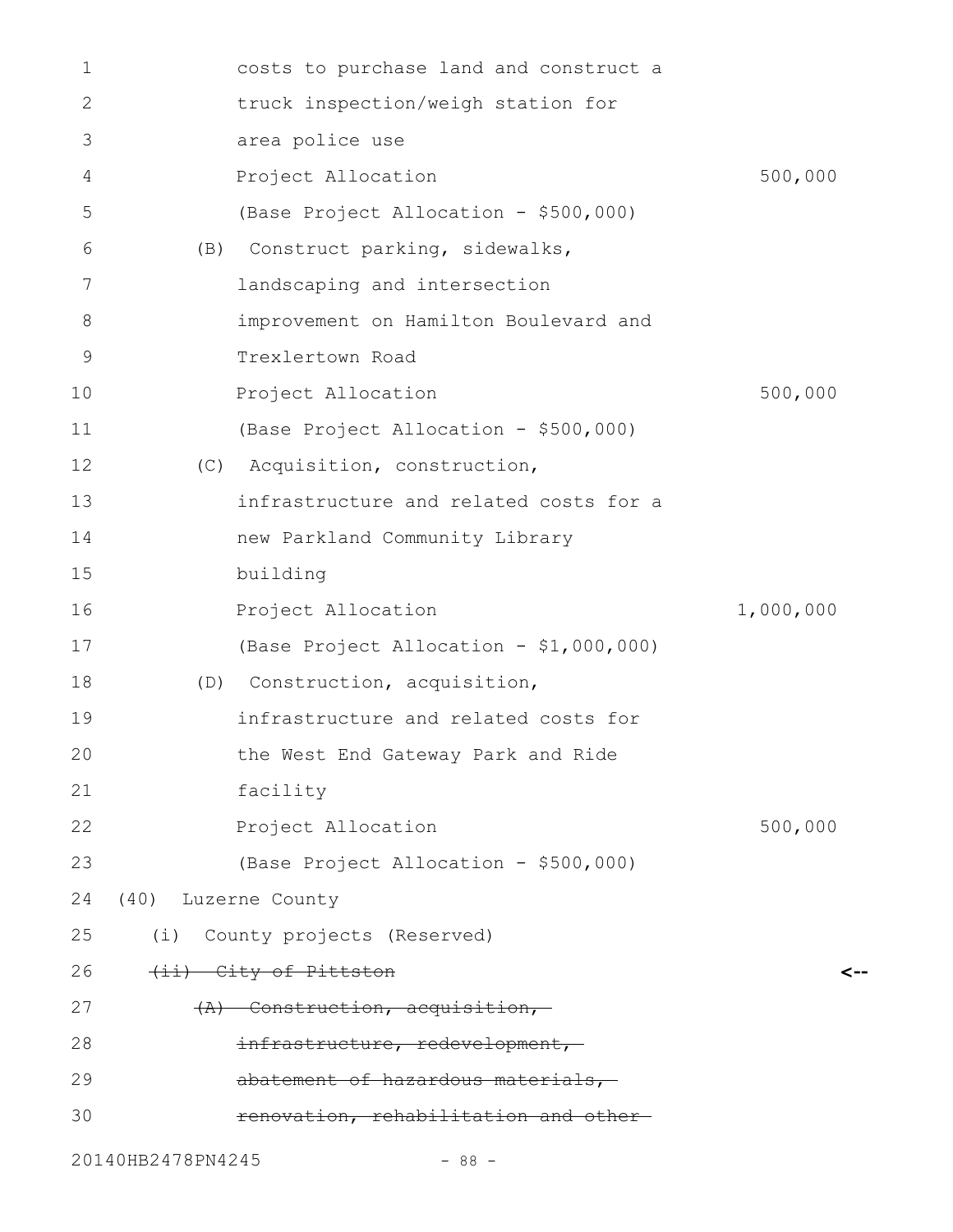| 1            | related costs for an economic           |           |
|--------------|-----------------------------------------|-----------|
| $\mathbf{2}$ | development project                     |           |
| 3            | Project Allocation                      | 3,500,000 |
| 4            | (Base Project Allocation - \$3,500,000) |           |
| 5            | (II) CITY OF HAZELTON                   | <--       |
| 6            | (A) CONSTRUCTION, INFRASTRUCTURE AND    |           |
| 7            | RELATED COSTS FOR RENOVATION AND        |           |
| 8            | UPGRADES TO THE FORMER SECURITY         |           |
| 9            | SAVINGS BANK BUILDING                   |           |
| 10           | PROJECT ALLOCATION                      | 1,000,000 |
| 11           | (BASE PROJECT ALLOCATION - \$1,000,000) |           |
| $12 \,$      | (III) CITY OF PITTSTON                  |           |
| 13           | (A) CONSTRUCTION, ACQUISITION,          |           |
| 14           | INFRASTRUCTURE, REDEVELOPMENT,          |           |
| 15           | ABATEMENT OF HAZARDOUS MATERIALS,       |           |
| 16           | RENOVATION, REHABILITATION AND OTHER    |           |
| 17           | RELATED COSTS FOR AN ECONOMIC           |           |
| 18           | DEVELOPMENT PROJECT                     |           |
| 19           | PROJECT ALLOCATION                      | 3,500,000 |
| 20           | (BASE PROJECT ALLOCATION - \$3,500,000) |           |
| 21           | (41) Lycoming County                    |           |
| 22           | (i) County projects                     |           |
| 23           | Infrastructure, construction and<br>(A) |           |
| 24           | related costs for development of the    |           |
| 25           | Timber Run Industrial Park in Brady     |           |
| 26           | and Gregg Townships                     |           |
| 27           | Project Allocation                      | 1,200,000 |
| 28           | (Base Project Allocation - \$1,200,000) |           |
| 29           | (ii) City of Williamsport               |           |
| 30           | Acquisition, remediation,<br>(A)        |           |
|              | 20140HB2478PN4245<br>$-89 -$            |           |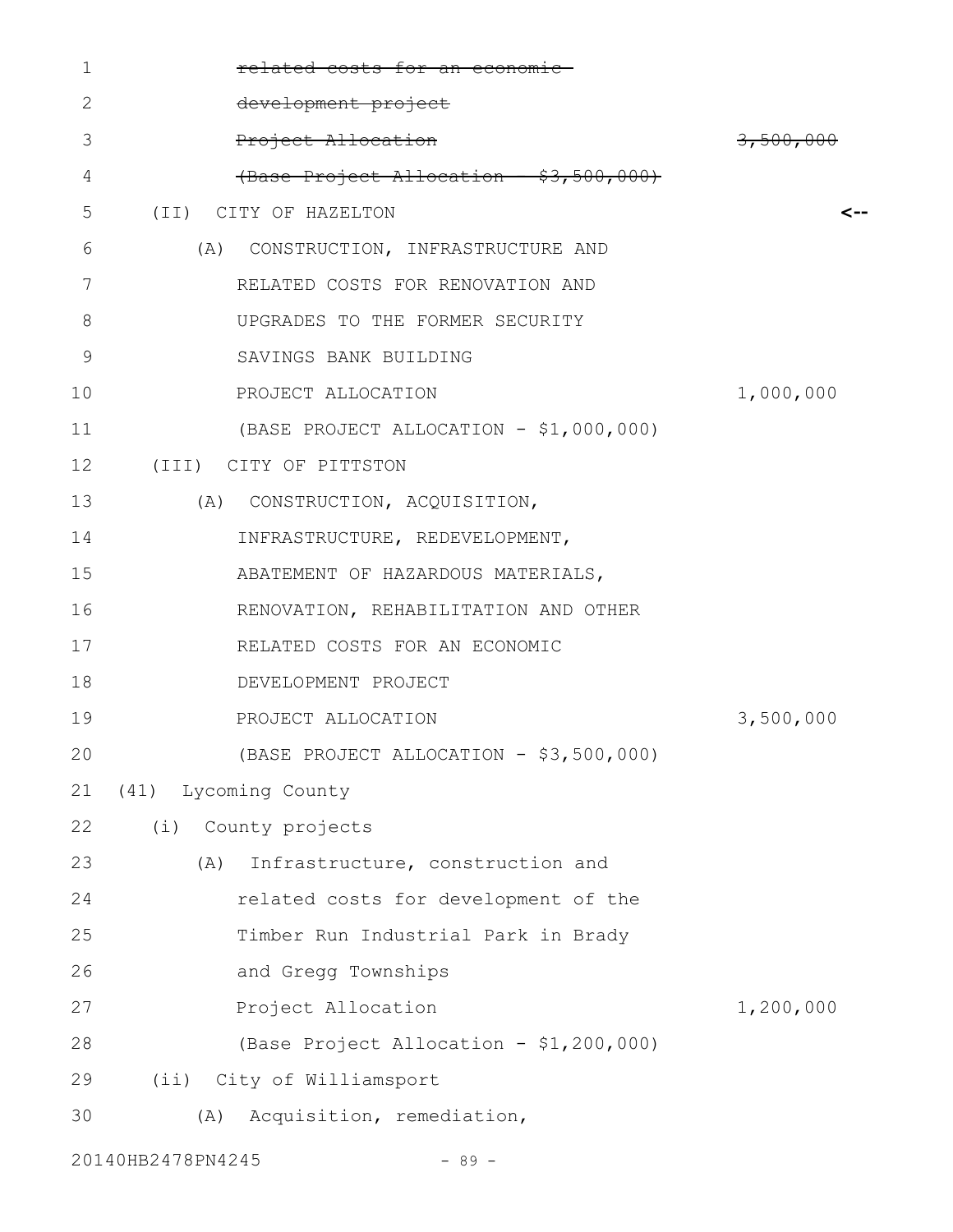| 1  |     | construction, infrastructure and        |           |
|----|-----|-----------------------------------------|-----------|
| 2  |     | related costs for redevelopment of      |           |
| 3  |     | brownfield sites                        |           |
| 4  |     | Project Allocation                      | 5,000,000 |
| 5  |     | (Base Project Allocation - \$5,000,000) |           |
| 6  | (B) | Construction, infrastructure,           |           |
| 7  |     | acquisition, renovation and related     |           |
| 8  |     | costs for an economic development       |           |
| 9  |     | initiative within the Old City area     |           |
| 10 |     | and the Gateway Commission area         |           |
| 11 |     | Project Allocation                      | 2,300,000 |
| 12 |     | (Base Project Allocation - \$2,300,000) |           |
| 13 | (C) | Construction, infrastructure,           |           |
| 14 |     | renovation and other related costs for  |           |
| 15 |     | a multicultural community center        |           |
| 16 |     | Project Allocation                      | 1,000,000 |
| 17 |     | (Base Project Allocation - \$1,000,000) |           |
| 18 | (D) | Construction, infrastructure,           |           |
| 19 |     | renovation and other related costs for  |           |
| 20 |     | a project at Williamsport Area School   |           |
| 21 |     | District                                |           |
| 22 |     | Project Allocation                      | 500,000   |
| 23 |     | (Base Project Allocation - \$500,000)   |           |
| 24 | (E) | Construction, infrastructure,           |           |
| 25 |     | renovation, redevelopment and other     |           |
| 26 |     | related costs for a stadium at Bowman   |           |
| 27 |     | Field                                   |           |
| 28 |     | Project Allocation                      | 1,500,000 |
| 29 |     | (Base Project Allocation - \$1,500,000) |           |
| 30 | (F) | Acquisition, construction,              |           |
|    |     |                                         |           |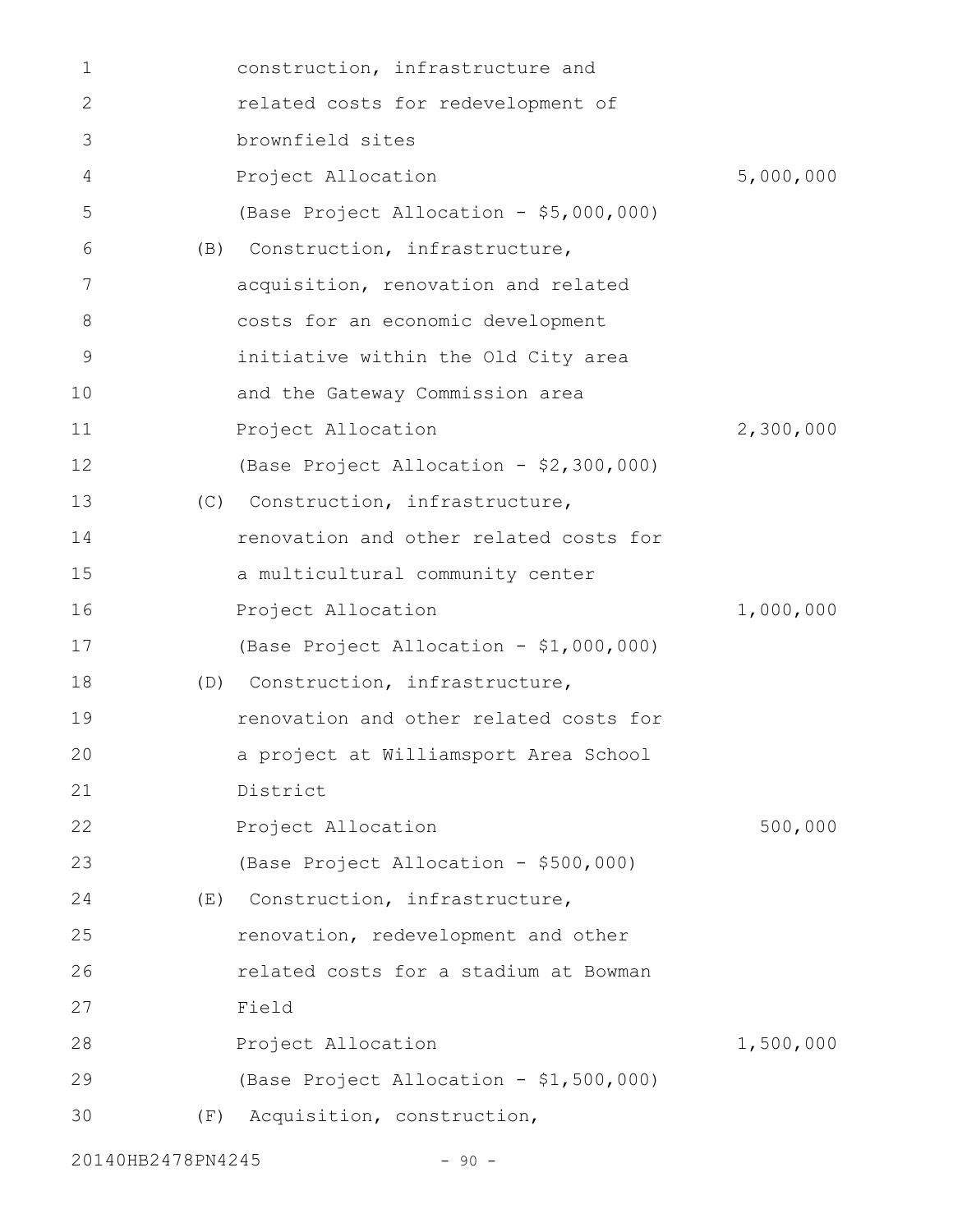| 1  | infrastructure, redevelopment,          |           |
|----|-----------------------------------------|-----------|
| 2  | renovation and other related costs for  |           |
| 3  | East End Revitalization project         |           |
| 4  | Project Allocation                      | 3,000,000 |
| 5  | (Base Project Allocation - \$3,000,000) |           |
| 6  | (G) Acquisition, construction,          |           |
| 7  | infrastructure, redevelopment,          |           |
| 8  | renovation, abatement of hazardous      |           |
| 9  | materials and other related costs for   |           |
| 10 | renovations to a church in a            |           |
| 11 | historical district                     |           |
| 12 | Project Allocation                      | 5,000,000 |
| 13 | (Base Project Allocation - \$5,000,000) |           |
| 14 | (iii) Muncy Township                    |           |
| 15 | (A) Renovation and expansion of Eastern |           |
| 16 | Lycoming YMCA Community Center          |           |
| 17 | Project Allocation                      | 1,000,000 |
| 18 | (Base Project Allocation - \$1,000,000) |           |
| 19 | (42) McKean County                      |           |
|    | 20 (i) County projects (Reserved)       |           |
| 21 | (ii) City of Bradford                   |           |
| 22 | Redevelopment, acquisition,<br>(A)      |           |
| 23 | infrastructure and related costs for    |           |
| 24 | recreational improvements, renovation   |           |
| 25 | of existing facilities and the          |           |
| 26 | construction of new facilities in city  |           |
| 27 | owned parks and the Kessel Athletic     |           |
| 28 | Complex and the continued development   |           |
| 29 | of the Tuna Valley Trail Association    |           |
| 30 | Trail System                            |           |
|    |                                         |           |

20140HB2478PN4245 - 91 -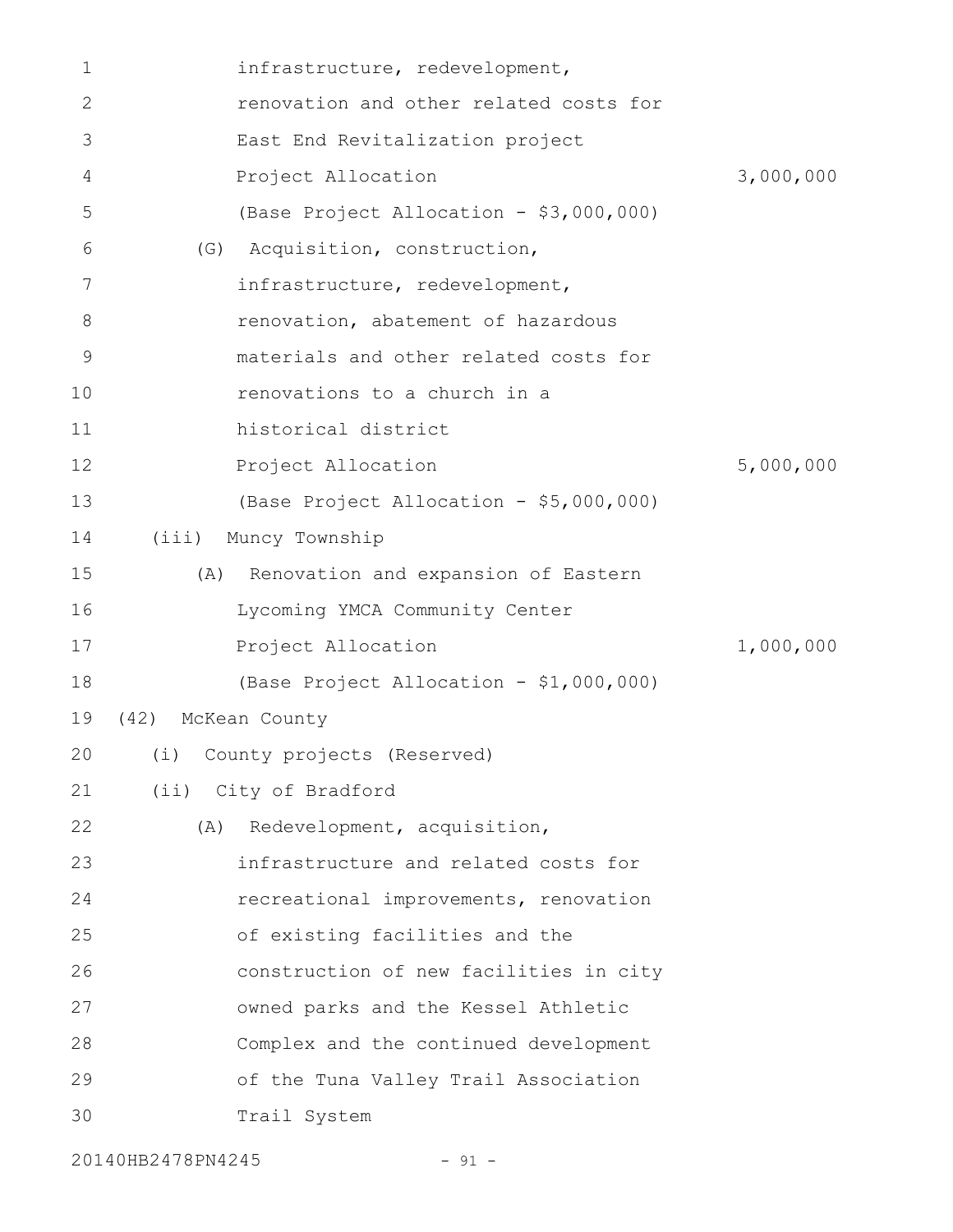| 1              |      | Project Allocation                      | 5,000,000  |
|----------------|------|-----------------------------------------|------------|
| 2              |      | (Base Project Allocation - \$5,000,000) |            |
| 3              | (B)  | Acquisition of property, demolition,    |            |
| 4              |      | renovation, new construction and        |            |
| 5              |      | related costs including infrastructure  |            |
| 6              |      | improvements for the development of     |            |
| $\overline{7}$ |      | housing to stabilize aging and          |            |
| $8\,$          |      | declining housing stock                 |            |
| $\mathsf 9$    |      | Project Allocation                      | 5,000,000  |
| 10             |      | (Base Project Allocation - \$5,000,000) |            |
| 11             | (C)  | Site clearance, demolition,             |            |
| 12             |      | infrastructure, construction,           |            |
| 13             |      | equipment and other related costs to    |            |
| 14             |      | American Refining Group for refinement  |            |
| 15             |      | of Pennsylvania Grade crude oils        |            |
| 16             |      | Project Allocation                      | 10,000,000 |
| 17             |      | (Base Project Allocation -              |            |
| 18             |      | \$10,000,000)                           |            |
| 19             | (43) | Mercer County                           |            |
| 20             | (i)  | County projects                         |            |
| 21             | (A)  | Acquisition, infrastructure,            |            |
| 22             |      | redevelopment, abatement of hazardous   |            |
| 23             |      | materials and other related costs to    |            |
| 24             |      | redevelop blighted areas in Mercer      |            |
| 25             |      | County                                  |            |
| 26             |      | Project Allocation                      | 2,500,000  |
| 27             |      | (Base Project Allocation - \$2,500,000) |            |
| 28             | (B)  | Construction, infrastructure and        |            |
| 29             |      | other related costs for an economic     |            |
| 30             |      | development project in Mercer County    |            |
|                |      |                                         |            |

20140HB2478PN4245 - 92 -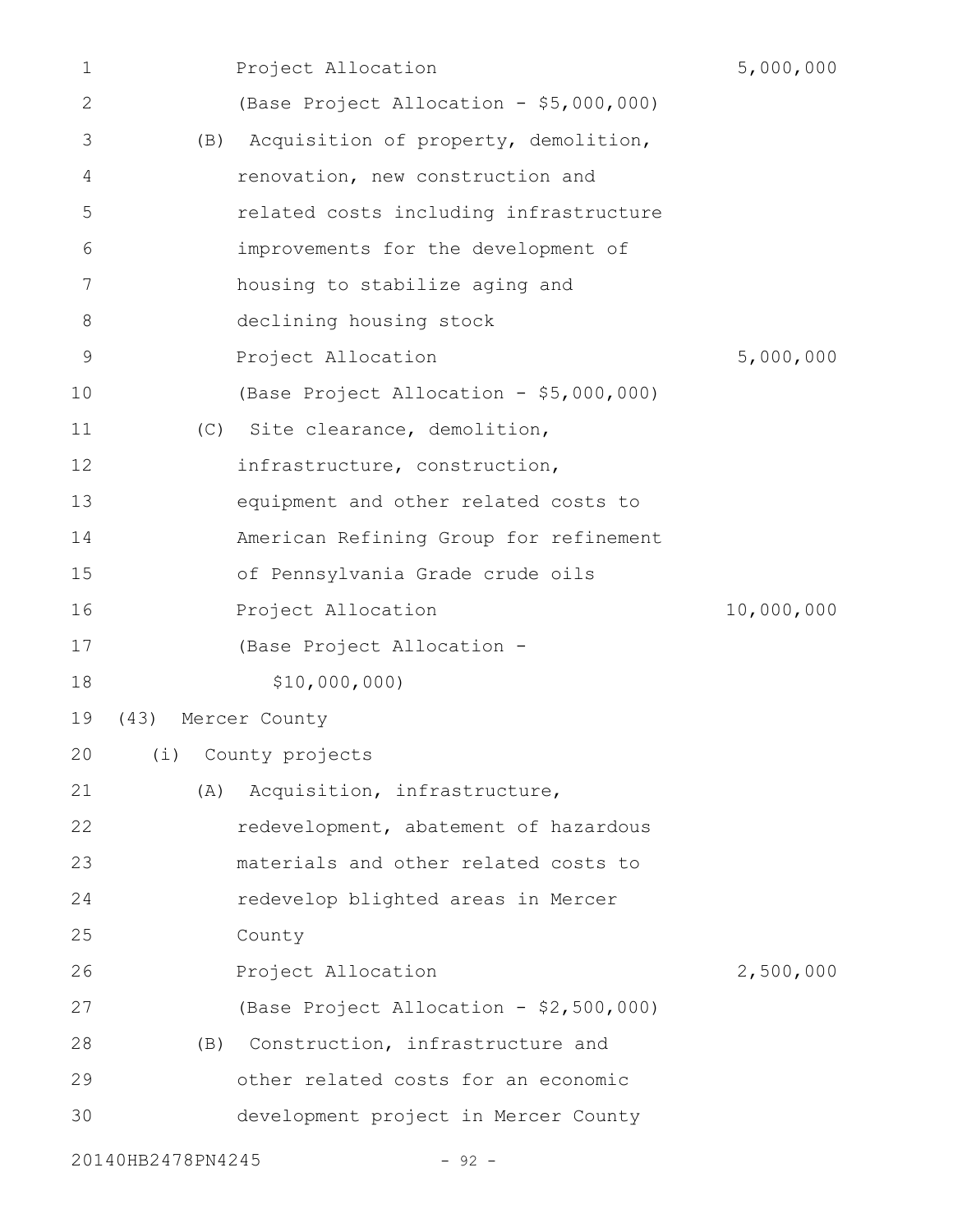| 1            | Project Allocation                      | 2,000,000 |
|--------------|-----------------------------------------|-----------|
| $\mathbf{2}$ | (Base Project Allocation - \$2,000,000) |           |
| 3            | City of Farrell<br>(i)                  |           |
| 4            | Acquisition, infrastructure,<br>(A)     |           |
| 5            | redevelopment, abatement of hazardous   |           |
| 6            | materials and other related costs to    |           |
| 7            | redevelop a blighted area               |           |
| 8            | Project Allocation                      | 1,500,000 |
| 9            | (Base Project Allocation - \$1,500,000) |           |
| 10           | (iii)<br>City of Sharon                 |           |
| 11           | Construction, infrastructure,<br>(A)    |           |
| 12           | redevelopment and other related costs   |           |
| 13           | for redevelopment activities in         |           |
| 14           | downtown City of Sharon                 |           |
| 15           | Project Allocation                      | 500,000   |
| 16           | (Base Project Allocation - \$500,000)   |           |
| 17           | Greene Township<br>(iv)                 |           |
| 18           | Construction, infrastructure,<br>(A)    |           |
| 19           | redevelopment, renovation and related   |           |
| 20           | costs for equipment and the expansion   |           |
| 21           | of Combined Systems, Inc.               |           |
| 22           | Project Allocation                      | 4,000,000 |
| 23           | (Base Project Allocation - \$4,000,000) |           |
| 24           | (44) Mifflin County                     |           |
| 25           | (i)<br>County projects (Reserved)       |           |
| 26           | (ii) Derry Township                     |           |
| 27           | Construction, acquisition,<br>(A)       |           |
| 28           | infrastructure and related costs for    |           |
| 29           | the development of a parcel for a new   |           |
| 30           | Life Sciences Complex                   |           |
|              | 20140HB2478PN4245<br>$-93 -$            |           |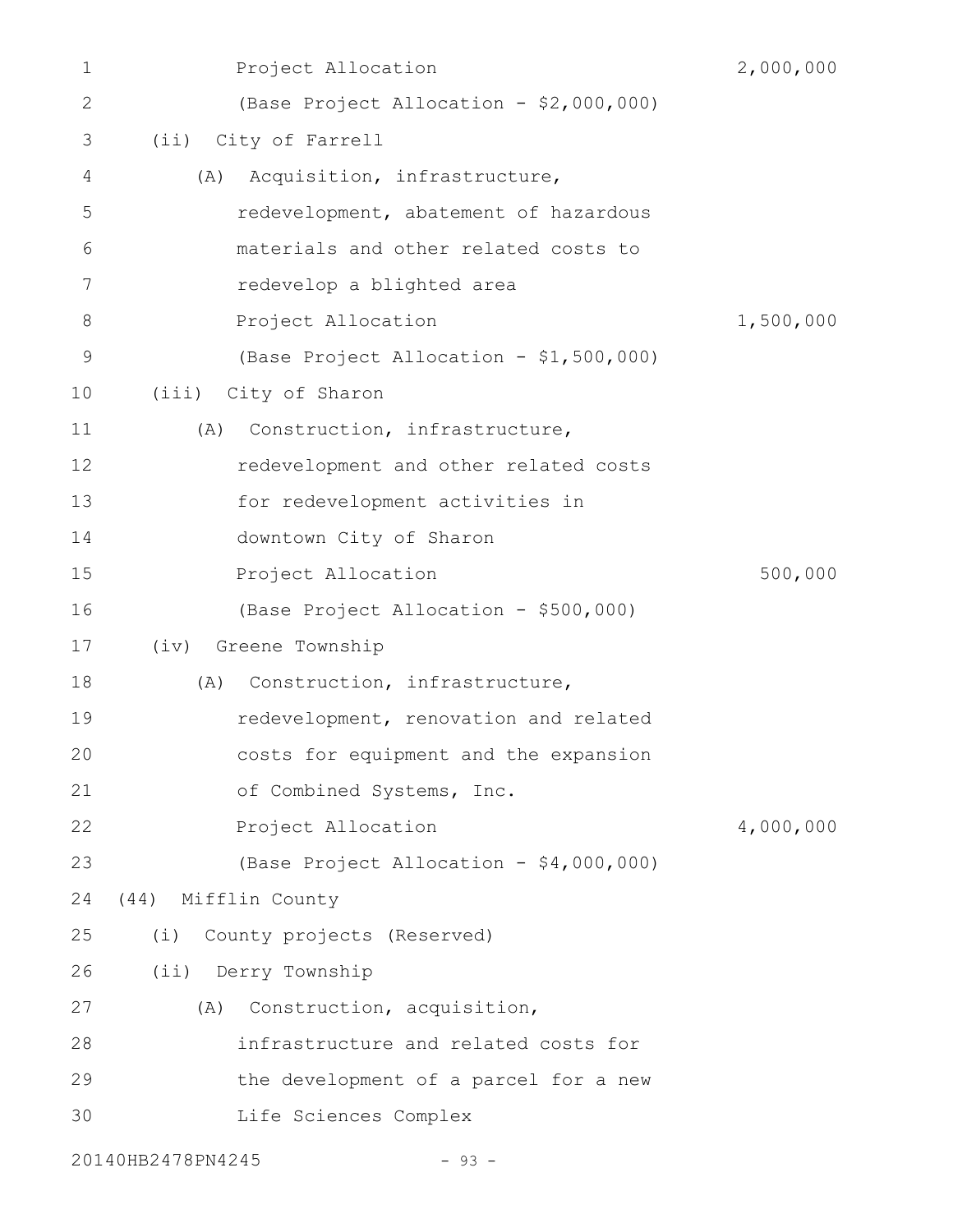| 1            | Project Allocation                      | 4,000,000 |
|--------------|-----------------------------------------|-----------|
| $\mathbf{2}$ | (Base Project Allocation - \$4,000,000) |           |
| 3            | Granville Township<br>(iii)             |           |
| 4            | Construction, infrastructure,<br>(A)    |           |
| 5            | renovation, abatement of hazardous      |           |
| 6            | materials and related costs for the     |           |
| 7            | redevelopment of a brownfield site and  |           |
| 8            | buildings with the MCIDC Plaza          |           |
| 9            | Project Allocation                      | 3,000,000 |
| 10           | (Base Project Allocation - \$3,000,000) |           |
| 11           | Lewistown Borough<br>(iv)               |           |
| 12           | Construction, acquisition,<br>(A)       |           |
| 13           | infrastructure and related costs for    |           |
| 14           | the renovation of an industrial         |           |
| 15           | facility                                |           |
| 16           | Project Allocation                      | 1,250,000 |
| 17           | (Base Project Allocation - \$1,250,000) |           |
| 18           | (45)<br>Monroe County                   |           |
| 19           | (i)<br>County projects (Reserved)       |           |
| 20           | (ii) East Stroudsburg Borough           |           |
| 21           | (A) Acquisition, construction,          |           |
| 22           | infrastructure, renovation and related  |           |
| 23           | costs for Pocono Chamber of Commerce    |           |
| 24           | building                                |           |
| 25           | Project Allocation                      | 500,000   |
| 26           | (Base Project Allocation - \$500,000)   |           |
| 27           | (iii) Mount Pocono Borough              |           |
| 28           | Construction, infrastructure and<br>(A) |           |
| 29           | related costs for expansion of a fire   |           |
| 30           | company building                        |           |
|              | 20140HB2478PN4245<br>$-94 -$            |           |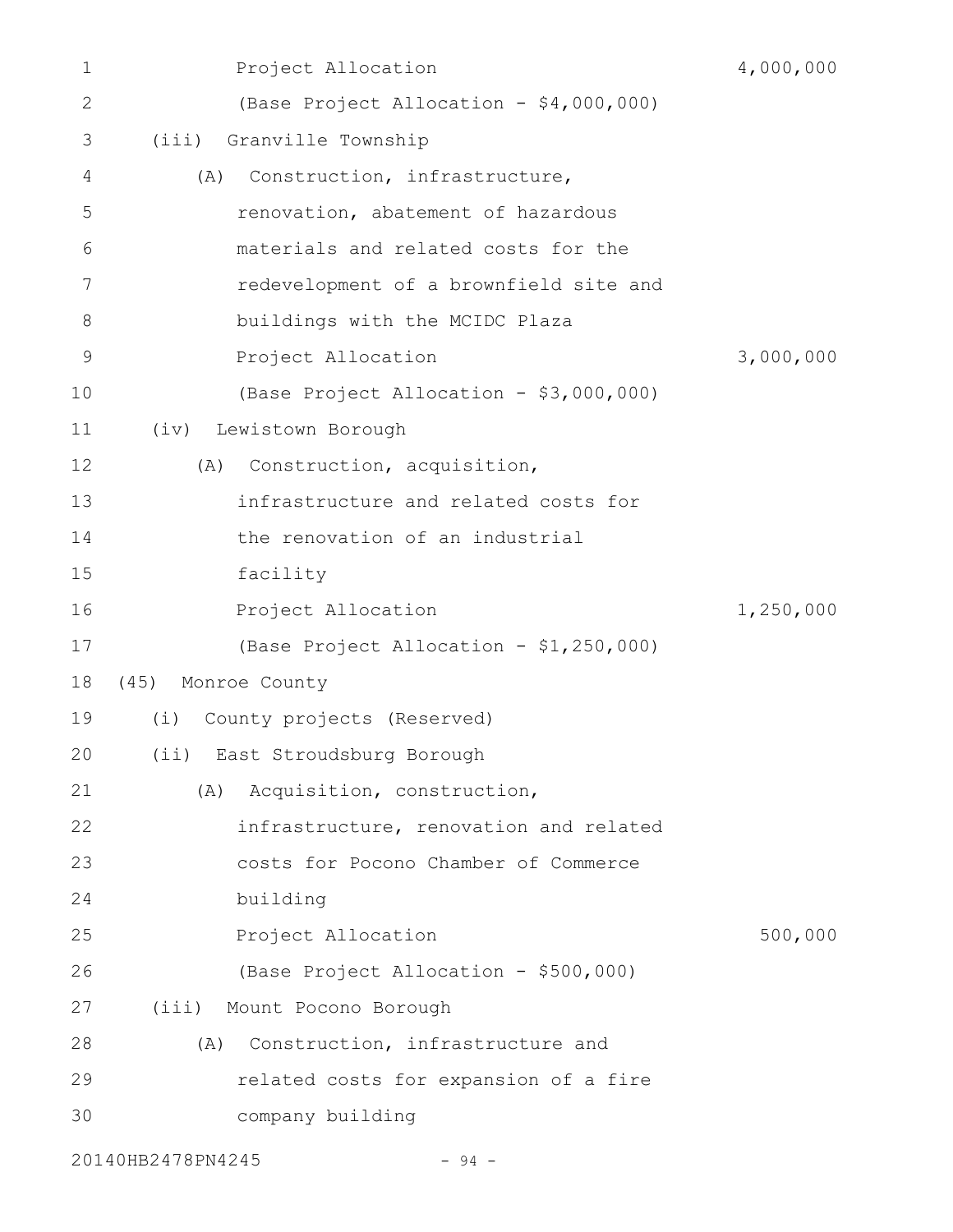| 1           |                           | Project Allocation                      | 750,000   |
|-------------|---------------------------|-----------------------------------------|-----------|
| 2           |                           | (Base Project Allocation - \$750,000)   |           |
| 3           | (46)<br>Montgomery County |                                         |           |
| 4           | (i)                       | County projects (Reserved)              |           |
| 5           |                           | (ii) Cheltanham Township                |           |
| 6           | (A)                       | Renovation, rehabilitation and other    |           |
| 7           |                           | related costs of Salus University       |           |
| 8           |                           | facilities in Elkins Park               |           |
| $\mathsf 9$ |                           | Project Allocation                      | 2,500,000 |
| 10          |                           | (Base Project Allocation - \$2,500,000) |           |
| 11          | (B)                       | Construction, infrastructure and        |           |
| 12          |                           | other related costs for sidewalk        |           |
| 13          |                           | infrastructure and streetscape          |           |
| 14          |                           | development                             |           |
| 15          |                           | Project Allocation                      | 3,000,000 |
| 16          |                           | (Base Project Allocation - \$3,000,000) |           |
| 17          |                           | (C) Construction, renovation and other  |           |
| 18          |                           | related costs for township              |           |
| 19          |                           | administration building                 |           |
| 20          |                           | Project Allocation                      | 5,000,000 |
| 21          |                           | (Base Project Allocation - \$5,000,000) |           |
| 22          |                           | (D) Acquisition, construction,          |           |
| 23          |                           | infrastructure, redevelopment and       |           |
| 24          |                           | other related costs for public parking  |           |
| 25          | downtown                  |                                         |           |
| 26          |                           | Project Allocation                      | 750,000   |
| 27          |                           | (Base Project Allocation - \$750,000)   |           |
| 28          | (E)                       | Construction, infrastructure and        |           |
| 29          |                           | other related costs for streetscape     |           |
| 30          |                           | enhancements, signage and traffic       |           |
|             | 20140HB2478PN4245         | $-95 -$                                 |           |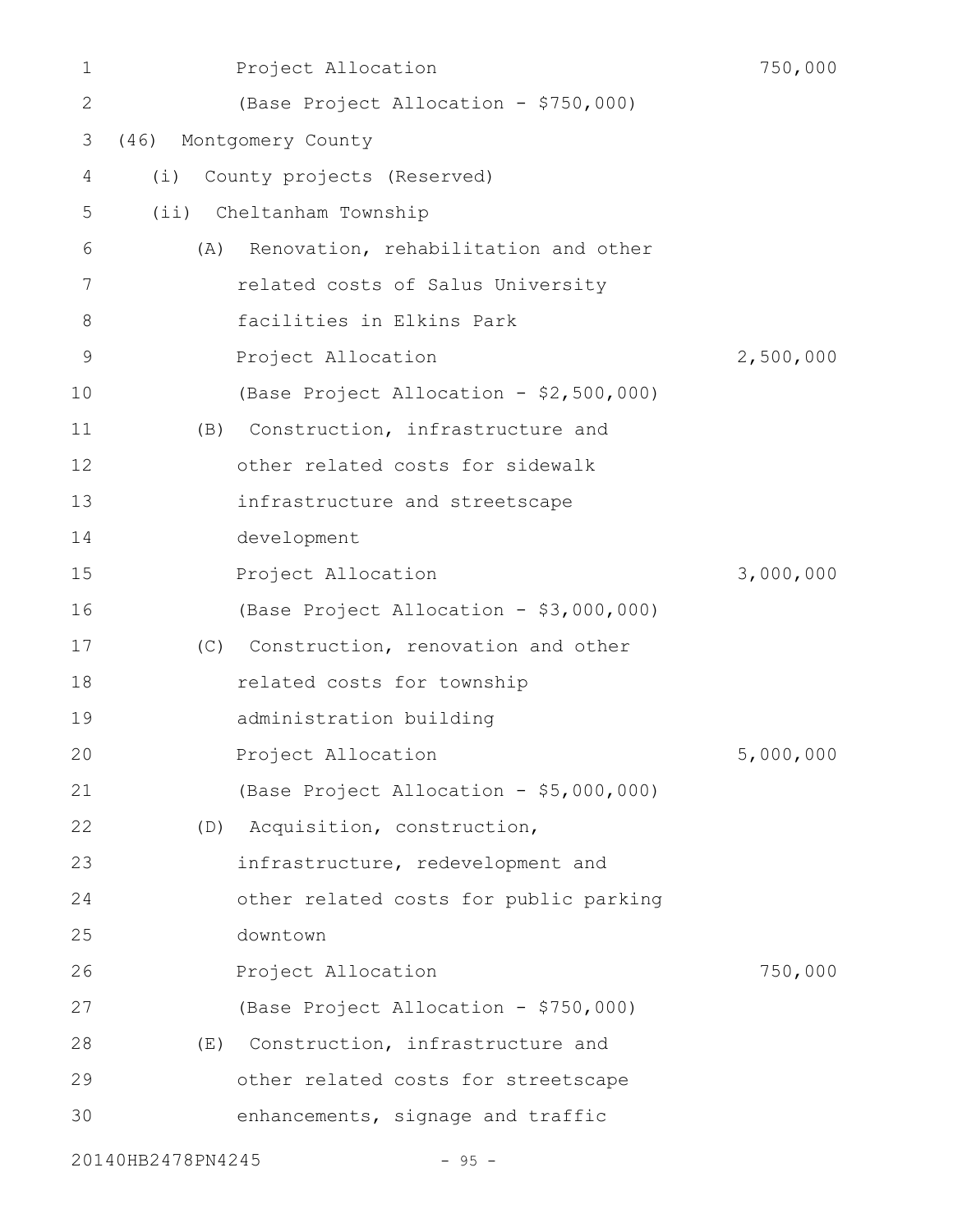| 1           | improvements                                 |           |
|-------------|----------------------------------------------|-----------|
| 2           | Project Allocation                           | 1,829,000 |
| 3           | (Base Project Allocation - \$1,829,000)      |           |
| 4           | Acquisition, construction,<br>(F)            |           |
| 5           | infrastructure, redevelopment and            |           |
| 6           | other related costs for relocation of        |           |
| 7           | public works facility                        |           |
| 8           | Project Allocation                           | 7,500,000 |
| $\mathsf 9$ | (Base Project Allocation - \$7,500,000)      |           |
| 10          | Conshohocken Borough<br>(iii)                |           |
| 11          | Construction, redevelopment and other<br>(A) |           |
| 12          | related costs for the construction of        |           |
| 13          | an office headquarters in Conshohocken       |           |
| 14          | Project Allocation                           | 8,000,000 |
| 15          | (Base Project Allocation - \$8,000,000)      |           |
| 16          | Hatfield Borough<br>(iv)                     |           |
| 17          | Construction, infrastructure,<br>(A)         |           |
| 18          | redevelopment, renovation and related        |           |
| 19          | costs for a new borough office               |           |
| 20          | Project Allocation                           | 1,500,000 |
| 21          | (Base Project Allocation - \$1,500,000)      |           |
| 22          | Hatfield Township<br>$(\triangledown)$       |           |
| 23          | Acquisition and related costs for<br>(A)     |           |
| 24          | development of green space                   |           |
| 25          | Project Allocation                           | 1,000,000 |
| 26          | (Base Project Allocation - \$1,000,000)      |           |
| 27          | (vi) Horsham Township                        |           |
| 28          | Construction, infrastructure and<br>(A)      |           |
| 29          | related costs for a new municipal            |           |
| 30          | building                                     |           |
|             |                                              |           |

20140HB2478PN4245 - 96 -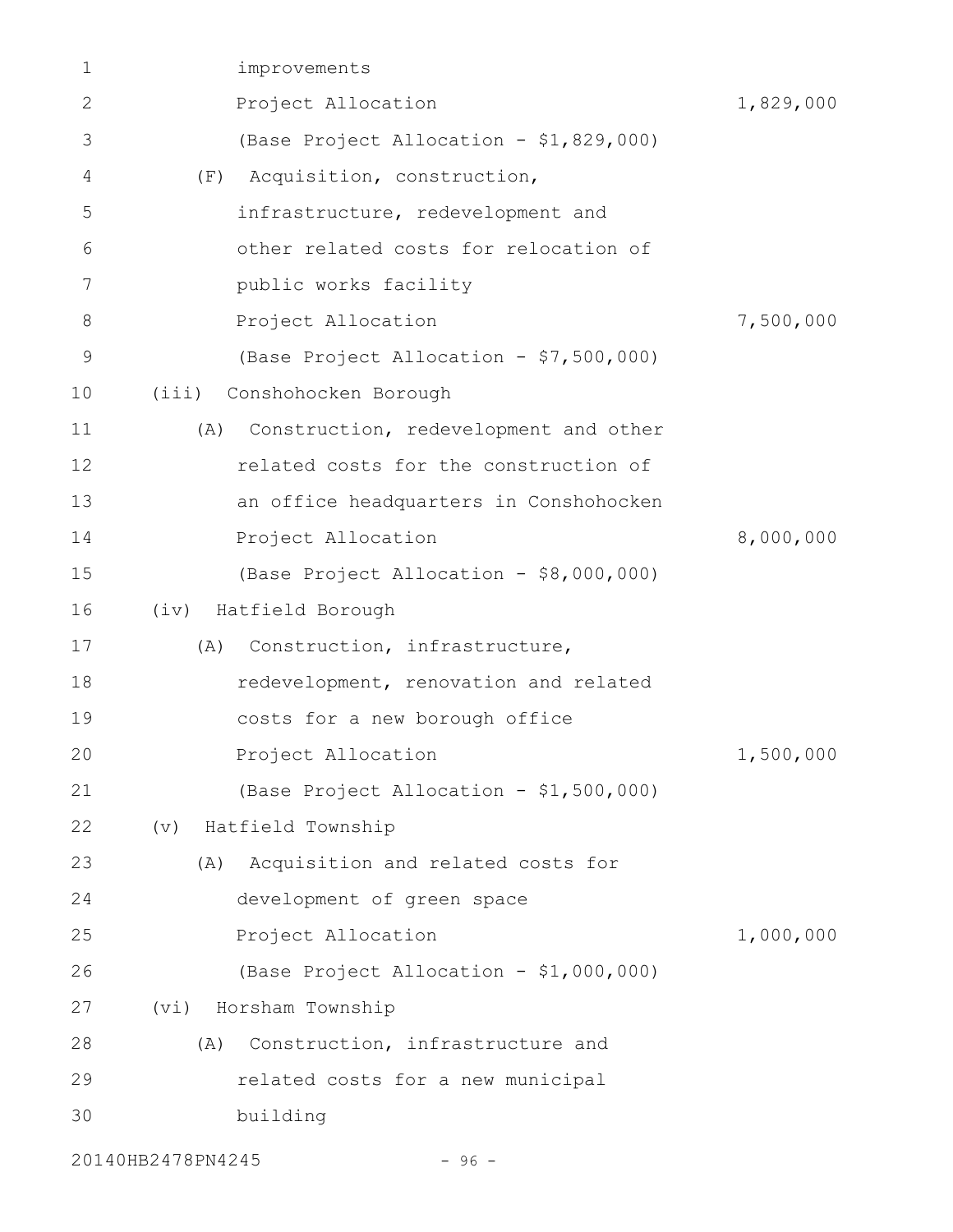| 1  | Project Allocation                        | 4,000,000  |
|----|-------------------------------------------|------------|
| 2  | (Base Project Allocation - \$4,000,000)   |            |
| 3  | Lower Gwynedd Township<br>(vii)           |            |
| 4  | Construction, infrastructure and<br>(A)   |            |
| 5  | related costs for a new fire and          |            |
| 6  | ambulance substation                      |            |
| 7  | Project Allocation                        | 1,250,000  |
| 8  | (Base Project Allocation - \$1,250,000)   |            |
| 9  | (viii)<br>Lower Merion Township           |            |
| 10 | Construction, infrastructure,<br>(A)      |            |
| 11 | renovation and other related costs for    |            |
| 12 | the Bryn Mawr Hospital                    |            |
| 13 | Project Allocation                        | 10,000,000 |
| 14 | (Base Project Allocation -                |            |
| 15 | \$10,000,000)                             |            |
| 16 | Construction, renovation and other<br>(B) |            |
| 17 | related costs for Merion Mercy Academy    |            |
| 18 | construction project                      |            |
| 19 | Project Allocation                        | 7,000,000  |
| 20 | (Base Project Allocation - \$7,000,000)   |            |
| 21 | Pottstown Borough<br>(ix)                 |            |
| 22 | Construction, rehabilitation and<br>(A)   |            |
| 23 | related costs for the renovation of       |            |
| 24 | the Pottstown Regional Public Library     |            |
| 25 | Project Allocation                        | 500,000    |
| 26 | (Base Project Allocation - \$500,000)     |            |
| 27 | Construction, infrastructure,<br>(B)      |            |
| 28 | renovation and related costs for the      |            |
| 29 | rehabilitation and improvements to the    |            |
| 30 | Pottstown Regional Public Library         |            |
|    |                                           |            |

20140HB2478PN4245 - 97 -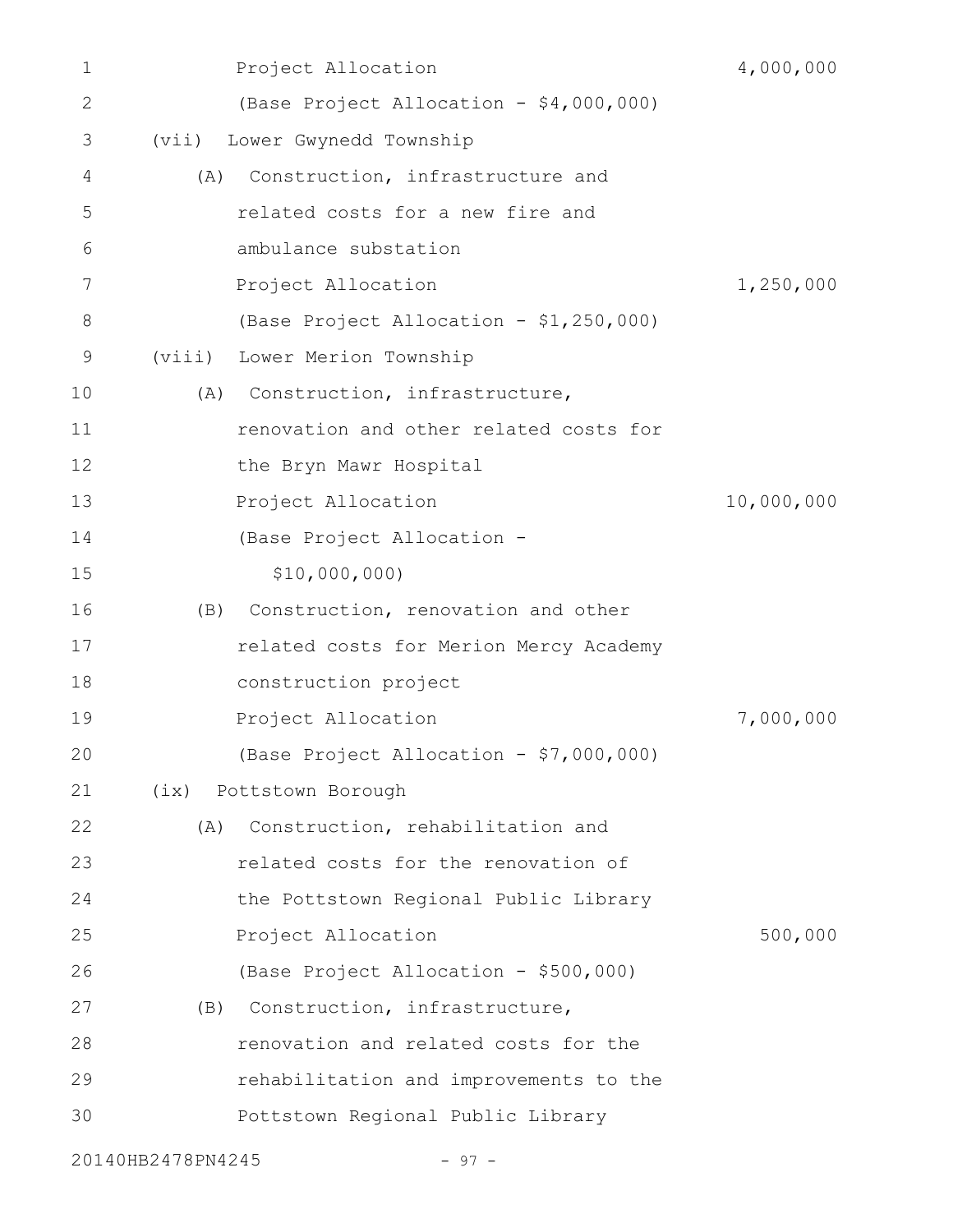| 1  | Project Allocation                      | 500,000   |
|----|-----------------------------------------|-----------|
| 2  | (Base Project Allocation - \$500,000)   |           |
| 3  | Springfield Township<br>(x)             |           |
| 4  | Construction, infrastructure,<br>(A)    |           |
| 5  | redevelopment and other related costs   |           |
| 6  | for East Mill Road Bridge               |           |
| 7  | Project Allocation                      | 1,516,000 |
| 8  | (Base Project Allocation - \$1,516,000) |           |
| 9  | Whitpain Township<br>(xi)               |           |
| 10 | Construction infrastructure,<br>(A)     |           |
| 11 | redevelopment and related costs for a   |           |
| 12 | new firehouse                           |           |
| 13 | Project Allocation                      | 2,000,000 |
| 14 | (Base Project Allocation - \$2,000,000) |           |
| 15 | (B) Construction, acquisition,          |           |
| 16 | infrastructure, redevelopment,          |           |
| 17 | renovation, rehabilitation, abatement   |           |
| 18 | of hazardous materials and other costs  |           |
| 19 | related to the Ambler Area Boys and     |           |
| 20 | Girls Club                              |           |
| 21 | Project Allocation                      | 4,000,000 |
| 22 | (Base Project Allocation - \$4,000,000) |           |
| 23 | Montour County (Reserved)<br>(47)       |           |
| 24 | (48) Northampton County                 |           |
| 25 | (i)<br>County projects (Reserved)       |           |
| 26 | (ii) City of Bethlehem                  |           |
| 27 | Construction, infrastructure and<br>(A) |           |
| 28 | related costs for the renovation of a   |           |
| 29 | building for office space for Lehigh    |           |
| 30 | University and shared community space   |           |
|    | 20140HB2478PN4245<br>$-98 -$            |           |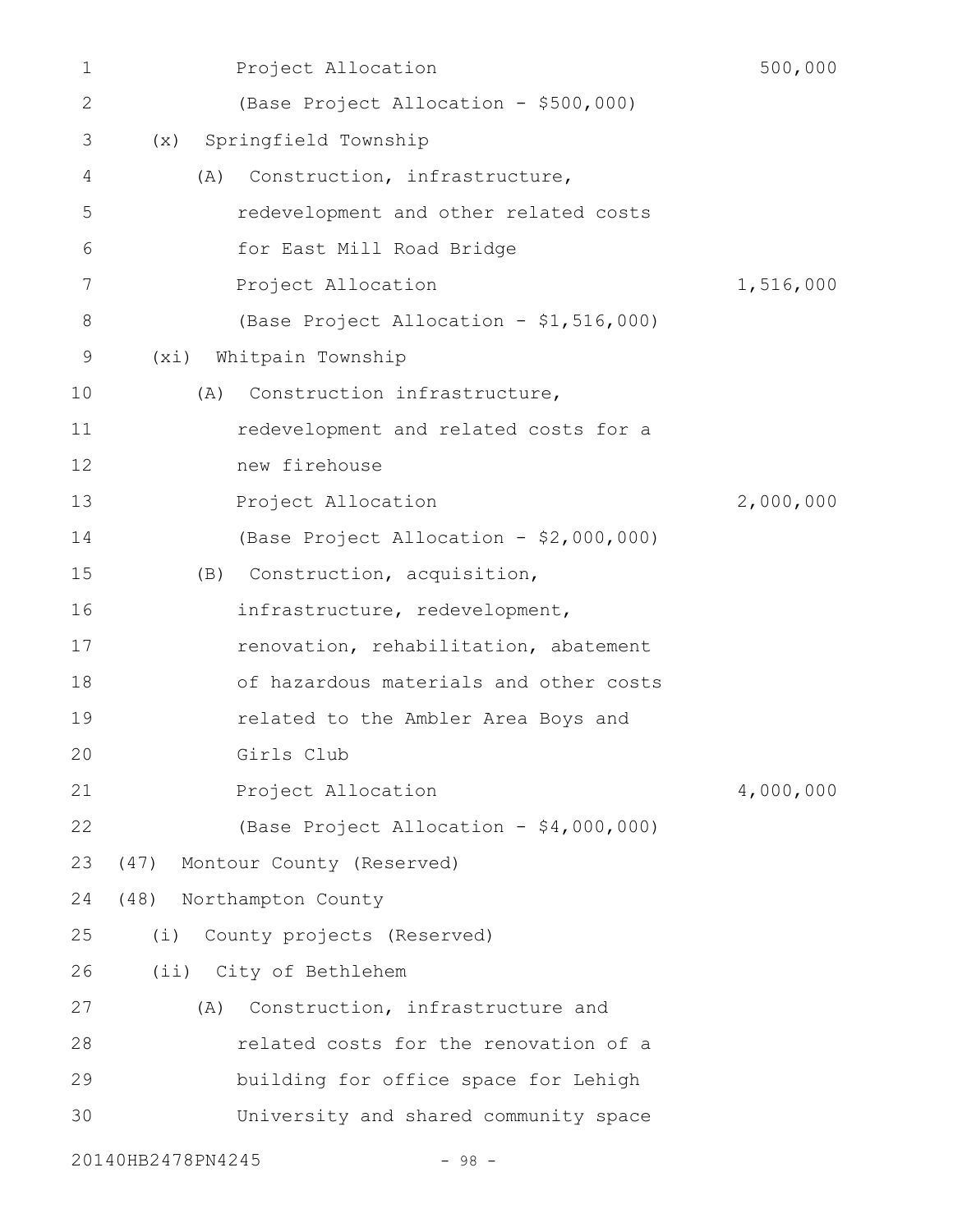| 1           |                   | Project Allocation                       | 5,000,000  |
|-------------|-------------------|------------------------------------------|------------|
| 2           |                   | (Base Project Allocation - \$5,000,000)  |            |
| 3           | (B)               | Construction, infrastructure and         |            |
| 4           |                   | related costs for the renovation of a    |            |
| 5           |                   | blighted property for Lehigh             |            |
| 6           |                   | University Mountaintop Campus            |            |
| 7           |                   | Project Allocation                       | 10,000,000 |
| 8           |                   | (Base Project Allocation -               |            |
| $\mathsf 9$ |                   | \$10,000,000)                            |            |
| 10          | (C)               | Construction, infrastructure,            |            |
| 11          |                   | renovation and other related costs for   |            |
| 12          |                   | expansion of Ben Franklin TechVentures   |            |
| 13          |                   | incubator facility                       |            |
| 14          |                   | Project Allocation                       | 3,000,000  |
| 15          |                   | (Base Project Allocation - \$3,000,000)  |            |
| 16          |                   | (D) Acquisition of research facility and |            |
| 17          |                   | construction and other related costs     |            |
| 18          |                   | for expansion, conservation and          |            |
| 19          |                   | renovation of various historic           |            |
| 20          |                   | properties of the historic Bethlehem     |            |
| 21          |                   | partnership                              |            |
| 22          |                   | Project Allocation                       | 4,000,000  |
| 23          |                   | (Base Project Allocation - \$4,000,000)  |            |
| 24          | (iii)             | Freemansburg Borough                     |            |
| 25          | (A)               | Construction, infrastructure,            |            |
| 26          |                   | renovation and other related costs for   |            |
| 27          |                   | municipal police, fire, public works     |            |
| 28          |                   | and administration buildings             |            |
| 29          |                   | Project Allocation                       | 1,800,000  |
| 30          |                   | (Base Project Allocation - \$1,800,000)  |            |
|             | 20140HB2478PN4245 | $-99 -$                                  |            |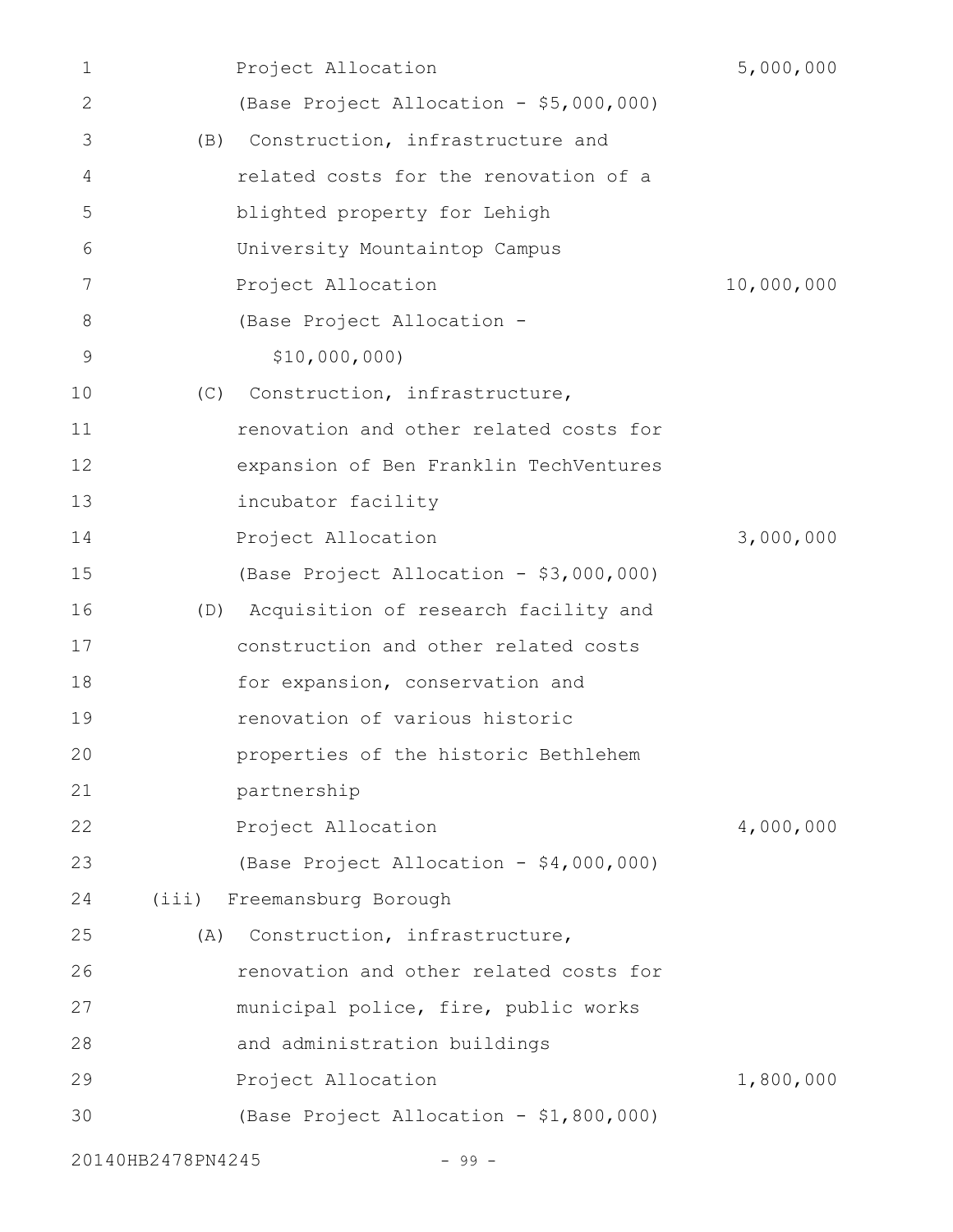| $\mathbf 1$ | Pen Argyl Borough<br>$(i\nu)$               |           |
|-------------|---------------------------------------------|-----------|
| 2           | Construction and related costs for<br>(A)   |           |
| 3           | replacement of the Pen Argyl Public         |           |
| 4           | Municipal Pool                              |           |
| 5           | Project Allocation                          | 1,500,000 |
| 6           | (Base Project Allocation - \$1,500,000)     |           |
| 7           | Construction, infrastructure and<br>(B)     |           |
| 8           | related costs for a new fire company        |           |
| 9           | building                                    |           |
| 10          | Project Allocation                          | 500,000   |
| 11          | (Base Project Allocation - \$500,000)       |           |
| 12          | (C) Construction, infrastructure and        |           |
| 13          | related costs for the expansion of a        |           |
| 14          | YMCA building                               |           |
| 15          | Project Allocation                          | 500,000   |
| 16          | (Base Project Allocation - \$500,000)       |           |
| 17          | Williams Township<br>(v)                    |           |
| 18          | Construction, infrastructure,<br>(A)        |           |
| 19          | redevelopment and other related costs       |           |
| 20          | for municipal park development              |           |
| 21          | Project Allocation                          | 500,000   |
| 22          | (Base Project Allocation - \$500,000)       |           |
| 23          | (49) Northumberland County                  |           |
| 24          | County projects (Reserved)<br>(i)           |           |
| 25          | (ii) City of Shamokin                       |           |
| 26          | Acquisition, demolition, renovation,<br>(A) |           |
| 27          | abatement of hazardous materials,           |           |
| 28          | construction and related costs for the      |           |
| 29          | removal and redevelopment of blighted       |           |
| 30          | and abandoned properties                    |           |
|             | 20140HB2478PN4245<br>$-100 -$               |           |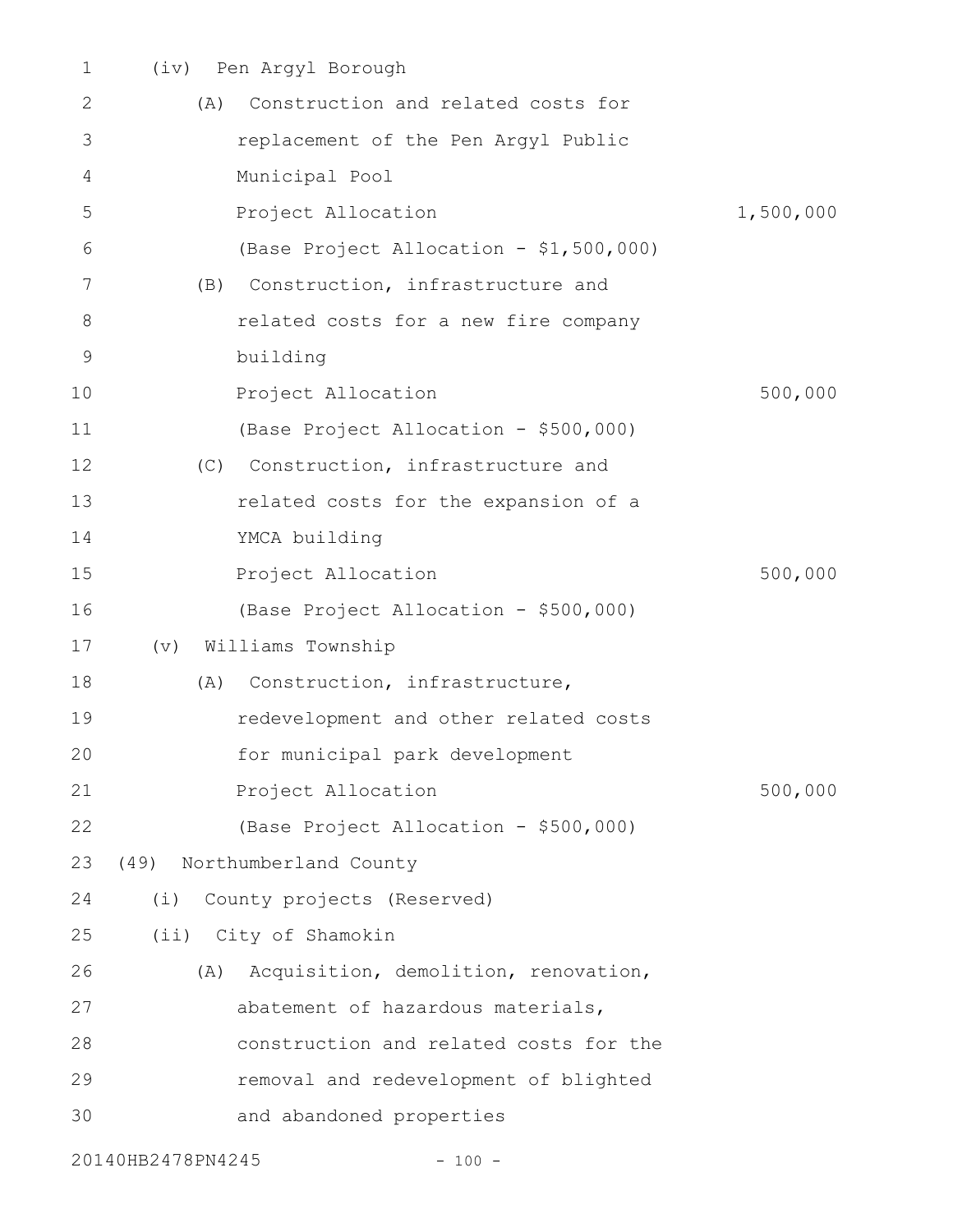| 1            | Project Allocation                           | 1,500,000 |
|--------------|----------------------------------------------|-----------|
| $\mathbf{2}$ | (Base Project Allocation - \$1,500,000)      |           |
| 3            | Acquisition, renovation, abatement of<br>(B) |           |
| 4            | hazardous materials and related costs        |           |
| 5            | for the removal and redevelopment of         |           |
| 6            | an abandoned factory                         |           |
| 7            | Project Allocation                           | 500,000   |
| $8\,$        | (Base Project Allocation - \$500,000)        |           |
| 9            | Milton Borough<br>(iii)                      |           |
| 10           | Construction, redevelopment,<br>(A)          |           |
| 11           | renovations and related costs to             |           |
| 12           | expand and industrial facility               |           |
| 13           | Project Allocation                           | 5,000,000 |
| 14           | (Base Project Allocation - \$5,000,000)      |           |
| 15           | (iv) Ralpho Township                         |           |
| 16           | Construction, infrastructure,<br>(A)         |           |
| 17           | renovation and related costs to              |           |
| 18           | address recreation and civic projects,       |           |
| 19           | including All Home Days Park and             |           |
| 20           | township buildings                           |           |
| 21           | Project Allocation                           | 500,000   |
| 22           | (Base Project Allocation - \$500,000)        |           |
| 23           | (50) Perry County                            |           |
| 24           | (i)<br>County projects                       |           |
| 25           | Land acquisition, infrastructure<br>(A)      |           |
| 26           | improvements, demolition, site               |           |
| 27           | improvement, renovation, addition,           |           |
| 28           | utility expansion, construction,             |           |
| 29           | purchase of medically necessary              |           |
| 30           | fixtures and other related costs for         |           |
|              | 20140HB2478PN4245<br>$-101 -$                |           |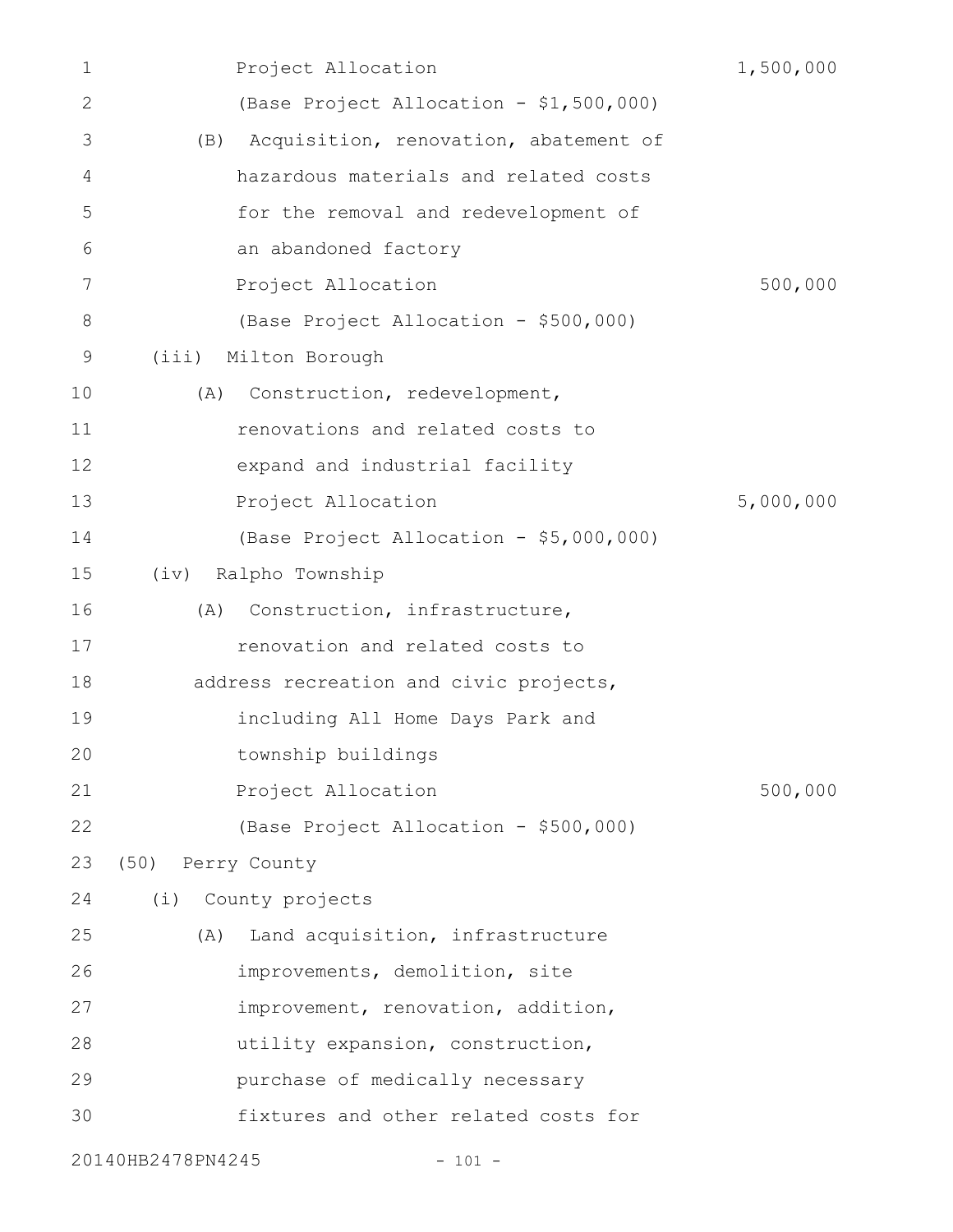| 1            |       | facilities of the Holy Spirit Health    |            |
|--------------|-------|-----------------------------------------|------------|
| $\mathbf{2}$ |       | System                                  |            |
| 3            |       | Project Allocation                      | 10,000,000 |
| 4            |       | (Base Project Allocation -              |            |
| 5            |       | \$10,000,000)                           |            |
| 6            | (51)  | Philadelphia County                     |            |
| 7            | (i)   | County projects                         |            |
| 8            | (A)   | Renovation and related costs for        |            |
| 9            |       | First Tee of Greater Philadelphia       |            |
| 10           |       | Project Allocation                      | 500,000    |
| 11           |       | (Base Project Allocation - \$500,000)   |            |
| 12           | (B)   | Construction, infrastructure,           |            |
| 13           |       | renovation and other related costs for  |            |
| 14           |       | Thomas Jefferson University and TJUH    |            |
| 15           |       | System                                  |            |
| 16           |       | Project Allocation                      | 10,000,000 |
| 17           |       | (Base Project Allocation -              |            |
| 18           |       | \$10,000,000)                           |            |
| 19           | (iii) | City of Philadelphia                    |            |
| 20           |       | (A) Acquisition, construction,          |            |
| 21           |       | infrastructure, redevelopment,          |            |
| 22           |       | renovation, rehabilitation, abatement   |            |
| 23           |       | of hazardous materials and other        |            |
| 24           |       | related costs to revitalize commercial  |            |
| 25           |       | corridors in northwest Philadelphia,    |            |
| 26           |       | including Vernon Road, Chew Avenue and  |            |
| 27           |       | other surrounding areas                 |            |
| 28           |       | Project Allocation                      | 2,500,000  |
| 29           |       | (Base Project Allocation - \$2,500,000) |            |
| 30           | (B)   | Acquisition, construction,              |            |
|              |       |                                         |            |

20140HB2478PN4245 - 102 -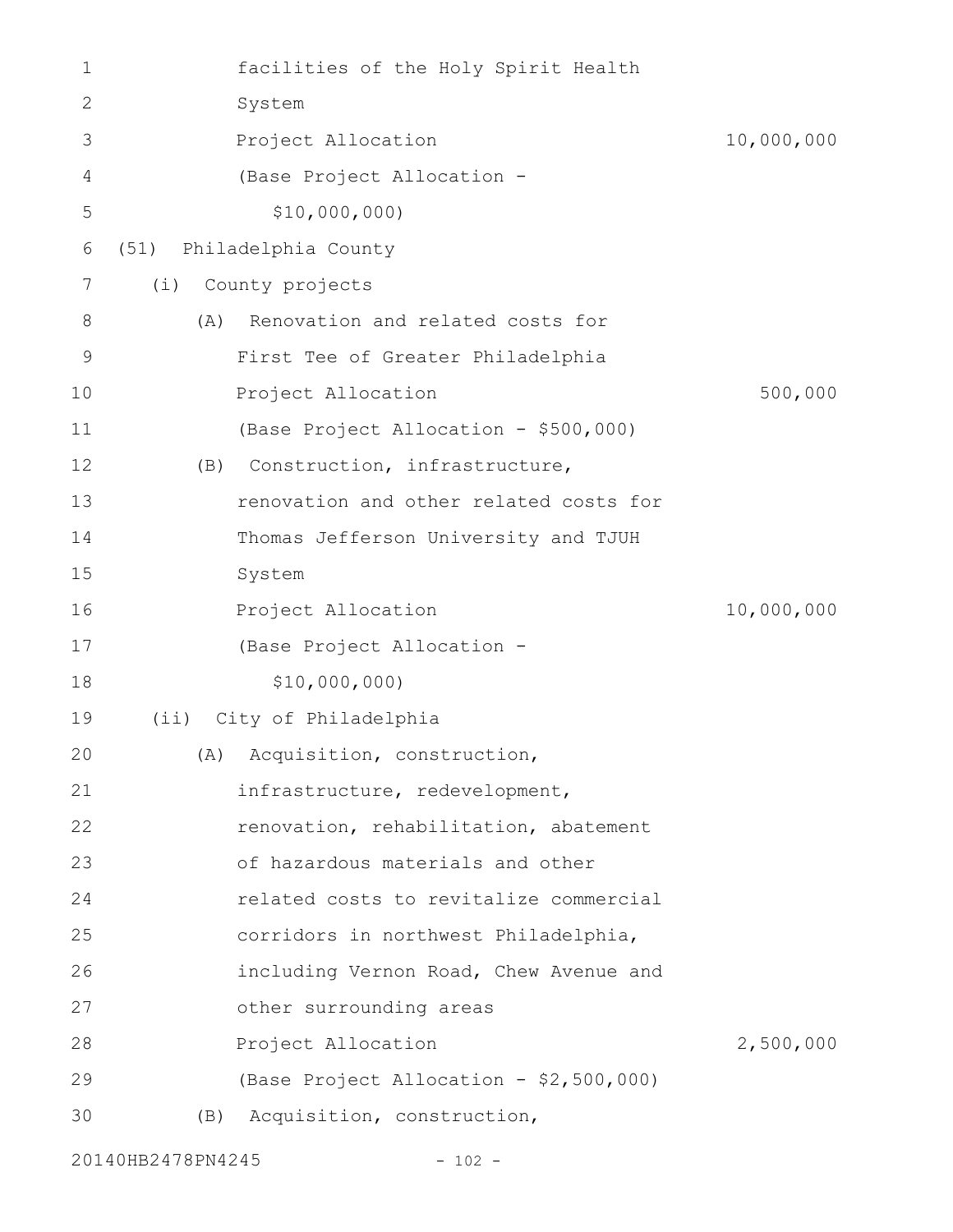| $\mathbf{1}$ |     | infrastructure, redevelopment,          |           |
|--------------|-----|-----------------------------------------|-----------|
| 2            |     | renovation, rehabilitation, abatement   |           |
| 3            |     | of hazardous materials and other        |           |
| 4            |     | related costs to create, enhance and    |           |
| 5            |     | develop recreational facilities and     |           |
| 6            |     | athletic fields in northwest            |           |
| 7            |     | Philadelphia                            |           |
| 8            |     | Project Allocation                      | 2,500,000 |
| 9            |     | (Base Project Allocation - \$2,500,000) |           |
| 10           |     | (C) Acquisition, construction,          |           |
| 11           |     | infrastructure, redevelopment,          |           |
| 12           |     | renovation, rehabilitation, abatement   |           |
| 13           |     | of hazardous materials and other        |           |
| 14           |     | related costs for the Northwest         |           |
| 15           |     | Philadelphia Redevelopment Project to   |           |
| 16           |     | revitalize commercial corridors,        |           |
| 17           |     | recreational facilities and other       |           |
| 18           |     | community improvements                  |           |
| 19           |     | Project Allocation                      | 5,000,000 |
| 20           |     | (Base Project Allocation - \$5,000,000) |           |
| 21           | (D) | Construction, renovation,               |           |
| 22           |     | infrastructure, redevelopment and       |           |
| 23           |     | abatement of hazardous materials and    |           |
| 24           |     | other related costs for the Reading     |           |
| 25           |     | Viaduct project                         |           |
| 26           |     | Project Allocation                      | 3,500,000 |
| 27           |     | (Base Project Allocation - \$3,500,000) |           |
| 28           | (E) | Construction, infrastructure and        |           |
| 29           |     | other related costs for a YMCA branch   |           |
| 30           |     | expansion in West Philadelphia          |           |
|              |     |                                         |           |

20140HB2478PN4245 - 103 -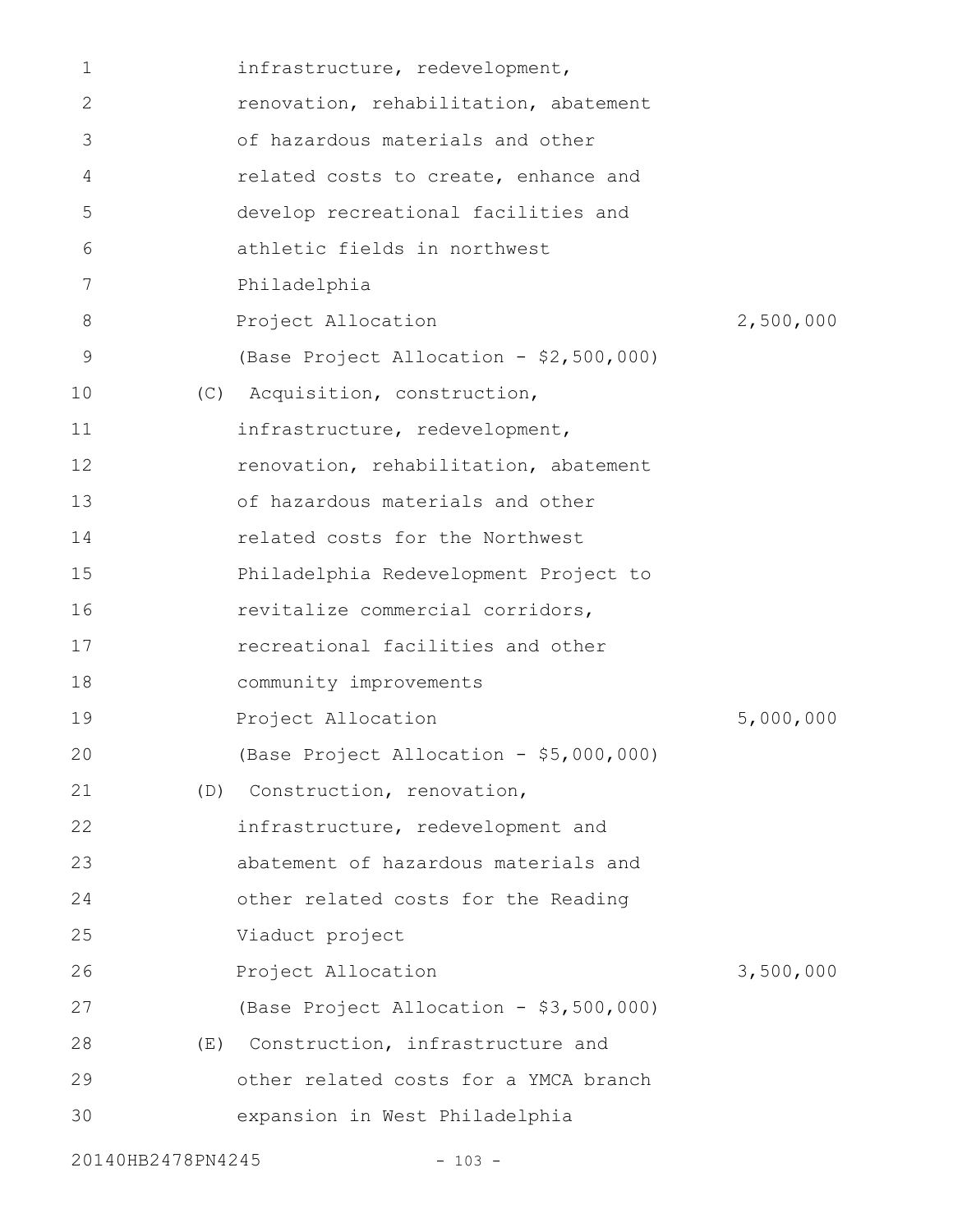| 1                 |     | Project Allocation                      | 2,000,000 |
|-------------------|-----|-----------------------------------------|-----------|
| 2                 |     | (Base Project Allocation - \$2,000,000) |           |
| 3                 |     | (F) Construction, infrastructure,       |           |
| 4                 |     | renovation, rehabilitation and other    |           |
| 5                 |     | related costs for the Wistar Institute  |           |
| 6                 |     | biomedical laboratory project           |           |
| 7                 |     | Project Allocation                      | 4,000,000 |
| 8                 |     | (Base Project Allocation - \$4,000,000) |           |
| 9                 | (G) | Construction, infrastructure,           |           |
| 10                |     | redevelopment, renovation, abatement    |           |
| 11                |     | of hazardous materials and other        |           |
| 12                |     | related costs for Hill Freedman School  |           |
| 13                |     | Project Allocation                      | 2,500,000 |
| 14                |     | (Base Project Allocation - \$2,500,000) |           |
| 15                |     | (H) Acquisition, construction,          |           |
| 16                |     | infrastructure, redevelopment,          |           |
| 17                |     | renovation and other related costs for  |           |
| 18                |     | the Business Center for                 |           |
| 19                |     | Entrepreneurship and Social Enterprise  |           |
| 20                |     | Project Allocation                      | 500,000   |
| 21                |     | (Base Project Allocation - \$500,000)   |           |
| 22                |     | (I) Acquisition, construction,          |           |
| 23                |     | infrastructure and other related costs  |           |
| 24                |     | for a mixed-use housing, science and    |           |
| 25                |     | technology and health and wellness      |           |
| 26                |     | trauma care facility                    |           |
| 27                |     | Project Allocation                      | 2,500,000 |
| 28                |     | (Base Project Allocation - \$2,500,000) |           |
| 29                |     | (J) Acquisition, construction,          |           |
| 30                |     | infrastructure and other related costs  |           |
| 20140HB2478PN4245 |     | $-104 -$                                |           |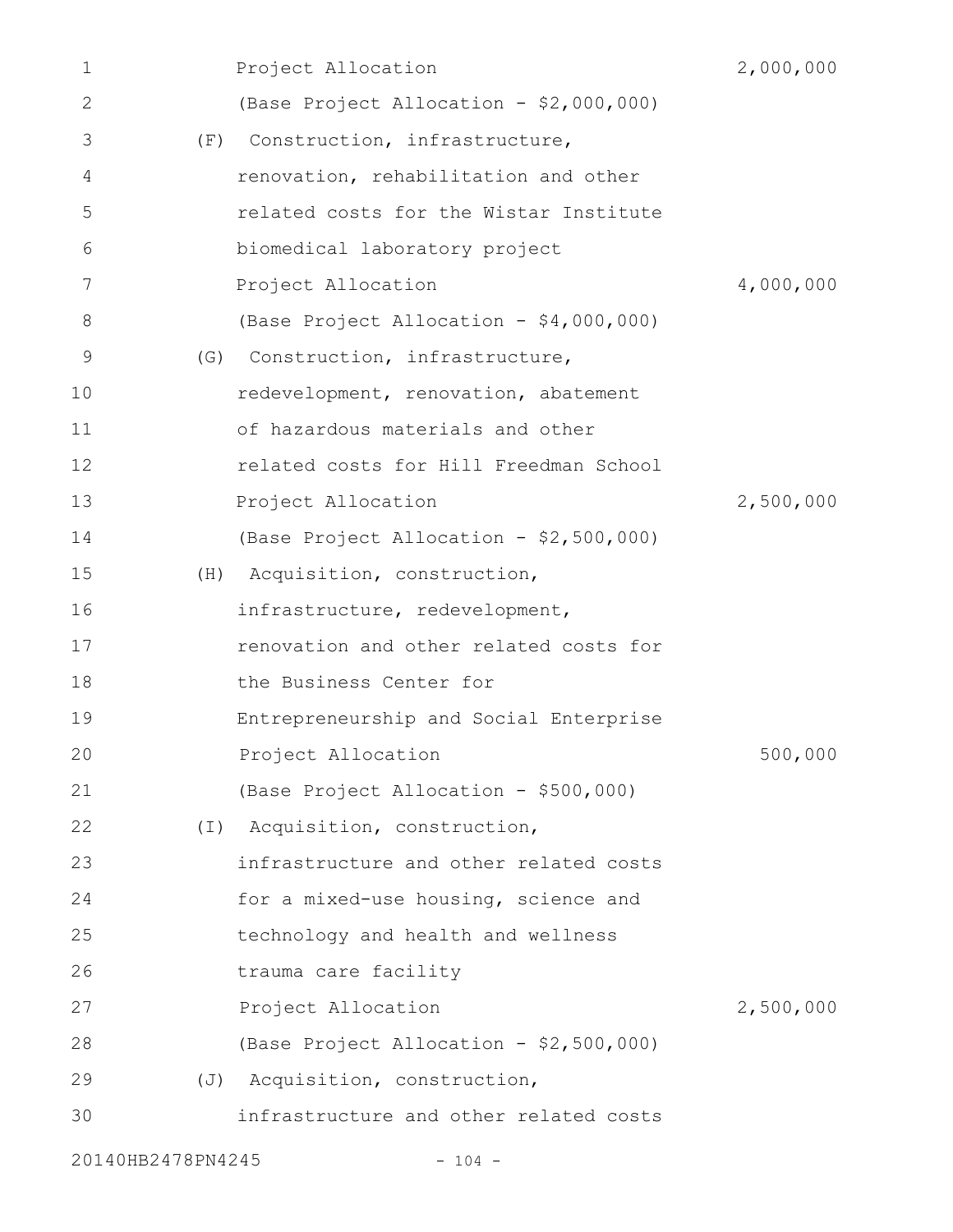| 1                 |     | for Beloved House Community Center      |           |
|-------------------|-----|-----------------------------------------|-----------|
| $\mathbf{2}$      |     | Project Allocation                      | 1,000,000 |
| 3                 |     | (Base Project Allocation - \$1,000,000) |           |
| 4                 | (K) | Acquisition, construction,              |           |
| 5                 |     | infrastructure, redevelopment,          |           |
| 6                 |     | renovation and other related costs to   |           |
| 7                 |     | rehabilitate an abandoned building for  |           |
| 8                 |     | residential and commercial use          |           |
| 9                 |     | Project Allocation                      | 3,000,000 |
| 10                |     | (Base Project Allocation - \$3,000,000) |           |
| 11                | (L) | Acquisition, construction,              |           |
| 12                |     | infrastructure, redevelopment,          |           |
| 13                |     | renovation and other related costs to   |           |
| 14                |     | rehabilitate an abandoned building for  |           |
| 15                |     | use by light manufacturing companies    |           |
| 16                |     | Project Allocation                      | 1,000,000 |
| 17                |     | (Base Project Allocation - \$1,000,000) |           |
| 18                | (M) | Acquisition, construction,              |           |
| 19                |     | redevelopment, renovation and other     |           |
| 20                |     | related costs to rehabilitate a         |           |
| 21                |     | building for use as an education and    |           |
| 22                |     | youth activity facility                 |           |
| 23                |     | Project Allocation                      | 500,000   |
| 24                |     | (Base Project Allocation - \$500,000)   |           |
| 25                |     | (N) Acquisition, construction,          |           |
| 26                |     | infrastructure, redevelopment and       |           |
| 27                |     | other related costs for a retail        |           |
| 28                |     | family restaurant                       |           |
| 29                |     | Project Allocation                      | 2,000,000 |
| 30                |     | (Base Project Allocation - \$2,000,000) |           |
| 20140HB2478PN4245 |     | $-105 -$                                |           |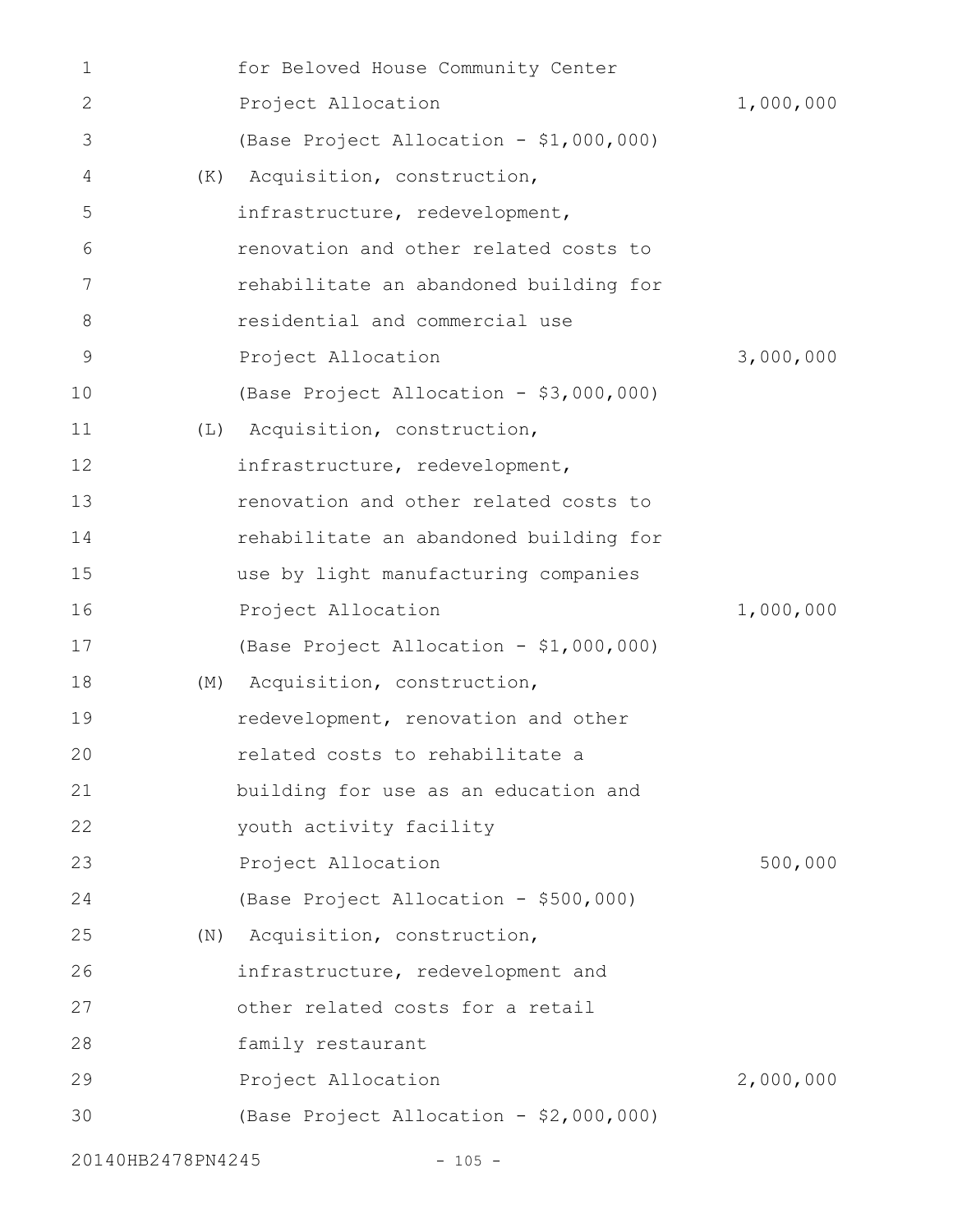| 1                 | (0) | Acquisition, construction,              |            |
|-------------------|-----|-----------------------------------------|------------|
| 2                 |     | infrastructure, redevelopment and       |            |
| 3                 |     | other related costs for rehabilitation  |            |
| 4                 |     | of property into commercial and retail  |            |
| 5                 |     | use                                     |            |
| 6                 |     | Project Allocation                      | 4,000,000  |
| 7                 |     | (Base Project Allocation - \$4,000,000) |            |
| 8                 | (P) | Construction, infrastructure,           |            |
| 9                 |     | redevelopment and other related costs   |            |
| 10                |     | for community care campus               |            |
| 11                |     | Project Allocation                      | 3,000,000  |
| 12                |     | (Base Project Allocation - \$3,000,000) |            |
| 13                | (Q) | Acquisition, construction,              |            |
| 14                |     | infrastructure, renovation and other    |            |
| 15                |     | related costs for facility upgrades at  |            |
| 16                |     | Aker Philadelphia Shipyard              |            |
| 17                |     | Project Allocation                      | 15,000,000 |
| 18                |     | (Base Project Allocation -              |            |
| 19                |     | \$15,000,000                            |            |
| 20                |     | (R) Acquisition, demolition,            |            |
| 21                |     | improvements, redevelopment and other   |            |
| 22                |     | related costs to develop retail,        |            |
| 23                |     | office and residential properties       |            |
| 24                |     | Project Allocation                      | 10,000,000 |
| 25                |     | (Base Project Allocation -              |            |
| 26                |     | \$10,000,000)                           |            |
| 27                |     | (S) Construction, infrastructure and    |            |
| 28                |     | other related costs to revitalize FDR   |            |
| 29                |     | Park                                    |            |
| 30                |     | Project Allocation                      | 3,000,000  |
| 20140HB2478PN4245 |     | $-106 -$                                |            |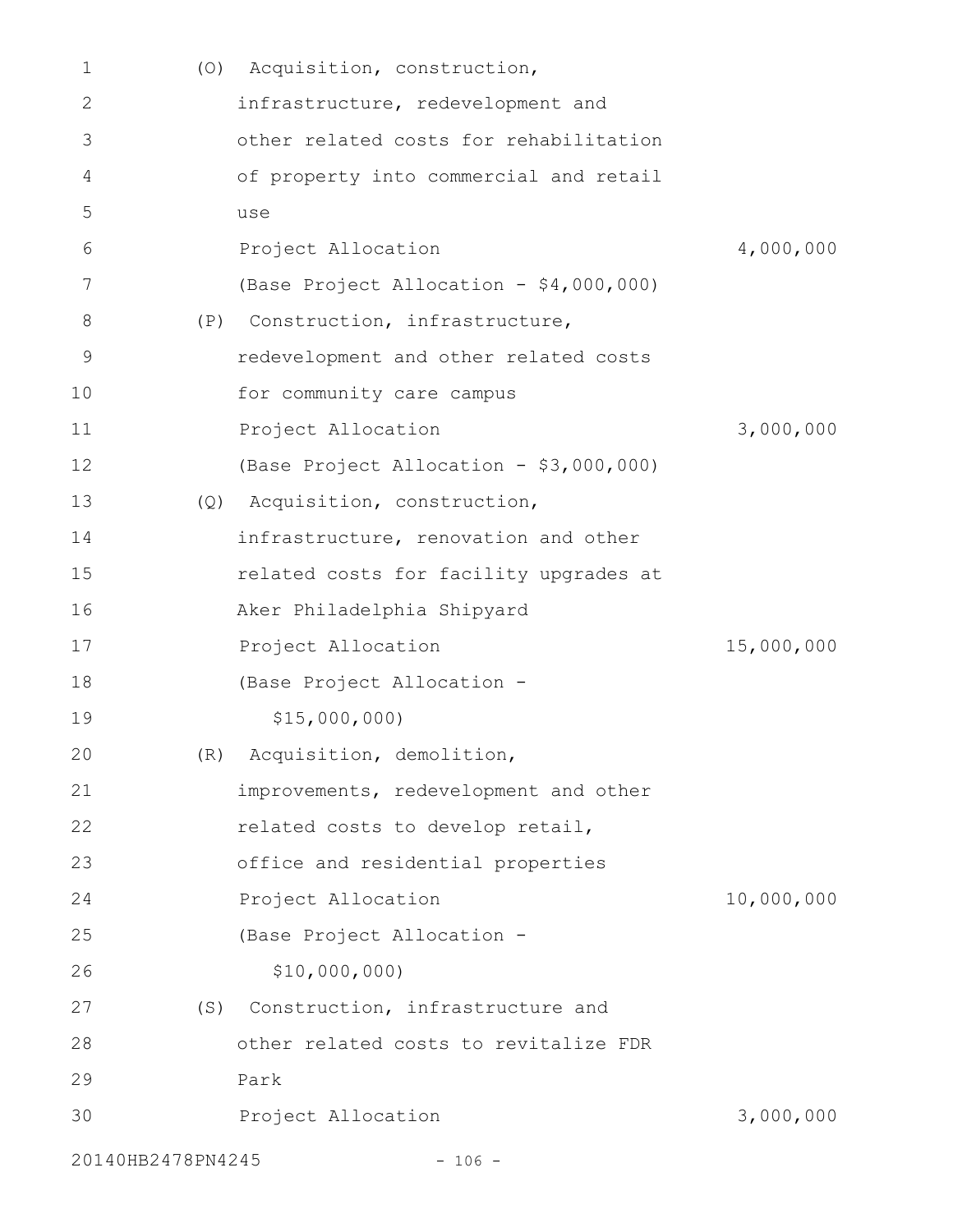| 1  |     | (Base Project Allocation - \$3,000,000) |            |
|----|-----|-----------------------------------------|------------|
| 2  | (T) | Acquisition, construction,              |            |
| 3  |     | infrastructure, renovation and other    |            |
| 4  |     | related costs for Philadelphia          |            |
| 5  |     | Performing Arts Charter School          |            |
| 6  |     | Project Allocation                      | 7,500,000  |
| 7  |     | (Base Project Allocation - \$7,500,000) |            |
| 8  | (U) | Acquisition, construction,              |            |
| 9  |     | infrastructure, demolition and other    |            |
| 10 |     | related costs for development of an     |            |
| 11 |     | educational facility on the 2300 block  |            |
| 12 |     | of Swanson Street                       |            |
| 13 |     | Project Allocation                      | 2,500,000  |
| 14 |     | (Base Project Allocation - \$2,500,000) |            |
| 15 |     | (V) Acquisition, construction and other |            |
| 16 |     | related costs for a charter school on   |            |
| 17 |     | South Front Street                      |            |
| 18 |     | Project Allocation                      | 10,000,000 |
| 19 |     | (Base Project Allocation -              |            |
| 20 |     | \$10,000,000)                           |            |
| 21 | (W) | Acquisition, demolition,                |            |
| 22 |     | construction, infrastructure and other  |            |
| 23 |     | related costs for the development of    |            |
| 24 |     | an educational facility on the first    |            |
| 25 |     | block of Wolf Street                    |            |
| 26 |     | Project Allocation                      | 2,500,000  |
| 27 |     | (Base Project Allocation - \$2,500,000) |            |
| 28 | (X) | Acquisition, construction,              |            |
| 29 |     | demolition, redevelopment and other     |            |
| 30 |     | related costs for an educational        |            |
|    |     |                                         |            |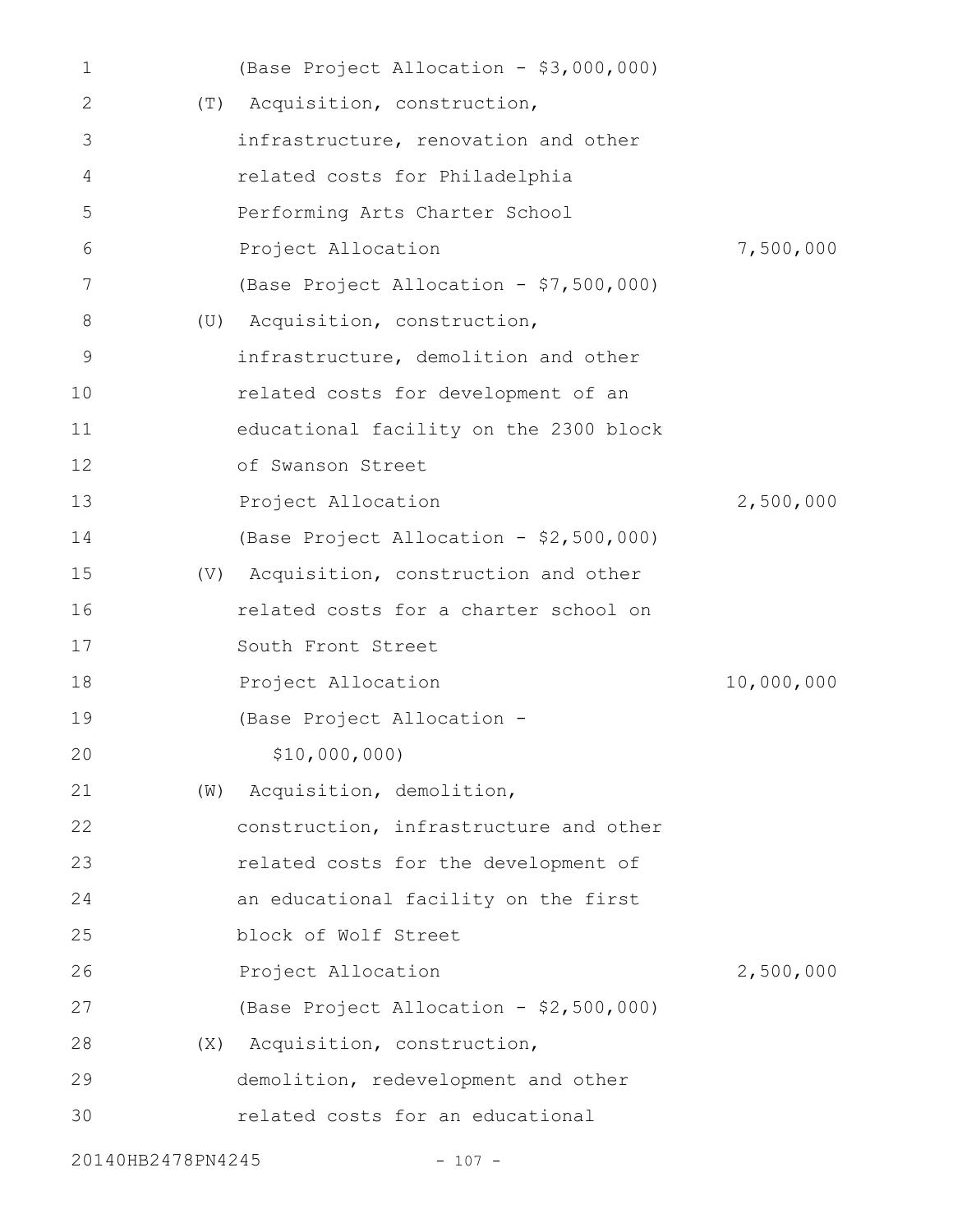| 1                 | facility in South Philadelphia              |            |
|-------------------|---------------------------------------------|------------|
| $\mathbf{2}$      | Project Allocation                          | 10,000,000 |
| 3                 | (Base Project Allocation -                  |            |
| 4                 | \$10,000,000)                               |            |
| 5                 | Acquisition, construction,<br>(Y)           |            |
| 6                 | demolition, redevelopment,                  |            |
| 7                 | infrastructure and other related costs      |            |
| 8                 | for a training facility in South            |            |
| $\mathsf 9$       | Philadelphia                                |            |
| 10                | Project Allocation                          | 10,000,000 |
| 11                | (Base Project Allocation -                  |            |
| 12                | \$10,000,000)                               |            |
| 13                | Acquisition, construction and other<br>(Z)  |            |
| 14                | related costs for the Philadelphia          |            |
| 15                | Polytechnic Charter High School             |            |
| 16                | Project Allocation                          | 10,000,000 |
| 17                | (Base Project Allocation -                  |            |
| 18                | \$10,000,000                                |            |
| 19                | Construction, acquisition and other<br>(AA) |            |
| 20                | related costs for a residential             |            |
| 21                | housing project on the 400 block of         |            |
| 22                | Cantrell Street                             |            |
| 23                | Project Allocation                          | 10,000,000 |
| 24                | (Base Project Allocation -                  |            |
| 25                | \$10,000,000)                               |            |
| 26                | (BB) Construction, acquisition and other    |            |
| 27                | related costs for a residential             |            |
| 28                | housing project on the 500 block of         |            |
| 29                | Mercy Street                                |            |
| 30                | Project Allocation                          | 10,000,000 |
| 20140HB2478PN4245 | $-108 -$                                    |            |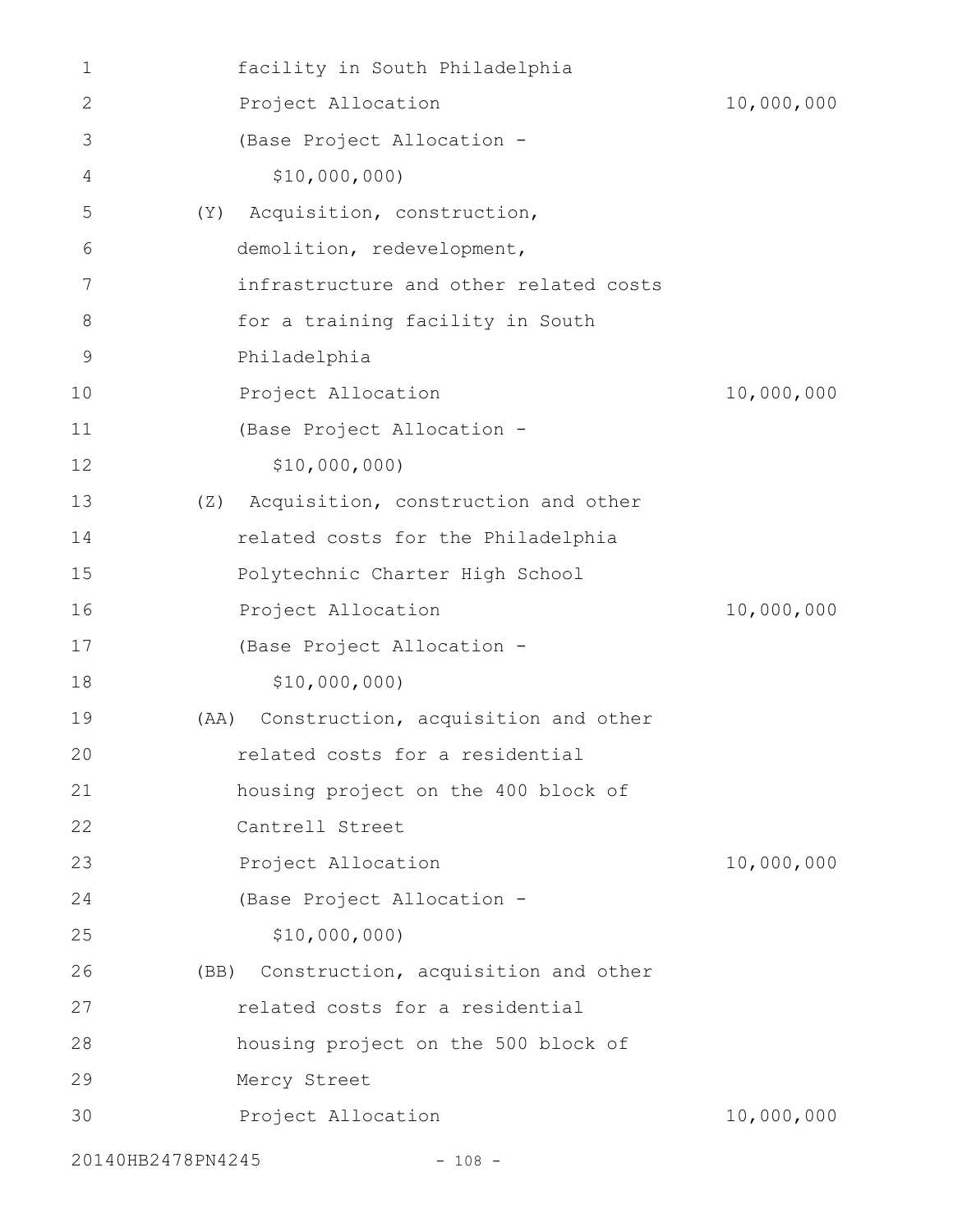| 1  | (Base Project Allocation -                  |            |
|----|---------------------------------------------|------------|
| 2  | \$10,000,000)                               |            |
| 3  | (CC) Acquisition, construction and other    |            |
| 4  | related costs for an economic               |            |
| 5  | development project at 21 Wolf Street       |            |
| 6  | Project Allocation                          | 10,000,000 |
| 7  | (Base Project Allocation -                  |            |
| 8  | \$10,000,000)                               |            |
| 9  | Acquisition, construction and other<br>(DD) |            |
| 10 | related costs for a training and            |            |
| 11 | education center at 3670 South              |            |
| 12 | Lawrence Street                             |            |
| 13 | Project Allocation                          | 10,000,000 |
| 14 | (Base Project Allocation -                  |            |
| 15 | \$10,000,000)                               |            |
| 16 | (EE) Acquisition, construction and other    |            |
| 17 | related costs for a computer and            |            |
| 18 | billboard design training center at         |            |
| 19 | 2200 Weccacoe Avenue                        |            |
| 20 | Project Allocation                          | 10,000,000 |
| 21 | (Base Project Allocation -                  |            |
| 22 | \$10,000,000)                               |            |
| 23 | Construction, acquisition,<br>(FF)          |            |
| 24 | demolition, redevelopment and other         |            |
| 25 | costs associated with the South             |            |
| 26 | Philadelphia Housing revitalization         |            |
| 27 | Project Allocation                          | 10,000,000 |
| 28 | (Base Project Allocation -                  |            |
| 29 | \$10,000,000)                               |            |
| 30 | Land acquisition, infrastructure,<br>(GG)   |            |
|    |                                             |            |

20140HB2478PN4245 - 109 -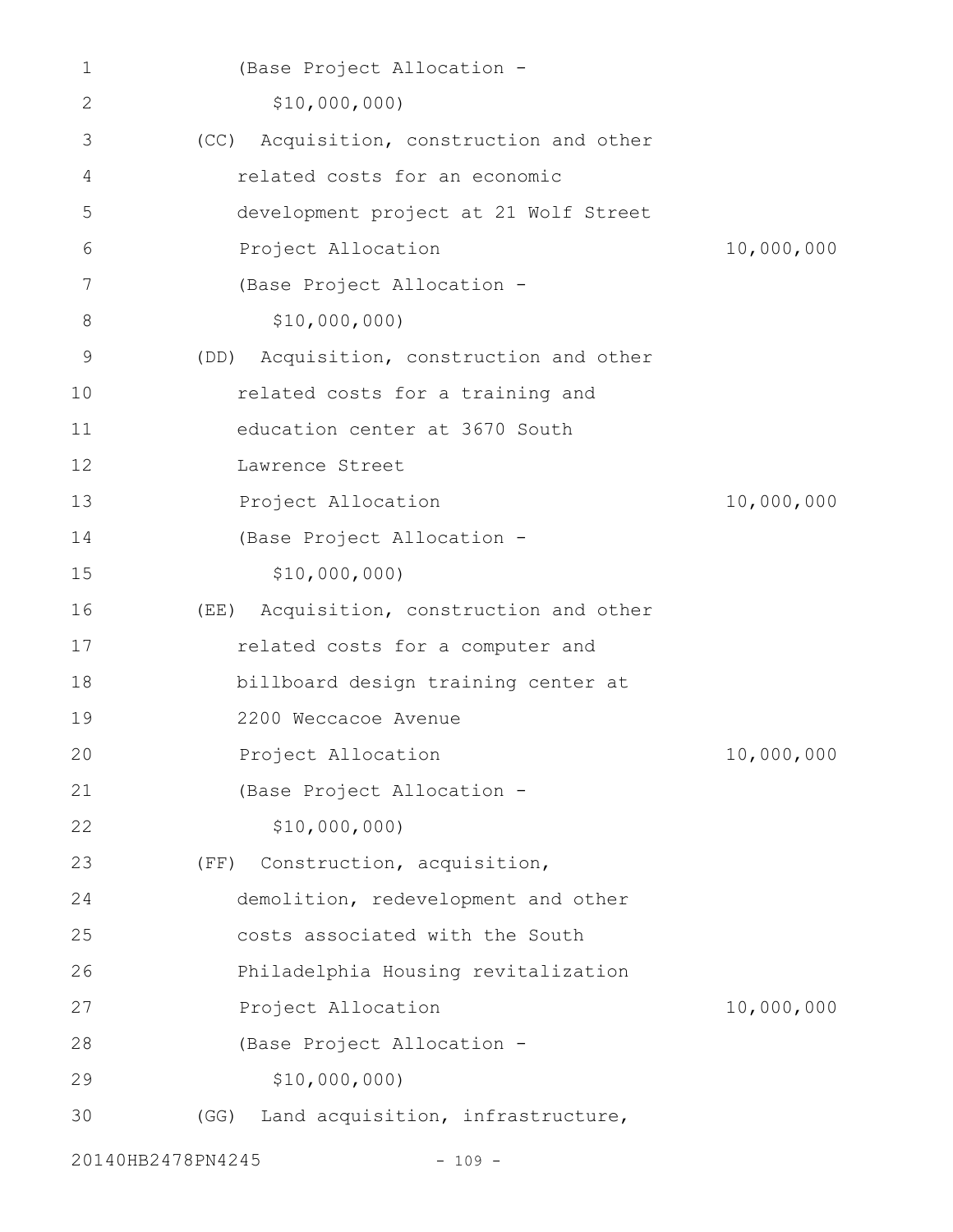| 1  | improvements, rehabilitation, new              |           |
|----|------------------------------------------------|-----------|
| 2  | construction and removal of blight             |           |
| 3  | from the South Philadelphia area               |           |
| 4  | Project Allocation                             | 1,000,000 |
| 5  | (Base Project Allocation - \$1,000,000)        |           |
| 6  | (HH) Acquisition, demolition,                  |           |
| 7  | improvements and redevelopment of              |           |
| 8  | vacant lots and structures                     |           |
| 9  | Project Allocation                             | 5,000,000 |
| 10 | (Base Project Allocation - \$5,000,000)        |           |
| 11 | Construction, infrastructure and<br>(TI)       |           |
| 12 | other related costs for a waste-to-            |           |
| 13 | rail transfer station                          |           |
| 14 | Project Allocation                             | 6,424,000 |
| 15 | (Base Project Allocation - \$6,424,000)        |           |
| 16 | (JJ) Acquisition, demolition,                  |           |
| 17 | improvements and redevelopment of              |           |
| 18 | vacant lots and structures located at          |           |
| 19 | 2930 Jasper Street                             |           |
| 20 | Project Allocation                             | 1,000,000 |
| 21 | (Base Project Allocation - \$1,000,000)        |           |
| 22 | Land acquisition, infrastructure,<br>(KK)      |           |
| 23 | improvements, rehabilitation, new              |           |
| 24 | construction and removal of blight             |           |
| 25 | from the South Philadelphia area               |           |
| 26 | Project Allocation                             | 1,000,000 |
| 27 | (Base Project Allocation - \$1,000,000)        |           |
| 28 | Infrastructure, acquisition,<br>$(\perp\perp)$ |           |
| 29 | construction, renovation and other             |           |
| 30 | related costs for the South Philly             |           |
|    |                                                |           |

20140HB2478PN4245 - 110 -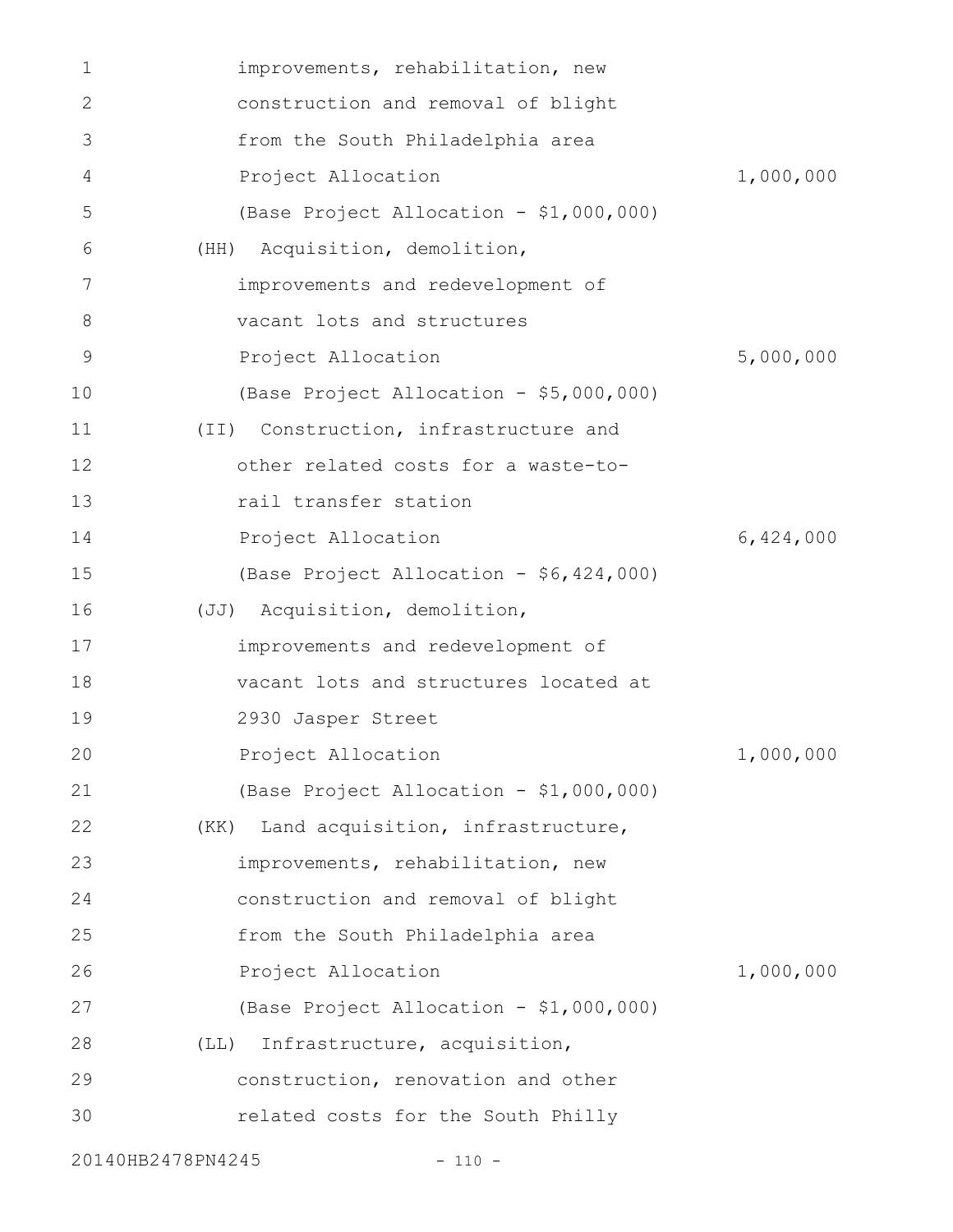| 1                 | Project 2300 Arena                       |           |
|-------------------|------------------------------------------|-----------|
| 2                 | Project Allocation                       | 5,000,000 |
| 3                 | (Base Project Allocation - \$5,000,000)  |           |
| 4                 | Development of new intermodal<br>(MM)    |           |
| 5                 | facility to assist in increasing Port    |           |
| 6                 | of Philadelphia container business       |           |
| 7                 | Project Allocation                       | 6,000,000 |
| 8                 | (Base Project Allocation - \$6,000,000)  |           |
| $\mathcal{G}$     | Development of new intermodal<br>(NN)    |           |
| 10                | facility to assist in increasing Port    |           |
| 11                | of Philadelphia container business       |           |
| 12                | Project Allocation                       | 6,000,000 |
| 13                | (Base Project Allocation - \$6,000,000)  |           |
| 14                | (OO)<br>Material drop yard and recycling |           |
| 15                | center                                   |           |
| 16                | Project Allocation                       | 5,000,000 |
| 17                | (Base Project Allocation - \$5,000,000)  |           |
| 18                | (PP) Construction, infrastructure,       |           |
| 19                | redevelopment, renovation and other      |           |
| 20                | related costs for Sterling mixed-use     |           |
| 21                | apartments, retail and commercial        |           |
| 22                | space                                    |           |
| 23                | Project Allocation                       | 5,000,000 |
| 24                | (Base Project Allocation - \$5,000,000)  |           |
| 25                | Acquisition, construction,<br>(QQ)       |           |
| 26                | infrastructure, redevelopment,           |           |
| 27                | renovation and other related costs for   |           |
| 28                | Philadelphia FIGHT clinic space          |           |
| 29                | expansion                                |           |
| 30                | Project Allocation                       | 1,000,000 |
| 20140HB2478PN4245 | $-111 -$                                 |           |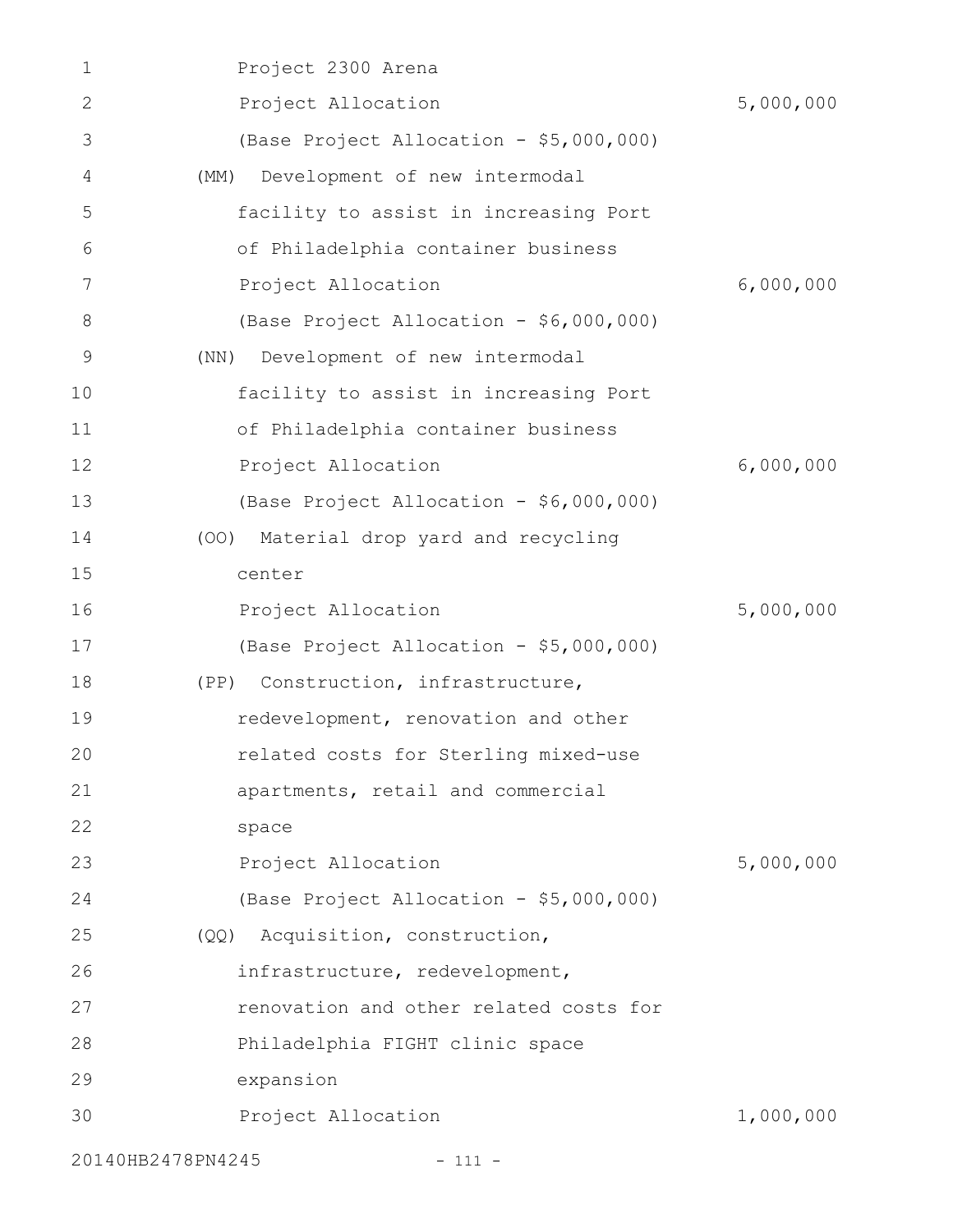| 1  | (Base Project Allocation - \$1,000,000) |            |
|----|-----------------------------------------|------------|
| 2  | (RR) Construction, infrastructure,      |            |
| 3  | redevelopment and other related costs   |            |
| 4  | for a greenway along the west bank of   |            |
| 5  | the Schuylkill River from south of      |            |
| 6  | Bartram's Garden to the vicinity of     |            |
| 7  | Passyunk Avenue                         |            |
| 8  | Project Allocation                      | 2,000,000  |
| 9  | (Base Project Allocation - \$2,000,000) |            |
| 10 | Acquisition, construction,<br>(SS)      |            |
| 11 | infrastructure, redevelopment,          |            |
| 12 | renovation and other related costs for  |            |
| 13 | development at 31st and Reed Streets    |            |
| 14 | Project Allocation                      | 5,000,000  |
| 15 | (Base Project Allocation - \$5,000,000) |            |
| 16 | (TT) Acquisition, construction,         |            |
| 17 | infrastructure, redevelopment and       |            |
| 18 | other related costs for ARIA Health     |            |
| 19 | System facilities to provide medical    |            |
| 20 | services, conduct research, provide     |            |
| 21 | housing and other related activities    |            |
| 22 | Project Allocation                      | 15,000,000 |
| 23 | (Base Project Allocation -              |            |
| 24 | \$15,000,000                            |            |
| 25 | Construction, renovation and<br>(UU)    |            |
| 26 | infrastructure improvements for an      |            |
| 27 | industrial facility at the Northeast    |            |
| 28 | Philadelphia Airport                    |            |
| 29 | Project Allocation                      | 10,000,000 |
| 30 | (Base Project Allocation -              |            |
|    |                                         |            |

20140HB2478PN4245 - 112 -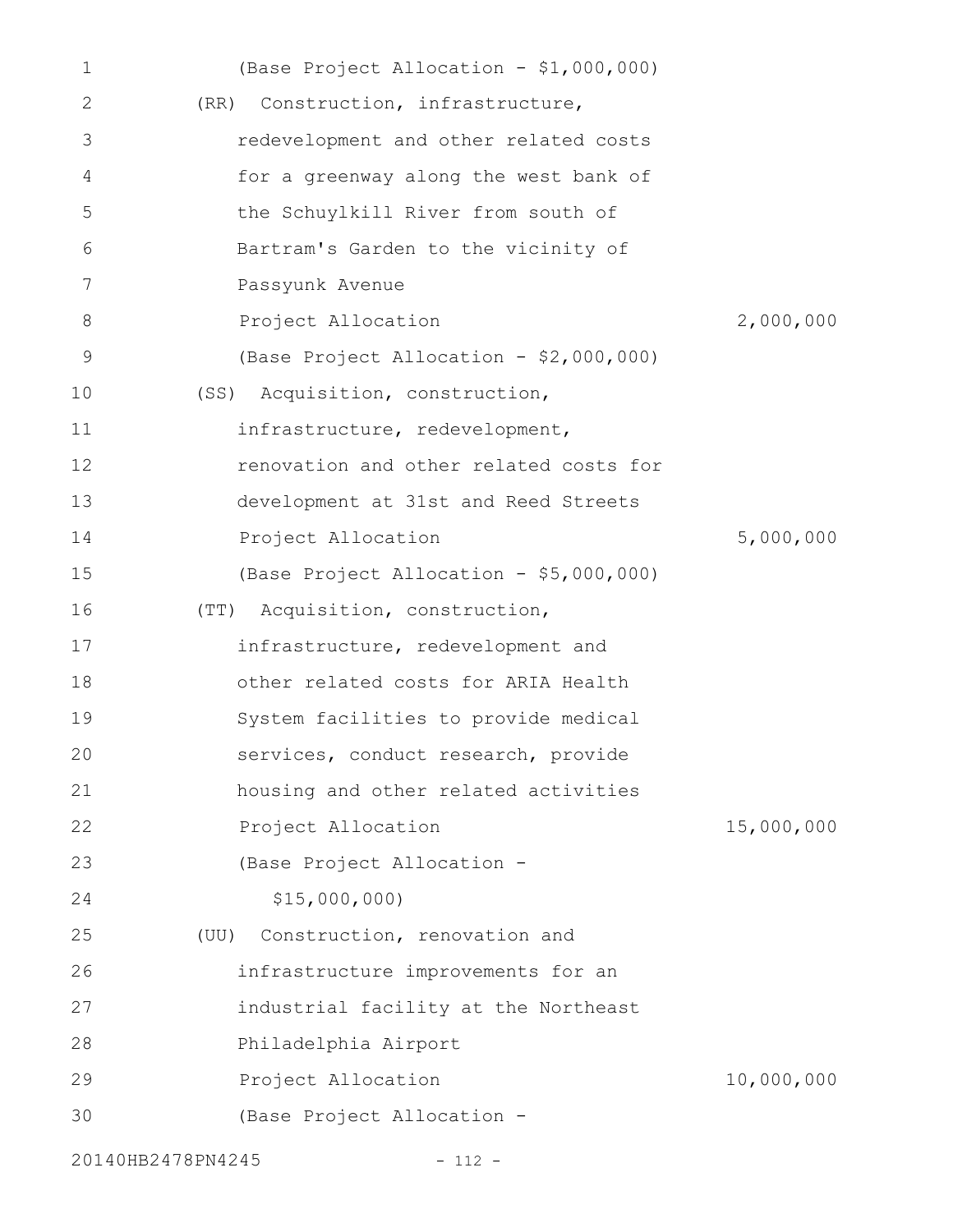| 1            | \$10,000,000)                                |           |
|--------------|----------------------------------------------|-----------|
| $\mathbf{2}$ | (VV) Acquisition, construction,              |           |
| 3            | infrastructure, redevelopment,               |           |
| 4            | creation of green space and other            |           |
| 5            | related costs for the Carpenter Green        |           |
| 6            | Project                                      |           |
| 7            | Project Allocation                           | 500,000   |
| 8            | (Base Project Allocation - \$500,000)        |           |
| 9            | (52) Pike County (Reserved)                  |           |
| 10           | (53) Potter County (Reserved)                |           |
| 11           | (54) Schuylkill County                       |           |
| 12           | (i)<br>County projects (Reserved)            |           |
| 13           | (ii) East Union Township                     |           |
| 14           | Construction, infrastructure,<br>(A)         |           |
| 15           | renovation, rehabilitation and other         |           |
| 16           | related costs for infrastructure             |           |
| 17           | improvements to Municipal Authority of       |           |
| 18           | the Shenandoah Borough facilities            |           |
| 19           | Project Allocation                           | 1,000,000 |
| 20           | (Base Project Allocation - \$1,000,000)      |           |
| 21           | (iii) West Mahanoy Township                  |           |
| 22           | (A)<br>Construction, renovations and related |           |
| 23           | costs for a fire training facility           |           |
| 24           | Project Allocation                           | 500,000   |
| 25           | (Base Project Allocation - \$500,000)        |           |
| 26           | (55) Snyder County (Reserved)                |           |
| 27           | (56) Somerset County (Reserved)              |           |
| 28           | (57) Sullivan County (Reserved)              |           |
| 29           | (58) Susquehanna County                      |           |
| 30           | (i) County projects                          |           |
|              | 20140HB2478PN4245<br>$-113 -$                |           |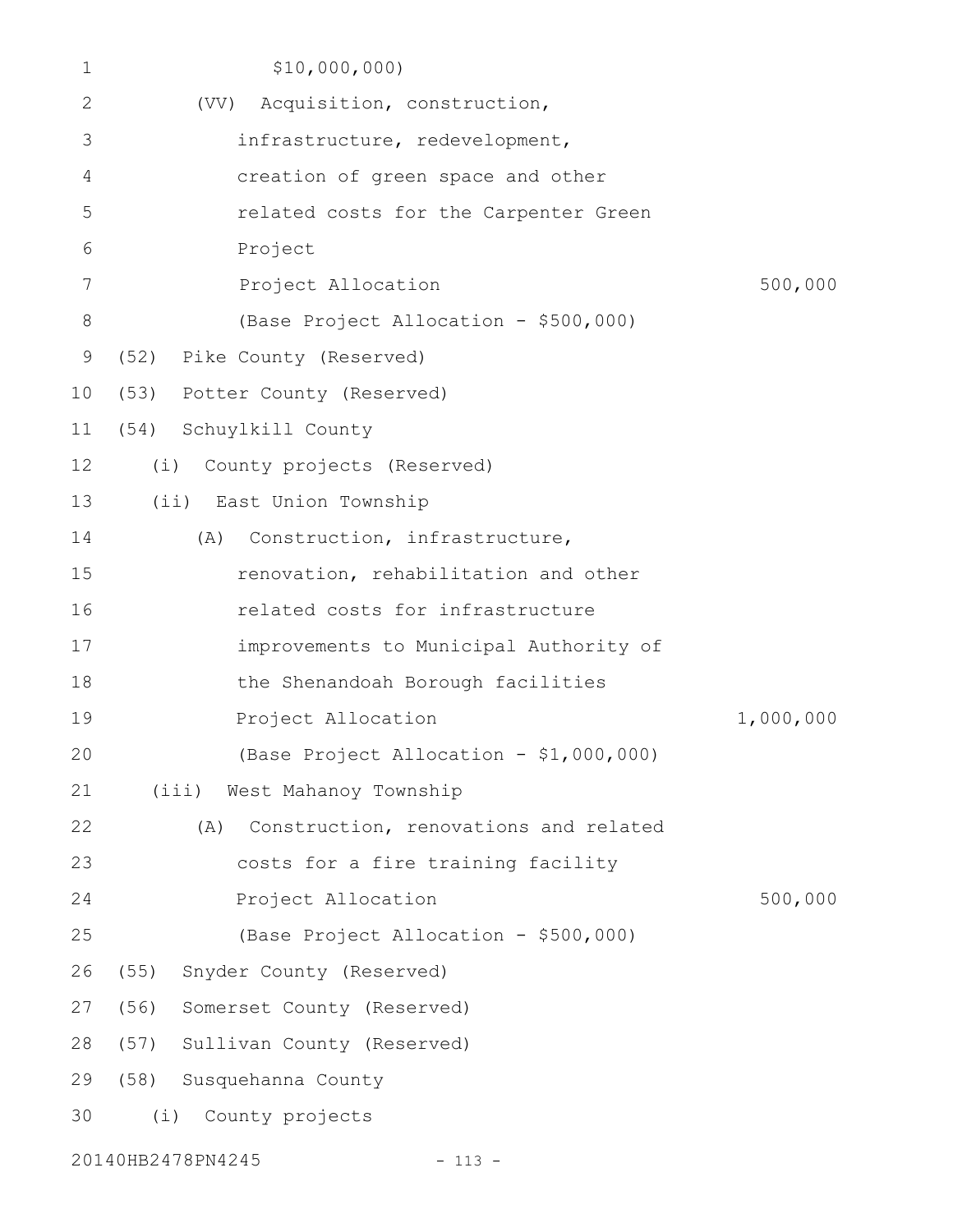| 1  | Construction, infrastructure,<br>(A)     |           |
|----|------------------------------------------|-----------|
| 2  | acquisition and related costs for the    |           |
| 3  | development of a new business park       |           |
| 4  | Project Allocation                       | 1,500,000 |
| 5  | (Base Project Allocation - \$1,500,000)  |           |
| 6  | Tioga County (Reserved)<br>(59)          |           |
| 7  | (60)<br>Union County (Reserved)          |           |
| 8  | (61) Venango County                      |           |
| 9  | (i)<br>County projects (Reserved)        |           |
| 10 | (ii) City of Oil City                    |           |
| 11 | (A) Construction, rehabilitation and     |           |
| 12 | related costs for the renovation of      |           |
| 13 | Oil City Industrial Park                 |           |
| 14 | Project Allocation                       | 875,000   |
| 15 | (Base Project Allocation - \$875,000)    |           |
| 16 | (62)<br>Warren County (Reserved)         |           |
| 17 | Washington County (Reserved)<br>(63)     |           |
| 18 | Wayne County (Reserved)<br>(64)          |           |
| 19 | (65)<br>Westmoreland County              |           |
|    | 20 (i) County projects (Reserved)        |           |
| 21 | (ii) Ligonier Borough                    |           |
| 22 | Construction, redevelopment,<br>(A)      |           |
| 23 | renovation and related costs for the     |           |
| 24 | expansion of a museum and restoration    |           |
| 25 | of exhibits                              |           |
| 26 | Project Allocation                       | 800,000   |
| 27 | (Base Project Allocation - \$800,000)    |           |
| 28 | (iii) Unity Township                     |           |
| 29 | Construction and related costs of<br>(A) |           |
| 30 | academic facilities for Saint Vincent    |           |
|    | 20140HB2478PN4245<br>$-114 -$            |           |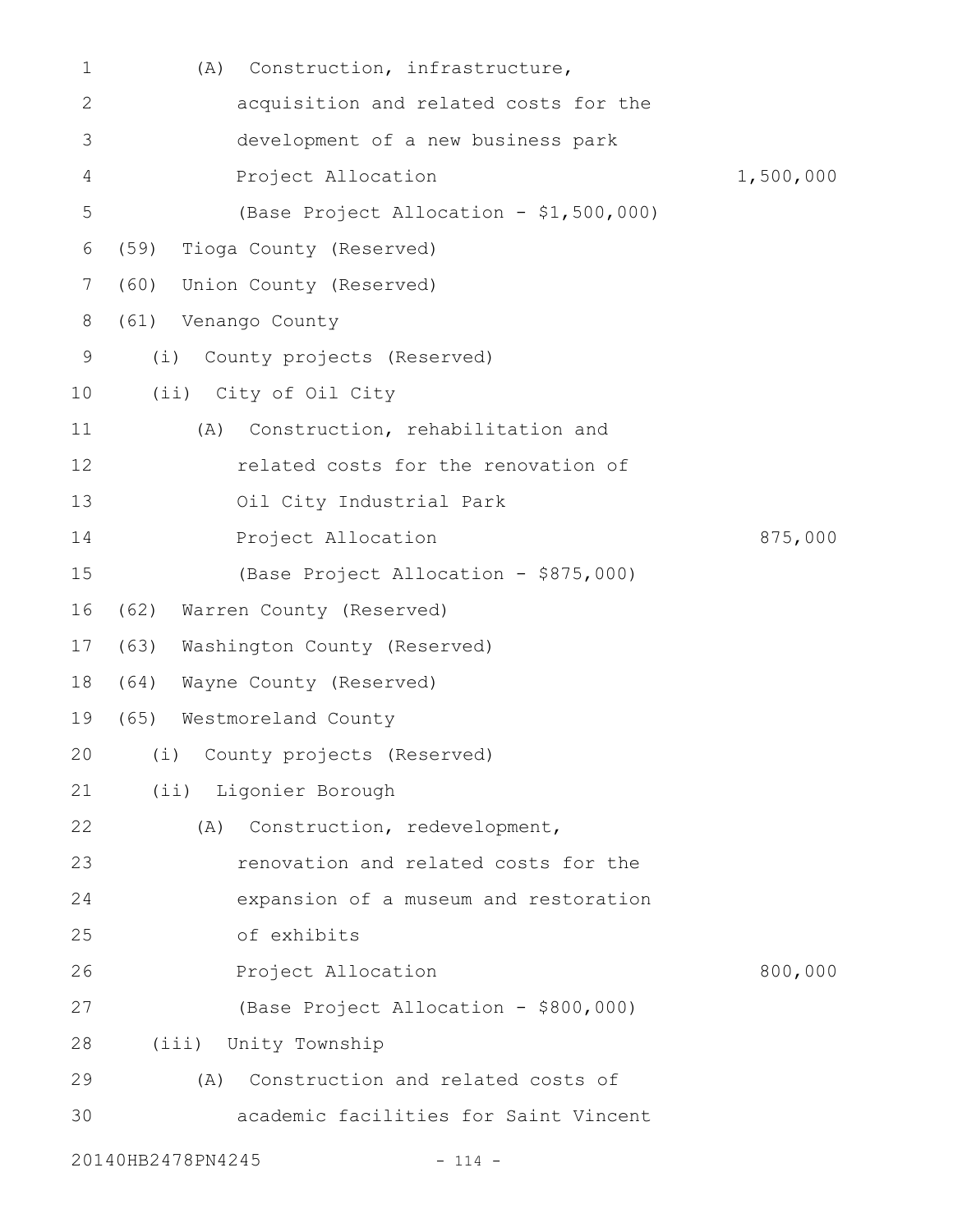| $\mathbf 1$  |                   | College                                 |            |
|--------------|-------------------|-----------------------------------------|------------|
| $\mathbf{2}$ |                   | Project Allocation                      | 5,000,000  |
| 3            |                   | (Base Project Allocation - \$5,000,000) |            |
| 4            | (66)              | Wyoming County (Reserved)               |            |
| 5            | (67)              | York County                             |            |
| 6            | (i)               | County projects                         |            |
| 7            | (A)               | Land acquisition, infrastructure        |            |
| 8            |                   | improvements, demolition, site          |            |
| $\mathsf 9$  |                   | improvement, renovation, addition,      |            |
| 10           |                   | utility expansion, construction,        |            |
| 11           |                   | purchase of medically necessary         |            |
| 12           |                   | fixtures and other related costs for    |            |
| 13           |                   | facilities of the Holy Spirit Health    |            |
| 14           |                   | System                                  |            |
| 15           |                   | Project Allocation                      | 10,000,000 |
| 16           |                   | (Base Project Allocation -              |            |
| 17           |                   | \$10,000,000)                           |            |
| 18           | (B)               | Acquisition, construction,              |            |
| 19           |                   | infrastructure, redevelopment,          |            |
| 20           |                   | renovation, abatement of hazardous      |            |
| 21           |                   | materials and other related costs for   |            |
| 22           |                   | demolition of former grain mill         |            |
| 23           |                   | facility to construct a hotel and       |            |
| 24           |                   | tourist amenities in the City of York   |            |
| 25           |                   | and West York Borough                   |            |
| 26           |                   | Project Allocation                      | 5,000,000  |
| 27           |                   | (Base Project Allocation - \$5,000,000) |            |
| 28           |                   | (ii) City of York                       |            |
| 29           | (A)               | Acquisition, construction,              |            |
| 30           |                   | infrastructure, redevelopment,          |            |
|              | 20140HB2478PN4245 | $-115 -$                                |            |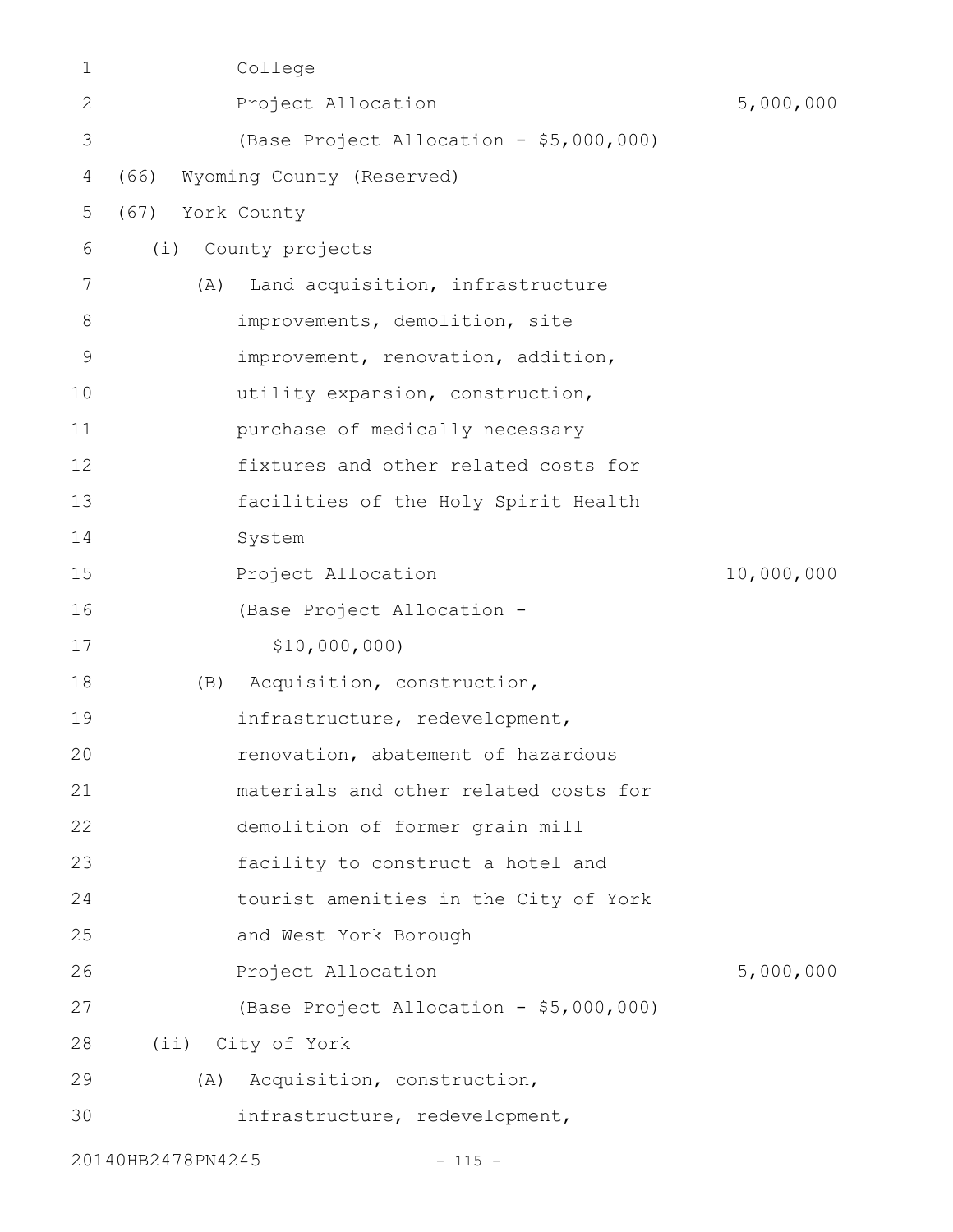| $\mathbf 1$ |     | renovation, abatement of hazardous      |            |
|-------------|-----|-----------------------------------------|------------|
| 2           |     | materials and other related costs for   |            |
| 3           |     | historical hotel and parking structure  |            |
| 4           |     | Project Allocation                      | 10,000,000 |
| 5           |     | (Base Project Allocation -              |            |
| 6           |     | \$10,000,000)                           |            |
| 7           | (B) | Construction, infrastructure,           |            |
| 8           |     | redevelopment, renovation, abatement    |            |
| 9           |     | of hazardous materials and other        |            |
| 10          |     | related costs for the Goodridge House   |            |
| 11          |     | museum and memorial project             |            |
| 12          |     | Project Allocation                      | 1,000,000  |
| 13          |     | (Base Project Allocation - \$1,000,000) |            |
| 14          |     | (C) Acquisition, construction,          |            |
| 15          |     | infrastructure, redevelopment,          |            |
| 16          |     | renovation, abatement of hazardous      |            |
| 17          |     | materials and other related costs for   |            |
| 18          |     | historic buildings in Royal Square      |            |
| 19          |     | Redevelopment Area                      |            |
| 20          |     | Project Allocation                      | 1,000,000  |
| 21          |     | (Base Project Allocation - \$1,000,000) |            |
| 22          |     | (D) Acquisition, construction,          |            |
| 23          |     | infrastructure, redevelopment,          |            |
| 24          |     | renovation and other related costs for  |            |
| 25          |     | the adaptive reuse of historic          |            |
| 26          |     | buildings                               |            |
| 27          |     | Project Allocation                      | 5,000,000  |
| 28          |     | (Base Project Allocation - \$5,000,000) |            |
| 29          | (E) | Acquisition, construction,              |            |
| 30          |     | infrastructure, redevelopment,          |            |
|             |     |                                         |            |

20140HB2478PN4245 - 116 -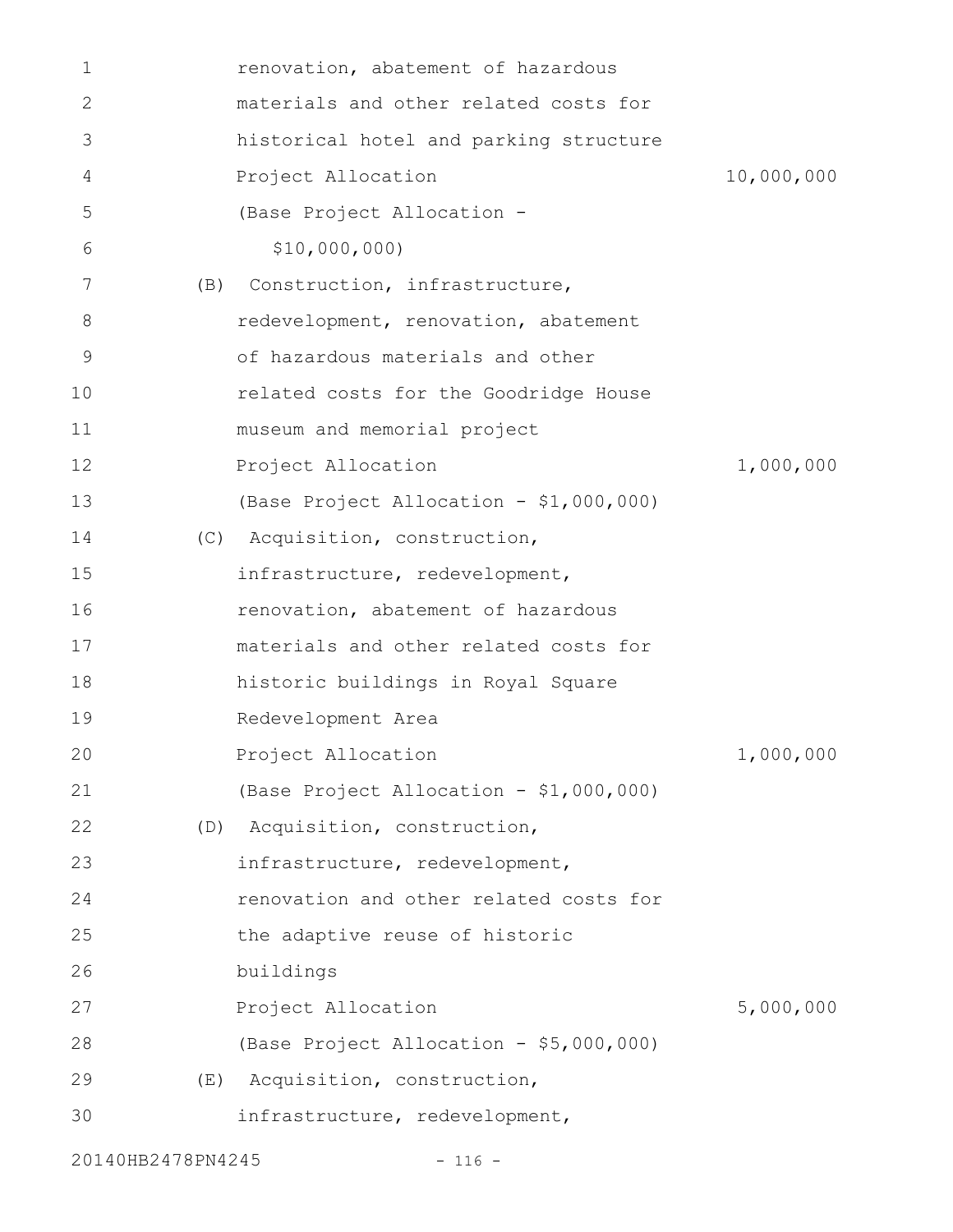| $\mathbf{1}$ | renovation and other related costs for  |            |
|--------------|-----------------------------------------|------------|
| 2            | Continental Square renovation project   |            |
| 3            | Project Allocation                      | 3,500,000  |
| 4            | (Base Project Allocation - \$3,500,000) |            |
| 5            | Acquisition, infrastructure,<br>(F)     |            |
| 6            | redevelopment, abatement of hazardous   |            |
| 7            | materials and other related costs for   |            |
| 8            | a biking and hiking trail               |            |
| 9            | Project Allocation                      | 10,000,000 |
| 10           | (Base Project Allocation -              |            |
| 11           | \$10,000,000)                           |            |
| 12           | (G)<br>CONSTRUCTION, INFRASTRUCTURE,    | <--        |
| 13           | REDEVELOPMENT, RENOVATION AND OTHER     |            |
| 14           | RELATED COSTS FOR FAMILY FIRST HEALTH   |            |
| 15           | CORPORATION                             |            |
| 16           | PROJECT ALLOCATION                      | 2,500,000  |
| 17           | (BASE PROJECT ALLOCATION - \$2,500,000) |            |
| 18           | (iii) Fairview Township                 |            |
| 19           | Construction, infrastructure,<br>(A)    |            |
| 20           | acquisition and related costs for an    |            |
| 21           | economic development project at         |            |
| 22           | Capital City Airport                    |            |
| 23           | Project Allocation                      | 5,000,000  |
| 24           | (Base Project Allocation - \$5,000,000) |            |
| 25           | Construction, infrastructure,<br>(B)    |            |
| 26           | acquisition, redevelopment and related  |            |
| 27           | costs for federally qualified health    |            |
| 28           | center facility                         |            |
| 29           | Project Allocation                      | 2,000,000  |
| 30           | (Base Project Allocation - \$2,000,000) |            |
|              | 20140HB2478PN4245<br>$-117 -$           |            |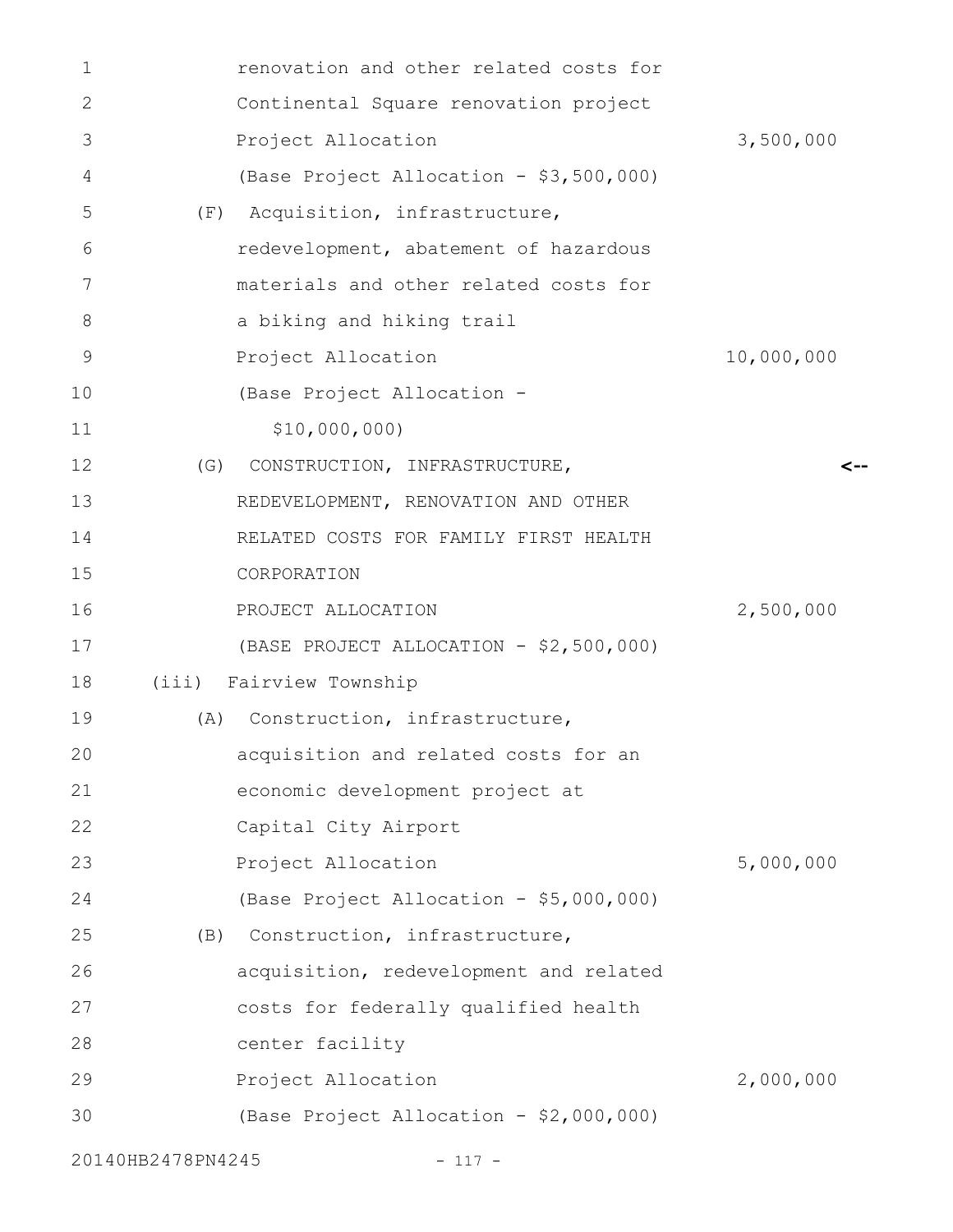| 1             | Hanover Borough<br>(iv)                 |            |
|---------------|-----------------------------------------|------------|
| 2             | Construction, infrastructure,<br>(A)    |            |
| 3             | redevelopment, renovation and related   |            |
| 4             | costs for the revitalization/repurpose  |            |
| 5             | of a property to be used as the         |            |
| 6             | Heritage Conference Center              |            |
| 7             | Project Allocation                      | 900,000    |
| 8             | (Base Project Allocation - \$900,000)   |            |
| $\mathcal{G}$ | Spring Garden Township<br>(v)           |            |
| 10            | Construction, infrastructure and<br>(A) |            |
| 11            | related costs for the redevelopment of  |            |
| 12            | the former Yorktowne Paper Mill site    |            |
| 13            | Project Allocation                      | 10,000,000 |
| 14            | (Base Project Allocation -              |            |
| 15            | \$10,000,000)                           |            |
| 16            | Acquisition, construction,<br>(B)       |            |
| 17            | infrastructure and other related costs  |            |
| 18            | for municipal facility                  |            |
| 19            | Project Allocation                      | 7,500,000  |
| 20            | (Base Project Allocation - \$7,500,000) |            |
| 21            | Springettsbury Township<br>(vi)         |            |
| 22            | Construction, redevelopment,<br>(A)     |            |
| 23            | infrastructure improvements and         |            |
| 24            | renovation/additions to an existing     |            |
| 25            | location to modernize the facility      |            |
| 26            | Project Allocation                      | 3,500,000  |
| 27            | (Base Project Allocation - \$3,500,000) |            |
| 28            | (68)<br>Multiple Counties               |            |
| 29            | Beaver and Lawrence Counties<br>(i)     |            |
| 30            | Construction, acquisition,<br>(A)       |            |
|               |                                         |            |

20140HB2478PN4245 - 118 -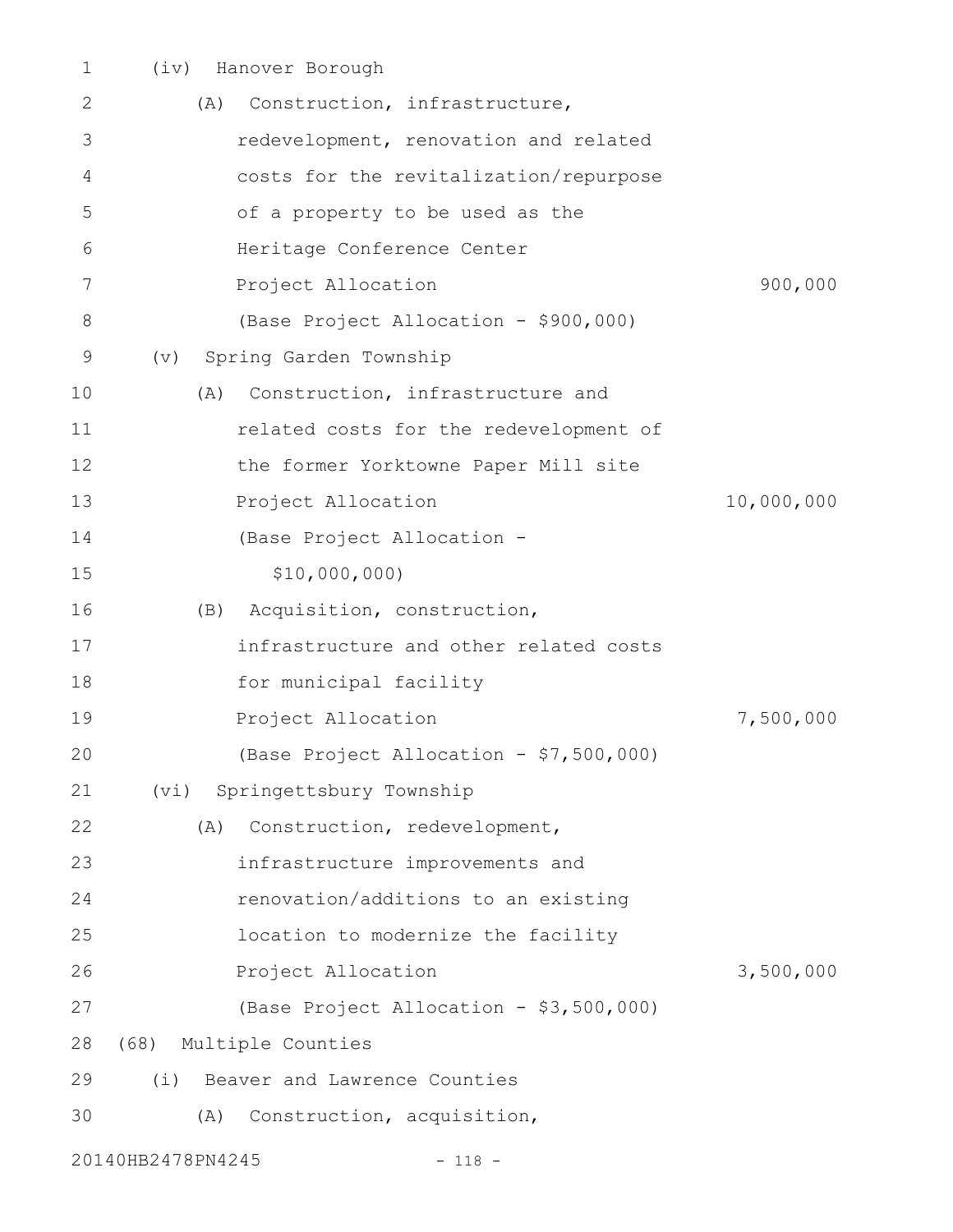| 1  |                   | infrastructure, abatement of hazardous                           |            |
|----|-------------------|------------------------------------------------------------------|------------|
| 2  |                   | materials, renovation, rehabilitation                            |            |
| 3  |                   | and other related costs of a public                              |            |
| 4  |                   | works building for the Ellwood City                              |            |
| 5  |                   | Borough                                                          |            |
| 6  |                   | Project Allocation                                               | 5,000,000  |
| 7  |                   | (Base Project Allocation - \$5,000,000)                          |            |
| 8  | (B)               | Construction, acquisition,                                       |            |
| 9  |                   | infrastructure, renovation,                                      |            |
| 10 |                   | rehabilitation and other related costs                           |            |
| 11 |                   | for a public parks system in Ellwood                             |            |
| 12 |                   | City Borough                                                     |            |
| 13 |                   | Project Allocation                                               | 2,500,000  |
| 14 |                   | (Base Project Allocation - \$2,500,000)                          |            |
| 15 | $(i$ i)           | Berks and York Counties                                          |            |
| 16 | (A)               | Acquisition, construction,                                       |            |
| 17 |                   | infrastructure, redevelopment,                                   |            |
| 18 |                   | renovation, abatement of hazardous                               |            |
| 19 |                   | materials and other related costs for                            |            |
| 20 |                   | installation of a fiber optic network                            |            |
| 21 |                   | and the construction of data center                              |            |
| 22 |                   | facilities in Cities of York and                                 |            |
| 23 |                   | Reading                                                          |            |
| 24 |                   | Project Allocation                                               | 25,000,000 |
| 25 |                   | (Base Project Allocation -                                       |            |
| 26 |                   | \$25,000,000                                                     |            |
| 27 |                   | Section 7. Itemization of flood control projects.                |            |
| 28 |                   | Additional capital projects in the category of flood control     |            |
| 29 |                   | projects to be constructed by the Department of Environmental    |            |
| 30 |                   | Protection, its successors or assigns, and to be financed by the |            |
|    | 20140HB2478PN4245 | $-119 -$                                                         |            |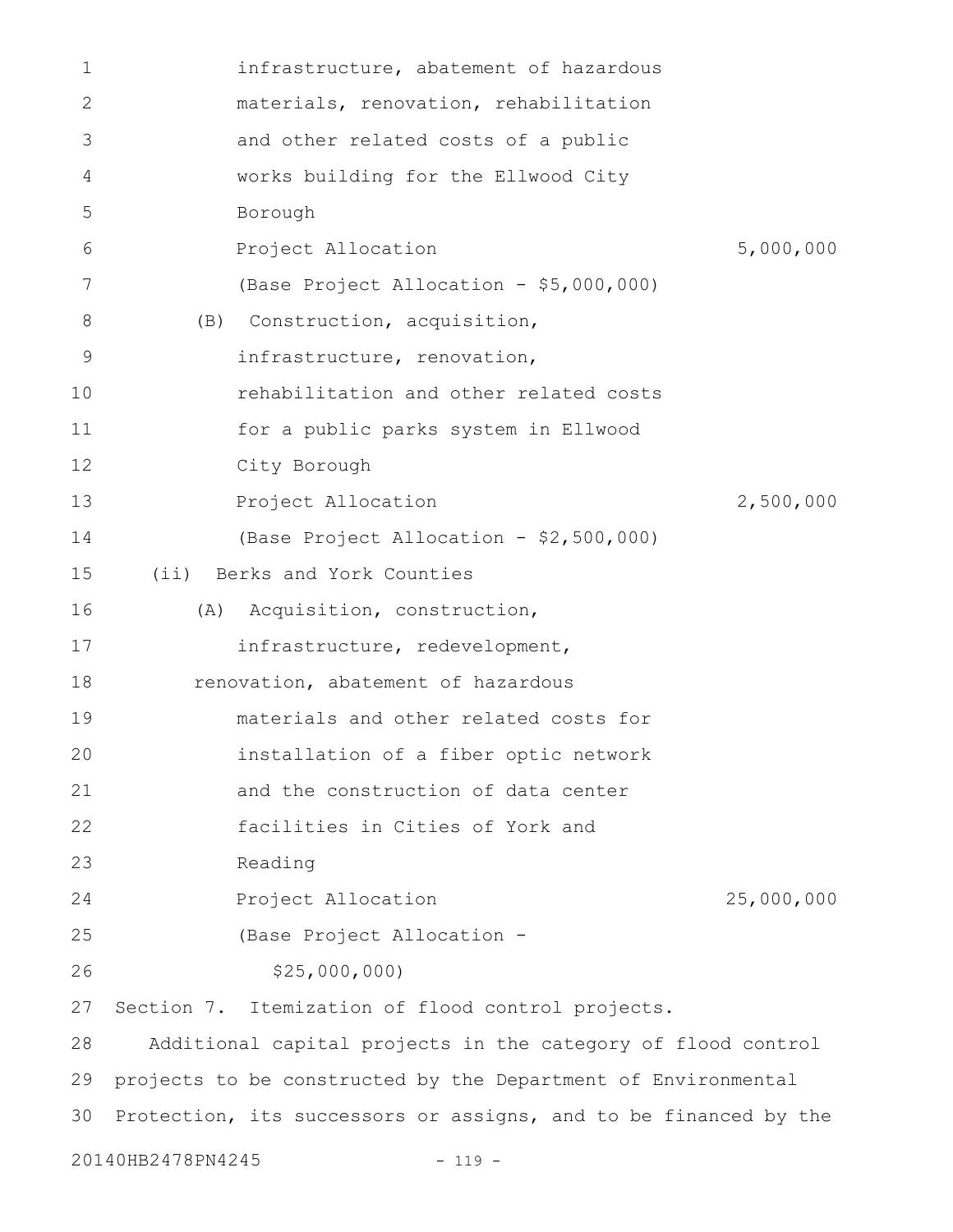| 1              |                   | incurring of debt are hereby itemized, together with their |               |
|----------------|-------------------|------------------------------------------------------------|---------------|
| 2              |                   | respective estimated costs, as follows:                    |               |
| 3              |                   |                                                            | Total Project |
| $\overline{4}$ |                   | Project                                                    | Allocation    |
| 5              | (1)               | Department of Environmental Protection                     |               |
| 6              | (i)               | Bucks County                                               |               |
| 7              | (A)               | Flood mitigation, increase resiliency                      |               |
| 8              |                   | and address long-term flood                                |               |
| 9              |                   | sustainability for the Delaware Canal                      |               |
| 10             |                   | State Park                                                 |               |
| 11             |                   | Project Allocation                                         | 2,000,000     |
| 12             |                   | (Base Project Allocation - \$2,000,000)                    |               |
| 13             |                   | (B) Construction and other related costs                   |               |
| 14             |                   | for a spillway along the Delaware                          |               |
| 15             |                   | Canal Towpath in Morrisville Borough                       |               |
| 16             |                   | Project Allocation                                         | 750,000       |
| 17             |                   | (Base Project Allocation - \$750,000)                      |               |
| 18             |                   | (C) Construction and other related costs                   |               |
| 19             |                   | for flood mitigation projects in                           |               |
| 20             |                   | Yardley Borough                                            |               |
| 21             |                   | Project Allocation                                         | 50,000        |
| 22             |                   | (Base Project Allocation - \$50,000)                       |               |
| 23             | (D)               | Construction, renovation and other                         |               |
| 24             |                   | related costs to remove sediment and                       |               |
| 25             |                   | debris near CSX railroad bridge piers                      |               |
| 26             |                   | and the abandoned bridge piers in                          |               |
| 27             |                   | Yardley Borough                                            |               |
| 28             |                   | Project Allocation                                         | 40,000        |
| 29             |                   | (Base Project Allocation - \$40,000)                       |               |
| 30             | (E)               | Renovation and other related costs to                      |               |
|                | 20140HB2478PN4245 | $-120 -$                                                   |               |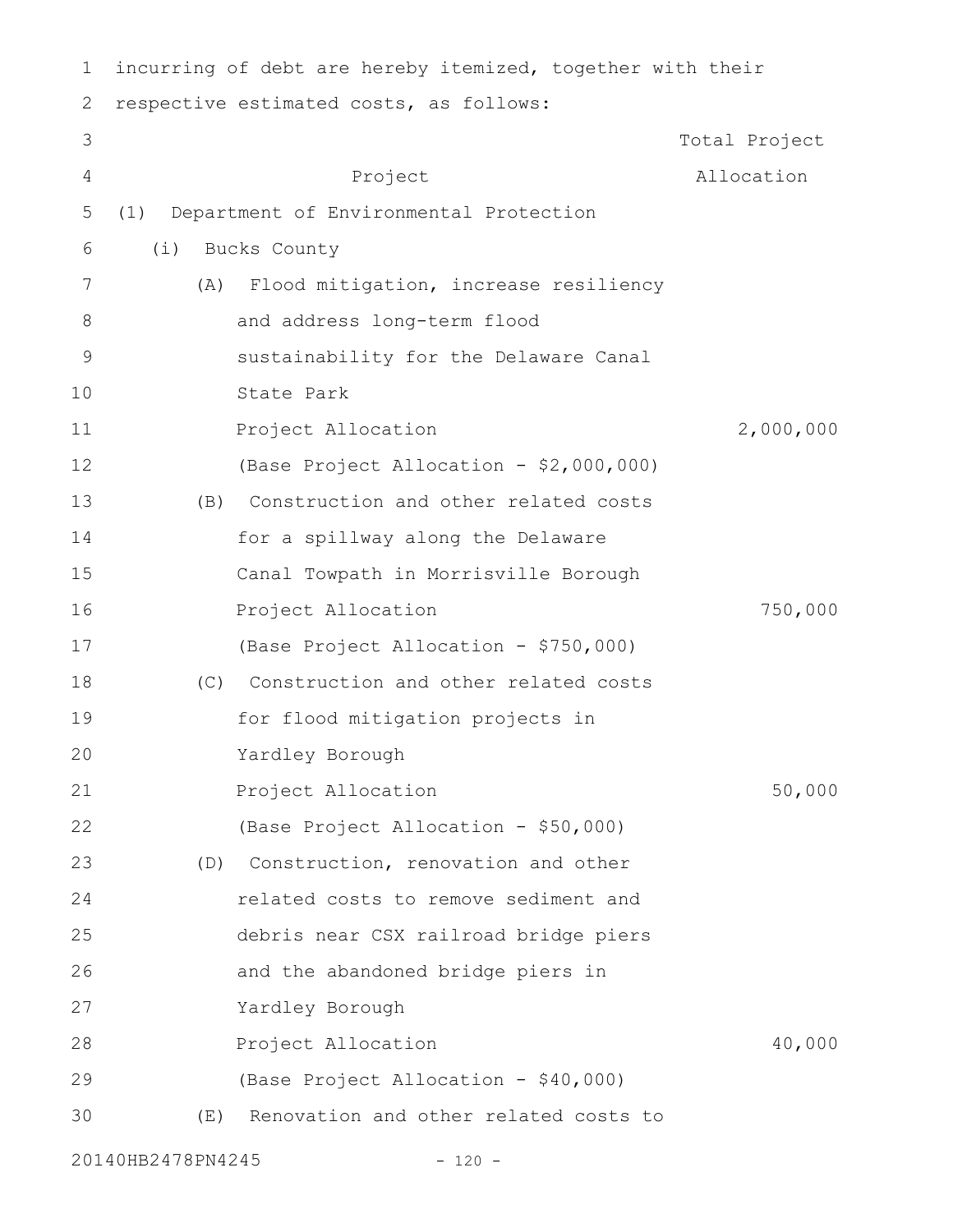| 1                 | remove sediment and debris near North     |            |
|-------------------|-------------------------------------------|------------|
| 2                 | Main Street Bridge in Yardley Borough     |            |
| 3                 | Project Allocation                        | 30,000     |
| 4                 | (Base Project Allocation - \$30,000)      |            |
| 5                 | (F)<br>RENOVATION AND OTHER RELATED COSTS | <--        |
| 6                 | FOR THE BROCK CREEK EMBANKMENT REPAIR     |            |
| 7                 | PROJECT IN YARDLEY BOROUGH                |            |
| 8                 | PROJECT ALLOCATION                        | 200,000    |
| 9                 | (BASE PROJECT ALLOCATION - \$200,000)     |            |
| 10                | (G)<br>CONSTRUCTION, RENOVATION AND OTHER |            |
| 11                | RELATED COSTS FOR THE BROCK CREEK         |            |
| 12                | DISCHARGE PROJECT IN YARDLEY BOROUGH      |            |
| 13                | PROJECT ALLOCATION                        | 25,000     |
| 14                | (BASE PROJECT ALLOCATION - \$25,000)      |            |
| 15                | (ii) Dauphin County                       |            |
| 16                | Construction, infrastructure,<br>(A)      |            |
| 17                | redevelopment, renovation and related     |            |
| 18                | costs for pedestrian safety, public       |            |
| 19                | improvements, campus security upgrades    |            |
| 20                | and flood control improvements at Penn    |            |
| 21                | State Hershey Medical Center              |            |
| 22                | Project Allocation                        | 25,000,000 |
| 23                | (Base Project Allocation -                |            |
| 24                | \$25,000,000                              |            |
| 25                | Construction, acquisition,<br>(B)         |            |
| 26                | redevelopment, renovation and related     |            |
| 27                | costs for student pedestrian safety,      |            |
| 28                | infrastructure improvements, campus       |            |
| 29                | security upgrades and flood control       |            |
| 30                | improvements to Pennsylvania State        |            |
| 20140HB2478PN4245 | $-121 -$                                  |            |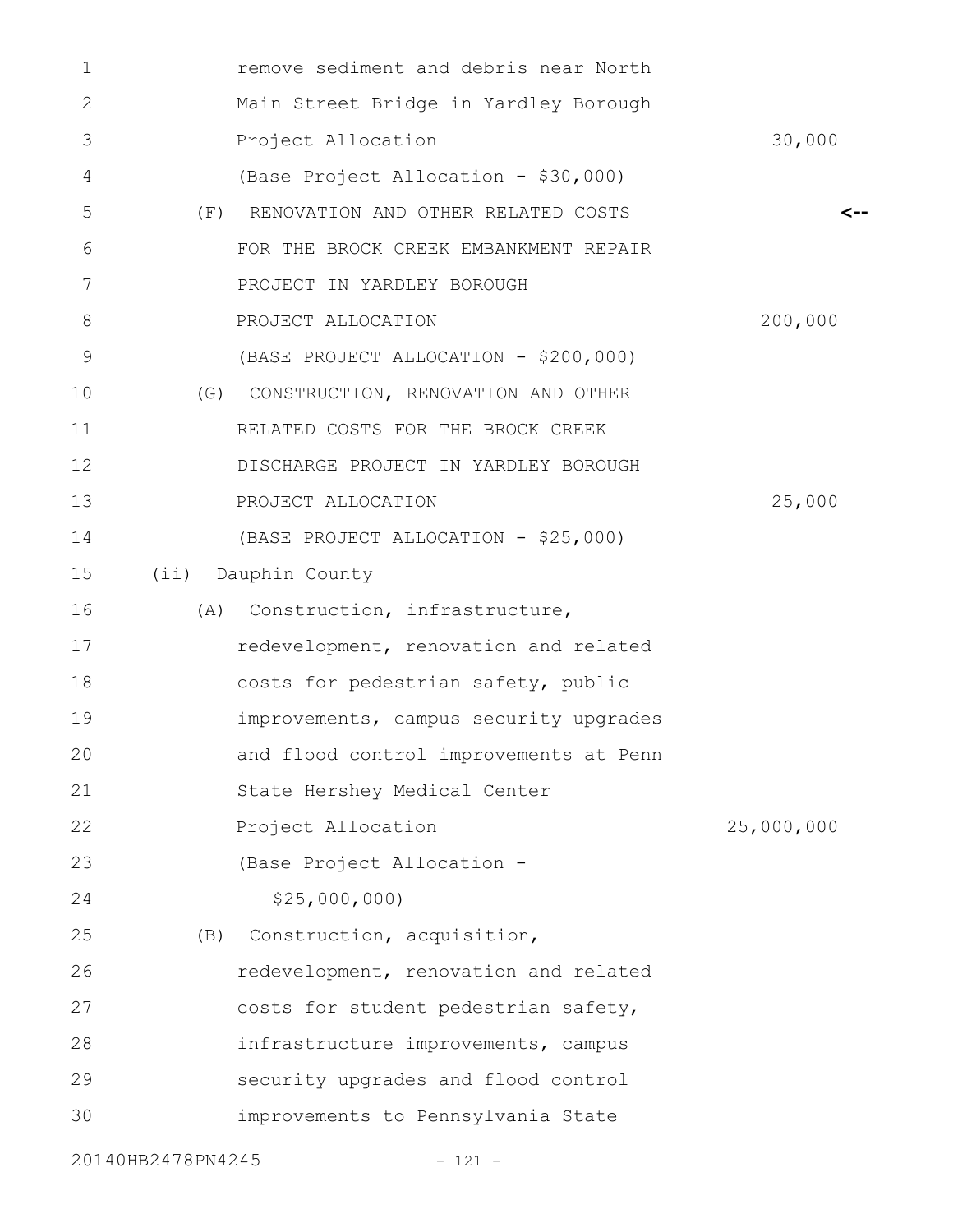| 1           |                   | University Harrisburg Campus            |            |
|-------------|-------------------|-----------------------------------------|------------|
| 2           |                   | Project Allocation                      | 20,000,000 |
| 3           |                   | (Base Project Allocation -              |            |
| 4           |                   | \$20,000,000                            |            |
| 5           | (iii)             | Delaware County                         |            |
| 6           | (A)               | Design, construction and related        |            |
| 7           |                   | costs for a stormwater pond BMP for     |            |
| 8           |                   | stormwater management in Marple         |            |
| $\mathsf 9$ |                   | Township                                |            |
| 10          |                   | Project Allocation                      | 61,000     |
| 11          |                   | (Base Project Allocation - \$61,000)    |            |
| 12          | (B)               | Construction, infrastructure and        |            |
| 13          |                   | related costs for a stormwater          |            |
| 14          |                   | management project in Radnor Township   |            |
| 15          |                   | Project Allocation                      | 2,000,000  |
| 16          |                   | (Base Project Allocation - \$2,000,000) |            |
| 17          | (iv)              | Lycoming County                         |            |
| 18          | (A)               | Construction and related costs for a    |            |
| 19          |                   | flood mitigation project                |            |
| 20          |                   | Project Allocation                      | 3,000,000  |
| 21          |                   | (Base Project Allocation - \$3,000,000) |            |
| 22          | (B)               | Construction, infrastructure,           |            |
| 23          |                   | renovation and other related costs for  |            |
| 24          |                   | a flood control system and study        |            |
| 25          |                   | Project Allocation                      | 2,000,000  |
| 26          |                   | (Base Project Allocation - \$2,000,000) |            |
| 27          | (v)               | Montgomery County                       |            |
| 28          | (A)               | Construction, infrastructure,           |            |
| 29          |                   | renovation and related costs to         |            |
| 30          |                   | replace failing stormwater culvert in   |            |
|             | 20140HB2478PN4245 | $-122 -$                                |            |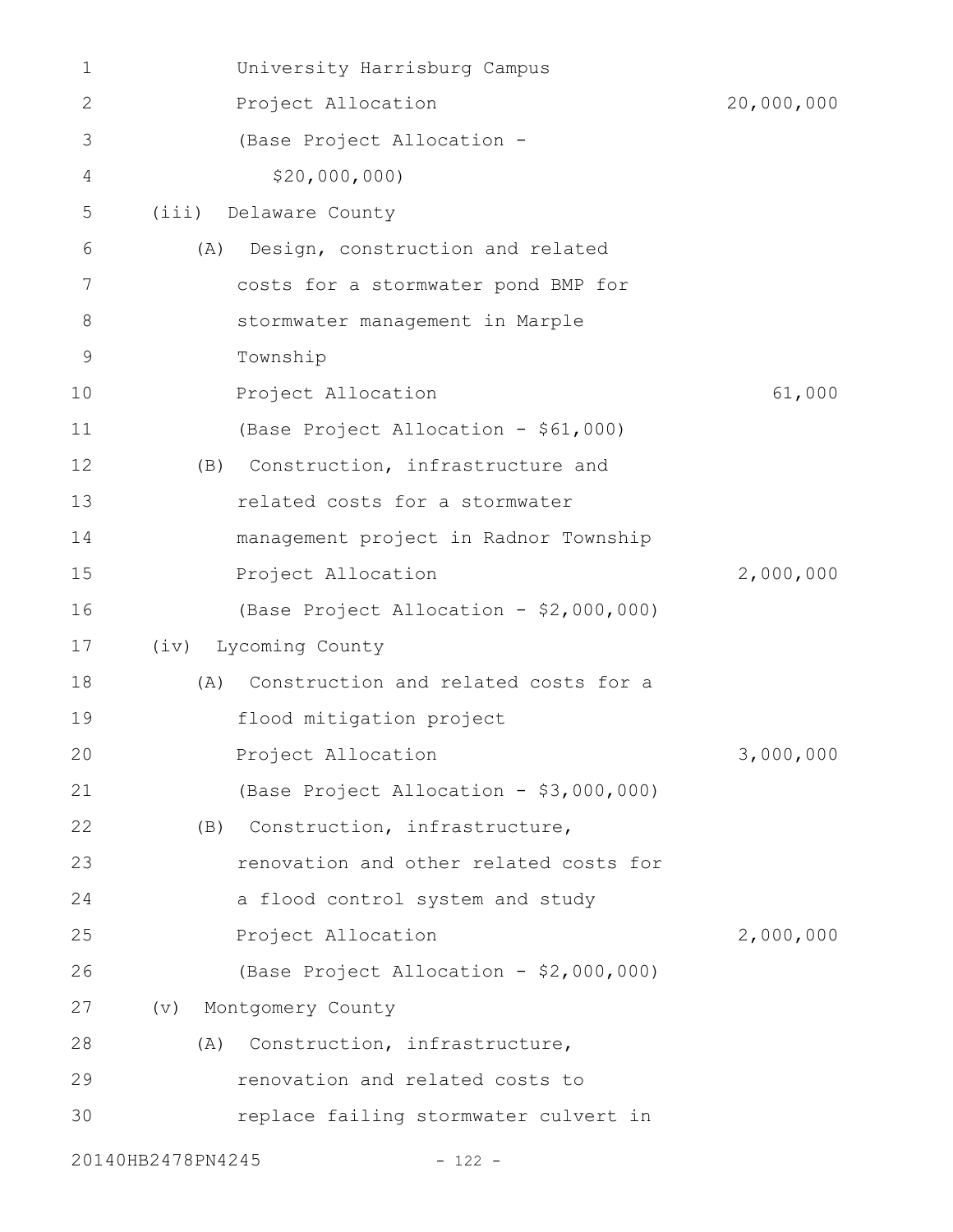| 1  |     | Hatfield Borough                          |         |
|----|-----|-------------------------------------------|---------|
| 2  |     | Project Allocation                        | 205,000 |
| 3  |     | (Base Project Allocation - \$205,000)     |         |
| 4  | (B) | Construction and related costs for        |         |
| 5  |     | multiple detention basins that are        |         |
| 6  |     | needed to reduce habitual downstream      |         |
| 7  |     | flooding in Horsham Township              |         |
| 8  |     | Project Allocation                        | 375,000 |
| 9  |     | (Base Project Allocation - \$375,000)     |         |
| 10 | (C) | Acquisition and related costs for the     |         |
| 11 |     | purchase of a property located along      |         |
| 12 |     | an unnamed stream in the Neshaminy        |         |
| 13 |     | Creek Watershed that has been             |         |
| 14 |     | subjected to repetitive heavy flood       |         |
| 15 |     | damage, and repair and restore the        |         |
| 16 |     | riparian buffer and add additional        |         |
| 17 |     | flood controls to reduce habitual         |         |
| 18 |     | downstream flooding in Horsham            |         |
| 19 |     | Township                                  |         |
| 20 |     | Project Allocation                        | 200,000 |
| 21 |     | (Base Project Allocation - \$200,000)     |         |
| 22 |     | (D) Acquisition and related costs for the |         |
| 23 |     | purchase of a property located along      |         |
| 24 |     | the Pennypack Creek that has been         |         |
| 25 |     | subjected to repetitive heavy flood       |         |
| 26 |     | damage, and repair and restore the        |         |
| 27 |     | riparian buffer and add additional        |         |
| 28 |     | flood controls to reduce habitual         |         |
| 29 |     | downstream flooding in Horsham            |         |
| 30 |     | Township                                  |         |
|    |     |                                           |         |

20140HB2478PN4245 - 123 -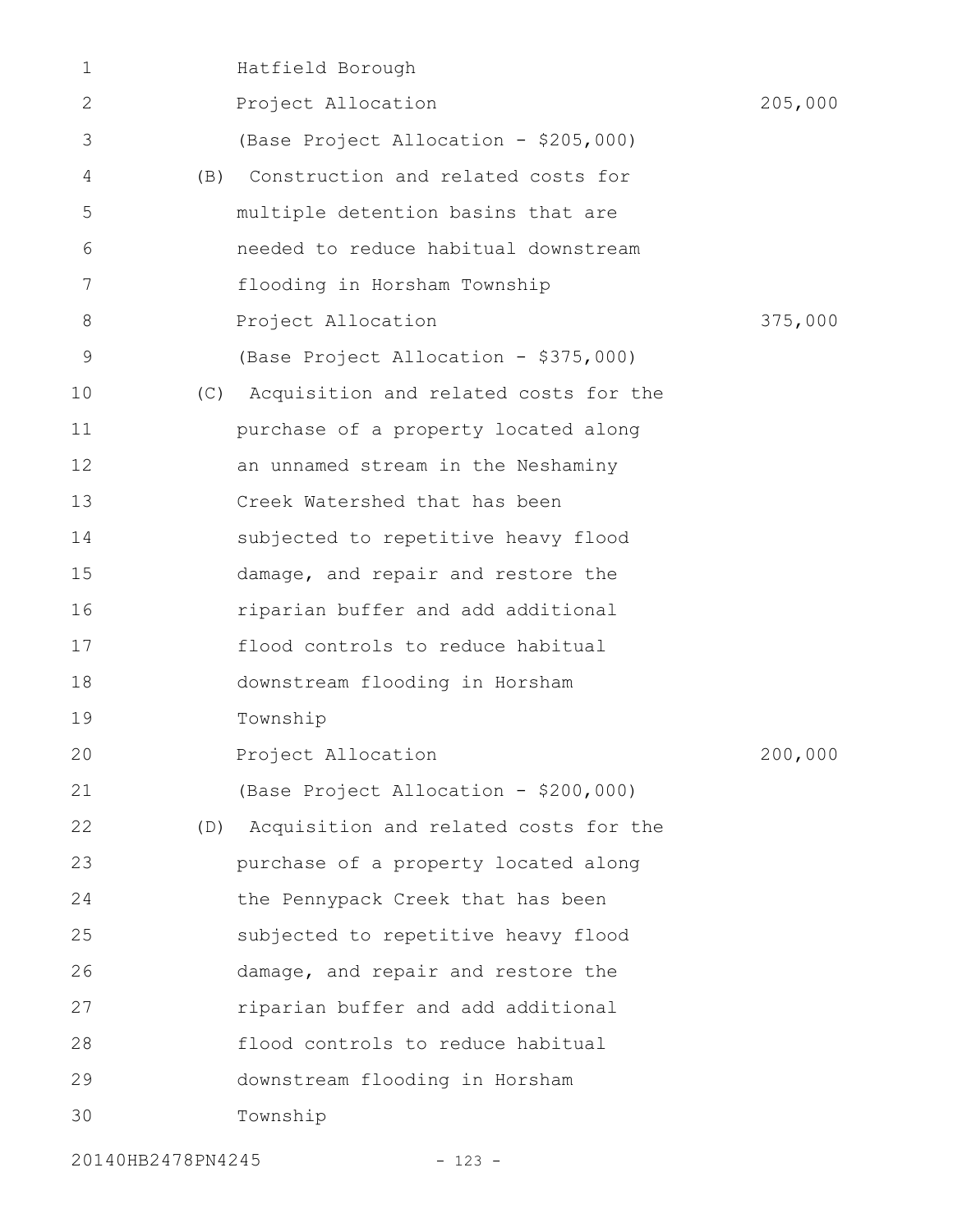| 1  | Project Allocation             |                                         | 300,000              |
|----|--------------------------------|-----------------------------------------|----------------------|
| 2  |                                | (Base Project Allocation - \$300,000)   |                      |
| 3  | (E) ACQUISITION, CONSTRUCTION, |                                         | $\leftarrow$         |
| 4  |                                | INFRASTRUCTURE, RENOVATION AND OTHER    |                      |
| 5  |                                | RELATED COSTS FOR GLENSIDE FLOOD        |                      |
| 6  |                                | CONTROL PROJECT PHASE II IN CHELTENHAM  |                      |
| 7  | TOWNSHIP                       |                                         |                      |
| 8  | PROJECT ALLOCATION             |                                         | 2,500,000            |
| 9  |                                | (BASE PROJECT ALLOCATION - \$2,500,000) |                      |
| 10 | (F) ACQUISITION, CONSTRUCTION, |                                         |                      |
| 11 |                                | INFRASTRUCTURE AND OTHER RELATED COSTS  |                      |
| 12 |                                | FOR CARLISLE ROAD DETENTION BASIN       |                      |
| 13 |                                | PROJECT IN SPRINGFIELD TOWNSHIP         |                      |
| 14 | PROJECT ALLOCATION             |                                         | 741,000              |
| 15 |                                | (BASE PROJECT ALLOCATION - \$741,000)   |                      |
| 16 | (vi) Montour County            |                                         |                      |
| 17 |                                | (A) Upgrades, renovations and related   |                      |
| 18 |                                | costs to Sechler Run Pumping Station    |                      |
| 19 | in Danville Borough            |                                         |                      |
| 20 | Project Allocation             |                                         | 3,000,000            |
| 21 |                                | (Base Project Allocation - \$3,000,000) |                      |
| 22 | (B) Acquisition, construction, |                                         | <--                  |
| 23 |                                | infrastructure, renovation and other-   |                      |
| 24 |                                | related costs for Glenside Flood-       |                      |
| 25 |                                | Control Project Phase II in Cheltenham- |                      |
| 26 | <del>Township</del>            |                                         |                      |
| 27 | Project Allocation             |                                         | <del>2,500,000</del> |
| 28 |                                | (Base Project Allocation - \$2,500,000) |                      |
| 29 | (C) Acquisition, construction, |                                         |                      |
| 30 |                                | infrastructure and other related costs- |                      |
|    |                                |                                         |                      |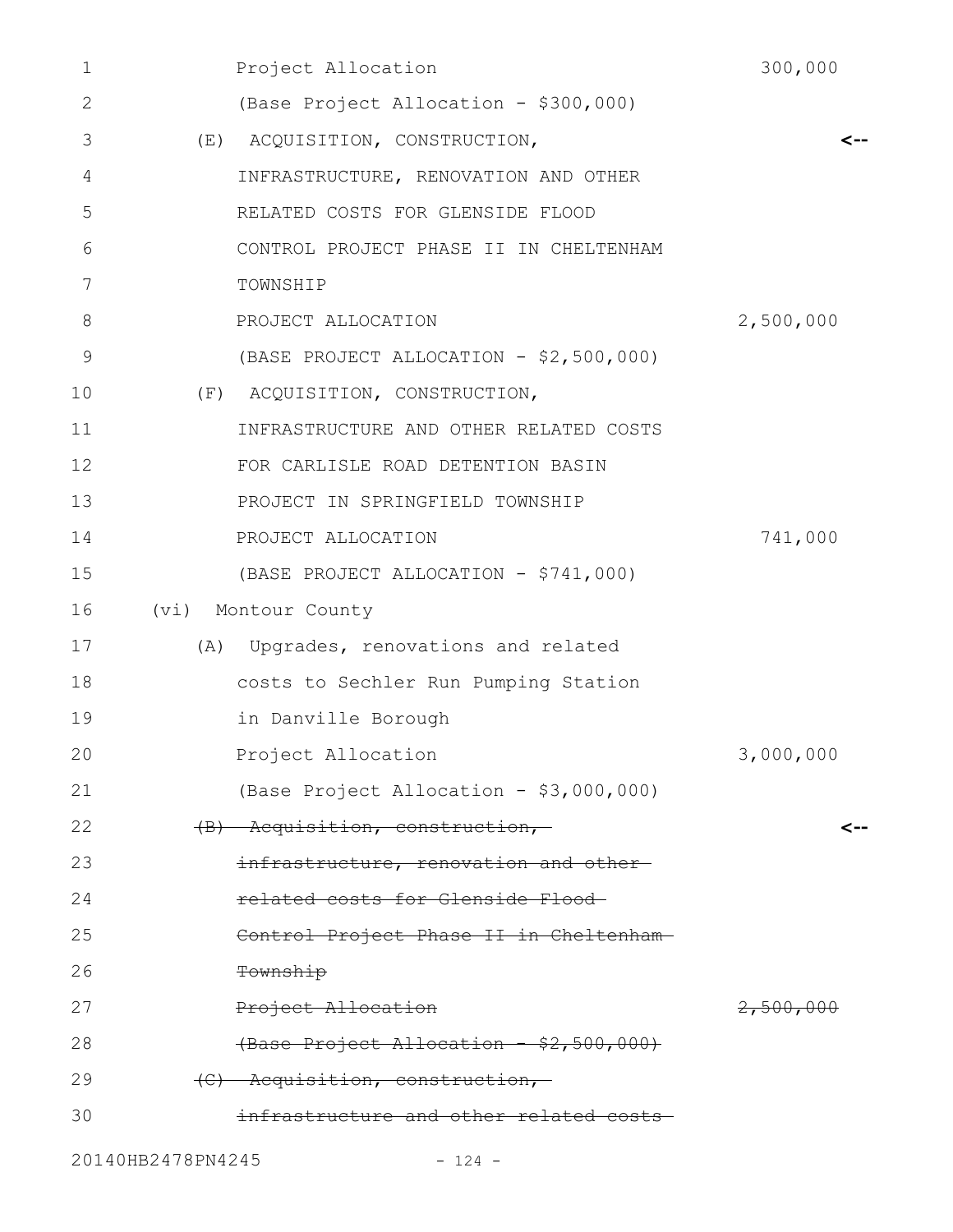| 1  | for Carlisle Road Detention Basin-                            |                    |
|----|---------------------------------------------------------------|--------------------|
| 2  | Project in Springfield Township                               |                    |
| 3  | Project Allocation                                            | <del>741,000</del> |
| 4  | (Base Project Allocation - \$741,000)                         |                    |
| 5  | Philadelphia County<br>(vii)                                  |                    |
| 6  | Acquisition, construction,<br>(A)                             |                    |
| 7  | infrastructure, redevelopment,                                |                    |
| 8  | creation of green space and other                             |                    |
| 9  | related costs to mitigate flooding                            |                    |
| 10 | through the Carpenter Green Project in                        |                    |
| 11 | City of Philadelphia                                          |                    |
| 12 | Project Allocation                                            | 250,000            |
| 13 | (Base Project Allocation - \$250,000)                         |                    |
| 14 | Section 8. Itemization of Keystone Recreation, Park and       |                    |
| 15 | Conservation Fund.                                            |                    |
| 16 | Projects in the category of public improvement projects to be |                    |
| 17 | constructed by the Department of Conservation and Natural     |                    |
| 18 | Resources, its successors or assigns, and to be financed by   |                    |
| 19 | current revenues of the Keystone Recreation, Park and         |                    |
|    | 20 Conservation Fund are hereby itemized, together with their |                    |
| 21 | respective estimated costs, as follows:                       |                    |
| 22 |                                                               | Total Project      |
| 23 | Project                                                       | Allocation         |
| 24 | Department of Conservation and Natural<br>(1)                 |                    |
| 25 | Resources                                                     |                    |
| 26 | (i) Bald Eagle State Forest                                   |                    |
| 27 | Rehabilitate Mid State Trail Tunnel<br>(A)                    |                    |
| 28 | Project Allocation                                            | 1,600,000          |
| 29 | (Base Project Allocation - \$1,600,000)                       |                    |
| 30 | (B) Repave Poe Valley Road and Millhiem-                      |                    |
|    | 20140HB2478PN4245<br>$-125 -$                                 |                    |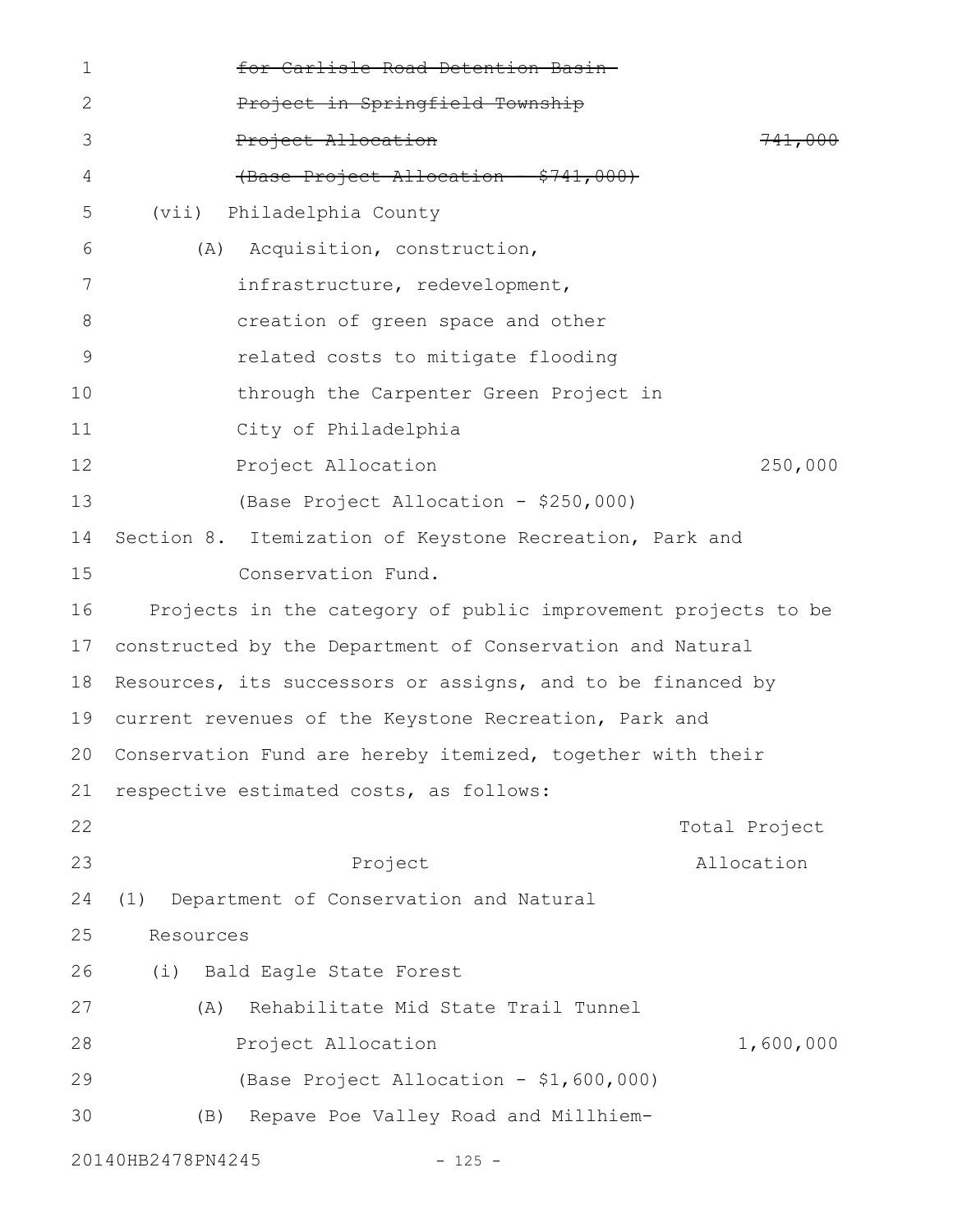| 1            | Siglerville Pike                             |           |
|--------------|----------------------------------------------|-----------|
| $\mathbf{2}$ | Project Allocation                           | 500,000   |
| 3            | (Base Project Allocation - \$500,000)        |           |
| 4            | (ii) Bald Eagle State Park                   |           |
| 5            | Replace main waterline within park<br>(A)    |           |
| 6            | Project Allocation                           | 500,000   |
| 7            | (Base Project Allocation - \$500,000)        |           |
| 8            | Rehabilitate Environmental Learning<br>(B)   |           |
| $\mathsf 9$  | Center Building                              |           |
| 10           | Project Allocation                           | 250,000   |
| 11           | (Base Project Allocation - \$250,000)        |           |
| 12           | (iii) Black Moshannon State Park             |           |
| 13           | Rehabilitate park shooting range<br>(A)      |           |
| 14           | Project Allocation                           | 400,000   |
| 15           | (Base Project Allocation - \$400,000)        |           |
| 16           | Buchanan State Park<br>(iv)                  |           |
| 17           | (A)<br>Construct resource management center, |           |
| 18           | including infrastructure                     |           |
| 19           | Project Allocation                           | 4,865,000 |
| 20           | (Base Project Allocation - \$4,865,000)      |           |
| 21           | Replace Chaneysville Maintenance<br>(B)      |           |
| 22           | Building                                     |           |
| 23           | Project Allocation                           | 750,000   |
| 24           | (Base Project Allocation - \$750,000)        |           |
| 25           | Caledonia State Park<br>$(\triangledown)$    |           |
| 26           | Rehabilitate campgrounds, including<br>(A)   |           |
| 27           | infrastructure                               |           |
| 28           | Project Allocation                           | 2,500,000 |
| 29           | (Base Project Allocation - \$2,500,000)      |           |
| 30           | Canoe Creek State Park<br>(vi)               |           |
|              | 20140HB2478PN4245<br>$-126 -$                |           |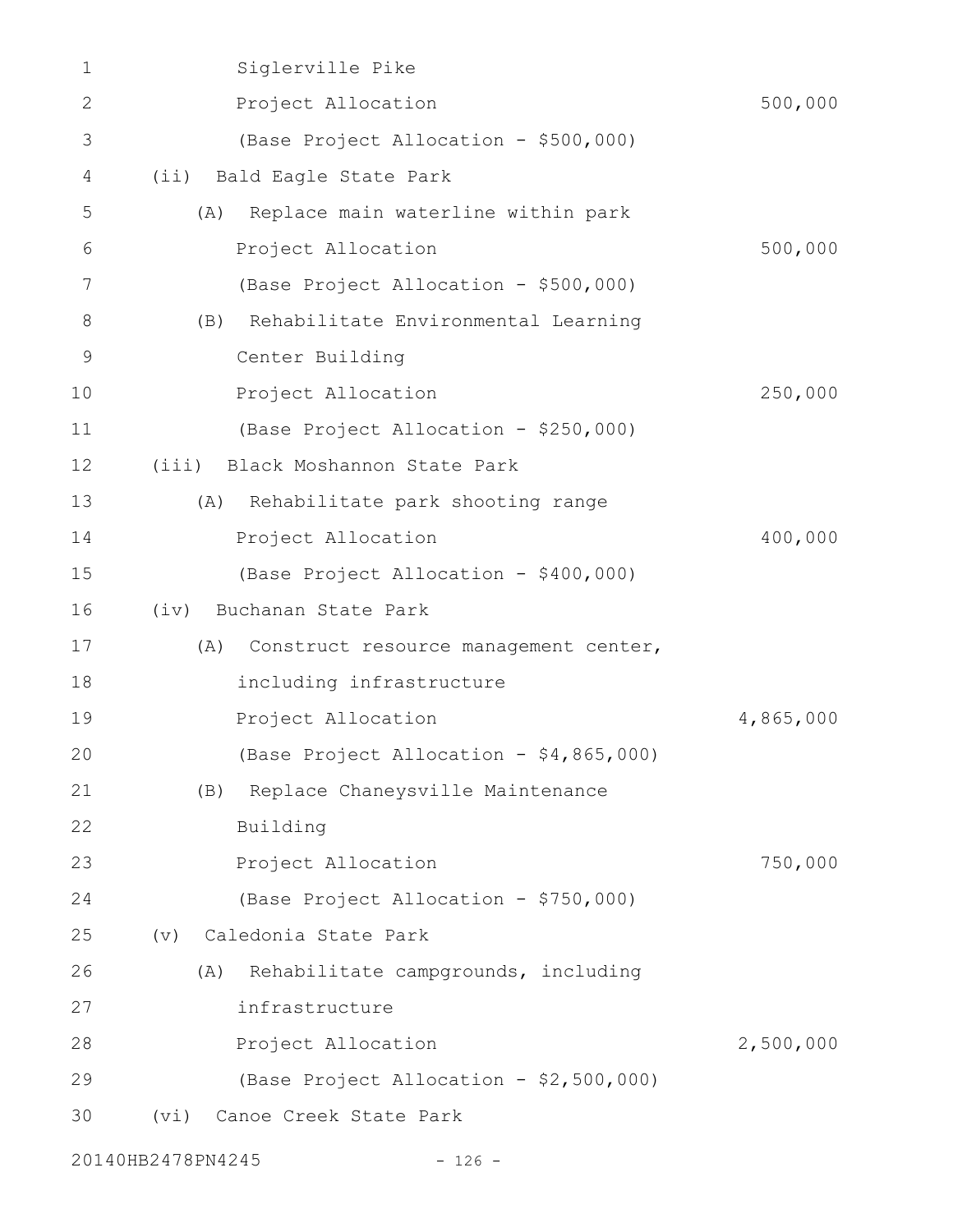| 1             | Rehabilitate sewage treatment plant<br>(A)   |         |
|---------------|----------------------------------------------|---------|
| $\mathbf{2}$  | Project Allocation                           | 500,000 |
| 3             | (Base Project Allocation - \$500,000)        |         |
| 4             | Codorus State Park<br>(vii)                  |         |
| 5             | Replace main boat launch, band shell<br>(A)  |         |
| 6             | area and comfort station, including          |         |
| 7             | infrastructure                               |         |
| 8             | Project Allocation                           | 450,000 |
| $\mathcal{G}$ | (Base Project Allocation - \$450,000)        |         |
| 10            | (viii) Cook Forest State Park                |         |
| 11            | Remove UST and install AST<br>(A)            |         |
| 12            | Maintenance system                           |         |
| 13            | Project Allocation                           | 200,000 |
| 14            | (Base Project Allocation - \$200,000)        |         |
| 15            | Delaware Canal State Park<br>(ix)            |         |
| 16            | Replace Lower Limeport Bridge No.2682<br>(A) |         |
| 17            | Project Allocation                           | 400,000 |
| 18            | (Base Project Allocation - \$400,000)        |         |
| 19            | Replace Smithtown Bridge No.3517<br>(B)      |         |
| 20            | Project Allocation                           | 400,000 |
| 21            | (Base Project Allocation - \$400,000)        |         |
| 22            | (C) Provide for repairs to Cuttalossa        |         |
| 23            | culvert                                      |         |
| 24            | Project Allocation                           | 750,000 |
| 25            | (Base Project Allocation - \$750,000)        |         |
| 26            | (x) Elk State Forest                         |         |
| 27            | (A) Repair HVAC system for district          |         |
| 28            | office, including infrastructure and         |         |
| 29            | pipe repair                                  |         |
| 30            | Project Allocation                           | 250,000 |
|               | 20140HB2478PN4245<br>$-127 -$                |         |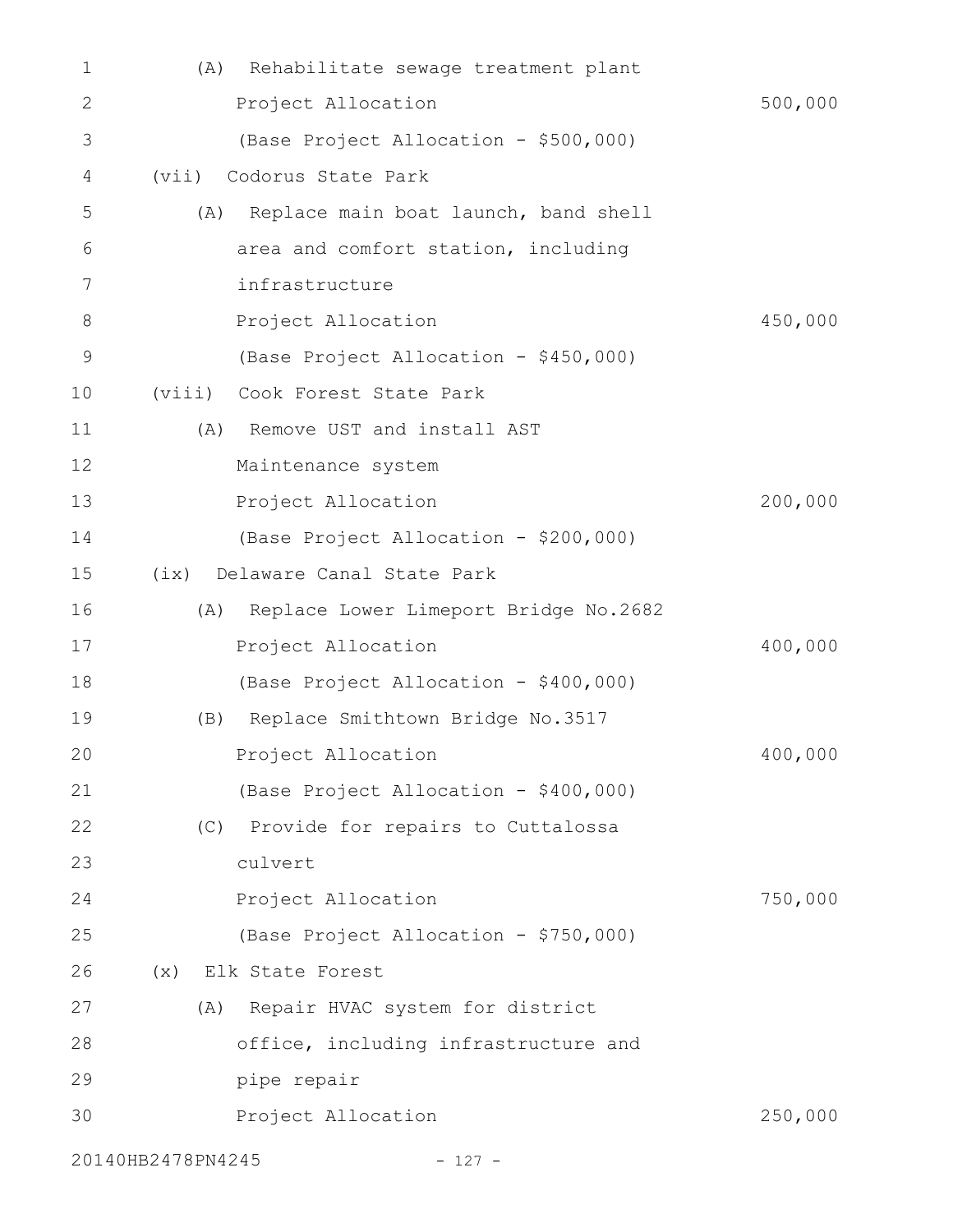| 1           | (Base Project Allocation - \$250,000)      |           |
|-------------|--------------------------------------------|-----------|
| 2           | Forbes State Forest<br>(xi)                |           |
| 3           | Construct office addition to Negro<br>(A)  |           |
| 4           | Mountain Maintenance Complex               |           |
| 5           | Project Allocation                         | 500,000   |
| 6           | (Base Project Allocation - \$500,000)      |           |
| 7           | (xii) Forbes State Park                    |           |
| 8           | Construct pole building for storage<br>(A) |           |
| $\mathsf 9$ | Project Allocation                         | 600,000   |
| 10          | (Base Project Allocation - \$600,000)      |           |
| 11          | (xiii) Gallitzan State Park                |           |
| 12          | (A) Remediate park skeet range             |           |
| 13          | Project Allocation                         | 200,000   |
| 14          | (Base Project Allocation - \$200,000)      |           |
| 15          | (xiv) Greenwood Furnace State Park         |           |
| 16          | Rehabilitate maintenance building<br>(A)   |           |
| 17          | Project Allocation                         | 550,000   |
| 18          | (Base Project Allocation - \$550,000)      |           |
| 19          | Hills Creek State Park<br>(xv)             |           |
| 20          | Replace culvert at Main Park Road<br>(A)   |           |
| 21          | Project Allocation                         | 250,000   |
| 22          | (Base Project Allocation - \$250,000)      |           |
| 23          | (xvi) Keystone State Park                  |           |
| 24          | Provide for connection to municipal<br>(A) |           |
| 25          | sewage system                              |           |
| 26          | Project Allocation                         | 300,000   |
| 27          | (Base Project Allocation - \$300,000)      |           |
| 28          | (xvii)<br>Lackawanna State Forest          |           |
| 29          | Renovate park office and foyer<br>(A)      |           |
| 30          | Project Allocation                         | 1,300,000 |
|             |                                            |           |

20140HB2478PN4245 - 128 -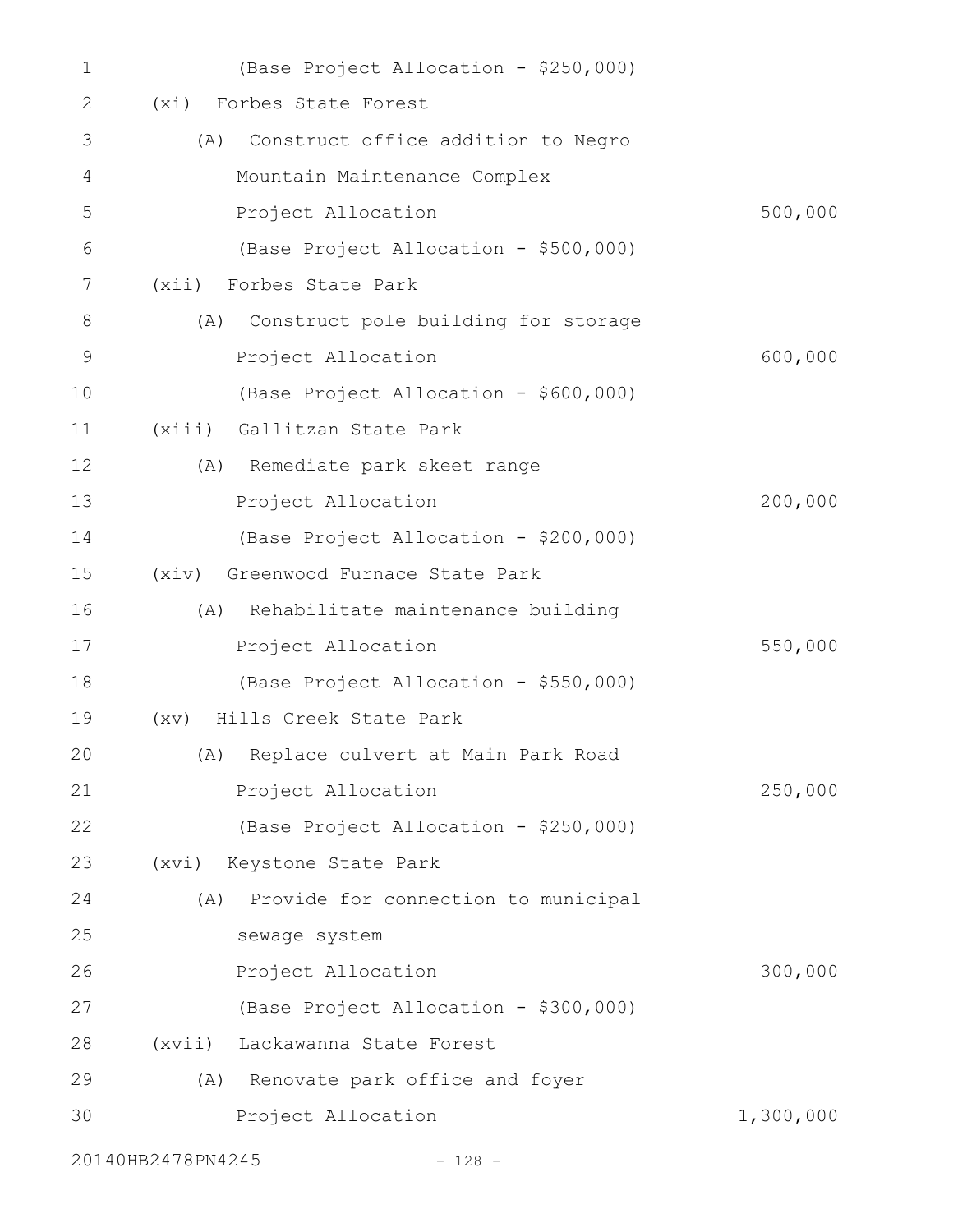| 1              | (Base Project Allocation - \$1,300,000)  |         |
|----------------|------------------------------------------|---------|
| 2              | Remove Olyphant Dam No.2<br>(B)          |         |
| 3              | Project Allocation                       | 800,000 |
| 4              | (Base Project Allocation - \$800,000)    |         |
| 5              | (xviii) Little Buffalo State Park        |         |
| 6              | (A) Replace campground shower house      |         |
| $\overline{7}$ | Project Allocation                       | 500,000 |
| 8              | (Base Project Allocation - \$500,000)    |         |
| 9              | Michaux State Forest<br>(xix)            |         |
| 10             | (A)<br>Rehabilitate target range at Long |         |
| 11             | Pine Run Reservoir                       |         |
| 12             | Project Allocation                       | 300,000 |
| 13             | (Base Project Allocation - \$300,000)    |         |
| 14             | (xx) Moraine State Park                  |         |
| 15             | Rehabilitate sewage system at<br>(A)     |         |
| 16             | Pleasant Valley                          |         |
| 17             | Project Allocation                       | 500,000 |
| 18             | (Base Project Allocation - \$500,000)    |         |
| 19             | (xxi) Park Region 3                      |         |
| 20             | Replace HVAC and ADA upgrades at<br>(A)  |         |
| 21             | Regional Office                          |         |
| 22             | Project Allocation                       | 275,000 |
| 23             | (Base Project Allocation - \$275,000)    |         |
| 24             | (xxii) Pymatuning State Park             |         |
| 25             | (A)<br>Rehabilitate water system at      |         |
| 26             | Jamestown Cabins                         |         |
| 27             | Project Allocation                       | 300,000 |
| 28             | (Base Project Allocation - \$300,000)    |         |
| 29             | (xxiii) Rothrock State Forest            |         |
| 30             | (A) Rehabilitate district office parking |         |
|                |                                          |         |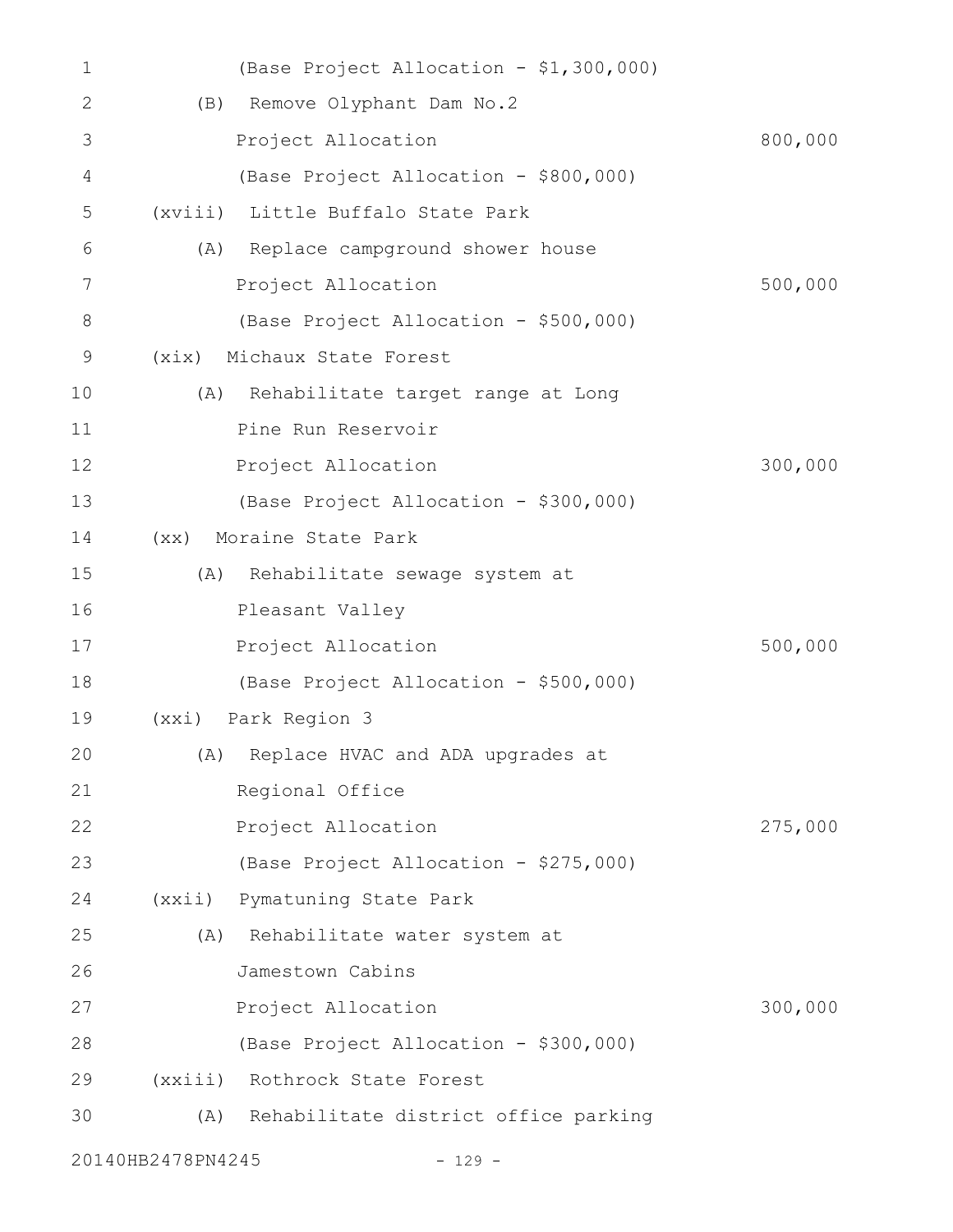| 1            |                     | lots, including drainage and paving                            |           |
|--------------|---------------------|----------------------------------------------------------------|-----------|
| $\mathbf{2}$ |                     | Project Allocation                                             | 250,000   |
| 3            |                     | (Base Project Allocation - \$250,000)                          |           |
| 4            | (B)                 | Construct pole building at Greenwood                           |           |
| 5            |                     | Headquarters                                                   |           |
| 6            |                     | Project Allocation                                             | 250,000   |
| 7            |                     | (Base Project Allocation - \$250,000)                          |           |
| 8            | $(x \times i \vee)$ | Sproul State Forest                                            |           |
| 9            | (A)                 | Investigate geothermal heating system                          |           |
| 10           |                     | Project Allocation                                             | 200,000   |
| 11           |                     | (Base Project Allocation - \$200,000)                          |           |
| 12           | (xxy)               | Tuscarora State Forest                                         |           |
| 13           | (A)                 | Rehabilitate Bryner Maintenance                                |           |
| 14           |                     | headquarters, including infrastructure                         |           |
| 15           |                     | Project Allocation                                             | 1,200,000 |
| 16           |                     | (Base Project Allocation - \$1,200,000)                        |           |
| 17           | (B)                 | Construct East Licking Creek pole                              |           |
| 18           |                     | building                                                       |           |
| 19           |                     | Project Allocation                                             | 250,000   |
| 20           |                     | (Base Project Allocation - \$250,000)                          |           |
| 21           | (xxyi)              | Weiser State Forest                                            |           |
| 22           |                     | (A) Rehabilitate Haldeman Maintenance                          |           |
| 23           |                     | Headquarters, including infrastructure                         |           |
| 24           |                     | Project Allocation                                             | 1,200,000 |
| 25           |                     | (Base Project Allocation - \$1,200,000)                        |           |
| 26           |                     | Section 9. Itemization of Environmental Stewardship Fund.      |           |
| 27           |                     | The individual projects to be developed by the Department of   |           |
| 28           |                     | Conservation and Natural Resources, its successors or assigns, |           |
| 29           |                     | and to be financed from current revenues of the Environmental  |           |
| 30           |                     | Stewardship Fund are hereby itemized, together with their      |           |
|              | 20140HB2478PN4245   | $-130 -$                                                       |           |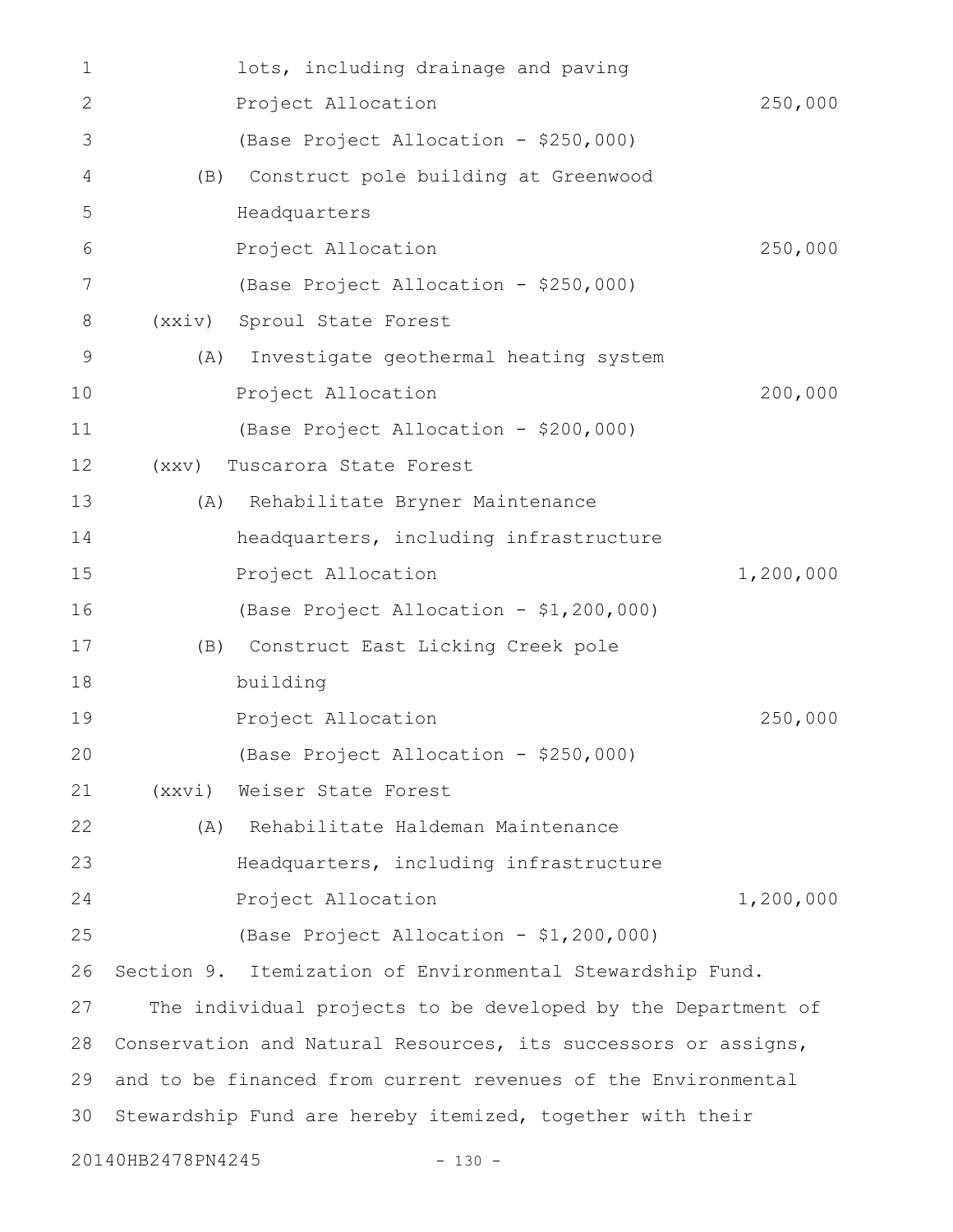| $\mathbf 1$  | respective estimated costs, as follows:       |               |
|--------------|-----------------------------------------------|---------------|
| $\mathbf{2}$ |                                               | Total Project |
| 3            | Project                                       | Allocation    |
| 4            | (1)<br>Department of Conservation and Natural |               |
| 5            | Resources                                     |               |
| 6            | (i) Bald Eagle State Forest                   |               |
| 7            | Construct a new pole building at the<br>(A)   |               |
| 8            | Bald Eagle Maintenance Headquarters           |               |
| $\mathsf 9$  | Project Allocation                            | 350,000       |
| 10           | (Base Project Allocation - \$350,000)         |               |
| 11           | (i.1) Buchanan State Forest                   |               |
| 12           | (A) Rehabilitate Sidling Hill maintenance     |               |
| 13           | shop, including infrastructure                |               |
| 14           | Project Allocation                            | 750,000       |
| 15           | (Base Project Allocation - \$750,000)         |               |
| 16           | Construct a water treatment and<br>(B)        |               |
| 17           | storage unit                                  |               |
| 18           | Project Allocation                            | 200,000       |
| 19           | (Base Project Allocation - \$200,000)         |               |
| 20           | (ii) Colonel Denning State Park               |               |
| 21           | Rehabilitate comfort station with new<br>(A)  |               |
| 22           | shower house and sewage infrastructure        |               |
| 23           | Project Allocation                            | 1,000,000     |
| 24           | (Base Project Allocation - \$1,000,000)       |               |
| 25           | (ii.1) Delaware Canal State Park              |               |
| 26           | (A) Replace Smithtown Bridge #4               |               |
| 27           | Project Allocation                            | 400,000       |
| 28           | (Base Project Allocation - \$400,000)         |               |
| 29           | Replace Redfield Road Bridge<br>(B)           |               |
| 30           | Project Allocation                            | 450,000       |
|              |                                               |               |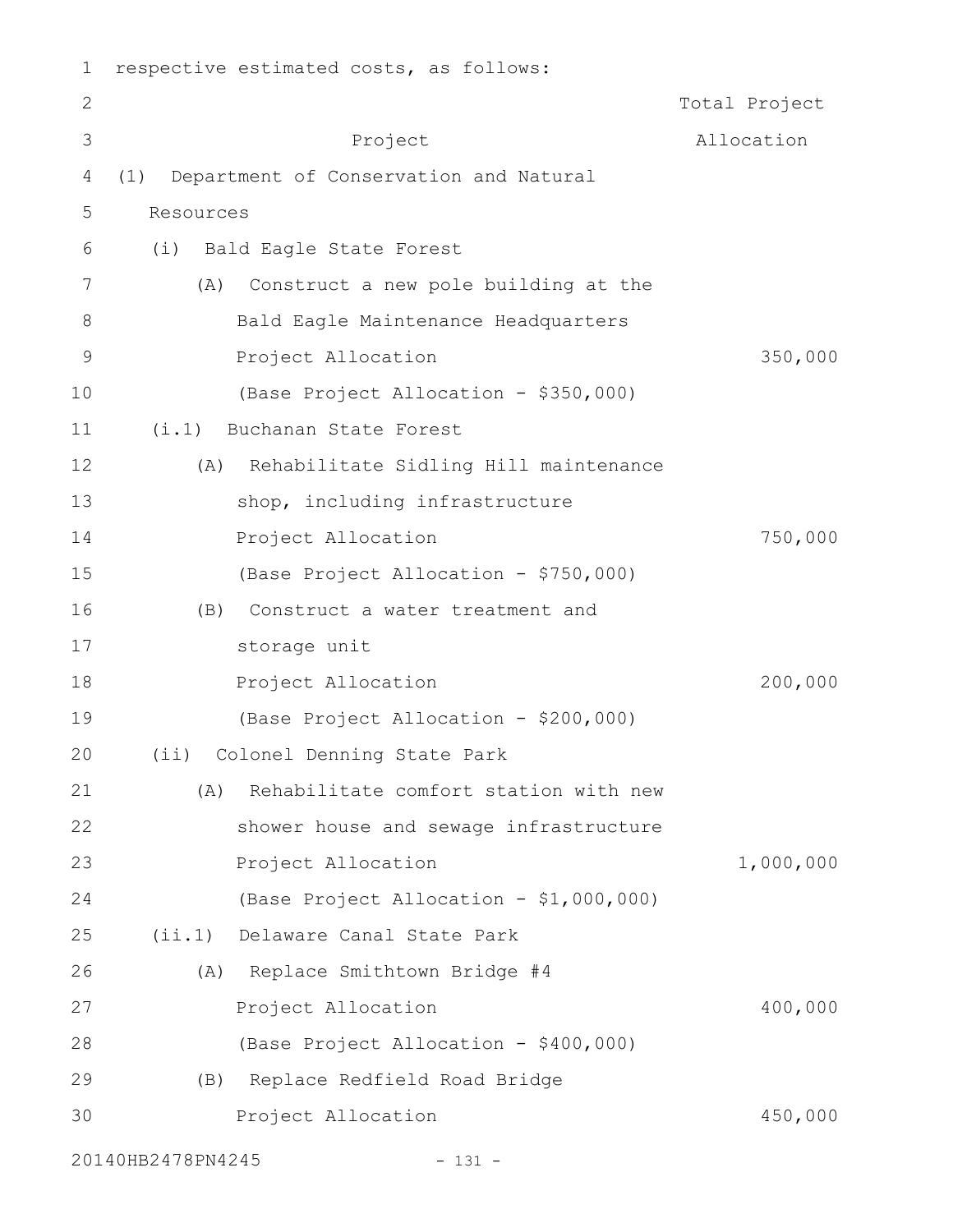| 1           | (Base Project Allocation - \$450,000)        |           |
|-------------|----------------------------------------------|-----------|
| 2           | (iii) Frances Slocum State Park              |           |
| 3           | Rehabilitate sewage connection to<br>(A)     |           |
| 4           | DAMA and demolish current STP                |           |
| 5           | Project Allocation                           | 1,050,000 |
| 6           | (Base Project Allocation - \$1,050,000)      |           |
| 7           | Rehabilitate the Environmental<br>(B)        |           |
| 8           | Education Center                             |           |
| $\mathsf 9$ | Project Allocation                           | 1,600,000 |
| 10          | (Base Project Allocation - \$1,600,000)      |           |
| 11          | (iv) Greenwood Furnace State Park            |           |
| 12          | Replace water line from reservoir to<br>(A)  |           |
| 13          | mansion                                      |           |
| 14          | Project Allocation                           | 400,000   |
| 15          | (Base Project Allocation - \$400,000)        |           |
| 16          | (v) Laurel Hill State Park                   |           |
| 17          | Rehabilitate STP and dredge lagoons<br>(A)   |           |
| 18          | Project Allocation                           | 540,000   |
| 19          | (Base Project Allocation - \$540,000)        |           |
| 20          | (v.1) Lehigh Gorge State Park                |           |
| 21          | (A) Repair the Glen Onoko Bridge Bearings    |           |
| 22          | Project Allocation                           | 575,000   |
| 23          | (Base Project Allocation - \$575,000)        |           |
| 24          | (vi) Moshannon State Forest                  |           |
| 25          | Construct groomer storage building at<br>(A) |           |
| 26          | Black Mountain headquarters                  |           |
| 27          | Project Allocation                           | 250,000   |
| 28          | (Base Project Allocation - \$250,000)        |           |
| 29          | Nockamixon State Park<br>(vi.1)              |           |
| 30          | (A) Rehabilitate and pave various            |           |
|             | 20140HB2478PN4245<br>$-132 -$                |           |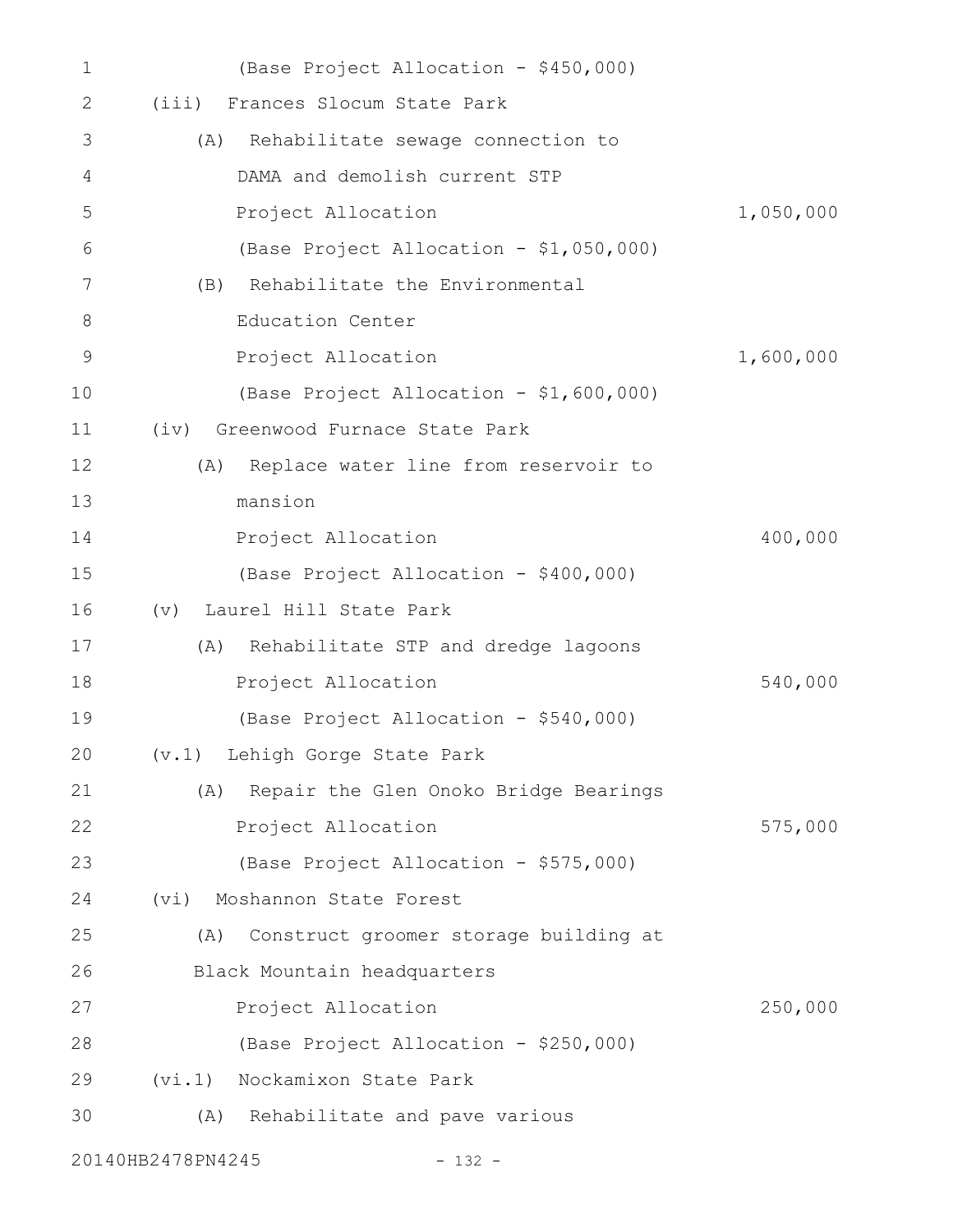| 1            |                   | roadways within the park                |           |
|--------------|-------------------|-----------------------------------------|-----------|
| $\mathbf{2}$ |                   | Project Allocation                      | 1,500,000 |
| 3            |                   | (Base Project Allocation - \$1,500,000) |           |
| 4            | (vii)             | Park Region No.2                        |           |
| 5            | (A)               | Scour and protect four bridges within   |           |
| 6            |                   | park region                             |           |
| 7            |                   | Project Allocation                      | 600,000   |
| 8            |                   | (Base Project Allocation - \$600,000)   |           |
| 9            | (viii)            | Prince Gallitzin State Park             |           |
| 10           |                   | (A) Rehabilitate parking, including     |           |
| 11           |                   | paving and drainage improvements        |           |
| 12           |                   | Project Allocation                      | 1,000,000 |
| 13           |                   | (Base Project Allocation - \$1,000,000) |           |
| 14           |                   | (ix) Poe Valley State Park              |           |
| 15           | (A)               | Replace park office                     |           |
| 16           |                   | Project Allocation                      | 750,000   |
| 17           |                   | (Base Project Allocation - \$750,000)   |           |
| 18           |                   | (ix.1) Presque Isle State Park          |           |
| 19           | (A)               | Connect Beach No.1 to municipal         |           |
| 20           |                   | sewage facility                         |           |
| 21           |                   | Project Allocation                      | 400,000   |
| 22           |                   | (Base Project Allocation - \$400,000)   |           |
| 23           |                   | (ix.2) Reed Gap State Park              |           |
| 24           | (A)               | Demolish sewage treatment plant and     |           |
| 25           |                   | construct new system                    |           |
| 26           |                   | Project Allocation                      | 375,000   |
| 27           |                   | (Base Project Allocation - \$375,000)   |           |
| 28           |                   | (x) Ridley Creek State Park             |           |
| 29           | (A)               | Construct new equestrian building       |           |
| 30           |                   | Project Allocation                      | 900,000   |
|              | 20140HB2478PN4245 | $-133 -$                                |           |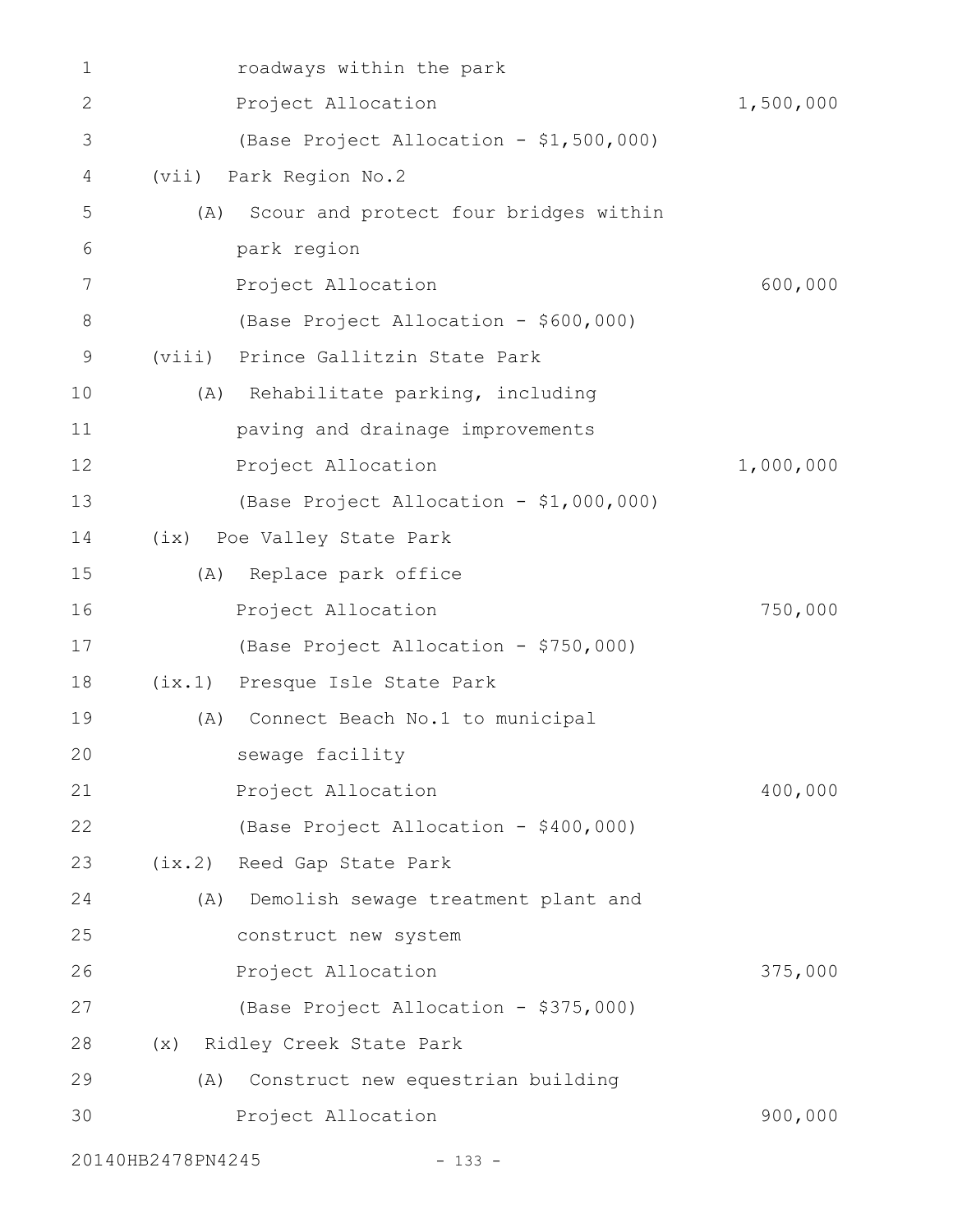| 1  | (Base Project Allocation - \$900,000)                                        |               |
|----|------------------------------------------------------------------------------|---------------|
| 2  | Rothrock State Forest<br>(xi)                                                |               |
| 3  | Rehabilitate pole building at Whipple<br>(A)                                 |               |
| 4  | Dam                                                                          |               |
| 5  | Project Allocation                                                           | 250,000       |
| 6  | (Base Project Allocation - \$250,000)                                        |               |
| 7  | (xii) Sproul State Forest                                                    |               |
| 8  | Construct pole building at Snow Shoe<br>(A)                                  |               |
| 9  | Project Allocation                                                           | 250,000       |
| 10 | (Base Project Allocation - \$250,000)                                        |               |
| 11 | (xiii) Susquehannock State Park                                              |               |
| 12 | (A) Pave main park road                                                      |               |
| 13 | Project Allocation                                                           | 250,000       |
| 14 | (Base Project Allocation - \$250,000)                                        |               |
| 15 | Section 10. Itemization of State forestry bridge projects.                   |               |
| 16 | Projects in the category of State forestry bridge projects to                |               |
| 17 | be constructed by the Department of Conservation and Natural                 |               |
| 18 | Resources, its successors or assigns, and to be financed by oil              |               |
| 19 | company franchise tax revenues under 75 Pa.C.S. $\frac{6}{5}$ 9502(a)(2)(iv) |               |
|    | 20 (related to imposition of tax) are hereby itemized, together              |               |
| 21 | with their respective estimated costs, as follows:                           |               |
| 22 |                                                                              | Total Project |
| 23 | Project                                                                      | Allocation    |
| 24 | Cambria County<br>(1)                                                        |               |
| 25 | Gallitzan State Forest<br>(i)                                                |               |
| 26 | Replace Babcock Creek Road Bridge<br>(A)                                     |               |
| 27 | over Babcock Creek                                                           |               |
| 28 | Project Allocation                                                           | 200,000       |
| 29 | (Base Project Allocation - \$200,000)                                        |               |
| 30 | (1.1) Cameron County                                                         |               |
|    | 20140HB2478PN4245<br>$-134 -$                                                |               |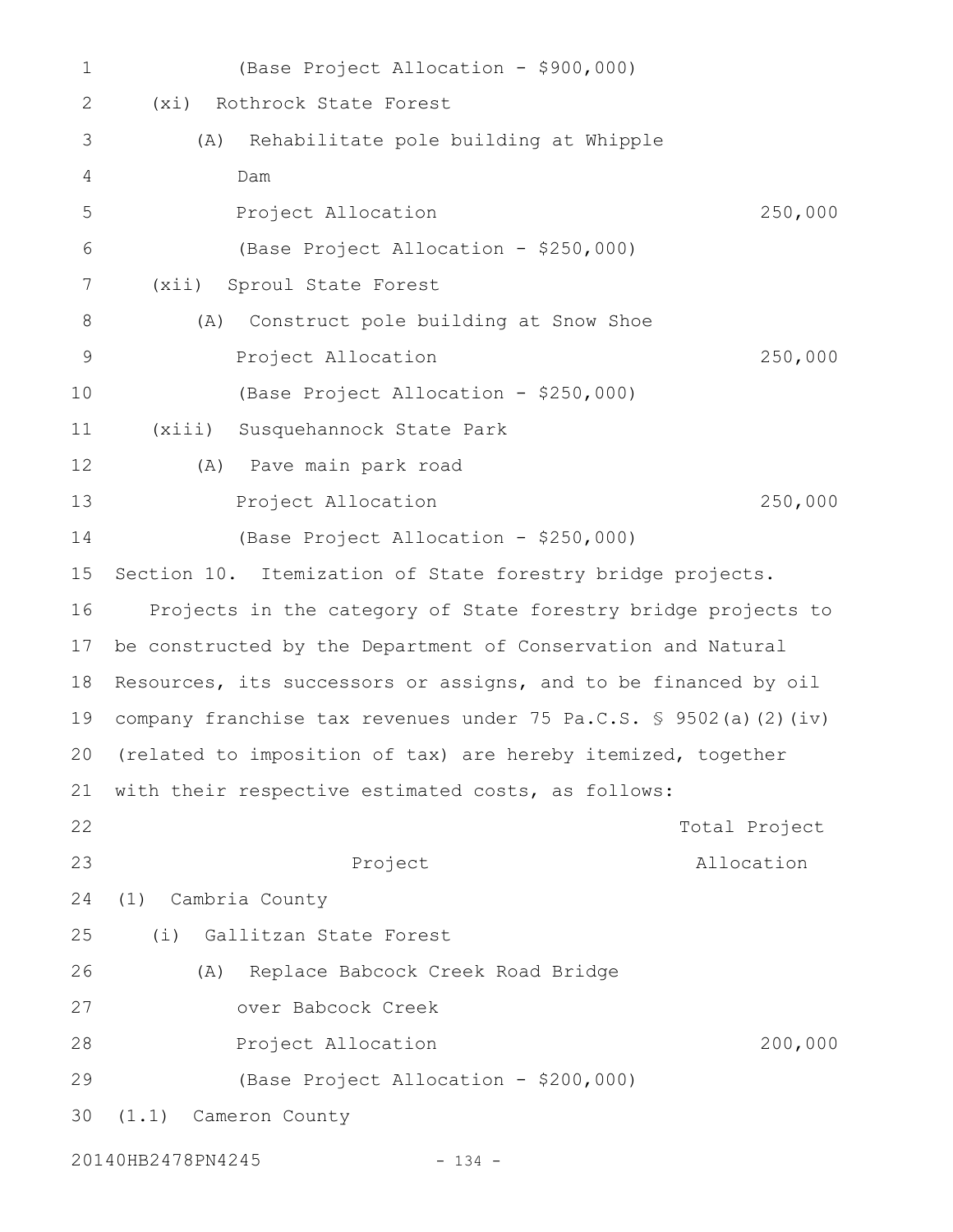| 1  | (i) | Elk State Forest                          |         |
|----|-----|-------------------------------------------|---------|
| 2  | (A) | Replace Fee Hollow Road structure         |         |
| 3  |     | over West Cowley Run                      |         |
| 4  |     | Project Allocation                        | 200,000 |
| 5  |     | (Base Project Allocation - \$200,000)     |         |
| 6  |     | Replace Vantassel culvert<br>(B)          |         |
| 7  |     | Project Allocation                        | 200,000 |
| 8  |     | (Base Project Allocation - \$200,000)     |         |
| 9  |     | (C) Replace Bridge No.13-9008 at East     |         |
| 10 |     | Hicks Run over Sand Spring Run            |         |
| 11 |     | Project Allocation                        | 200,000 |
| 12 |     | (Base Project Allocation - \$200,000)     |         |
| 13 |     | (D) Replace Dents Run Road over Dents Run |         |
| 14 |     | Project Allocation                        | 200,000 |
| 15 |     | (Base Project Allocation - \$200,000)     |         |
| 16 |     | (E) Replace Fee Hollow over West Cowley   |         |
| 17 |     | Run                                       |         |
| 18 |     | Project Allocation                        | 200,000 |
| 19 |     | (Base Project Allocation - \$200,000)     |         |
| 20 |     | (F) Replace Hicks Run Road over Beldin    |         |
| 21 |     | Hollow                                    |         |
| 22 |     | Project Allocation                        | 200,000 |
| 23 |     | (Base Project Allocation - \$200,000)     |         |
| 24 |     | (G) Replace Bridge No.13-9016, No.13-9019 |         |
| 25 |     | and No.13-9021 on Naval Hollow Road       |         |
| 26 |     | over Naval Hollow Creek                   |         |
| 27 |     | Project Allocation                        | 600,000 |
| 28 |     | (Base Project Allocation - \$600,000)     |         |
| 29 |     | (2) Clearfield County                     |         |
| 30 | (i) | Moshannon State Forest                    |         |
|    |     |                                           |         |

20140HB2478PN4245 - 135 -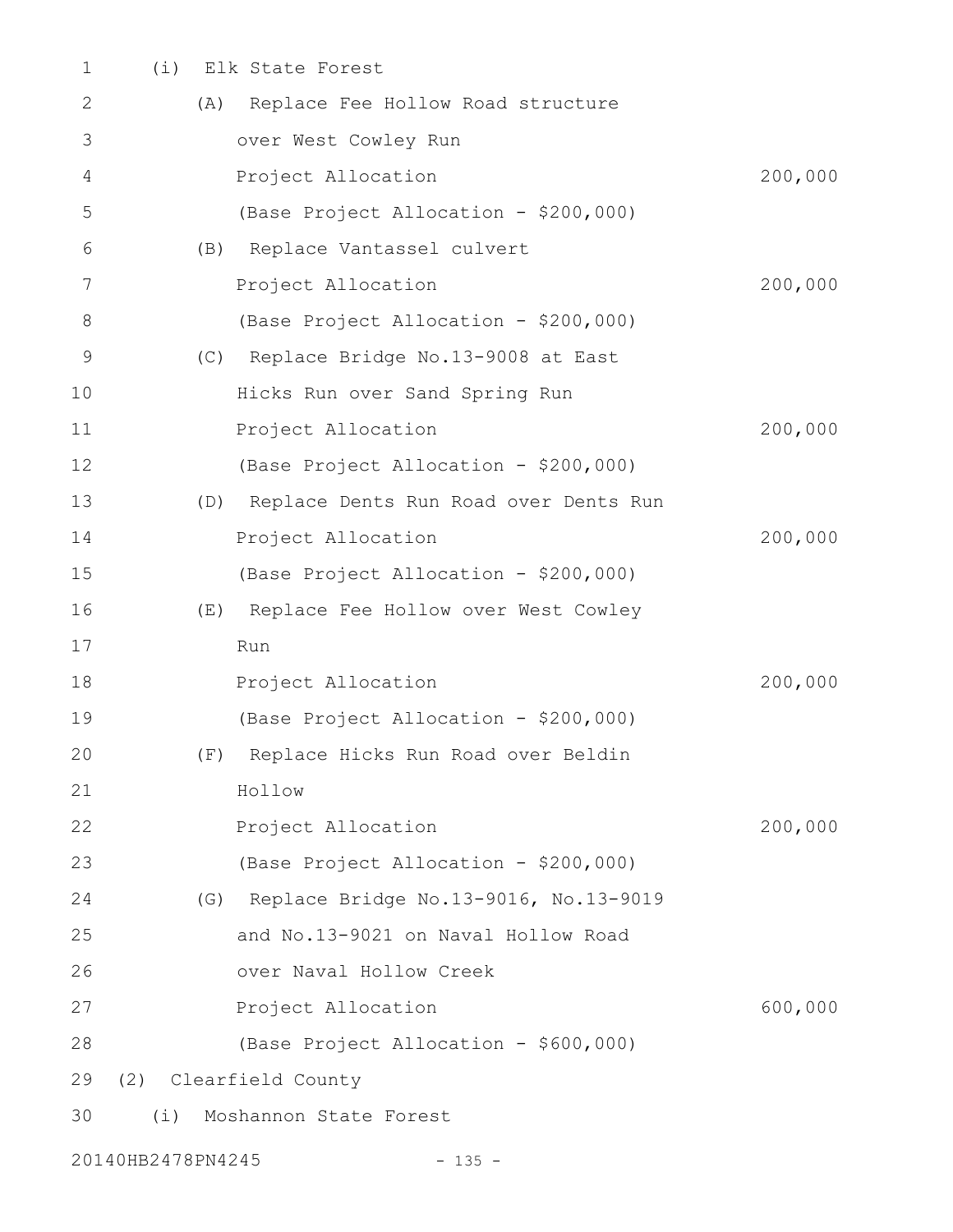| 1                 | (A) | Replace Ames Road structure over Deer      |         |
|-------------------|-----|--------------------------------------------|---------|
| 2                 |     | Creek                                      |         |
| 3                 |     | Project Allocation                         | 200,000 |
| 4                 |     | (Base Project Allocation - \$200,000)      |         |
| 5                 | (B) | Replace Medix Grade Road structure         |         |
| 6                 |     | over tributary of Medix Run                |         |
| 7                 |     | Project Allocation                         | 200,000 |
| 8                 |     | (Base Project Allocation - \$200,000)      |         |
| 9                 |     | Replace Bridge No.09-0038 on Gordon<br>(C) |         |
| 10                |     | Road over Whitney Run                      |         |
| 11                |     | Project Allocation                         | 200,000 |
| 12                |     | (Base Project Allocation - \$200,000)      |         |
| 13                |     | (D) Replace Bridge No.09-0039 on Harley    |         |
| 14                |     | Dean Road over Laurel Run                  |         |
| 15                |     | Project Allocation                         | 200,000 |
| 16                |     | (Base Project Allocation - \$200,000)      |         |
| 17                |     | (E) Replace Bridge No.09-0040 on           |         |
| 18                |     | Blackwell Road over Tributary of           |         |
| 19                |     | Laural Run                                 |         |
| 20                |     | Project Allocation                         | 200,000 |
| 21                |     | (Base Project Allocation - \$200,000)      |         |
| 22                |     | (ii) Sproul State Forest                   |         |
| 23                | (A) | Replace Barney Ridge Road over             |         |
| 24                |     | Barneys Run                                |         |
| 25                |     | Project Allocation                         | 200,000 |
| 26                |     | (Base Project Allocation - \$200,000)      |         |
| 27                |     | (B) Replace Bridge A, No.10-0069 on Cole   |         |
| 28                |     | Run Road over Camp Run                     |         |
| 29                |     | Project Allocation                         | 200,000 |
| 30                |     | (Base Project Allocation - \$200,000)      |         |
| 20140HB2478PN4245 |     | $-136 -$                                   |         |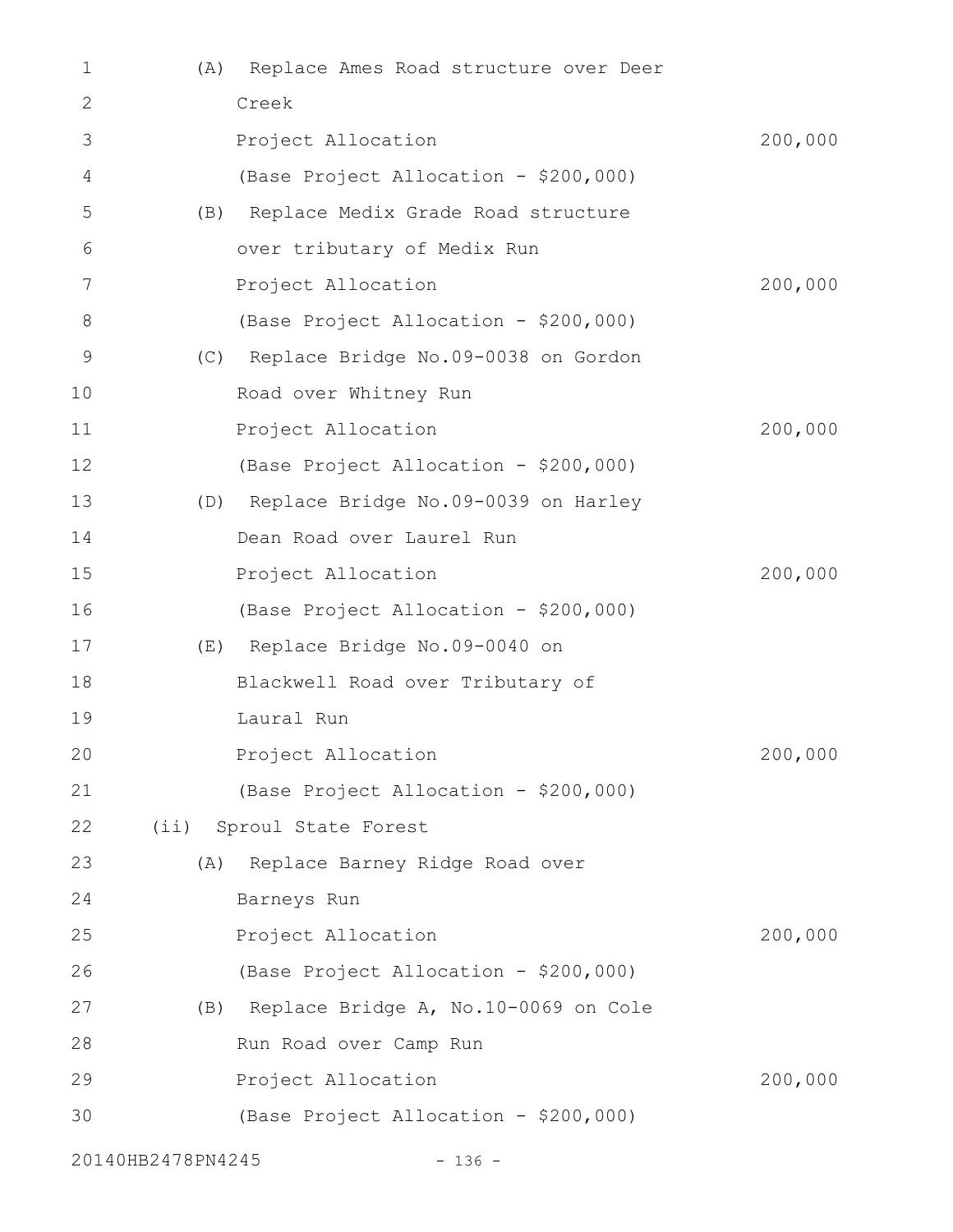| 1            |                   | (C) Replace Bridge B, No.10-0068 on Cole |         |
|--------------|-------------------|------------------------------------------|---------|
| $\mathbf{2}$ |                   | Run Road                                 |         |
| 3            |                   | Project Allocation                       | 200,000 |
| 4            |                   | (Base Project Allocation - \$200,000)    |         |
| 5            | (3)               | Clinton County                           |         |
| 6            | (i)               | Sproul State Park                        |         |
| 7            | (A)               | Replace Graham Road structure over       |         |
| 8            |                   | Ferney Run                               |         |
| 9            |                   | Project Allocation                       | 200,000 |
| 10           |                   | (Base Project Allocation - \$200,000)    |         |
| 11           | (4)               | Franklin County                          |         |
| 12           | (i)               | Michaux State Forest                     |         |
| 13           |                   | (A) Replace box culvert along Milesburn  |         |
| 14           |                   | Road over Kato Run                       |         |
| 15           |                   | Project Allocation                       | 200,000 |
| 16           |                   | (Base Project Allocation - \$200,000)    |         |
| 17           | (5)               | Huntingdon County                        |         |
| 18           | (i)               | Rothrock State Forest                    |         |
| 19           | (A)               | Replace Laurel Run Road structure        |         |
| 20           |                   | over tributary of Galbraith Gap Run      |         |
| 21           |                   | Project Allocation                       | 200,000 |
| 22           |                   | (Base Project Allocation - \$200,000)    |         |
| 23           |                   | (B) Replace two box culverts at Boal Gap |         |
| 24           |                   | Road and Krise Valley Road over Boal     |         |
| 25           |                   | Gap Run                                  |         |
| 26           |                   | Project Allocation                       | 400,000 |
| 27           |                   | (Base Project Allocation - \$400,000)    |         |
| 28           |                   | (C) Replace Bridge No.05-0029 on Spruce  |         |
| 29           |                   | Mountain Road over unnamed tributary     |         |
| 30           |                   | Project Allocation                       | 200,000 |
|              | 20140HB2478PN4245 | $-137 -$                                 |         |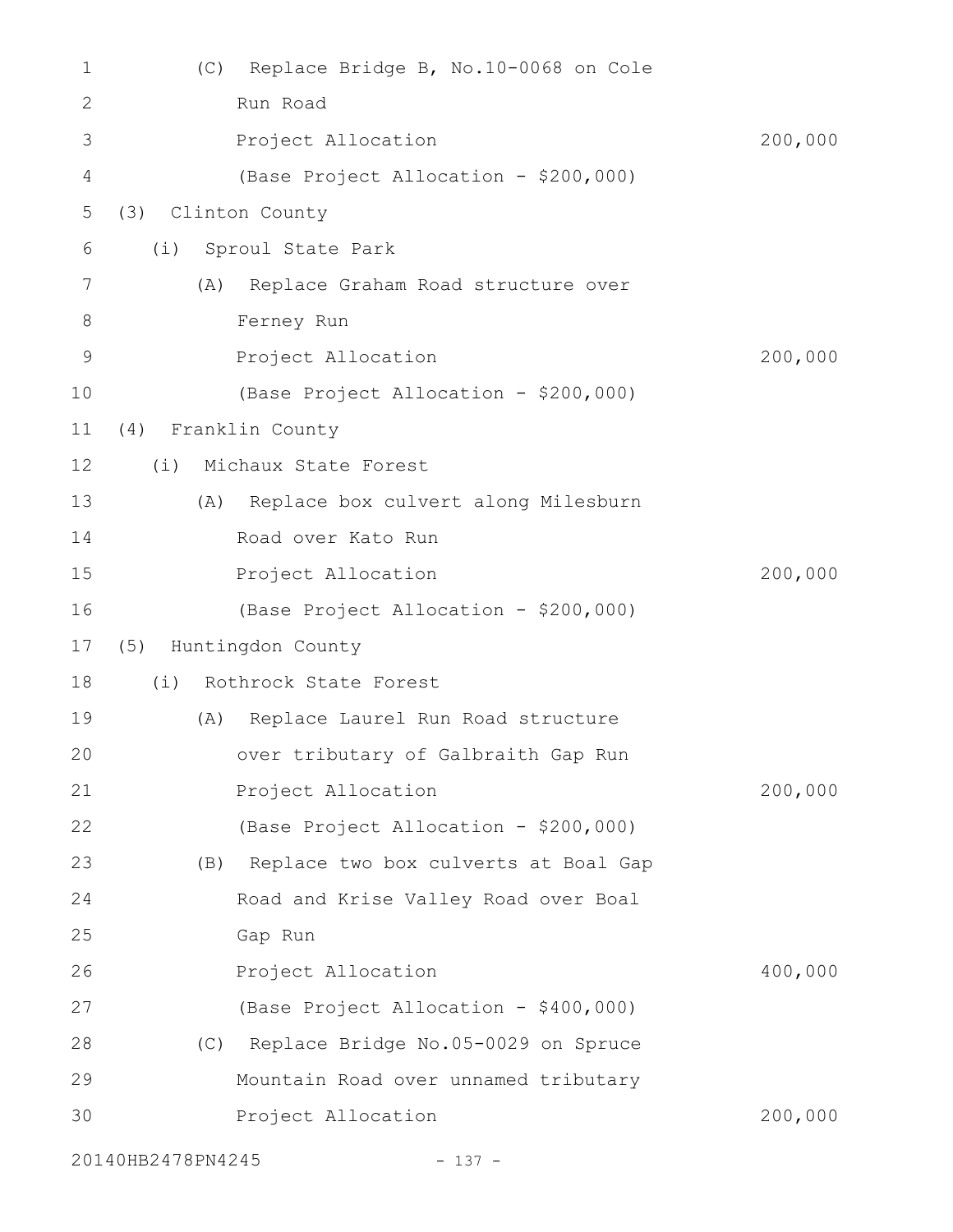| 1  |                   | (Base Project Allocation - \$200,000)    |         |
|----|-------------------|------------------------------------------|---------|
| 2  | (D)               | Replace Bridge No.05-0030 on Cinklin     |         |
| 3  |                   | Road over Lingle Creek                   |         |
| 4  |                   | Project Allocation                       | 200,000 |
| 5  |                   | (Base Project Allocation - \$200,000)    |         |
| 6  | (6)               | Lycoming County                          |         |
| 7  | (i)               | Tiadaghton State Forest                  |         |
| 8  | (A)               | Replace Morris Run structure over        |         |
| 9  |                   | Slate Run 0046                           |         |
| 10 |                   | Project Allocation                       | 350,000 |
| 11 |                   | (Base Project Allocation - \$350,000)    |         |
| 12 | (B)               | Replace Browns Run Road over Browns      |         |
| 13 |                   | Run                                      |         |
| 14 |                   | Project Allocation                       | 200,000 |
| 15 |                   | (Base Project Allocation - \$200,000)    |         |
| 16 | (7)               | Monroe County                            |         |
| 17 | (i)               | Delaware State Forest                    |         |
| 18 | (A)               | Replace Bald Hill Road structure over    |         |
| 19 |                   | unnamed creek                            |         |
| 20 |                   | Project Allocation                       | 200,000 |
| 21 |                   | (Base Project Allocation - \$200,000)    |         |
| 22 |                   | (B) Replace two culverts near Five Mile  |         |
| 23 |                   | Meadow Road                              |         |
| 24 |                   | Project Allocation                       | 400,000 |
| 25 |                   | (Base Project Allocation - \$400,000)    |         |
| 26 | (8)               | Perry County                             |         |
| 27 | (i)               | Tuscarora State Forest                   |         |
| 28 |                   | (A) Replace Spectacle Gap Road structure |         |
| 29 |                   | over Spectacle Run and replace Stelzer   |         |
| 30 |                   | Road structure over Black Log Creek      |         |
|    | 20140HB2478PN4245 | $-138 -$                                 |         |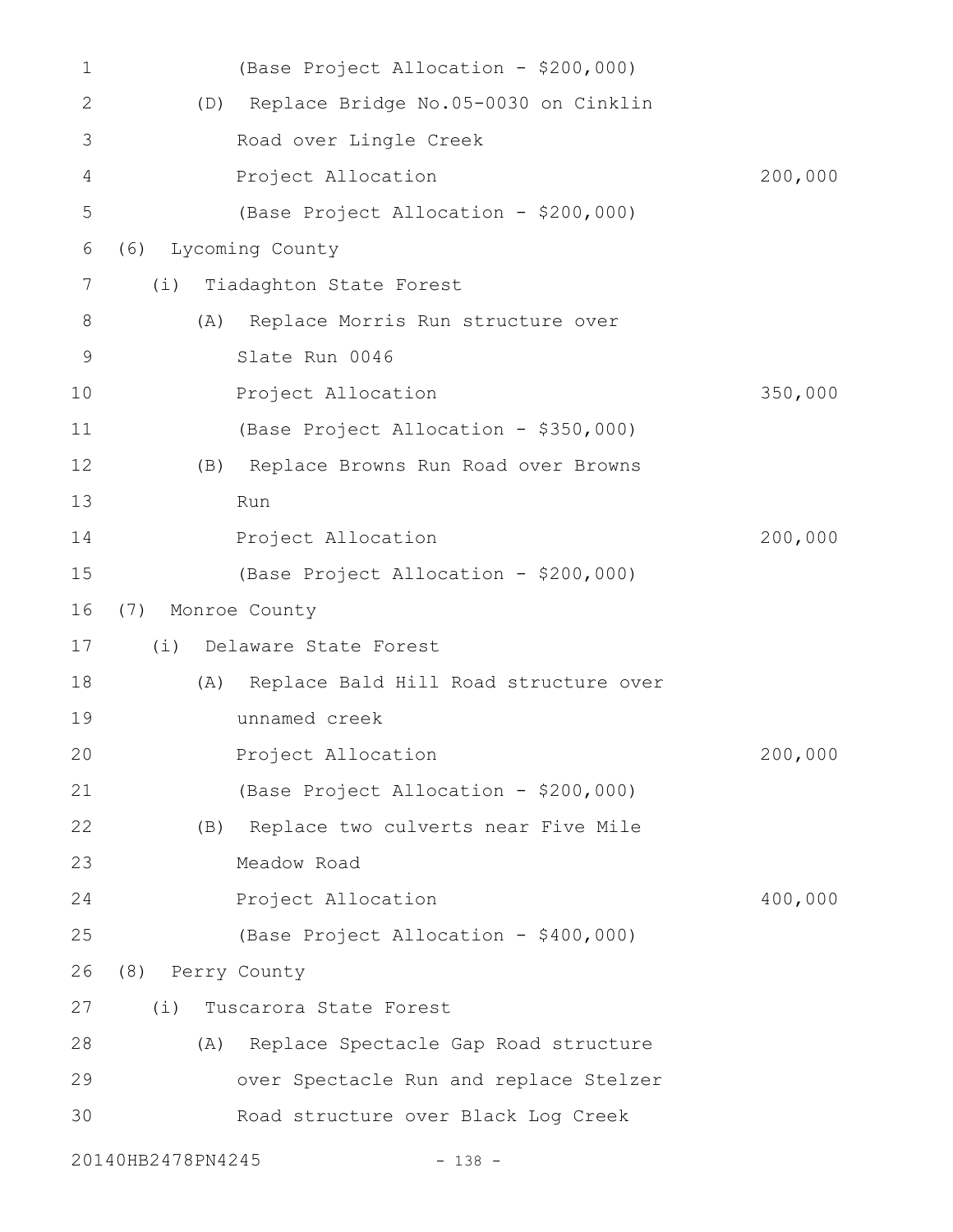| 1           | Project Allocation                          | 350,000 |
|-------------|---------------------------------------------|---------|
| 2           | (Base Project Allocation - \$350,000)       |         |
| 3           | (9)<br>Potter County                        |         |
| 4           | (i)<br>Susquehannock State Forest           |         |
| 5           | Replace Bridge No.15-9000 on Lebo<br>(A)    |         |
| 6           | Road over Big Spring Branch of Lebo         |         |
| 7           | Road                                        |         |
| 8           | Project Allocation                          | 200,000 |
| $\mathsf 9$ | (Base Project Allocation - \$200,000)       |         |
| 10          | (10)<br>Schuylkill County                   |         |
| 11          | (i)<br>Weiser State Forest                  |         |
| 12          | Construct south branch trail bridge<br>(A)  |         |
| 13          | over south branch of Roaring Creek          |         |
| 14          | Project Allocation                          | 300,000 |
| 15          | (Base Project Allocation - \$300,000)       |         |
| 16          | (11)<br>Somerset County                     |         |
| 17          | (i)<br>Forbes State Forest                  |         |
| 18          | Replace bridge No.1 and culvert over<br>(A) |         |
| 19          | Lick Hollow                                 |         |
| 20          | Project Allocation                          | 200,000 |
| 21          | (Base Project Allocation - \$200,000)       |         |
| 22          | (12) Sullivan County                        |         |
| 23          | (i)<br>Loyalsock State Forest               |         |
| 24          | Replace Walker Road structure over<br>(A)   |         |
| 25          | east branch of Mill Creek                   |         |
| 26          | Project Allocation                          | 200,000 |
| 27          | (Base Project Allocation - \$200,000)       |         |
| 28          | (B) Replace Rock Run Road structure over    |         |
| 29          | Loyalsock Creek                             |         |
| 30          | Project Allocation                          | 300,000 |
|             | 20140HB2478PN4245<br>$-139 -$               |         |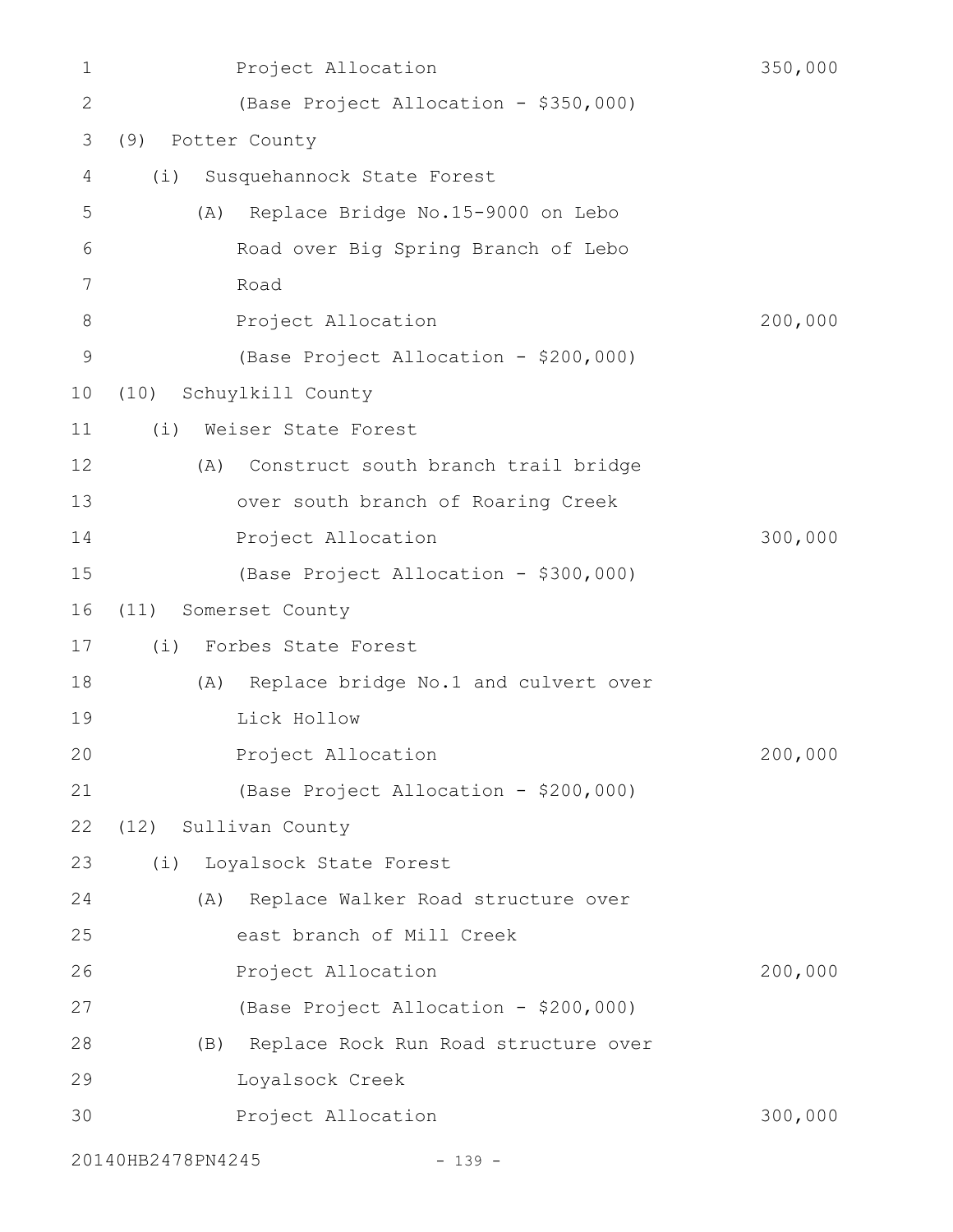| 1  |                   | (Base Project Allocation - \$300,000)                           |         |
|----|-------------------|-----------------------------------------------------------------|---------|
| 2  |                   | (C) Rehabilitate McCarty Road over                              |         |
| 3  |                   | Dutters Run                                                     |         |
| 4  |                   | Project Allocation                                              | 200,000 |
| 5  |                   | (Base Project Allocation - \$200,000)                           |         |
| 6  | (13)              | Tioga County                                                    |         |
| 7  | (i)               | Tioga State Forest                                              |         |
| 8  |                   | (A) Replace Painter Leetonia Road                               |         |
| 9  |                   | Structure over Four Mile Run                                    |         |
| 10 |                   | Project Allocation                                              | 320,000 |
| 11 |                   | (Base Project Allocation - \$320,000)                           |         |
| 12 | (14)              | Union County                                                    |         |
| 13 |                   | (i) Bald Eagle State Forest                                     |         |
| 14 |                   | (A) Replace Bridge No.07-0001 at Havice                         |         |
| 15 |                   | Valley Road over Havice Creek                                   |         |
| 16 |                   | Project Allocation                                              | 320,000 |
| 17 |                   | (Base Project Allocation - \$320,000)                           |         |
| 18 |                   | (B) Replace Bridge No.07-0025 at Swift                          |         |
| 19 |                   | Run Road over Swift Run                                         |         |
| 20 |                   | Project Allocation                                              | 320,000 |
| 21 |                   | (Base Project Allocation - \$320,000)                           |         |
| 22 |                   | (C) Replace Bridge No.07-9006 at Engle                          |         |
| 23 |                   | Road over White Deer Creek                                      |         |
| 24 |                   | Project Allocation                                              | 200,000 |
| 25 |                   | (Base Project Allocation - \$200,000)                           |         |
| 26 |                   | Section 11. Itemization of Motor License Fund projects.         |         |
| 27 |                   | Projects in the category of Motor License Fund projects to be   |         |
| 28 |                   | constructed by the Department of Transportation, its successors |         |
| 29 |                   | or assigns, and to be financed by current revenues are hereby   |         |
| 30 |                   | itemized, together with their respective estimated costs, as    |         |
|    | 20140HB2478PN4245 | $-140 -$                                                        |         |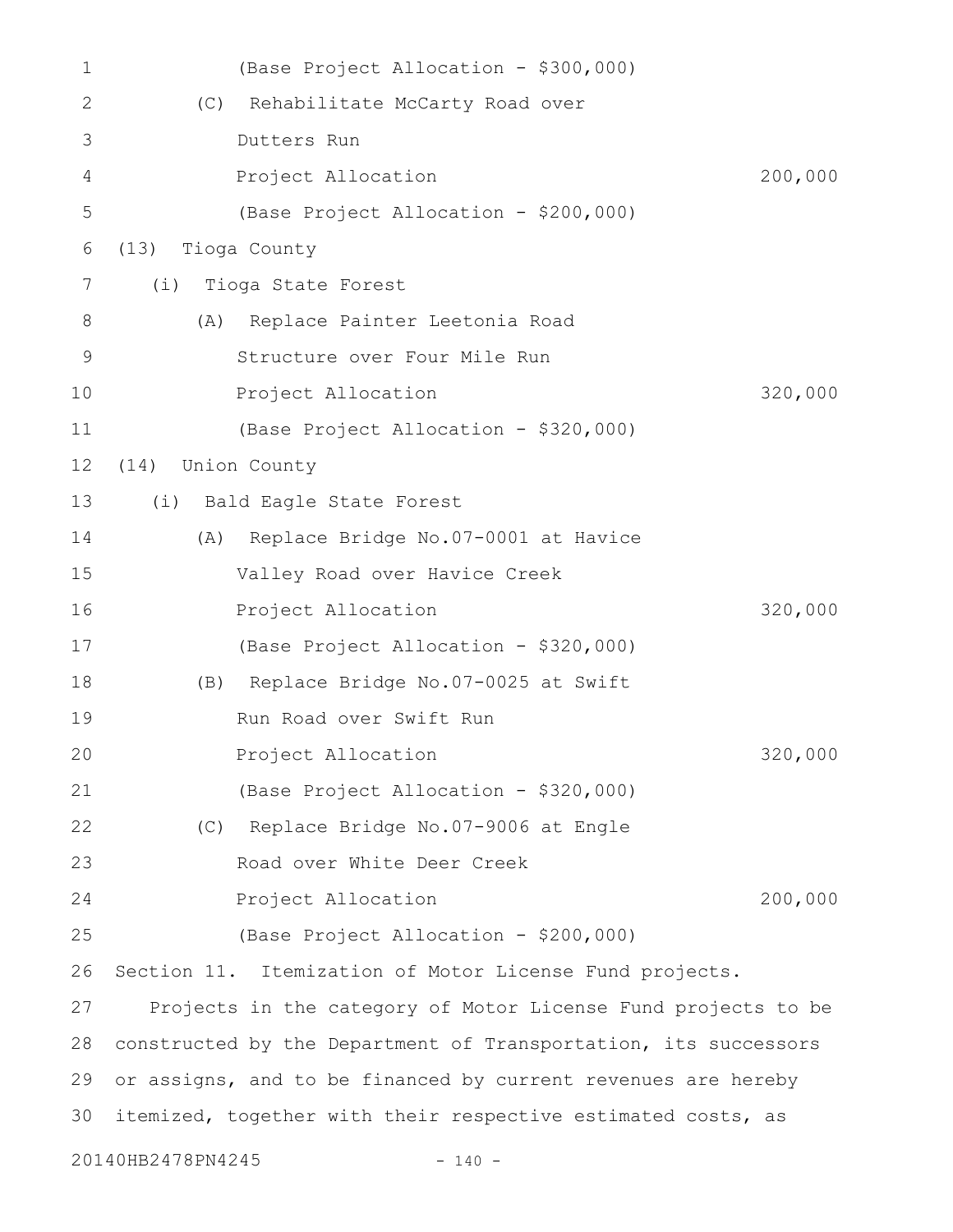| follows: |  |
|----------|--|
|          |  |

| $\mathbf{2}$ |                                              | Total Project |
|--------------|----------------------------------------------|---------------|
| 3            | Project                                      | Allocation    |
| 4            | Adams County<br>(1)                          |               |
| 5            | Adams County Maintenance Facility<br>(i)     |               |
| 6            | Construct new storage building,<br>(A)       |               |
| 7            | including site purchase, development,        |               |
| $8\,$        | design and site work                         |               |
| $\mathsf 9$  | Project Allocation                           | 3,000,000     |
| 10           | (Base Project Allocation - \$1,750,000)      |               |
| 11           | $(Land Allocation - $750,000)$               |               |
| 12           | (Design & Contingencies - \$500,000)         |               |
| 13           | Allegheny County<br>(2)                      |               |
| 14           | Allegheny County Maintenance Facility<br>(i) |               |
| 15           | Construct new storage building,<br>(A)       |               |
| 16           | including site purchase, development,        |               |
| 17           | design and site work                         |               |
| 18           | Project Allocation                           | 3,000,000     |
| 19           | (Base Project Allocation - \$2,400,000)      |               |
| 20           | $(Land Allocation - $100,000)$               |               |
| 21           | (Design & Contingencies - \$500,000)         |               |
| 22           | Allegheny County Maintenance Garage<br>(i)   |               |
| 23           | Develop new stockpile, including site<br>(A) |               |
| 24           | purchase, development, design and            |               |
| 25           | construction of all required buildings       |               |
| 26           | Project Allocation                           | 13,000,000    |
| 27           | (Base Project Allocation -                   |               |
| 28           | \$10,500,000                                 |               |
| 29           | (Land Allocation - $$2,000,000)$             |               |
| 30           | (Design & Contingencies - \$500,000)         |               |
|              | 20140HB2478PN4245<br>$-141 -$                |               |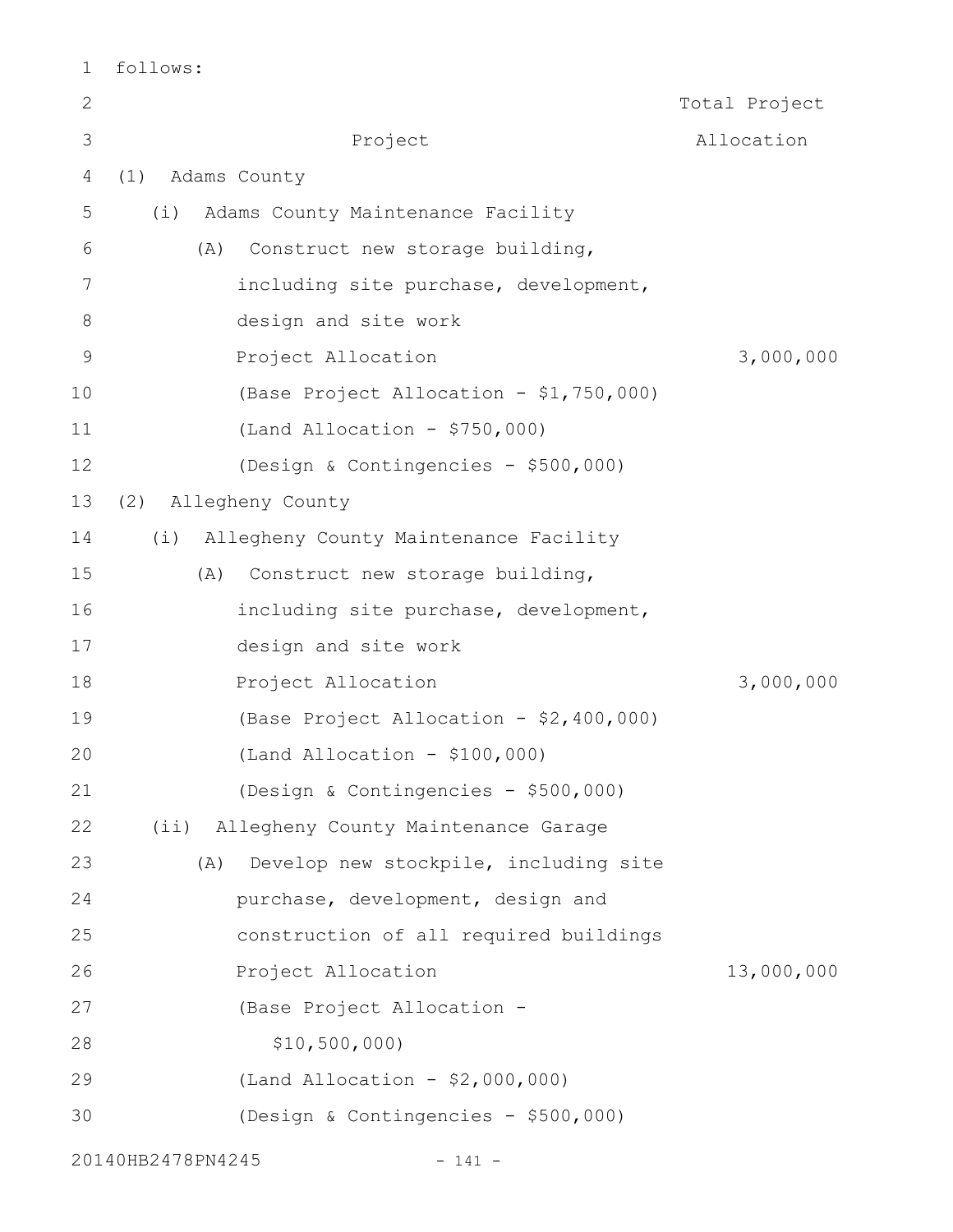| 1           | Allegheny County Stockpile Facility<br>(iii) |           |
|-------------|----------------------------------------------|-----------|
| 2           | Construct two new salt storage<br>(A)        |           |
| 3           | buildings                                    |           |
| 4           | Project Allocation                           | 1,000,000 |
| 5           | (Base Project Allocation - \$900,000)        |           |
| 6           | (Design & Contingencies - \$100,000)         |           |
| 7           | Armstrong County<br>(3)                      |           |
| 8           | Armstrong County Maintenance Facility<br>(i) |           |
| $\mathsf 9$ | Develop new stockpile, including site<br>(A) |           |
| 10          | purchase, development, design and            |           |
| 11          | construction of all required buildings       |           |
| 12          | Project Allocation                           | 3,000,000 |
| 13          | (Base Project Allocation - \$1,750,000)      |           |
| 14          | $(Land Allocation - $750,000)$               |           |
| 15          | (Design & Contingencies - \$500,000)         |           |
| 16          | (4)<br>Beaver County                         |           |
| 17          | (i) Beaver County Maintenance Facility       |           |
| 18          | (A)<br>Construct new storage building,       |           |
| 19          | including site purchase, development,        |           |
| 20          | design and site work                         |           |
| 21          | Project Allocation                           | 3,000,000 |
| 22          | (Base Project Allocation - \$2,400,000)      |           |
| 23          | $(Land Allocation - $100,000)$               |           |
| 24          | (Design & Contingencies - \$500,000)         |           |
| 25          | $(i$ i)<br>Beaver County Maintenance Garage  |           |
| 26          | Construct new stockpile, including<br>(A)    |           |
| 27          | site purchase, development, design and       |           |
| 28          | construction of all required buildings       |           |
| 29          | Project Allocation                           | 2,200,000 |
| 30          | (Base Project Allocation - \$2,000,000)      |           |
|             |                                              |           |

20140HB2478PN4245 - 142 -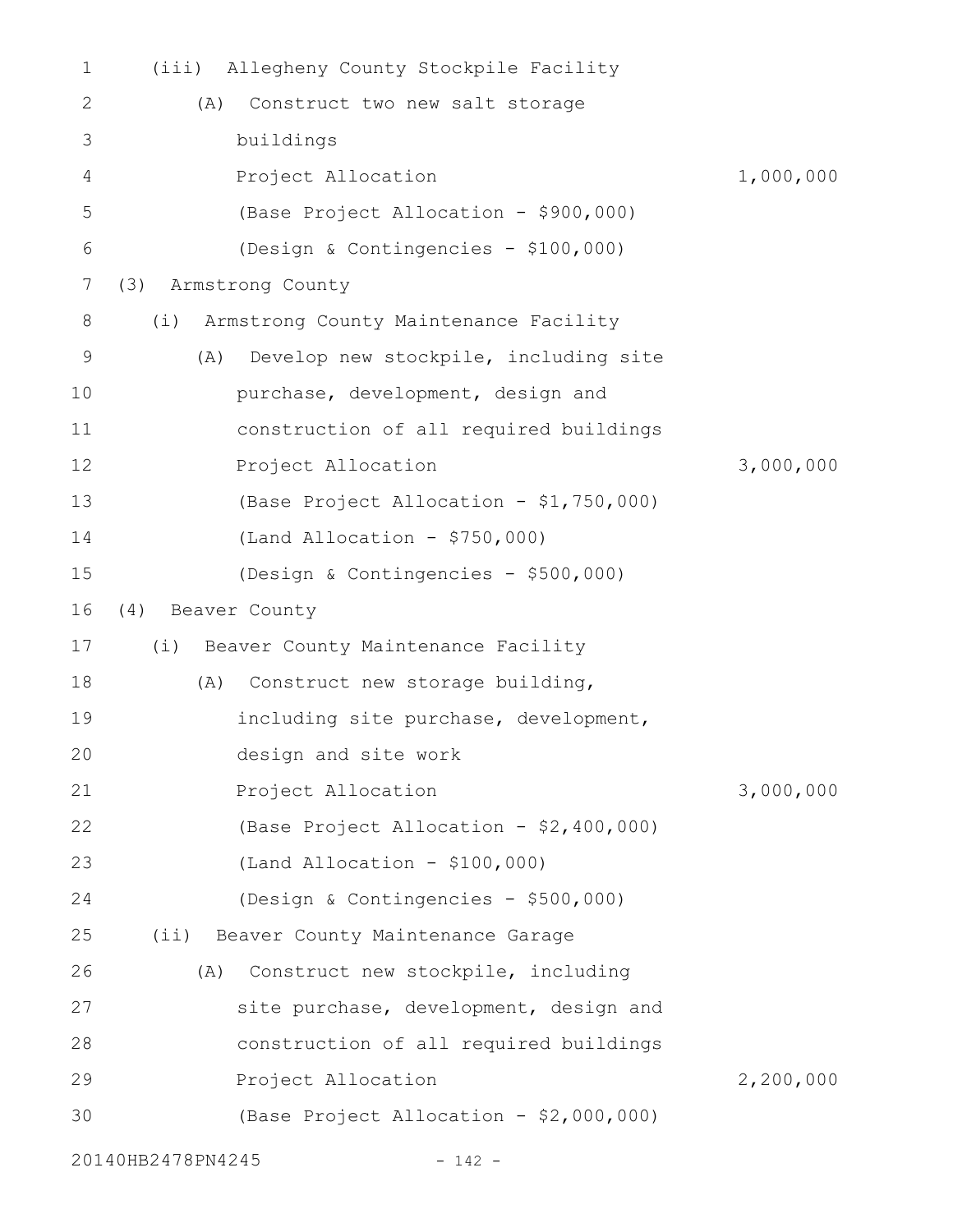| $\mathbf 1$ |                   | $(Land Allocation - $100,000)$          |           |
|-------------|-------------------|-----------------------------------------|-----------|
| 2           |                   | (Design & Contingencies - \$100,000)    |           |
| 3           | (5)               | Bedford County                          |           |
| 4           | (i)               | Bedford County Maintenance Facility     |           |
| 5           | (A)               | Construct new stockpile, including      |           |
| 6           |                   | site purchase, development, design and  |           |
| 7           |                   | construction of all required buildings  |           |
| 8           |                   | Project Allocation                      | 3,000,000 |
| 9           |                   | (Base Project Allocation - \$2,400,000) |           |
| 10          |                   | $(Land Allocation - $100,000)$          |           |
| 11          |                   | (Design & Contingencies - \$500,000)    |           |
| 12          | $(i$ i)           | Bedford County Stockpile Facility       |           |
| 13          | (A)               | Construct two new salt storage          |           |
| 14          |                   | buildings                               |           |
| 15          |                   | Project Allocation                      | 1,000,000 |
| 16          |                   | (Base Project Allocation - \$900,000)   |           |
| 17          |                   | (Design & Contingencies - \$100,000)    |           |
| 18          | (6)               | Blair County                            |           |
| 19          |                   | (i) Blair County Stockpile Facility     |           |
| 20          |                   | (A) Construct two new salt storage      |           |
| 21          |                   | buildings                               |           |
| 22          |                   | Project Allocation                      | 1,000,000 |
| 23          |                   | (Base Project Allocation - \$900,000)   |           |
| 24          |                   | (Design & Contingencies - \$100,000)    |           |
| 25          | (7)               | Berks County                            |           |
| 26          |                   | (i) Berks County Maintenance Facility   |           |
| 27          | (A)               | Construct new storage building,         |           |
| 28          |                   | including site purchase, development,   |           |
| 29          |                   | design and site work                    |           |
| 30          |                   | Project Allocation                      | 3,000,000 |
|             | 20140HB2478PN4245 | $-143 -$                                |           |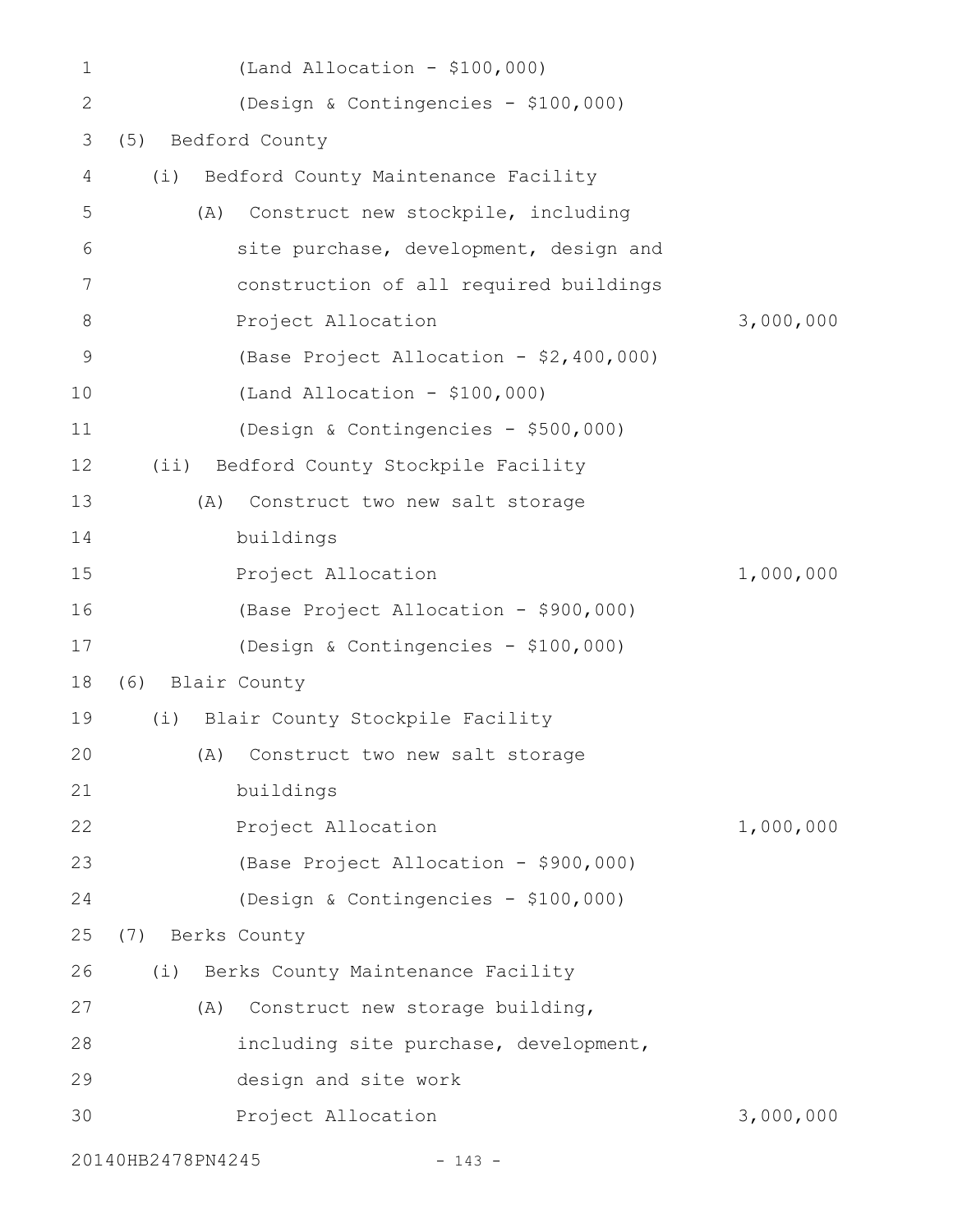| 1            |                      | (Base Project Allocation - \$1,750,000) |           |
|--------------|----------------------|-----------------------------------------|-----------|
| $\mathbf{2}$ |                      | (Land Allocation - \$750,000)           |           |
| 3            |                      | (Design & Contingencies - \$500,000)    |           |
| 4            | (8)                  | Bucks County                            |           |
| 5            | (i)                  | Bucks County Maintenance Facility       |           |
| 6            | (A)                  | Construct new storage building,         |           |
| 7            |                      | including site purchase, development,   |           |
| $8\,$        |                      | design and site work                    |           |
| 9            |                      | Project Allocation                      | 3,000,000 |
| 10           |                      | (Base Project Allocation - \$1,750,000) |           |
| 11           |                      | (Land Allocation - $$750,000$ )         |           |
| 12           |                      | (Design & Contingencies - \$500,000)    |           |
| 13           | Butler County<br>(9) |                                         |           |
| 14           | (i)                  | Butler County Maintenance Facility      |           |
| 15           | (A)                  | Develop new stockpile, including site   |           |
| 16           |                      | purchase, development, design and       |           |
| 17           |                      | construction of all required buildings  |           |
| 18           |                      | Project Allocation                      | 3,000,000 |
| 19           |                      | (Base Project Allocation - \$1,750,000) |           |
| 20           |                      | $(Land$ Allocation - \$750,000)         |           |
| 21           |                      | (Design & Contingencies - \$500,000)    |           |
| 22           |                      | (ii) Butler County Stockpile Facility   |           |
| 23           | (A)                  | Construct new salt storage building     |           |
| 24           |                      | Project Allocation                      | 500,000   |
| 25           |                      | (Base Project Allocation - \$450,000)   |           |
| 26           |                      | (Design & Contingencies - \$50,000)     |           |
| 27           | (10)                 | Cambria County                          |           |
| 28           | (i)                  | Cambria County Maintenance Garage       |           |
| 29           | (A)                  | Construct new stockpile, including      |           |
| 30           |                      | site purchase, development, design and  |           |
|              | 20140HB2478PN4245    | $-144 -$                                |           |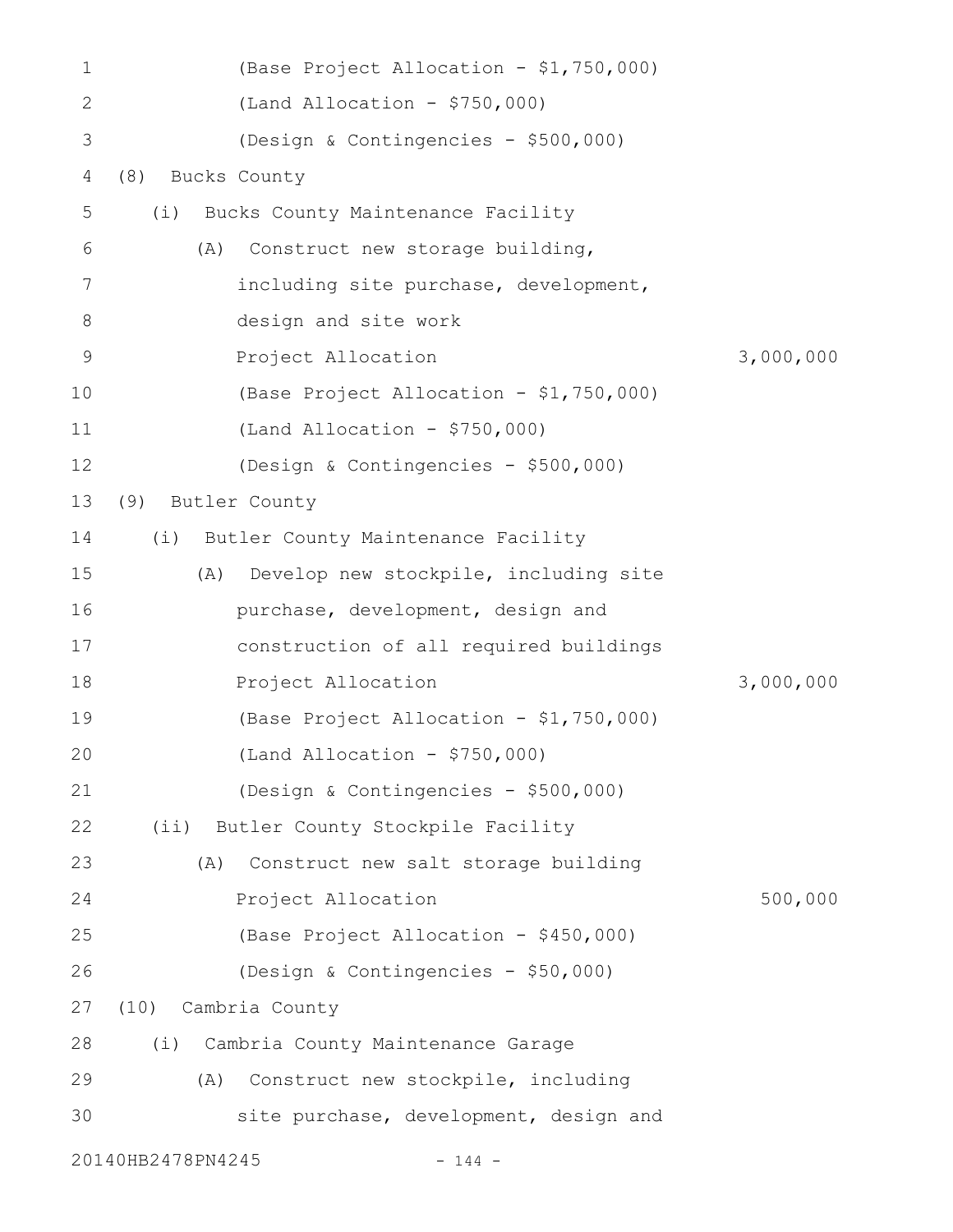| $\mathbf 1$  | construction of all required buildings       |            |
|--------------|----------------------------------------------|------------|
| $\mathbf{2}$ | Project Allocation                           | 15,000,000 |
| 3            | (Base Project Allocation -                   |            |
| 4            | \$12,500,000                                 |            |
| 5            | (Land Allocation - \$2,000,000)              |            |
| 6            | (Design & Contingencies - \$500,000)         |            |
| 7            | Cameron County<br>(11)                       |            |
| 8            | Cameron County Bridgebeam Facility<br>(i)    |            |
| $\mathsf 9$  | Renovate and expand current facility,<br>(A) |            |
| 10           | including upgrading building systems,        |            |
| 11           | roof repair and energy-efficiency            |            |
| 12           | measures                                     |            |
| 13           | Project Allocation                           | 3,000,000  |
| 14           | (Base Project Allocation - \$2,750,000)      |            |
| 15           | (Design & Contingencies - \$250,000)         |            |
| 16           | (i)<br>Cameron County Maintenance Facility   |            |
| 17           | Construct new storage building,<br>(A)       |            |
| 18           | including site purchase, development,        |            |
| 19           | design and site work                         |            |
| 20           | Project Allocation                           | 3,000,000  |
| 21           | (Base Project Allocation - \$1,750,000)      |            |
| 22           | $(Land$ Allocation - \$750,000)              |            |
| 23           | (Design & Contingencies - \$500,000)         |            |
| 24           | (iii) Cameron County Stockpile Facility      |            |
| 25           | Construct new salt storage building<br>(A)   |            |
| 26           | Project Allocation                           | 500,000    |
| 27           | (Base Project Allocation - \$450,000)        |            |
| 28           | (Design & Contingencies - \$50,000)          |            |
| 29           | Carbon County<br>(12)                        |            |
| 30           | Carbon County Maintenance Facility<br>(i)    |            |
|              | 20140HB2478PN4245<br>$-145 -$                |            |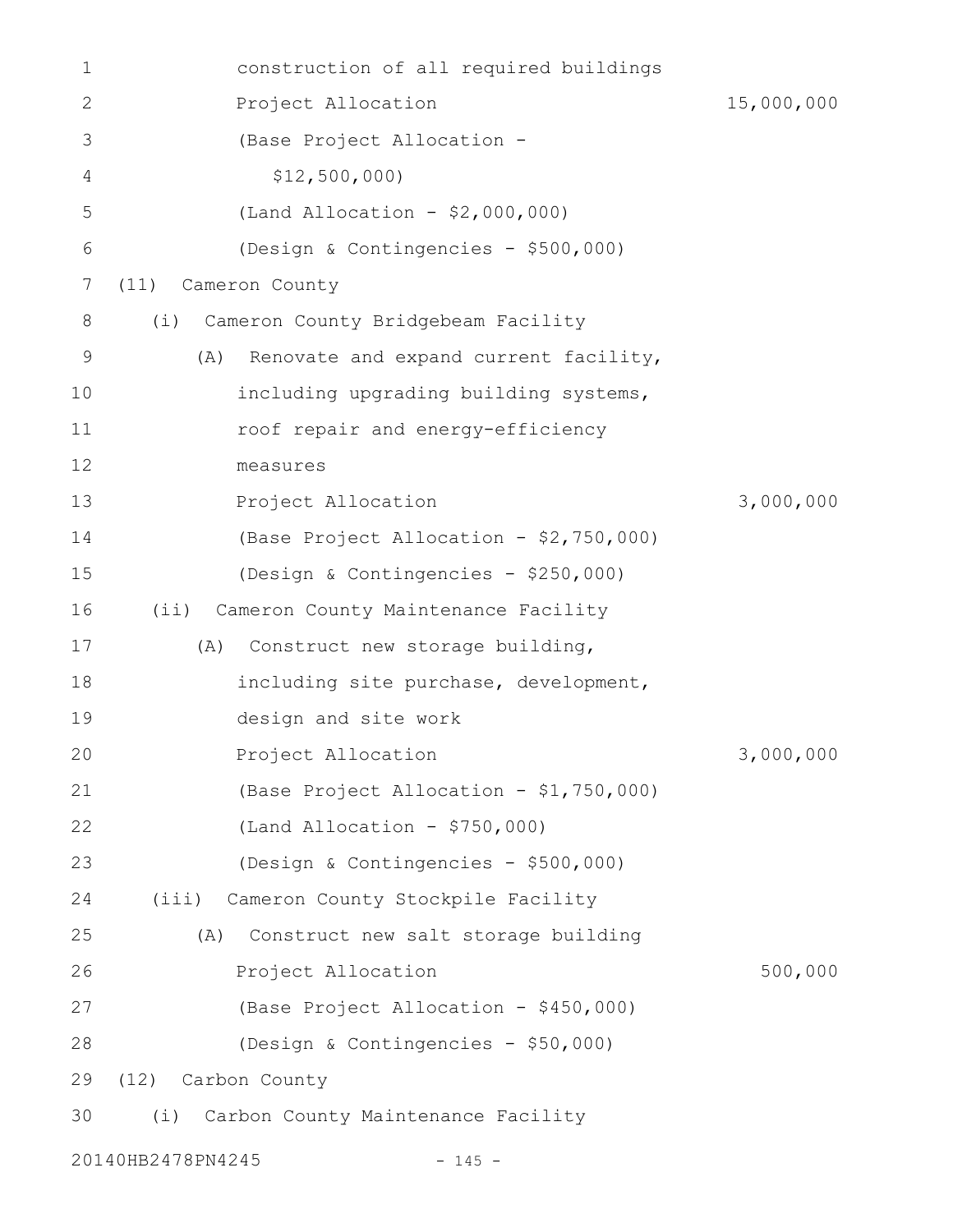| 1            | (A)                   | Construct new storage building,         |
|--------------|-----------------------|-----------------------------------------|
| $\mathbf{2}$ |                       | including site purchase, development,   |
| 3            |                       | design and site work                    |
| 4            |                       | Project Allocation<br>3,000,000         |
| 5            |                       | (Base Project Allocation - \$1,750,000) |
| 6            |                       | (Land Allocation - $$750,000$ )         |
| 7            |                       | (Design & Contingencies - \$500,000)    |
| 8            | Centre County<br>(13) |                                         |
| 9            | (i)                   | Centre County Maintenance Facility      |
| 10           | (A)                   | Construct new storage building,         |
| 11           |                       | including site purchase, development,   |
| 12           |                       | design and site work                    |
| 13           |                       | Project Allocation<br>3,000,000         |
| 14           |                       | (Base Project Allocation - \$1,750,000) |
| 15           |                       | (Land Allocation - $$750,000$ )         |
| 16           |                       | (Design & Contingencies - \$500,000)    |
| 17           | (i)                   | Centre County Stockpile Facility        |
| 18           | (A)                   | Construct new salt storage building     |
| 19           |                       | 500,000<br>Project Allocation           |
| 20           |                       | (Base Project Allocation - \$450,000)   |
| 21           |                       | (Design & Contingencies - \$50,000)     |
| 22           | (14) Chester County   |                                         |
| 23           | (i)                   | Chester County Maintenance Facility     |
| 24           | (A)                   | Construct new storage building,         |
| 25           |                       | including site purchase, development,   |
| 26           |                       | design and site work                    |
| 27           |                       | 3,000,000<br>Project Allocation         |
| 28           |                       | (Base Project Allocation - \$1,750,000) |
| 29           |                       | $(Land Allocation - $750,000)$          |
| 30           |                       | (Design & Contingencies - \$500,000)    |
|              | 20140HB2478PN4245     | $-146 -$                                |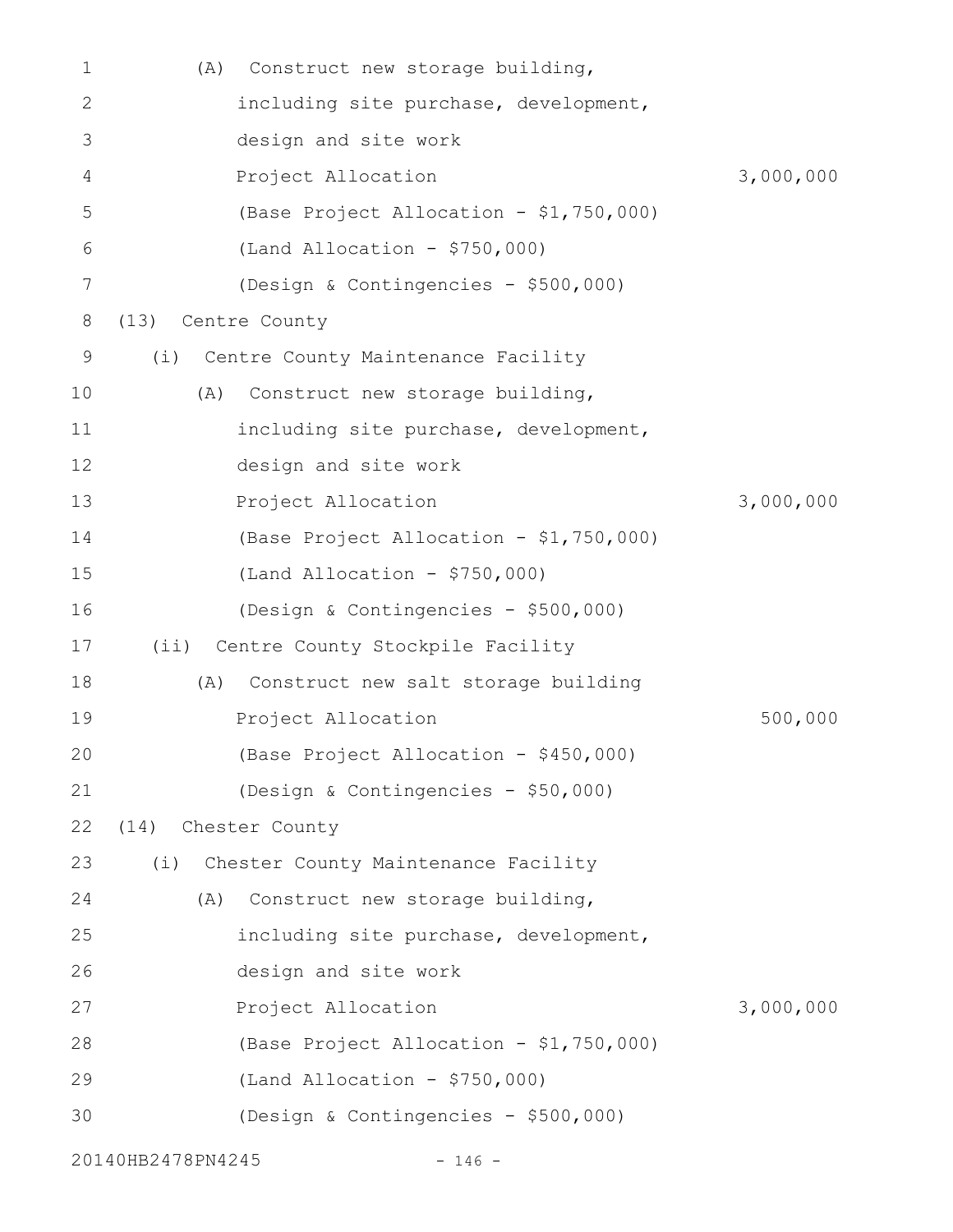| $\mathbf 1$ | (15) | Clarion County |  |
|-------------|------|----------------|--|
|-------------|------|----------------|--|

| 2  | Clarion County Maintenance Garage<br>(i)       |            |
|----|------------------------------------------------|------------|
| 3  | Construct new stockpile, including<br>(A)      |            |
| 4  | site purchase, development, design and         |            |
| 5  | construction of all required buildings         |            |
| 6  | Project Allocation                             | 15,000,000 |
| 7  | (Base Project Allocation -                     |            |
| 8  | \$12,500,000                                   |            |
| 9  | (Land Allocation - $$2,000,000)$               |            |
| 10 | (Design & Contingencies - \$500,000)           |            |
| 11 | $(i$ i)<br>Clarion County Maintenance Facility |            |
| 12 | Construct new stockpile, including<br>(A)      |            |
| 13 | site purchase, development, design and         |            |
| 14 | construction of all required buildings         |            |
| 15 | Project Allocation                             | 3,000,000  |
| 16 | (Base Project Allocation - \$1,750,000)        |            |
| 17 | $(Land Allocation - $750,000)$                 |            |
| 18 | (Design & Contingencies - \$500,000)           |            |
| 19 | Clarion County Stockpile Facility<br>(iii)     |            |
| 20 | Construct new salt storage building<br>(A)     |            |
| 21 | Project Allocation                             | 500,000    |
| 22 | (Base Project Allocation - \$450,000)          |            |
| 23 | (Design & Contingencies - \$50,000)            |            |
| 24 | Clinton County<br>(16)                         |            |
| 25 | (i) Clinton County Maintenance Facility        |            |
| 26 | Renovate and expand storage building,<br>(A)   |            |
| 27 | including building systems, roof               |            |
| 28 | replacement and energy-efficiency              |            |
| 29 | measures                                       |            |
| 30 | Project Allocation                             | 2,500,000  |
|    | 20140HB2478PN4245<br>$-147 -$                  |            |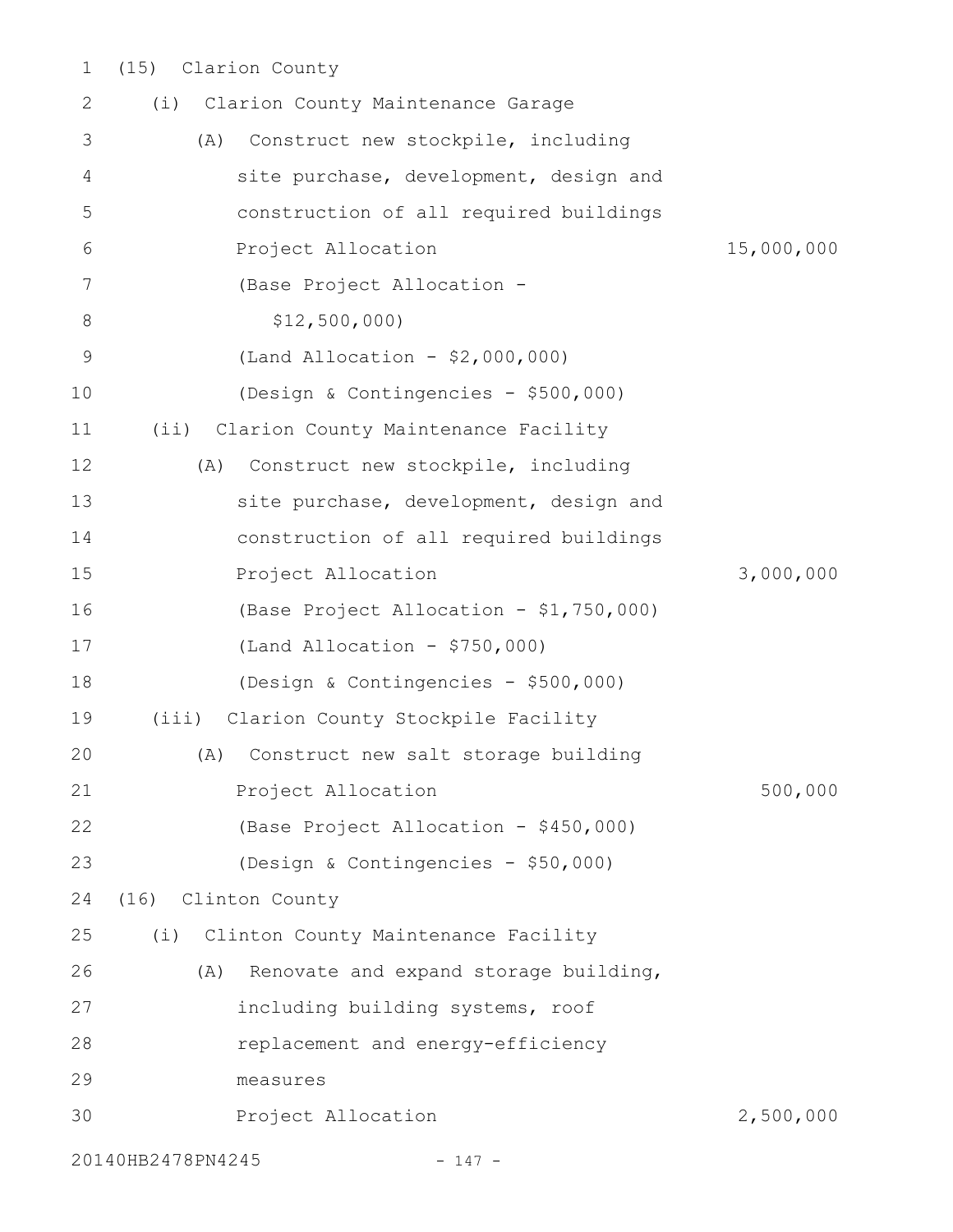| 1            |                   | (Base Project Allocation - \$2,000,000)    |           |
|--------------|-------------------|--------------------------------------------|-----------|
| $\mathbf{2}$ |                   | (Design & Contingencies - \$500,000)       |           |
| 3            | (B)               | Construct new storage building,            |           |
| 4            |                   | including site purchase, development,      |           |
| 5            |                   | design and site work                       |           |
| 6            |                   | Project Allocation                         | 3,000,000 |
| 7            |                   | (Base Project Allocation - \$1,750,000)    |           |
| 8            |                   | $(Land Allocation - $750,000)$             |           |
| $\mathsf 9$  |                   | (Design & Contingencies - \$500,000)       |           |
| 10           | (17)              | Columbia County                            |           |
| 11           |                   | (i) Columbia County Maintenance Facility   |           |
| 12           | (A)               | Develop new stockpile, including site      |           |
| 13           |                   | purchase, development, design and          |           |
| 14           |                   | construction of all required buildings     |           |
| 15           |                   | Project Allocation                         | 3,000,000 |
| 16           |                   | (Base Project Allocation - \$1,750,000)    |           |
| 17           |                   | (Land Allocation - $$750,000$ )            |           |
| 18           |                   | (Design & Contingencies - \$500,000)       |           |
| 19           |                   | (18) Crawford County                       |           |
|              |                   | 20 (i) Crawford County Bridgebeam Facility |           |
| 21           | (A)               | Renovate and expand current facility,      |           |
| 22           |                   | including upgrading building systems,      |           |
| 23           |                   | roof repair and energy-efficiency          |           |
| 24           |                   | measures                                   |           |
| 25           |                   | Project Allocation                         | 3,000,000 |
| 26           |                   | (Base Project Allocation - \$2,750,000)    |           |
| 27           |                   | (Design & Contingencies - \$250,000)       |           |
| 28           |                   | (ii) Crawford County Maintenance Facility  |           |
| 29           | (A)               | Construct new storage building,            |           |
| 30           |                   | including site purchase, development,      |           |
|              | 20140HB2478PN4245 | $-148 -$                                   |           |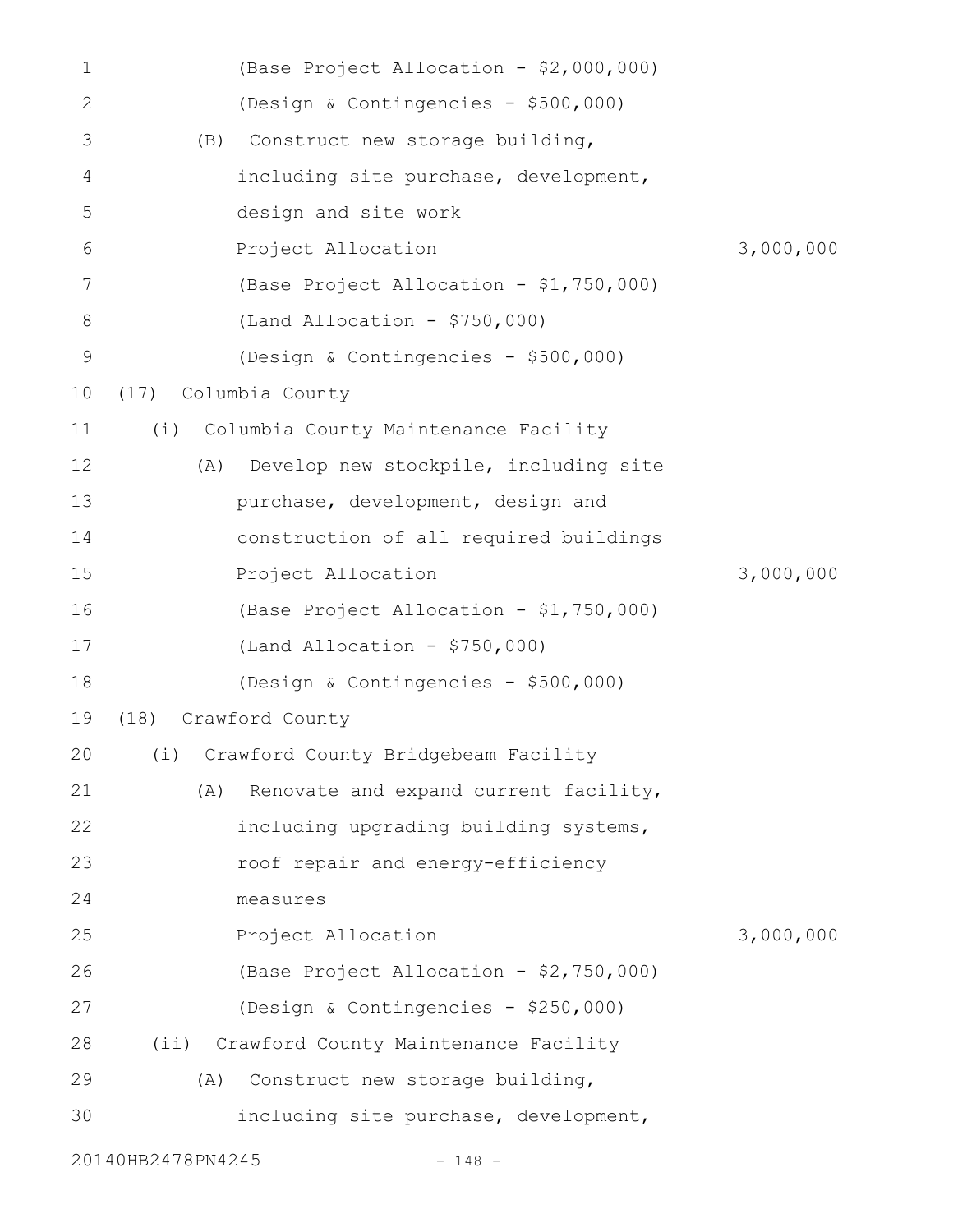| 1            | design and site work                        |           |
|--------------|---------------------------------------------|-----------|
| $\mathbf{2}$ | Project Allocation                          | 3,000,000 |
| 3            | (Base Project Allocation - \$1,750,000)     |           |
| 4            | (Land Allocation - $$750,000$ )             |           |
| 5            | (Design & Contingencies - \$500,000)        |           |
| 6            | Crawford County Stockpile Facility<br>(iii) |           |
| 7            | Construct new salt storage building<br>(A)  |           |
| 8            | Project Allocation                          | 500,000   |
| $\mathsf 9$  | (Base Project Allocation - \$450,000)       |           |
| 10           | (Design & Contingencies - \$50,000)         |           |
| 11           | Cumberland County<br>(19)                   |           |
| 12           | (i) Cumberland County Maintenance Facility  |           |
| 13           | (A)<br>Construct new storage building,      |           |
| 14           | including site purchase, development,       |           |
| 15           | design and site work                        |           |
| 16           | Project Allocation                          | 3,000,000 |
| 17           | (Base Project Allocation - \$1,750,000)     |           |
| 18           | $(Land Allocation - $750,000)$              |           |
| 19           | (Design & Contingencies - \$500,000)        |           |
|              | 20 (20) Dauphin County                      |           |
| 21           | Dauphin County Maintenance Facility<br>(i)  |           |
| 22           | Construct new storage building,<br>(A)      |           |
| 23           | including site purchase, development,       |           |
| 24           | design and site work                        |           |
| 25           | Project Allocation                          | 3,000,000 |
| 26           | (Base Project Allocation - \$1,750,000)     |           |
| 27           | (Land Allocation - $$750,000$ )             |           |
| 28           | (Design & Contingencies - \$500,000)        |           |
| 29           | (21) Delaware County                        |           |
| 30           | (i)<br>Delaware County Maintenance Facility |           |
|              | 20140HB2478PN4245<br>$-149 -$               |           |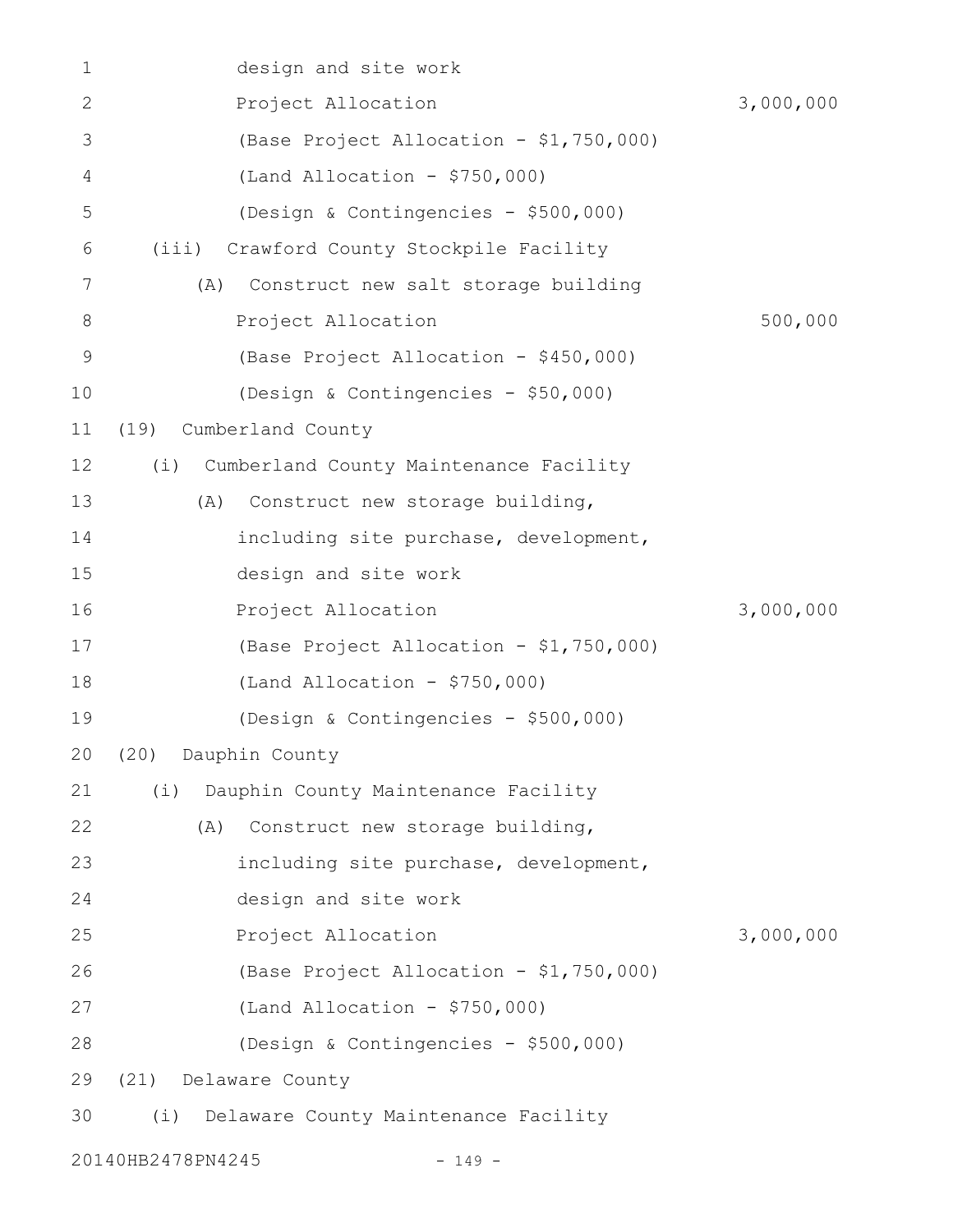| 1            | (A)               | Construct new storage building,         |            |
|--------------|-------------------|-----------------------------------------|------------|
| $\mathbf{2}$ |                   | including site purchase, development,   |            |
| 3            |                   | design and site work                    |            |
| 4            |                   | Project Allocation                      | 3,000,000  |
| 5            |                   | (Base Project Allocation - \$1,750,000) |            |
| 6            |                   | $(Land Allocation - $750,000)$          |            |
| 7            |                   | (Design & Contingencies - \$500,000)    |            |
| 8            | (22)              | Elk County                              |            |
| 9            | (i)               | Elk County Maintenance Garage           |            |
| 10           | (A)               | Renovate and expand storage building,   |            |
| 11           |                   | including upgrading building systems,   |            |
| 12           |                   | roof replacement and energy-efficiency  |            |
| 13           |                   | measures                                |            |
| 14           |                   | Project Allocation                      | 2,500,000  |
| 15           |                   | (Base Project Allocation - \$2,000,000) |            |
| 16           |                   | (Design & Contingencies - \$500,000)    |            |
| 17           | (i)               | Elk County Maintenance Facility         |            |
| 18           | (A)               | Develop new stockpile, including site   |            |
| 19           |                   | purchase, development, design and       |            |
| 20           |                   | construction of all required buildings  |            |
| 21           |                   | Project Allocation                      | 3,000,000  |
| 22           |                   | (Base Project Allocation - \$1,750,000) |            |
| 23           |                   | (Land Allocation - $$750,000$ )         |            |
| 24           |                   | (Design & Contingencies - \$500,000)    |            |
| 25           | (23) Erie County  |                                         |            |
| 26           |                   | (i) Erie County Maintenance Garage      |            |
| 27           | (A)               | Construct new storage building,         |            |
| 28           |                   | including site purchase, development,   |            |
| 29           |                   | design and site work                    |            |
| 30           |                   | Project Allocation                      | 15,000,000 |
|              | 20140HB2478PN4245 | $-150 -$                                |            |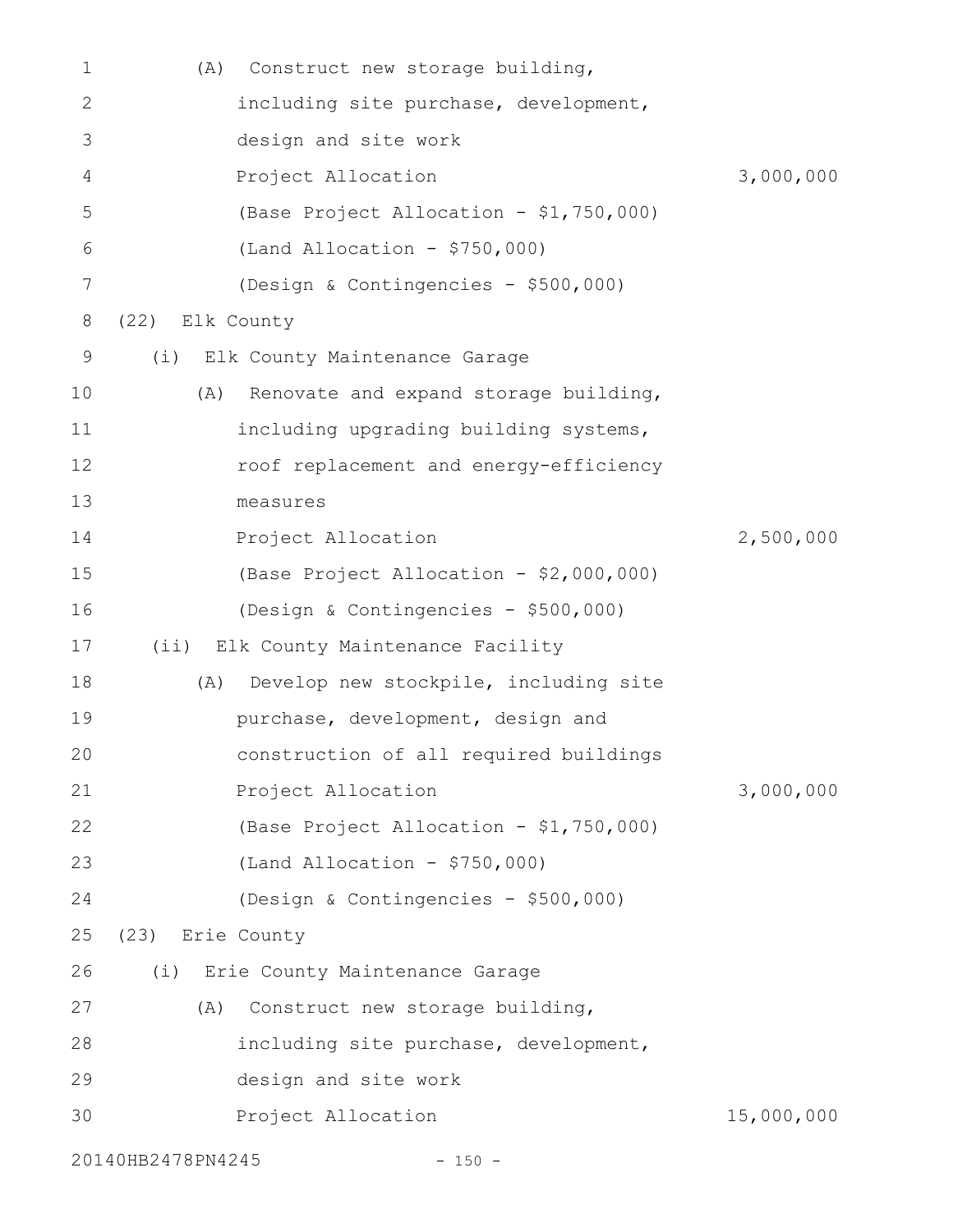| 1             |                    | (Base Project Allocation -               |           |
|---------------|--------------------|------------------------------------------|-----------|
| $\mathbf{2}$  |                    | \$12,500,000                             |           |
| 3             |                    | (Land Allocation - $$2,000,000)$         |           |
| 4             |                    | (Design & Contingencies - \$500,000)     |           |
| 5             |                    | (ii) Erie County Stockpile Facility      |           |
| 6             | (A)                | Construct new salt storage building      |           |
| 7             |                    | Project Allocation                       | 500,000   |
| 8             |                    | (Base Project Allocation - \$450,000)    |           |
| $\mathcal{G}$ |                    | (Design & Contingencies - \$50,000)      |           |
| 10            | (24)               | Forest County                            |           |
| 11            | (i)                | Forest County Maintenance Facility       |           |
| 12            | (A)                | Construct new storage building,          |           |
| 13            |                    | including site purchase, development,    |           |
| 14            |                    | design and site work                     |           |
| 15            |                    | Project Allocation                       | 3,000,000 |
| 16            |                    | (Base Project Allocation - \$1,750,000)  |           |
| 17            |                    | (Land Allocation - $$750,000$ )          |           |
| 18            |                    | (Design & Contingencies - \$500,000)     |           |
| 19            |                    | (25) Franklin County                     |           |
| 20            |                    | (i) Franklin County Maintenance Facility |           |
| 21            | (A)                | Construct new storage building,          |           |
| 22            |                    | including site purchase, development,    |           |
| 23            |                    | design and site work                     |           |
| 24            |                    | Project Allocation                       | 3,000,000 |
| 25            |                    | (Base Project Allocation - \$1,750,000)  |           |
| 26            |                    | (Land Allocation - $$750,000$ )          |           |
| 27            |                    | (Design & Contingencies - \$500,000)     |           |
| 28            | (26) Fulton County |                                          |           |
| 29            | (i)                | Fulton County Maintenance Facility       |           |
| 30            | (A)                | Construct new storage building,          |           |
|               | 20140HB2478PN4245  | $-151 -$                                 |           |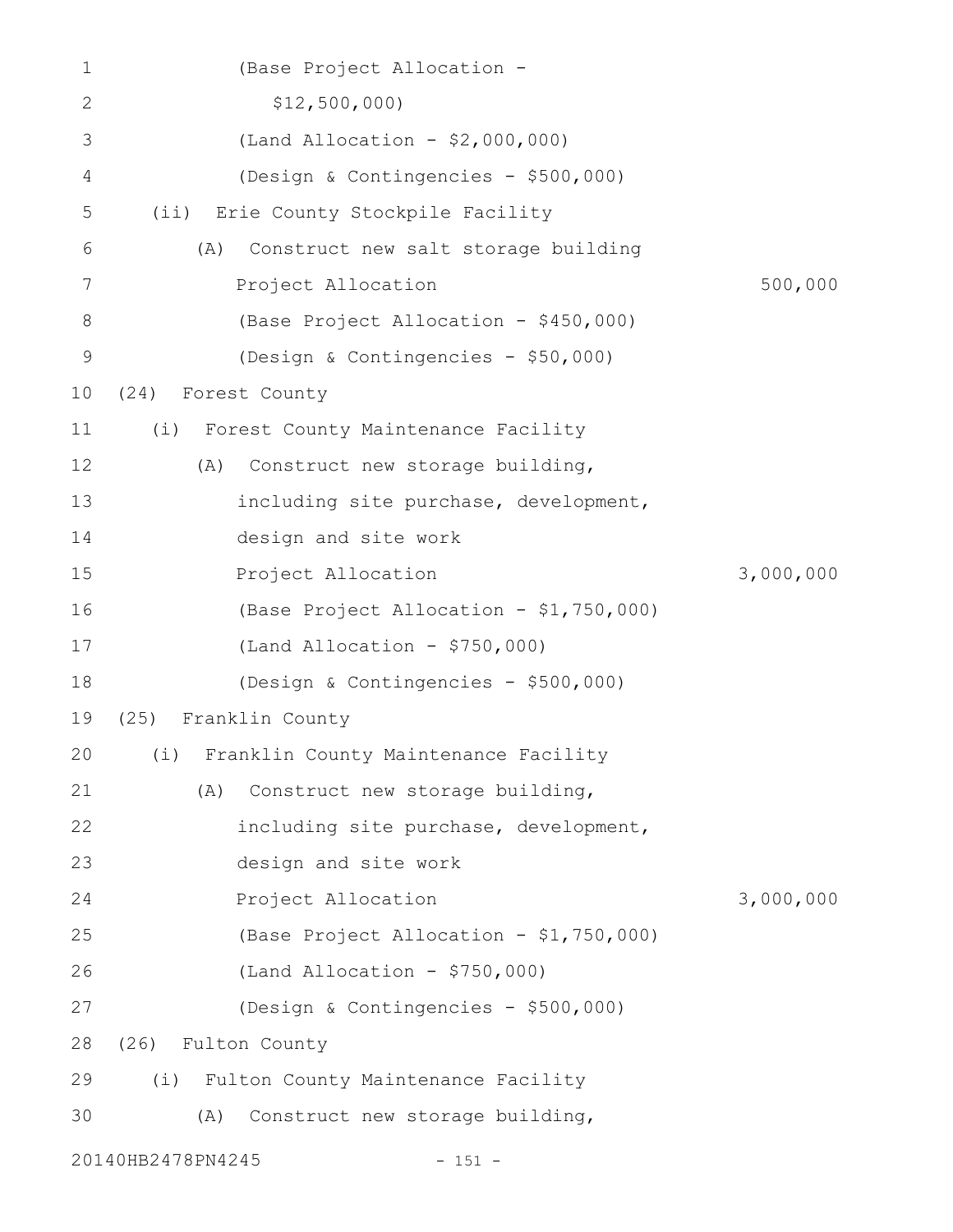| 1            | including site purchase, development,        |            |
|--------------|----------------------------------------------|------------|
| $\mathbf{2}$ | design and site work                         |            |
| 3            | Project Allocation                           | 3,000,000  |
| 4            | (Base Project Allocation - \$2,400,000)      |            |
| 5            | $(Land Allocation - $100,000)$               |            |
| 6            | (Design & Contingencies - \$500,000)         |            |
| 7            | Fulton County Maintenance Garage<br>(i)      |            |
| 8            | Develop new stockpile, including site<br>(A) |            |
| 9            | purchase, development, design and            |            |
| 10           | construction of all required buildings       |            |
| 11           | Project Allocation                           | 16,000,000 |
| 12           | (Base Project Allocation -                   |            |
| 13           | \$13,500,000                                 |            |
| 14           | (Land Allocation - \$2,000,000)              |            |
| 15           | (Design & Contingencies - \$500,000)         |            |
| 16           | Fulton County Stockpile Facility<br>(iii)    |            |
| 17           | Construct two new salt storage<br>(A)        |            |
| 18           | buildings                                    |            |
| 19           | Project Allocation                           | 1,000,000  |
| 20           | (Base Project Allocation - \$900,000)        |            |
| 21           | (Design & Contingencies - \$100,000)         |            |
| 22           | (27) Greene County                           |            |
| 23           | (i) Greene County Maintenance Facility       |            |
| 24           | Construct new storage building,<br>(A)       |            |
| 25           | including site purchase, development,        |            |
| 26           | design and site work                         |            |
| 27           | Project Allocation                           | 3,000,000  |
| 28           | (Base Project Allocation - \$2,400,000)      |            |
| 29           | $(Land Allocation - $100,000)$               |            |
| 30           | (Design & Contingencies - \$500,000)         |            |
|              | 20140HB2478PN4245<br>$-152 -$                |            |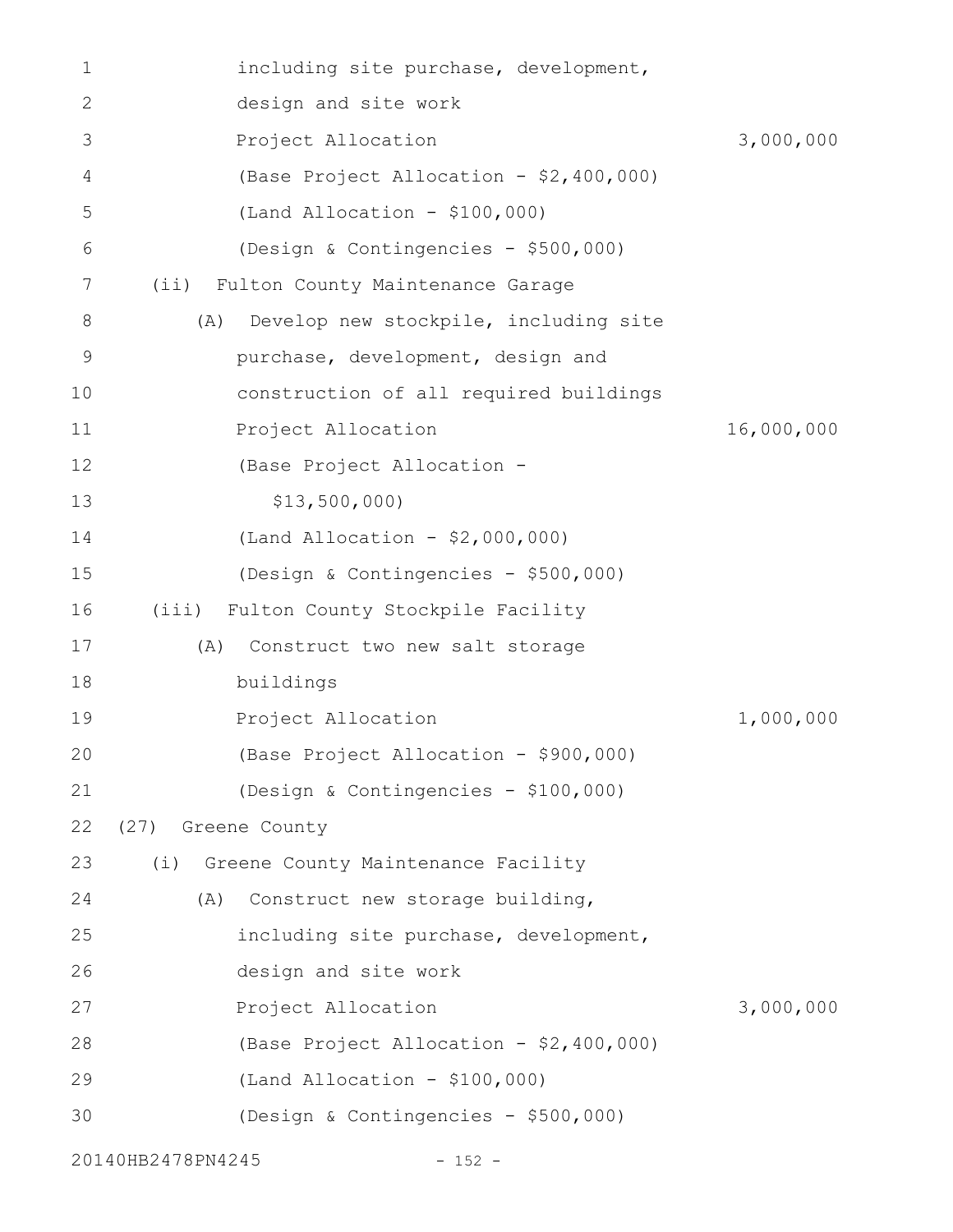| 1  | Green County Maintenance Garage<br>(i <sub>i</sub> ) |            |
|----|------------------------------------------------------|------------|
| 2  | Construct new stockpile, including<br>(A)            |            |
| 3  | site purchase, development, design and               |            |
| 4  | construction of all required buildings               |            |
| 5  | Project Allocation                                   | 15,000,000 |
| 6  | (Base Project Allocation -                           |            |
| 7  | \$12,500,000                                         |            |
| 8  | (Land Allocation - \$2,000,000)                      |            |
| 9  | (Design & Contingencies - \$500,000)                 |            |
| 10 | (iii)<br>Greene County Stockpile Facility            |            |
| 11 | Construct two new salt storage<br>(A)                |            |
| 12 | buildings                                            |            |
| 13 | Project Allocation                                   | 1,000,000  |
| 14 | (Base Project Allocation - \$900,000)                |            |
| 15 | (Design & Contingencies - \$100,000)                 |            |
| 16 | Huntingdon County<br>(28)                            |            |
| 17 | (i)<br>Huntingdon County Maintenance Facility        |            |
| 18 | Construct new storage building,<br>(A)               |            |
| 19 | including site purchase, development,                |            |
| 20 | design and site work                                 |            |
| 21 | Project Allocation                                   | 3,000,000  |
| 22 | (Base Project Allocation - \$2,400,000)              |            |
| 23 | $(Land Allocation - $100,000)$                       |            |
| 24 | (Design & Contingencies - \$500,000)                 |            |
| 25 | (29)<br>Indiana County                               |            |
| 26 | (i)<br>Indiana County Maintenance Garage             |            |
| 27 | Develop new stockpile, including site<br>(A)         |            |
| 28 | purchase, development, design and                    |            |
| 29 | construction of all required buildings               |            |
| 30 | Project Allocation                                   | 15,000,000 |
|    | 20140HB2478PN4245<br>$-153 -$                        |            |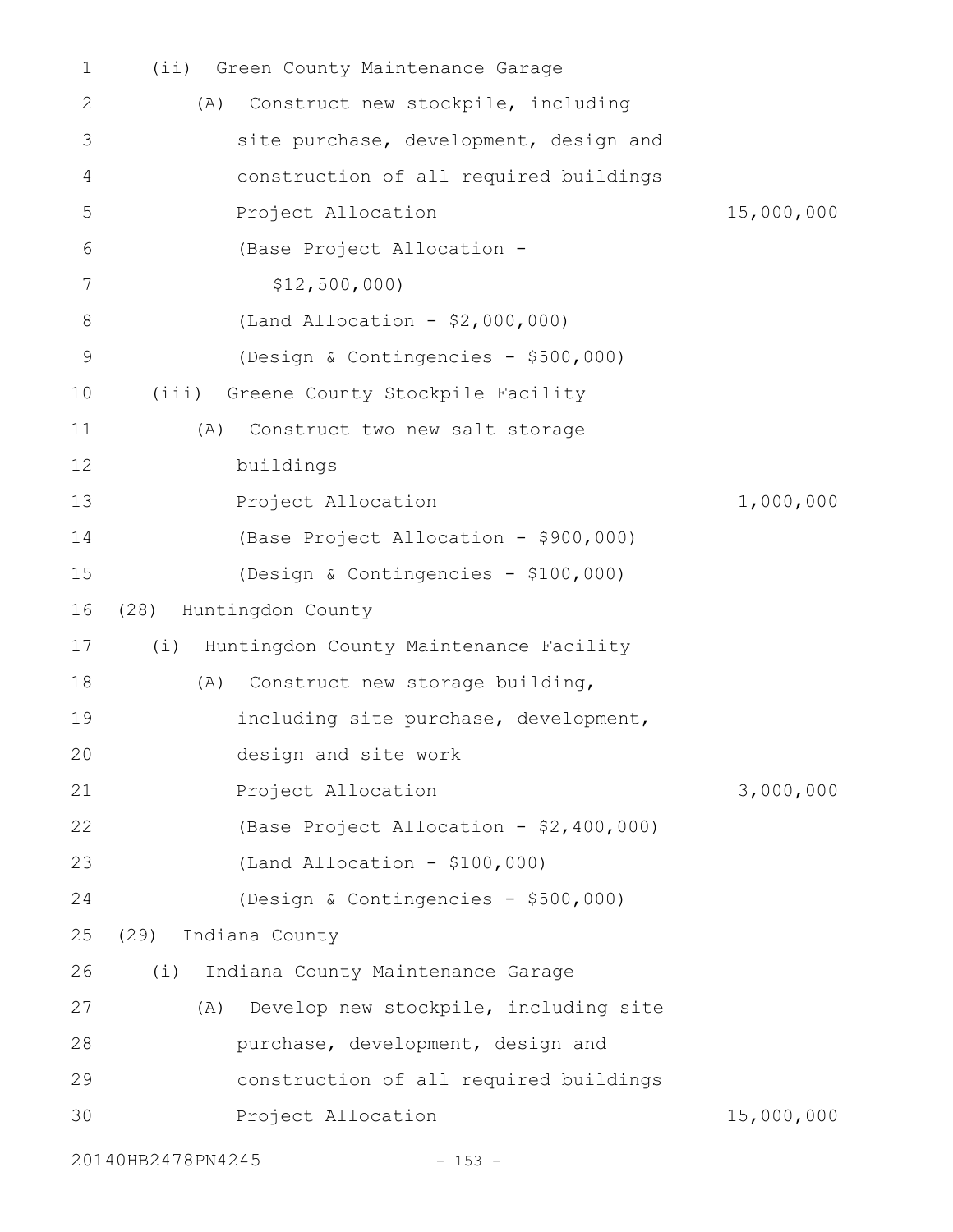| 1            | (Base Project Allocation -                   |            |
|--------------|----------------------------------------------|------------|
| $\mathbf{2}$ | \$12,500,000                                 |            |
| 3            | (Land Allocation - $$2,000,000)$             |            |
| 4            | (Design & Contingencies - \$500,000)         |            |
| 5            | Indiana County Stockpile Facility<br>(iii)   |            |
| 6            | Construct new salt storage building<br>(A)   |            |
| 7            | Project Allocation                           | 500,000    |
| 8            | (Base Project Allocation - \$450,000)        |            |
| $\mathsf 9$  | (Design & Contingencies - \$50,000)          |            |
| 10           | (30)<br>Jefferson County                     |            |
| 11           | (i)<br>Jefferson County Maintenance Facility |            |
| 12           | Construct new stockpile, including<br>(A)    |            |
| 13           | site purchase, development, design and       |            |
| 14           | construction of all required buildings       |            |
| 15           | Project Allocation                           | 3,000,000  |
| 16           | (Base Project Allocation - \$1,750,000)      |            |
| 17           | $(Land$ Allocation - \$750,000)              |            |
| 18           | (Design & Contingencies - \$500,000)         |            |
| 19           | Jefferson County Maintenance Garage<br>(i)   |            |
| 20           | (A) Construct new stockpile, including       |            |
| 21           | site purchase, development, design and       |            |
| 22           | construction of all required buildings       |            |
| 23           | Project Allocation                           | 15,000,000 |
| 24           | (Base Project Allocation -                   |            |
| 25           | \$12,500,000                                 |            |
| 26           | (Land Allocation - \$2,000,000)              |            |
| 27           | (Design & Contingencies - \$500,000)         |            |
| 28           | Jefferson County Stockpile Facility<br>(iii) |            |
| 29           | Construct new salt storage building<br>(A)   |            |
| 30           | Project Allocation                           | 500,000    |
|              |                                              |            |

20140HB2478PN4245 - 154 -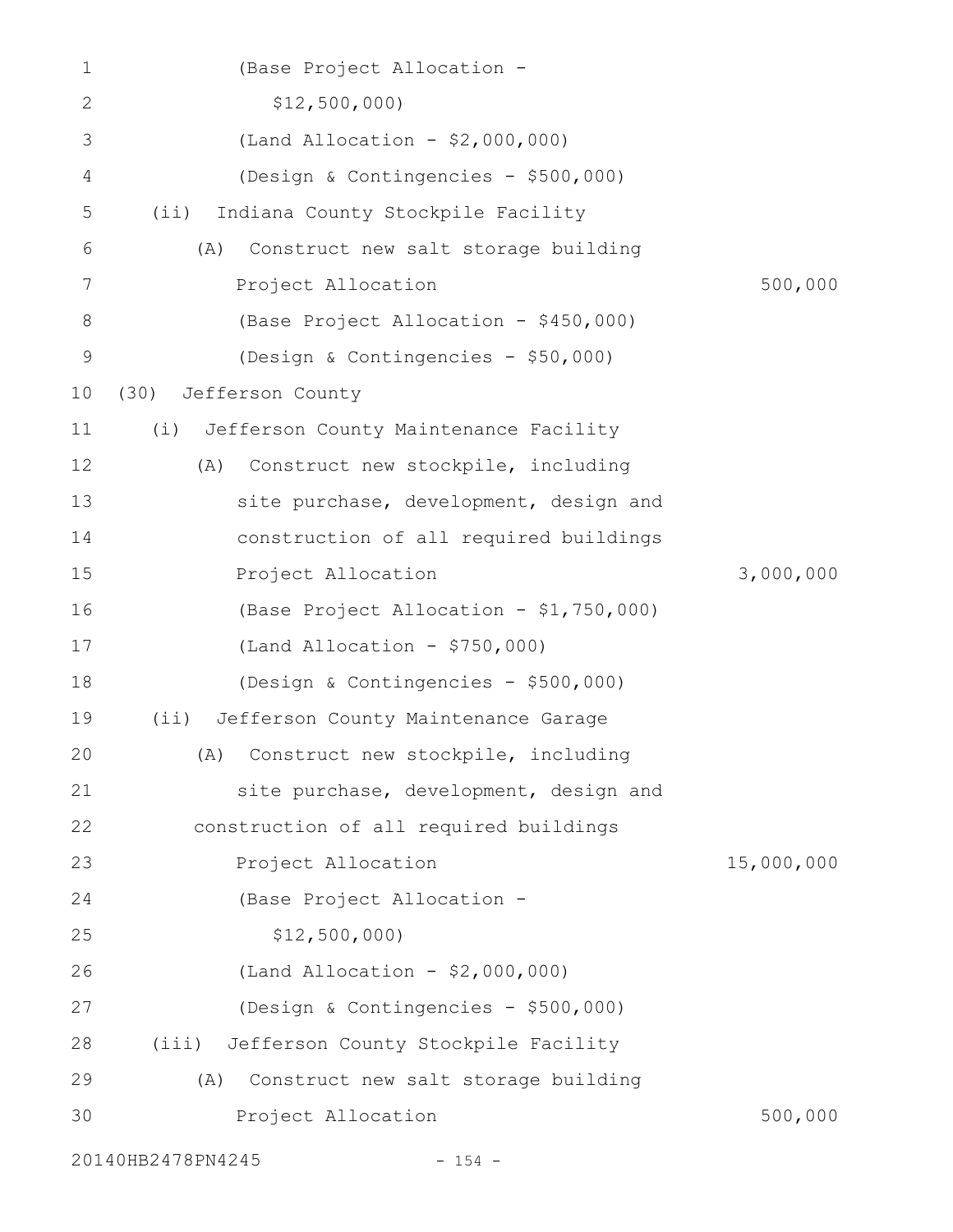| $\mathbf 1$  | (Base Project Allocation - \$450,000)        |            |
|--------------|----------------------------------------------|------------|
| $\mathbf{2}$ | (Design & Contingencies - \$50,000)          |            |
| 3            | Juniata County<br>(31)                       |            |
| 4            | Juniata County Maintenance Facility<br>(i)   |            |
| 5            | Construct new stockpile, including<br>(A)    |            |
| 6            | site purchase, development, design and       |            |
| 7            | construction of all required buildings       |            |
| 8            | Project Allocation                           | 3,000,000  |
| 9            | (Base Project Allocation - \$1,750,000)      |            |
| 10           | (Land Allocation - $$750,000$ )              |            |
| 11           | (Design & Contingencies - \$500,000)         |            |
| 12           | Juniata County Maintenance Garage<br>(i)     |            |
| 13           | Renovate and expand storage building,<br>(A) |            |
| 14           | including building systems, roof             |            |
| 15           | replacement and energy-efficiency            |            |
| 16           | measures                                     |            |
| 17           | Project Allocation                           | 15,000,000 |
| 18           | (Base Project Allocation -                   |            |
| 19           | \$12,500,000                                 |            |
| 20           | (Land Allocation - $$2,000,000)$             |            |
| 21           | (Design & Contingencies - \$500,000)         |            |
| 22           | (iii) Juniata County Stockpile Facility      |            |
| 23           | Construct new salt storage building<br>(A)   |            |
| 24           | Project Allocation                           | 500,000    |
| 25           | (Base Project Allocation - \$450,000)        |            |
| 26           | (Design & Contingencies - \$50,000)          |            |
| 27           | (32) Lackawanna County                       |            |
| 28           | (i) Lackawanna County Maintenance Facility   |            |
| 29           | Construct new storage building,<br>(A)       |            |
| 30           | including site purchase, development,        |            |
|              |                                              |            |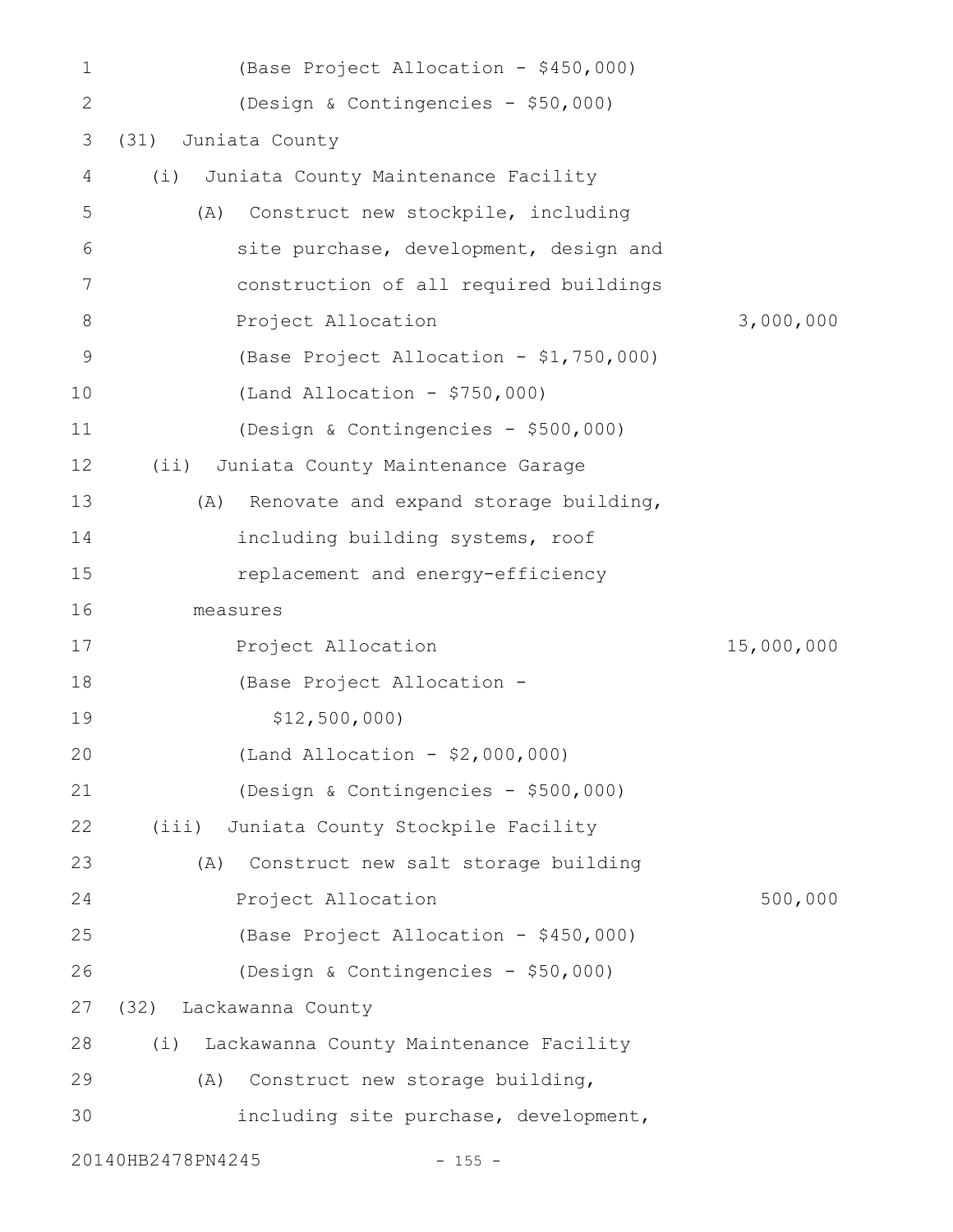| 1            | design and site work                         |           |
|--------------|----------------------------------------------|-----------|
| $\mathbf{2}$ | Project Allocation                           | 3,000,000 |
| 3            | (Base Project Allocation - \$1,750,000)      |           |
| 4            | (Land Allocation - $$750,000$ )              |           |
| 5            | (Design & Contingencies - \$500,000)         |           |
| 6            | (33)<br>Lancaster County                     |           |
| 7            | (i)<br>Lancaster County Maintenance Facility |           |
| 8            | Construct new storage building,<br>(A)       |           |
| $\mathsf 9$  | including site purchase, development,        |           |
| 10           | design and site work                         |           |
| 11           | Project Allocation                           | 3,000,000 |
| 12           | (Base Project Allocation - \$1,750,000)      |           |
| 13           | (Land Allocation - \$750,000)                |           |
| 14           | (Design & Contingencies - \$500,000)         |           |
| 15           | (34)<br>Lawrence County                      |           |
| 16           | Lawrence County Stockpile Facility<br>(i)    |           |
| 17           | Construct two new salt storage<br>(A)        |           |
| 18           | buildings                                    |           |
| 19           | Project Allocation                           | 1,000,000 |
| 20           | (Base Project Allocation - \$900,000)        |           |
| 21           | (Design & Contingencies - \$100,000)         |           |
| 22           | (35) Lebanon County                          |           |
| 23           | Lebanon County Maintenance Facility<br>(i)   |           |
| 24           | Construct new storage building,<br>(A)       |           |
| 25           | including site purchase, development,        |           |
| 26           | design and site work                         |           |
| 27           | Project Allocation                           | 3,000,000 |
| 28           | (Base Project Allocation - \$1,750,000)      |           |
| 29           | (Land Allocation - $$750,000$ )              |           |
| 30           | (Design & Contingencies - \$500,000)         |           |
|              | 20140HB2478PN4245<br>$-156 -$                |           |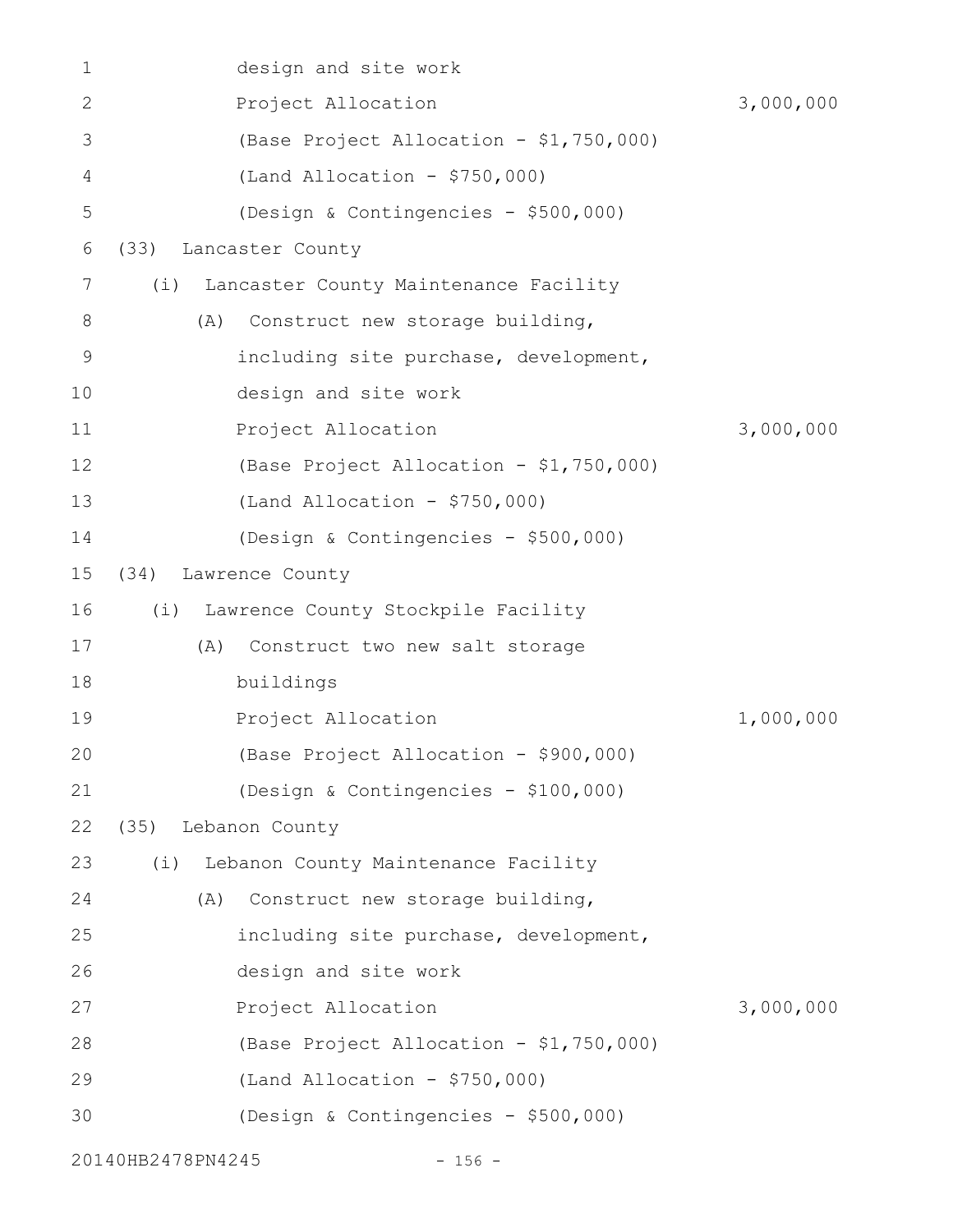| 1              | (36)              | Lehigh County                           |           |
|----------------|-------------------|-----------------------------------------|-----------|
| 2              | (i)               | Lehigh County Maintenance Facility      |           |
| 3              | (A)               | Construct new storage building,         |           |
| $\overline{4}$ |                   | including site purchase, development,   |           |
| 5              |                   | design and site work                    |           |
| 6              |                   | Project Allocation                      | 3,000,000 |
| 7              |                   | (Base Project Allocation - \$1,750,000) |           |
| $8\,$          |                   | $(Land Allocation - $750,000)$          |           |
| $\mathsf 9$    |                   | (Design & Contingencies - \$500,000)    |           |
| 10             | (37)              | Lycoming County                         |           |
| 11             | (i)               | Lycoming County Maintenance Facility    |           |
| 12             | (A)               | Construct new stockpile, including      |           |
| 13             |                   | site purchase, development, design and  |           |
| 14             |                   | construction of all required buildings  |           |
| 15             |                   | Project Allocation                      | 3,000,000 |
| 16             |                   | (Base Project Allocation - \$1,750,000) |           |
| 17             |                   | $(Land$ Allocation - \$750,000)         |           |
| 18             |                   | (Design & Contingencies - \$500,000)    |           |
| 19             | (38)              | McKean County                           |           |
| 20             | (i)               | McKean County Maintenance Facility      |           |
| 21             | (A)               | Construct new storage building,         |           |
| 22             |                   | including site purchase, development,   |           |
| 23             |                   | design and site work                    |           |
| 24             |                   | Project Allocation                      | 3,000,000 |
| 25             |                   | (Base Project Allocation - \$1,750,000) |           |
| 26             |                   | $(Land$ Allocation - \$750,000)         |           |
| 27             |                   | (Design & Contingencies - \$500,000)    |           |
| 28             | $(i$ i)           | McKean County Maintenance Garage        |           |
| 29             | (A)               | Construct new stockpile, including      |           |
| 30             |                   | site purchase, development, design and  |           |
|                | 20140HB2478PN4245 | $-157 -$                                |           |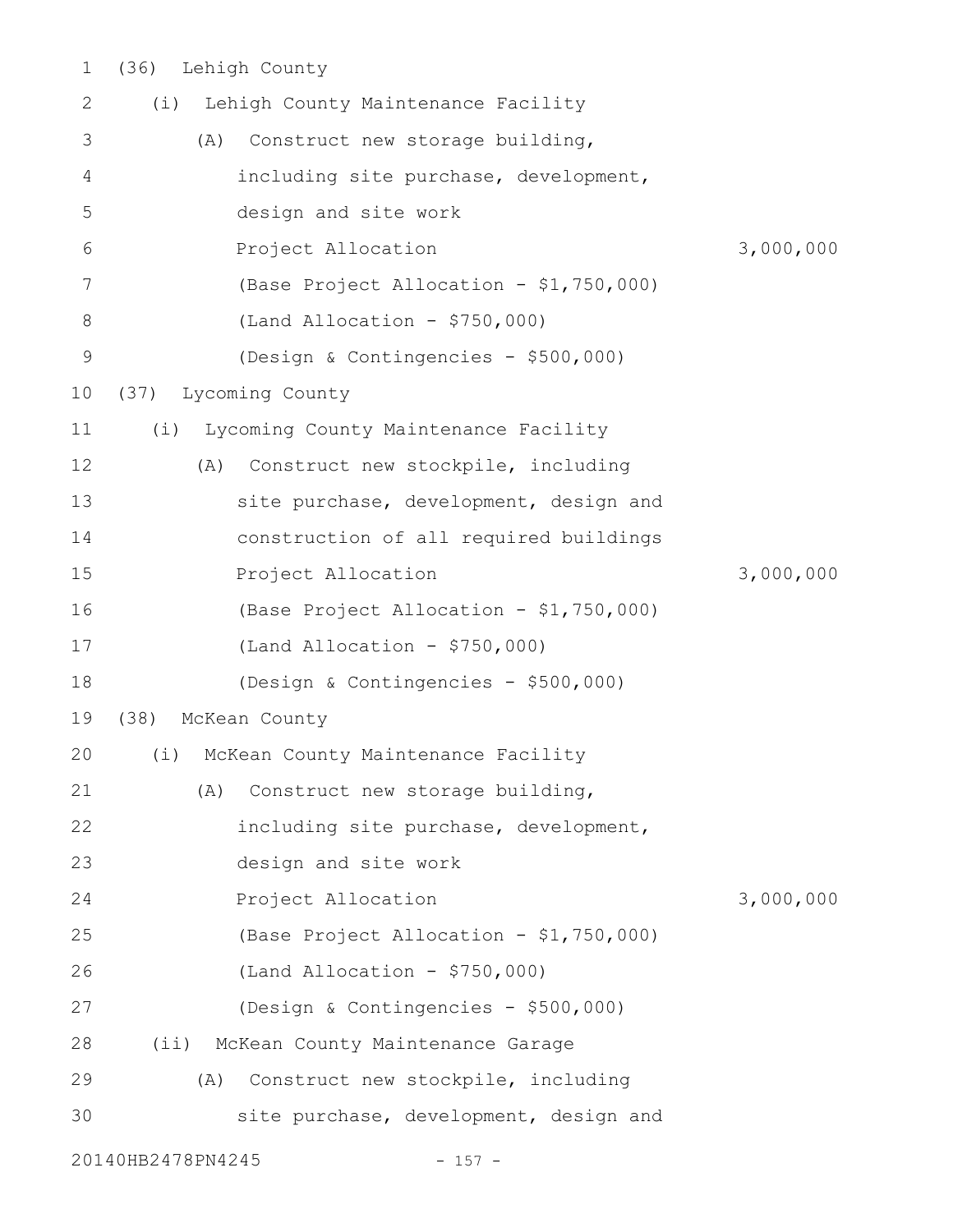| 1            | construction of all required buildings       |            |
|--------------|----------------------------------------------|------------|
| $\mathbf{2}$ | Project Allocation                           | 14,000,000 |
| 3            | (Base Project Allocation -                   |            |
| 4            | \$12,500,000                                 |            |
| 5            | (Land Allocation - \$1,000,000)              |            |
| 6            | (Design & Contingencies - \$500,000)         |            |
| 7            | (39)<br>Mercer County                        |            |
| 8            | Mercer County Bridgebeam Facility<br>(i)     |            |
| 9            | Renovate and expand current facility,<br>(A) |            |
| 10           | including upgrading building systems,        |            |
| 11           | roof repair and energy-efficiency            |            |
| 12           | measures                                     |            |
| 13           | Project Allocation                           | 3,000,000  |
| 14           | (Base Project Allocation - \$2,750,000)      |            |
| 15           | (Design & Contingencies - \$250,000)         |            |
| 16           | Mifflin County<br>(40)                       |            |
| 17           | (i)<br>Mifflin County Maintenance Facility   |            |
| 18           | Construct new stockpile, including<br>(A)    |            |
| 19           | site purchase, development, design and       |            |
| 20           | construction of all required buildings       |            |
| 21           | Project Allocation                           | 3,000,000  |
| 22           | (Base Project Allocation - \$1,750,000)      |            |
| 23           | $(Land$ Allocation - \$750,000)              |            |
| 24           | (Design & Contingencies - \$500,000)         |            |
| 25           | Mifflin County Stockpile Facility<br>$(i$ i) |            |
| 26           | Construct new salt storage building<br>(A)   |            |
| 27           | Project Allocation                           | 500,000    |
| 28           | (Base Project Allocation - \$450,000)        |            |
| 29           | (Design & Contingencies - \$50,000)          |            |
| 30           | (41)<br>Monroe County                        |            |

20140HB2478PN4245 - 158 -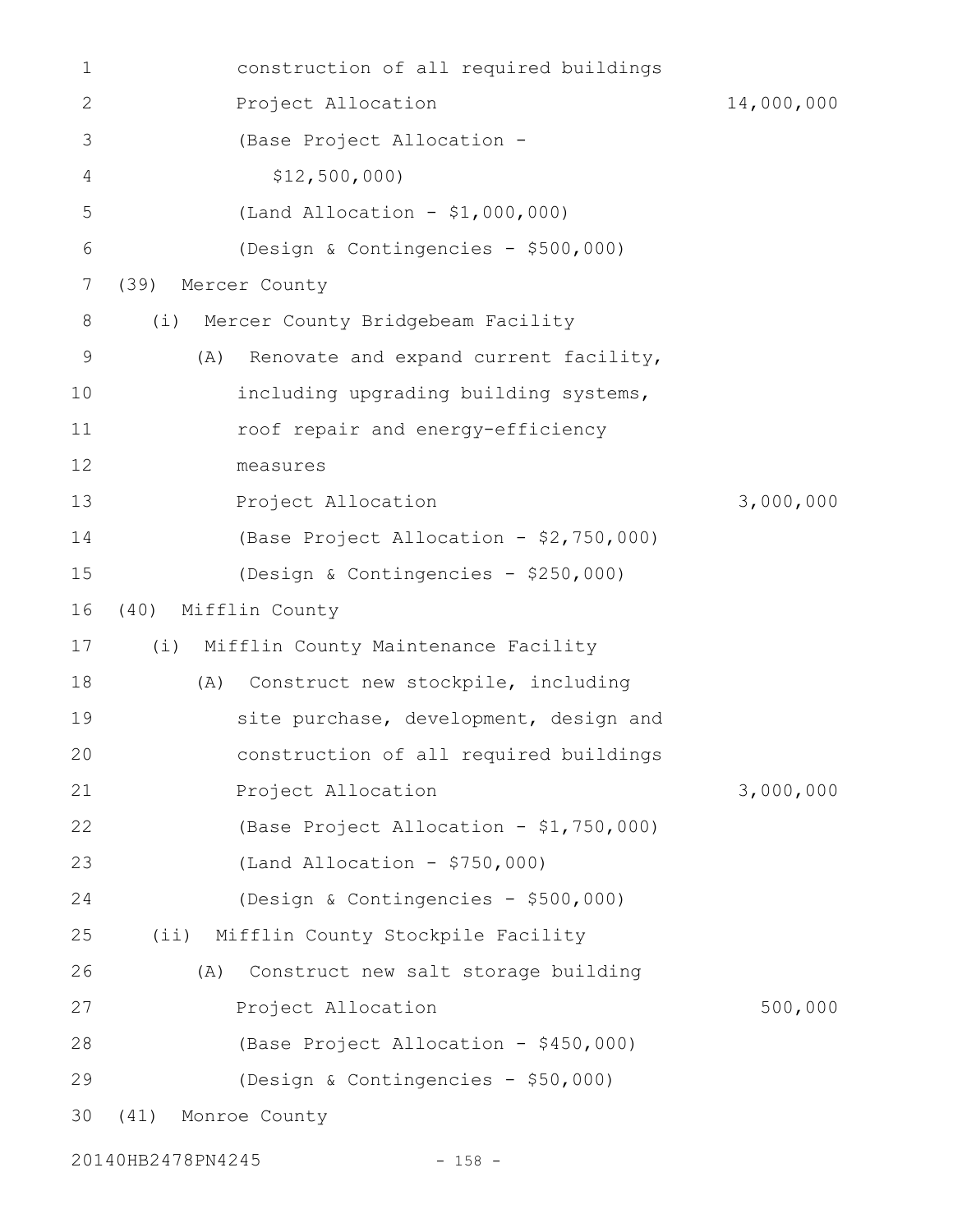| 1  | (i)     | Monroe County Maintenance Facility      |           |
|----|---------|-----------------------------------------|-----------|
| 2  | (A)     | Construct new storage building,         |           |
| 3  |         | including site purchase, development,   |           |
| 4  |         | design and site work                    |           |
| 5  |         | Project Allocation                      | 3,000,000 |
| 6  |         | (Base Project Allocation - \$1,750,000) |           |
| 7  |         | $(Land$ Allocation - \$750,000)         |           |
| 8  |         | (Design & Contingencies - \$500,000)    |           |
| 9  | (42)    | Montgomery County                       |           |
| 10 | (i)     | Montgomery County 6-0 Parking Garage    |           |
| 11 | (A)     | Renovate and repair existing parking    |           |
| 12 |         | garage                                  |           |
| 13 |         | Project Allocation                      | 4,000,000 |
| 14 |         | (Base Project Allocation - \$3,600,000) |           |
| 15 |         | (Design & Contingencies - \$400,000)    |           |
| 16 | $(i$ i) | Montgomery County 6-0 District Office   |           |
| 17 | (A)     | Install standby generator capable of    |           |
| 18 |         | running entire facility                 |           |
| 19 |         | Project Allocation                      | 2,500,000 |
| 20 |         | (Base Project Allocation - \$2,250,000) |           |
| 21 |         | (Design & Contingencies - \$250,000)    |           |
| 22 | (iii)   | Montgomery County Maintenance Facility  |           |
| 23 | (A)     | Construct new storage building,         |           |
| 24 |         | including site purchase, development,   |           |
| 25 |         | design and site work                    |           |
| 26 |         | Project Allocation                      | 3,000,000 |
| 27 |         | (Base Project Allocation - \$1,750,000) |           |
| 28 |         | $(Land Allocation - $750,000)$          |           |
| 29 |         | (Design & Contingencies - \$500,000)    |           |
| 30 | (43)    | Montour County                          |           |
|    |         |                                         |           |

20140HB2478PN4245 - 159 -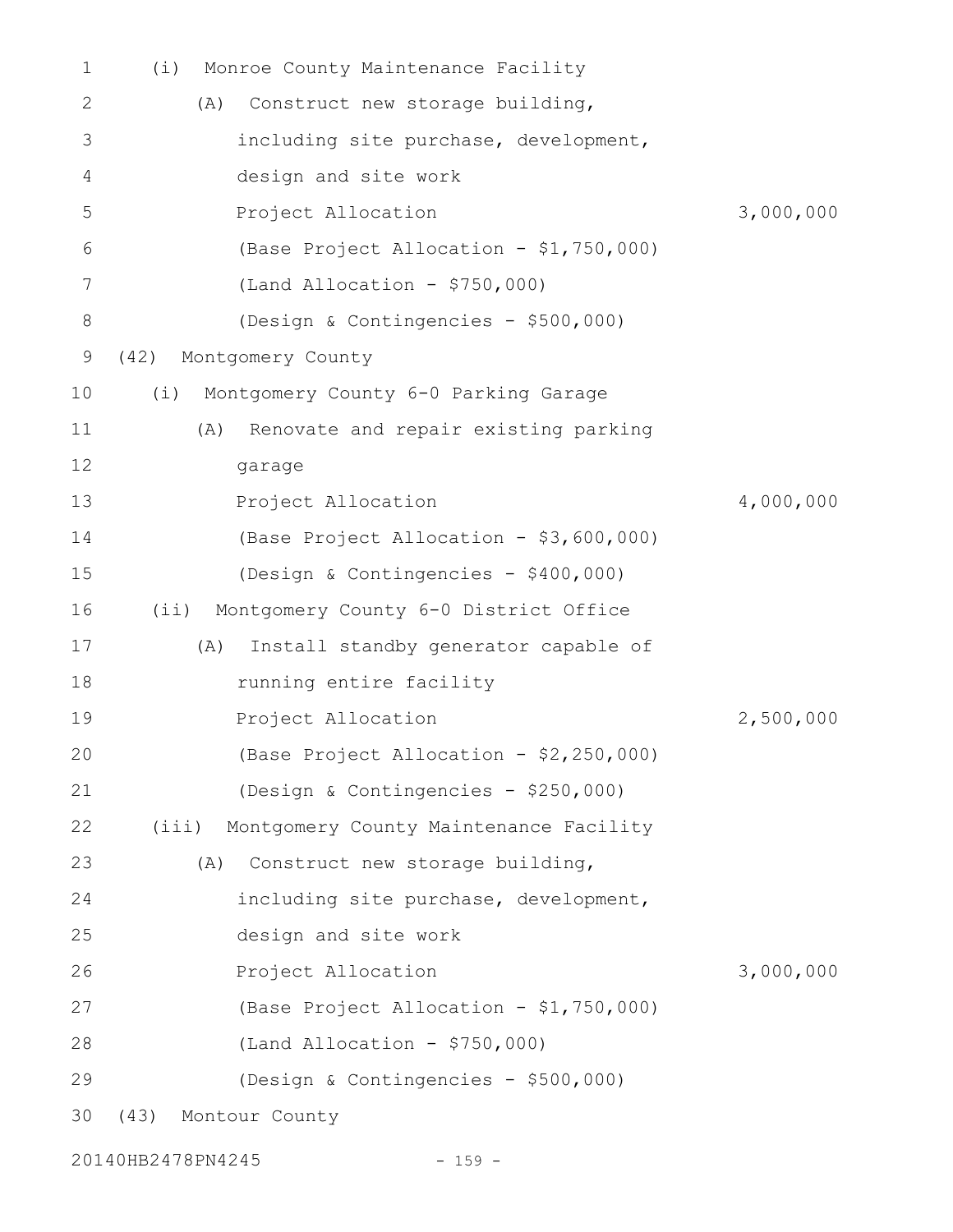| 1  | (i)               | Montour County Maintenance Facility       |           |
|----|-------------------|-------------------------------------------|-----------|
| 2  | (A)               | Construct new stockpile, including        |           |
| 3  |                   | site purchase, development, design and    |           |
| 4  |                   | construction of all required buildings    |           |
| 5  |                   | Project Allocation                        | 3,000,000 |
| 6  |                   | (Base Project Allocation - \$1,750,000)   |           |
| 7  |                   | $(Land$ Allocation - \$750,000)           |           |
| 8  |                   | (Design & Contingencies - \$500,000)      |           |
| 9  | (44)              | Northampton County                        |           |
| 10 | (i)               | Northampton County Maintenance Facility   |           |
| 11 | (A)               | Construct new storage building,           |           |
| 12 |                   | including site purchase, development,     |           |
| 13 |                   | design and site work                      |           |
| 14 |                   | Project Allocation                        | 3,000,000 |
| 15 |                   | (Base Project Allocation - \$1,750,000)   |           |
| 16 |                   | (Land Allocation - $$750,000$ )           |           |
| 17 |                   | (Design & Contingencies - \$500,000)      |           |
| 18 | (45)              | Northumberland County                     |           |
| 19 | (i)               | Northumberland County Bridgebeam Facility |           |
| 20 |                   | (A) Renovate and expand current facility, |           |
| 21 |                   | including upgrading building systems,     |           |
| 22 |                   | roof repair and energy-efficiency         |           |
| 23 |                   | measures                                  |           |
| 24 |                   | Project Allocation                        | 3,000,000 |
| 25 |                   | (Base Project Allocation - \$2,750,000)   |           |
| 26 |                   | (Design & Contingencies - \$250,000)      |           |
| 27 | $(i$ i)           | Northumberland County Maintenance         |           |
| 28 |                   | Facility                                  |           |
| 29 | (A)               | Construct new stockpile, including        |           |
| 30 |                   | site purchase, development, design and    |           |
|    | 20140HB2478PN4245 | $-160 -$                                  |           |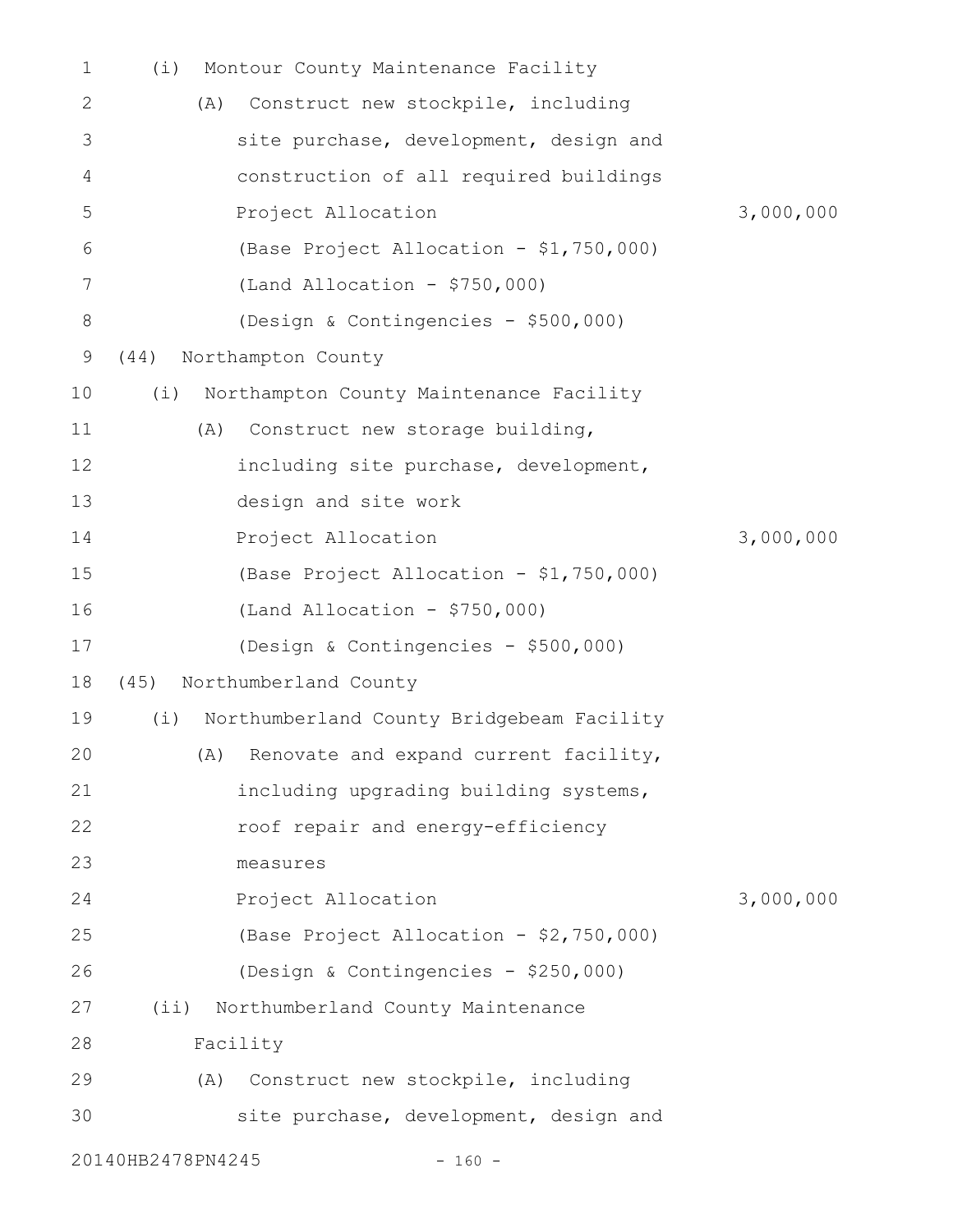| 1            |                   | construction of all required buildings   |           |
|--------------|-------------------|------------------------------------------|-----------|
| $\mathbf{2}$ |                   | Project Allocation                       | 3,000,000 |
| 3            |                   | (Base Project Allocation - \$1,750,000)  |           |
| 4            |                   | (Land Allocation - $$750,000$ )          |           |
| 5            |                   | (Design & Contingencies - \$500,000)     |           |
| 6            | (46)              | Perry County                             |           |
| 7            | (i)               | Perry County Maintenance Facility        |           |
| 8            | (A)               | Construct new storage building,          |           |
| 9            |                   | including site purchase, development,    |           |
| 10           |                   | design and site work                     |           |
| 11           |                   | Project Allocation                       | 3,000,000 |
| 12           |                   | (Base Project Allocation - \$1,750,000)  |           |
| 13           |                   | $(Land Allocation - $750,000)$           |           |
| 14           |                   | (Design & Contingencies - \$500,000)     |           |
| 15           | (47)              | Philadelphia County                      |           |
| 16           | (i)               | Philadelphia County Maintenance Facility |           |
| 17           | (A)               | Construct new storage building,          |           |
| 18           |                   | including site purchase, development,    |           |
| 19           |                   | design and site work                     |           |
| 20           |                   | Project Allocation                       | 3,000,000 |
| 21           |                   | (Base Project Allocation - \$1,750,000)  |           |
| 22           |                   | $(Land$ Allocation - \$750,000)          |           |
| 23           |                   | (Design & Contingencies - \$500,000)     |           |
| 24           | (48) Pike County  |                                          |           |
| 25           |                   | (i) Pike County Maintenance Facility     |           |
| 26           | (A)               | Construct new storage building,          |           |
| 27           |                   | including site purchase, development,    |           |
| 28           |                   | design and site work                     |           |
| 29           |                   | Project Allocation                       | 3,000,000 |
| 30           |                   | (Base Project Allocation - \$1,750,000)  |           |
|              | 20140HB2478PN4245 | $-161 -$                                 |           |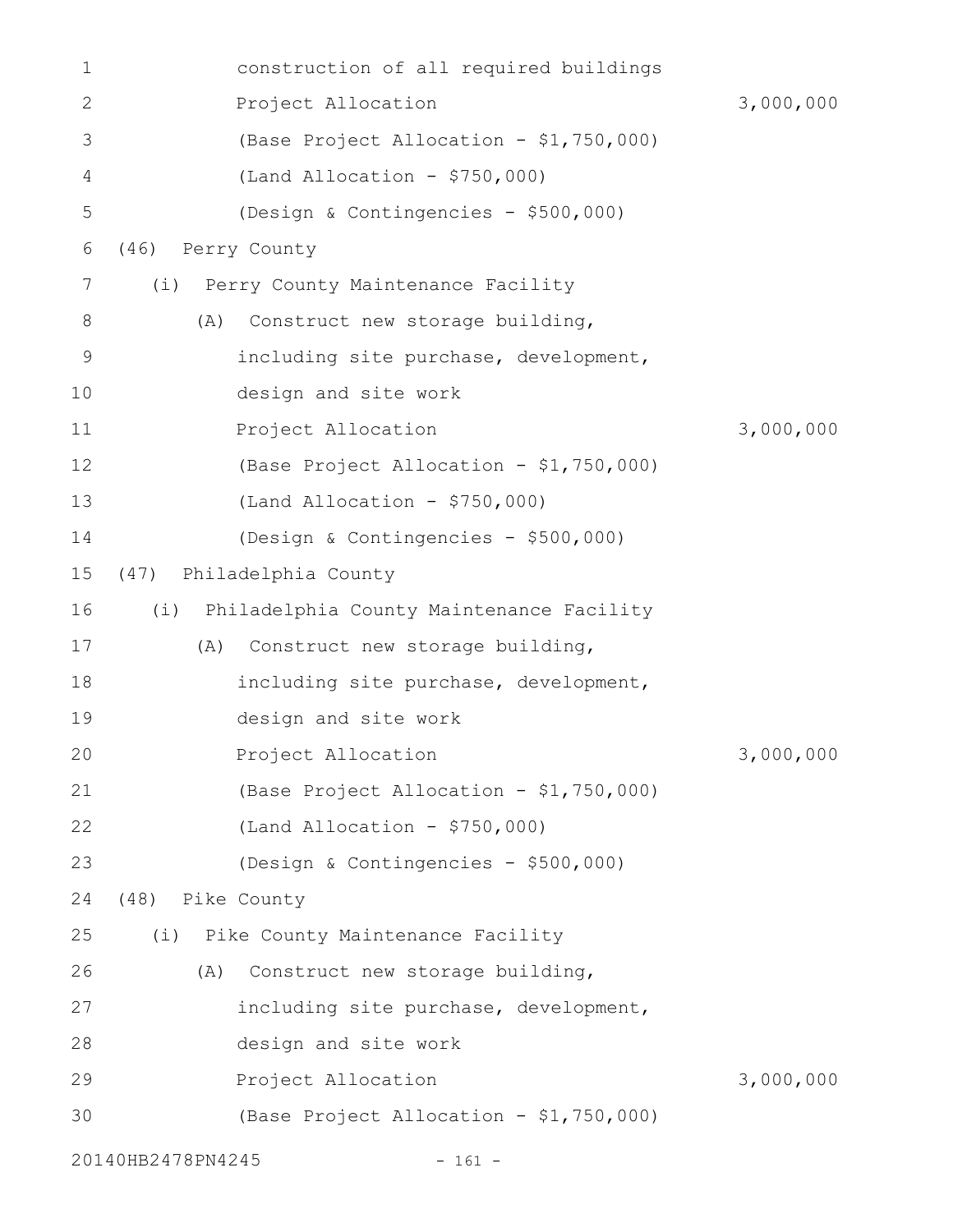| $\mathbf 1$  |                   | $(Land Allocation - $750,000)$          |           |
|--------------|-------------------|-----------------------------------------|-----------|
| $\mathbf{2}$ |                   | (Design & Contingencies - \$500,000)    |           |
| 3            | (49)              | Potter County                           |           |
| 4            | (i)               | Potter County Maintenance Facility      |           |
| 5            | (A)               | Construct new stockpile, including      |           |
| 6            |                   | site purchase, development, design and  |           |
| 7            |                   | construction of all required buildings  |           |
| $8\,$        |                   | Project Allocation                      | 3,000,000 |
| 9            |                   | (Base Project Allocation - \$1,750,000) |           |
| 10           |                   | $(Land Allocation - $750,000)$          |           |
| 11           |                   | (Design & Contingencies - \$500,000)    |           |
| 12           | (50)              | Schuylkill County                       |           |
| 13           | (i)               | Schuylkill County Maintenance Facility  |           |
| 14           | (A)               | Construct new storage building,         |           |
| 15           |                   | including site purchase, development,   |           |
| 16           |                   | design and site work                    |           |
| 17           |                   | Project Allocation                      | 3,000,000 |
| 18           |                   | (Base Project Allocation - \$1,750,000) |           |
| 19           |                   | (Land Allocation - $$750,000$ )         |           |
| 20           |                   | (Design & Contingencies - \$500,000)    |           |
| 21           |                   | (51) Snyder County                      |           |
| 22           | (i)               | Snyder County Maintenance Garage        |           |
| 23           | (A)               | Renovate and expand storage building,   |           |
| 24           |                   | including upgrading building systems,   |           |
| 25           |                   | roof repair and energy-efficiency       |           |
| 26           |                   | measures                                |           |
| 27           |                   | Project Allocation                      | 2,500,000 |
| 28           |                   | (Base Project Allocation - \$2,000,000) |           |
| 29           |                   | (Design & Contingencies - \$500,000)    |           |
| 30           | (i)               | Snyder County Maintenance Facility      |           |
|              | 20140HB2478PN4245 | $-162 -$                                |           |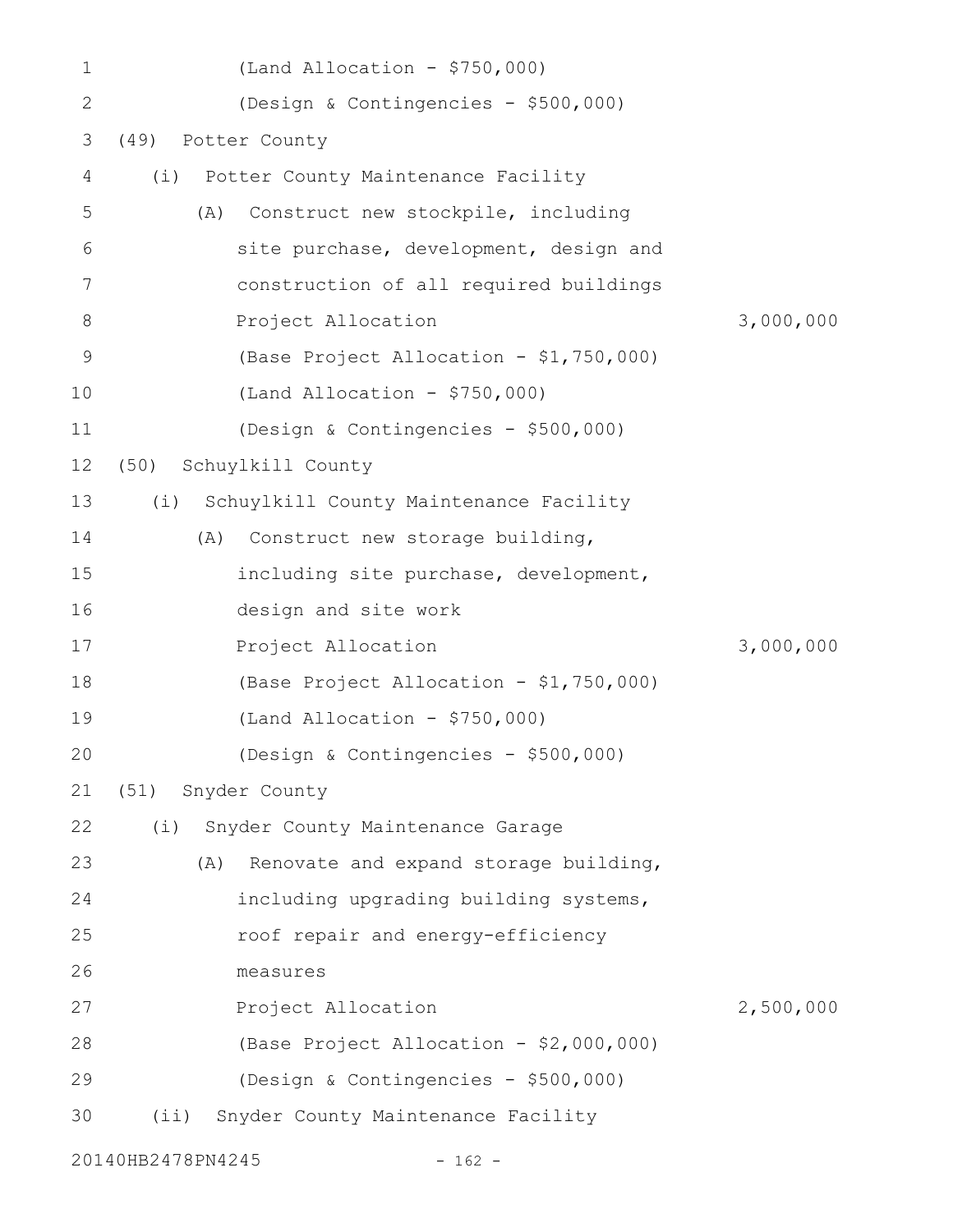| 1  | Construct new stockpile, including<br>(A)     |            |
|----|-----------------------------------------------|------------|
| 2  | site purchase, development, design and        |            |
| 3  | construction of all required buildings        |            |
| 4  | Project Allocation                            | 3,000,000  |
| 5  | (Base Project Allocation - \$1,750,000)       |            |
| 6  | $(Land$ Allocation - \$750,000)               |            |
| 7  | (Design & Contingencies - \$500,000)          |            |
| 8  | (52)<br>Somerset County                       |            |
| 9  | Somerset County Maintenance Facility<br>(i)   |            |
| 10 | Construct new storage facility,<br>(A)        |            |
| 11 | including site purchase, development,         |            |
| 12 | design and site work                          |            |
| 13 | Project Allocation                            | 2,200,000  |
| 14 | (Base Project Allocation - \$1,600,000)       |            |
| 15 | $(Land$ Allocation - \$100,000)               |            |
| 16 | (Design & Contingencies - \$500,000)          |            |
| 17 | Somerset County Maintenance Garage<br>$(i$ i) |            |
| 18 | Construct new stockpile, including<br>(A)     |            |
| 19 | site purchase, development, design and        |            |
| 20 | construction of all required buildings        |            |
| 21 | Project Allocation                            | 15,000,000 |
| 22 | (Base Project Allocation -                    |            |
| 23 | \$12,500,000                                  |            |
| 24 | (Land Allocation - $$2,000,000)$              |            |
| 25 | (Design & Contingencies - \$500,000)          |            |
| 26 | (iii) Somerset County Stockpile Facility      |            |
| 27 | Construct two new salt storage<br>(A)         |            |
| 28 | buildings                                     |            |
| 29 | Project Allocation                            | 1,000,000  |
| 30 | (Base Project Allocation - \$900,000)         |            |
|    | 20140HB2478PN4245<br>$-163 -$                 |            |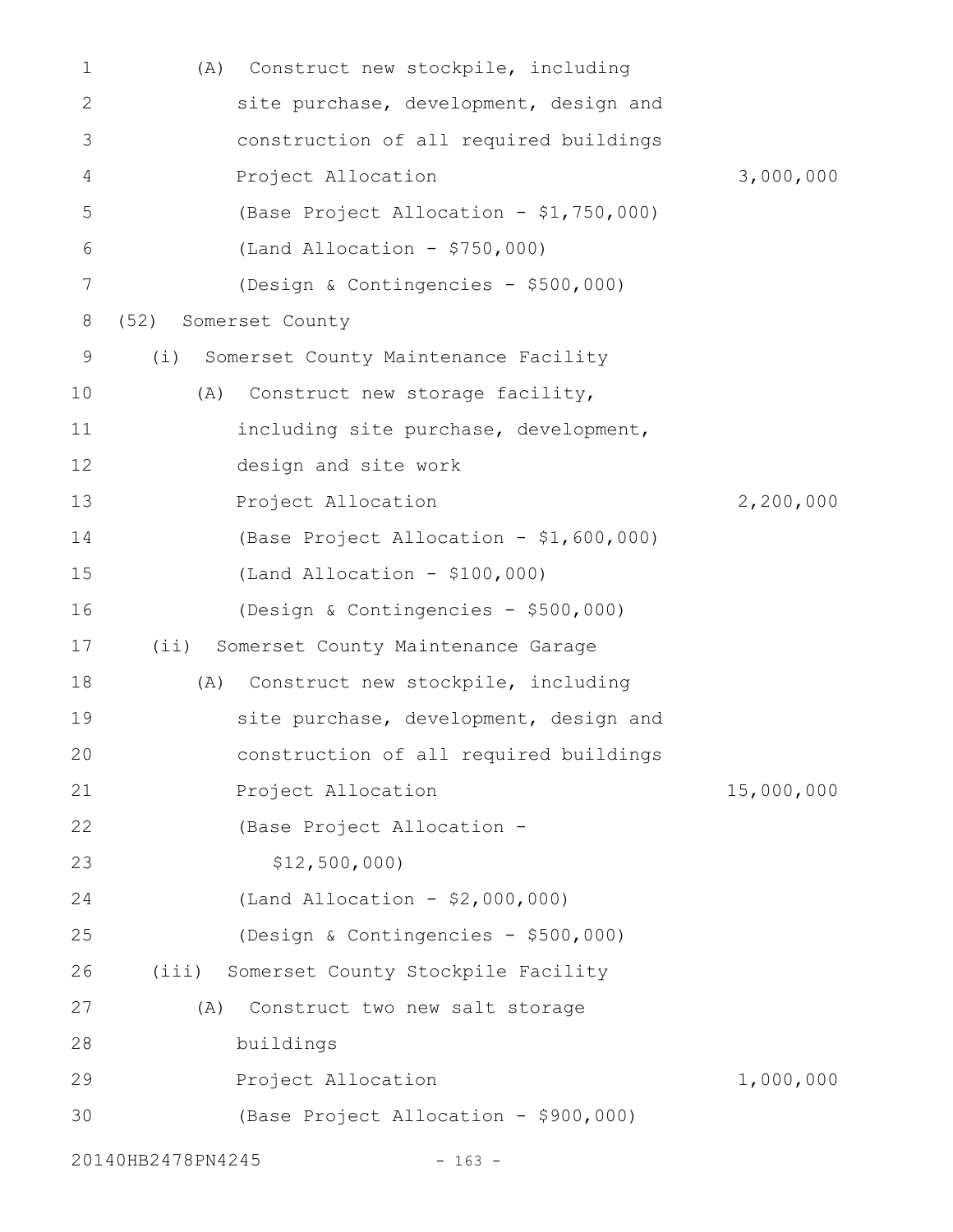| $\mathbf 1$ |                   | $(Land Allocation - $100,000)$          |           |
|-------------|-------------------|-----------------------------------------|-----------|
| 2           | (53)              | Sullivan County                         |           |
| 3           | (i)               | Sullivan County Maintenance Facility    |           |
| 4           | (A)               | Construct new stockpile, including      |           |
| 5           |                   | site purchase, development, design and  |           |
| 6           |                   | construction of all required buildings  |           |
| 7           |                   | Project Allocation                      | 3,000,000 |
| 8           |                   | (Base Project Allocation - \$1,750,000) |           |
| $\mathsf 9$ |                   | (Land Allocation - $$750,000$ )         |           |
| 10          |                   | (Design & Contingencies - \$500,000)    |           |
| 11          | (54)              | Susquehanna County                      |           |
| 12          | (i)               | Susquehanna County Maintenance Facility |           |
| 13          | (A)               | Construct new storage building,         |           |
| 14          |                   | including site purchase, development,   |           |
| 15          |                   | design and site work                    |           |
| 16          |                   | Project Allocation                      | 3,100,000 |
| 17          |                   | (Base Project Allocation - \$1,750,000) |           |
| 18          |                   | $(Land$ Allocation - \$750,000)         |           |
| 19          |                   | (Design & Contingencies - \$600,000)    |           |
| 20          | (B)               | Construct new storage building,         |           |
| 21          |                   | including site purchase, development,   |           |
| 22          |                   | design and site work                    |           |
| 23          |                   | Project Allocation                      | 1,500,000 |
| 24          |                   | (Base Project Allocation - \$975,000)   |           |
| 25          |                   | $(Land Allocation - $300,000)$          |           |
| 26          |                   | (Design & Contingencies - \$225,000)    |           |
| 27          | (55) Tioga County |                                         |           |
| 28          | (i)               | Tioga County Maintenance Facility       |           |
| 29          | (A)               | Construct new stockpile, including      |           |
| 30          |                   | site purchase, development, design and  |           |
|             | 20140HB2478PN4245 | $-164 -$                                |           |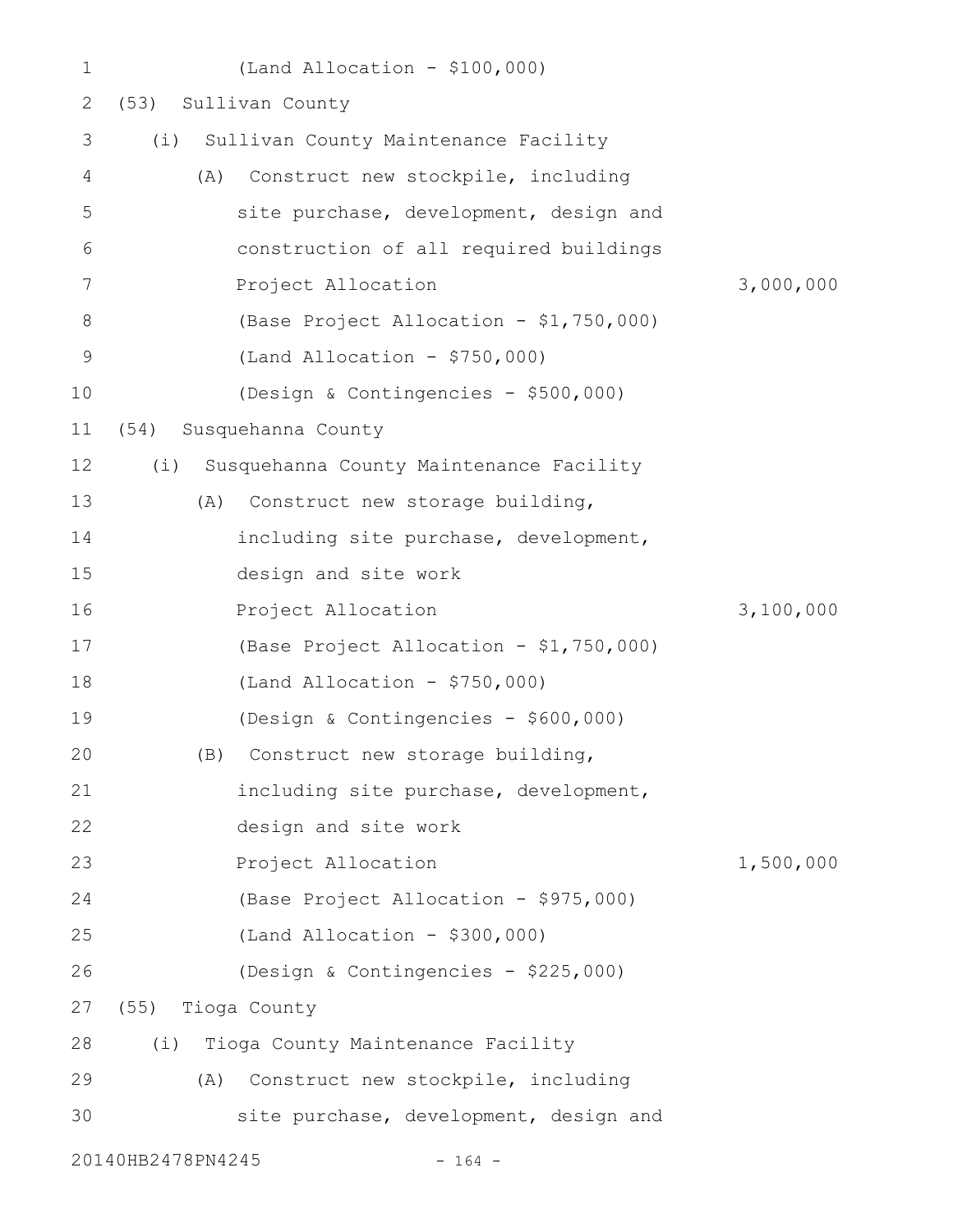| $\mathbf 1$  |                   | construction of all required buildings  |           |
|--------------|-------------------|-----------------------------------------|-----------|
| $\mathbf{2}$ |                   | Project Allocation                      | 3,000,000 |
| 3            |                   | (Base Project Allocation - \$1,750,000) |           |
| 4            |                   | $(Land Allocation - $750,000)$          |           |
| 5            |                   | (Design & Contingencies - \$500,000)    |           |
| 6            | (56)              | Union County                            |           |
| 7            | (i)               | Union County Maintenance Facility       |           |
| 8            | (A)               | Construct new stockpile, including      |           |
| $\mathsf 9$  |                   | site purchase, development, design and  |           |
| 10           |                   | construction of all required buildings  |           |
| 11           |                   | Project Allocation                      | 3,000,000 |
| 12           |                   | (Base Project Allocation - \$1,750,000) |           |
| 13           |                   | (Land Allocation - $$750,000$ )         |           |
| 14           |                   | (Design & Contingencies - \$500,000)    |           |
| 15           | (57)              | Venango County                          |           |
| 16           | (i)               | Venango County Maintenance Facility     |           |
| 17           | (A)               | Construct new storage building,         |           |
| 18           |                   | including site purchase, development,   |           |
| 19           |                   | design and site work                    |           |
| 20           |                   | Project Allocation                      | 3,000,000 |
| 21           |                   | (Base Project Allocation - \$1,750,000) |           |
| 22           |                   | $(Land Allocation - $750,000)$          |           |
| 23           |                   | (Design & Contingencies - \$500,000)    |           |
| 24           | (58)              | Warren County                           |           |
| 25           | (i)               | Warren County Bridgebeam Facility       |           |
| 26           | (A)               | Renovate and expand current facility,   |           |
| 27           |                   | including upgrading building systems,   |           |
| 28           |                   | roof repair and energy-efficiency       |           |
| 29           |                   | measures                                |           |
| 30           |                   | Project Allocation                      | 3,000,000 |
|              | 20140HB2478PN4245 | $-165 -$                                |           |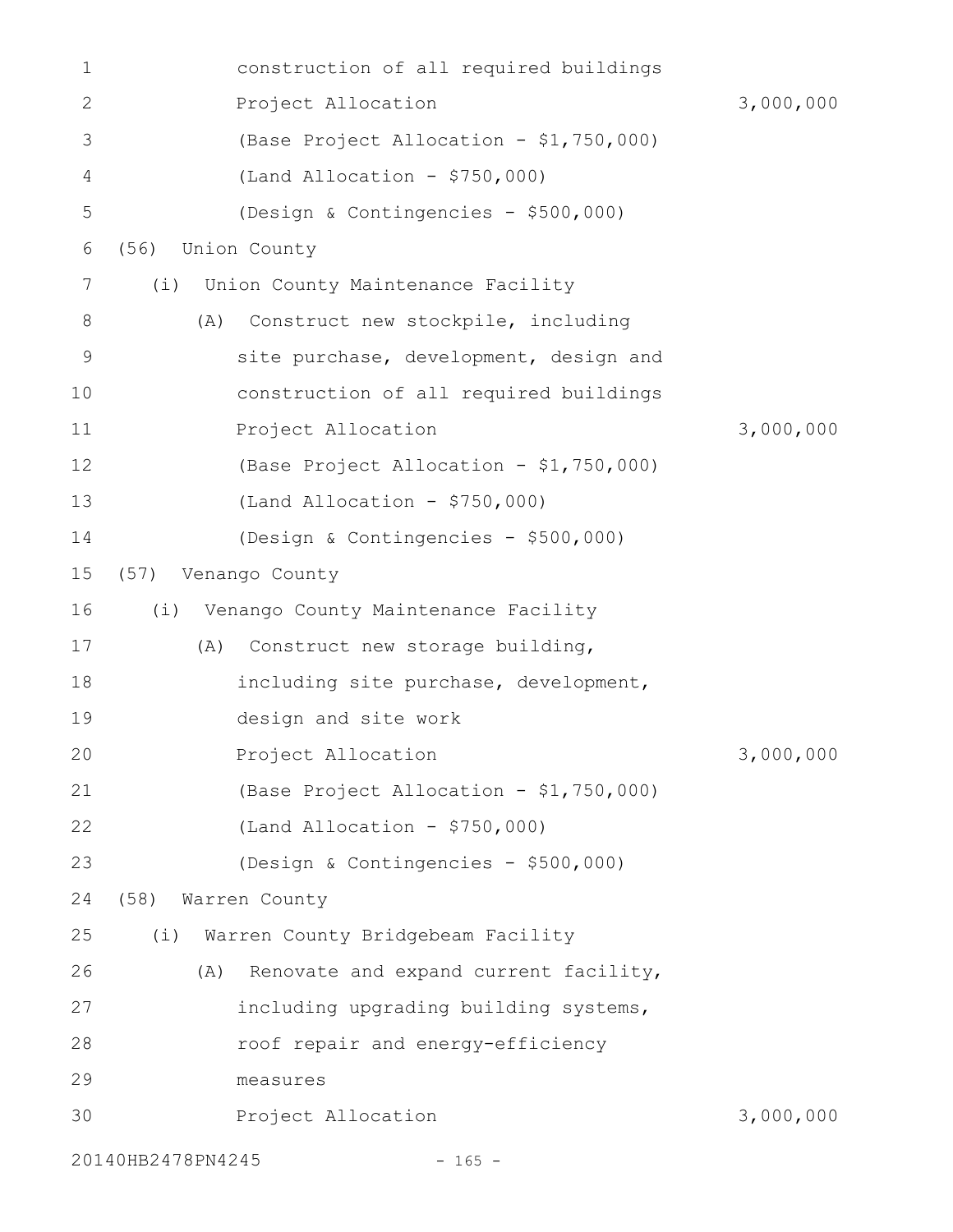| 1  | (Base Project Allocation - \$2,750,000)     |            |
|----|---------------------------------------------|------------|
| 2  | (Design & Contingencies - \$250,000)        |            |
| 3  | Warren County Maintenance Facility<br>(i)   |            |
| 4  | Construct new storage building,<br>(A)      |            |
| 5  | including site purchase, development,       |            |
| 6  | design and site work                        |            |
| 7  | Project Allocation                          | 3,000,000  |
| 8  | (Base Project Allocation - \$1,750,000)     |            |
| 9  | $(Land Allocation - $750,000)$              |            |
| 10 | (Design & Contingencies - \$500,000)        |            |
| 11 | (iii)<br>Warren County Maintenance Garage   |            |
| 12 | Construct new stockpile, including<br>(A)   |            |
| 13 | site purchase, development, design and      |            |
| 14 | construction of all required buildings      |            |
| 15 | Project Allocation                          | 15,000,000 |
| 16 | (Base Project Allocation -                  |            |
| 17 | \$12,500,000                                |            |
| 18 | (Land Allocation - $$2,000,000)$            |            |
| 19 | (Design & Contingencies - \$500,000)        |            |
| 20 | (59) Washington County                      |            |
| 21 | Washington County Stockpile Facility<br>(i) |            |
| 22 | (A)<br>Construct two new salt storage       |            |
| 23 | buildings                                   |            |
| 24 | Project Allocation                          | 1,000,000  |
| 25 | (Base Project Allocation - \$900,000)       |            |
| 26 | (Design & Contingencies - \$100,000)        |            |
| 27 | Wayne County<br>(60)                        |            |
| 28 | (i) Wayne County Maintenance Facility       |            |
| 29 | Construct new storage building,<br>(A)      |            |
| 30 | including site purchase, development,       |            |
|    | 20140HB2478PN4245<br>$-166 -$               |            |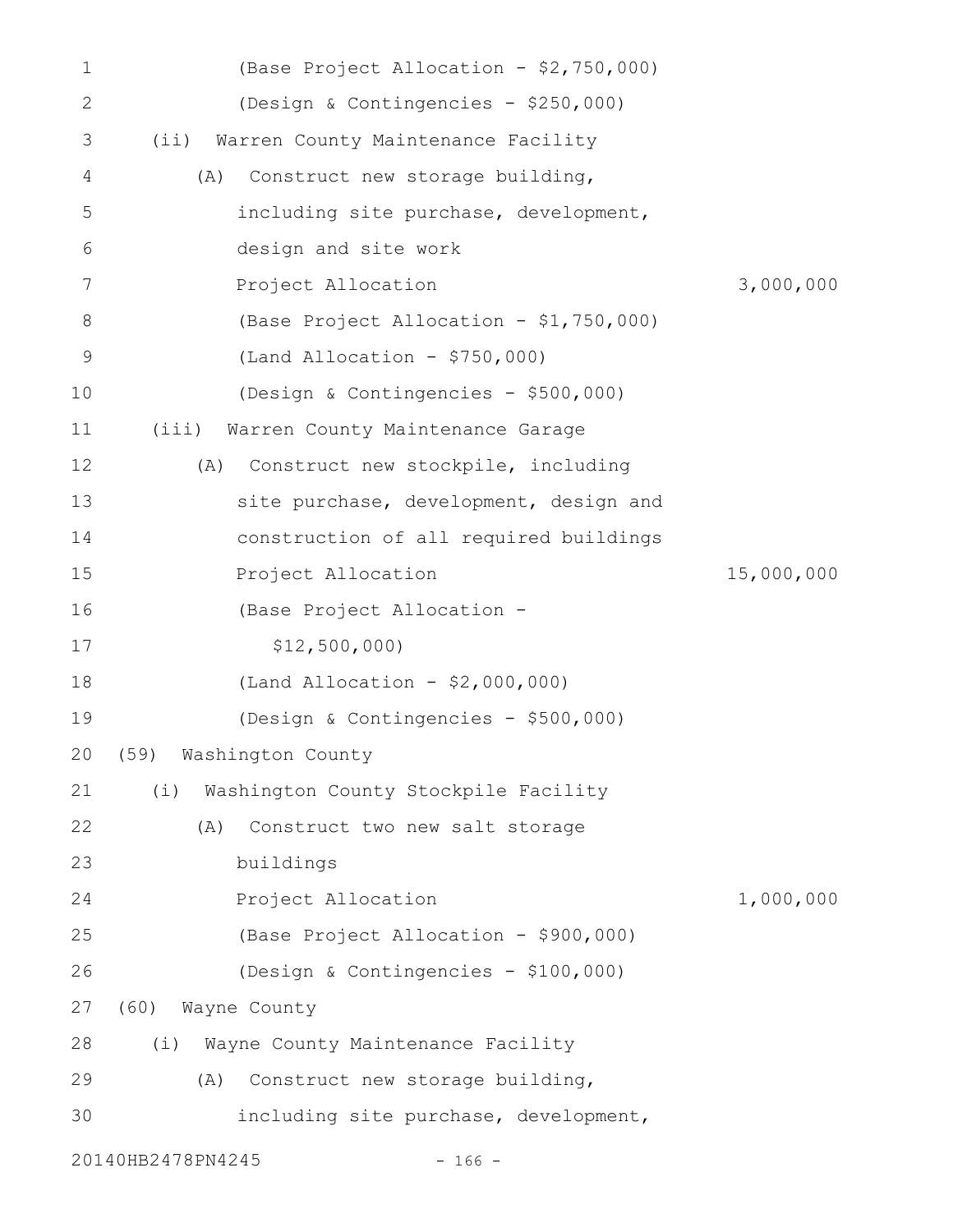| 1            | design and site work                            |           |
|--------------|-------------------------------------------------|-----------|
| $\mathbf{2}$ | Project Allocation                              | 3,000,000 |
| 3            | (Base Project Allocation - \$1,750,000)         |           |
| 4            | (Land Allocation - $$750,000$ )                 |           |
| 5            | (Design & Contingencies - \$500,000)            |           |
| 6            | Wayne County Maintenance Garage<br>(i)          |           |
| 7            | Resurface garage floors and perform<br>(A)      |           |
| 8            | any necessary repairs                           |           |
| $\mathsf 9$  | Project Allocation                              | 500,000   |
| 10           | (Base Project Allocation - \$450,000)           |           |
| 11           | (Design & Contingencies - \$50,000)             |           |
| 12           | Westmoreland County<br>(61)                     |           |
| 13           | Westmoreland County Maintenance Facility<br>(i) |           |
| 14           | Construct new salt storage building<br>(A)      |           |
| 15           | Project Allocation                              | 6,000,000 |
| 16           | (Base Project Allocation - \$5,500,000)         |           |
| 17           | (Design & Contingencies - \$500,000)            |           |
| 18           | Construct new storage building,<br>(B)          |           |
| 19           | including site purchase, development,           |           |
| 20           | design and site work                            |           |
| 21           | Project Allocation                              | 3,000,000 |
| 22           | (Base Project Allocation - \$2,400,000)         |           |
| 23           | $(Land Allocation - $100,000)$                  |           |
| 24           | (Design & Contingencies - \$500,000)            |           |
| 25           | (ii) Westmoreland County Stockpile Facility     |           |
| 26           | Construct two new salt storage<br>(A)           |           |
| 27           | buildings                                       |           |
| 28           | Project Allocation                              | 1,000,000 |
| 29           | (Base Project Allocation - \$900,000)           |           |
| 30           | (Design & Contingencies - \$100,000)            |           |
|              | 20140HB2478PN4245<br>$-167 -$                   |           |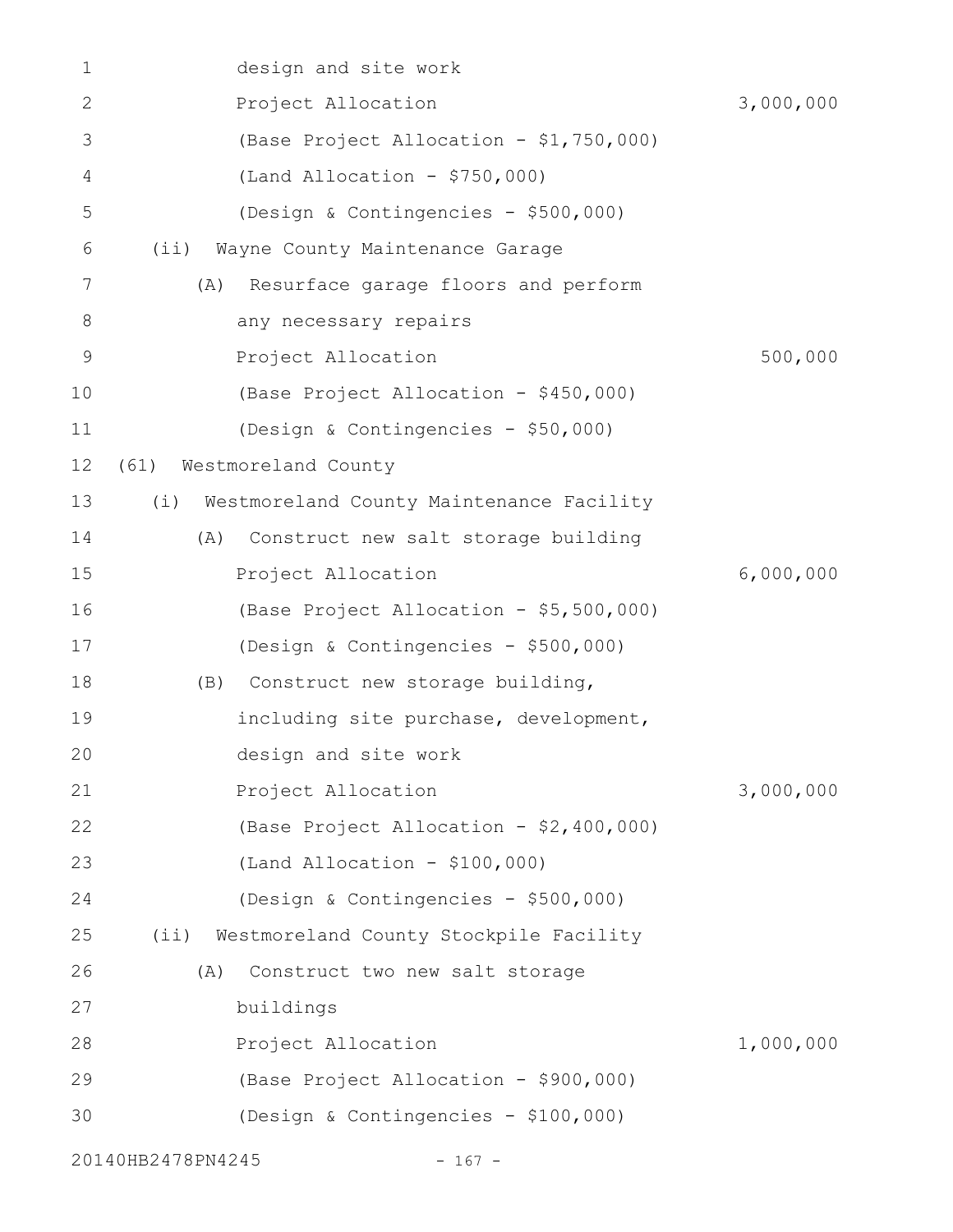| $\mathbf 1$     |                                            | (62) Wyoming County |                                                                 |           |  |  |
|-----------------|--------------------------------------------|---------------------|-----------------------------------------------------------------|-----------|--|--|
| 2               | Wyoming County Maintenance Facility<br>(i) |                     |                                                                 |           |  |  |
| 3               |                                            | (A)                 | Construct new storage building,                                 |           |  |  |
| 4               |                                            |                     | including site purchase, development,                           |           |  |  |
| 5               |                                            |                     | design and site work                                            |           |  |  |
| 6               |                                            |                     | Project Allocation                                              | 3,000,000 |  |  |
| $7\phantom{.0}$ |                                            |                     | (Base Project Allocation - \$1,750,000)                         |           |  |  |
| 8               |                                            |                     | $(Land$ Allocation - \$750,000)                                 |           |  |  |
| $\mathcal{G}$   |                                            |                     | (Design & Contingencies - \$500,000)                            |           |  |  |
| 10              |                                            |                     | (63) York County                                                |           |  |  |
| 11              | (i)                                        |                     | York County Maintenance Facility                                |           |  |  |
| 12              |                                            | (A)                 | Construct new storage building,                                 |           |  |  |
| 13              |                                            |                     | including site purchase, development,                           |           |  |  |
| 14              |                                            |                     | design and site work                                            |           |  |  |
| 15              |                                            |                     | Project Allocation                                              | 3,000,000 |  |  |
| 16              |                                            |                     | (Base Project Allocation - \$1,750,000)                         |           |  |  |
| 17              |                                            |                     | $(Land$ Allocation - \$750,000)                                 |           |  |  |
| 18              |                                            |                     | (Design & Contingencies - \$500,000)                            |           |  |  |
| 19              | (64)                                       |                     | Various Counties                                                |           |  |  |
| 20              |                                            |                     | (i) Bridgebeam Facilities                                       |           |  |  |
| 21              |                                            | (A)                 | Design and construct three new                                  |           |  |  |
| 22              |                                            |                     | bridgebeam fabrication facilities                               |           |  |  |
| 23              |                                            |                     | Project Allocation                                              | 9,000,000 |  |  |
| 24              |                                            |                     | (Base Project Allocation - \$8,100,000)                         |           |  |  |
| 25              |                                            |                     | (Design & Contingencies - \$900,000)                            |           |  |  |
| 26              |                                            |                     | Section 11.1. Itemization of Pennsylvania Fish and Boat         |           |  |  |
| 27              |                                            |                     | Commission capital projects.                                    |           |  |  |
| 28              |                                            |                     | The individual capital projects in the category of public       |           |  |  |
| 29              |                                            |                     | improvements projects to be acquired or developed by the        |           |  |  |
| 30              |                                            |                     | Pennsylvania Fish and Boat Commission and to be financed by the |           |  |  |
|                 | 20140HB2478PN4245                          |                     | $-168 -$                                                        |           |  |  |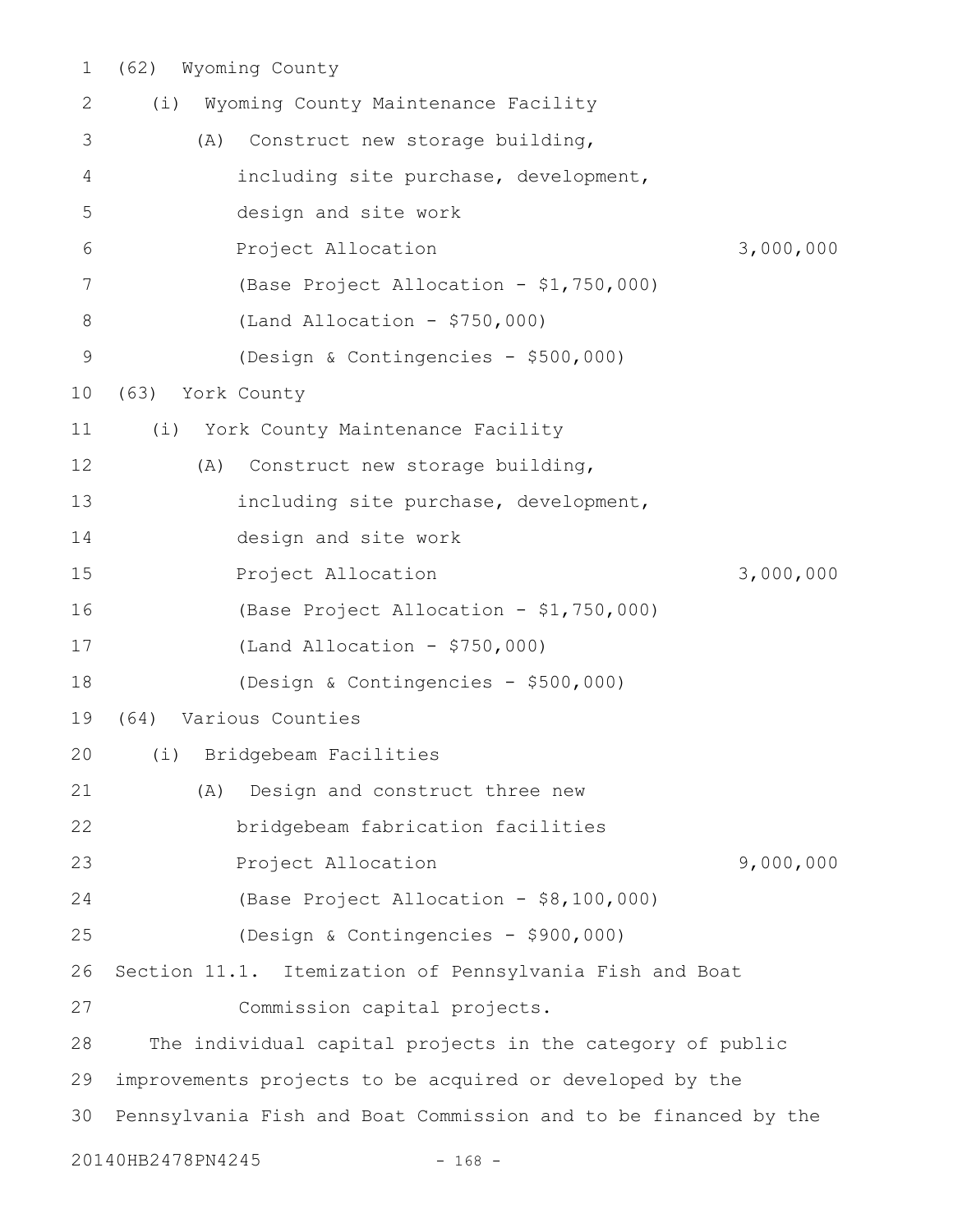incurring of debt or by the current revenues of the Fish Fund 2 and the Boat Fund pursuant to executive authorizations are hereby itemized, together with their respective estimated costs, as follows: Project Total Project Allocation (1) Pennsylvania Fish and Boat Commission (i) Berks County (A) Design, permit, construct and mitigate EPA contamination site, KAERCHER CREEK LAKE PARK Project Allocation 500,000 (Base Project Allocation - \$500,000) (ii) Fulton County (A) Design, permit and construct a rehabilitated dam to meet current dam safety requirements, MEADOW GROUNDS Project Allocation 2,562,000 (Base Project Allocation - \$2,562,000) (iii) Snyder County (A) Design, permit and construct a rehabilitated dam to meet current dam safety requirements, CF WALKER LAKE (PA 637) Project Allocation 3,037,000 (Base Project Allocation - \$3,037,000) (iv) Somerset County (A) Design, permit and construct a rehabilitated dam to meet current dam safety requirements, SOMERSET LAKE **<-- <-- <-- <--** 1 3 4 5 6 7 8 9 10 11 12 13 14 15 16 17 18 19 20 21 22 23 24 25 26 27 28 29 30

20140HB2478PN4245 - 169 -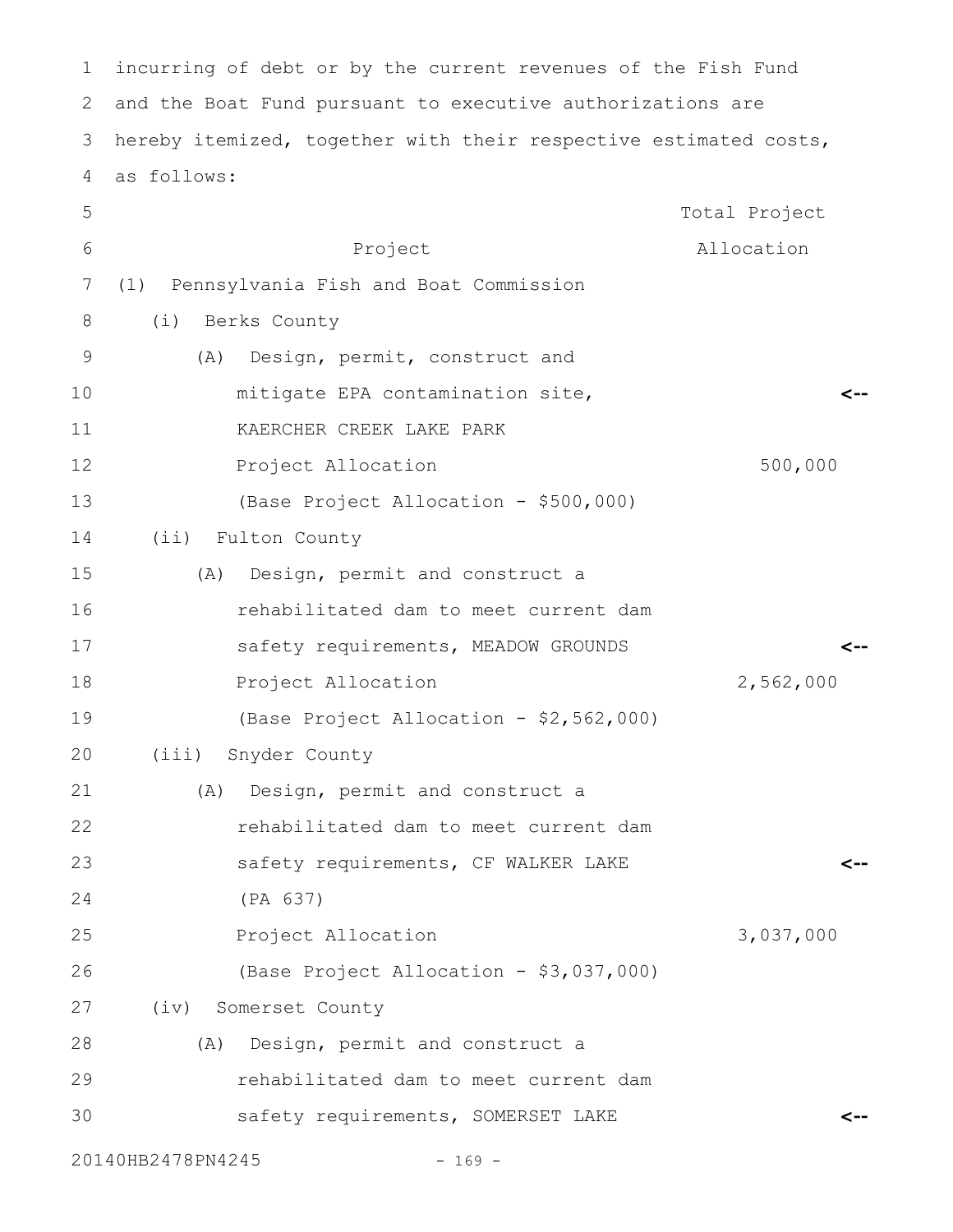| $\mathbf 1$ |                                                                  | Project Allocation                                               | 2,160,000 |  |  |
|-------------|------------------------------------------------------------------|------------------------------------------------------------------|-----------|--|--|
| 2           |                                                                  | (Base Project Allocation - \$2,160,000)                          |           |  |  |
| 3           | (v)                                                              | Wayne County                                                     |           |  |  |
| 4           | (A)                                                              | Design, permit and construct a                                   |           |  |  |
| 5           |                                                                  | rehabilitated dam to meet current dam                            |           |  |  |
| 6           |                                                                  | safety requirements, BELMONT LAKE                                | <--       |  |  |
| 7           |                                                                  | Project Allocation                                               | 3,317,000 |  |  |
| 8           |                                                                  | (Base Project Allocation - \$3,317,000)                          |           |  |  |
| $\mathsf 9$ | (B)                                                              | Design, permit and construct a                                   |           |  |  |
| 10          |                                                                  | rehabilitated dam to meet current dam                            |           |  |  |
| 11          |                                                                  | safety requirements, HANKINS POND                                |           |  |  |
| 12          |                                                                  | Project Allocation                                               | 200,000   |  |  |
| 13          |                                                                  | (Base Project Allocation - \$200,000)                            |           |  |  |
| 14          | (C)                                                              | Design, permit and construct a                                   |           |  |  |
| 15          |                                                                  | rehabilitated dam to meet current dam                            |           |  |  |
| 16          |                                                                  | safety requirements, LOWER WOODS POND                            | <--       |  |  |
| 17          |                                                                  | Project Allocation                                               | 3,317,000 |  |  |
| 18          |                                                                  | (Base Project Allocation - \$3,317,000)                          |           |  |  |
| 19          |                                                                  | Section 12. Debt authorization.                                  |           |  |  |
| 20          | (a)                                                              | Public improvements.--The Governor, Auditor General and          |           |  |  |
| 21          |                                                                  | State Treasurer are hereby authorized and directed to borrow     |           |  |  |
| 22          |                                                                  | from time to time in addition to any authorization heretofore or |           |  |  |
| 23          |                                                                  | hereafter enacted, on the credit of the Commonwealth, subject to |           |  |  |
| 24          | the limitations provided in the current capital budget, money    |                                                                  |           |  |  |
| 25          |                                                                  | not exceeding in the aggregate the sum of \$949,966,000.         |           |  |  |
| 26          | (b)                                                              | Furniture and equipment. -- The Governor, Auditor General        |           |  |  |
| 27          |                                                                  | and State Treasurer are hereby authorized and directed to borrow |           |  |  |
| 28          | from time to time in addition to any authorization heretofore or |                                                                  |           |  |  |
| 29          | hereafter enacted on the credit of the Commonwealth, subject to  |                                                                  |           |  |  |
| 30          |                                                                  | the limitations provided in the current capital budget, money    |           |  |  |
|             |                                                                  |                                                                  |           |  |  |

20140HB2478PN4245 - 170 -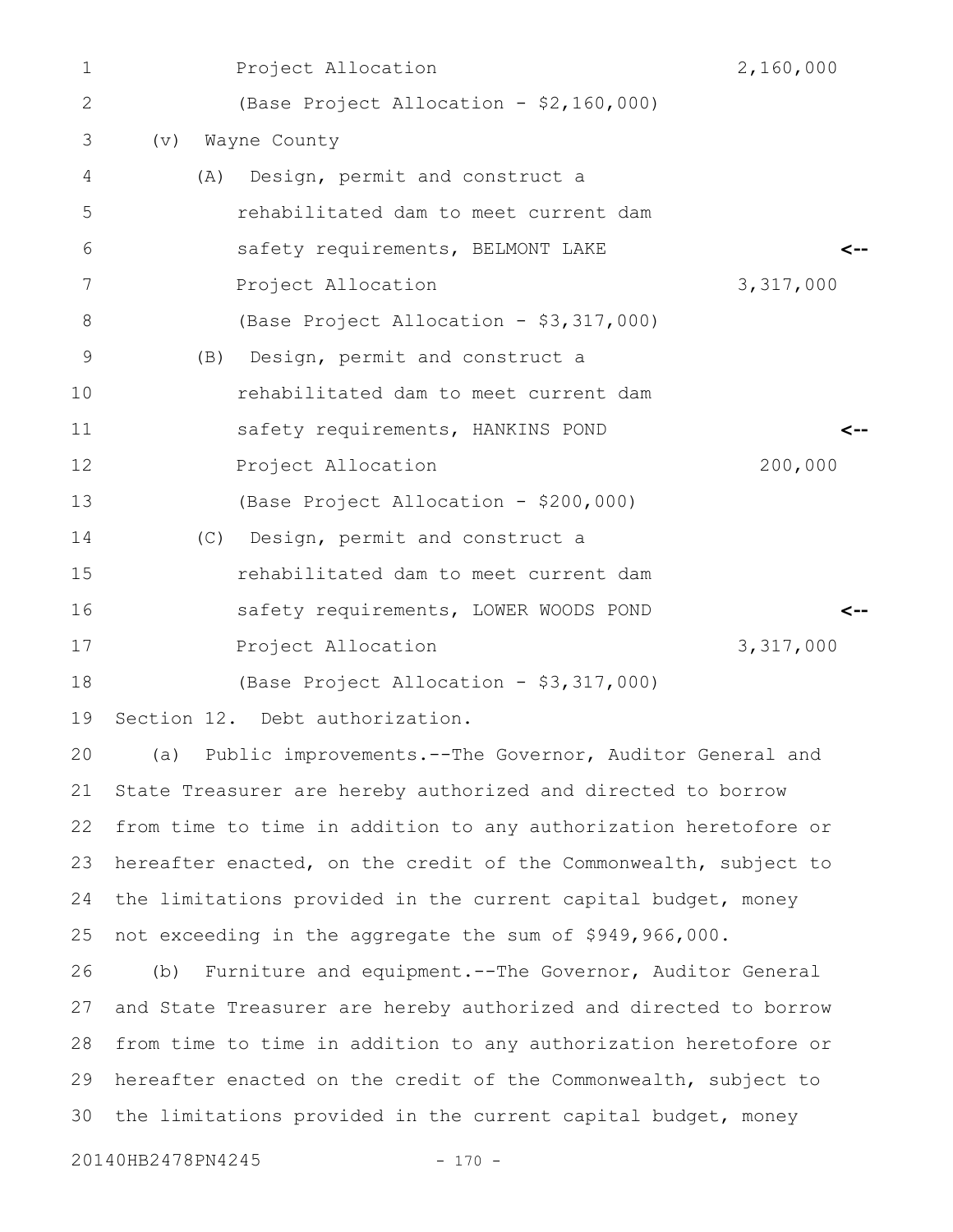not exceeding in the aggregate the sum of \$19,600,000 as may be found necessary to carry out the acquisition and construction of the public improvement projects consisting of the acquisition of original movable furniture and equipment specifically itemized in the capital budget. 1 2 3 4 5

(c) Transportation assistance.--The Governor, Auditor General and State Treasurer are hereby authorized and directed to borrow from time to time in addition to any authorization heretofore or hereafter enacted, on the credit of the Commonwealth, subject to the limitations provided in the current capital budget, money not exceeding in the aggregate the sum of \$554,771,000 as may be found necessary to carry out the acquisition and construction of the transportation assistance projects specifically itemized in a capital budget. 6 7 8 9 10 11 12 13 14

(d) Redevelopment assistance.--Subject to the limitation in section 317(b) of the act of February 9, 1999 (P.L.1, No.1), known as the Capital Facilities Debt Enabling Act, the Governor, Auditor General and State Treasurer are hereby authorized and directed to borrow from time to time in addition to any authorization heretofore or hereafter enacted, on the credit of the Commonwealth, subject to the limitations provided in the current capital budget, money not exceeding in the aggregate the sum of \$1,512,030,000 \$1,517,805,000 as may be found necessary **<-** to carry out the redevelopment assistance capital projects specifically itemized in a capital budget. 15 16 17 18 19 20 21 22 23 24 25

(e) Flood control.--The Governor, Auditor General and State Treasurer are hereby authorized and directed to borrow from time to time in addition to an authorization heretofore or hereafter enacted, on the credit of the Commonwealth, subject to the limitations provided in the current capital budget, money not 26 27 28 29 30

20140HB2478PN4245 - 171 -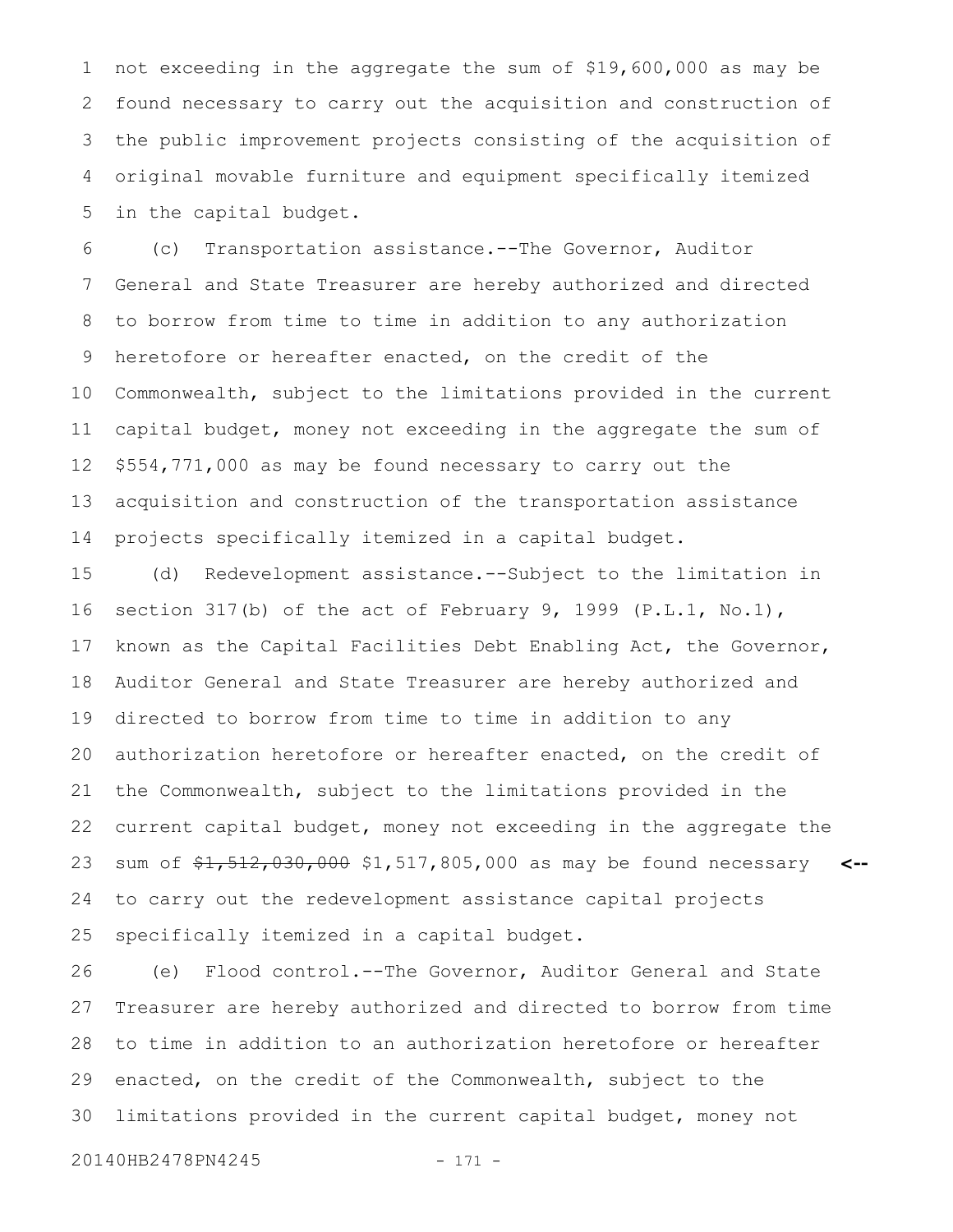exceeding in the aggregate the sum of \$62,502,000 \$62,727,000 as 1 **<-** may be found necessary to carry out the acquisition and construction of the flood control projects specifically itemized in a capital budget. 2 3 4

(f) Pennsylvania Fish and Boat Commission projects.--The Governor, Auditor General and State Treasurer are hereby authorized and directed to borrow from time to time in addition to any authorization heretofore or hereafter enacted, on the credit of the Commonwealth, subject to the limitations provided in the current capital budget, money not exceeding in the aggregate the sum of \$15,093,000 as may be found necessary to carry out the acquisition and construction of the Pennsylvania Fish and Boat Commission projects specifically itemized in a capital budget. 5 6 7 8 9 10 11 12 13 14

Section 13. Issue of bonds. 15

The indebtedness authorized in this act shall be incurred from time to time and shall be evidenced by one or more series of general obligation bonds of the Commonwealth in such aggregate principal amount for each series as the Governor, the Auditor General and the State Treasurer shall determine, but the latest stated maturity date shall not exceed estimated useful life of the projects being financed as stated in section 14. Section 14. Estimated useful life and term of debt. 16 17 18 19 20 21 22 23

(a) Estimated useful life.--The General Assembly states that the estimated useful life of the public improvement projects itemized in this act is as follows: 24 25 26

27

(1) Public improvement projects, 30 years.

(2) Furniture and equipment, 10 years. 28

(3) Transportation assistance projects: 29

(i) Rolling stock, 15 years. 30

20140HB2478PN4245 - 172 -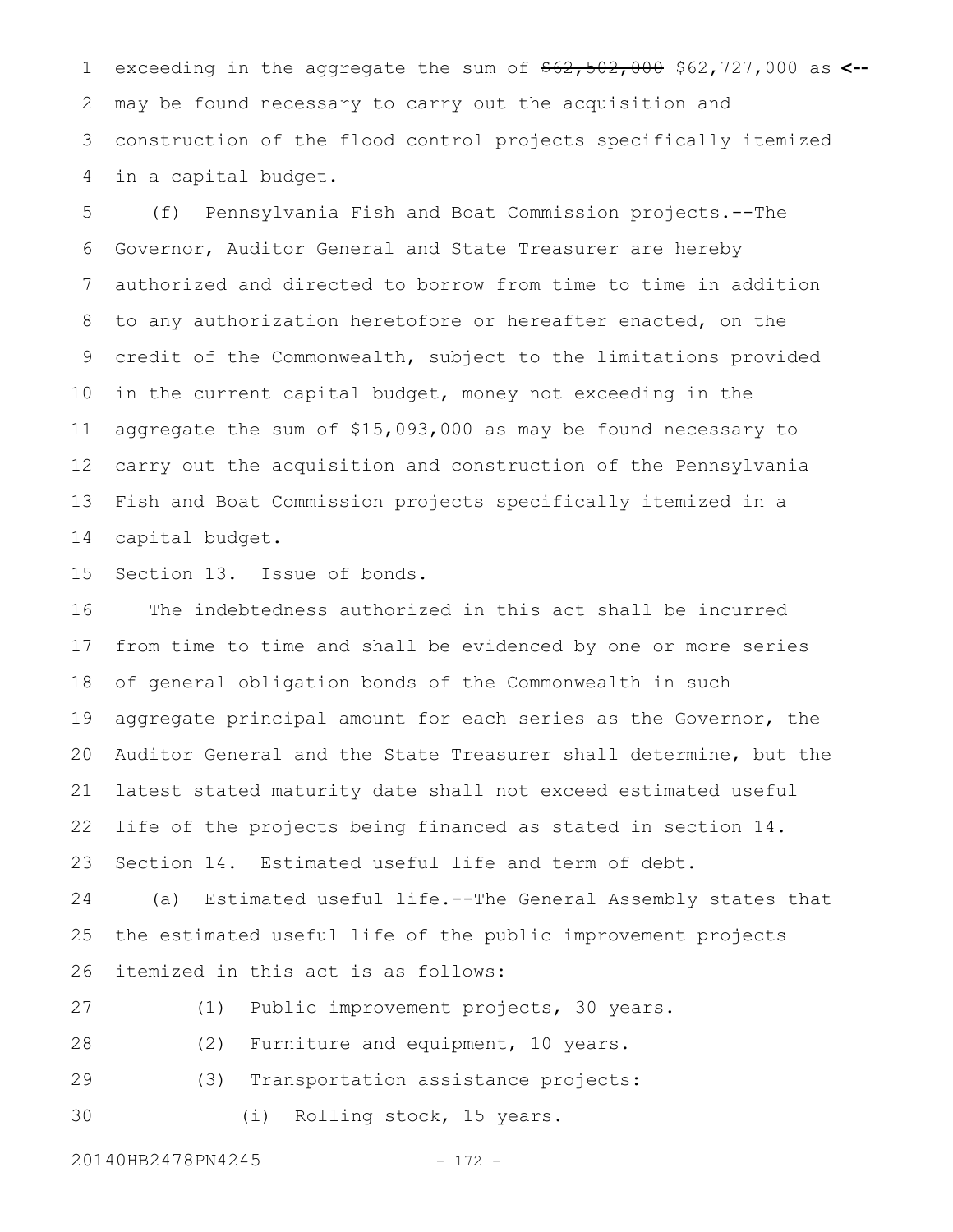1

(ii) Passenger buses, 12 years.

2

3

(iii) Furniture and equipment, 10 years.

(iv) All others, 30 years.

(b) Term of debt.--The maximum term of the debt authorized to be incurred under this act is 30 years. 4 5

Section 15. Appropriations. 6

(a) Public improvements.--The net proceeds of the sale of the obligations authorized in this act are hereby appropriated from the Capital Facilities Fund to the Department of General Services in the maximum amount of \$949,966,000 to be used by it exclusively to defray the financial cost of the public improvement projects specifically itemized in a capital budget. After reserving or paying the expenses of the sale of the obligation, the State Treasurer shall pay to the Department of General Services the moneys as required and certified by it to be legally due payable. 7 8 9 10 11 12 13 14 15 16

(b) Furniture and equipment.--The net proceeds of the sale of the obligations authorized in this act are hereby appropriated from the Capital Facilities Fund to the Department of General Services in the maximum amount of \$19,600,000 to be used by it exclusively to defray the financial cost of the public improvement projects consisting of the acquisition of original movable furniture and equipment specifically itemized in a capital budget. After reserving or paying the expenses of the sale of the obligation, the State Treasurer shall pay to the Department of General Services the moneys as required and certified by it to be legally due and payable. 17 18 19 20 21 22 23 24 25 26 27

(c) Transportation assistance.--The net proceeds of the sale of the obligations authorized in this act are hereby appropriated from the Capital Facilities Fund to the Department 28 29 30

20140HB2478PN4245 - 173 -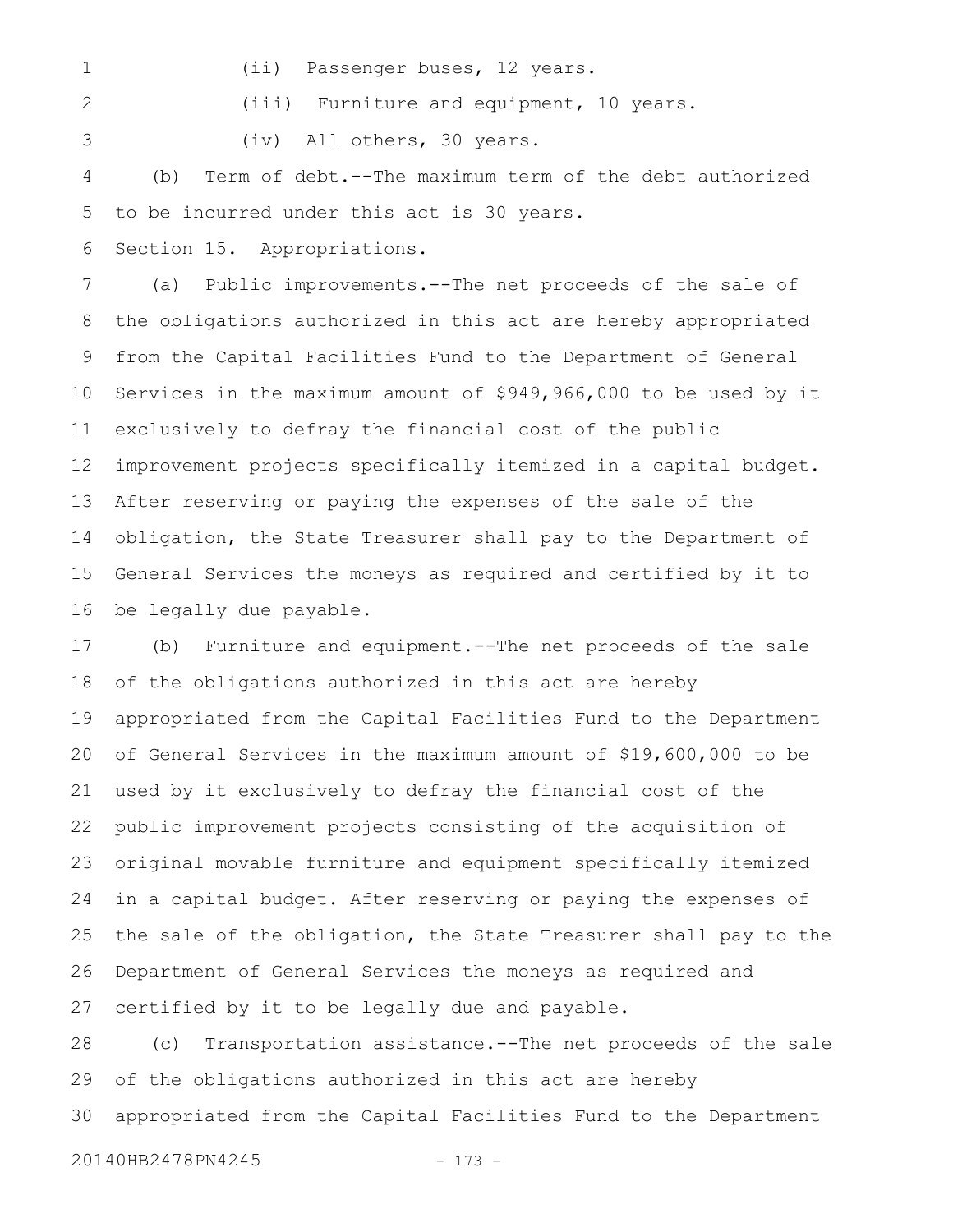of Transportation in the maximum amount of \$554,771,000 to be used by it exclusively to defray the financial cost of the transportation assistance projects specifically itemized in a capital budget. After reserving or paying the expenses of the sale of the obligation, the State Treasurer shall pay to the Department of Transportation the moneys as required and certified by it to be legally due and payable. 1 2 3 4 5 6 7

(d) Redevelopment assistance.--The net proceeds of the sale of the obligations authorized in this act are hereby appropriated from the Capital Facilities Fund to the Department of Community and Economic Development in the maximum amount of \$1,512,030,000 \$1,517,805,000 to be used by it exclusively to defray the financial cost of the redevelopment assistance capital projects specifically itemized in a capital budget. After reserving or paying the expenses of the sale of the obligation, the State Treasurer shall pay to the Department of Community and Economic Development the moneys as required and certified by it to be legally due and payable. **<--** 8 9 10 11 12 13 14 15 16 17 18

(e) Flood control.--The net proceeds of the sale of the obligations authorized in this act are hereby appropriated from the Capital Facilities Fund to the Department of Environmental Protection in the maximum amount of  $$62,502,000$  \$62,727,000 to be used by it exclusively to defray the financial cost of the flood control projects specifically itemized in a capital budget. After reserving or paying the expenses of the sale of the obligation, the State Treasurer shall pay to the Department of Environmental Protection the moneys as required and certified by it to be legally due and payable. **<--** 19 20 21 22 23 24 25 26 27 28

Section 16. Federal funds. 29

(a) Projects itemized in this act.--All moneys received from 20140HB2478PN4245 - 174 -30